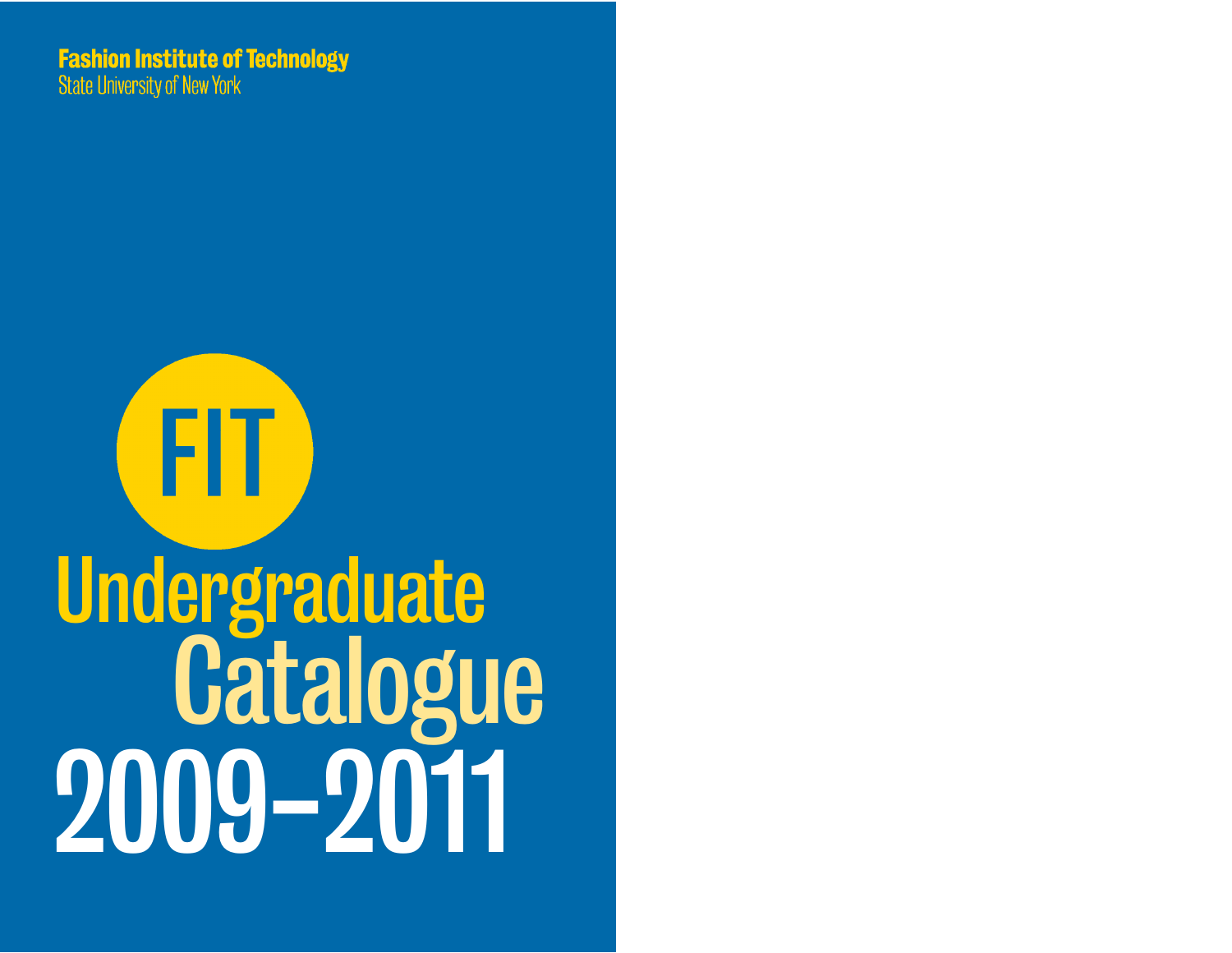| Academic Calendar                                         | 2   |
|-----------------------------------------------------------|-----|
| <b>The College</b>                                        | 4   |
| <b>Fashion Institute of Technology</b>                    | 5   |
| FIT and New York City                                     | 5   |
| <b>Teaching and Learning</b>                              | 5   |
| <b>Campus and Facilities</b>                              | 6   |
| Alumni of FIT                                             | 10  |
| <b>History and Mission</b>                                | 11  |
| Admissions                                                | 12  |
| Selection of Applicants for Associate Degree Programs     | 13  |
| Selection of Applicants for Baccalaureate Degree Programs | 19  |
| <b>International Applicants</b>                           | 20  |
| <b>Visiting Students</b>                                  | 21  |
| <b>Special Assistance</b>                                 | 21  |
| Notification                                              | 22  |
| Visits to the College                                     | 22  |
| <b>Instructional Programs</b>                             | 24  |
| Curricula                                                 | 25  |
| <b>Scholastic Standing</b>                                | 43  |
| <b>Requirements for Degree Completion</b>                 | 45  |
| Dean's List and Academic Achievements Awards              | 47  |
| <b>Expenses and Financial Aid</b>                         | 52  |
| <b>Tuition and Fees</b>                                   | 53  |
| <b>Tuition and Fee Refunds</b>                            | 57  |
| <b>Financial Aid</b>                                      | 58  |
| The Educational Foundation for the Fashion Industries     | 60  |
| <b>Enrollment Management and Student Success</b>          | 66  |
| <b>Services</b>                                           | 67  |
| Activities                                                | 70  |
| Governance                                                | 72  |
| <b>Student Rights and Responsibilities</b>                | 72  |
| Majors                                                    | 80  |
| Degree Programs                                           | 81  |
| Two-Year Associate Degree Programs                        | 82  |
| One-Year Associate Degree Programs                        | 100 |
| Baccalaureate Degree Programs                             | 108 |
| Courses                                                   | 137 |
| Faculty                                                   | 300 |
| <b>Directories</b>                                        | 324 |
| Index                                                     | 336 |
| <b>Location and Campus Map</b>                            | 350 |
| Request for Admissions Information                        | 352 |

The programs, requirements, tuition, and fees published in this catalogue are subject to change without notice, at any time, at the discretion of the college. For further information and telephone references, see page 352.

# » Academic Calendar »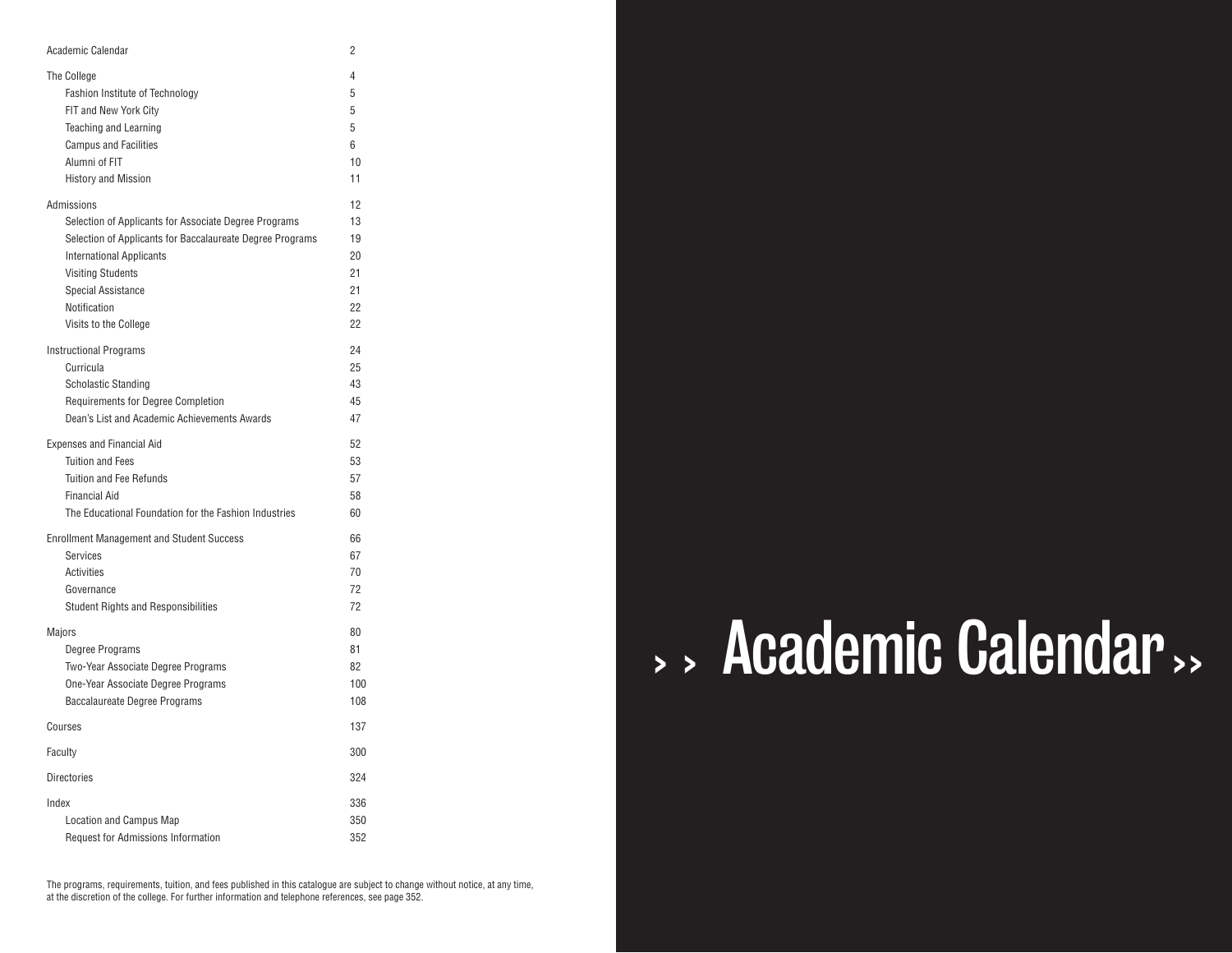| Academic Year                                         | 2009-10                                                                                                                                      | 2010-11                                      | 2011-12                                                                        | <b>Academic Your</b>                          |
|-------------------------------------------------------|----------------------------------------------------------------------------------------------------------------------------------------------|----------------------------------------------|--------------------------------------------------------------------------------|-----------------------------------------------|
| <b>FALL SEMESTER</b>                                  | 2009                                                                                                                                         | 2010                                         | 2011                                                                           | <b>WINTERIM</b>                               |
| Faculty conferences, registration,<br>and orientation | August 24-29                                                                                                                                 | August 23-27                                 | August 22-26                                                                   | New Year's Eve obs                            |
| First day of classes                                  | August 31                                                                                                                                    | August 30                                    | August 29                                                                      | First day of Winteri                          |
| Labor Day — college closed                            | September 7                                                                                                                                  | September 6                                  | September 5                                                                    | Martin Luther King                            |
| Rosh Hashanah <i>— no evening classes</i>             | September 18                                                                                                                                 | September 8                                  | September 28                                                                   | Last day of Winterin                          |
| Rosh Hashanah <i>— college closed</i>                 | September 19-20                                                                                                                              | September 9-10                               | September 29-30                                                                |                                               |
| Yom Kippur-no evening classes                         | September 27                                                                                                                                 | September 17                                 | October 7                                                                      | SPRING SEMES                                  |
| Yom Kippur <i>— college closed</i>                    | September 28                                                                                                                                 | September 18                                 | October 8                                                                      | <b>Faculty conferences</b><br>and orientation |
| Thanksgiving recess-college closed                    | November 26-29                                                                                                                               | November 25-28                               | November 24-27                                                                 | First day of classes                          |
|                                                       |                                                                                                                                              |                                              |                                                                                | President's Day - $c$                         |
| Last Monday classes                                   | December 21                                                                                                                                  | December 13                                  | December 12                                                                    | Spring recess - no                            |
| Last Tuesday classes                                  | December 8                                                                                                                                   | December 7                                   | December 6                                                                     | Last day of classes                           |
| Last Wednesday classes                                | December 9                                                                                                                                   | Day: December 8                              | Day: December 7                                                                | Commencement                                  |
| Last Thursday classes                                 | December 17                                                                                                                                  | December 16<br>Note: Thursday day            | Evening: December 15 Evening: December 14<br>December 15<br>Note: Thursday day | Memorial Day - co.                            |
|                                                       |                                                                                                                                              | and evening classes<br>also meet on Tuesday, | and evening classes<br>also meet on Tuesday,                                   | SUMMER/SUMI                                   |
|                                                       |                                                                                                                                              | December 14.                                 | December 13.                                                                   | First day of summe                            |
| Last Friday classes                                   | Day: December 18                                                                                                                             | Day: Monday,                                 | Day: Monday,                                                                   | Independence Day-                             |
|                                                       | Evening: Tuesday,<br>December 22                                                                                                             | December 20<br>Evening: Wednesday,           | December 19<br>Evening: Wednesday,                                             | Last day of summe                             |
|                                                       |                                                                                                                                              | December 22                                  | December 21                                                                    | First day of Summe                            |
|                                                       |                                                                                                                                              | Note: Friday evening<br>classes also meet on | Note: Friday evening<br>classes also meet on                                   | Last day of summe                             |
| Last Saturday classes                                 | December 19<br>Note: Saturday day<br>and evening classes<br>also meet on Tuesday,<br>December 15.                                            | Monday, December 20                          | Monday, December 19<br>Tuesday, December 21 Tuesday, December 20               | Last day of Summe                             |
| Last Sunday classes                                   | Day: December 20<br>Evening: Wednesday,<br>December 23<br>Note: Sunday day and<br>evening classes also<br>meet on Wednesday,<br>December 16. | December 19                                  | December 18                                                                    |                                               |

| Academic Year                                         | 2009-10                        | 2010-11                                                                                                                 | 2011-12                                                                                                                                                                  |
|-------------------------------------------------------|--------------------------------|-------------------------------------------------------------------------------------------------------------------------|--------------------------------------------------------------------------------------------------------------------------------------------------------------------------|
| WINTERIM                                              | 2010                           | 2011                                                                                                                    | 2012                                                                                                                                                                     |
| New Year's Eve observed - college closed              | December 31                    | December 31                                                                                                             | December 31                                                                                                                                                              |
| First day of Winterim classes                         | January 4                      | January 3                                                                                                               | January 3                                                                                                                                                                |
| Martin Luther King Day — college closed               | January 18                     | January 17                                                                                                              | January 16                                                                                                                                                               |
| Last day of Winterim classes                          | January 25                     | January 24                                                                                                              | January 24                                                                                                                                                               |
| SPRING SEMESTER                                       | 2010                           | 2011                                                                                                                    | 2012                                                                                                                                                                     |
| Faculty conferences, registration,<br>and orientation | January 27-30                  | January 26-28                                                                                                           | January 25-27                                                                                                                                                            |
| First day of classes                                  | February 1                     | January 31                                                                                                              | January 30                                                                                                                                                               |
| President's Day-college closed                        | February 15                    | February 21                                                                                                             | February 20                                                                                                                                                              |
| Spring recess - no classes                            | March 29-April 4               | April 18-24                                                                                                             | April 2-8                                                                                                                                                                |
| Last day of classes                                   | May 24                         | May 23                                                                                                                  | <b>May 21</b>                                                                                                                                                            |
| Commencement                                          | <b>May 25</b>                  | May 24                                                                                                                  | <b>May 22</b>                                                                                                                                                            |
| Memorial Day - college closed                         | <b>May 31</b>                  | <b>May 30</b>                                                                                                           | <b>May 28</b>                                                                                                                                                            |
| SUMMER/SUMMERIM                                       | 2010                           | 2011                                                                                                                    | 2012                                                                                                                                                                     |
| First day of summer classes                           | June 1                         | <b>May 31</b>                                                                                                           | <b>May 29</b>                                                                                                                                                            |
| Independence Day-college closed                       | July 5                         | July 4                                                                                                                  | July 4                                                                                                                                                                   |
| Last day of summer day classes                        | July 6                         | July 5                                                                                                                  | July 2                                                                                                                                                                   |
| First day of Summerim classes                         | July 7                         | July 6                                                                                                                  | July 3                                                                                                                                                                   |
| Last day of summer evening classes                    | July 26 (M&W)<br>July 20 (T&R) | July 25 (M&W)<br>July 19 (T&R)                                                                                          | July 23 (M&W)<br>July 17 (T&R)                                                                                                                                           |
| Last day of Summerim classes                          | July 28                        | July 27<br>Note: Tuesday, July<br>26, is the last day of<br>Summerim for<br>extended classes that<br>meet only 4 days a | July 25<br>Note: Tuesday, July<br>24, is the last day of<br>Summerim for<br>extended classes that<br>meet only 4 days a<br>week, without Fridays. week, without Fridays. |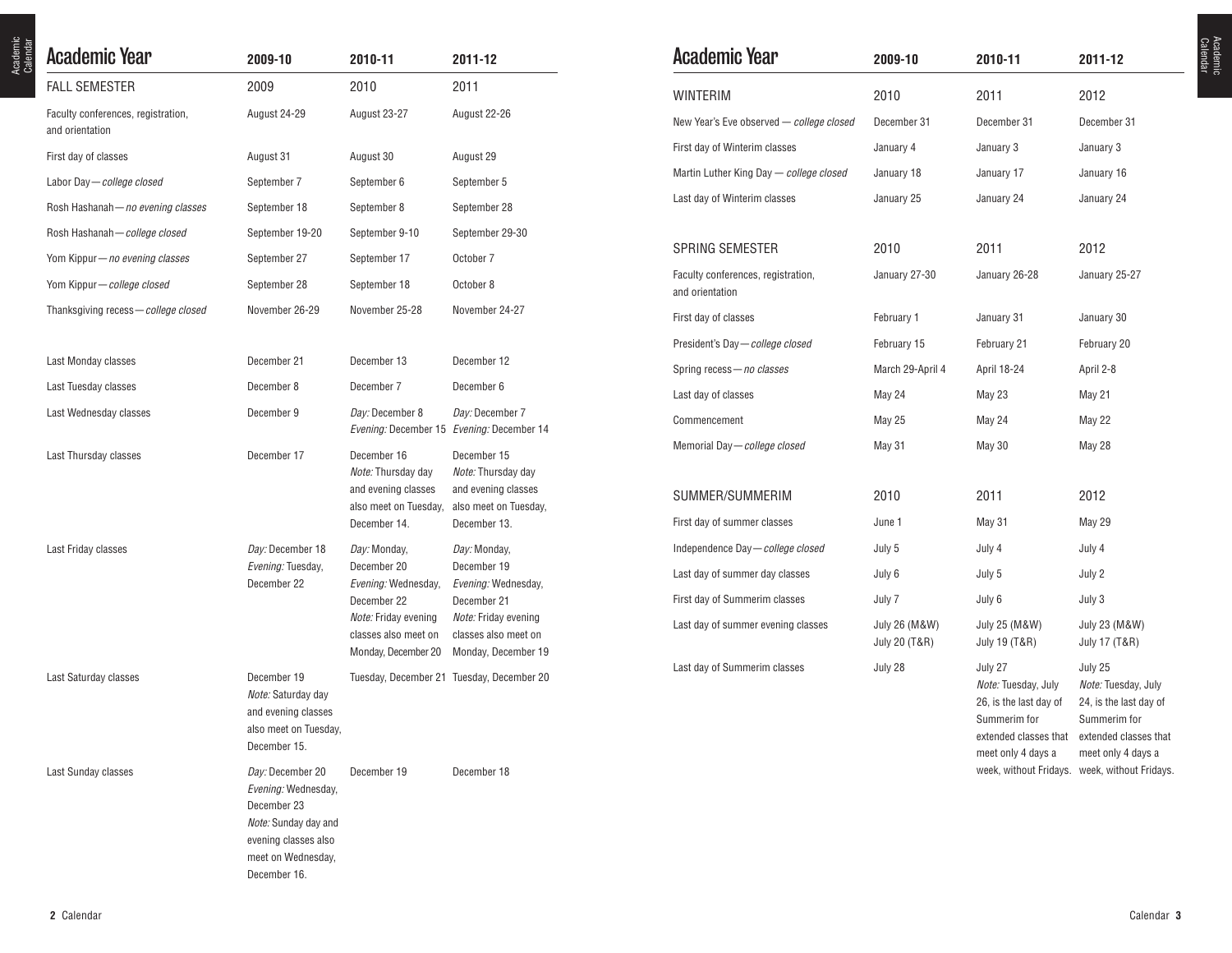The College

### The College >>> IIIU UUIIUSU > >> > > > > >

- 5 Fashion Institute of Technology
- 5 FIT and New York City
- 5 Teaching and Learning
- 6 Campus and Facilities
- 10 Alumni of FIT
- 11 History and Mission

#### Fashion Institute of Technology

The Fashion Institute of Technology (F.I.T.<sup>®</sup>) is a selective State University of New York college of art and design, business and technology, FIT offers more than 40 programs of study leading to the Associate in Applied Science, Bachelor of Fine Arts, Bachelor of Science, Master of Arts, and Master of Professional Studies degrees. FIT provides students with an unmatched combination of specialized curricula, an in-depth liberal arts education, affordable tuition, and an extraordinary location in the center of New York City, world capital of the arts, business, and media.

#### FIT and New York City

New York City is FIT's extended campus—a laboratory for learning and living—and its unparalleled cultural and commercial resources immeasurably enrich the college's programs and enhance each student's opportunity for personal and professional growth. The faculty is made up of New York City's professionals, who infuse a hands-on teaching approach with real-world expertise. Frequent visits by students to the city's numerous corporate headquarters, design studios, galleries, libraries, museums, retail establishments, and showrooms complement regular on-campus visits by fashion and other business leaders, who come to serve as guest critics and to discuss the current trends and technological advancements emerging in the marketplace.

#### Teaching and Learning

#### FIT FACULTY

FIT's approach to teaching blends theory and practice, with a faculty drawn from academia, the arts, and business. Together, they offer a curriculum rich in insight gained from their continuing professional activity, combined with the traditional educational values of the liberal arts. Student-instructor interaction is encouraged. The college offers a maximum class size of 25, and courses are structured to foster participation, independent thinking, and self-expression.

#### LIBERAL ARTS

FIT's approach to teaching and learning is founded on the belief that successful students need to be critical thinkers and problem-solvers. Liberal arts courses are designed to broaden students' understanding of the humanities and to develop their knowledge of the natural and social sciences in order to prepare them to succeed in a culturally diverse world. A required liberal arts curriculum comprises 40 percent of every program of study at the college.

The School of Liberal Arts' offerings include focused curricula—such as the Asia and Latin America concentrations—that allow students to gain specialized knowledge of a particular area, and a Bachelor of Science program in Visual Art Management. The school also administers Presidential Scholars, FIT's honors program. Available to academically exceptional students in all disciplines, the Presidential Scholars program offers challenging liberal arts courses, projects, colloquia, and extracurricular activities designed to broaden horizons and stimulate discourse.

#### INDUSTRY ADVISORY COUNCILS

Each of FIT's degree programs is supported by an advisory group of professionals, drawn largely from the college's highly placed alumni. Group members consult with faculty to review and recommend curriculum updates and innovations. They arrange for student field trips to professional workspaces, participate in student recruitment, and help students identify career possibilities. Advisory groups also plan seminars on technical subjects and the latest advancements in their fields, and work to maintain close ties between industry and the college.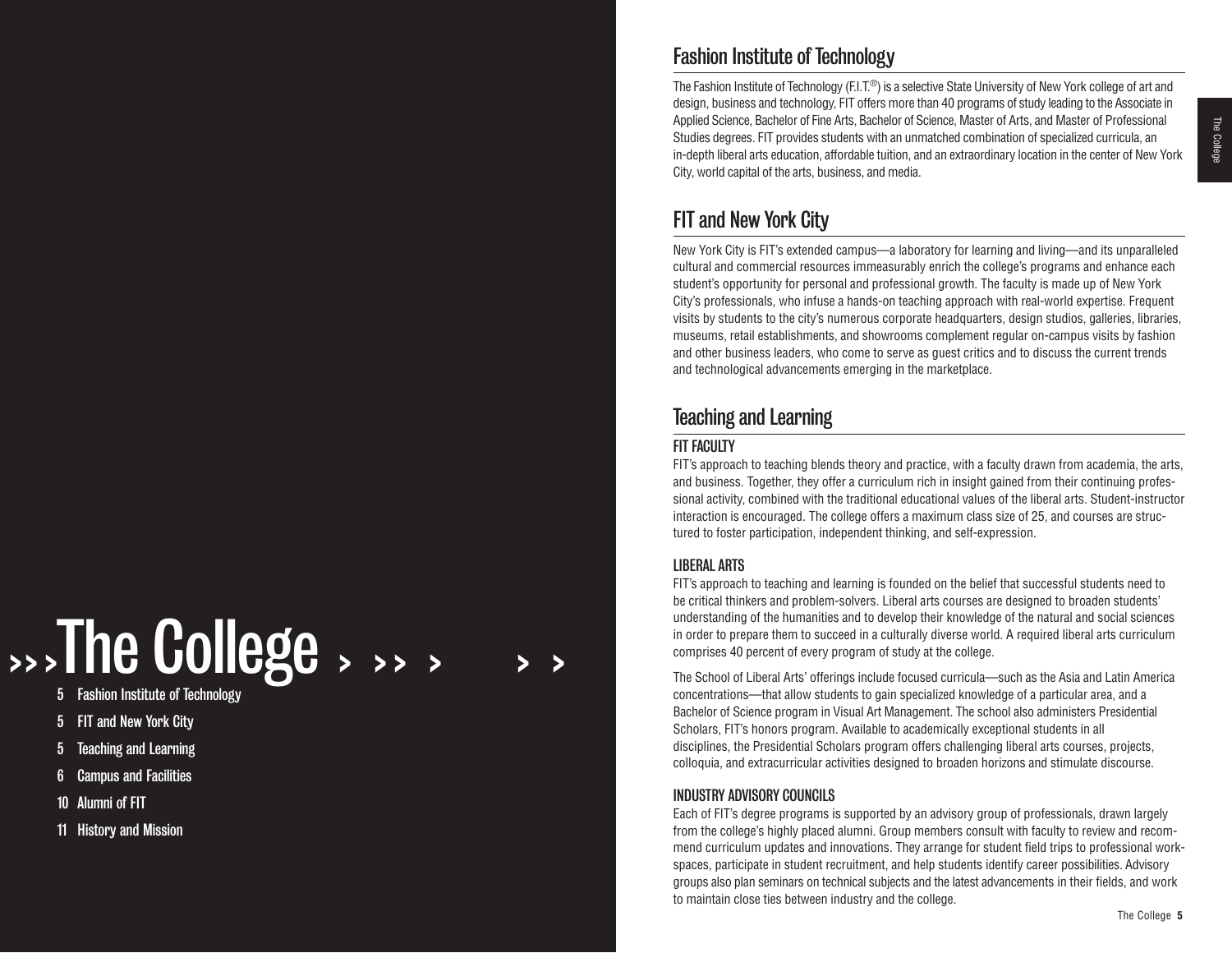#### IN THE CLASSROOM AND BEYOND

The College

FIT makes extensive use of New York City's resources through industry-sponsored competitions, field trips, and sponsored projects—all of which bridge the gap between classroom and workplace. Students have designed window displays at Bed Bath & Beyond's Fifth Avenue location and had advertising campaigns implemented by state tourism agencies. They have won prizes from companies such as Aeropostale, Johnson & Johnson, and Macy's and had their designs implemented by firms such as Lancôme.

#### INTERNSHIPS AND CAREER PLACEMENT

Internships and job placement are an essential part of the FIT experience. The college's extensive internship program provides students with vital experience in a vast array of New York City businesses during their college years. Sponsor organizations have included American Eagle, Bloomingdale's, Calvin Klein, Estée Lauder, Fairchild Publications, MTV, and Saatchi & Saatchi. More than one-third of FIT internships lead to job offers by the sponsoring companies. FIT's Career Services Office, which maintains a placement rate of approximately 90 percent, offers lifetime services to all alumni, along with a full complement of career-building workshops and resources.

#### Campus and Facilities

FIT's campus occupies an entire block in the Chelsea area of Manhattan, a neighborhood filled with galleries, shops, cafes, restaurants, and theaters. The college's facilities provide students with the opportunity to learn in a stimulating environment, and be part of a vibrant, active community. The campus comprises numerous computer labs, athletic facilities, the Gladys Marcus Library, and the renowned Museum at FIT, which houses one of the world's most important collections of costumes and textiles. FIT's classroom and laboratory equipment reflects the most advanced educational and technical practices, enabling students to work on challenging projects in a realistic setting. A fullservice dining facility and Barnes & Noble college bookstore are located on campus. The college maintains three residence halls on West 27th Street, and one on nearby West 31st Street.

#### FRED P. POMERANTZ ART AND DESIGN CENTER

The Pomerantz Center houses display and exhibit design rooms; drawing, painting, photography, printmaking, and sculpture studios; a graphics laboratory; a model-making workshop; and the 280-seat Katie Murphy Amphitheatre. The academic and administrative offices of the School of Art and Design are also located here.

#### **Print/FX Graphics Lab**

#### Room D529, 212 217.5474

A professionally staffed graphics laboratory, Print/FX Graphics Lab has high-resolution, large-format printers to accommodate banners, CAD prints, displays, fine art prints, overlays, photography, posters, presentation graphics, and textile proofs. The lab is also equipped with laminating, scanning, slide duplication, and wire-binding capabilities.

#### MARVIN FELDMAN CENTER AND THE BUSINESS AND LIBERAL ARTS CENTER

The Marvin Feldman and Business and Liberal Arts centers house academic and specialized classrooms, cutting and sewing labs, design studios, a multimedia foreign languages lab, a professional screen print facility, technical labs, a toy design workshop, television studios, weaving labs, and the 775-seat Morris W. and Fannie B. Haft Auditorium. Specialized facilities include the Annette Green/Fragrance Foundation Studio, a professionally equipped fragrance development lab; and a fabrics and findings lab, which replicates the resources and techniques used by working fashion designers. Also located in these buildings are the academic and administrative offices for the Jay and Patty Baker School of Business and Technology and the School of Liberal Arts.

#### **Peter G. Scotese Computer-Aided Design and Communications Center**  Room C220, 212 217.3520

The facilities in this center allow Art and Design students to explore technology and its integration in the creation and design of advertising, animation, fashion, interiors, packaging, photography, textiles, and toys. Business and technology students use these labs for the study of marker-making, patternmaking, textile development, production data management, and more. Labs are also available for specialized coursework undertaken by students in specific programs.

Students have access to Mac and PC labs with specialized peripheral equipment, and software applications such as Adobe and Macromedia software from such industry leaders as Gerber and Lectra are used by Fabric Styling, Fashion Design, Menswear, and Textile/Surface Design students. Additionally, they have access to Colour Matters, Karat CAD, and Fashion Studio. Students in Computer Animation and Interactive Media, Interior Design, and Toy Design use software packages such as 3D Studio Max, AutoCAD, Final Cut Pro, Form Z, Softimage, and Solid Works. Open labs are available to support instruction on these systems and programs.

The Scotese Center is also available, through the School of Continuing and Professional Studies, to working professionals for computer training and industry-specific workshops.

#### THE CONFERENCE CENTER AT FIT

The Conference Center at FIT is home to the School of Continuing and Professional Studies and features conference and training rooms for industry seminars and workshops. The center also houses the John E. Reeves Great Hall, a nearly 6,400-square-foot venue for exhibitions, fashion shows, lectures, trade shows, and other large events.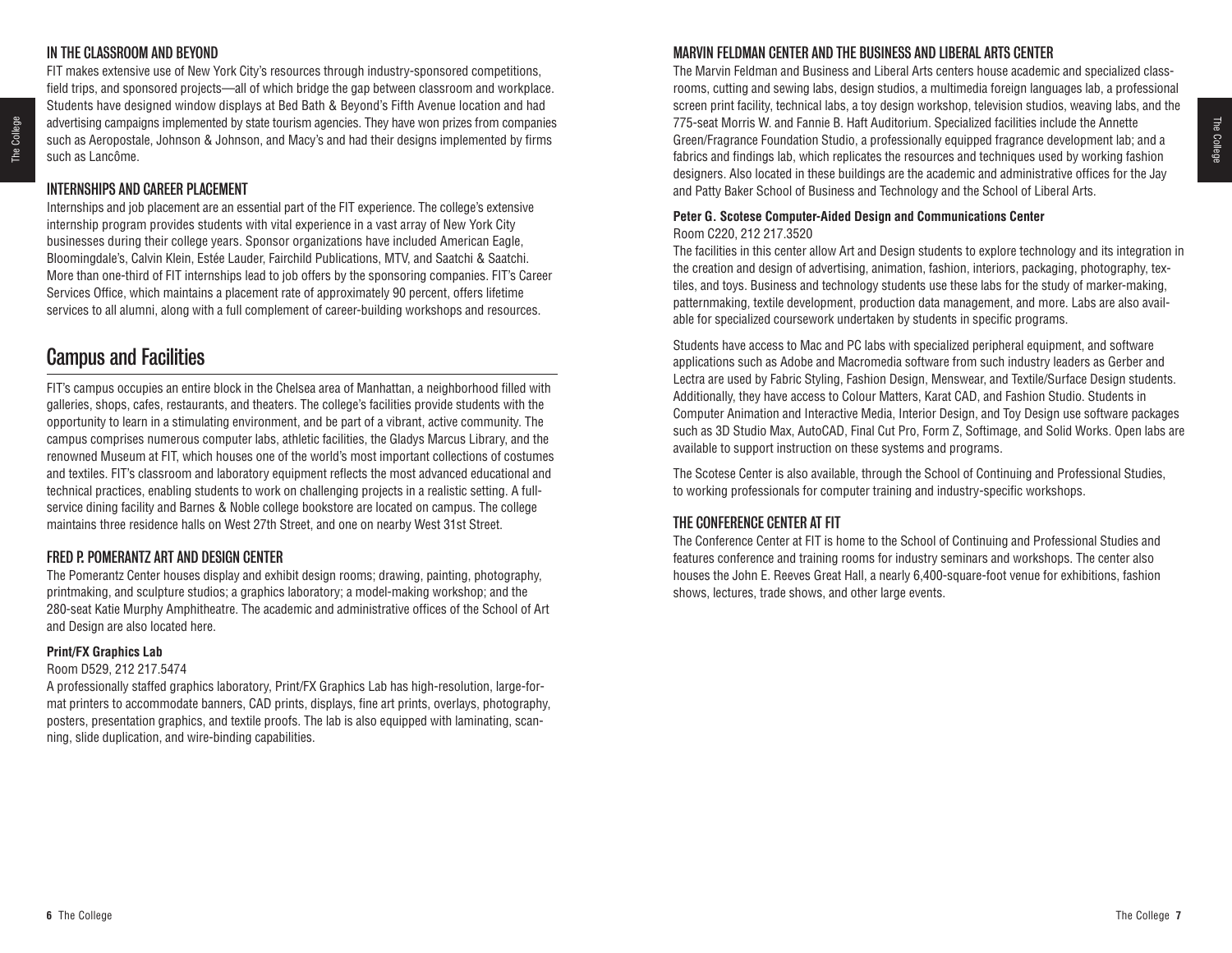### The College

#### SHIRLEY GOODMAN RESOURCE CENTER

The Shirley Goodman Resource Center, on Seventh Avenue, houses the Gladys Marcus Library, The Museum at FIT, and the School of Graduate Studies.

#### **Gladys Marcus Library**

#### 212 217.4340

The College

#### www.fitnyc.edu/library

Located on the fourth, fifth, and sixth floors of the Shirley Goodman Resource Center, the Gladys Marcus Library provides a collection of more than 300,000 print, non-print, and digital resources. The newspaper and periodical collection includes over 500 current subscriptions, with a specialization in international design and trade publications, and the Digital Library contains more than 90 searchable databases hosted by FIT, the New York State Library, and SUNYConnect. Most of these databases are available remotely, via log-in, and available 24 hours a day. The library also offers specialized resources supporting the college's educational offerings, such as clipping files, fashion and trend forecasting services, runway show DVDs, and sketch collections.

The library's fourth floor contains a library instruction classroom, Research and Instructional Services, and Special Collections. The fifth floor serves as the principal book collection of the library, and also houses the George Levinson Multimedia Room, for viewing and listening to audiovisual materials. The sixth floor holds designer and fashion files, forecasting services, "look books," microfilm, the newspaper and periodical collection, and a "Smart" classroom for information literacy instruction, Mac and PC computer workstations, printers, scanners, and self-service copiers are located throughout the library.

Special Collections houses rare books and materials, including all titles in the library's collection that predate 1860, and selected titles dating from 1860 to the present, singled out for their aesthetic qualities, fragile condition, rarity, or value. Special Collections covers such subjects as architecture, art, decoration and ornament, dressmaking, fashion, interior decoration, regional costume, tailoring, textile design, the textile industry, and textile science. It also includes archives, original fashion sketches, photographs, portfolios of plates, and scrapbooks containing biographical material on designers and companies. Special Collections is accessible by appointment only.

Some highlights of Special Collections include:

- corporate and personal archives, including B.H. Wragge, Inc., David Dubinsky, Esquire, and an FIT historical collection;
- Fashion for America!, which includes reproductions of 4,500 original fashion sketches, representing more than 50 designers and houses;
- periodicals such as Gazette du Bon Ton (1912-25), Harper's Bazaar (1867-1939), Les Idées Nouvelles de la Mode (1922-32), and Vogue (1916-39);
- sketches by/from Bergdorf Goodman, Berley Studio, Cardinal Fashion Studios, Davidow, Lady Duff-Gordon (known as Lucile, c.1908-19), the Frances Neady Fashion Illustrations Collection, Sophie Gimbel, Bill and Hazel Haire, Joseph Love, Inc., Muriel King (c.1932-45, including costumes designed for Katharine Hepburn, Ginger Rogers, and Margaret Sullavan), Harriet Meserole, Max Meyer, Frederick Milton, Florence Schatken, and Whittingham and Humphreys (1888-1914);
- W.P.A. scrapbooks of picture sources.

#### **The Museum at FIT**

#### 212 217.4530

www.fitnyc.edu/museum

The Museum at FIT is New York City's only museum dedicated to the art of fashion. Founded in 1967 to support the educational programs of the college, the museum collects, conserves, documents, exhibits, and interprets fashion. Its mission is to advance knowledge of fashion through exhibitions, programs, and publications. The museum's collecting policy focuses on aesthetically and historically significant "directional" clothing, accessories, textiles, and visual materials, such as photographs, with an emphasis on contemporary avant-garde fashion.

The museum's permanent collection encompasses some 50,000 garments and accessories, dating from the 18th century to the present, with particular strength in women's fashion by designers such as Azzedine Alaïa, Balenciaga, Chanel, Dior, Halston, and Charles James. There are more than 4,000 pairs of shoes in the collection, as well as 30,000 textiles, dating from the fifth century to the present. The museum organizes an extensive program of specialized classes, tours, and lectures—including an annual fashion symposium.

The museum has three galleries: The Fashion and Textile History Gallery is the only venue in the United States to offer a permanent (rotating) display of 250 years of fashion, drawn from the museum's permanent collections. The museum's Gallery FIT is dedicated to student and faculty exhibitions. The largest gallery is devoted to special exhibitions, which receive extensive coverage in the media. All exhibitions are free to the public, and the museum attracts more than 100,000 visitors a year, not including the tens of thousands of visitors to the museum's website.

Recent exhibitions of distinction include:

- Gothic: Dark Glamour
- Madame Grès: Sphinx of Fashion
- Love and War: The Weaponized Woman
- Ralph Rucci: The Art of Weightlessness
- London Fashion

#### **School of Graduate Studies**

#### 212 217.4300

www.fitnyc.edu/gradstudies

FIT offers six graduate programs. The Master of Arts degree programs are Art Market: Principles and Practices; Exhibition Design; Fashion and Textile Studies: History, Theory, Museum Practice; and Illustration. The Master of Professional Studies degree programs are Cosmetics and Fragrance Marketing and Management and Global Fashion Management. The School of Graduate Studies also administers the Center for Executive Education, which offers advanced management seminars and programs for senior executives in manufacturing, marketing, and retailing. The administrative and faculty offices, classrooms, laboratories, study collections, and research room for the graduate programs are housed on the third, fourth, and sixth floors of the Goodman Center.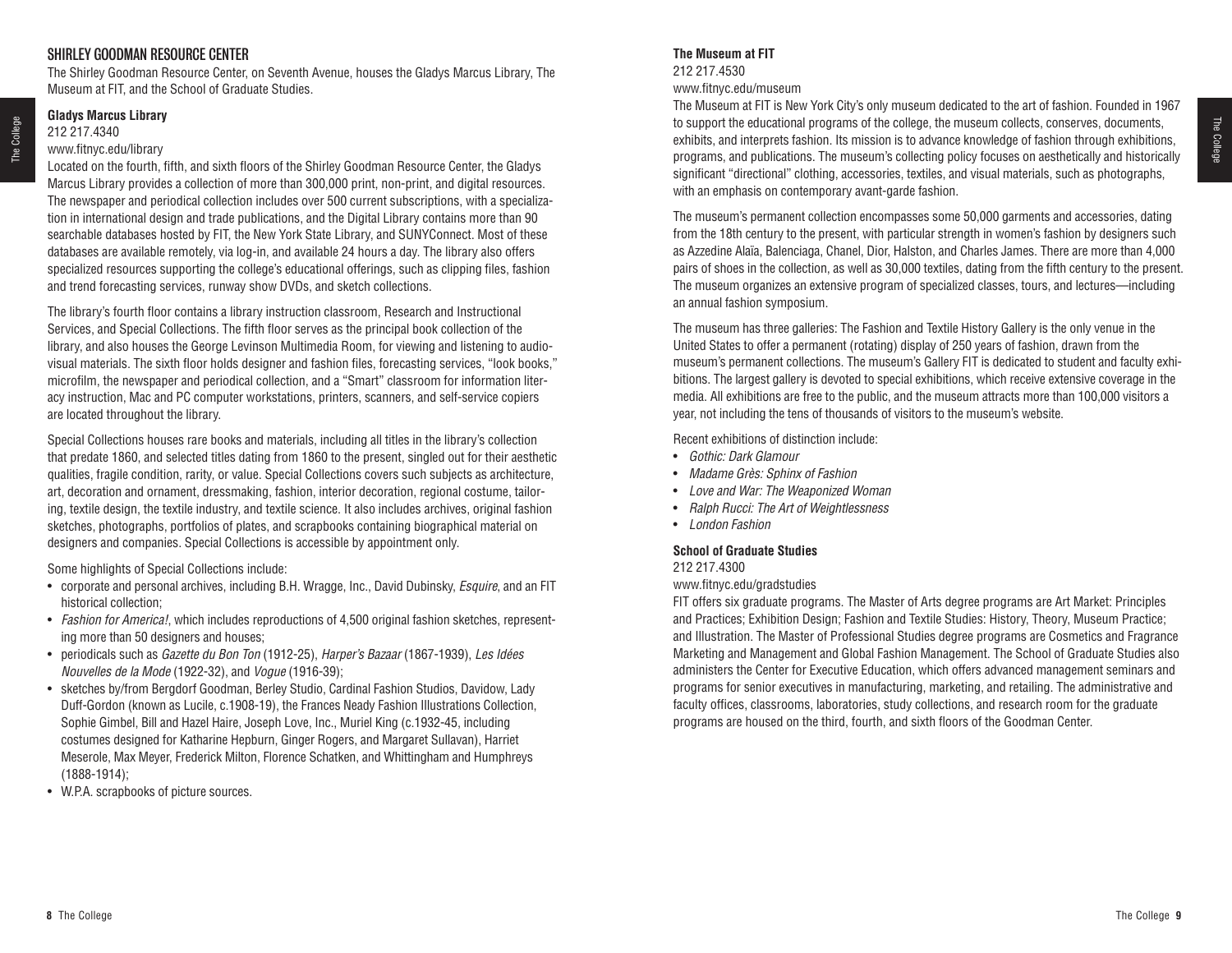#### DAVID DUBINSKY STUDENT CENTER

Throughout the eight-story Dubinsky Center are arts and crafts studios, a comprehensive health center, a counseling center, a dance studio, a design/research lighting lab (with more than 400 commercially available lighting fixtures), a game room, lounges, an outdoor sitting area, the Style Shop (the student-run boutique on the first floor), student government and club offices, a student radio station, two gyms, and a weight room. Students are encouraged to take advantage of the full range of services and activities offered by Student Life, located on the seventh floor. Also in the center are the Counseling Center, Disability Support Services/FIT-ABLE, Educational Opportunity Program, Financial Aid, International Student Advisors, and Internship Center offices; a 17,000-square-foot street-level student cafeteria, featuring a variety of food stations and a wide range of menu options; and an 8,000-square-foot Barnes & Noble at FIT bookstore.

#### Alumni of FIT

The College

FIT graduates actively engage in the life of the college in order to help FIT meet its goals and objectives. They participate in a variety of ways, as guest lecturers and critics, as internship sponsors, and as members of alumni advisory groups and the FIT Alumni Association. Every FIT alumnus is welcome to become a member of the Alumni Association, which works closely with the college and The Educational Foundation for the Fashion Industries to stimulate interest among professional leaders, assist with curriculum development, and support fundraising initiatives that benefit students and the FIT community

Distinguished FIT alumni include:

- Leslie Blodgett, president and CEO, Bare Escentuals Beauty, Inc.
- Fran Boller, apparel director, Nike's Jordan Division
- Tony Chi, president and CEO, Tony Chi & Associates
- Francisco Costa, creative director, Calvin Klein Collection for Women, Calvin Klein, Inc.
- William Frake, motion picture animator and three-time Emmy award winner
- Nina Garcia, fashion director, Marie Claire
- Joy Herfel, president, Polo Ralph Lauren Brands
- Norma Kamali, president and fashion designer, Norma Kamali
- Calvin Klein, founder, Calvin Klein, Inc.
- Nanette Lepore, fashion designer, Nanette Lepore
- Chris Casson Madden, founder and CEO, Chris Madden, Inc.
- Raymond Matts, president and founder, Raymond Matts the art of perfumery
- Edward Menicheschi, vice president and publisher, Vanity Fair magazine
- Juliet Polcsa, costume designer for film and television
- James Rothwell, vice president and creative director, McCann Erickson
- Ralph Rucci, owner, Chado Ralph Rucci
- Suzanne Tick, textile designer, Suzanne Tick, Inc.
- Billy Tucci, founder and writer/illustrator, Crusade Fine Arts, Ltd.
- Robert Verdi, TV personality and style expert
- Dave Voss, vice president of design, boys entertainment, and new business, Mattel, Inc.

#### History and Mission

As FIT defines its future educational goals, it continues to reflect its original mission. The college was founded in 1944 to prepare men and women for work in the fashion industry as it grew in size and scope. FIT now offers its students 44 degree programs not only in fashion and its related fields, but also in other creative professions that have made New York City their focal point. Students who come to the college to study these specialized programs are goal-oriented, setting their sights high in their chosen fields of study. Today, there are more than 10,000 U.S. and international students enrolled in FIT's diverse curricula, attending classes day and evening, all year round, online and at locations on campus, in New York City, throughout the country, and around the world.

FIT is unique in its history and educational offerings. Just seven years after its founding, FIT became one of the first community colleges empowered under the program of the State University of New York to grant the Associate in Applied Science degree. As the curricula expanded beyond fashion and its more broadly defined industries to include business, communications, and design, the college's degree offerings also expanded. In 1975, an amendment to the education law of New York State was approved permitting the college to confer Bachelor of Fine Arts and Bachelor of Science degrees. Four years later, another amendment was approved authorizing the granting of master's degrees, and the first master's programs were introduced in 1985.

FIT is a public institution, receiving its principal financial support from the State and City of New York. The college is governed by its own Board of Trustees, all of whom are active professionals who are committed to the development of talent. Local sponsorship comes from the New York City Department of Education in cooperation with The Educational Foundation for the Fashion Industries. FIT is accredited by the Commission on Higher Education of the Middle States Association of Colleges and Schools (www.msche.org), the National Association of Schools of Art and Design (http://nasad.arts-accredit.org), and the Council for Interior Design Accreditation (www.accredit-id.org).

#### FIT MISSION

The Fashion Institute of Technology prepares students for professional excellence in design, fashion, and business by providing a premier educational experience that fosters creativity, career focus, and a global perspective.

To fulfill its mission, FIT:

- develops students' aesthetic, intellectual, analytical, and technological abilities through programs that integrate theory and practice;
- offers students a rigorous and innovative curriculum taught by a faculty with outstanding academic and industry experience;
- is committed to a broad-based education in the liberal arts;
- exposes students to their chosen professions through internships, guest lectures, industrysponsored projects, and other opportunities for experiential learning;
- promotes student growth and self-development through student support services, programs, and activities;
- provides students with a multifaceted educational experience incorporating the vast resources of New York City;
- is an urban institution of the State University of New York, providing an education of exceptional quality and affordability.

FIT is committed to prohibiting discrimination in accordance with applicable federal, state, and local laws (including but not limited to race, national origin, gender, age, and disability) and to providing equal opportunity in educational programs.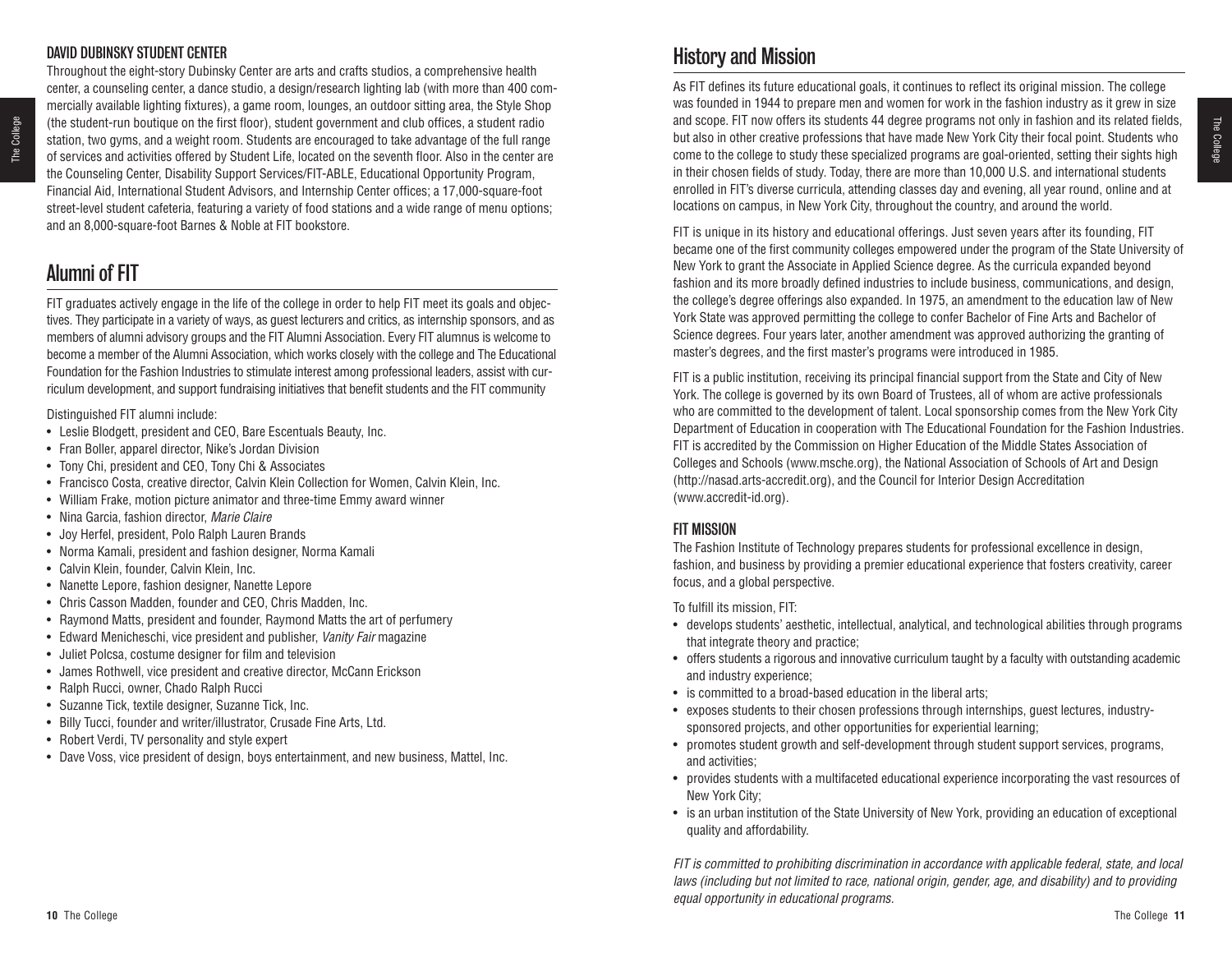Admissions

**Admissions** 

#### Selection of Applicants for Associate Degree Programs

FIT is a selective public institution that prepares students for a wide range of careers in creative business and design professions. Academic accomplishments, achievements that predict success on the college level, and demonstrated talent are factors that the Admissions Committee considers when evaluating applications. When the committee is evaluating transfer applications, overall grade point average and performance in liberal arts courses are also considered. All applicants—whether intending to study full time in a matriculated day program, or in an evening/weekend program must meet the same admissions standards.

FIT believes that a person's creative and leadership abilities are revealed through participation in activities in any of several fields, such as governing organizations, student clubs, or the visual and performing arts. The Admissions Committee would like to know about all accomplishments in which applicants take pride. All applicants are required to submit a personal essay indicating why they selected their particular major, and highlighting all activities or accomplishments.

All applicants to School of Art and Design programs must offer evidence of artistic and creative ability through the submission of a portfolio. Fashion Design applicants should be versed in both art and garment construction. Successful applicants to School of Business and Technology programs will have demonstrated the ability to work with others, qualities of leadership, and sound mathematical skills. Advertising and Marketing Communications applicants must show advanced ability in writing and/or other language skills.

#### STUDENT CATEGORIES

FIT offers a variety of study schedules during the fall, spring, summer, Summerim, and Winterim semesters in order to meet the needs of its students. The following definitions provide clarification of the student categories at FIT. Not all student categories are mutually exclusive—one-year students, for example, are also full-time students.

#### **Matriculated Students**

Matriculated students are those who are enrolled in an FIT degree program, whether undergraduate or graduate, full- or part-time. Matriculated students are given preference for on-campus housing.

**MATRICULATED DAY** Matriculated day students are enrolled full time, and the majority of their classes take place during the day.

**FULL-TIME** Full-time undergraduate students are enrolled for 12 or more credits per semester.

**PART-TIME** Part-time undergraduate students are enrolled for less than 12 credits per semester.

**ONE-YEAR** One-year students are matriculated undergraduates enrolled in a one-year associate degree program.

**MATRICULATED EVENING/WEEKEND** For those students looking to balance the demands of career or family with their education, FIT offers a number of evening/weekend degree programs (see pages 26–27). Courses in these programs are scheduled during the evening and/or weekend.

# >>> Admissions > > >> >>

- 13 Selection of Applicants for Associate Degree Programs
- 19 Selection of Applicants for Baccalaureate Degree Programs
- 20 International Applicants
- 21 Visiting Students
- 21 Special Assistance
- 22 Notification
- 22 Visits to the College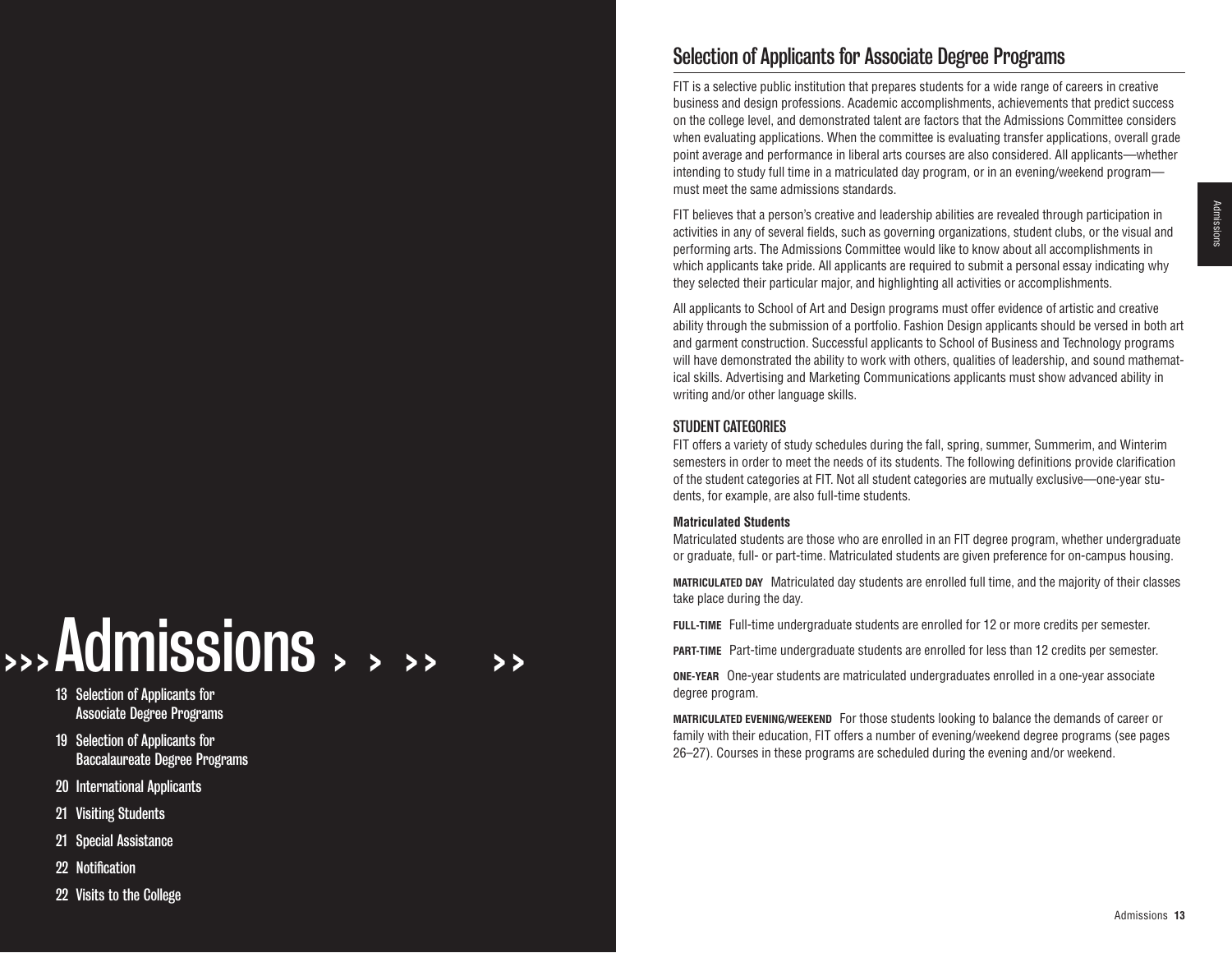#### **Non-matriculated Students**

Non-matriculated students are those who have not been admitted to a degree program but are enrolled in at least one course. Students who hold a high school diploma or a General Equivalency Diploma (GED) may register for courses and complete certificate programs offered at FIT without submitting a formal application to the college. Courses that are open to non-matriculated students are typically scheduled during the evening and on the weekend; they may or may not carry college credit. Some credit-bearing courses are reserved for matriculated students only. All students must meet prerequisite requirements for any course they plan to take. All students who wish to seek a degree must apply through a formal admissions process before accumulating more than 24 credits (see Matriculation Status Policy, page 46, for details on how many credits taken in non-matriculated status may be applied to a degree).

#### ADMISSIONS PROCESS

1. Visit the college and attend a group information session, and explore the FIT website.

- 2. Choose a major program of study.
- 3. Go to www.fitnyc.edu/admissions and complete the FIT/SUNY application online.
- 4. After the online application is completed, high school students should ask their guidance counselor to send their transcripts to FIT's Admissions Office. Transfer students should request that official transcripts be sent directly from their high school(s) and college(s) registrar's offices to FIT's Admissions Office. The mailing address for transcripts is:

Fashion Institute of Technology Admissions Office 227 West 27th Street, Room C139 New York, NY 10001-5992

- 5. Applicants will submit their academic history and a personal essay online after receiving an email with instructions to access MyFIT (http://www.myfit.fitnyc.edu).
- 6. Applicants to School of Art and Design programs will receive portfolio requirements specific to their major, and submission instructions.
- 7. Applicants who have taken either AP or CLEP exams must contact the College Board and request official test scores be sent directly to the FIT Admissions office.

#### APPLICATION RECOMMENDED FILING DATES FOR ADMISSION TO ASSOCIATE DEGREE PROGRAMS

Domestic and international students use the same application when seeking admission to FIT.

#### **Rolling Admissions**

All applications are processed in the order they are received after the applicant has submitted the online essay and academic history forms. Receipt of these two online items activates the acknowledging process in the Admissions Office. Decisions will only be rendered after completed applications—with transcripts and essays—are on file in the Admissions Office. In addition, all applicants whose native language is not English must provide an official TOEFL or IELTS score. This includes applicants who have been living in the United States.

#### **Application Recommended Filing Dates to Associate Degree Programs.**

Domestic and international applicants use the same application when seeking admission to FIT. Please visit the following link: http://fitnyc.edu/undergradadmissions for additional information.

- No later than **January 1** for the fall semester.
- No later than **October 1** for the spring semester.

Students who have not completed applications by **January 1** for the fall semester or **October 1** for the spring semester risk being closed out of the major of their choice.

#### **Readmission**

Students who seek readmission to FIT should notify Admissions in writing or online at http://www3.fitnyc.edu/undergradadmissions prior to the intended semester of reentry.

- No later than **January 1** for the fall semester.
- No later than **October 1** for the spring semester.

#### ADDITIONAL APPLICATION MATERIALS **Transcripts**

Transcripts must be sent directly to FIT. Transfer students who have not yet earned their college degree must submit a high school transcript with proof of high school graduation.

Applicants educated outside the United States should refer to the International Applicant Credentials link at www.fitnyc.edu/registrar for country-specific transcript requirements.

#### **TOEFL/IELTS Scores**

Applicants whose native language is not English must provide an official Test of English as a Foreign Language (TOEFL) score or an International English Language Testing System (IELTS) score.

TOEFL: The minimum TOEFL score requirement depends on which test format you are using:

1 Internet-based test (IBT): Minimum score must be 80.

2. Computer-based test: Minimum score must be 213.

3. Paper-based test: Minimum score must be 550.

IELTS: The minimum band score of 6.5 in the academic module is required.

A current TOEFL or IELTS score is required. The score must be no more than 18 months old on the date of anticipated enrollment.

Applicants who have completed an English composition course at a college in the United States are not exempt from taking the TOEFL or IELTS.

Students who have completed less than four years of English (not ESL) at a U.S. high school are required to take the TOEFL or IELTS.

For information about scheduling the TOEFL exam and obtaining score reports, visit www.toefl.org. In the United States you can call 609 771.7100.

For information about scheduling the IELTS and obtaining score reports, visit www.ielts.org.

#### **Artwork Evaluation**

All applicants to School of Art and Design programs must submit a portfolio for evaluation by the faculty. After the application is received by FIT from the SUNY Application Services Center, applicants can enter MyFIT to access specific instructions and options to submit their portfolio. Applicants are encouraged to choose the earliest possible review date available. By delaying submission of a portfolio, applicants risk not having enough time to complete the application and may be closed out of the major. No portfolio is required from applicants to School of Business and Technology or School of Liberal Arts programs.

Admissions

Admissions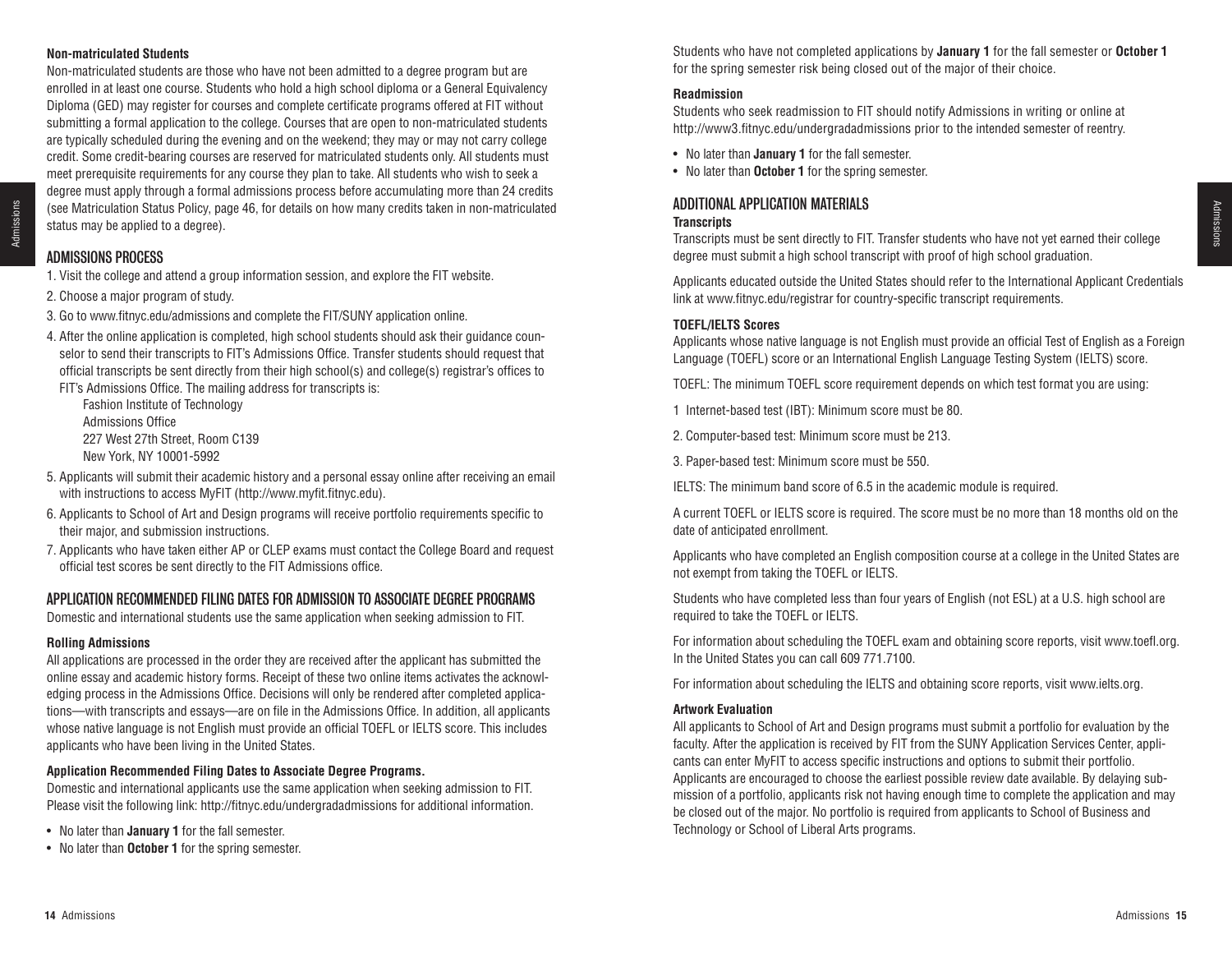There are three possible options for submitting a portfolio:

- 1. e-portfolio is recommended for applicants whose majors have this option available. Access to e-portfolio will be available through MyFIT.
- 2. If you live more than 200 miles away and e-portfolio is not available, it is recommended that you submit your artwork by mail. Mail-in authorization will be provided through MyFIT. Prospective applicants to FIT should not mail unsolicited portfolios to FIT or the SUNY Application Services Center. Unsolicited portfolios will not be evaluated and will not be returned.
- 3. If you live nearby, you may also be provided the option to present your portfolio in person. In-person scheduling will be available through MyFIT.

Most applicants seeking direct entry into a BFA degree program will first be evaluated at the AAS level to determine eligibility. BFA degree applicants may, according to their major, be contacted directly by the department once academic eligibility has been determined by the Admissions Office.

Departmental portfolio requirements are listed below and can also be found on the FIT website at www.fitnyc.edu/portfoliorequirements. The applicant must be the sole creator of all artwork in his or her submitted portfolio.

#### AAS PORTFOLIO REQUIREMENTS

**FASHION DESIGN (WOMEN'S WEAR ONLY)** The Fashion Design portfolio requires applicants to complete five specific fashion design sketches, 6–10 original fashion artwork sketches, photos of garments, and four essay questions. Portfolio pages should all be 8.5" x 11" inches or 21 x 28 cm. All fashion design sketches must include fabric swatches for each design shown. Photographs of garments applicants have constructed that demonstrate sewing and/or creative abilities are required in the portfolio. Evaluators will focus on creativity and design sense, as well as technical skills. A drawing test will be given. Please note: The entire Fashion Design portfolio, including the design test, fashion artwork sketches, and photographs of garments, will be retained by FIT and will not be returned when the applicant sends them in. Applicants should submit only color copies of photographs and artwork. Slides, DVDs, and CDs are not acceptable for submission.

**ACCESSORIES DESIGN** Applicants should submit eight original designs of accessories (handbags, shoes, belts, or small leather goods). The portfolio may also include four interpretations of these designs using Photoshop or Illustrator. All drawings should indicate the applicant's level of creativity and sense of design. Emphasis should be placed on proportion and three-dimensionality. Photos or slides of original work may be included. Portfolio may also include finished articles, such as a handbag or small leather goods.

**COMMUNICATION DESIGN** Portfolios should include 12 to 15 pieces that reveal imagination, design skills, sense of color, and drawing ability, as well as the use of typography. Artwork in any medium may be presented; it need not relate specifically to advertising or graphic design. The inclusion of a sketchbook is encouraged. Applicants should also include computer design samples if they have them. Organization and neatness are considered as part of the evaluation.

**FINE ARTS** Artwork from direct observation is preferred. Applicants should submit at least ten examples in any medium: drawings, watercolors, pastels, paintings, prints, photos of sculpture, or 3D designs. Students need not have examples in all categories. The portfolio should reflect freehand drawing and sketching ability, sensitivity to color, line, proportion, and neatness of portfolio presentation. Sketchbooks are welcome. Slides are not recommended for in-person evaluation; however, they are welcome for mail-in portfolios; photographs or color copies are acceptable substitutes for large work.

**ILLUSTRATION** Portfolios should include a minimum of ten pieces of original art drawn or painted directly from life and up to ten more pieces of applicants' work, which could be created by using photo reference. Applicants should include at least one drawing or painting from the following five categories: portraits; situations (people sleeping, eating, watching TV); environments (a view out a window, a room, a cityscape, a landscape); still life (fruits, flowers, books, shoes, wine bottles and glasses); conceptual (a person as an animal, a businessman the size of a skyscraper, a person of stone). Maximum size is 18" x 24". The inclusion of a sketchbook is strongly encouraged. All work must have been completed within the last two years. Graphic design or photography that is not illustration should not be included. A drawing test will be given at the time of the in-person portfolio evaluation.

**INTERIOR DESIGN** Artwork of a variety of types may be presented. Measured drawings (floor plans, elevations, or perspectives) may be included, however, any artwork will be considered if it communicates the applicant's sensitivity to color, line, proportion, etc. Organization and neatness are considered as part of the evaluation. Sketchbooks are welcome. A drawing test will be given at the time of in-person portfolio evaluation. In addition, applicants are required to complete a Home Test, which must be submitted with the portfolio.

**JEWELRY DESIGN** Artwork in any medium that reflects attention to detail and sense of color and design, particularly in drawing and sculpture, may be submitted. Applicants are encouraged to supply a selection of jewelry, either designs or actual pieces. Beaded items should be limited to no more than five pieces. Photographs or slides of work are also acceptable.

**MENSWEAR DESIGN** Applicants should be prepared to submit seven original sketches of their own menswear designs. These should include at least two of any of the following categories: suits, sport coats, knitwear, sportswear, active sportswear, formal wear, and casual wear. The aim is to assess creative design ability, not proficiency in fashion illustration. Applicants should be prepared to explain their interest in entering the menswear industry in essay form.

**PHOTOGRAPHY** Portfolios should contain 24 to 30 of the applicants' most creative black-and-white and color photographs. Work in other media may also be submitted. Portfolios should communicate sensitivity to design, imagination, creativity, diverse subject matter, willingness to be experimental, ability to convey complex ideas visually, and organization and neatness of portfolio presentation. Evaluators prefer photos processed and printed by the applicant, but commercially prepared work will be accepted. Applicants should be prepared to explain their interest in commercial and editorial photography. Additionally, applicants are required to complete a Home Test, which must be submitted with the portfolio.

**TEXTILE/SURFACE DESIGN** Portfolios should contain original artwork in any technique or medium that demonstrates drawing and painting ability, creativity, and color and design sense. Applicants may submit up to 15 pieces that might include drawings and paintings from nature (shells, figures, flowers, etc.), samples of weaving, screen-printed or hand-painted fabrics, and fiber art. Slides and/or photographs of large paintings or 3D pieces are welcome, as are sketchbooks. A drawing test will be given at the time of the in-person evaluation. Applicants who submit portfolios by mail will be required to complete a Home Test.

**VISUAL PRESENTATION AND EXHIBITION DESIGN** Artwork of any media will be considered as long as it communicates the applicant's overall artistic ability, creativity, design sense, and sensitivity to color, line, and proportion. Applicants may submit up to 25 pieces that can include (but are not limited to) drawings such as ground plans, perspective drawings, sketches, photographs or slides of display arrangements, paintings, collages, and craft work. Evaluators consider the applicant's interest in the program, the variety of areas in which the applicant has created work, and the creative potential of the applicant. In addition, applicants are required to complete a Home Test, which must be submitted with the portfolio.

Admissions

**Admissions**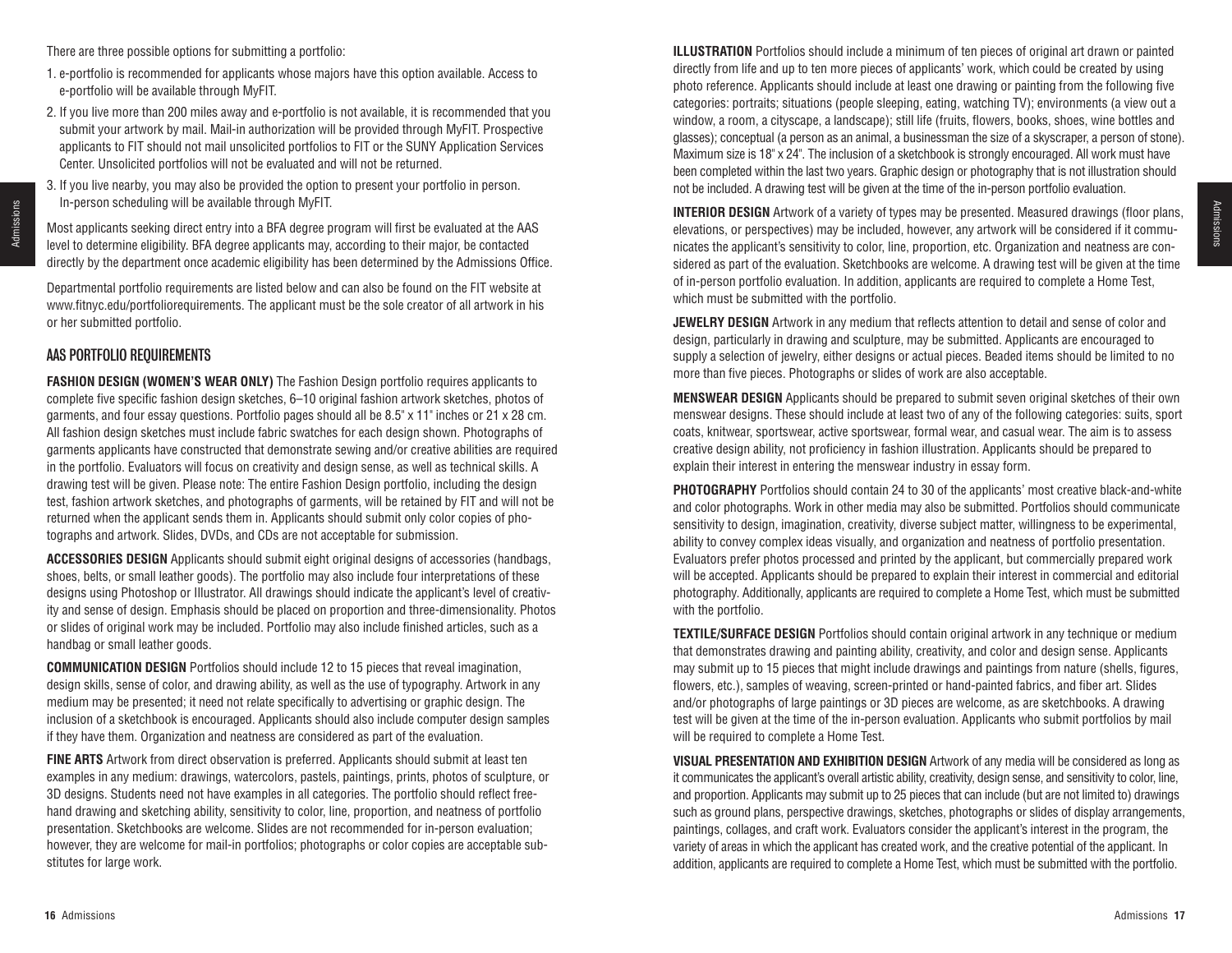#### REQUIREMENTS FOR ADMISSION TO TWO-YEAR ASSOCIATE DEGREE PROGRAMS

Candidates for admission to the two-year AAS degree programs are evaluated according to the following criteria:

- 1. Candidacy for, or possession of, high school diploma or General Equivalency Diploma (GED).
- 2. High school transcript showing grade point average (GPA) and rank in class (except applicants who have received an associate's or bachelor's degree from a regionally accredited college in the United States).

3. A personal essay describing the applicant's background and reasons for choosing FIT and the selected major. The Admissions Committee would like to know about all accomplishments in which the applicants take pride, along with career goals and personal interests. Applicants will be emailed submission instructions upon completion of the online application.

4. SAT/ACT: SAT and ACT test scores are not required for admissions purposes. They are, however, required for the Presidential Scholars Program. They are also required for placement into your English and math classes at FIT. SAT/ACT scores should be sent directly to the following address: Fashion Institute of Technology Center for Placement, B623 227 West 27th Street New York, NY 10001

Applicants who have not submitted SAT/ACT test scores will have to take the FIT placement exam.

- 5. For applicants whose native language is not English, an official TOEFL or IELTS score. Students graduating from U.S. high schools with blocks of coursework completed as English as a Second Language (ESL), or who have completed less than four years of English (not ESL) at a U.S. high school, are also required to take the TOEFL or IELTS to prove English proficiency. For TOEFL or IELTS requirements, see page 15.
- 6. For applicants to School of Art and Design programs, a portfolio containing representative examples of their art and design work (see Artwork Evaluation, pages 15–17).
- 7. For transfer students, official transcripts from all colleges attended.
- 8. Applicants educated outside the United States should go to the International Applicants Credentials link at www.fitnyc.edu/registrar for country-specific information about transcript requirements.

#### REQUIREMENTS FOR ADMISSION TO ONE-YEAR ASSOCIATE DEGREE PROGRAMS

FIT has developed special one-year AAS degree programs (two semesters of study, ranging from 30.5-41 credits each) in Accessories Design, Advertising and Marketing Communications, Communication Design, Fashion Design, Fashion Merchandising Management, Jewelry Design, Textile Development and Marketing, and Textile/Surface Design.

The application for one-year AAS programs is the same application used for the two-year programs. Once the application is filed, an official college transcript from each institution should be forwarded to the Admissions Office showing all completed coursework, and, if applicable, degree and date granted.

In order to be eligible for any of these programs, applicants must meet the following criteria:

1. Graduation from a four-year, regionally accredited institution or completion of at least 30 transferable credits at an accredited college, with a minimum of 24 credits equivalent to FIT's liberal arts requirements: 3 credits in college-level mathematics above basic algebra; 3 credits in English composition; 3 credits in literature or speech; 3 credits in physical science, biology, or life science; 12 credits in the humanities/social sciences; and one course in physical education.

For Jewelry Design applicants: graduation from an accredited Bachelor of Fine Arts program, or completion of 24 credits equivalent to the liberal arts requirements of the Jewelry Design major (see page 105), including 6 credits in art history and courses in basic design, general drawing, and sculpture.

2. For applicants to the Accessories Design, Communication Design, Fashion Design, Jewelry Design, or Textile/Surface Design program, a strong portfolio containing representative examples of their art and design work (see Artwork Evaluation, pages 15–17).

#### REQUIREMENTS FOR ADMISSION TO EVENING/WEEKEND DEGREE PROGRAMS

Applicants to FIT's evening/weekend degree programs adhere to the same admissions guidelines as matriculated day students.

#### ACADEMIC CREDIT BY EVALUATION

Accepted applicants may apply up to 30 credits earned through published subject examinations (examples listed below) and transfer credit toward fulfillment of degree requirements at FIT. Those who have completed liberal arts courses at regionally accredited institutions, in which a grade of "C" or better has been achieved, will receive credit for coursework equivalent to courses at FIT (see Transfer of Credit, page 44).

Credit for published examinations applies to the following three tests, provided that the specified minimum performance levels are met, and that the subject examination is in an area that would normally be eligible to receive credit during an evaluation of transfer credits.

#### **College-Level Examination Program (CLEP)**

Mean score must meet or exceed the equivalent of a grade of "C" in a formal course.

**Advanced Placement Program**  A score of 3 or higher on a scale of 5 points used for this program.

#### **International Baccalaureate Program**

A score of 4 or higher on exams for higher-level (HL) courses.

Official test scores must be sent directly to the FIT Admissions Office by the issuing board or awarding authority. Complete information about applying for academic credit by evaluation is available in the Registrar's Office and at www.fitnyc.edu/registrar.

#### Selection of Applicants for Baccalaureate Degree Programs

The college offers 23 baccalaureate programs leading to either the Bachelor of Fine Arts (BFA) or Bachelor of Science (BS) degree. Admissions priority is given to FIT's AAS graduates, although external applicants who meet the eligibility requirements are also encouraged to apply.

FIT's AAS graduates who apply by the application recommended filing dates are given priority consideration for admission into the same major's baccalaureate-level program. Applicants must have met the General Education (see General Education Requirements, pages 31–38) and liberal arts (see pages 29–31) requirements and maintained the required GPA. Applicants who do not meet these criteria or who wish acceptance into another program may require an interview, or an interview and artwork evaluation.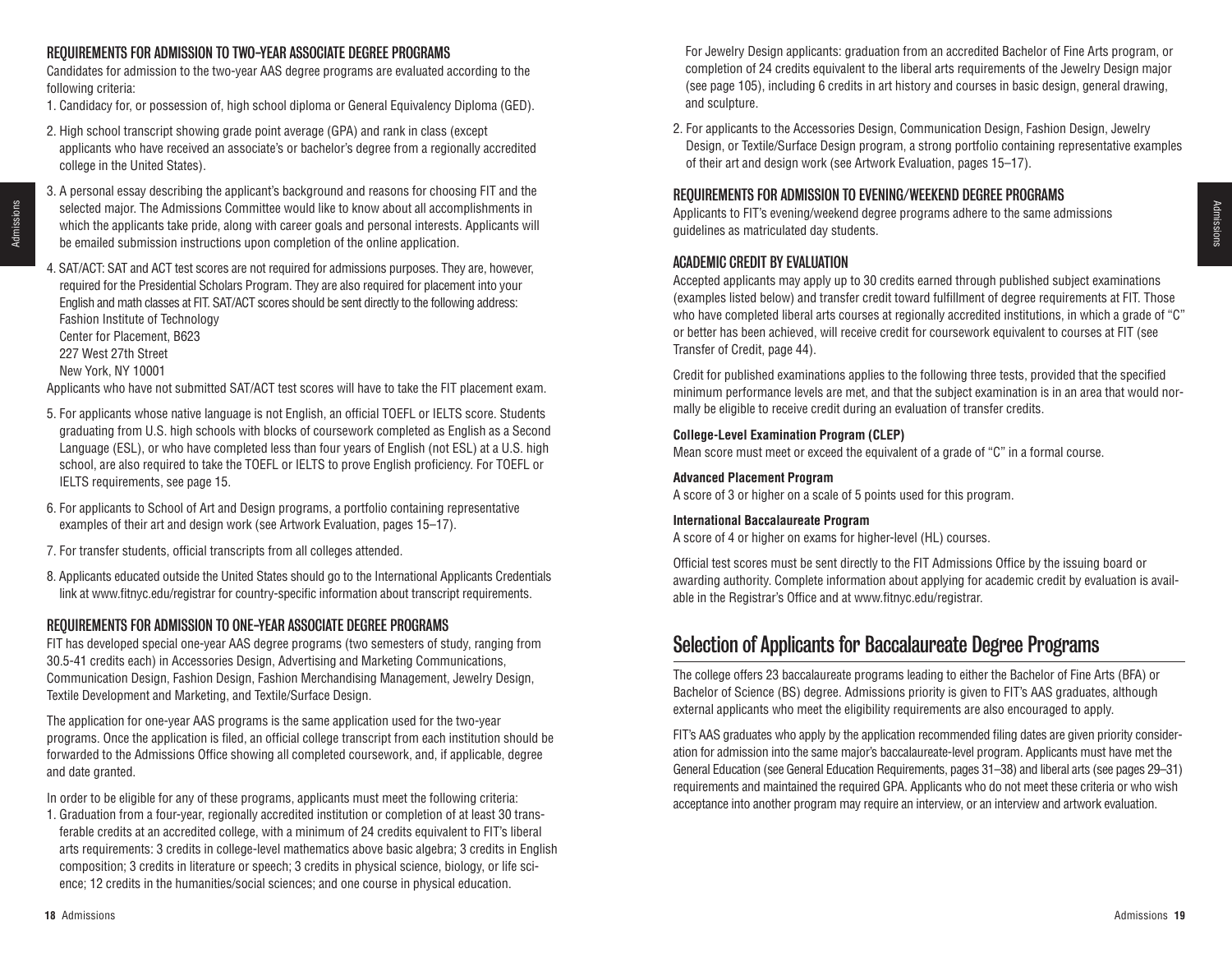The associate-level major pages (82–107) show the recommended bachelor's programs available to students from each of FIT's AAS programs. Associate-level students who wish to apply to a baccalaureate-level program other than those recommended should review the courses on the applicable baccalaureate-level major pages (108–136) and consult with the appropriate department chairperson for advisement.

Priority application filing date is no later than **January 1** for fall admission and **October 1** for spring.

#### ADMISSION CRITERIA FOR BACCALAUREATE DEGREE PROGRAMS

Applicants seeking admission to one of FIT's bachelor's degree programs must hold an AAS degree from FIT or an equivalent degree or 60 appropriate credits from a regionally accredited four-year bachelor's degree program. They must also meet the appropriate prerequisites as required by the major and have completed FIT's liberal arts requirements (with the exception of physical education). Further requirements may include an interview with a departmental committee, review of academic standing, and artwork evaluation for all applicants to BFA programs.

Graduates of associate degree programs in the liberal arts are eligible to apply to FIT majors in Cosmetics and Fragrance Marketing, Direct and Interactive Marketing, Fabric Styling, Home Products Development, International Trade and Marketing for the Fashion Industries, Production Management: Fashion and Related Industries, Textile Development and Marketing, or Visual Art Management.

Those applicants who have not completed the requisite specialized courses for the major must complete the required "bridge" courses or an appropriate one- or two-year degree program offered by FIT before they may be considered for admission to the college's bachelor's degree programs.

Students who apply for transfer to FIT from a four-year bachelor's degree program must have completed a minimum of 60 credits, including the requisite art or specialized courses for the major and the liberal arts requirements.

For more information, please visit www.fitnyc.edu/html/admissions/WhatAreTheMajors.

#### International Applicants

Applicants educated outside the United States should follow the International Applicant Credentials link at www.fitnyc.edu/registrar for detailed information about transcript requirements.

#### TOEFL SCORE

**Admissions** 

Students whose native language is not English must provide an official Test of English as a Foreign Language (TOEFL) or International English Language Testing System (IELTS) score (see page 15).

#### STUDENT VISAS

In accordance with federal regulations, FIT only issues I-20 forms (Certificates of Eligibility for Nonimmigrant [F-1] Student Status) to students who have been admitted to a full-time program of study leading to a degree. Students who wish to apply for an F-1 student visa or who hold F-1 student status must obtain an I-20. To obtain an I-20, students must submit an International Student Financial Statement (ISFS) to FIT after being admitted to the college. The U.S. Citizenship and Immigration Services require verification of the student's ability to finance studies in the United States. An estimate of expenses based on current tuition, fees, and living and personal expenses appears on the ISFS.

After notification of acceptance, a tuition deposit is required. Two to three weeks after receipt of tuition deposit, the college will issue an I-20, which is necessary to apply for a visa at a U.S. Consulate in order to enter the United States to study and to maintain F-1 status while attending FIT. To download the ISFS and for more information about applying for a visa and the terms and conditions of F-1 status, visit FIT's International Student Advisors website at www.fitnyc.edu/oisa.

#### Visiting Students

This program offers selected students the opportunity to take courses at FIT in order to supplement educational programs taken at other institutions without the necessity of a formal transfer. Applicants must be attending colleges that are formally registered as part of FIT's Visiting Student Program in order to be considered. Applicants must be full-time, matriculated undergraduates at their home institution with a minimum cumulative GPA of 3.0 (on a 4.0 scale) and completion of at least 60 credits prior to starting the program. A portfolio of artwork is required for admission to School of Art and Design programs.

Applications must be made through the designated liaison at the applicant's home institution. Written approval from the designated liaison must be forwarded to the Admissions Office. Recommended application filing dates are **January 1** for fall and **October 1** for spring. Applicants must file the FIT/SUNY application online at www.fitnyc.edu/admissions.

Visiting students are not eligible for financial aid from FIT. They should apply for aid from their home institution.

Admission to the Accessories Design, Communication Design, Jewelry Design, Textile Development and Marketing, and Textile/Surface Design programs for visiting students is limited to the fall semester only. Advertising and Marketing Communications and Fashion Merchandising Management are available in spring and fall.

Housing application instructions are enclosed with students' acceptance letter.

Applicants are admitted to a one-year AAS degree program. The FIT degree is awarded once the student has submitted proof of receipt of bachelor's degree at the home institution.

#### Special Assistance

#### EDUCATIONAL OPPORTUNITY PROGRAMS

David Dubinsky Student Center, Room A571 212 217.4170 www.fitnyc.edu/eop

#### **Educational Opportunity Program**

FIT offers New York State residents from economically disadvantaged circumstances the opportunity to pursue a postsecondary education through its Educational Opportunity Program (EOP). Initiated at the college in 1973, EOP provides supplemental academic support and expanded student services to eligible and capable individuals who seek higher education despite long-term socioeconomic challenges. EOP's services foster academic persistence and achievement.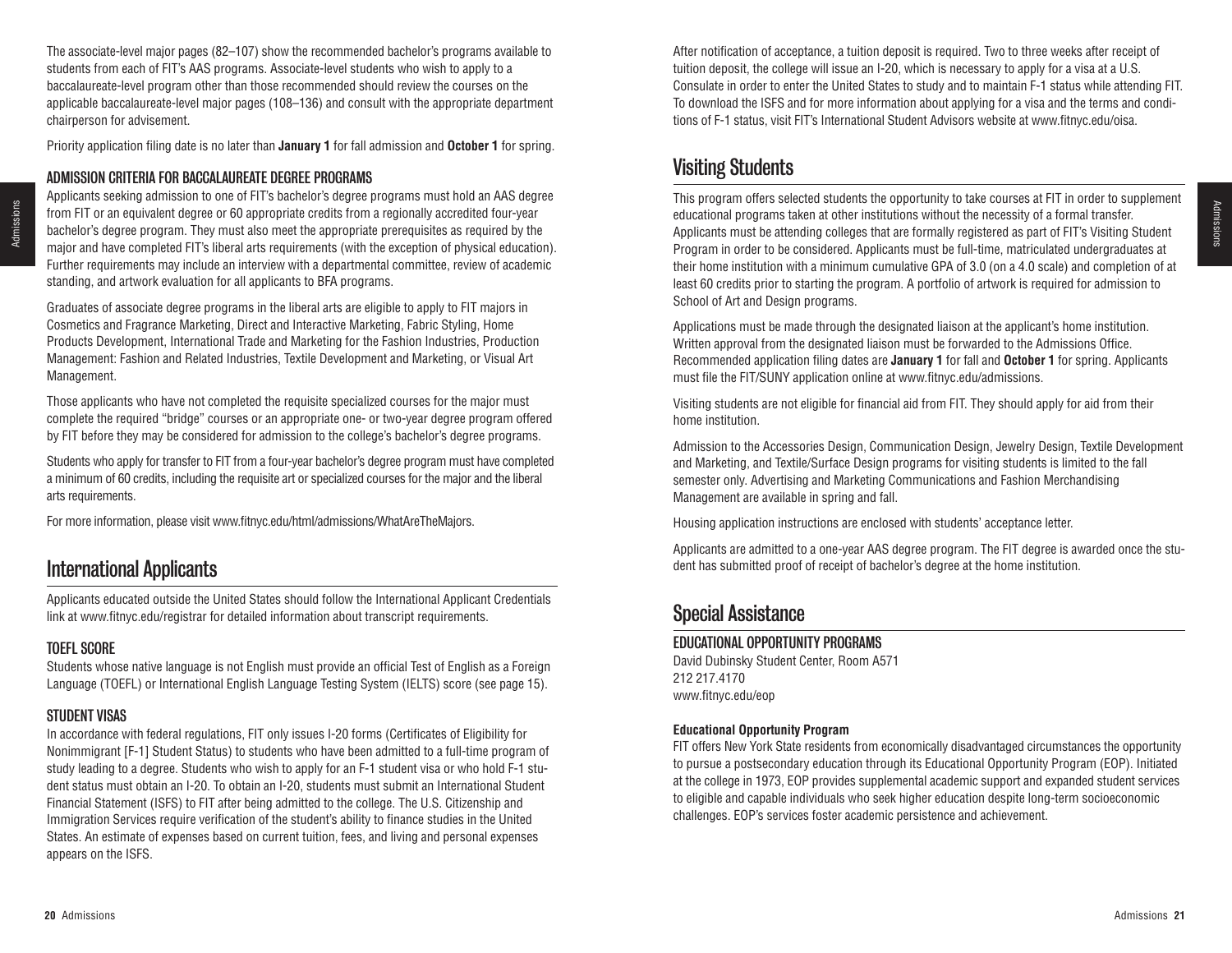#### **Childcare Assistance Program**

The Childcare Assistance Program (CAP) is designed to assist students with primary parenting responsibilities, helping them manage and integrate the demands of being both student and parent. CAP provides a variety of services, including childcare subsidies, family activities, individual academic and personal counseling, parenting resources, textbook subsidies, weekly peer support group meetings, and an overnight, weekend-long career-focus retreat.

#### VETERANS AND SELECTIVE SERVICE

FIT has been accorded recognition as a school of higher learning by the Department of Veterans Affairs. Prospective students should obtain their VA papers as far in advance of registration as possible. Those seeking readmission to the college from the armed forces who have been admitted to the college for a date of entry prior to formal separation should notify the Admissions Office immediately following receipt of acceptance in order to facilitate processing of early separation procedures.

#### **Notification**

Admissions

A nonrefundable tuition deposit of \$150 is required of accepted applicants to reserve their space at FIT.

Upon written request to the Admissions Office, accepted applicants may be granted an extension until **May 1** to pay their tuition deposits for the fall semester.

Enclosed with the letter of admission are specific forms pertaining to the applicants' residency, parents' consent for medical attention (for those under 18 years of age), application for the residence halls, financial aid information, etc. Failure to pay the tuition deposit by the due date will cancel the applicants' registration and attendance.

#### Visits to the College

Applicants wishing to visit FIT are encouraged to attend group information sessions held at noon throughout the year every Tuesday, Wednesday, and Friday except for major holidays. The college is closed on Fridays in June, July, and the first week of August. Please check the website at fitnyc.edu for exact dates. (To view the college's calendar, visit the FIT website.) Sessions are held in the Marvin Feldman Center, Room C205, and run approximately 90 minutes. They include a video presentation about FIT and a question-and-answer session with an Admissions counselor. No appointment is necessary. However, groups of six or more should make reservations with the Admissions Office.

Open houses are held on campus every fall semester.

#### > >> >> >>> >>> >> >> >>>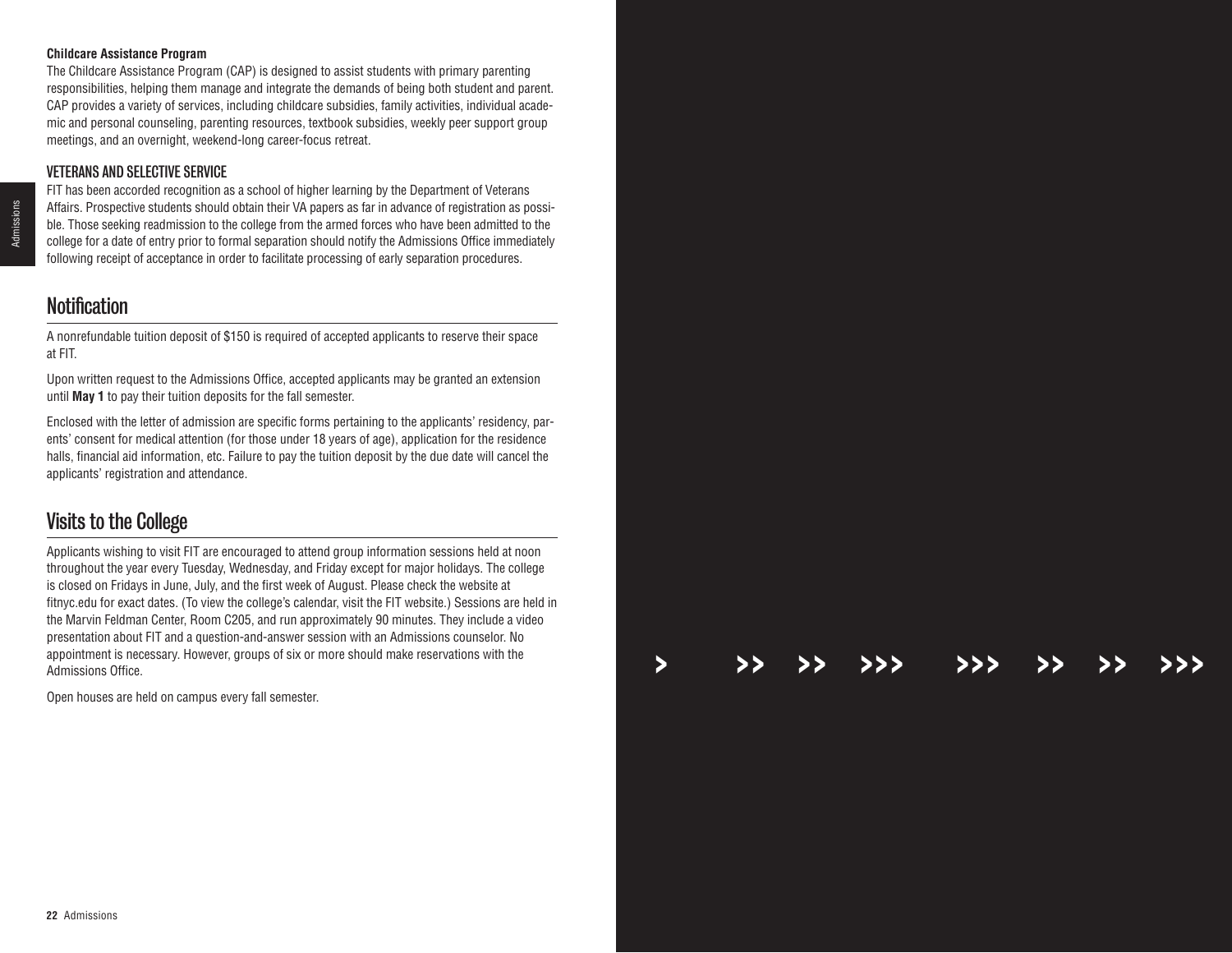### Instructional Programs

# >>>Instructional Programs>>

25 Curricula

- 43 Scholastic Standing
- 45 Requirements for Degree Completion
- 47 Dean's List and Academic Achievement Awards

#### **Curricula**

#### TWO-YEAR ASSOCIATE DEGREE PROGRAMS

Fifteen programs leading to an Associate in Applied Science (AAS) degree are offered, described on pages 82-99. Majors are designed for full-time, two-year students, but part-time and evening/ weekend programs leading to the AAS degree are available in some majors.

The 15 two-year associate degree programs are:

**School of Art and Design** Accessories Design Communication Design Fashion Design\* Fine Arts Illustration Interior Design\* Jewelry Design **Menswear** Photography Textile/Surface Design Visual Presentation and Exhibition Design

#### **Jay and Patty Baker School of Business and Technology**

Advertising and Marketing Communications\* Fashion Merchandising Management\* Production Management: Fashion and Related Industries Textile Development and Marketing

#### ONE-YEAR ASSOCIATE DEGREE PROGRAMS

Eight one-year AAS programs are offered for students who have completed at least 30 transferable credits at an accredited college, with 24 credits equivalent to FIT's liberal arts requirements plus a minimum of one semester of physical education, or who hold a four-year degree from an accredited college. These programs are described on pages 100–107.

The eight one-year associate degree programs are:

#### **School of Art and Design**

Accessories Design Communication Design Fashion Design\* Jewelry Design (see page 19 for specific admissions criteria) Textile/Surface Design

#### **Jay and Patty Baker School of Business and Technology**

Advertising and Marketing Communications\* Fashion Merchandising Management\* Textile Development and Marketing

\*Program takes in entering classes in both the fall and spring semesters.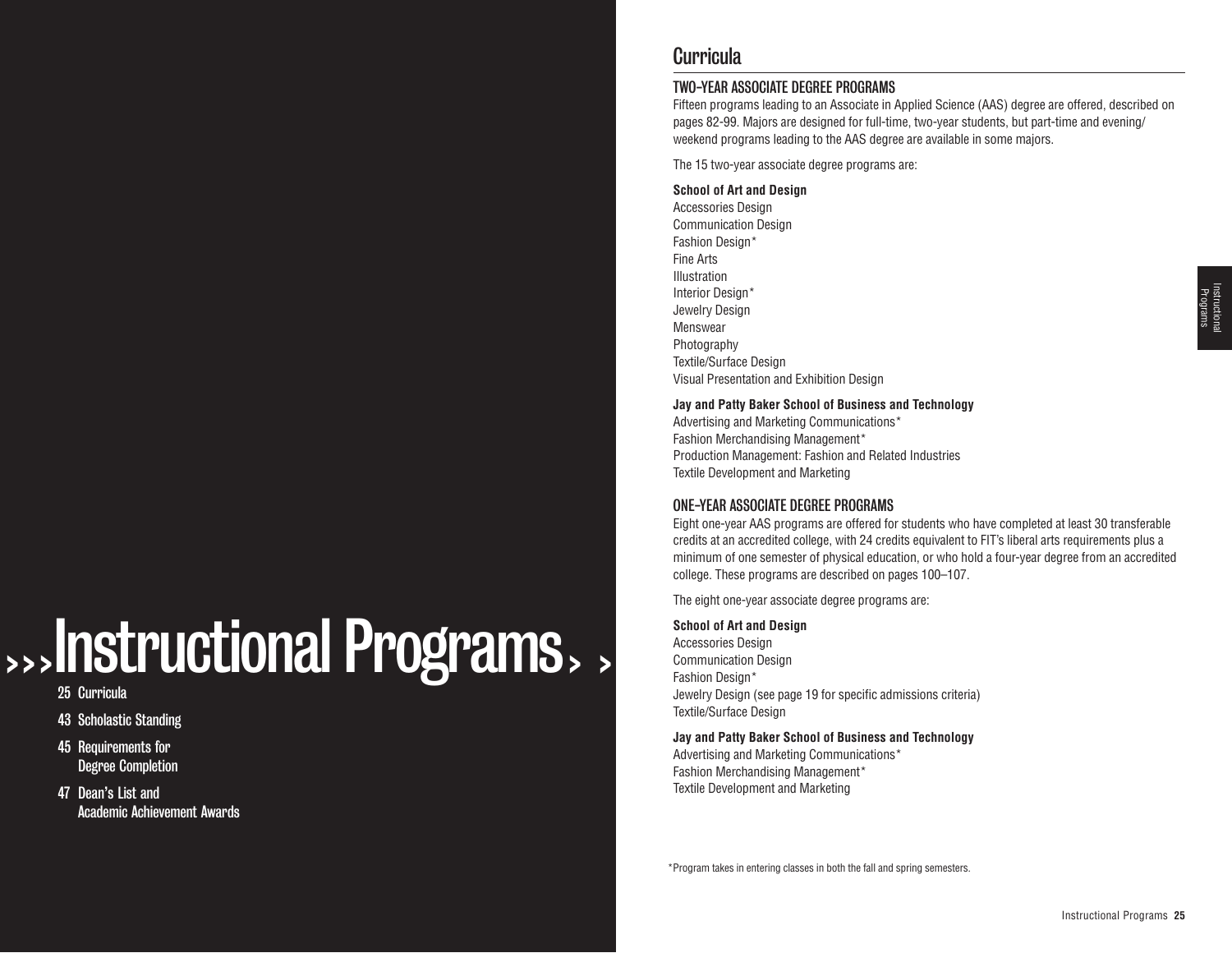#### BACCALAUREATE DEGREE PROGRAMS

Thirteen programs leading to a Bachelor of Fine Arts (BFA) degree and ten leading to a Bachelor of Science (BS) degree are offered, described on pages 108–136. Majors offered by the School of Art and Design lead to the BFA degree; majors offered by the Jay and Patty Baker School of Business and Technology and the School of Liberal Arts lead to the BS degree. Majors are designed for full-time, two-year students, but part-time and evening/weekend students may also meet the requirements in some of the majors.

The 23 baccalaureate degree programs are:

#### **School of Art and Design**

Accessories Design and Fabrication Advertising Design Computer Animation and Interactive Media Fabric Styling Fashion Design (with specializations in Children's Wear, Intimate Apparel, Knitwear, Special Occasion, and Sportswear) Fine Arts Graphic Design Illustration Interior Design\* Packaging Design Photography and the Digital Image Textile/Surface Design

#### **Jay and Patty Baker School of Business and Technology**

Advertising and Marketing Communications\* Cosmetics and Fragrance Marketing Direct and Interactive Marketing Fashion Merchandising Management\* Home Products Development International Trade and Marketing for the Fashion Industries\* Production Management: Fashion and Related Industries Technical Design Textile Development and Marketing

**School of Liberal Arts**

Toy Design

Instructional Instructional<br>Programs

Visual Art Management

#### EVENING/WEEKEND DEGREE PROGRAMS

www.fitnyc.edu/evening\_weekend

FIT provides students with the opportunity to complete an associate or baccalaureate degree through evening and/or weekend study. Nine evening/weekend degree programs are offered. These programs are coordinated by the School of Continuing and Professional Studies, in conjunction with the academic departments and schools. All associate programs lead to the AAS degree; baccalaureate programs lead to either the BFA or BS degree.

The four associate degree programs available through evening/weekend study are:

#### **School of Art and Design**

Communication Design Fashion Design \*Program takes in entering classes in both the fall and spring semesters.

#### **Jay and Patty Baker School of Business and Technology**

Advertising and Marketing Communications (one-year option also available) Fashion Merchandising Management (one-year option also available)

The five baccalaureate degree programs available through evening/weekend study are:

#### **School of Art and Design** Graphic Design Illustration

#### **Jay and Patty Baker School of Business and Technology**

Advertising and Marketing Communications Fashion Merchandising Management International Trade and Marketing for the Fashion Industries

#### CREDIT CERTIFICATE PROGRAMS

FIT offers a number of credit certificate programs that provide students with the opportunity to enhance their skills in specialized fields. Non-matriculated students may enroll in credit certificate programs. Upon successful completion of a concentrated sequence of credit-bearing courses, and with faculty recommendation, students are granted a certificate of completion.

#### **Aron and Esther Goldfarb Leather Apparel** (HEGIS 5012)

Designed for students seeking additional knowledge in the area of leather apparel design and construction, this program offers certificates in either a menswear or women's wear concentration.

Each concentration consists of a 12-credit curriculum comprised of five courses: AP 241–Leather Apparel Design Room Techniques, AP 253–Leather Apparel Design, AR 152–Leather Apparel Portfolio, FS 334–Leather Forecasting and Styling, and LD 112–Decorative Leather Techniques.

#### **CAD for Fashion Designers—Apparel** (HEGIS 5012)

This program provides students with the specialized knowledge and skills in computer-aided design (CAD) used in the design and manufacturing of apparel.

The program consists of four required courses chosen from among the following six courses: AP 222–Computer-Aided Flat Pattern Design, AP 223–Advanced Computer-Aided Flat Pattern Design, AP 322–Apparel Product Data Management, AP 337–Primavision Apparel Design Development, AP 421–Computerized Pattern Design, and AP 422–Advanced Computerized Pattern Design: Gerber AccuMark.

#### **CAD for Fashion Designers—Art** (HEGIS 5012)

CAD for Fashion Designers-Art provides students with the technical skills required to create fashion design presentation products, such as digital trend concept boards and computer-generated portfolios.

The program consists of five required courses: AR 115–Introduction to CAD Software for Fashion Designers, AR 214–Fashion Design Using Photoshop, AR 215–Fashion Design Using Illustrator, AR 216–Fashion Design Using Primavision and Colour Matters, and AR 245–Digital Fashion Design Portfolio.

#### **Draping Techniques** (HEGIS 5012)

Intended primarily for those who wish to enhance their draping skills without enrolling in a degree program, Draping Techniques presents students with projects that incorporate both draping and patternmaking techniques, covering a variety of approaches and methods in analyzing and developing patterns.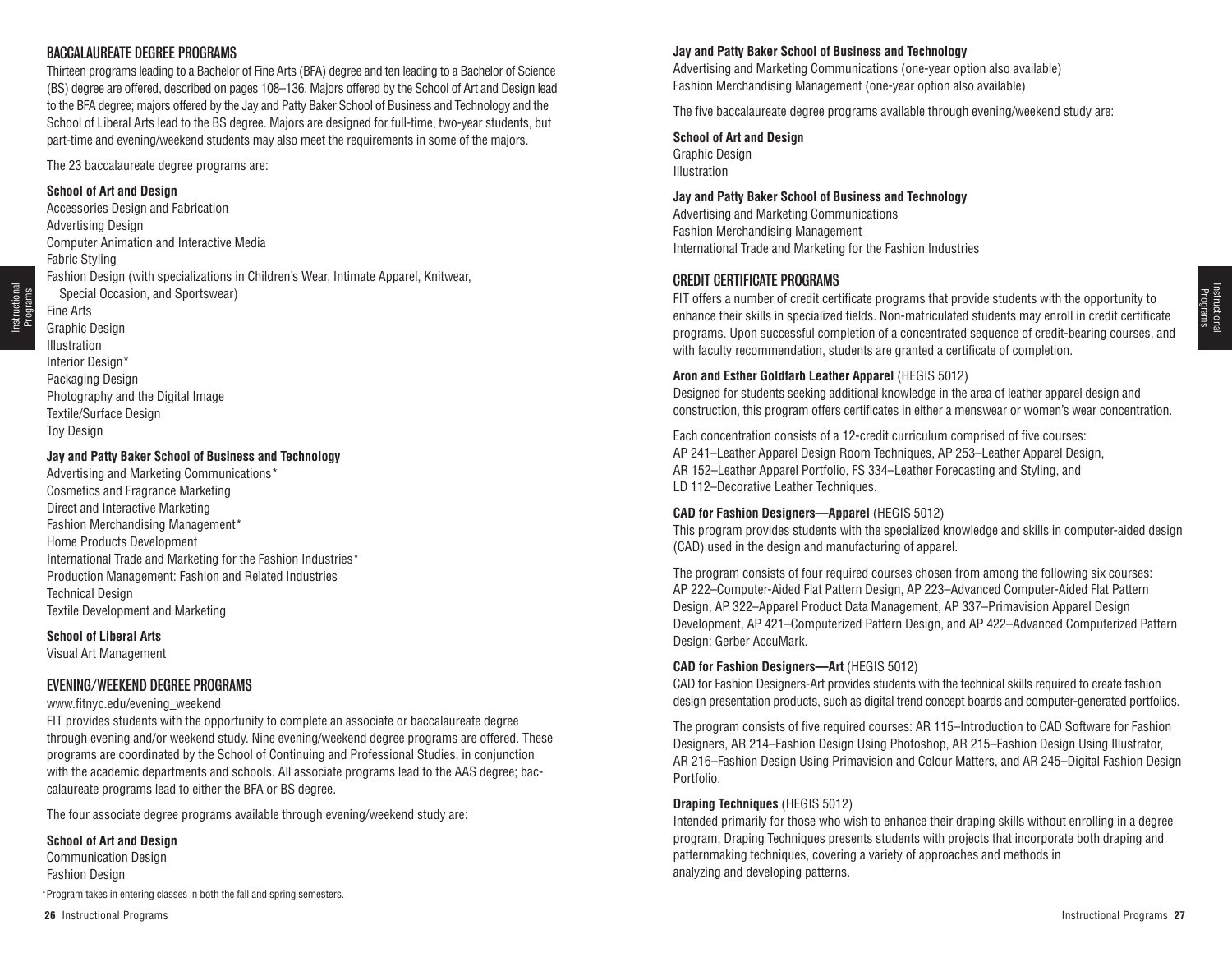The program consists of four sequential courses offered over four semesters: DP 111–Draping Proficiency I, DP 112–Draping Proficiency II, DP 211–Draping Proficiency III, and

#### DP 212–Draping Proficiency IV. **Haute Couture** (HEGIS 5012)

Haute Couture provides students with the design skills and techniques used in the manufacture of custom, made-to-measure women's clothing.

The program consists of five sequential courses in fashion design offered over a three-semester time span: AP 242–Haute Couture Sewing Techniques, AP 243–Haute Couture Decorative Techniques and Embellishments, AP 244–Haute Couture Construction and Technology, AP 275–Haute Couture Apparel Design, and AR 292–Haute Couture Portfolio.

#### **Ladies Tailoring Techniques** (HEGIS 5012)

This program was developed in response to the demand for classic, quality apparel for women's tailored clothes. Projects range from fundamental to more advanced skills and processes in ladies tailoring and prepare students for positions as tailors or tailor's assistants in sample rooms and custom tailoring shops.

Ladies Tailoring Techniques consists of four sequential courses offered over a four-semester time span: TL 111–Ladies Tailoring I, TL 112–Ladies Tailoring II, TL 211–Ladies Tailoring III, and TL 212–Ladies Tailoring IV.

#### **Millinery Techniques** (HEGIS 5012)

Instructional nstructional<br>Programs

> Developed in response to the renewed demand for quality headwear, Millinery Techniques helps students develop skills that will meet the most stringent demands of the industry and the consumer. Projects range from fundamental to more advanced skills and processes in millinery techniques.

The program consists of four sequential courses offered over a four-semester time span: ML 113–Foundations in Headwear Design, ML 114–Headwear Design and Patternmaking, ML 241–Bridal Specialization, and ML 242–Conceptual Headwear.

#### **Outerwear and Performance Apparel** (HEGIS 5012)

The program in Outerwear and Performance Apparel provides students with the latest techniques in this highly specialized field, technically preparing them to meet the challenges of the industry.

The program consists of the following six courses offered over a three- to four-semester time span: AP 144–Outerwear and Performance Apparel Sewing Techniques, AP 281–Outerwear Apparel Design, AP 282–Performance Apparel Design, AR 291–Outerwear and Performance Apparel Design Portfolio, LD 251–Sport-Specific Accessories, and TS 171–Hi-Tech Textiles for Apparel and Accessories.

#### **Patternmaking** (HEGIS 5012)

The program in Patternmaking provides students with the knowledge, craftsmanship skills, and techniques in draping, marker making, patternmaking, and sample-making required to meet the challenges of the industry.

The program consists of the following five courses offered over a three-semester time span: PM 121–Patternmaking I: Misses' and Women's Wear, PM 122–Patternmaking II: Misses' and Women's Wear, PM 171–Pattern Grading: Misses' and Women's Wear, PM 233–Patternmaking: Misses' Sportswear, and PM 255–Fit Analysis and Technical Documentation.

#### LIBERAL ARTS

Business and Liberal Arts Center, Room B623, 212 217.4320 www.fitnyc.edu/liberalarts

Every degree program at FIT has at its core a required, comprehensive liberal arts curriculum, taught by the faculty of the college's School of Liberal Arts. Education in the liberal arts develops students' critical thinking and communications skills, provides them with a global perspective, and nurtures interests that can enrich and inform their professional and personal lives.

The School of Liberal Arts also administers the liberal arts concentrations, FIT's Presidential Scholars honors program, and the Visual Art Management BS program.

#### **Concentrations**

Some major programs of study offer students the opportunity to pursue a liberal arts concentration, a selection of courses focused on a particular discipline that provides a more cohesive program of study and a deeper understanding of the chosen field. These courses will also fulfill some of the major's liberal arts requirements; therefore, students will not need to exceed their regular course load to pursue a concentration.

In the Asia Concentration, students take 15 credits (approximately five courses), including two semesters of Chinese or two semesters of Japanese, from a pre-selected list. Offerings include EN 273–Literature of India, EN 371–Chinese Odyssey: Introduction to Chinese Literature, HA 221–East Asian Art and Civilization, HA 225–Art and Civilization of India, PL143–Introduction to Asian Philosophy, SS 356–Asia in Motion, SS 277–Cultural Expressions of Non-Western Dress, and all Chinese and Japanese language courses.

In the Latin America Concentration, students take 15 credits (approximately five courses), including two semesters of Spanish, from a pre-selected list of offerings. These courses include: HA 224–Pre-Columbian American Art and Civilization, LA 231–Latin American Fiction, LA 222–Survey of Latin American Music, SS 353–Latin America Today, SS 446–Economics of Latin America, and all Spanish language courses.

For information about additional courses, visit www.fitnyc.edu/liberalarts.

Students should contact their major department chairperson to determine the availability of this concentration in their major.

#### **Presidential Scholars**

Business and Liberal Arts Center, Room B602, 212 217.4590

www.fitnyc.edu/honors

Presidential Scholars is FIT's honors program, providing motivated and gifted students the opportunity to take part in specially designed liberal arts courses, interdisciplinary group projects, monthly colloquia, and extracurricular activities—arts performances, cultural institution visits, and outdoors adventures—that use the entire landscape of New York City as an extended campus. Presidential Scholars receive an annual merit stipend and are afforded priority registration.

Students must complete a separate application for the Presidential Scholars program. For the associate-level program, competitive admission is based on class rank, high school GPA, and SAT scores. For the baccalaureate-level program, students must have a GPA of 3.5. Applications are available on the Presidential Scholars website.

#### **School of Liberal Arts Departments**

The Educational Skills Department (ES) offers courses in English as a second language and college-level preparation in reading and writing. The department also supervises the Academic Skills and Academic Testing Centers.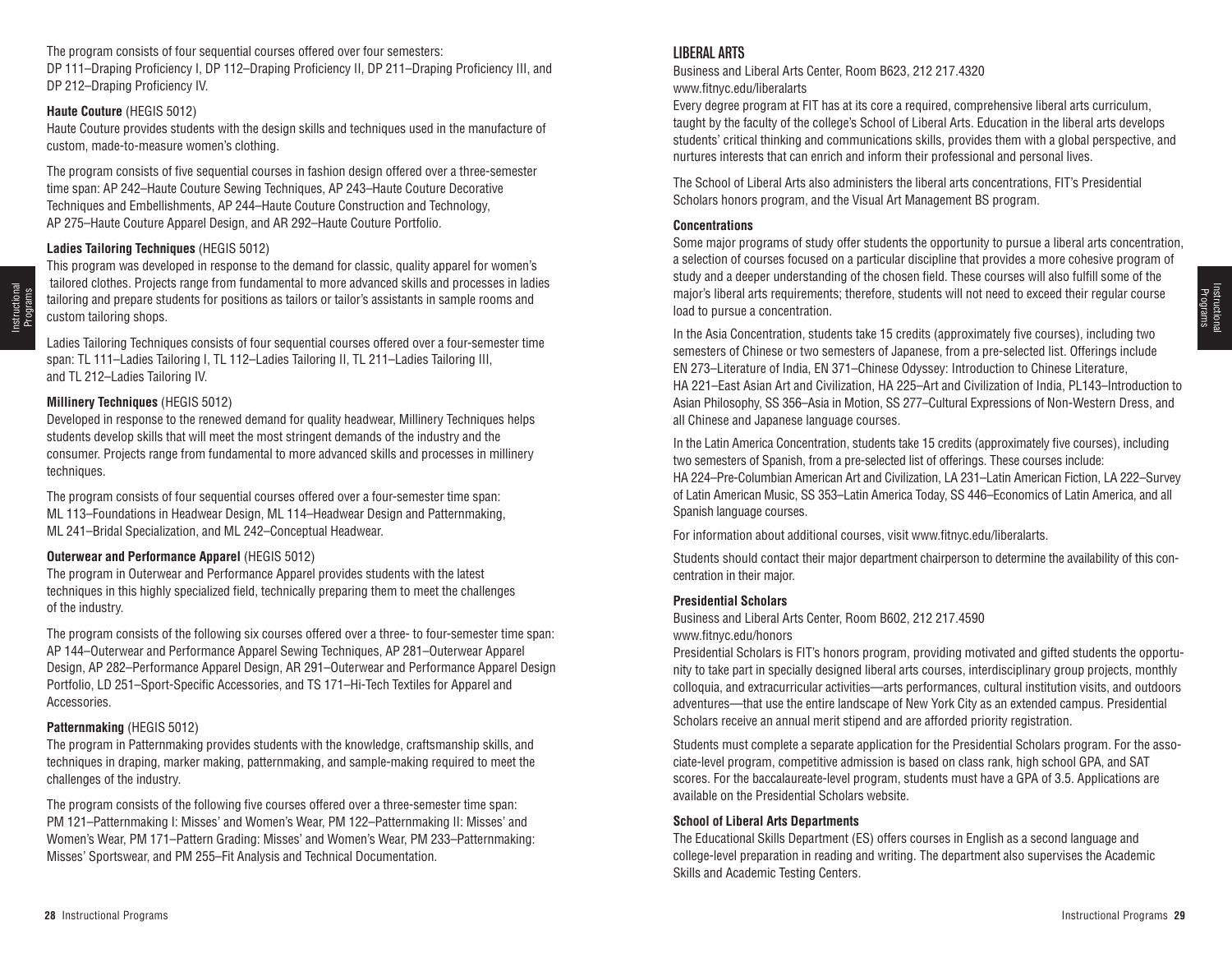#### The English and Speech Department (EN) offers courses in literature, speech, theater, and writing.

The Foreign Language Department offers courses in French (FR), Italian (IT), Japanese (JA), Mandarin Chinese (CH), and Spanish (SP).

The Health, Physical Education, and Dance Department offers a variety of health education (HE) and physical education (PE) courses, including individual and team activities.

The History of Art and Civilization Department (HA) offers a variety of history of art and civilization courses representing both Western and non-Western cultures. It also administers the interdisciplinary Visual Art Management BS program.

The Science and Mathematics Department offers courses in biology and physical science (SC) and mathematics (MA).

The Social Sciences Department offers courses in five disciplines: economics, political science, psychology, sociology (SS), and philosophy (PL).

The School of Liberal Arts also offers courses in music and U.S. history (LA).

#### **Liberal Arts Requirements for Associate Degree Students**

Instructional Instructional<br>Programs

> All students are required to either submit SAT/ACT scores or take the English, arithmetic, and algebra placement tests in order to be placed at the appropriate course level. Based upon placement test scores, some students are required to take developmental courses in Educational Skills (ES) or mathematics (MA) in addition to the general requirements listed below. For placement test exemption information, see page 45 or visit www.fitnyc.edu/placementtests.

> All two-year AAS degree students must complete a total of at least 24 liberal arts credits. Some majors require specific courses within these general requirements. Most majors' curricula also include two Health and Physical Education courses (totaling 2 additional credits). Please refer to the specific major page, in the Majors section of this catalogue (pages 82–99), for more information.

**FOR SCHOOL OF ART AND DESIGN MAJORS** The liberal arts credits are distributed as follows:

3 credits: EN 121–English Composition or EN 362 (Honors)\*

3 credits: One English and Speech course from the following: EN 231, EN 232, EN 233, EN 236, EN 241, EN 242, EN 244, EN 245, or EN 253\*\*

6 credits: Two Social Sciences courses from the following: SS 131–General Psychology, SS 141–Macroeconomics, SS 151–Introduction to World Affairs, or SS 171–Introductory Sociology\*\*

3 credits: One mathematics course from the following: MA 131, MA 161, MA 213, MA 222, MA 242, or MA 331\*

3 credits: One science course from the following two groups:

Physical Science: SC 111, SC 112, SC 045/145, SC 326, or SC 032/332\*

Biology: SC 121, SC 122, or SC 253\*

3 credits: HA 112–History of Western Art and Civilization: Renaissance to the Modern Era\*\*

3 credits: One History of Art and Civilization course from the following: HA 111, HA 121, HA 221, HA 223, HA 224, HA 225, HA 226, HA 231, HA 311, or HA 314\*

2 credits: Health and Physical Education (HE, PE)

\*These courses satisfy general educational requirements.

\*\*Some of these courses may satisfy General Education requirements in one or more areas. See pages 31–38 for a list of courses approved for General Education requirements.

**FOR SCHOOL OF BUSINESS AND TECHNOLOGY MAJORS** The liberal arts credits are distributed as follows: 3 credits: EN 121–English Composition, EN 362 (Honors)\*

3 credits: One English and Speech course from the following: EN 231, EN 232, EN 233, EN 236, EN 241, EN 242, EN 244, EN245, or EN 253\*

6 credits: Two Social Sciences courses from the following: SS 131–General Psychology, SS 141–Macroeconomics, SS 151–Introduction to World Affairs, or SS 171–Introductory Sociology\*

3 credits: One mathematics course from the following: MA 113, MA 131, MA 161, MA 213, MA 222, MA 242, or MA 331\*

3 credits: One science course from the following two groups:

Physical Science: SC 111, SC 112, SC 045/145, or SC 032/332\*

Biology: SC 121, SC 122, or SC 253\*

3 credits: HA 112–History of Western Art and Civilization: Renaissance to the Modern Era\*

3 credits: One course in U.S. history or one additional liberal arts course from either English and Speech, Foreign Languages, History of Art and Civilization, Science and Mathematics, or Social Sciences\*

2 credits: Health and Physical Education (HE, PE)

#### **Liberal Arts Requirements for Baccalaureate Degree Students**

Liberal arts requirements for bachelor's degree students vary by major. Refer to the specific major's page in the Majors section of this catalogue (pages 108–136) for more information.

#### GENERAL EDUCATION REQUIREMENTS

#### www.fitnyc.edu/gened

SUNY has mandated that students who matriculated after fall 2000 must fulfill General Education requirements in ten areas in order to receive a bachelor's degree. For most FIT majors, these requirements are incorporated into the curriculum and will be fulfilled through the major's required courses. While the Registrar's Office monitors each student's progress in the fulfillment of SUNY General Education requirements, final responsibility for completing the requirements is the student's. A SUNY General Education requirement completed at one SUNY campus will not have to be repeated at FIT.

Thirty (30) credits comprise the SUNY General Education requirement. An FIT course cannot be used to meet more than one SUNY General Education area. One SUNY-approved course from each of the following ten areas (a minimum of 3 credits each) is required:

- G1 Basic Communication
- G2 Mathematics
- G3 Natural Sciences
- G4 Social Sciences
- G5 Western Civilization
- G6 The Arts
- G7 Humanities
- G8 Foreign Language
- G9 Other World Civilizations (Non-Western Civilizations)

G10 American History

The first seven areas are typically taken at the associate level, and the remaining three are taken at the baccalaureate level. Some majors, however, require specific courses and areas in designated semesters throughout the four years.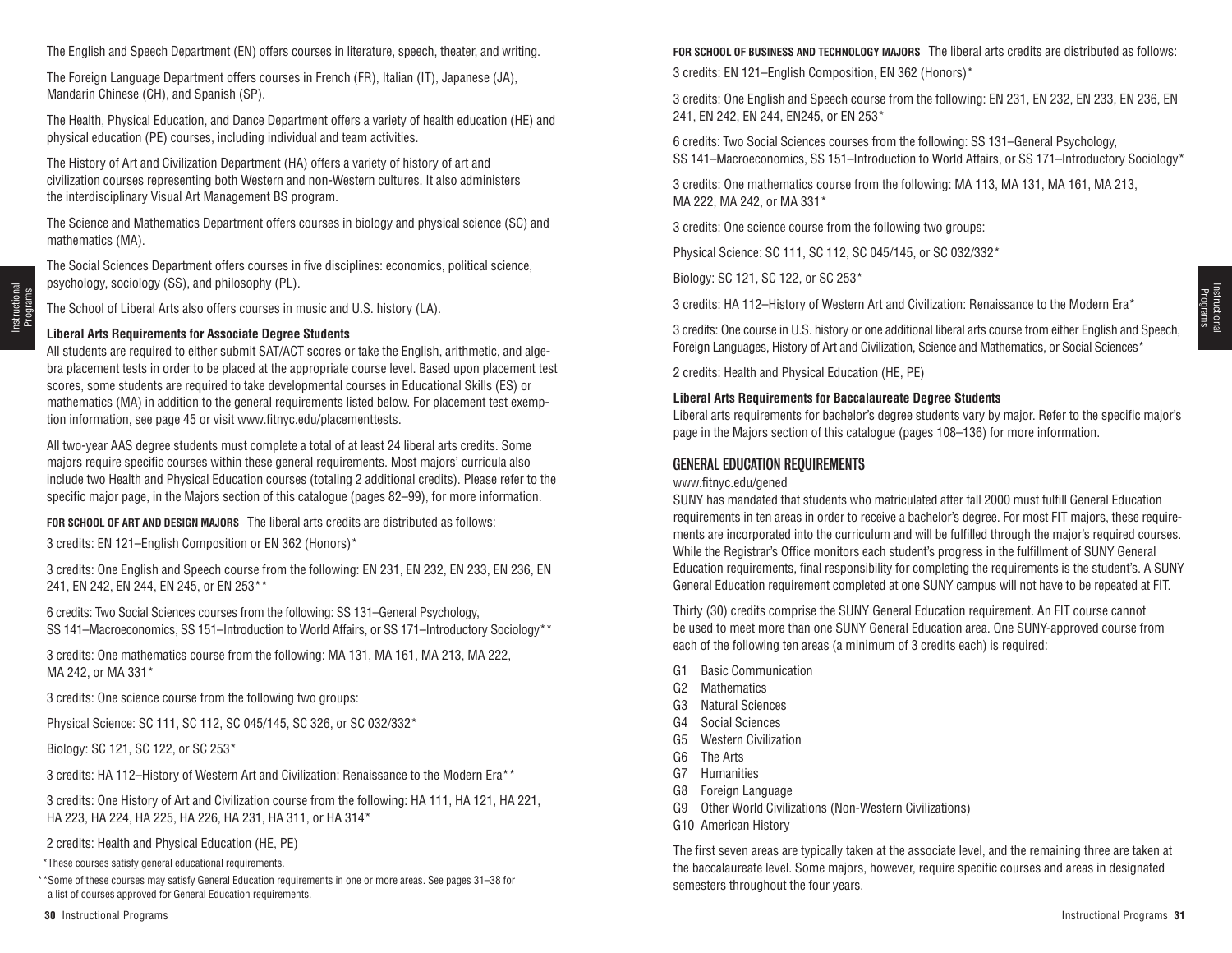Instructional Programs

The General Education requirement in foreign language has been waived for the following six BFA programs: Advertising Design, Computer Animation and Interactive Media, Graphic Design, Illustration, Packaging Design, and Toy Design.

#### **Approved General Education Courses**

The following FIT courses have been certified by SUNY as meeting specific General Education student learning outcomes and have been approved to meet General Education requirements. Additional courses may be added to this list as they are developed. The most up-to-date list of approved courses can be found at www.fitnyc.edu/gened.

**G1 BASIC COMMUNICATION** Students produce coherent texts within common college-level written forms; demonstrate the ability to revise and improve such texts; research a topic, develop an argument, and organize supporting details; develop proficiency in oral discourse; and evaluate an oral presentation according to established criteria.

Approved Basic Communication courses:

EN 121 English Composition

Instructional nstructional<br>Programs

EN 362 Creative Nonfiction (Honors)

**G2 MATHEMATICS** Students will demonstrate the ability to interpret and draw inferences from mathematical models such as formulas, graphs, tables, and schematics; represent mathematical information symbolically, visually, numerically, and verbally; employ quantitative methods such as arithmetic, algebra, geometry, or statistics to solve problems; estimate and check mathematical results for reasonableness; and recognize the limits of mathematical and statistical methods.

Approved Mathematics courses:

- MA 113 College Mathematics for Business and Technology
- MA 131 Precalculus
- MA 161 Mathematical Ideas
- MA 213 Quantitative Methods
- MA 222 Statistical Analysis
- MA 241 Topics in Probability and Geometry
- MA 242 Geometry and the Art of Design
- MA 311 Mathematical Modeling for Business Applications
- MA 321 Data Analysis for Business Applications
- MA 331 Calculus
- MA 391 Mathematics of the Ancient World in Its Cultural and Historic Context (Honors)

**G3 NATURAL SCIENCES** Students demonstrate an understanding of the methods scientists use to explore natural phenomena, including observation, hypothesis development, measurement and data collection, experimentation, evaluation of evidence, and employment of mathematical analysis; and application of scientific data, concepts, and models in one of the natural sciences.

Approved Natural Sciences courses:

- SC 111 Introduction to the Physical Sciences
- SC 112 Earth Science
- SC 121 Introduction to Biological Science
- SC 122 Field Biology
- SC 131 Physics
- SC 043/143 Introduction to Chemistry and Laboratory
- SC 045/145 Survey of General and Organic Chemistry and Laboratory
- SC 046/146 Basic Chemistry for Cosmetics and Fragrances and Laboratory
- SC 244 Fundamentals of Organic Chemistry
- SC 251 The Evolution of Humans: Introduction to Physical Anthropology
- SC 252 Environmental Science
- SC 253 Ecology and Environmental Problems
- SC 321 Human Structure and Function
- SC 326 Human Nutrition
- SC 032/332 Color and Light/Color Science Laboratory
- SC 391 Crime Scene Chemistry (Honors)

**G4 SOCIAL SCIENCES** Students demonstrate an understanding of the methods social scientists use to explore social phenomena, including observation, hypothesis development, measurement and data collection, experimentation, evaluation of evidence, and employment of mathematical and interpretive analysis. They also demonstrate knowledge of major concepts, models, and issues of at least one discipline in the social sciences.

Approved Social Sciences courses:

- SS 131 General Psychology
- SS 141 Macroeconomics
- SS 151 Introduction to World Affairs
- SS 171 Introductory Sociology
- SS 231 Personality
- SS 232 Developmental Psychology
- SS 237 Industrial Psychology
- SS 251 American Government and Politics
- SS 272 Sex Roles, Marriage, and Family in Transition
- SS 273 The Study of Social Problems: Prostitution, Drugs, and Other Issues
- SS 275 Sociology of Race and Ethnic Relations
- SS 332 Psychological Testing and Interviewing
- SS 334 The Psychology of Color
- SS 342 Microeconomics
- SS 343 Labor Economics
- SS 352 Contemporary Western Europe
- SS 353 Latin America Today
- SS 354 Comparative Political Systems
- SS 373 Modern Organizations and Group Processes
- SS 374 Cross-Cultural Studies
- SS 376 Clothing and Society
- SS 377 Religion in American Society: A Sociological Perspective
- SS 385 Social Psychology
- SS 391 Economic Ideas Past and Present (Honors)
- SS 392 Psychopathology and Modern Life (Honors)
- SS 393 Politics in the Middle East (Honors)
- SS 443 International Economics
- SS 445 Money and Banking
- SS 446 Economies of Latin America

**G5 WESTERN CIVILIZATION** Students demonstrate knowledge of the development of the distinctive features of the history, institutions, economy, society, culture, etc., of Western civilization and relate the development of Western civilization to that of other regions of the world. Courses that satisfy the Western Civilization learning outcomes should be focused on a foundational aspect of the development of Western civilization, and not on a narrowly defined topic or chronological period.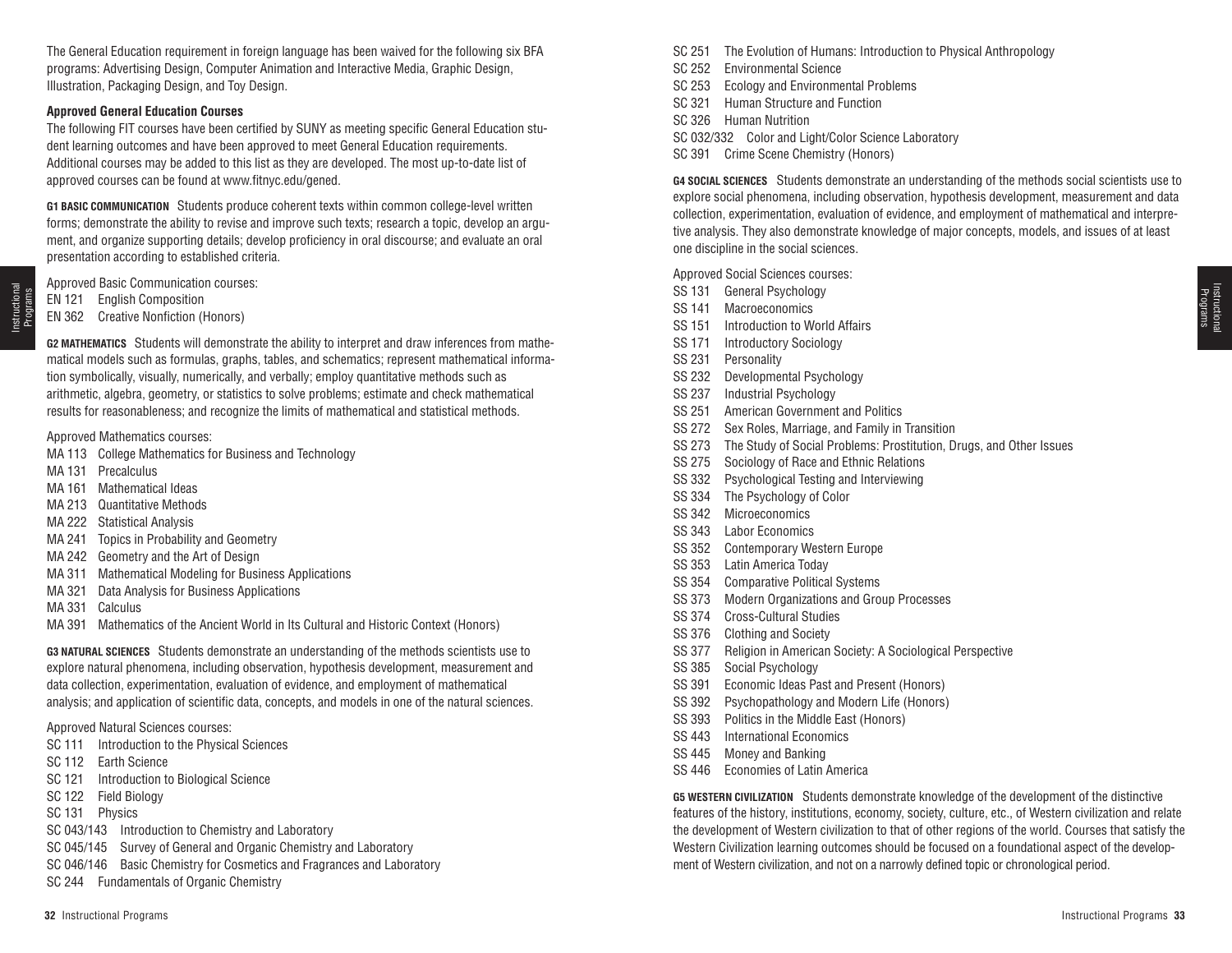#### Approved Western Civilization courses:

- EN 392 Greek Myths and Their Transformations (Honors)
- HA 111 History of Western Art and Civilization: Ancient Prehistory through the Middle Ages
- HA 112 History of Western Art and Civilization: Renaissance to the Modern Era
- HA 213 Rome: A Cultural History in Painting, Sculpture, and Architecture
- HA 311 Medieval Art
- HA 396 Art and Patronage in the Italian Renaissance (Honors)
- LA 394 The Old and New Testaments in the History of Ideas (Honors)
- PL 391 Ancient Greek Philosophy (Honors)

**G6 THE ARTS** Students demonstrate an understanding of at least one principal form of artistic expression and the creative process inherent therein.

Note: A number of the following courses are fewer than 3 credits. Nevertheless, a total of 3 credits is required.

Approved courses in The Arts:

Instructional nstructional<br>Programs

- AC 362 Video Studio Production (formerly Broadcast Workshop)
- AD 381 Concept Development Workshop I
- AD 383 Communications Planning and Print Advertising
- AR 101 Fashion Art and Design
- AR 112 Fashion Art and Design
- CD 111 Foundation I/Basic Design Theory
- CD 113 Three-Dimensional Design
- CD 132 Creative Process
- DE 101 Principles of Display and Exhibit Design: Small Scale
- EN 251 Theatre Arts
- EN 254 Drama: From Script to Live Theatre
- EN 262 Screenwriting
- EN 361 Creative Writing
- EN 363 Fiction Writing
- EN 364 Poetry Writing
- EN 391 Creative Imagination: Theory and Process (Honors)
- EN 397 Women in U.S. Theatre (Honors)
- EN 398 Film Art/Film Critic (Honors)
- EN 399 The Craft of Writing Poetry (Honors)
- FA 101 Painting
- FA 102 Painting
- FA 103 Painting
- FA 104 Sculpture: Basic
- FA 105 Life Drawing
- FA 107 Basic Design
- FA 108 Basic Drawing
- FA 113 Two-Dimensional Design
- FA 114 Fundamentals of Design II: 3D Form and Structure
- FA 116 Creative Media
- FA 131 Life Drawing I
- FA 132 Life Drawing II
- FA 141 Drawing I
- FA 142 Drawing II
- FA 202 Basic Design: 3D
- FF112 Fashion Art and Design II
- FF 113 Fashion Art and Design for One-Year Program
- GD 311 Graphic Design I
- GD 312 Graphic Design II
- HA 213 Rome: A Cultural History in Painting, Sculpture, and Architecture
- HA 214 Art in New York
- HA 394 History of New York Architecture (Honors)
- HP 231 America at Home: Product Styles from 1900 to Contemporary
- IL 123 General Illustration I
- IL 131 Fashion Life Drawing I
- IL 302 Drawing for Animation I
- IL 303 Drawing for Animation II
- IL 362 The Illustrator's Heritage I
- IL 364 The Illustrator's Heritage II
- IL 374 Book Illustration I
- JD 101 Principles of Jewelry Design
- LA 211 Dance as Art
- LA 223 Survey of Latin American Music
- LA 321 Survey of American Music
- LA 395 Masterpieces of Music in the European Classical Tradition (Honors)
- PE 111 Modern Dance
- PE 113 Jazz Dance
- PF 114 Ballet I
- PE 116 Afro-Caribbean Dance
- PF 118 Flamenco Dance
- PF 214 Ballet II
- PH 101 Photography Basics
- PH 116 Photography Basics
- PH 117 Principles of Photography, Including Darkroom Instruction
- PH 162 Photographic Styling
- SD 141 Nature Studies
- SD 142 Advanced Nature Studies
- TY 101 Introduction to Toy Design
- TY 411 Toy Design II and Product Update
- TY 416 Hard Toy: Design

**G7 HUMANITIES** Students demonstrate knowledge of the conventions and methods of at least one of the humanities in addition to those encompassed by other knowledge areas within the General Education requirements.

Approved Humanities courses:

- EN 231 Short Fiction
- EN 232 Perspectives on American Literature
- EN 233 Poetry
- EN 234 Gay and Lesbian Literature
- EN 235 African-American Literature
- EN 236 Major Writers of the Western World
- EN 237 Images of Women in the American Work Force
- EN 238 Comedy
- EN 253 Dramatic Literature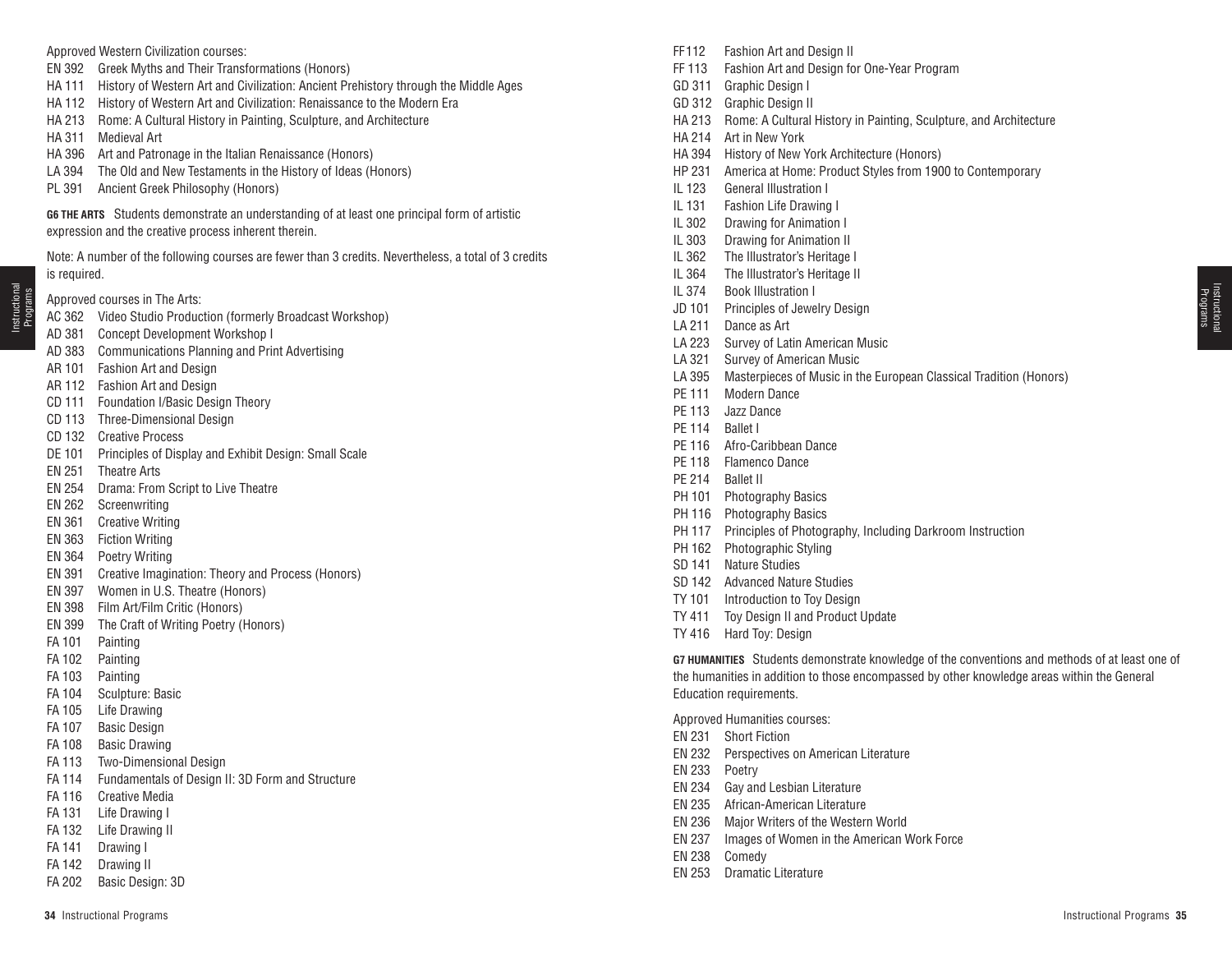- EN 271 Literature and History: The Development of American Culture to 1865
- EN 272 Identity in America: History and Literature 1865 to Present
- EN 273 Literature of India
- EN 331 Introduction to Shakespeare
- EN 333 Modern Literature: The Spirit of the 20th Century
- EN 334 The Novel
- EN 335 Working Women in the U.S.: 1865 to Present
- EN 352 History of Film
- EN 371 Chinese Odyssey: Introduction to Chinese Literature
- EN 381 Asian Fiction: Regional Selections (Honors)
- EN 391 Creative Imagination: Theory and Process (Honors)
- EN 392 Greek Myths and their Transformations (Honors)
- EN 393 Shakespeare

Instructional nstructional<br>Programs

- EN 394 American Lives (Honors)
- EN 395 Travel Literature and the Travel Essay (Honors)
- EN 396 Shakespeare's Plays (Honors)
- HA 111 History of Western Art and Civilization: Ancient to Prehistory Through the Middle Ages
- HA 112 History of Western Art and Civilization: Renaissance to the Modern Era
- HA 121 Cities and Civilizations: The Eastern Mediterranean World, c. 3000 BCE-1000 CE
- HA 212 Renaissance Art
- HA 213 Rome: A Cultural History in Painting, Sculpture, and Architecture
- HA 214 Art in New York
- HA 215 History of Menswear
- HA 216 American Indian Art and Civilization
- HA 221 East Asian Art and Civilization
- HA 223 African Art and Civilization
- HA 224 Pre-Columbian American Art and Civilization
- HA 225 Art and Civilization of India
- HA 226 Art and Civilization of the Islamic World
- HA 231 Modern Art
- HA 311 Medieval Art
- HA 312 Women in Western Art from the Late 18th Century to the Present
- HA 314 History of American Art
- HA 331 Contemporary Art and Culture: 1945 to Present
- HA 332 Modern Architecture
- HA 342 History of Textile Design
- HA 343 History of Photography
- HA 344 History of Western Costume
- HA 345 History of Industrial Design
- HA 391 The Bauhaus (Honors)
- HA 392 The Art of Venice: Titan to Tiepolo (Honors)
- HA 393 Art and Myth in the Classical World (Honors)
- HA 395 Studies in American Indian Art and Culture (Honors)
- HA 396 Art and Patronage in the Italian Renaissance (Honors)
- HA 397 Studies in Maya Art and Culture (Honors)
- HA 411 Western Theories of Art
- LA 231 Latin American Fiction: From 1960s to the Present
- LA 391 Issues in the Humanities and Technology (Honors)
- LA 393 New York City: An Interdisciplinary Approach (Honors)
- LA 394 The Old and New Testaments in the History of Ideas (Honors)
- LA 396 Religion and Religious Dissent in American History to the Civil War (Honors)
- PL 141 Introduction to Western Philosophy
- PL 143 Introduction to Asian Philosophies
- PL 211 Informal Logic: A Guide to Clear Thinking
- PL 321 Philosophy of Art

- PL 391 Ancient Greek Philosophy (Honors)
- PL 431 Philosophy: Ethics

**G8 FOREIGN LANGUAGE** Students demonstrate a basic proficiency in the understanding and use of a foreign language and knowledge of the distinctive features of the culture(s) associated with the language they are studying.

Approved Foreign Language courses:

| CH 111               | Chinese I                         |
|----------------------|-----------------------------------|
| CH 112               | Chinese II                        |
| FR 111               | French I                          |
| FR 112               | French II                         |
| FR 213               | French III                        |
| FR 214               | French IV                         |
| IT 111               | Italian I                         |
| IT 112               | Italian II                        |
| IT 132               | Italian in Florence               |
| IT 213               | Italian III                       |
| IT 214               | Italian IV                        |
| JA 111               | Japanese I                        |
| JA 112               | Japanese II                       |
| JA 213               | Japanese III                      |
| JA 214               | Japanese IV                       |
| SP 111               | Spanish I                         |
| SP 112               | Spanish II                        |
| SP 132               | Spanish in Santiago de Compostela |
| SP 141               | Spanish for Spanish Speakers I    |
| SP 142               | Spanish for Spanish Speakers II   |
| SP 213               | Spanish III                       |
| $\sim$ $\sim$ $\sim$ |                                   |

- SP 214 Spanish IV
- SP 215 Spanish for Business

**G9 OTHER WORLD CIVILIZATIONS (NON-WESTERN CIVILIZATIONS)** Students demonstrate knowledge of either a broad outline of world history or the distinctive features of the history, institutions, economy, society and culture of one non-Western civilization. Courses in this area have to be non-Eurocentric and non-U.S. in focus. In addition to courses on the civilizations of Asia or Africa, this would, for example, allow courses on the civilizations of indigenous peoples of the Americas.

Approved Other World Civilizations courses:

- EN 273 Literature of India
- EN 371 Chinese Odyssey: Introduction to Chinese Literature
- EN 381 Asian Fiction: Regional Selections (Honors)
- HA 121 Cities and Civilizations: The Eastern Mediterranean World, c. 3000 BCE-1000 CE
- HA 216 American Indian Art and Civilization
- HA 221 East Asian Art and Civilization
- HA 223 African Art and Civilization
- HA 224 Pre-Columbian American Art and Civilization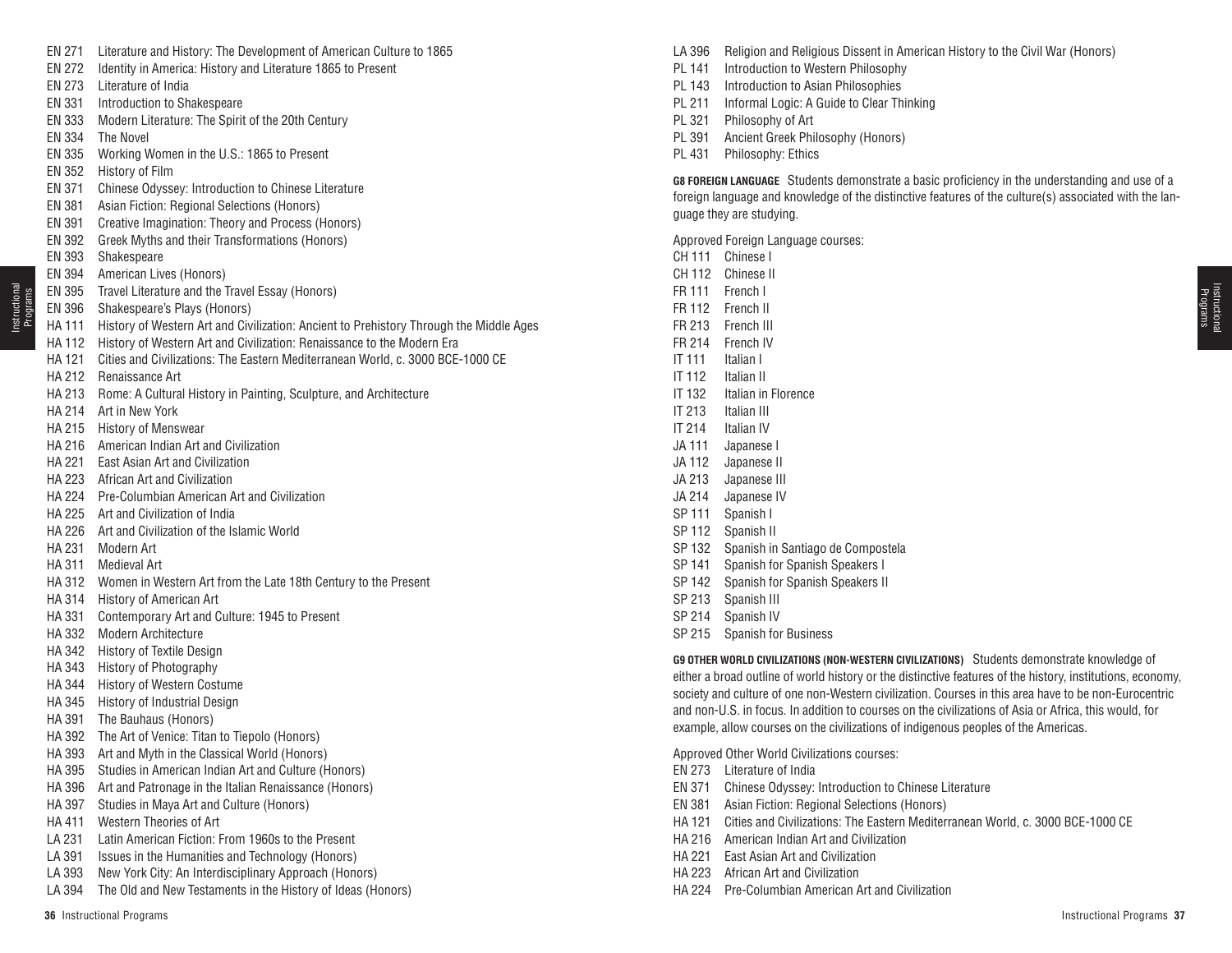- HA 225 Art and Civilization of India
- HA 226 Art and Civilization of the Islamic World
- HA 227 Archaeological Excavation in Israel—Summer
- HA 395 Studies in American Indian Art and Culture (Honors)
- HA 397 Studies in Maya Art and Culture (Honors)
- PL 143 Introduction to Asian Philosophies
- SS 151 Introduction to World Affairs
- SS 252 China and Japan: Yesterday and Today
- SS 277 Cultural Expressions of Non-Western Dress and Fashion
- SS 353 Latin America Today
- SS 354 Comparative Political Systems
- SS 355 Contemporary African Politics
- SS 356 Asia in Motion

Instructional Instructional<br>Programs

- SS 374 Cross-Cultural Studies
- SS 393 Politics in the Middle East (Honors)
- SS 446 Economies of Latin America

**G10 AMERICAN HISTORY** Students demonstrate knowledge of a basic narrative of American history: political, economic, social, and cultural, including knowledge of unity and diversity in American society; knowledge of common institutions in American society and how they have affected different groups; and understanding of America's evolving relationship with the rest of the world.

Approved American History courses:

- EN 271 Literature and History: The Development of American Culture to 1865
- EN 272 Identity in America: History and Literature, 1865 to Present
- EN 274 Voices of Civil Rights in American History
- EN 335 Working Women in the United States: 1865 to Present
- HA 314 History of American Art
- LA 221 U.S. History: Civil War to Present
- LA 224 Distant Neighbors: A History of Latin America and the United States
- LA 392 United States History and Culture, 1860 to Present (Honors)
- LA 396 Religion and Religious Dissent in American History to the Civil War (Honors)
- LA 397 New York City and the Invention of America (Honors)
- SS 276 Deviance in American History: A Sociological Perspective

#### **Competencies**

In addition to the ten areas described above, SUNY mandates the General Education competencies of critical thinking and information management. Both are covered in courses throughout the FIT curriculum.

**CRITICAL THINKING** Students identify, analyze, and evaluate arguments as they occur in their own or others' work, and develop well-reasoned arguments.

**INFORMATION MANAGEMENT** Students perform the basic operations of personal computer use, understand and use basic research techniques, and locate, evaluate, and synthesize information from a variety of sources.

#### INDEPENDENT STUDY

Independent study opportunities are available to full-time day students in the fall and spring semesters. Independent study refers to individualized instruction, which is provided in a tutorial manner outside of a regularly offered class schedule. Participating students create their own course of study with the sponsoring faculty member, and use the opportunity to undertake advanced work in a particular subject or pursue an individual project, or a combination of these activities.

For all undergraduate degree programs, a maximum 3 credits of independent study are allowed. Credits earned for independent study cannot be used to substitute for courses listed in this catalogue; they may only be used for an elective. Consequently, two-year AAS students may only undertake independent study in the third or fourth semesters of their program. One-year AAS students may only undertake independent study in the second semester of their program. BFA and BS students are eligible in any upper-level semester.

Independent study requests are student-initiated, and must be made in the preceding semester. To be eligible for independent study, students must have a minimum GPA of 3.5. Students must complete, sign, and submit their portion of the Independent Study Proposal and Agreement Form (available at www.fitnyc.edu/forms), by **April 15** for the following fall semester and by **November 15** for the following academic spring semester.

#### INTERNATIONAL PROGRAMS

Business and Liberal Arts Center, Room B119, 212.217.5380 www.fitnyc.edu/internationalprograms

The Office of International Programs provides students the opportunity to study abroad for a year, a semester, or in the summer or Winterim sessions for three to five weeks. Students may also study abroad through SUNY programs and the College Consortium for International Study (CCIS). Applicants are selected competitively and are required to have a minimum 3.0 GPA. Students must receive advisement regarding the transferability of credits from their department's chairperson or international program advisor, and from the Registrar's Office.

#### **International Fashion Design in New York and Florence**

International Fashion Design in New York and Florence allows AAS students to spend one academic year in New York City and one academic year in Florence, Italy. Students may study abroad in either their first or second year. Courses are taught in English, and students receive FIT credits for the courses completed. Select students may also participate for the fourth semester only.

#### **International Fashion Design in New York and Milan**

International Fashion Design in New York and Milan allows BFA students to spend one academic year in New York City and one academic year in Milan, Italy. Students may study abroad in either their third or fourth year. Courses are taught in English, and students receive FIT credits for the courses completed.

#### **International Fashion Merchandising Management in New York and Florence**

International Fashion Merchandising Management in New York and Florence allows students who have been accepted into the BS program to study in Florence for an academic year (fifth and sixth semesters) or for the fifth or sixth semester only, returning to New York City for their final academic year. Courses are taught in English, and students receive FIT credits for the courses completed.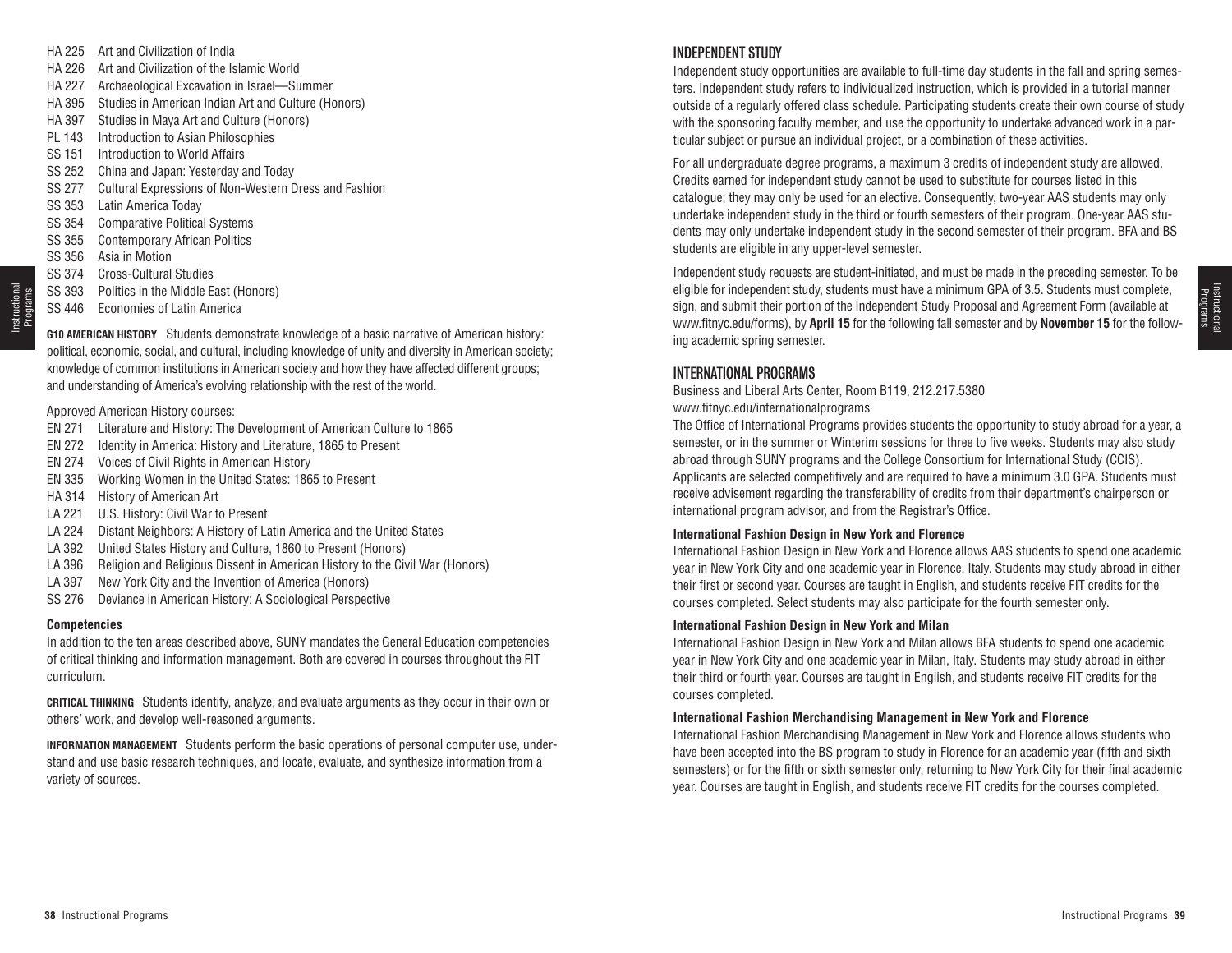#### **Semester Programs at Institutions Abroad**

**ADVERTISING AND MARKETING COMMUNICATIONS AND INTERNATIONAL TRADE AND MARKETING IN ENGLAND** During the fall or spring, a limited number of seventh-semester Advertising and Marketing Communications or International Trade and Marketing for the Fashion Industries BS students may study in England at the Middlesex University's Hendon campus, located 30 minutes from London.

**ADVERTISING AND MARKETING COMMUNICATIONS IN FRANCE** A limited number of seventh-semester Advertising and Marketing Communications BS students may study at the Institut Commercial de Nancy in Nancy, France, a prestigious specialized school with an international management program.

**ADVERTISING DESIGN AND GRAPHIC DESIGN IN ENGLAND** During the fall, a limited number of seventhsemester Advertising Design or Graphic Design BFA students may study in England, at the London College of Communication's School of Graphic Design, the Chelsea College of Art and Design in London, or Nottingham Trent University.

**BUSINESS AND TECHNOLOGY IN MEXICO** During the fall or spring, a limited number of sixth- or seventhsemester Advertising and Marketing Communication, International Trade and Marketing, Production Management: Fashion and Related Industries, or Textile Development and Marketing BS students may study abroad at the Instituto Tecnológico y de Estudios Superiores de Monterrey (ITESM) in Monterrey, Mexico. Courses are taught in English.

**FASHION DESIGN AND FASHION MERCHANDISING MANAGEMENT IN AUSTRALIA** During the spring semester, a limited number of Fashion Design BFA sixth-semester students may study in Melbourne, Australia. A limited number of third-semester Fashion Merchandising Management students may study in Melbourne, Australia, for fall or spring.

**FASHION DESIGN, FASHION MERCHANDISING MANAGEMENT, AND PRODUCTION MANAGEMENT IN HONG KONG** During the fall or spring, a limited number of sixth- or seventh-semester baccalaureate-level Fashion Design, Fashion Merchandising Management, or Production Management: Fashion and Related Industries students may study at Hong Kong Polytechnic University's Institute of Textiles and Clothing in Hong Kong, China.

**FASHION MERCHANDISING MANAGEMENT IN ENGLAND** During the spring, a limited number of sixthsemester Fashion Merchandising Management BS students may study in England at the University of Westminster campus in Harrow, located 20 minutes from central London. Fashion Merchandising Management students may also participate in an internship.

**LIBERAL ARTS SEMESTER IN FLORENCE** Qualified students can study full time for a semester in Florence and receive academic credit for select courses in art history, English, Italian, and social sciences.

**TEXTILE/SURFACE DESIGN IN CANADA, ENGLAND, OR ISRAEL** During the fall semester, a limited number of third-semester Textile/Surface Design students may study at Nova Scotia College of Art and Design in Halifax, Canada. Also, sixth- or seventh-semester Textile/Surface Design students may study at Winchester School of Art, England, and Shenkar College of Textiles and Fashion, Ramat-Gan, Israel.

#### **Semesters in Italy Through College Consortium for International Study**

FIT is a member of the College Consortium for International Study, which includes approximately 100 colleges across the United States. Under the auspices of the consortium and FIT, Advertising and Marketing Communications, Fashion Merchandising Management, and International Trade and Marketing for the Fashion Industries BS students may spend their seventh semester studying international business at the American University of Rome. Both associate- and baccalaureate-level Advertising and Marketing Communications, Fashion Merchandising Management, and Fine Arts students may spend a fall or spring semester at the Scuola Lorenzo De'Medici in Florence.

#### **Summer and Winterim Study Abroad Courses**

FIT conducts a number of international short study courses during the summer and Winterim sessions. These courses are listed in the catalogue within the individual disciplines and are from three to six weeks in duration.

Specific information on the individual semester abroad programs and the short study abroad courses is available in the International Programs Office and on the International Programs website.

#### **Study Abroad Programs through the State University of New York (SUNY)**

With departmental and Registrar approval, students may also study abroad through one of the programs offered by SUNY. For more information, visit www.studyabroad.com/suny, or visit the International Programs Office.

#### INTERNSHIP CENTER

#### David Dubinsky Student Center, Room A605, 212 217.3540

The FIT Internship Center is highly regarded for the rich college-credit-bearing, experiential program it offers FIT students. The college maintains strong alliances with organizations ranging from communications and merchandising companies to museums and other nonprofits, and students participate in customized, semester-long learning experiences focused on benefiting both interns and sponsor organizations. The Internship Center's mission is to help students learn how to identify good career fits, advance in those careers, and market themselves throughout their professional lives in wide range of fields. In the 2008–2009 academic year, FIT's Internship Center provided more than 1,900 students in more than 25 academic majors with credit-bearing internships in the sponsor organizations of their choice. The center also runs the FIT/NYC Summer Internship Program, which is open to students from other institutions. Approximately one-third of the Internship Center's students are offered full-time jobs after graduation by the sponsor organizations for which they have interned.

#### CAREER SERVICES

Business and Liberal Arts Center, Room B216, 212 217.3000 www.fitnyc.edu/careerservices

Career Services' mission is to empower FIT students, past and present, to make successful career decisions in today's competitive global market. The office works with a wide variety of employers, helping each meet its individual personnel needs. There is an ongoing demand in the workplace for FIT alumni of all ages and experience levels. Lifetime placement services are offered to all FIT alumni, and students are encouraged to utilize the office's resources from the start of their education.

The Career Services Office is a professional center for all FIT students and graduates that:

- advises on career planning for all students and alumni;
- develops strategic partnerships with industry;
- holds career fairs and on-campus recruitment programs;
- hosts online access to various specialized recruitment websites;
- lists online full-time, part-time, freelance, and summer positions;
- offers walk-in career counseling services, one-on-one career counseling, and class visits;
- presents career-building, résumé-writing, and related workshops;
- provides annual placement and industry information;
- teaches HD111–Career Planning, an elective course in career planning and guidance.

Instructional Programs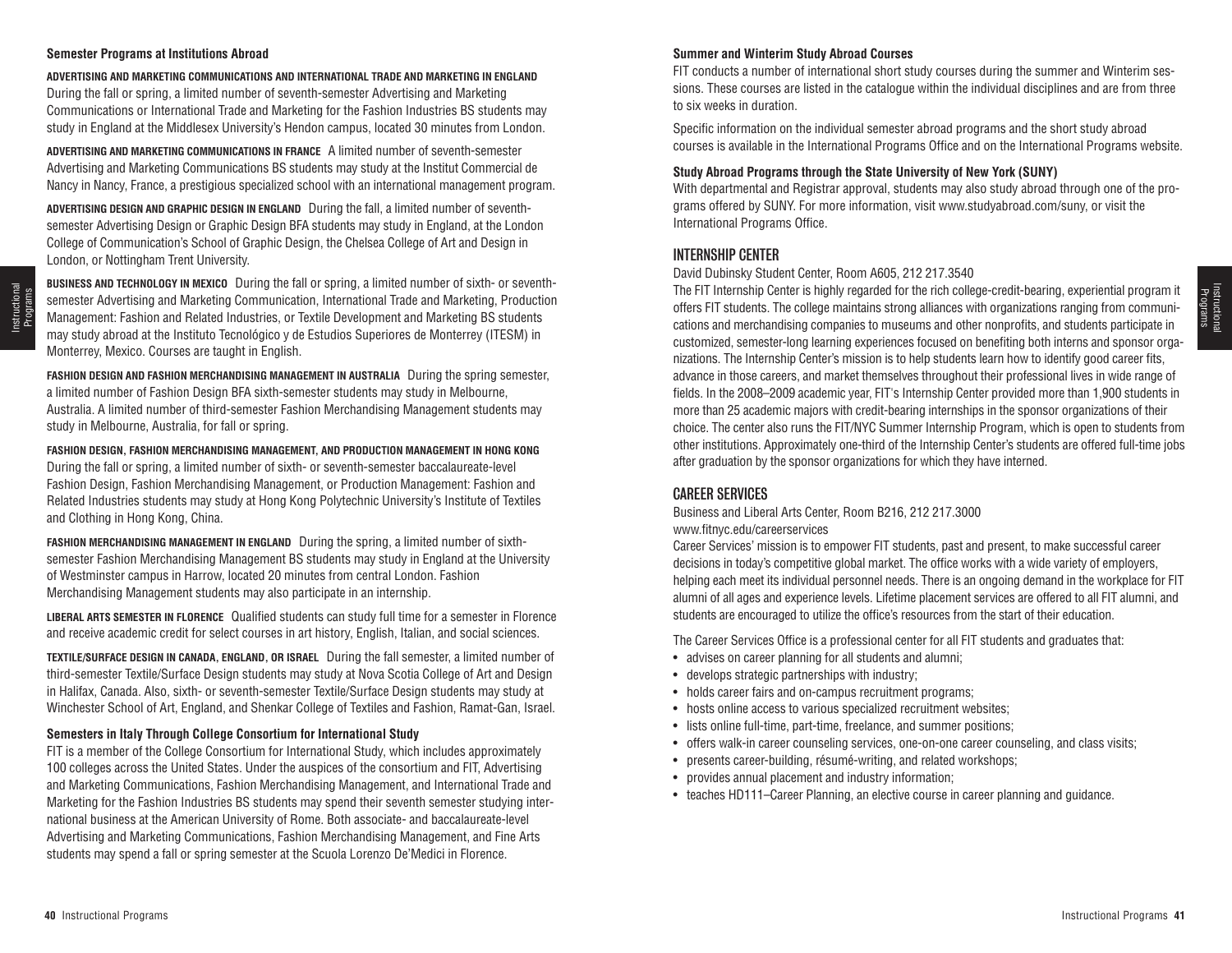#### **Placement of Graduates**

Recent placement reports show FIT graduates employed in the following professions:

- advertising artists;
- display artists;
- fashion and accessories designers and assistant designers;
- fashion illustrators and sketchers;
- industrial engineers, plant management trainees, and assistant production managers;
- interior designers and assistant designers;
- jewelry designers;
- junior toy designers;
- package designers and package design assistants;
- patternmakers, assistant patternmakers, and graders;
- photographers and photographer's assistants;
- product developers;
- copywriters, public relations assistants, and editorial staff;
- merchandisers, merchandising assistants, marketing trainees, retail executive trainees, buyers,
- Instructional Instructional<br>Programs
- store managers and assistant store managers;
- stylists and assistant stylists;

and assistant buyers;

• textile artists and designers, textile converters and assistants, and textile technologists.

Copies of annual placement reports are available in the Career Services Office.

Preparation for students' placement starts prior to their graduation, often early in their final semester. Counselors visit classes, see students individually, and conduct group workshops. Some job interviews are held on campus, when employers visit the college to meet prospective graduates, and others are held on employers' premises. Placement of a graduating class extends over several months. If graduates have plans other than employment immediately after graduation (e.g. continuing education, travel), they are encouraged to return to the Career Services Office as soon as they are ready to consider employment.

#### ONLINE COURSES

#### www3.fitnyc.edu/onlinelearning

FIT offers numerous online credit courses, enabling students with busy schedules to do their coursework on a more flexible schedule. Online learning at FIT is both interactive and collaborative. Students receive instruction, submit assignments, and actively participate in discussions from anywhere with an internet connection. Students leverage the wealth of resources available through the web to support their education.

#### CONTINUING AND PROFESSIONAL STUDIES

#### Conference Center at FIT, lower level, 212 217.3334

#### www.fitnyc.edu/continuinged

The School of Continuing and Professional Studies offers evening/weekend degree programs, as well as certificates, and credit, non-credit, online, and training courses to adult learners, individuals and groups that are interested in advancing their professional careers or educational goals. SCPS courses span a range of topics, including design, fashion, retailing, image consulting, leadership, innovation management, and art. It is also possible to earn an associate or baccalaureate degree through evening and weekend study through services offered by the school.

Within SCPS, the Center for Professional Studies focuses on the training needs of the global fashion and

related industries' corporate sector, as well as the enrichment needs of artists and designers associated with fashion. Its Hot Topics offerings include professional development certificates such as Creative Business Ownership, Fashion Styling, Color Specialist, Product Development Essentials, and Retail Experience Management. The Enterprise Center provides information and resources for small businesses and freelancers, and hands-on computer workshops that focus on the hardware and software applications used by the fashion-related design and business professions. The Center for Innovation Management, a resource for business and industry, assists senior management in organizations and corporations to better manage innovation and create cultures characterized by creative leadership and new ideas. The Center for Precollege Programs offers Saturday and Sunday Live and Summer Live courses for middle and high school students in the college's several areas of expertise. The Senior Scholars initiative provides senior citizens an opportunity to take undergraduate courses at a reduced rate.

#### Scholastic Standing

Scholastic standing is determined by a semester index, computed by multiplying grade value by credit hours for the course, and dividing the sum by the total credit hours the students carried.

Students may repeat only courses in which one of the following grades has been received: "F," "WA," "WD," or "WF." All grades remain on record and are calculated into the GPA. Grades of incomplete ("IN") are calculated as an "F" in the GPA until the incomplete has been resolved. The following grades are used for final marks:

| <b>GRADE</b> | <b>QUALITY POINTS</b> | <b>GRADE</b> | <b>GRADE VALUE</b>                      |
|--------------|-----------------------|--------------|-----------------------------------------|
| А            | 4.0                   | IN           | Incomplete                              |
| A-           | 3.7                   | IP           | In progress                             |
| B+           | 3.3                   |              | Auditor                                 |
| B            | 3.0                   | P            | Passed                                  |
| B-           | 2.7                   | WA           | Authorized withdrawal                   |
| C+           | 2.3                   | <b>WD</b>    | Student-initiated authorized withdrawal |
| C            | 2.0                   | WF           | Unauthorized withdrawal                 |
| С-           | 1.7                   | Υ            | Intermediate grade                      |
| D            | 1.0                   | Ζ            | No grade                                |
|              | 0                     |              |                                         |

- IN Incompletes are assigned at the instructor's discretion. Coursework must be completed within six weeks of the start of the following semester. "IN" is computed as an "F" until an appropriate letter grade is submitted. "IN" cannot become a "WD."
- IP Indicates that a thesis is in progress. "IP" is replaced by an appropriate letter grade when the thesis is completed or by an "F" if matriculation is not maintained.
- L Auditor (may be assigned for non-degree student only).
- P/F A "P" grade is not calculated in the scholastic average, but credit is received and recorded on the academic transcript. An "F" grade is calculated in the GPA.
- WA Authorized withdrawal, which may be assigned after six weeks at the instructor's discretion, carries no penalty and does not affect GPA. This grade is a terminal grade and changes are not accepted.
- WD Student-initiated authorized withdrawal is permitted up to the sixth week and does not affect GPA. This grade is a terminal grade and changes are not accepted.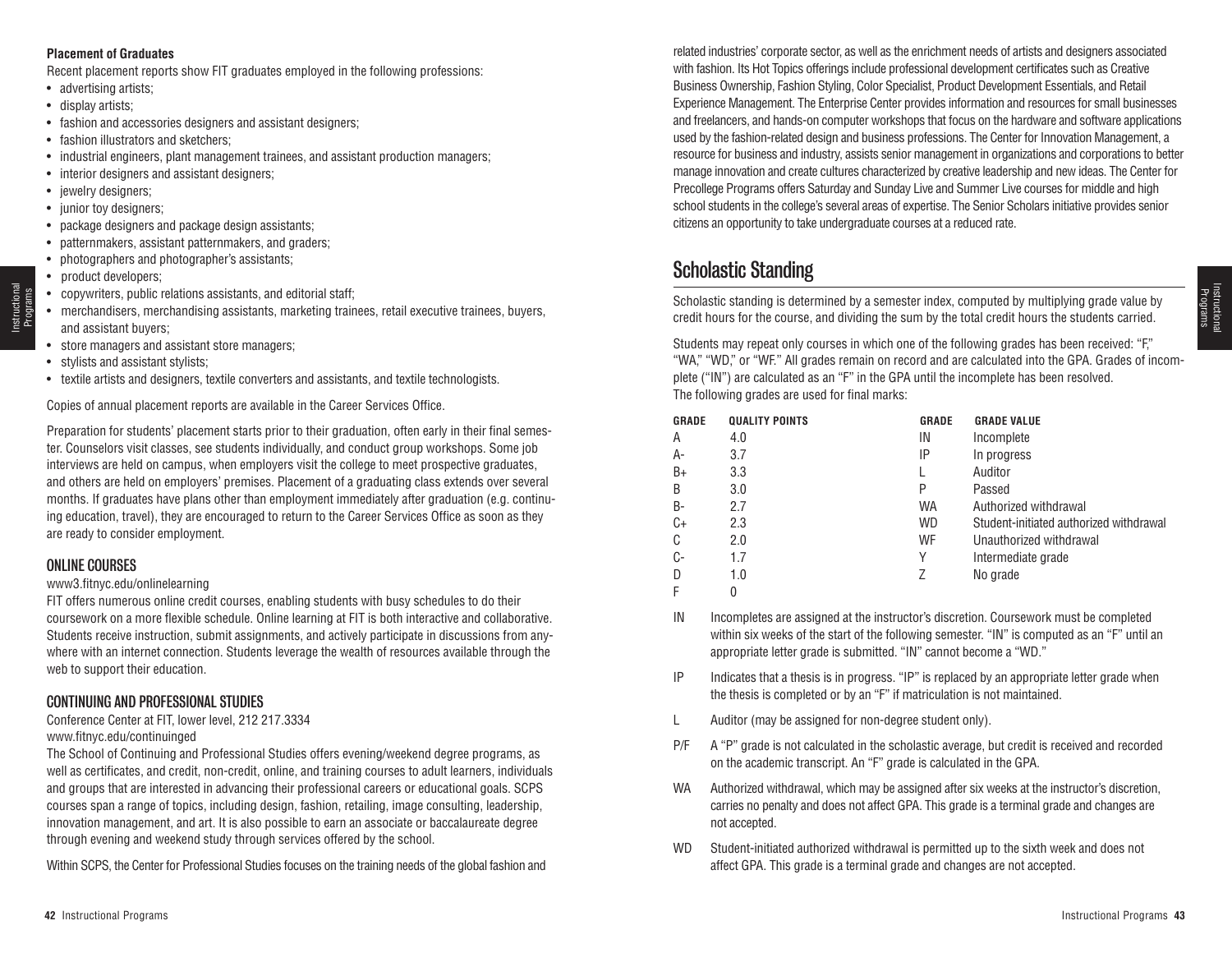- WF Unauthorized withdrawal, which may be assigned after six weeks at the instructor's discretion, carries a penalty, and is equivalent to an "F" in the GPA. This grade is a terminal grade and changes are not accepted.
- Y Intermediate grade assigned after the first of two semesters or the first two semesters of a three-semester sequence. "Y" will be replaced by an appropriate letter grade when sequence is completed. Does not affect GPA.
- Z No grade reported by instructor at grade-processing deadline. Does not affect GPA.

All grade disputes must be resolved within two years of receipt of the grade and cannot be disputed once the degree is awarded and sealed.

#### PROCEDURE FOR PASS/FAIL

- 1. No major subject can be taken on a pass/fail basis. AAS candidates are permitted to take a maximum of 6 free elective or liberal arts elective credits on a pass/fail basis. BS candidates may take up to 6 liberal arts elective credits for a pass/fail grade. BFA candidates are permitted to take 3 elective credits on a pass/fail basis.
- 2. At least one full semester must have been completed at FIT; students must be currently registered for no fewer than 12 regularly graded credits in addition to the course taken on a pass/fail basis.
- 3. Only 3 credit hours per semester can be taken on a pass/fail basis.
- 4. The instructor must be informed within the first three weeks of the class that the course is to be taken on a pass/fail basis. Forms are available online at www.fitnyc.edu/registrar and in the Registrar's Office.
- 5. No more than one pass/fail course may be taken in any one department during each degree program.
- 6. Only a course with a grade of "F," "WA," "WD," or "WF" may be repeated.

#### ACADEMIC STANDARDS

The Committee on Academic Standards reviews student transcripts at the end of each fall and spring semester. A transcript that shows a semester GPA below 2.0 is unsatisfactory and the student may be placed on probation or dismissed from the college. A transcript is also considered unsatisfactory if the student has received grades of "D," "F," "IN," "WA," "WD," or "WF" in the coursework.

Students may be placed on probation with credit limitations or may be terminated for unsatisfactory academic performance.

Students who have been dismissed for academic reasons can register only as non-matriculated students on a part-time basis with permission of their major department chairperson. A cumulative GPA of 2.0 must be achieved in courses appropriate to the students' former degree program before they may be considered for readmission through the Admissions Office.

Students whose cumulative GPA is below 2.0 at the completion of at least 50 percent of the required courses or at the end of the second semester are not permitted to register for the third semester as matriculated students. Any students dismissed in such a manner have the right to appeal to the major department in consultation with the Committee on Academic Standards.

#### TRANSFER OF CREDIT

The Registrar's Office evaluates courses from any other regionally accredited college for transfer of credit (see page 19). Acceptance of specific units depends upon the requirement of the major for which application is made and the extent and degree of similarity between the program previously pursued and that to which transfer is requested. Only "C" or better grades are acceptable.

FIT subscribes to SUNY regulations with regard to transfer of grades from SUNY and CUNY colleges.

Students who are interested in transferring to senior colleges after graduation from FIT are advised in the Registrar's Office. Upon the students' written request, the Registrar sends an official transcript to any educational institution. A separate audit sheet for SUNY General Education Requirements is also sent when students apply to SUNY senior colleges. Official transcripts are not given directly to the students. Transcripts are \$5 each. Normal processing takes approximately five business days. Rush transcripts can be processed for a \$10 fee. The transcript request form is available at www.fitnyc.edu/registrar.

#### Requirements for Degree Completion

#### **Time Requirements**

Full-time students must complete all requirements for their degree within four years from the original date of matriculation; part-time students must complete all requirements within eight years from the original date of matriculation. After the period expires, students must reapply through Admissions and have their credentials reevaluated. Courses taken ten or more years ago are subject to reevaluation and must be approved by the appropriate department chairperson or academic dean in order for students to receive credit toward their degree.

#### REQUIREMENTS FOR THE ASSOCIATE DEGREE

To qualify for the Associate in Applied Science degree, candidates must be matriculated (officially admitted to degree status); satisfactorily complete the credit and course requirements prescribed for their majors, related areas, and liberal arts; achieve a minimum GPA of 2.0 for all work completed; receive the recommendation of the faculty; and submit an application for graduation with fee.

For more specific course requirements, consult the major pages beginning on page 82 and the SUNY General Education requirements on pages 31–38.

#### **Writing and Mathematics Proficiency**

Students are expected to develop their writing and mathematics skills as early as possible during their studies to enhance their prospects for academic and career success. In order to pre-enroll/register for the initial semester of study in a degree program, all full- and part-time AAS students must complete English and mathematics placement testing or demonstrate that they qualify for exemption from placement testing. Students who are placed into Educational Skills or developmental mathematics courses or EN 121–English Composition should register for these courses in the first semester of study.

Information on how to demonstrate English and mathematics proficiency is available in the Academic Skills Center, Room A608B, and at www.fitnyc.edu/placementtests.

Instructional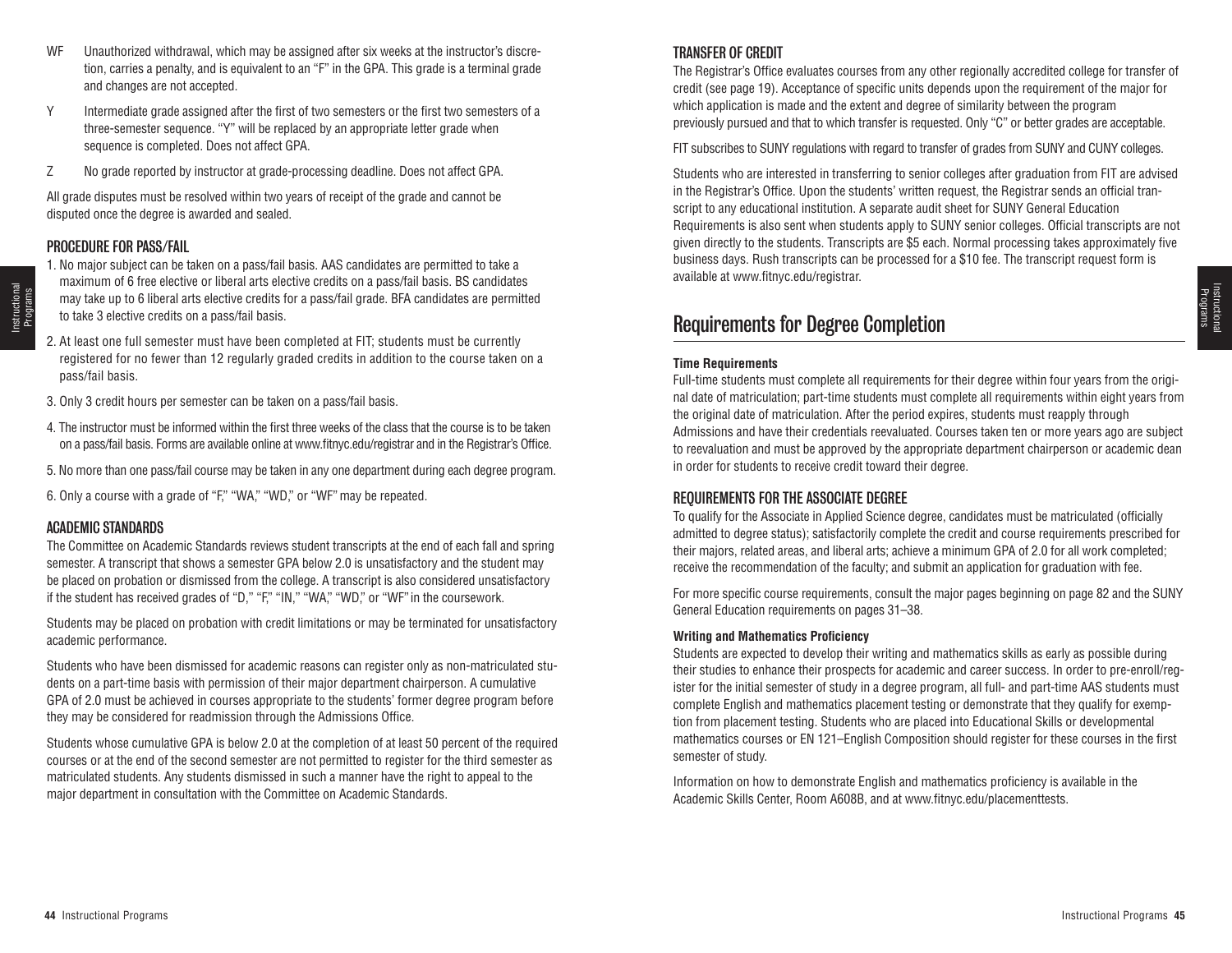#### REQUIREMENTS FOR THE BACCALAUREATE DEGREE

To qualify for the Bachelor of Science or Bachelor of Fine Arts degree, students must be matriculated (officially admitted to degree status); satisfactorily complete the credit and course requirements prescribed for their majors, related areas, and liberal arts; achieve a minimum GPA of 2.0 for all work completed; receive the recommendation of the faculty; and submit an application and fee for graduation. Students receiving the BFA degree are required to complete a total of four courses in History of Art and Civilization (HA) or their approved equivalents, and 30 credits in general studies (not including History of Art and Civilization courses).

For more specific course requirements, consult the major pages beginning on page 108, and the SUNY General Education requirements on pages 31–38.

#### MATRICULATION STATUS POLICY

Instructional Instructional<br>Programs Non-matriculated students (i.e., students enrolled in at least one course but not admitted into a degree program) seeking admission to a two-year associate or baccalaureate degree program at FIT should note the following:

- A minimum of 50 percent of the credits identified in any degree program as major area or related area credits must be taken while matriculated.
- No more than 30 credits taken at FIT in non-matriculated status may be applied to a two-year associate or baccalaureate degree.

Non-matriculated students seeking admission to a one-year associate degree program should note the following:

- A minimum of 50 percent of the credits identified in any degree program as major area or related area credits must be taken while matriculated.
- No more than 15 credits taken at FIT in non-matriculated status may be applied to a one-year associate degree.

Students pursuing a second baccalaureate degree should review the specific degree requirements with the Registrar's Office.

#### RESIDENCY REQUIREMENTS

To earn a two-year associate degree, students must complete at FIT a minimum of 30 credits as required by the major (see pages 82–99).

To earn a one-year associate degree, students must complete at FIT a minimum of 30 credits as required by the major (see pages 100–107).

To earn a baccalaureate degree, students must complete at FIT a minimum of 60 credits as required by the major. However, if students have already earned an appropriate FIT associate degree, they must complete at FIT a minimum of 30 upper-division credits as required by the major (see pages 108–136).

#### ATTENDANCE

Attendance shall be taken in all classes. The general policy with regard to student attendance in any class is determined by the instructor and is announced to the class at the beginning of each semester. Specific procedures for handling absences are detailed in the *Student Rights and* Responsibilities Policy Manual, available online at www.fitnyc.edu/rightsandresponsibilities.

On occasion, students are unable to attend a class session due to illness, accident, or other emergency. Students should contact their instructor(s) directly, via phone or email. If students are unable to reach their instructor(s), they should contact the appropriate academic department office(s). Extended absences from class should be substantiated by appropriate documentation.

No persons shall be expelled from or be refused admission as students of the college for the reason that they are unable to attend classes or to participate in any examination, study, or work requirements on a particular day(s) because of religious beliefs.

Students unable to attend classes on a particular day(s) because of religious beliefs shall, because of such absence on the particular day(s), be excused from any examination or any study or work requirements.

It shall be the responsibility of the faculty and the administrative officials of the college to make available to students absent from school because of religious beliefs, an equivalent opportunity to make up any examination, study, or work requirements that they may have missed because of such absence on any particular day(s). No fees of any kind shall be charged for making available such equivalent opportunity.

In effectuating the provisions of this section, it shall be the duty of the faculty and of the administrative officials to exercise the fullest measure of good faith. No adverse or prejudicial effects shall result to any student because of his or her availing himself or herself of the provisions of this section.

Any students who are aggrieved by the alleged failure of any faculty or administrative officials to comply in good faith with the provisions of this section shall be entitled to maintain an action or proceeding in the supreme court of the county in which the college is located for the enforcement of their rights.

It shall be the responsibility of the administrative officials of the college to give written notice to students of their rights under this section, informing them that students who are absent from school because of religious beliefs must be given an equivalent opportunity to register for classes or make up any examination, study, or work requirements that they may have missed because of such absence on any particular day(s). No fees of any kind shall be charged by the college for making available to such students such equivalent opportunity.

#### OFFICIAL WITHDRAWAL

Students who voluntarily withdraw from the college should go to the Counseling Center for an exit interview. Complying with this procedure will put their records in good order and will facilitate readmission to FIT if they decide to return in the future or wish to have transcripts of grades sent elsewhere. Title IV recipients must have an exit interview before withdrawal.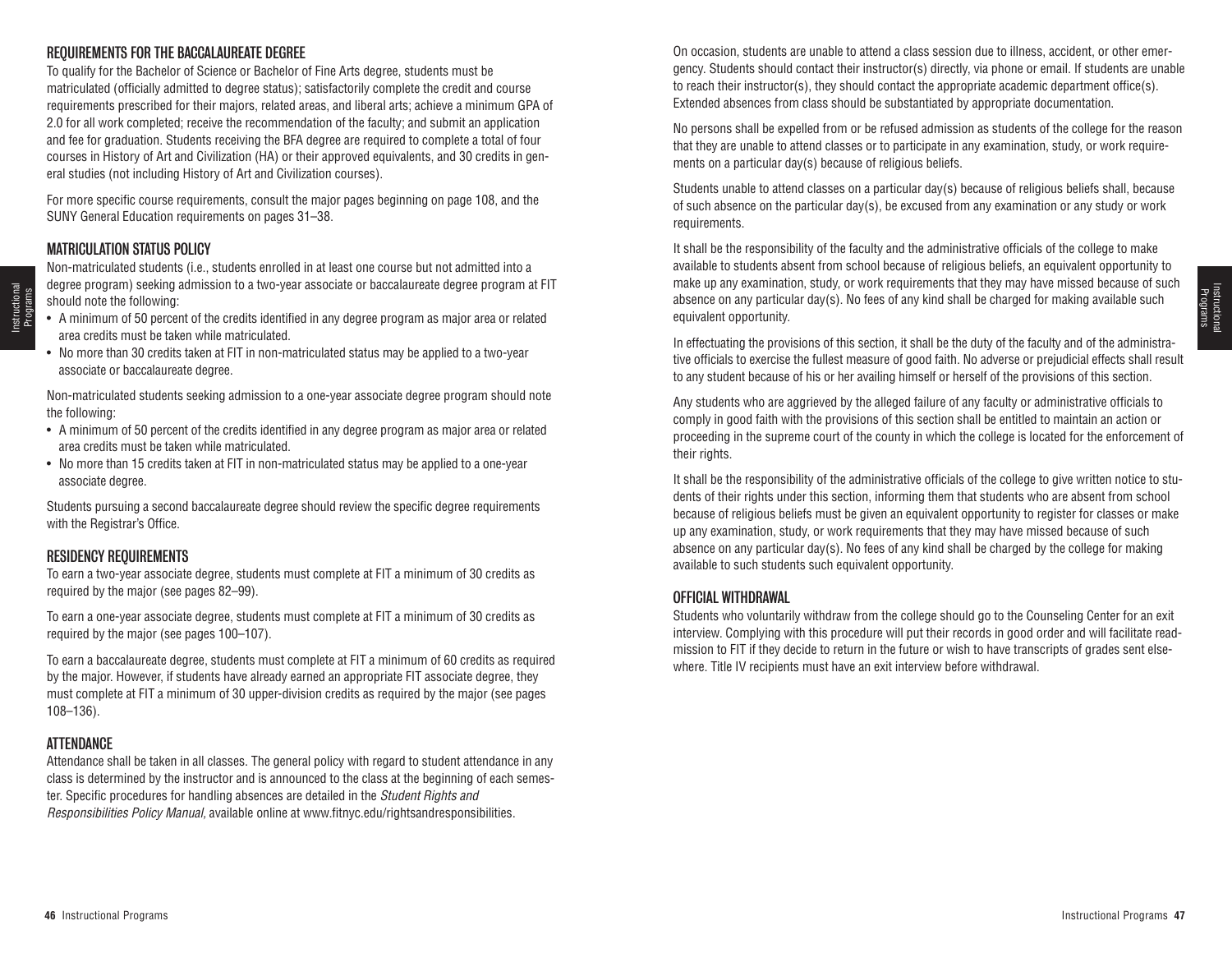#### Dean's List and Academic Achievement Awards

The Dean's List, posted at the end of each semester, honors those students who have completed more than 12 credits (may not include courses taken on a pass/fail basis) and achieved a GPA of 3.5 or better. Students receiving an incomplete or an "F" grade are ineligible for the Dean's List that semester.

For students who achieve a GPA of 3.75 or better during their college careers, their degree is granted summa cum laude. For those with a GPA of 3.5 or better but less than 3.75, their degree is granted magna cum laude. For those with a GPA of 3.25 or better but less than 3.5, the degree is granted cum laude.

Upon the recommendation of individual academic departments, the Committee on Academic Standards confirms the recipients of all academic achievement awards.

Awards offered only to baccalaureate degree students during 2009-10 and 2010-11 include:

**ALUMNI ASSOCIATION DISTINGUISHED SCHOLAR AWARD** To the student with the highest GPA in the graduating class.

**GEORGE WYBENGA AWARD** To a BFA student who demonstrates leadership, initiative, and academic excellence in Packaging Design.

**HOME FASHION PRODUCTS ASSOCIATION GRADUATION AWARD FOR DESIGN EXCELLENCE** To a graduating BFA student in Textile/Surface Design.

**JEAN L. ROSENBLATT AWARD** To an outstanding BFA student in Textile/Surface Design.

**LASZLO ROTH AWARD** To an outstanding BFA student in Packaging Design.

**LAWRENCE J. ISRAEL INTERIOR DESIGN SCHOLARSHIP AWARD** To an Interior Design student in their senior year who demonstrates excellence in retail design.

**MARION BRANDRISS EXTRACURRICULAR SERVICE AWARD** Sponsored by the FIT Student Association, for outstanding service to the institution in the area of extracurricular activities.

**MATTEL/FISHER-PRICE AWARD** To an outstanding BFA student in Toy Design.

Awards offered only to two-year associate's degree students during 2009-10 and 2010-11 include:

**AMY LOCICERO FEDERICO EXTRACURRICULAR SERVICE AWARD** Sponsored by the FIT Student Association, for outstanding service to the institution in the area of extracurricular activities.

**EDUCATIONAL FOUNDATION FOR THE FASHION INDUSTRIES AWARD** The Educational Foundation chooses four outstanding AAS students from selected majors.

**ELAINE STONE SCHOLARSHIP AWARD** To a Fashion Merchandising Management student entering the junior year who is planning to pursue a career in retailing

**GEORGE J. LEVINSON MEMORIAL AWARD** Sponsored by the United College Employees of FIT, for two outstanding AAS graduates entering bachelor's degree programs—one a BFA and the other a BS—at FIT.

**GLADYS MARCUS AWARD** For outstanding merit in liberal arts, to be used for travel or education.

**INTERIOR DESIGN ALUMNI ENDOWED SCHOLARSHIP AWARD** To an Interior Design student in the sophomore year who demonstrates overall excellence.

**INTERIOR DESIGN DEPARTMENT FACULTY COMMENCEMENT AWARD** To an outstanding Interior Design AAS graduate entering the BFA program.

**JOSEPH A. GAROFALO COMMENCEMENT AWARD** Sponsored by the United College Employees of FIT, for a full-time AAS student in the Baker School of Technology with a minimum GPA of 3.0 who has demonstrated outstanding service to the institution and community. To be used for baccalaureatelevel study at FIT.

**JUDITH M. PARKAS COMMENCEMENT AWARD** Sponsored by the United College Employees of FIT, for an AAS student who has demonstrated outstanding service to the institution and community. To be used for baccalaureate-level study at FIT.

**LEADERSHIP SCHOLAR AWARD** Sponsored by the United College Employees of FIT, for an AAS student who has demonstrated outstanding service to the institution and community. To be used for baccalaureate-level study at FIT.

**LOUIS STOLLAR SCHOLARSHIPS** Sponsored by the United College Employees of FIT, to two outstanding AAS graduates entering bachelor's degree programs—one a BFA and the other a BS—at FIT.

**MINNIE MALLOV STONE MEMORIAL AWARD** To an outstanding AAS student in Fashion Merchandising Management entering the BS program.

**NICHOLAS POLITIS INTERIOR DESIGN AWARD** To an outstanding AAS student in Interior Design.

**PANERO/ZELNIK INTERIOR DESIGN AWARD** To an outstanding Interior Design AAS graduate entering the BFA program.

**PAULINE HALPER MEMORIAL AWARD** To an outstanding AAS student in Textile/Surface Design.

**UNITE DISTINGUISHED SCHOLAR AWARD** Sponsored by the Union of Needletrades, Industrial, and Textile Employees, for the AAS student with the highest GPA in the class.

**VINCENT TROCCHIA SCHOLARSHIP AWARD IN INTERIOR DESIGN** To an Interior Design major entering upper division who demonstrates excellence in commercial interior design.

Awards offered to both one- and two-year associate degree students during 2009-10 and 2010-11 include:

**ANDREW PIZZO MEMORIAL AWARD** To an outstanding AAS student in Accessories Design.

**BILLIE GORDON AWARD** To an outstanding AAS student in Textile/Surface Design.

**INTIMATE APPAREL COUNCIL MERIT AWARD** To an outstanding AAS student in Fashion Design with a specialization in intimate apparel.

**JACK LOWERY TRAVEL SCHOLARSHIP AWARD** To an outstanding AAS student in Interior Design. To be used for travel or education.

**JAMES I. SPIEGEL ANNUAL AWARD** Sponsored by the Textile Veterans Association, for outstanding merit in Textile/Surface Design and/or Textile Development and Marketing.

**MARIE ROSE CAMPOREALE AWARD** For outstanding merit in Fashion Design with an emphasis in bridal design.

Instructional Instructional<br>Programs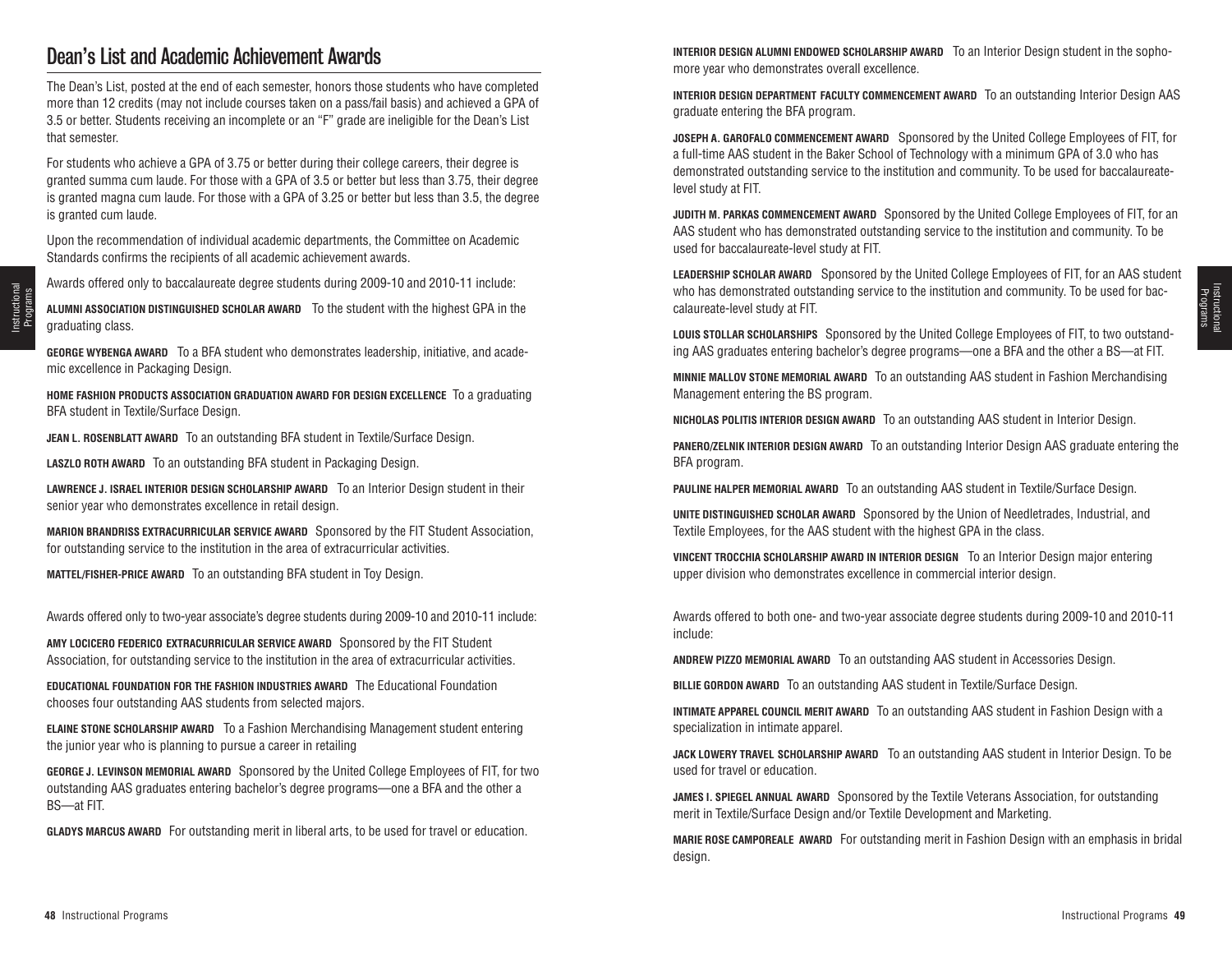**MARY DOUGLASS AWARD** To an outstanding AAS student in Fashion Design with a specialization in sportswear.

**RAYMOND NORDHEIM MEMORIAL AWARD** To an outstanding AAS student in Textile Development and Marketing.

**ROSE LANZILOTTI MEMORIAL AWARD** To a Textile/Surface Design AAS student who demonstrates outstanding originality.

**SAKS FIFTH AVENUE AWARD** For outstanding merit in Fashion Design. To be used for travel or education.

**SYMPHONY FABRICS AWARD** To an oustanding AAS student in Fashion Design, with an emphasis in patternmaking technology.

Awards offered only to Master of Arts degree students during 2009–10 and 2010–11 include:

**EDUCATION FOUNDATION FOR THE FASHION INDUSTRIES AWARD** The Education Foundation chooses an outstanding MA student from selected majors.

#### Special merit awards:

Instructional nstructional<br>Programs

> **ARTHUR I. CAINE MEMORIAL AWARD** For creativity in color and design in Fashion Design or Textile/Surface Design.

**GLENN BOYLES MEMORIAL AWARD** For one AAS and one BFA student who show great technical skill, artistic ability, and personal flair in the rendering of architectural interiors. To be used toward the purchase of books on interior design and architecture.

**JERRY ADLER MEMORIAL AWARD** To the member of the Delta Epsilon Chi Association (DECA) or the Merchandising Society who has contributed most to the welfare of others.

**PAUL SHAPIRO SOCIOLOGY AWARD** To a talented student enrolled in SS 171–Introductory Sociology.

#### Departmental awards:

**ALFRED B. WAGNER MEMORIAL CONTINUING EDUCATION AWARD** To an outstanding Continuing and Professional Studies student.

**ANDREW AND PHYLLIS SEIFER HUMANITARIAN RESEARCH AWARD** To an outstanding Interior Design student who demonstrates excellence in thesis research.

**BERNARD OLIVER MEMORIAL AWARD** To an outstanding student majoring in Fashion Design or Fashion Merchandising Management.

**BRIAN ZIENTEK MEMORIAL AWARD** To an outstanding Fashion Design student with a specialization in swimwear design.

**CHARLES REICHMAN KNITWEAR TECHNOLOGY AWARD** To an outstanding Fashion Design student with a specialization in knitwear.

**EVELYN DAWSON WYNN AWARD** To an outstanding Fashion Design student who has demonstrated avant-garde talent.

**FRANK SHAPIRO MEMORIAL AWARD** To an outstanding Fine Arts student, who must donate one of his/her works to the Fine Arts Department's collection.

**JAMES T. CLARKE MEMORIAL AWARD** To an outstanding graduating Fashion Design student.

JODI TILTON/JONES APPAREL AWARD To a Presidential Scholars student in Advertising and Marketing Communications with the highest GPA, who is active in department activities.

**JOHN PAUL STELLEFSON MEMORIAL AWARD** To an outstanding student in Production Management: Fashion and Related Industries.

**JOSEPH J. AMATO/MARY MILLS MEMORIAL AWARD** To an outstanding student demonstrating excellence in Fine Arts.

**MAX MEYER MEMORIAL AWARD** Awarded by the FIT Student Association for outstanding leadership and service.

**MICHAEL ALLEN NOETH AWARD** Awarded by Student Life to a student who demonstrates outstanding leadership, service, and creative programming skills.

**MORRIS ROTHMAN MEMORIAL AWARD** To an outstanding Jewish student in Textile/Surface Design.

**NAMSB FOUNDATION, INC./MARVIN A. BLUMENFELD AWARD** To an outstanding student for excellence in Menswear design.

**PRESIDENTIAL SCHOLARS ALUMNI JODI TILTON MEMORIAL AWARD** To a Presidential Scholar in their sophomore or junior year for summer study abroad.

**RACHEL LABENSKY AWARD** To an outstanding student in Fashion Design-Apparel.

**REVLON, INC., AWARD** To an outstanding student in Cosmetics and Fragrance Marketing.

**RONALD AND ANNE LUBMAN AWARD** To an outstanding student in Interior Design.

**SYLVIA GALVARIN STUDENT LEADERSHIP AWARD** To a student who has actively served on a student-faculty committee with particular emphasis on, but not limited to, the Student Affairs Committee.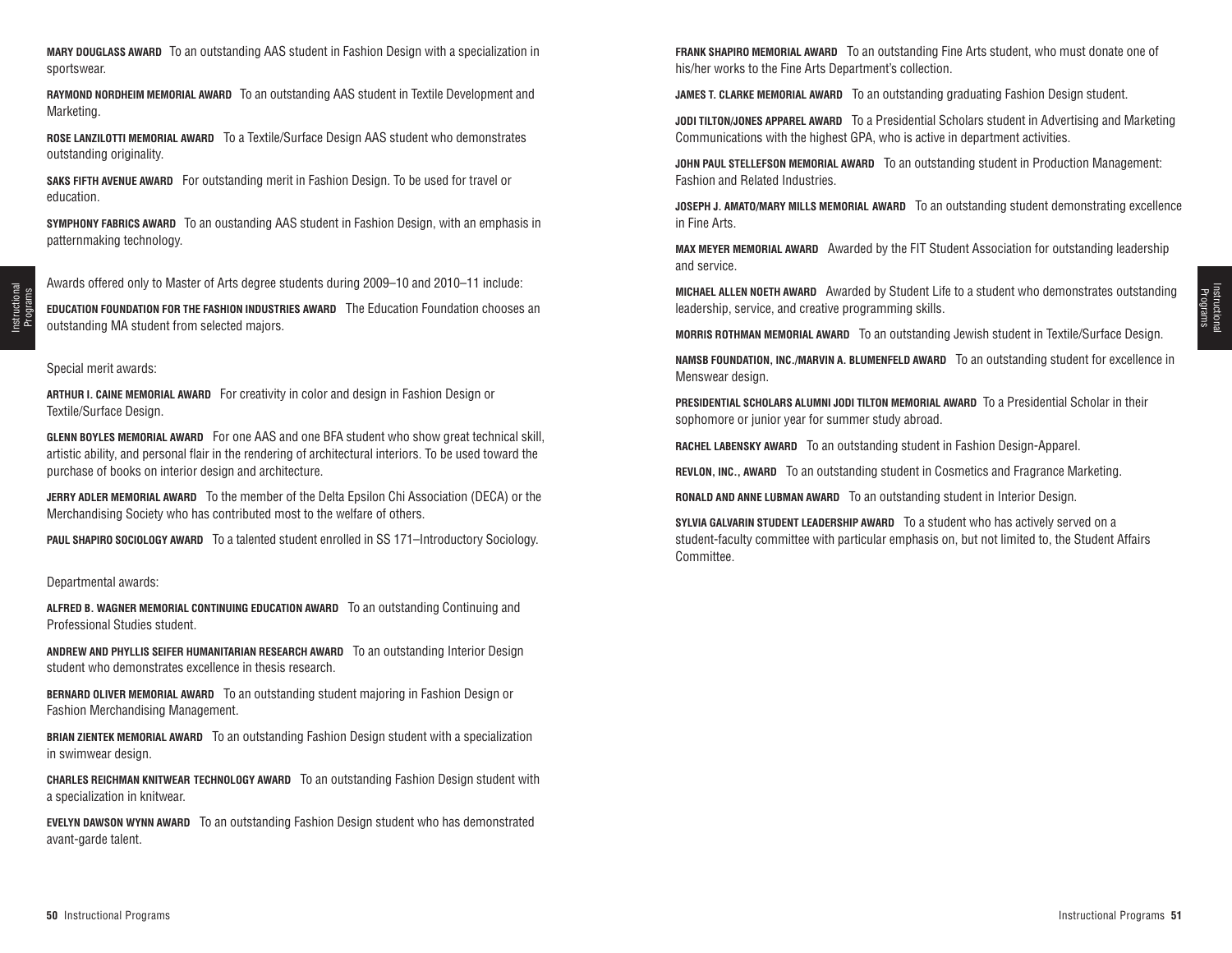# Expenses and > Financial Aid >> >> >>>

53 Tuition and Fees

- 57 Tuition and Fee Refunds
- 58 Financial Aid
- 60 The Educational Foundation for the Fashion Industries

#### Tuition and Fees

Bursar's Office: 236 West 27th Street, sixth floor, 212 217.3680

Cashiering Operations: Business and Liberal Arts Center, Room B127, 212 217.3680 www.fitnyc.edu/bursar

FIT is a college of the State University of New York. It receives state funding and support from the Department of Education of the City of New York. This assistance allows the college to offer the tuition rates noted below.

All matriculating students new to FIT, including visiting students and new matriculants to bachelor's degree programs, are required to confirm their acceptance with a nonrefundable advance tuition deposit of \$150 as soon as they are notified of admission. The following schedules of fees are effective for the 2009-10 academic year:

#### TUITION: FULL-TIME PROGRAM (FALL AND SPRING)

| Associate-level New York City/State residents     | \$1,857 per semester |
|---------------------------------------------------|----------------------|
| Associate-level out-of-state residents            | \$5,571 per semester |
| Baccalaureate-level New York City/State residents | \$2,584 per semester |
| Baccalaureate-level out-of-state residents        | \$6,302 per semester |

#### TUITION: EVENING, WEEKEND, SUMMER, SUMMERIM, AND WINTERIM SESSIONS

| \$155 per credit* |
|-------------------|
| \$464 per credit* |
| \$215 per credit* |
| \$525 per credit* |
|                   |

Tuition and fees are subject to change without prior notice at the discretion of the college's Board of Trustees. Current tuition and fees are available at www.fitnyc.edu/bursar.

Tuition paid by check or money order must be in the exact amount.

\*Tuition is charged for non-credit-bearing courses. Laboratories, lectures, and workshops are billed at different rates (see Fees, page 55).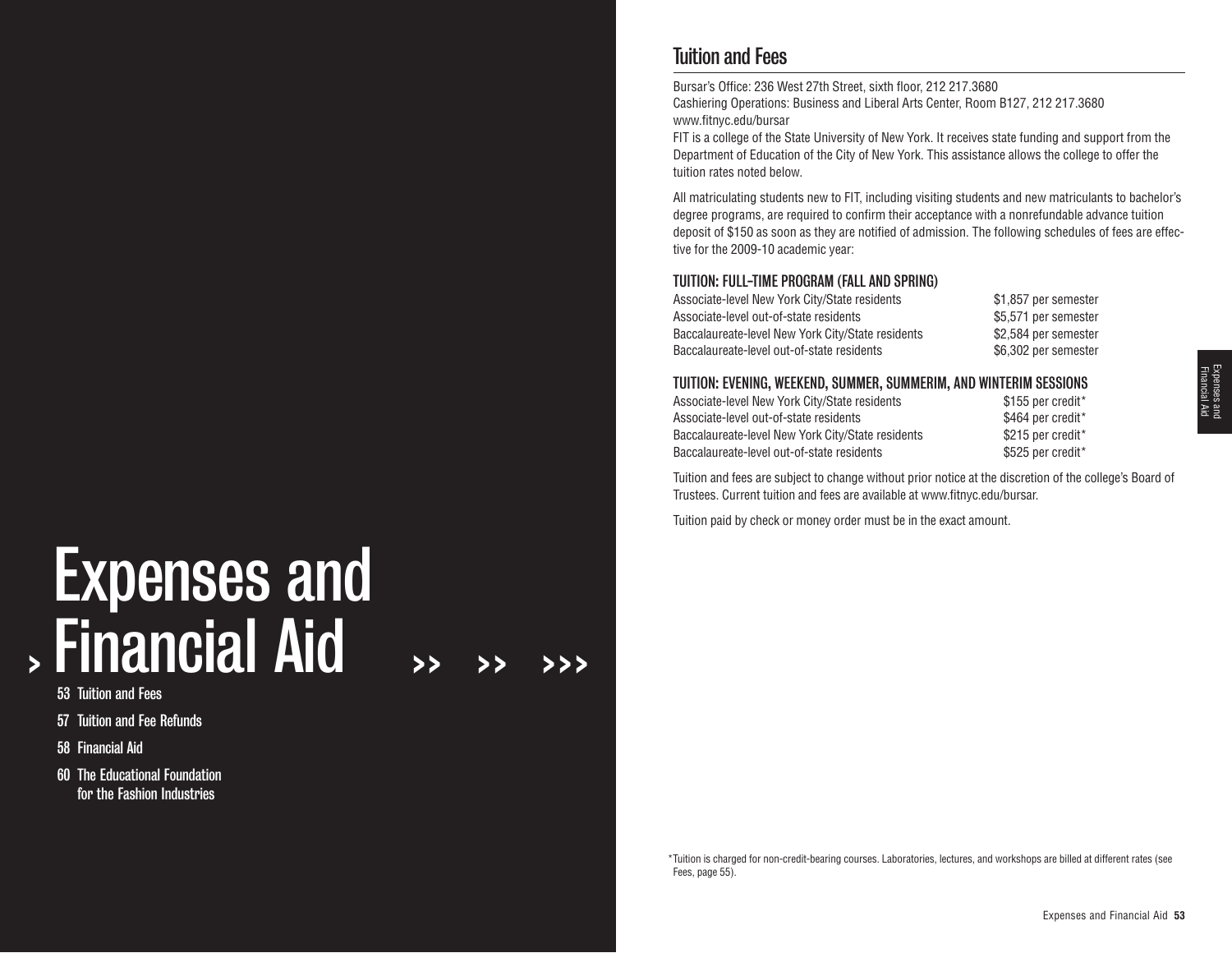#### RESIDENCY FOR TUITION PURPOSES

#### **U.S. Citizens and Permanent Resident Aliens**

To qualify as a New York State resident, one must have established legal residence by maintaining a domicile in New York State for a period of at least one year preceding the first day of the semester.

A domicile is defined as a fixed permanent home to which one intends to return after being absent for a period of time. A person does not acquire a New York State domicile simply by being physically present in New York for a period of 12 months. A person retains a domicile until their present domicile is abandoned and another domicile is established.

In addition to the general domicile standards, students under the age of 22 and whose parents or legal guardians reside out of state must present evidence of financial independence from parents or legal guardians and an established New York State domicile in order to be designated as New York State residents for tuition purposes.

Applications for change of residency status are available at the Bursar's Office at 236 West 27th Street, sixth floor, and on the FIT website at www.fitnyc.edu/bursar. Completed applications with supporting documents must be submitted prior to the end of the registration period for the semester for which the application is intended. Residents of any of the five boroughs of New York City must sign the residency affidavit printed on the registration form at the time of admissions to the college. New York City residents who have met the New York State residency requirement by maintaining a domicile in New York State for a period of at least one year preceding the date of registration do not have to file a County Certificate of Residence. New York State residents who do not reside in any of the five boroughs of New York City must file a County Certificate of Residence (issued by the county in which the student resides) in order to be eligible for the in-state resident tuition rate. It is mandatory that the student present a new certificate at the beginning of each academic year. This certificate must be filed with the Bursar's Office at the beginning of the term for which the certificate is intended.

Students who enroll at the college in the fall semester are required to submit a new certificate the following fall. Students who enroll after the fall semester (Winterim, spring, or summer) must submit a certificate at the beginning of their first semester of attendance at FIT and a new certificate at the beginning of the following fall semester. Note that individual counties have deadline dates and may have different criteria for issuing the certificates. Notices are mailed each year to continuing FIT students who are enrolled as New York State residents reminding them of the deadline dates along with an application for the County Certificate of Residence and instructions for completing the form. However, regardless of whether the FIT notices are received, students are responsible for submitting the completed affidavits to their respective counties and the County Certificate of Residence to:

Fashion Institute of Technology Bursar's Office 236 West 27th Street, sixth floor New York City 10001-5992

The County Certificate of Residence is issued by the student's County Administrative or Treasurer's Office, not by FIT. Applications and information pertaining to the location of county offices are available at the Bursar's Office and on the Bursar's website, listed above. Application forms are also available at the county offices. Students who fail to submit a valid County Certificate of Residence to the college by the deadline dates will be billed the equivalent of non-resident tuition. No exceptions will be made. New York State Law requires that students who reside in New York State, outside any of the five boroughs of New York City, must file a County Certificate of Residence certified by their home county to qualify for the in-state tuition rate.

New York State residents who are eligible for the in-state tuition rate but have moved from one county to another within New York State within the last six months must file for a County Certificate of Residence with both counties and submit both certificates to the Bursar's Office. Other residency requirements, county certificate applications, and additional information may be found at www.fitnyc.edu/bursar.

#### **Non-immigrant Aliens**

Foreign students with F-1 Student Visas are not eligible for the New York State resident tuition rate.

Students with other types of visas may be eligible if they have been residents of New York State for one year prior to the date of registration (see above). Students must have possessed the qualifying visa for at least one year prior to the date of registration.

#### FEES

| Application to baccalaureate-level                                                                                                                                                                                                                                                                                                                                                                                                                                                                                                                                       | \$25                                                                                                                                                                                                                             |
|--------------------------------------------------------------------------------------------------------------------------------------------------------------------------------------------------------------------------------------------------------------------------------------------------------------------------------------------------------------------------------------------------------------------------------------------------------------------------------------------------------------------------------------------------------------------------|----------------------------------------------------------------------------------------------------------------------------------------------------------------------------------------------------------------------------------|
| Duplicate diploma                                                                                                                                                                                                                                                                                                                                                                                                                                                                                                                                                        | \$ 10                                                                                                                                                                                                                            |
| Graduation                                                                                                                                                                                                                                                                                                                                                                                                                                                                                                                                                               | \$30                                                                                                                                                                                                                             |
| Health insurance <sup>1</sup>                                                                                                                                                                                                                                                                                                                                                                                                                                                                                                                                            | \$355.50 per semester                                                                                                                                                                                                            |
| <b>Health Services</b>                                                                                                                                                                                                                                                                                                                                                                                                                                                                                                                                                   | \$75 per semester                                                                                                                                                                                                                |
| Laboratory <sup>2</sup>                                                                                                                                                                                                                                                                                                                                                                                                                                                                                                                                                  | \$10 per course                                                                                                                                                                                                                  |
| Late examination                                                                                                                                                                                                                                                                                                                                                                                                                                                                                                                                                         | \$25 per occurrence                                                                                                                                                                                                              |
| Late payment                                                                                                                                                                                                                                                                                                                                                                                                                                                                                                                                                             | 1.5% per month on balance                                                                                                                                                                                                        |
| Late registration (full-time)                                                                                                                                                                                                                                                                                                                                                                                                                                                                                                                                            | \$100 per occurrence                                                                                                                                                                                                             |
| Late registration (part-time)                                                                                                                                                                                                                                                                                                                                                                                                                                                                                                                                            | \$50 per occurrence                                                                                                                                                                                                              |
| Locker rental                                                                                                                                                                                                                                                                                                                                                                                                                                                                                                                                                            | \$10 per student/per semester                                                                                                                                                                                                    |
| Offsetting service <sup>3</sup>                                                                                                                                                                                                                                                                                                                                                                                                                                                                                                                                          | \$ 5 per semester                                                                                                                                                                                                                |
| Patternmaking course                                                                                                                                                                                                                                                                                                                                                                                                                                                                                                                                                     | \$25 per course                                                                                                                                                                                                                  |
| <b>Placement test</b>                                                                                                                                                                                                                                                                                                                                                                                                                                                                                                                                                    | \$25 per occurrence                                                                                                                                                                                                              |
| Program change                                                                                                                                                                                                                                                                                                                                                                                                                                                                                                                                                           | \$25 per occurrence                                                                                                                                                                                                              |
| <b>Recreation and Athletics</b>                                                                                                                                                                                                                                                                                                                                                                                                                                                                                                                                          | \$ 30 per semester                                                                                                                                                                                                               |
| Replacement ID card                                                                                                                                                                                                                                                                                                                                                                                                                                                                                                                                                      | \$25 per occurrence                                                                                                                                                                                                              |
| Returned check                                                                                                                                                                                                                                                                                                                                                                                                                                                                                                                                                           | \$25 per occurrence                                                                                                                                                                                                              |
| Student Activity <sup>4</sup>                                                                                                                                                                                                                                                                                                                                                                                                                                                                                                                                            | \$ 60 per semester                                                                                                                                                                                                               |
| SUNY Learning Network (online courses)                                                                                                                                                                                                                                                                                                                                                                                                                                                                                                                                   | \$15 per online credit hour                                                                                                                                                                                                      |
| Technology                                                                                                                                                                                                                                                                                                                                                                                                                                                                                                                                                               |                                                                                                                                                                                                                                  |
| Full-time                                                                                                                                                                                                                                                                                                                                                                                                                                                                                                                                                                | \$ 60 per semester                                                                                                                                                                                                               |
| Part-time                                                                                                                                                                                                                                                                                                                                                                                                                                                                                                                                                                | \$ 30 per semester                                                                                                                                                                                                               |
| Transcript                                                                                                                                                                                                                                                                                                                                                                                                                                                                                                                                                               | 5 (\$10 for rush request)                                                                                                                                                                                                        |
| $\begin{array}{c} \n\text{Area} \\ \text{Area} \\ \text{Area} \\ \text{Area} \\ \text{Area} \\ \text{Area} \\ \text{Area} \\ \text{Area} \\ \text{Area} \\ \text{Area} \\ \text{Area} \\ \text{Area} \\ \text{Area} \\ \text{Area} \\ \text{Area} \\ \text{Area} \\ \text{Area} \\ \text{Area} \\ \text{Area} \\ \text{Area} \\ \text{Area} \\ \text{Area} \\ \text{Area} \\ \text{Area} \\ \text{Area} \\ \text{Area} \\ \text{Area} \\ \text{Area} \\ \text{Area} \\ \text{Area} \\ \text{Area} \\ \text{Area} \\ \text{Area} \\ \text{Area} \\ \text{Area} \\ \$<br>. | $\mathbf{r}$ , and the set of the set of the set of the set of the set of the set of the set of the set of the set of the set of the set of the set of the set of the set of the set of the set of the set of the set of the set |

Books and supplies cost between \$600-\$900 (depending on major) per semester.

<sup>1</sup> This insurance must be purchased by all full-time students unless evidence of other coverage is submitted. The rate shown is for domestic students. For a more detailed explanation, see Health Services, page 68.

<sup>2</sup> Fee is charged to each part-time student who registers for a course requiring life/fashion models and/or the use of certain specialized equipment/materials.

<sup>3</sup> Fee is charged to part-time students and is non-refundable.

<sup>4</sup> Approved by FIT's Board of Trustees in accordance with Student Council regulations.

Financial Aid Expenses and

Expenses and<br>Financial Aid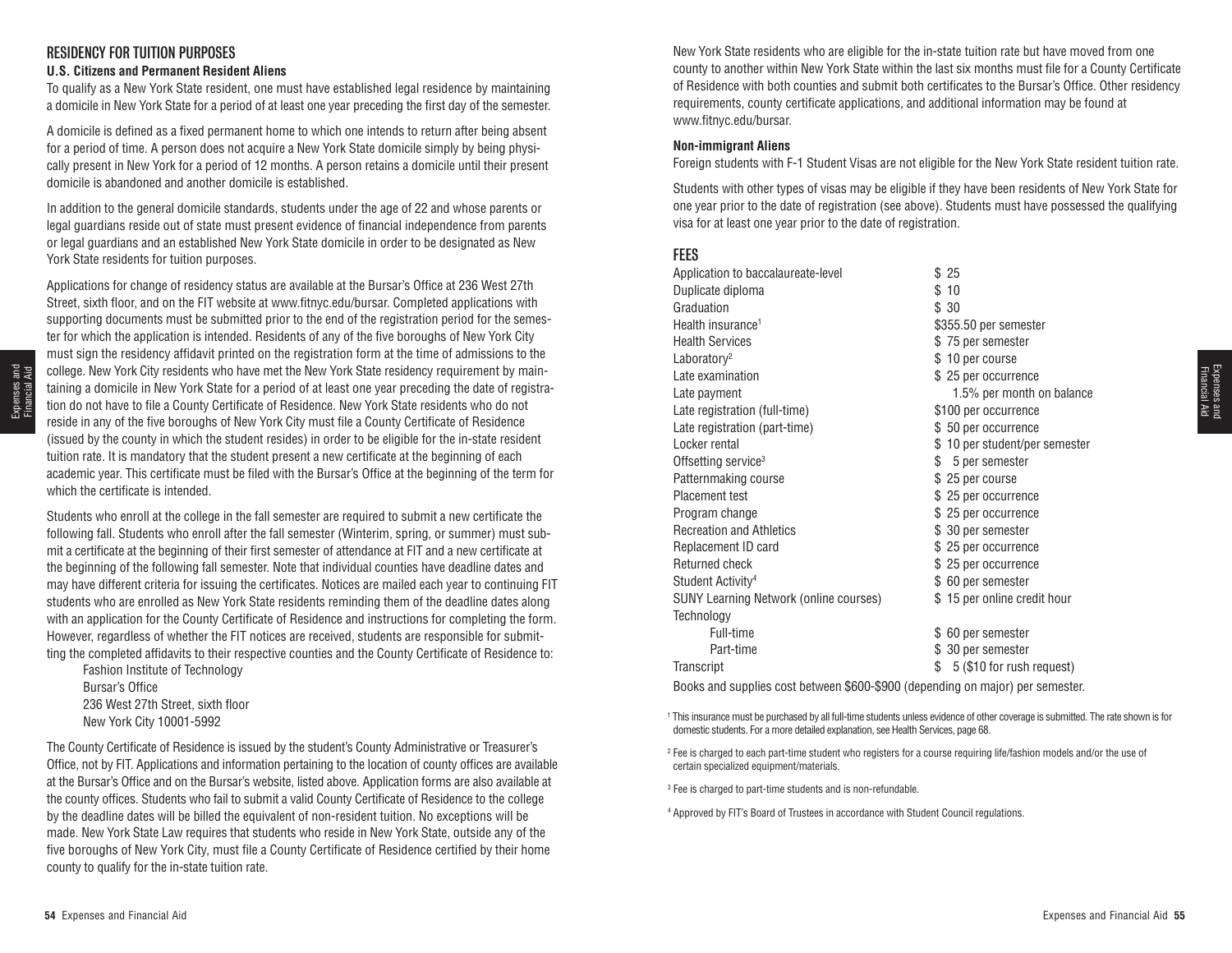#### TUITION PAYMENT DEADLINES

Non-matriculated students are required to pay full tuition liability at the time of registration for each semester.

Tuition due dates are determined by the college in advance of each semester and may vary from one academic year to the next. Tuition due dates for the fall semester normally occur between mid-July and early August. Tuition due dates for the spring semester normally occur between late December and early January.

All students who register after the payment due date are required to make tuition payment immediately upon registration.

All students attending summer, Summerim, and Winterim sessions are required to pay full tuition liability at the time of registration.

Payment may be made via American Express, Discover, MasterCard, Visa, money order, or personal check. Checks and money orders should be made payable to Fashion Institute of Technology and mailed to:

Fashion Institute of Technology Bursar's Office–Cashiering Operations 227 27th Street, Room B127 New York City 10001-5992

Student ID number must be indicated on your payment. Students may make payments in person at Cashiering Operations. Online credit card payments may also be made—by continuing students only—via www.fitnyc.edu/onlinestudentinfo.

#### NON-PAYMENT OF DEBTS AND FINES

Checks returned by a bank as unpaid for any reason will result in a returned check fee of \$25 charged to the student's account. The college reserves the right not to accept a personal check for payment under some conditions; for example, a history of prior returned checks or checks without pre-printed name and address. Note that a stop payment draft against a check is not considered an official withdrawal from the college and students will be charged a \$25 returned check fee in addition to the tuition liability.

Late payments are subject to a late fee of 1.5 percent per month on all outstanding balances. Students who fail to pay their bills or other college debts will be ineligible to register, graduate, or obtain transcripts or other services from the college. Outstanding debts may be referred to a licensed collection agency and collection fees up to 331⁄3 percent may be added to the outstanding balance. If legal action becomes necessary, litigation and all court costs will be the student's responsibility.

Students who have not satisfied their full financial obligations, exclusive of certified financial aid or tuition payment plans, by the scheduled due date may be subsequently de-registered and all previously assigned classes may be dropped. Late registration and program change fees may be assessed to students who are de-registered and wish to re-enroll. Students are not guaranteed class availability if they need to re-register for courses.

#### HOUSING

#### www.fitnyc.edu/residentiallife

On-campus residences include traditional and apartment/suite-style accommodations. Traditional accommodations include a meal plan administered through food services on campus; for apartment/suite residents, the meal plan is optional (see Residential Life, page 69).

Charges vary according to type of accommodation and building. All rates include a Resident Association fee and technology services fee. Rates are subject to change without prior notice at the discretion of the college's Board of Trustees.

Typical charges for resident students as of fall 2009 are:

- traditional accommodations: \$5,435–\$5,590 per person per semester;
- apartment/suite accommodations: \$5,545–\$8,325 per person per semester.

Meal plans (mandatory for traditional residence hall residents) range from \$1,510-\$1,940 per person per semester.

A \$300 annual fee plus a fee of \$25 per semester is required of all resident students for the Student Resident Association and technology services.

#### Tuition and Fee Refunds

#### FULL- AND PART-TIME PROGRAMS

All refunds are based on the official date of withdrawal. An application for refund of tuition must be made on the Withdrawal/Refund of Tuition Form provided in the Registration Center or in writing. No refunds will be permitted unless an official withdrawal form is submitted in the required time period. The date on which the Withdrawal/Refund of Tuition Form is received by the Registrar's Office is considered the official date of the student's withdrawal. The \$5 offsetting service fee is nonrefundable. Student health insurance is nonrefundable after the first day of the semester. Nonattendance in class or stop payment on a check is not considered an official withdrawal from the college. The student remains responsible for all tuition liabilities. Students receiving Title IV financial aid will be processed according to federal guidelines. The refund period terminates by the end of the third week of classes, in accordance with the following schedule:

| Withdrawals                           | Refunds                    |
|---------------------------------------|----------------------------|
| Prior to the first day of semester    | 100% of tuition and fees** |
| Prior to the second week of semester* | 75% of tuition and fees**  |
| Prior to the third week of semester*  | 50% of tuition and fees**  |
| Prior to the fourth week of semester* | 25% of tuition and fees**  |
| Thereafter                            | No refund                  |

The refund process generally takes six to eight weeks after the semester begins. All credit card refunds are issued through the appropriate credit card carrier.

#### SUMMER, SUMMERIM, AND WINTERIM SESSIONS

The refund period terminates prior to the fourth scheduled session of the course, in accordance with the following schedule:

| Withdrawals                         | Refunds         |
|-------------------------------------|-----------------|
| Prior to the first day of semester  | 100% of tuition |
| Prior to the second day of semester | 75% of tuition  |
| Prior to the third day of semester  | 50% of tuition  |
| Prior to the fourth day of semester | 25% of tuition  |
| Thereafter                          | No refund       |

\*The first week ends on Sunday regardless of which day of the week classes begin.

\*\*The student health insurance fee is nonrefundable.

Expenses and

Financial Aid Expenses and

Expenses and<br>Financial Aid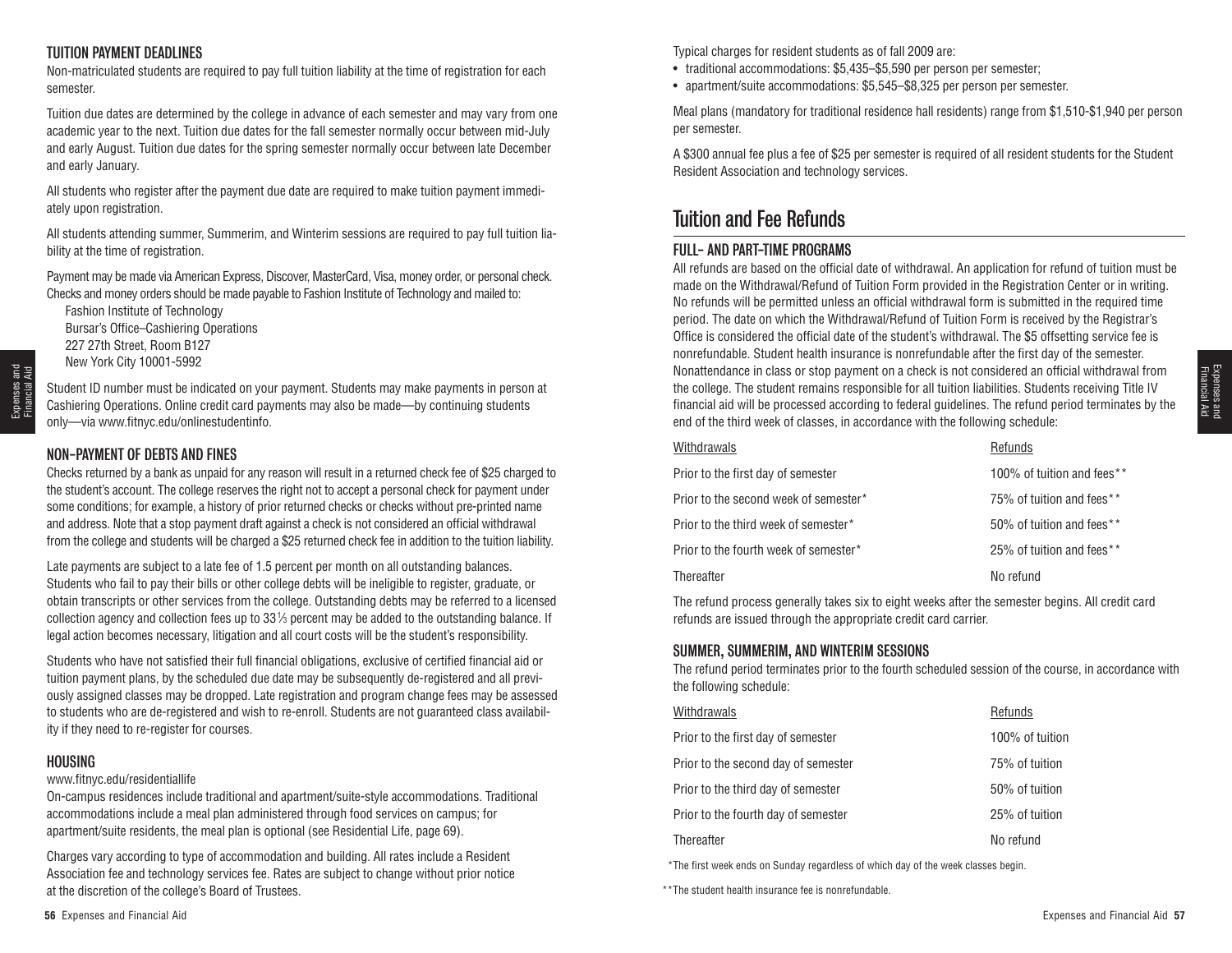#### HOUSING REFUNDS

Payment will be refunded in full if students' application for residence accommodation is not accepted.

No refund of payment will be made if students are directed by the college to vacate the premises before the departure date and relocate to other housing due to the students' violation of the residence contract.

If students' applications for residence accommodation are accepted and the students thereafter withdraw or are dismissed from the college or residence halls, or voluntarily change to accommodations not provided by the college before the departure date, a partial refund may be made as set forth below:

- 100% refund less a \$50 charge if withdrawal is completed with Residential Life more than seven days prior to first day of contract.
- 100% refund less a \$300 charge if withdrawal is completed with Residential Life less than seven days prior to first day of contract.

#### **Room Portion**

Expenses and Financial Aid Percentages to be refunded and charged on or before the contract week ending Saturday (5 pm):

| First week of contract  | 75% refund (25% charge) of total room charges |
|-------------------------|-----------------------------------------------|
| Second week of contract | 50% refund (50% charge) of total room charges |
| Third week of contract  | 25% refund (75% charge) of total room charges |
| Thereafter              | No refund (100% charge) of total room charges |
| Meal portion            | (Prorated on a weekly basis)                  |

Refund policy applies even if student does not move into the residence halls.

If more than two students are required to occupy a room (i.e., designated triple rooms), there will be a reduction in room rental. Students receive a rebate after they have been contacted regarding a reduction in occupancy. This does not apply to suites or rooms that have two or four occupants for the academic year in Alumni Hall, Co-ed Hall, Nagler Hall, and Kaufman Hall.

#### Financial Aid

David Dubinsky Student Center, Room A212A, 212 217.3560 www.fitnyc.edu/financialaid

FIT attempts to remove financial barriers to college entrance by providing scholarships, grants, loans, and part-time employment based on available funding for students with financial need. Students who are in a degree program and require financial assistance of any kind must complete the Free Application for Federal Student Aid (FAFSA), designating FIT (code 002866) as a college choice. The FAFSA is the core application for all financial aid programs. Apply online at www.fafsa.ed.gov. Foreign students are not eligible for financial assistance from FIT. Visiting students should consult their home institutions for assistance.

FIT directly administers its institutional grants and scholarships, which are provided by The Educational Foundation for the Fashion Industries. Federal funding administered by the college may include Federal Perkins Loans, Federal Supplemental Educational Opportunity Grants, Pell Grants, Academic Competitiveness Grants, federally subsidized and unsubsidized loans for students and parents, as well as the Federal Work Study program. New York State residents who meet state guidelines for eligibility may also receive Tuition Assistance Program (TAP) and/or Educational Opportunity Program (EOP) funds through FIT.

Financial assistance is not automatically renewed. Since most financial aid awards are made for an academic year, students must reapply each academic year by submitting the required forms by the dates established and published by Financial Aid.

The amount of financial aid awarded depends on funds available to FIT as well as the students' educational budget and anticipated available resources. Priority for institutionally administered funds is given to students enrolled and designated as full-time. Federal funds at FIT are contingent on congressional authorizations and appropriations, and institutional funds are subject to funding. Eligibility requirements and funding regulations governing federal and state programs may change from year to year depending on legislative action. For more information, visit the Financial Aid website.

#### SATISFACTORY ACADEMIC PROGRESS (SAP) STANDARDS FOR FINANCIAL AID RECIPIENTS

The Higher Education Amendments require that colleges and universities provide federal aid to those students who are in good academic standing and making satisfactory progress in a degree program. The U.S. Department of Education requires that students make satisfactory academic progress (i.e., successfully complete at least 66 percent of attempted courses) and maintain a cumulative GPA of 2.0. The Satisfactory Academic Progress (SAP) guidelines are available in the Financial Aid Department and at www.fitnyc.edu/financial aid. Students are responsible for reading and adhering to these guidelines.

Students who do not meet the SAP standards will be issued a warning and placed on financial aid probation. Once in this status, if a student again does not meet the SAP standards, then the student's status will be changed to financial aid termination. Under this status the student must attend at least one semester without the benefit of federal and institutional aid. The student's academic record will then be reviewed to regain eligibility. If there were extenuating circumstances that led to the termination, s/he may submit an appeal that will be reviewed by the Financial Aid Committee. The student will then be advised, in writing, of the committee's decision.

#### FINANCIAL AID WITHDRAWAL AND RETURN OF FUNDS

Financial aid recipients who withdraw partially or fully must have their financial aid reviewed. If students withdraw during the first 60 percent of the enrollment period and have any form of federal aid disbursed, the amount of the refund will be based upon a distribution formula as required by federal regulations. The refund distribution, prescribed by law and regulation, is in the following order: Unsubsidized Federal Stafford Loan, Subsidized Federal Stafford Loan, Federal PLUS Loan, Federal Perkins Loan, Federal Pell Grant, Federal SEOG, other Title IV Aid programs, and other federal sources of aid.

Additional information on these refund and repayment policies may be obtained from Financial Aid.

#### TUITION ASSISTANCE PROGRAM (TAP) FOR NEW YORK STATE RESIDENTS

Full-time students who are New York State residents may be eligible for a TAP grant ranging from \$500 to full tuition per year. New York State residents who are registered for 6-11 credits in a degree program may be eligible for Aid for Part-Time Students (APTS) or Part-Time TAP. For more information, visit www.fitnyc.edu/financialaid or www.hesc.com.

The State University of New York has received approval from the State Education Department for University-Wide Standards for awarding state awards. The new regulations require full-time students receiving state awards to complete a minimum number of credits each term in a registered or otherwise approved program with a minimum GPA, and to accumulate enough credits to graduate with an associate degree within a maximum of six semesters of aid, and a bachelor's degree in eight semesters of aid. These regulations apply only to full-time students receiving state awards.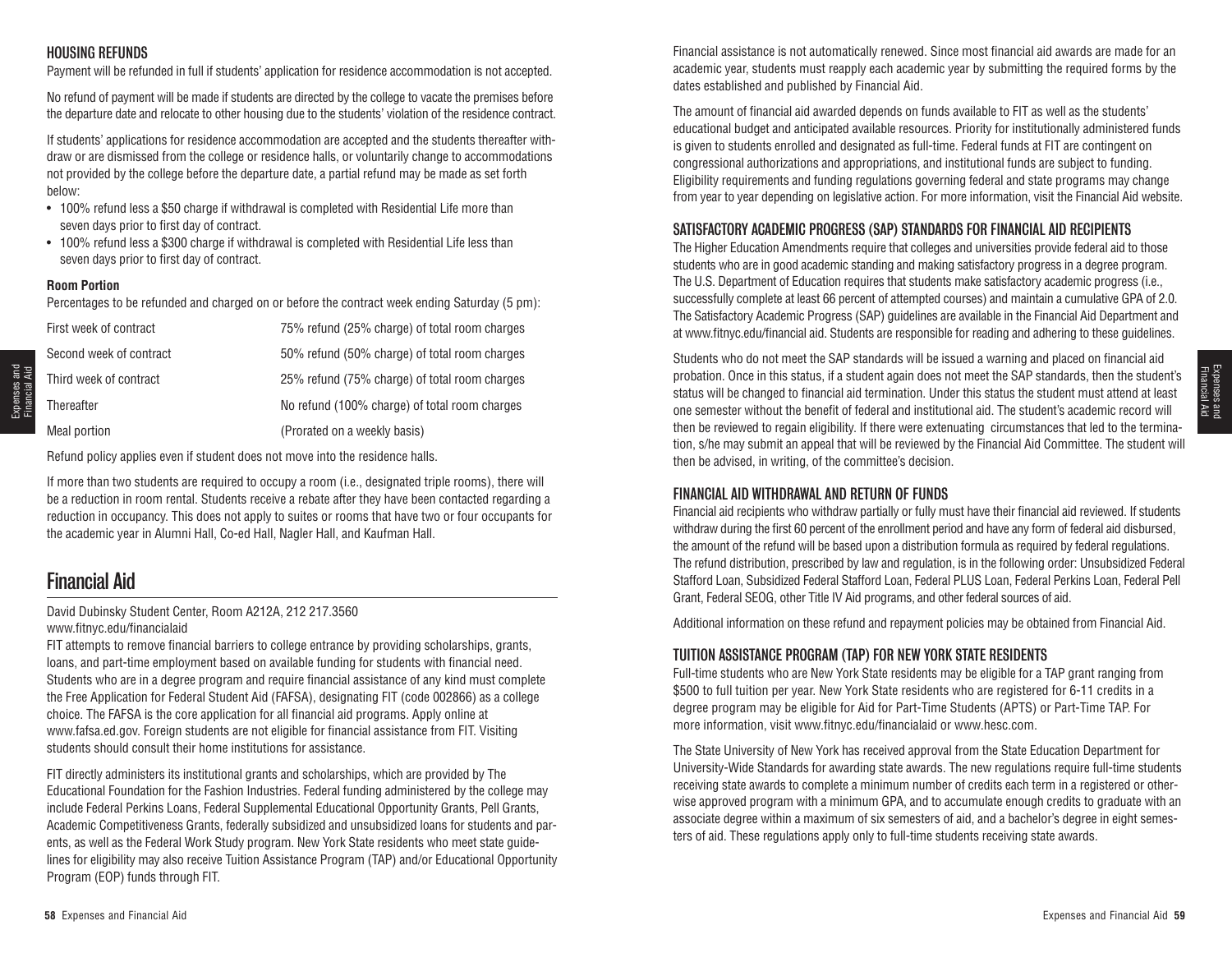Students must be registered for at least 12 credits in the degree program at the time of TAP certification. Three factors are involved: 1) academic progress in the previous semester; 2) program pursuit in the previous semester; 3) a minimum of 12 credits in the current semester.

If students fail to meet these standards, the regulations allow for one waiver during their undergraduate career. According to the waiver guidelines, students may ask for and receive the waiver if good reason is presented for their inability to meet minimum standards. The waiver will become part of students' records and they are expected to make satisfactory progress thereafter. The waiver is not automatically given and students must apply and be approved.

More detailed information and waiver forms are available in the Registrar's Office, Room C158. TAP eligibility requirements are subject to change based on New York State legislation.

#### The Educational Foundation for the Fashion Industries

Marvin Feldman Center, Room C204, 212 217.4100 www.fitnyc.edu/effi

The Educational Foundation for the Fashion Industries is the organization charged with receiving gifts for FIT.

In 1944, apparel industry leaders organized The Educational Foundation for the Fashion Industries, obtaining a charter from the New York Board of Regents to establish a "fashion institute of design and technology." Charged with nurturing and educating future leaders for the constantly evolving fashion industry, the Fashion Institute of Technology opened its doors to 100 students its first semester.

Today, the Educational Foundation still serves as an advisory and fundraising body to FIT. Board members, who include today's leaders and innovators, serve on panels and appear as special lecturers, enabling students to meet outstanding representatives from the fields of design, merchandising, production, communications, and the arts.

The Educational Foundation for the Fashion Industries is designated a tax-exempt institution under Federal Internal Revenue Service Code Section 501(c)(3). FIT has received recognition from the fashion and related industries, alumni, and friends through generous financial gifts. The list of commencement awards, loan funds, and scholarships attests to their commitment to the college.

#### HONORARY CHAIRS

**EMILY WILKENS CHAIR IN EXTERNAL IMPRESSIONS** In 1965, the Board of Trustees of the Fashion Institute of Technology established a chair honoring Ms. Wilkens for her assistance and counsel in founding a program to foster self-evaluation and self-improvement as steps toward social maturity.

#### ENDOWMENTS

**EDWIN GOODMAN ENDOWMENT IN FASHION (BUYING AND MERCHANDISING)** In 1955, the Goodman family established an endowment of fashion in memory of Edwin Goodman, of Bergdorf Goodman. The endowment made possible the development of the Fashion Merchandising Management major.

**INTERNATIONAL FABRICARE INSTITUTE ENDOWMENT IN TEXTILE AND APPAREL CARE TECHNOLOGY** In 1966, the National Institute of Dry Cleaning established an endowment in textile and apparel care technology. This endowment helped to develop materials and programs for the distribution of information about servicing and maintaining fashion products to designers, manufacturers, and distributors, as well as maintenance of the Textile and Apparel Lab.

**THE WOOL BUREAU ENDOWMENT** In 1968, The Wool Bureau, Inc., established an endowment for the development of a program to enrich knowledge and awareness of the utilization of wool and wool textile products in apparel and home furnishings. The endowment achieves these objectives through teaching, through direct applications in design and manufacturing technology, and through research involving wool and wool products.

**TRIFARI, KRUSSMAN AND FISHEL, INC., ENDOWMENT IN JEWELRY** In 1975, the world-renowned jewelry firm of Trifari, Krussman and Fishel, Inc., endowed a jewelry design laboratory in the college in honor of the company's 50th anniversary. The endowment is used to assist the program in Jewelry Design, which began in September 1975.

**THE SHIRLEY GOODMAN RESOURCE CENTER ENDOWMENT** In 1975, a resource center support fund was named and endowed to honor Shirley Goodman, executive vice president emeritus of FIT and executive director of The Educational Foundation for the Fashion Industries (1949-91). Today, the Shirley Goodman Resource Center houses the Gladys Marcus Library, The Museum at FIT, and the School of Graduate Studies.

**THE REVLON ENDOWMENT IN COSMETICS MARKETING** In 1980, the Revlon Corporation established an endowed fund to enrich and extend the Cosmetics and Fragrance Marketing program. Each year, \$1,000 is allotted from this endowment for the Revlon Academic Achievement Award.

**JACK C. LEBOWITZ ENDOWMENT IN MENSWEAR** In 1981, the National Association of Men's Sportswear Buyers created an endowment in Menswear. The endowment honors the memory of Mr. Lebowitz, a former buyer at Macy's.

**NORMAN M. MORRIS ENDOWMENT IN JEWELRY DESIGN** In 1981, Norman M. Morris, whose firm was the United States agent for Omega watches, established an endowed fund in Jewelry Design. The fund provides for the inclusion of watch design within the department's program of study.

**SCOVILL ENDOWMENT IN RESEARCH AND DESIGN** In 1984, the Scovill Apparel Fasteners Group provided an endowment for research in product design and applications emphasizing fasteners utilization. The chair of this endowment serves as the liaison between students and faculty and the fasteners industry.

**INTIMATE APPAREL ENDOWMENT IN FASHION DESIGN** In 1985, a league of corporation and private sponsors, primarily in the intimate apparel industry, endowed funds to develop an intimate apparel specialization in the Fashion Design BFA program. Part of these funds are used for a yearly honor scholarship and merit award for students studying intimate apparel.

**THE MILDRED CUSTIN ROOM** In 1986, family and friends of Mildred Custin, known as America's "first lady" of retailing, endowed funds to name and maintain a room in her honor. Today, the Mildred Custin Room is a highly used computer library resource lab.

**GUSTAV NEIMEYER ENDOWMENT IN JEWELRY DESIGN** In 1988, the trustees of the Gustav H. Neimeyer Memorial Education Fund voted to create a discretionary endowment with the remaining assets of the fund for the Jewelry Design Department.

**THE COLIN BIRCH MEMORIAL WINDOW** In 1990, friends of Colin Birch, the display window artist at Bloomingdale's for many years, endowed funds to maintain FIT's display window on Seventh Avenue. This window, and its ever-changing displays by Visual Presentation and Exhibition Design students, act as a living memorial to Mr. Birch.

**PHILLIPS-VAN HEUSEN ENDOWMENT IN MENSWEAR** In 1990, the Phillips-Van Heusen Corporation created an endowment to enrich the program in Menswear.

Financial Aid Expenses and

Expenses and<br>Financial Aid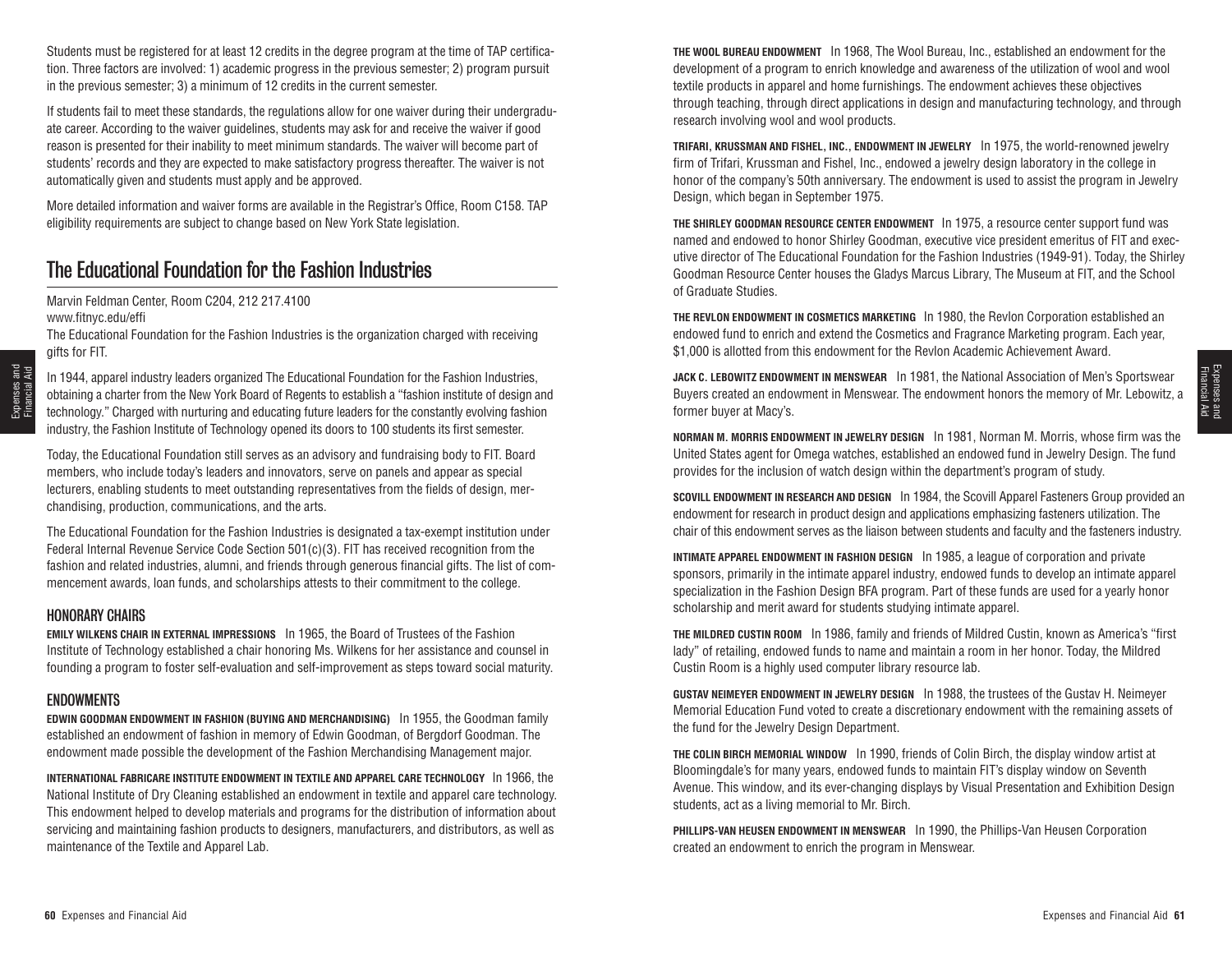**LAWRENCE ISRAEL LECTURE SERIES IN INTERIOR DESIGN** In 1997, Professor Lawrence Israel, architect and faculty member, established an endowed fund for the Interior Design Department to create the Lawrence Israel Lecture Series of distinguished design professionals.

**MILDRED ROTHMAN ENDOWMENT IN EDUCATIONAL SKILLS** In 1998, this endowment was bequeathed by Professor Mildred Rothman to be used for the benefit of students in Educational Skills.

**ELSA PERETTI PROFESSORSHIP IN JEWELRY DESIGN** In 2001, Tiffany and Co. established the Elsa Peretti Professorship in Jewelry Design. On the occasion of the 25th anniversary of its successful and rewarding collaboration with Elsa Peretti, Tiffany created a perpetual fund for faculty salary support in the Jewelry Design Department. At Ms. Peretti's request, the endowment is established in honor of her long friendship and professional association with Samuel Beizer, founding chairman of FIT's Jewelry Design Department.

**GEORGE T. DORSCH FUND** In 2002, the Estate of George T. Dorsch established an endowment to enhance the History of Art and Civilization Department.

**DR. LEONARD FLORENCE AND SY STEWARD GLOBAL SCHOLARS ENDOWMENT IN HOME PRODUCTS** In 2005, this endowment was created to honor the contributions of two leaders in the field of home products. This endowment enables Home Products Development students to participate in international trade shows and study abroad programs.

**ALFRED Z. SOLOMON–JANET A. SLOANE ENDOWMENT FUND** In 2005, this endowment was created to support the accessories collection at The Museum at FIT. It will help fulfill the museum's mission to educate students and the general public about the artistic, historical, and social significance of fashion.

#### SCHOLARSHIPS

Expenses and Expenses and<br>Financial Aid

> Scholarship gifts help further FIT's mission. Full and partial scholarships are available to full-time students offering evidence of financial need and academic merit. A limited number of partial scholarships have been established for matriculated evening and weekend students who demonstrate financial need. A number of honor scholarships provided by the friends and families of FIT are awarded—based on aptitude, need, and scholastic achievement—to students who have completed a year of study at FIT. Some of these are limited to specific criteria established by the donor.

**Honor Scholorship Contributors** 

Abe Schrader Corporation Maria Spagnola Alaya Marion and Myron Alexander Ellen Alpert Melanie Amariglio Anglo Fabrics Apparel Guild Mortimer H. April Arthur Englander Memorial Marie Auyang Jay and Patty Baker Jacalyn E.S. Bennett Bergdorf Goodman Bernard G. Cohn Memorial Sidney Bernstein Bessie and Barnet Ginsburg Family Memorial Maurice Biderman Rose Wells Bing Hazel Bishop Bloomingdale's Abraham Blumenfeld Myron H. Blumenfeld Borg Fabrics Brunschwig & Fils Buick Design Joseph Calio Morris Camhe Roger Caracappa Pierre Cardin Carleton Woolen Mills Bill Carone Eunice Cashin Memorial Milton J. Cassell Memorial Cato-Howard Davidowitz Cato-Murray Turkel Robert Chavez and Annette Green Jerome and Simona Chazen Barbara and Arnold Cohen Colbert Foundation Joseph A. Coleman, M.D./Maidenform Ruben Cruz David Dubinsky Foundation Davidow Suits, Inc. David Schwartz Foundation David Zelinka Memorial Melvin E. Dawley

Samuel L. Deitsch Dianne Rubinfeld Memorial Henry Doneger Dorothy Ross Memorial George T. Dorsch Adele C. Elgart Eli Elias Ellis Family Etienne Aigner Fabergé John Fabian Fairchild Publications Fashion Group Foundation Fashion Group/Isabel and Ruben Toledo Jack Fensterrmacher Filene's Charitable Foundation Financo, Inc. FIT Alumni Association FIT Student-Faculty Corporation Frank Olive Memorial Frederick Atkins, Inc. Michael Fux Helen Galland Gemini Shippers Association General Mills/David Crystal, Inc. Gerald and May Ellen Ritter Memorial Dolores Zuckerman Gewirtz Julius Gewirtz Gianni Versace Gimbel Brothers and Saks Fifth Avenue Giorgio Armani Fashion Corp. Giorgio di Sant'Angelo Memorial Gladys Marcus Memorial for International Studies Gokhan-Kucuk Lynn and Carl Goldstein Samuel and Sara Golub Edwin A. Goodman Ann Gravseth and James E. Preston Annette Green George J. Greenberg Lester Gribetz Lester Gribetz/Sol Levine Ann Kissel Grun Ira Guilden William Randolph Hearst Foundation Ira Hechler Hoechst Celanese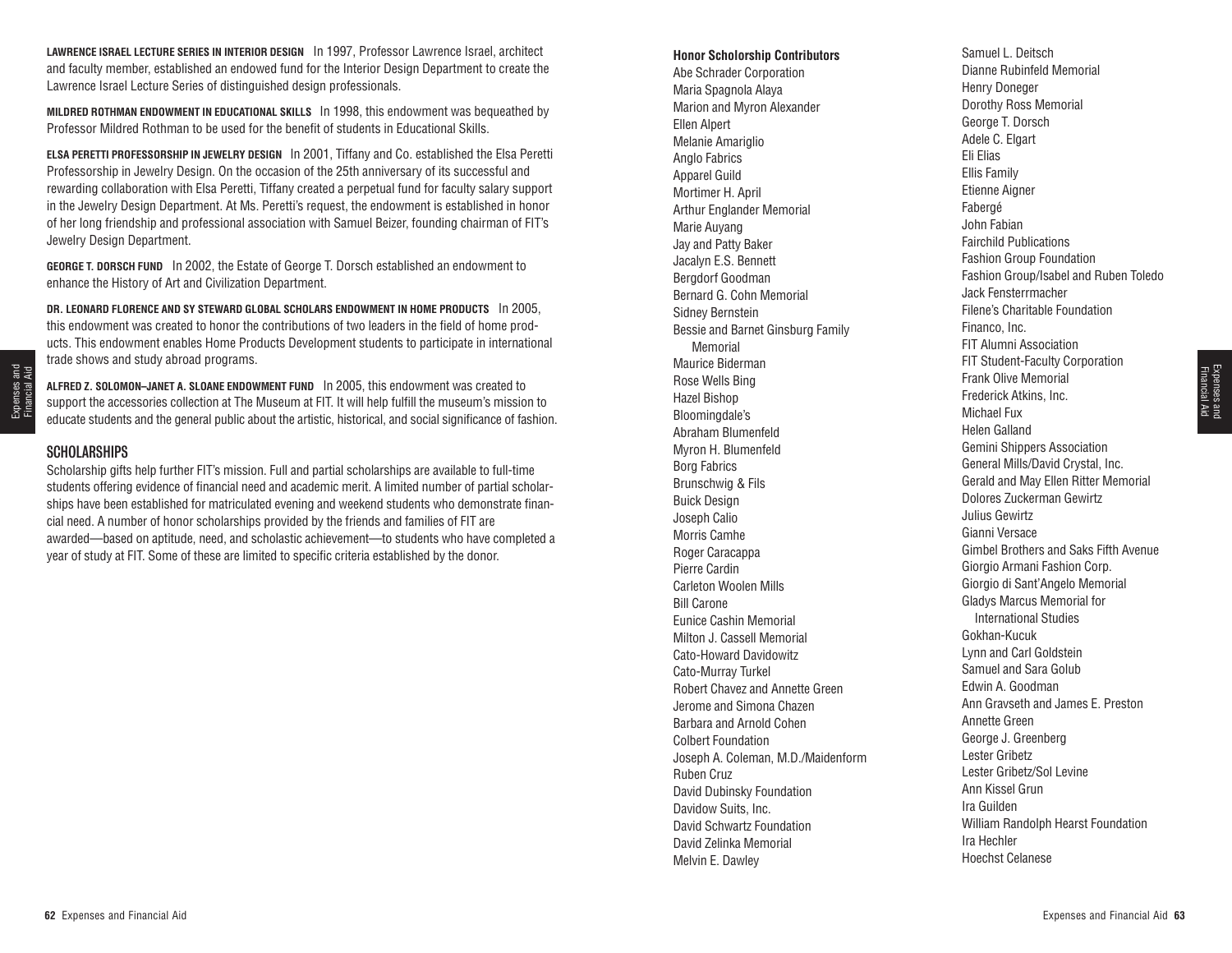Hoechst Fiber Home Products '03 honoring Evans/Gittlitz/Kilbride/Sabin/Sen Home Products '04 honoring Cavaliero/Chinni/Foley/Karron/Salus Home Products '05 honoring Daggett/Fux/Kirby/Lavene Leo and Elly Honig/Anglo Fabrics Paul Honig I. Kleinfeld & Sons Intimate Apparel Council Jaclyn, Inc. Jane Scott Memorial JCPenney Company Jean Claude Mastroianni Memorial Jean Wallrapp Memorial Jerry Silverman, Inc. Joe Powers Memorial Joel Barry Wigler Memorial Francesca S. Joelson Allan R. Johnson E. Susan Johnson Faie J. Joyce JP Morgan Chase & Co. JP Stevens & Co., Inc. Jules Yuckman Memorial Martin Paul Kahn Kaufhof George S. Kaufman Ed Kavanaugh and Stanley Kohlenberg Kayser-Roth Foundation Catherine Kelly Werner Klaas Melvin E. Kleeblatt Henry R. Kravis Sophie LaBue Carole Gottlieb Lang William Lauder Laverne Neil Memorial Jan B. Law LCU Foundation Jack C. Lebowitz John G. Ledes Laurence C. Leeds Gerson and Judith Leiber Leslie Fay, Inc. Lion Brand Yarn Company Felice and Al Lippert Liz Claiborne/Annette Green

Expenses and Financial Aid

Liz Claiborne/Dillards Liz Claiborne, Inc. Liz Claiborne/Ortenberg Liz Claiborne/Shirley Goodman Antonio Lopez–Alumni Lord & Taylor Macy's New York Maidenform, Inc. Marvin Feldman Memorial Ok Cha Lee Mason May Company Dept. Stores May and Samuel Rudin Foundation Jerry and Saskia McDaniel David Mercer Michele Marzigliano Memorial Milliken & Company Monique Recant Memorial NAMSB Nancy Greer, Inc. Nancy Yedlin Memorial National Board of Coat and Suit Industry National Millinery Board Neiman Marcus Group The New York Times Pantone Pat Sandler Memorial Alumni Paul Hellman Foundation Peggy Ward Memorial/Macy's Elsa Peretti Elsa Peretti/Tiffany & Co. Petrie Stores Corporation Phillips-Van Heusen Corporation Leonard W. Pollatschek Fred P. Pomerantz Gerta Pomerantz John J. Pomerantz Popular Price Dress Contractors Association Christine Pratt/Home Products Alumni Arthur Price Memorial Raincheetahs by Naman John E. Reeves Reeves Brothers Foundation Regine's Reliance Group Holdings, Inc. Judith and Burton Resnick Retail Brand Alliance Revlon, Inc. Revlon/Linda Harris

Richman Family Walter Riedler Robert Lagary Memorial Arthur J. Rolfo Vittorina R. Rolfo Robert Rose Andrew Rosen Anita James Rosen Carl Rosen Russ Togs, Inc. Margo Scarvarda and Lawrence Aiken Peter G. Scotese Marie B. Simms Adele and Wesley Simpson Splash Swimwear Springs Mills Michael and Susanna Steinberg Sterling National Bank & Trust Company Bernice and Milton Stern Robert Stock Elaine Stone Robert J. Suslow Suzy Perette, Inc. John Szarkowski Sandra and Arthur Tauber Tamara Lizzi Memorial Textile Distributor's Association Tiedemann Trust Company TJX/Jack Lindner Tokai Women's Jr. College Lee and Marvin Traub Vidal Sassoon Adolph, Lily, and Peter Vogel Marco Wachter Walter Richardson Memorial Warnaco Group, Inc. Norman V. Wechsler Emanuel and Mabel Weintraub David B. Weiss Edward Weissman WestPoint Stevens Louise Dahl Wolfe Wool Bureau YMA Zelinka-Matlick, Inc. Zina Sisman Levy Memorial Ann and Harvey Zlesnick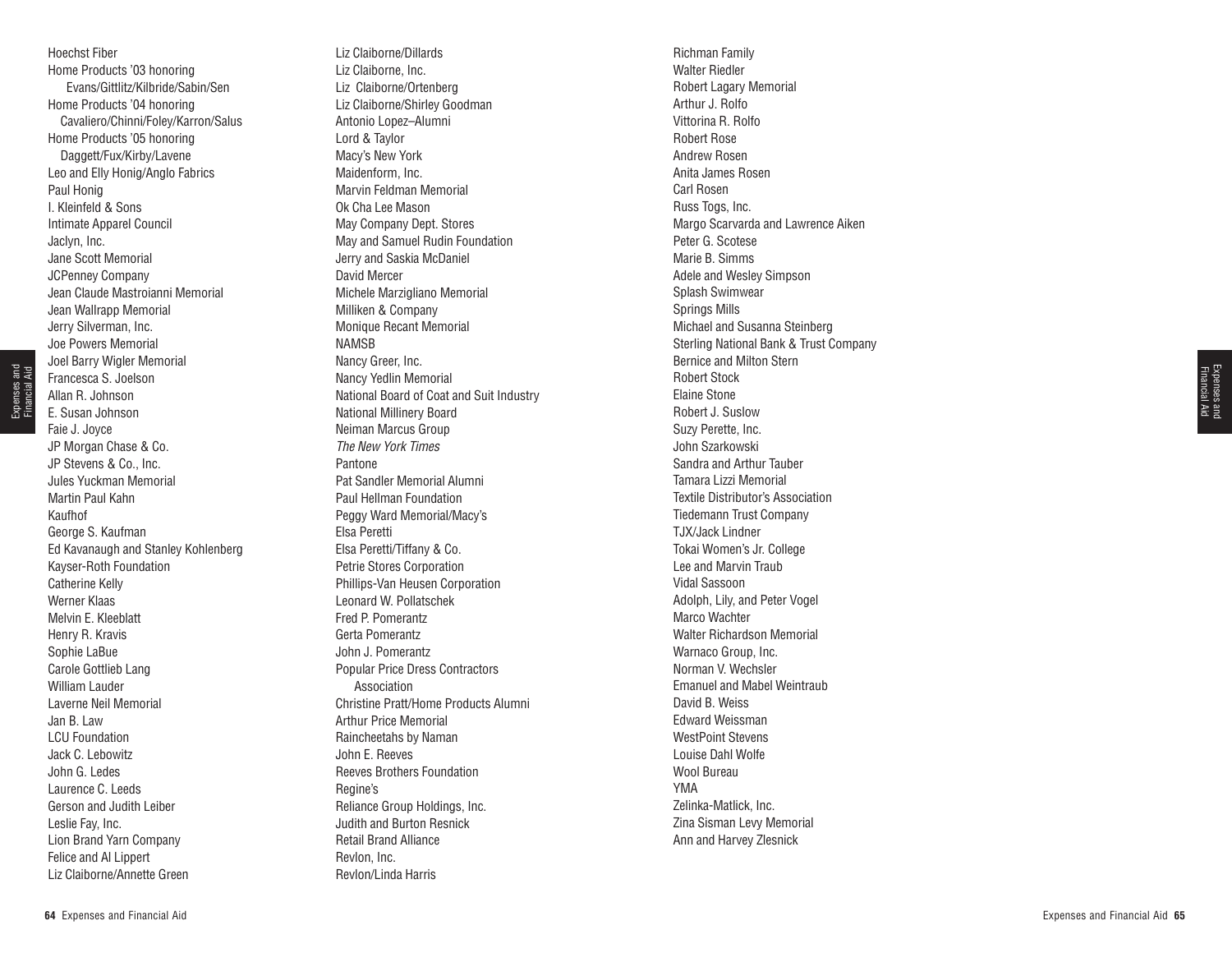### > >>> Enrollment Management and Student Success

- 67 Services
- 70 Activities
- 72 Governance
- 72 Student Rights and Responsibilities

#### **Services**

#### ENROLLMENT MANAGEMENT AND STUDENT SUCCESS

Business and Liberal Arts Center, Room B221, 212 217.3800 www.fitnyc.edu/studentaffairs

The Division of Enrollment Management and Student Success is essential to FIT's primary goal: to promote the intellectual, cultural, personal, and social development of students, as well as to provide quality student services.

#### ACADEMIC ADVISEMENT

Academic advisement is offered by the deans, admissions counselors, registrars, department chairpersons, and individual faculty members. Discussions may range from consideration of courses available to students to the advantages and disadvantages of a change in major studies or career goals.

When a student needs remedial studies, courses and tutorial services are available in the college through the School of Liberal Arts and the Academic Skills Center, Room A608B.

#### COUNSELING CENTER

David Dubinsky Student Center, Room A212B, 212 217.4260 www.fitnyc.edu/counseling

The Counseling Center provides confidential counseling services and educational programs to help students adjust to college life, deal with problems that can affect their well-being and academic success, and develop skills needed for personal and professional success. The center's mental health practitioners assess students' conditions and provide appropriate care, which can include support during a crisis, short-term counseling, or a referral to qualified and affordable treatment resources in the community. Students are encouraged to seek out counseling at the first sign of difficulty, since early identification of problems minimizes the impact of those problems on their personal lives and their academic progress. Students may call or visit the center to arrange an appointment, come by during walk-in consultation hours, or be seen immediately for emergencies.

Enrollment<br>Management Management Enrollment

In addition to personal counseling, the Counseling Center provides a variety of programs and resources to help students develop competencies needed for academic and professional success. These programs include educational workshops, freshman success seminars, and academic probation interventions, which focus on important aspects of student development and performance. The center also provides a variety of informational booklets on topics related to mental health, personal growth, and study skills.

Any students placed on academic probation are required to attend the Counseling Center's structured workshop series or meet with a counselor. Any full-time students who wish to withdraw from the college are required to initiate the formal withdrawal procedure by first contacting the center to schedule an exit interview. Students unable to schedule an exit interview should immediately notify the Registrar's Office in writing.

#### FIT-ABLE: DISABILITY SUPPORT SERVICES

David Dubinsky Student Center, Room A570, 212 217.4090 (TTY 212 217.4097) www.fitnyc.edu/fitable

FIT-ABLE, the college's Disability Support Services Office, is the primary campus advocate for students with disabilities. Through FIT-ABLE, students are provided support services, programs, and advocacy toward the goal of career readiness and self-sufficiency. These services include internship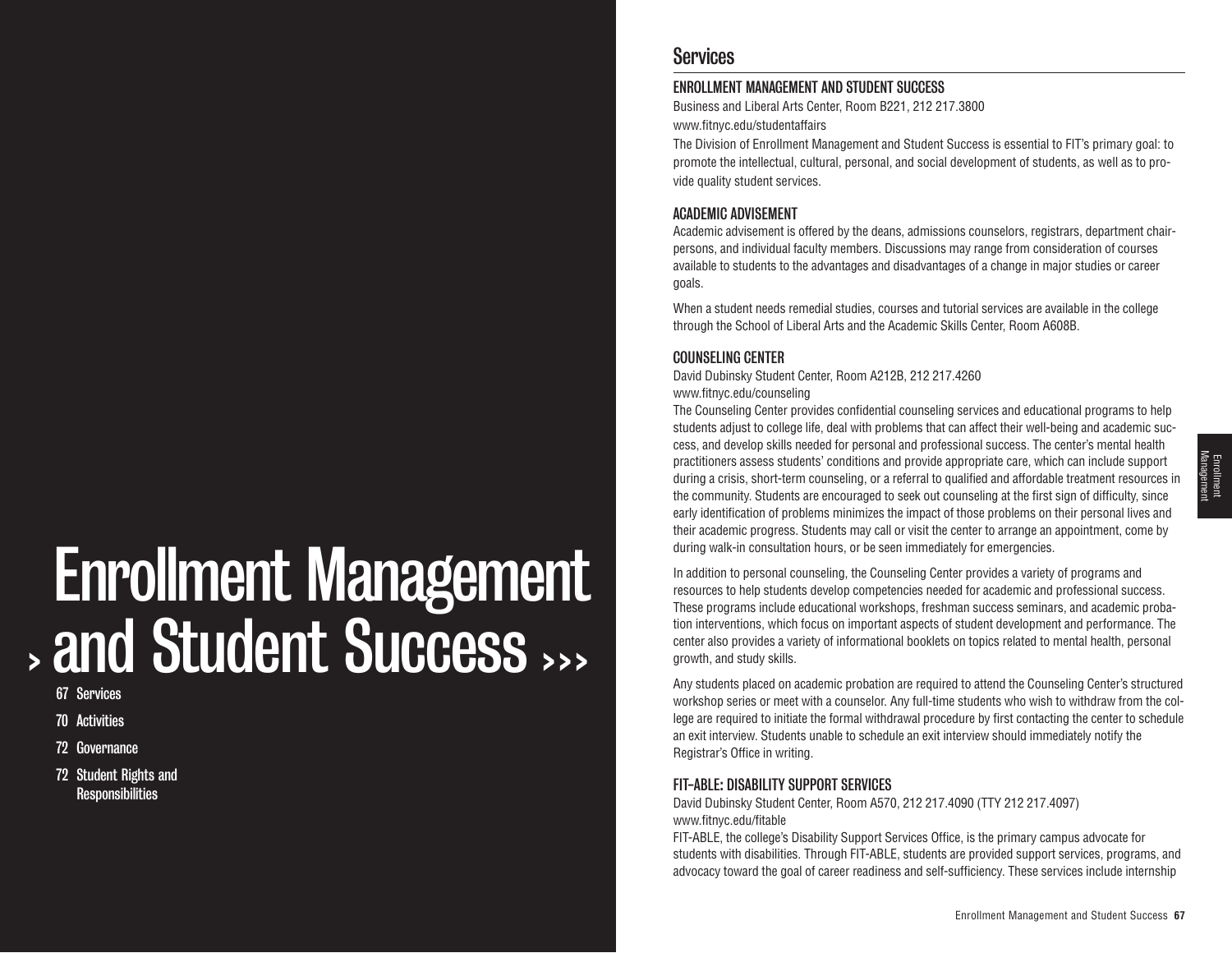counseling, tutoring, specialized academic advisement, and training on assistive technology. A staff sign language interpreter is available by appointment. Early contact with FIT-ABLE is recommended to discuss academic adjustments and accommodations, as certain requests, such as interpretation services, may take some time to fulfill. The college respects the students' right not to self-identify as having a disability. FIT complies with Section 504 of the Rehabilitation Act of 1973 and the Americans with Disabilities Act of 1990 through its provision of these services and by prohibiting discrimination against students based upon disability.

#### HEALTH SERVICES

David Dubinsky Student Center, Room A402, 212 217.4190 www.fitnyc.edu/healthservices

FIT's Health Services is an accredited primary care facility staffed by nurse practitioners and physicians, a nutritionist, an acupuncturist, and a health educator. The office provides general medical and gynecological care. A referral list of consultants is available in cases where a specialist's evaluation and treatment are required. Health Services also provides counseling on topics such as family planning, nutrition, stress management, and health maintenance.

FIT has a mandatory health insurance policy. All full-time students (including international students) are automatically billed for health insurance. Students can be excused from the mandatory insurance if they have equal or better health insurance from another company. In order to waive the mandatory insurance, it is necessary to complete and submit a waiver form by the deadline. For deadline dates and other insurance information, contact Health Services.

New York State law mandates that all students must provide proof of immunity against measles, mumps, and rubella in order to attend classes. Students born prior to January 1, 1957, are exempt from these requirements.

Proof of immunity is defined for the following as:

**MEASLES** Two doses of live measles vaccine given on or after the first birthday, and after 1967, physician's documented history of the disease or serological evidence of immunity.

**RUBELLA (GERMAN MEASLES)** One dose of live rubella vaccine given on or after the first birthday, or serological evidence of immunity. A physician-documented history for rubella will not be accepted.

**MUMPS** One dose of live mumps vaccine given on or after the first birthday, a physician-documented history of the disease, or serological evidence of immunity.

New York Sate Public Health Law (NYS PHL) §2167 requires colleges and universities to distribute information about meningococcal disease and vaccination to all students registered for 6 credits or more, whether they live on or off campus. Students must notify Health Services if they will receive the meningitis vaccination, have received it in the past, or decline/refuse to receive the immunization. Please note that according to NYS Public Health Law, no institution shall permit any student to attend the institution in excess of thirty days or to register for the next semester's classes without complying with this law.

An immunization form and a health form, enclosed in the admissions packet, must be completed and returned to Health Services.

#### INTERNATIONAL STUDENT ADVISORS

David Dubinsky Student Center, Room A608D, 212 217.3700 www.fitnyc.edu/oisa

The Office of International Student Advisors (OISA) assists international students with issues regarding their status while attending FIT.

#### RESIDENTIAL LIFE

Alumni Hall, first floor, 212 217.3900 Kaufman Hall, first floor, 212 217.3930 www.fitnyc.edu/residentiallife

FIT's residence halls play an integral role in the FIT community and the personal development of its students. Living on campus enables students to interact with their peers not only in an academic setting, but also in a social environment. Each semester, Residential Life hosts an extensive new student orientation, and its counselors and student staff live in the halls, to assist students with their adjustment to college and living in New York City.

Four residence halls house approximately 2,300 students in single, double, triple, and quad occupancy rooms and suites. Alumni Hall, Co-ed Hall, and Nagler Hall are located on West 27th Street, and house approximately 1,217 students. The accommodations in Nagler Hall and Co-ed Hall are primarily double occupancies, but also include a limited number of studios and one-bedroom quad suites. Alumni Hall consists of two-bedroom quad suites. The George and Mariana Kaufman Residence Hall, located on nearby West 31st Street, houses approximately 1,100 students, offering one-, two-, three-, and four-bed apartment-style accommodations, each containing its own kitchenette and bathroom facilities.

All FIT residence hall rooms are furnished with a bed, chair, chest of drawers, closet space, phone and data jacks, and access to a cable TV jack. Each hall has centrally located lounges and laundry facilities; Kaufman Hall also has an on-site fitness center. Cooking is only permitted in apartment/suite accommodations.

All full-time matriculated students are eligible to apply for housing. Priority is given to full-time, firstyear students who have submitted their housing application before June 15 and paid their tuition deposit. Residential Life also assists with off-campus housing options. Those students seeking offcampus housing options should visit www.fitnyc.edu/offcampushousing.

Once admitted to the college, students wishing to live in the residence halls should apply for housing online, as early as possible, on the Residential Life website. Applicants will have access to the online housing application within five business days of their tuition deposit payment. If students withdraw from housing after an application has been accepted, all withdrawal charges will be applied (see Housing Refunds on page 58). For returning students, a room selection lottery is held each spring, allowing them to choose their residence and roommates for the next academic year.

The residence halls are closed from the last day of fall semester classes until the first day of Winterim classes and from the last day of summer classes until the first day of the fall semester. Unless otherwise noted, housing contracts are for the academic year (not including winter and summer recess sessions) only. Winter recess housing is available to students with housing contracts for the full academic year. Interested students may inquire about availability and apply at the Residential Life Office, and must pay the additional charges in full at Cashiering Operations. Select residence hall accommodations are available for rental during the summer. Applications, rates, and eligibility requirements for summer residence are available in the Residential Life Office. On-campus food services are not available during the college's recess periods.

Enrollment Management

Enrollment<br>Management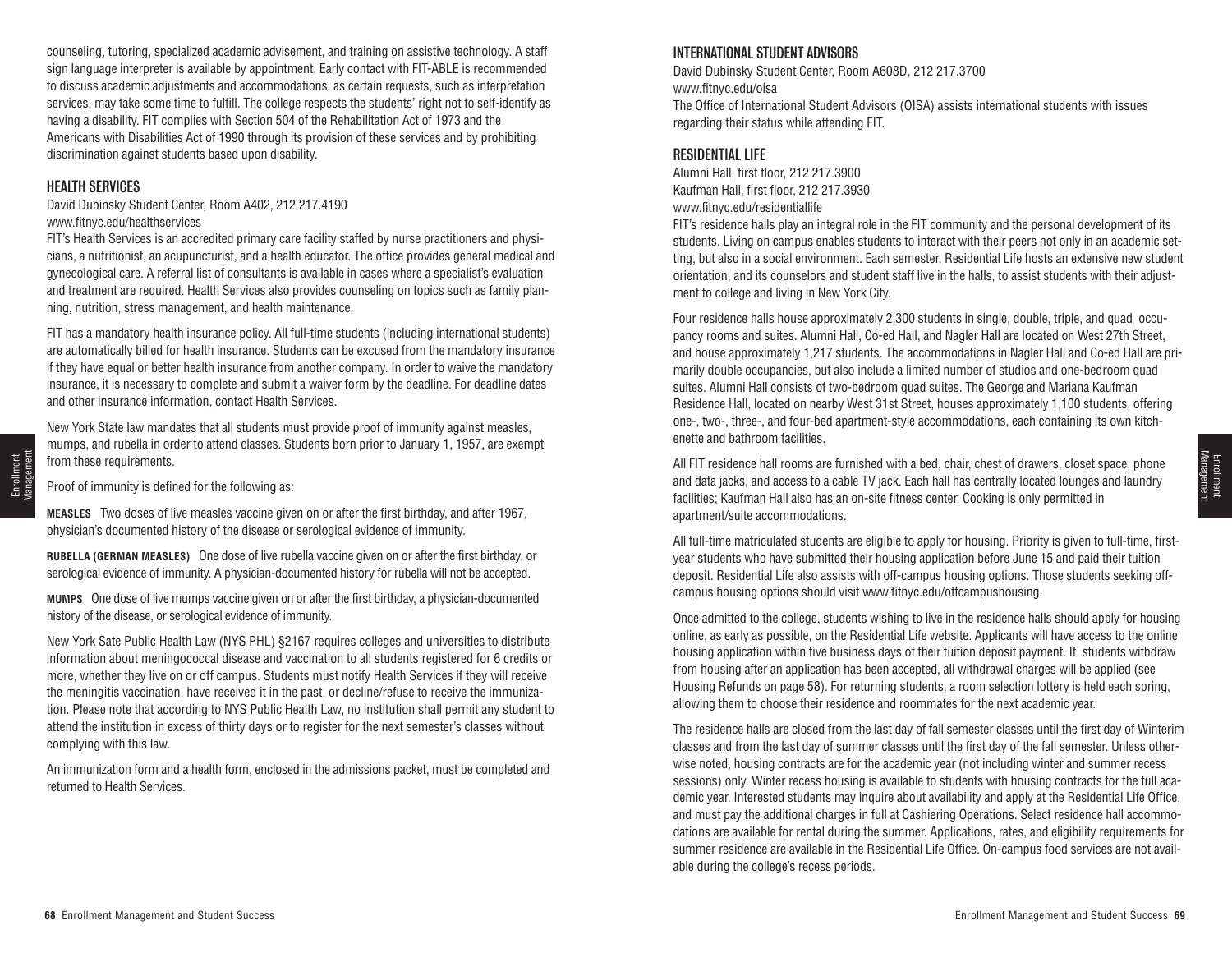## **Activities**

## ATHLETICS AND RECREATION

David Dubinsky Student Center, Room AX12A, 212 217.4210

www.fitnyc.edu/athletics

FIT has intercollegiate teams in bowling, cross-country, dance, half-marathon, indoor and outdoor track, men's basketball, swimming and diving, table tennis, tennis, and women's volleyball.

The college's recreation and intramural program is designed for the participation and enjoyment of the entire college community. Programs provide the opportunity for physical activity and fellowship, promote wellness, and use of leisure time. Participants of all skill levels are encouraged to participate.

The Athletics and Recreation Department sponsors a variety of drop-in fitness classes, taught by certified instructors. Classes include body toning, hip-hop, kickboxing, leg sculpting, Pilates mat, Salsa, self-defense, Tae Bo, and yoga, and are available to the entire FIT community.

Open gym hours during the week allow students, faculty, and staff to participate in team and individual sports such as basketball, dance, table tennis, tennis, and volleyball.

The fitness center is located in the sub-basement of the Business and Liberal Arts Center and is open 7 am-10 pm weekdays, and 11 am-5 pm weekends. Cardiovascular machines, free weights, and Nautilus and universal machines are available. A fitness attendant is on duty at all times.

### CLUBS

Clubs are organized each year as student interest dictates. The major-oriented clubs are open to all students regardless of major and extend the study of the various disciplines in an informal way through such activities as field trips, guest speakers, and meetings with alumni.

All full- and part-time students who have paid their Student Activity fee may participate in clubs. All clubs and organizations are open to all students regardless of race, color, age, sex, national origin, or disability. All students who wish to participate on athletic teams or hold leadership positions in student organizations must maintain a minimum of a 2.0 GPA. Candidates for and elected FITSA executive and programming board members must maintain a 2.3 GPA. The following is the current list of student organizations at FIT:

Christian Fellowship Cosmetic Creative Showcase Culinary Arts Delta Epsilon Chi Association (DECA) Direct Marketing Display Fabric Styling Fashion Design Fashion Illustration Fine Arts FIT Words Gospel Choir Handbook Holistic Lifestyle Home Products ICE

I Love NY Interior Design International Student Association International Trade Students Association (ITSA) Inter-Society Color Council (ISCC) Intimate Apparel Italian Jewelry Design Connection Korean Campus Crusade for Christ (KCCC) Latin American Students Organization (LASO) L'Chaim Lesbian, Gay, Bisexual, Transgender, and Friends (LGBT) Menswear Merchandising Society Merchandising Society Style Shop Model Workshop One Club Package Design

Phi Theta Kappa **Photography** Portfolio (Yearbook) Production Management Public Relations Student Society of America (PRSSA) Resident Hall Community Council (RHCC) Salsa Snow Club Student Ambassadors Student Council Textile Design Theater Ensemble Urban Studio Visual Art Management Visual Presentation and Exhibition Design W27 (Newspaper) WFIT (Radio) Women in Cable Telecommunications

## PHI THETA KAPPA HONOR SOCIETY

Phi Theta Kappa, the international honor society of two-year colleges, offers students recognition and opens numerous doors for future opportunities and learning. Phi Theta Kappa has nearly 1,200 chapters at two-year colleges in all 50 states, and in Canada, Germany, and Japan. FIT's Phi Theta Kappa chapter sponsors several activities and provides numerous leadership opportunities. Students interested in membership must be enrolled in an associate's degree program, must have completed 12 credit hours in required associate's degree courses at FIT, have attained a GPA of at least 3.5, and be certified by the college. Contact Student Life for more information or a membership application.

## SOCIAL AND CULTURAL EVENTS

Concerts, dances, flea markets, films, field trips, and other special and social events are planned by the Student Association and Programming Board and the various clubs throughout the year.

In addition to planned evening events, on selected Tuesdays between 1-2 pm, all students and faculty are welcome to attend and participate in events arranged by the Entertainment Hour Committee of the Student Association.

## STUDENT PUBLICATIONS

Highlights, a monthly calendar of extracurricular events, is distributed by Student Life to all members of the FIT community.

ICON, a literary magazine of student artwork and poetry, is edited and published annually by the Student Association.

Portfolio, the FIT yearbook, is planned and produced during the college year for annual publication. Although mainly devoted to graduating students, it includes class and extracurricular activities of undergraduates.

West 27, the student newspaper, is published periodically under the auspices of the Student Association and distributed to the student body and faculty. Staff membership is open to all students.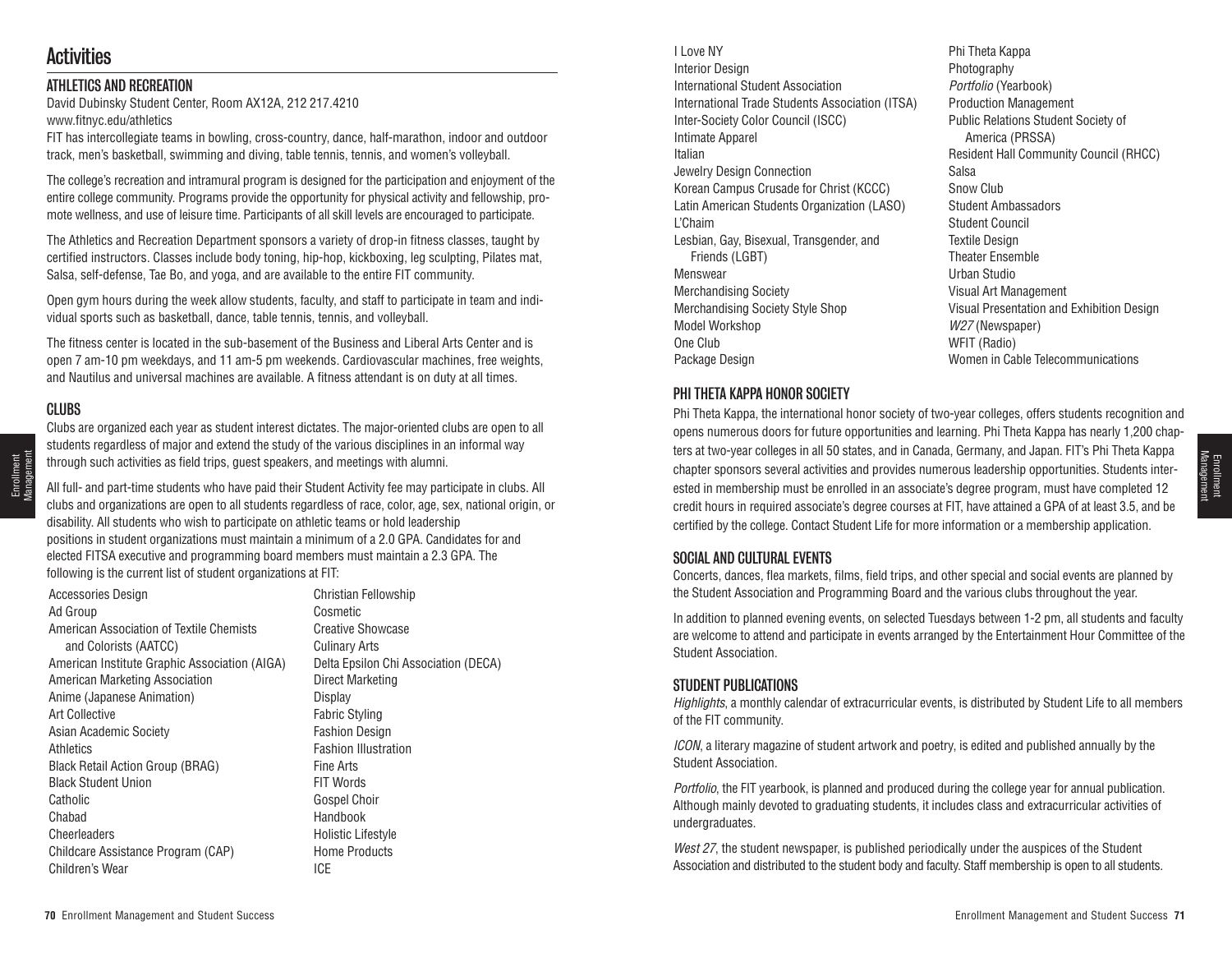## **Governance**

### STUDENT ASSOCIATION AND COUNCIL

David Dubinsky Student Center, Room A710, 212 217.4130

The Student Council is the governing body of the Student Association, whose membership includes all full- and part-time students who have paid the student activity fee. Membership affords students the privileges and responsibilities of citizens in the self-governing college community. The council consists of elected officers of the association, and at least one representative from every club. All other interested students receive voting privileges following their attendance at two consecutive meetings.

The council is responsible for organizing athletic, cultural, and social activities for the students; determining allocations and disbursement of the student activity fees in accordance with the purposes and duties of the association and the policies of the Board of Trustees of the college; cooperating with the administration in the definition and enforcement of all student regulations; and working with the administration to maintain good public relations, fostering greater unity among the administration, the faculty, and the student body.

The Student Association president, elected each year by the Student Association, is a member of the Board of Trustees with voting rights and responsibilities.

### STUDENT-FACULTY COMMITTEES

The Student Association and the Faculty Senate select representatives to constitute joint committees, such as admissions/registration, assessment, counseling, curriculum, diversity, library, and student affairs.

#### THE FIT STUDENT-FACULTY CORPORATION

The FIT Student-Faculty Corporation is an independent entity with nine directors, three representing each constituency of the college—the Board of Trustees and administration, the faculty, and the student body. It derives its revenue from the rental of college facilities and from commission income from food services and the campus bookstore. The corporation allocates this revenue for the benefit of the students and faculty.

## Student Rights and Responsibilities

#### CODE OF CONDUCT

The Chancellor of the State University of New York has stated that "a fundamental purpose of the State University of New York is to provide quality education for all those who enroll. In pursuit of this objective, the university encourages the development of independence, maturity, and ethical sensitivity within students." The university, in fulfilling the mission, must establish standards of conduct essential to the orderly pursuit of its function as an educational institution.

FIT accepts this doctrine. To implement it, FIT students prepared and support the basic code of conduct to guide all members of our college community. All who become members of our college community have an obligation to support and obey college regulations, as they are also expected to obey local, state, and federal law. Those who cannot or will not comply will be subject to disciplinary action including possible withdrawal of the privilege of continued attendance at the college.

More information about infractions of the Campus Code of Conduct and a clearly defined judicial procedure can be found in the Student Rights and Responsibilities Policy Manual (www.fitnyc.edu/rightsandresponsibilities). Copies are available in Enrollment Management and Student Success, Room B221, and Student Life, Room A713.

### ACCESS TO OFFICIAL STUDENT RECORDS

The Family Educational Rights and Privacy Act (FERPA), and regulations adopted by the Secretary of the U.S. Department of Education to implement FERPA, provide students with specific rights relating to their records at FIT. Under FERPA, a student has the right to:

- inspect and review his or her education records;
- seek amendment of his or her education records that he or she believes to be inaccurate, misleading, or otherwise in violation of the student's privacy rights;
- consent to disclosures of personally identifiable information contained in his or her education records, except to the extent that FERPA and the regulations authorize disclosure without consent;
- file with the United States Department of Education a complaint concerning alleged failures by FIT to comply with the requirements of FERPA or the Secretary's regulations. Complaints should be filed in writing:

Family Policy Compliance Office U.S. Department of Education 400 Maryland Ave., S.W. Washington, DC 20202-4605

Complete copies of FERPA and the regulations are available for review in Enrollment Services and Student Success. Any student having a question about access to FIT student records is encouraged to consult them.

The Student Rights and Responsibilities Policy Manual sets forth the procedures for inspection and review of education records and for a student to request amendment of his or her own education records. The manual also sets forth the types of records the college may disclose without student consent.

### COMMITMENT TO DIVERSITY

FIT is committed to creating an environment that attracts and retains people of diverse racial and cultural backgrounds. By providing a learning and working environment that encourages, utilizes, respects, and appreciates the full expression of every individual's ability, the FIT community fosters its mission and grows because of its rich pluralistic experience. The college is committed to prohibiting discrimination, whether based on race, national origin, gender, religion, ethnic background, age, disability, marital status, sexual orientation, or any other criterion specified by applicable federal, state, or local laws.

### EQUAL OPPORTUNITY/AFFIRMATIVE ACTION

FIT is committed to providing equal opportunity in educational programs in its admissions policy and in employment, including the opportunity for upward mobility for all qualified individuals.

The affirmative action officer provides complaint resolution and investigates complaints of discrimination, affirmative action, and Title IX issues. The affirmative action officer monitors the college's progress in complying with Title IX and laws concerning discrimination and affirmative action. The Affirmative Action Officer is located in the President's Office in C908.

Enrollment Management and Student Success provides students with complaint resolution, training, and orientation on Section 504 of the Rehabilitation Act of 1973 and the Americans with Disabilities Act.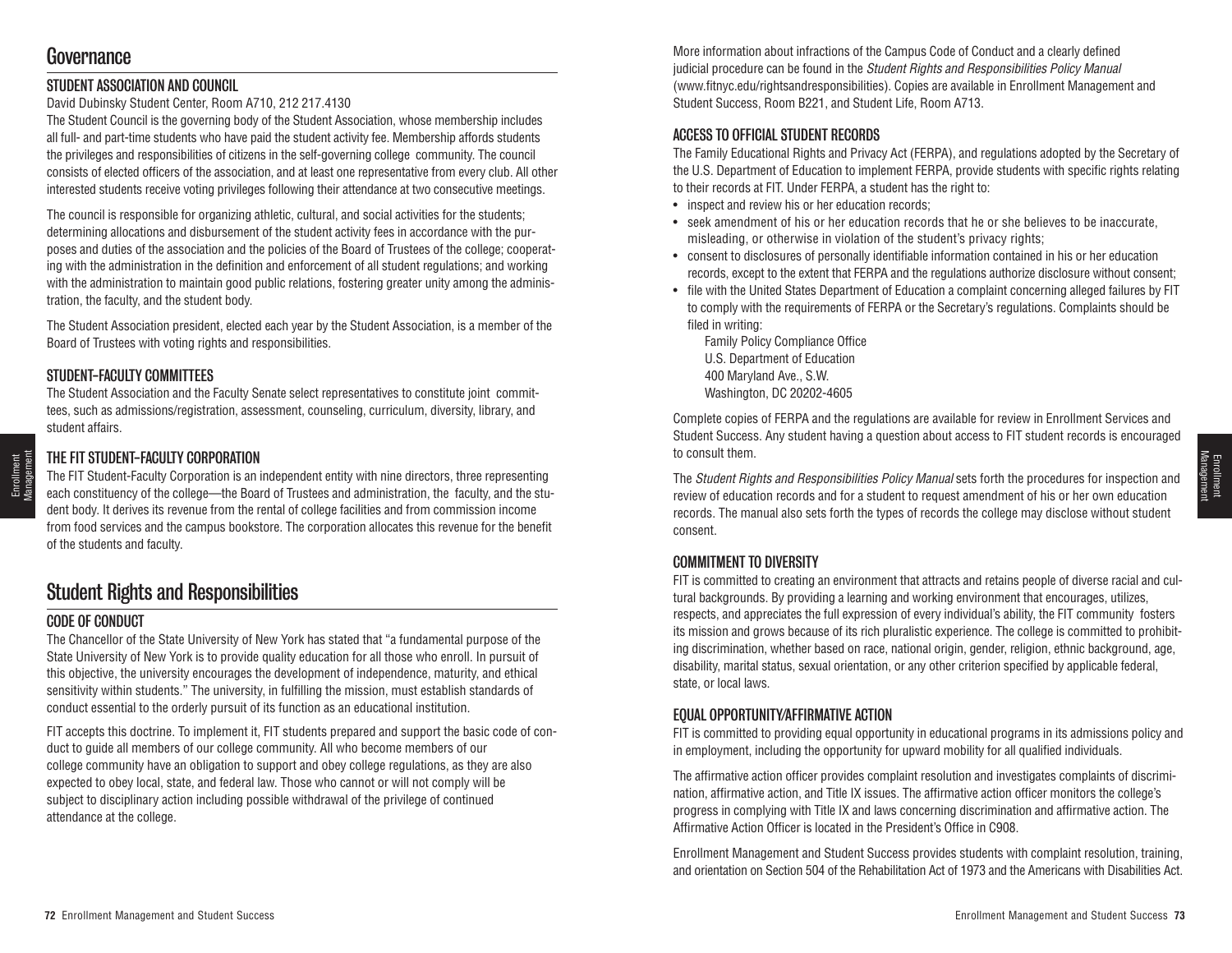#### HARASSMENT

The Fashion Institute of Technology is committed to providing its staff, faculty, and students with the opportunity to pursue excellence in their academic and professional endeavors. This opportunity can exist only when each member of the community is assured an atmosphere of mutual respect in which each person is judged solely on criteria related to academic or job performance. The college is committed to providing such an environment free from all forms of harassment and discrimination and ensuring students and employees the right to an environment free from discriminatory intimidation, ridicule, or insult. Each member of the community is responsible for being familiar with this policy, fostering mutual respect, and refraining from conduct that violates this policy.

The following are examples of harassment that might offend, embarrass, or humiliate an individual:

- treating people differently because they fall within a certain category (see Commitment to Diversity, page 73);
- offensive or suggestive comments, letters, emails, or telephone calls;
- insults, jokes, teasing, threats, embarrassing comments, or other remarks that put people down or make them uncomfortable;
- inappropriate pictures, cartoons, or other objects;
- making obscene or rude gestures or ogling or leering at someone;
- unwanted or unnecessary touching or blocking someone's movement;
- imitating, mimicking, or mocking a person's accent, disability, or stutter.

The examples above are not intended to be all-inclusive.

#### **Sexual Harassment**

Enrollment<br>Management Management **DEFINITION** Sexual harassment, whether between people of different sexes or the same sex, includes unwelcome sexual advances, requests for sexual favors, and other verbal or physical conduct of a sexual nature:

- when submission to such conduct is made explicitly or implicitly a term or condition of an individual's employment or participation in an educational program;
- when submission to or rejection of such conduct by an individual is used as the basis for personnel decisions for academic evaluation or advancement affecting the individual;
- when such conduct has the purpose or effect of unreasonably interfering with an individual's work or academic performance or creating an intimidating, hostile, or offensive working or academic environment.

Some examples of sexual harassment include:

- physical assault;
- direct or implied threats that submission to sexual advances will be a condition of employment, work status, promotion, grades, or letters of recommendation;
- a pattern of conduct to discomfort or humiliate that includes comments of a sexual nature or sexually explicit statements, questions, jokes, or anecdotes, whether expressed in person, in writing, or by email or voice-mail message;
- a pattern of conduct that would discomfort or humiliate a reasonable person at whom the conduct was directed that includes one or more of the following: unnecessary touching, patting, hugging, or brushing against a person's body; remarks of a sexual nature about a person's clothing or body; or remarks about a person's sexual activity or speculation about a person's sexual experience;
- a pattern of conduct that implies discrimination or hostility toward a person's personal, professional, or academic interests because of gender or sexual orientation.

The examples above are not intended to be all-inclusive.

**TO FILE A COMPLAINT** Individuals who believe they have been harassed are encouraged to file a complaint. When a student or an employee complains about alleged harassment, FIT will investigate the allegation regardless of whether the complaint conforms to a particular format or is made in writing.

Any employee of the college who wants to complain about harassment is encouraged to contact the Affirmative Action Officer, any vice president, the general counsel, or any dean, department chairperson, or department director. An employee is not required to complain first to his or her supervisor about alleged harassment, but may do so if he or she prefers. An employee is not required to follow the chain of command in filing a complaint, but may refer a complaint to any of the above individuals.

Any senior administrator, dean, department chairperson, department director, or any other person with supervisory responsibility who receives a complaint of harassment must immediately report the complaint to the affirmative action officer. If the harassment is or may be ongoing and the affirmative action officer is not available, the supervisor to whom the complaint has been made should immediately contact the general counsel or any vice president, any of whom can be contacted by Security if they are not on campus.

There are no time limits for reporting harassment. However, allegations of harassment should be reported as promptly as possible. Delay in making a complaint may make it more difficult for the college to investigate allegations. Individuals who believe they have been harassed may also file charges with the United States Equal Employment Opportunity Commission, the New York State Division of Human Rights, or other agencies having jurisdiction over such charges. In general, the deadline to file such charges runs from the last date of unlawful harassment. An employee is not required to wait until an internal FIT complaint is resolved before filing a charge with one or more of these agencies.

FIT will protect the confidentiality of persons making harassment allegations to the extent possible. FIT cannot guarantee complete confidentiality, since it may not be able to conduct an effective investigation without revealing certain information to the alleged harasser or to potential witnesses. However, information about the allegation of harassment will be shared only with those who need to know about it. Records relating to harassment complaints are kept confidential to the extent possible.

The Affirmative Action Officer will investigate harassment complaints and will take or recommend appropriate action. Employees who are found to have violated harassment policy may be subject to various penalties including termination of employment and dismissal from the college.

Members of the FIT community who make false complaints of harassment for improper or inappropriate purposes will be subject to disciplinary action. FIT prohibits any form of retaliation against individuals who file a complaint of harassment in good faith.

**SEXUAL ASSAULT PREVENTION** FIT has programs in place to protect all members of the college community from sexual assault, including programs for prevention and prosecution of these crimes that occur within the jurisdiction of SUNY/FIT. New York State Law defines crimes related to sexual assault as sexual misconduct, rape, criminal sexual acts, forcible touching, sexual abuse, and aggravated sexual abuse. If any FIT student has been sexually or otherwise assaulted on campus, he or she should contact Security at 212 217.7777 immediately, get to a safe place as soon as possible, and try to preserve all physical evidence (do not bathe, douche, or wash your clothes). Remember, assaults—sexual or otherwise—are crimes; they are not the victim's fault. Victims have the right to pursue adjudication of crimes that occur on the campus through criminal courts and /or through the college's disciplinary process as outlined in this publication.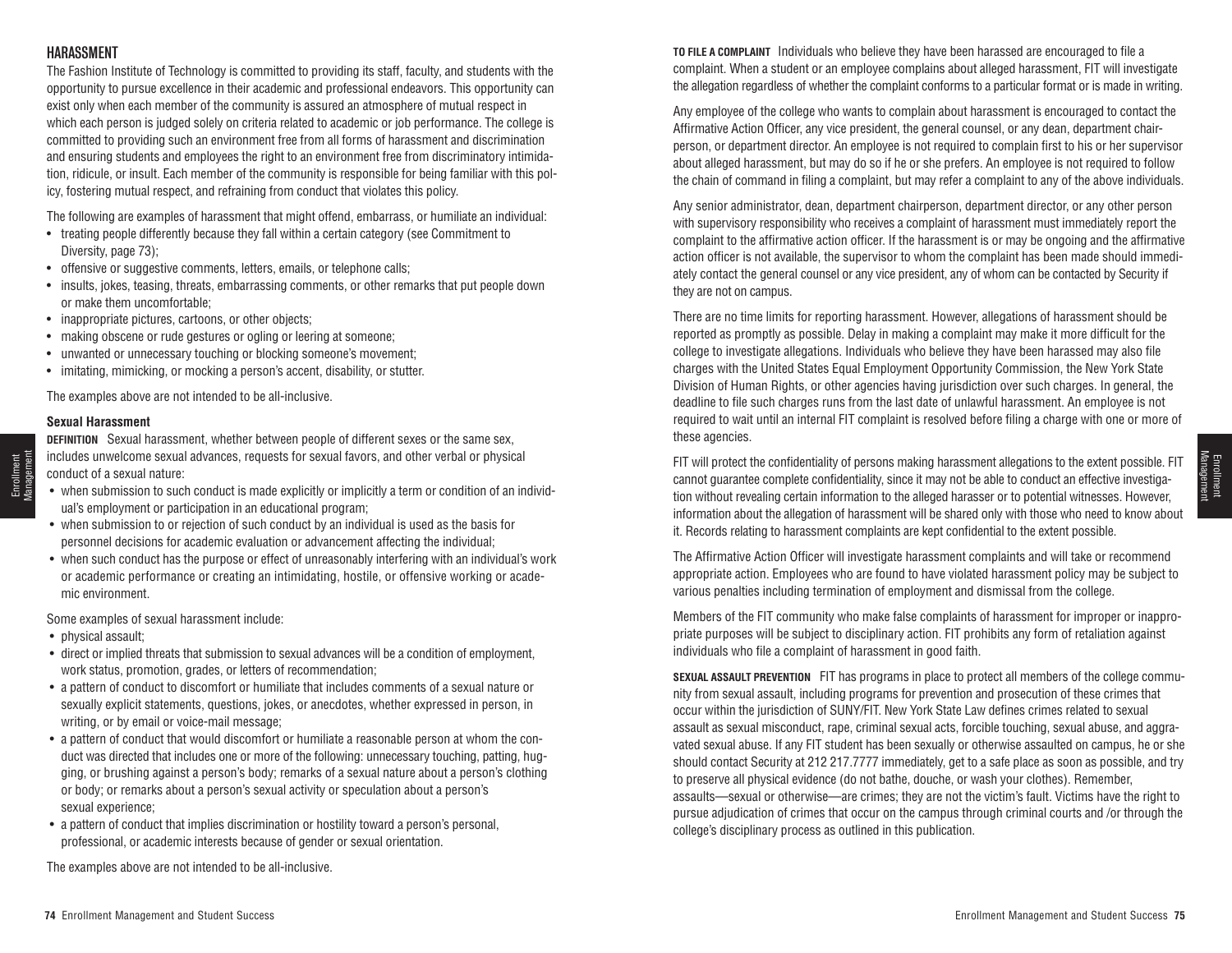**SEXUAL ASSAULT PREVENTION AND REPORTING PROCEDURES** New York State statutes define sexual assault in various degrees. Sexual assault, of any kind, is a crime. Sexual assault is any actual or attempted nonconsensual sexual activity including, but not limited to, forcible anal or oral sex, attempted intercourse, sexual touching, or exhibitionism by a person(s) known or unknown to the victim.

**SEXUAL OFFENSE POLICY** Sexual offenses will not be tolerated, and the college vigorously enforces its policies and applicable laws. Documented violations can result in a wide range of disciplinary actions, including permanent expulsion from the college. The college encourages and will lend support and cooperation to students who elect to seek redress through the justice system.

**REPORTING PROCEDURES** Any member of the FIT community who is a victim of rape or sexual assault should seek medical attention immediately. The victim should call Security at 212.217.7777 or, if the incident occurred off campus, the local police at 911. FIT Security personnel can provide transportation to the hospital, with the accompaniment of a trained professional.

**DISCIPLINARY ACTION** Where there is probable cause to believe the college's regulations prohibiting sexual misconduct have been violated, the college will pursue strong disciplinary action through its own procedures. An individual charged with sexual misconduct will be subject to college disciplinary procedures, whether or not prosecution under New York State Criminal Statutes is pending. This discipline includes the possibility of suspension or expulsion from the college.

The college will make every effort to be responsive and sensitive to the victims of these serious crimes. Protection of the victim and prevention of continued trauma are the college's top priorities. If the victim and the accused live in the same residence hall, an immediate hearing with the Judicial Officer will be held to determine the need for modifying the living arrangements. Assistance for any other personal or academic concerns will be reviewed and options provided.

During this process, the victim has the right:

Enrollment<br>Management Management

- to have a person or persons of the victim's choice accompany the victim throughout the disciplinary hearing;
- to remain present during the entire proceeding;
- to be assured that his/her irrelevant past sexual history will not be discussed during the hearing, as established in New York State criminal codes;
- to make a "victim impact statement" and to suggest an appropriate penalty if the accused is found in violation of the code;
- to be informed immediately of the outcome of the hearing.

During the disciplinary process, the rights of the accused are as described in the Judicial Procedures section of the Student Rights and Responsibilities Policy Manual.

**INFORMATION AND SUPPORT** Any member of the FIT community who is the victim of sexual assault or sexual misconduct may seek support from the college's Counseling Center, Room A212B, 212 217.4260, and Health Services, Room A402, 212 217.4190.

**EDUCATIONAL PROGRAMS** Educational programs to promote awareness of rape and sex offenses are presented regularly to the FIT community by the Counseling Center, Health Services, Residential Life, Security, and Student Life. The college also offers an online training on preventing sexual harassment at http://training/newmedialearning.com/psh/fashioninstitute.

#### **Hazing**

Any action or situation that recklessly or intentionally endangers mental or physical health, or involves the forced consumption of liquor or drugs for the purpose of initiation into or affiliation with any organization, is strictly prohibited. Any organization that engages in such conduct will have its permission to operate on campus property revoked, and additional penalties may apply to the participating individuals.

A copy of the college's rules and regulations is given to all students enrolled at FIT, and is deemed to be part of the bylaws of all organizations operating on the college's campus, which will review annually such bylaws with individuals affiliated with such organizations.

A person is guilty of hazing when, in the course of another person's initiation into or affiliation with any organization, he or she intentionally or recklessly engages in conduct which creates a substantial risk of physical injury to such other person or a third person, and thereby causes such injury. Hazing is a Class A misdemeanor.

#### CAMPUS CRIME STATISTICS

At FIT, the safety and well-being of students, faculty, staff, and visitors are of paramount importance. A safe and secure environment can only be achieved through the cooperation of all members of the college community. The Crime Awareness and Campus Security Act of 1990 requires all postsecondary institutions receiving federal aid to provide their communities with an annual report about crime statistics and policies. FIT accepts the responsibility of providing a campus atmosphere free from threats to personal safety and one that enhances the educational process. Students and their parents expect the college campus to be a place of safety and everyone shares this responsibility. In addition, FIT upholds the right of students and staff to know of incidents that occur on campus and the measures taken to promote precautions and swift effective responses to crises.

Security maintains a log of crimes and incidents that occur on campus. The information is recorded by date, time, and general location. The daily log is available for public view at the Security Office, Room D442.

FIT's campus crime statistics as reported annually to the U.S. Department of Education are available at www.fitnyc.edu/security; hard copies are provided upon request. All inquiries should be directed to Student Affairs, 212 217.3800. Related information can also be obtained from the U.S. Department of Education website at http://ope.ed.gov/security.

#### **Fashion Institute of Technology Crime Statistics**

| OFFENSE            | 2006 | 2007 | 2008 |
|--------------------|------|------|------|
| MURDER             |      |      |      |
| On campus          | 0    | U    |      |
| In residence halls | 0    | 0    |      |
| On public property | 0    |      |      |
| MANSLAUGHTER       |      |      |      |
| On campus          | 0    | U    |      |
| In residence halls | 0    | O    |      |
| On public property |      |      |      |
|                    |      |      |      |

Enrollment Management

**Enrollment**<br>Management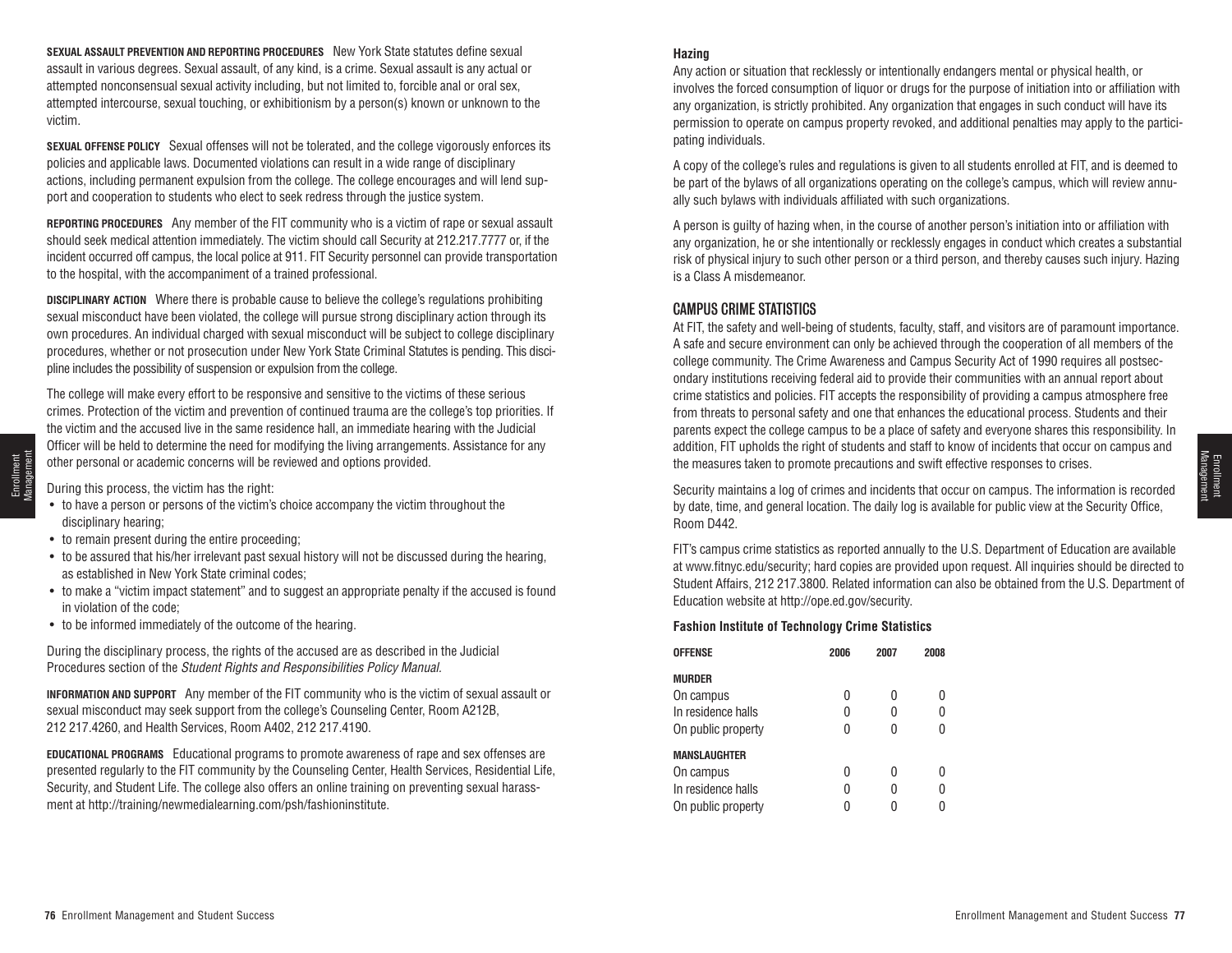|                          | <b>OFFENSE</b>                     | 2006             | 2007             | 2008                   | <b>WEAPONS POSSESSION*</b>                                                                      |
|--------------------------|------------------------------------|------------------|------------------|------------------------|-------------------------------------------------------------------------------------------------|
|                          | <b>SEX OFFENSES (FORCIBLE)</b>     |                  |                  |                        | $\boldsymbol{0}$<br>$\boldsymbol{0}$<br>$\boldsymbol{0}$<br>On campus                           |
|                          | On campus                          | $\pmb{0}$        | $\boldsymbol{0}$ | $\pmb{0}$              | $\boldsymbol{0}$<br>$\mathbf{1}$<br>$\overline{1}$<br>In residence halls                        |
|                          | In residence halls                 | $\boldsymbol{0}$ | $\mathbf{1}$     | $\pmb{0}$              | $\pmb{0}$<br>$\boldsymbol{0}$<br>$\pmb{0}$<br>On public property                                |
|                          | On public property                 | $\pmb{0}$        | 5                | $\pmb{0}$              | <b>ARRESTS</b>                                                                                  |
|                          |                                    |                  |                  |                        | $\boldsymbol{0}$<br>$\boldsymbol{0}$<br>On campus<br>$\mathbf 1$                                |
|                          | <b>SEX OFFENSES (NON-FORCIBLE)</b> |                  |                  |                        | $\boldsymbol{0}$<br>$\overline{1}$<br>In residence halls<br>$\mathbf{1}$                        |
|                          | On campus                          | $\mathbf{1}$     | $\pmb{0}$        | $\pmb{0}$              | $\mathbf 0$<br>$\pmb{0}$<br>0<br>On public property                                             |
|                          | In residence halls                 | $\mathbf{1}$     | $\boldsymbol{0}$ | $\pmb{0}$              |                                                                                                 |
|                          | On public property                 | $\pmb{0}$        | $\mathbf 0$      | $\pmb{0}$              | There were no reports of hate crimes for the above-mentioned areas during the reporting period. |
|                          | <b>ROBBERY</b>                     |                  |                  |                        |                                                                                                 |
|                          | On campus                          | 0                | $\pmb{0}$        | $\pmb{0}$              |                                                                                                 |
|                          | In residence halls                 | $\boldsymbol{0}$ | $\boldsymbol{0}$ | $\pmb{0}$              |                                                                                                 |
|                          | On public property                 | $\mathbf{0}$     | $\mathbf 0$      | $\overline{1}$         |                                                                                                 |
|                          | AGGRAVATED ASSAULT                 |                  |                  |                        |                                                                                                 |
|                          | On campus                          |                  | $\pmb{0}$        | $\pmb{0}$              |                                                                                                 |
|                          | In residence halls                 | $\pmb{0}$        | $\mathbf 0$      |                        |                                                                                                 |
|                          | On public property                 | $\overline{1}$   | $\mathbf 0$      | $\pmb{0}$<br>$\pmb{0}$ |                                                                                                 |
|                          |                                    |                  |                  |                        |                                                                                                 |
|                          | <b>BURGLARY</b>                    |                  |                  |                        |                                                                                                 |
|                          | On campus                          | $\pmb{0}$        | $\pmb{0}$        | $\overline{1}$         |                                                                                                 |
|                          | In residence halls                 | $\pmb{0}$        | $\pmb{0}$        | $\pmb{0}$              |                                                                                                 |
|                          | On public property                 | $\pmb{0}$        | $\mathbf 0$      | $\pmb{0}$              |                                                                                                 |
|                          | <b>ARSON</b>                       |                  |                  |                        |                                                                                                 |
| Enrollment<br>Management | On campus                          | $\pmb{0}$        | $\boldsymbol{0}$ | $\mathbf 0$            |                                                                                                 |
|                          | In residence halls                 | $\pmb{0}$        | $\boldsymbol{0}$ | $\pmb{0}$              |                                                                                                 |
|                          | On public property                 | $\mathbf{0}$     | $\mathbf 0$      | $\pmb{0}$              |                                                                                                 |
|                          |                                    |                  |                  |                        |                                                                                                 |
|                          | MOTOR VEHICLE THEFT                |                  |                  |                        |                                                                                                 |
|                          | On campus                          | $\pmb{0}$        | $\boldsymbol{0}$ | $\pmb{0}$              |                                                                                                 |
|                          | In residence halls                 | $\pmb{0}$        | $\boldsymbol{0}$ | $\boldsymbol{0}$       |                                                                                                 |
|                          | On public property                 | $\mathbf{0}$     | $\mathbf{0}$     | $\pmb{0}$              |                                                                                                 |
|                          | <b>LIQUOR LAW VIOLATIONS*</b>      |                  |                  |                        |                                                                                                 |
|                          | On campus                          | 11               | $\boldsymbol{0}$ | $\boldsymbol{9}$       |                                                                                                 |
|                          | In residence halls                 | 220              | $18$             | $\, 8$                 |                                                                                                 |
|                          | On public property                 | $\mathbf{1}$     | 3                | $\overline{1}$         |                                                                                                 |
|                          | DRUG-RELATED VIOLATIONS*           |                  |                  |                        |                                                                                                 |
|                          | On campus                          | $\boldsymbol{0}$ | $\pmb{0}$        | $\pmb{0}$              |                                                                                                 |
|                          | In residence halls                 | $32\,$           | $\,6\,$          | $\sqrt{5}$             |                                                                                                 |
|                          | On public property                 | $\overline{5}$   | 3                | $\mathbf 0$            |                                                                                                 |
|                          |                                    |                  |                  |                        |                                                                                                 |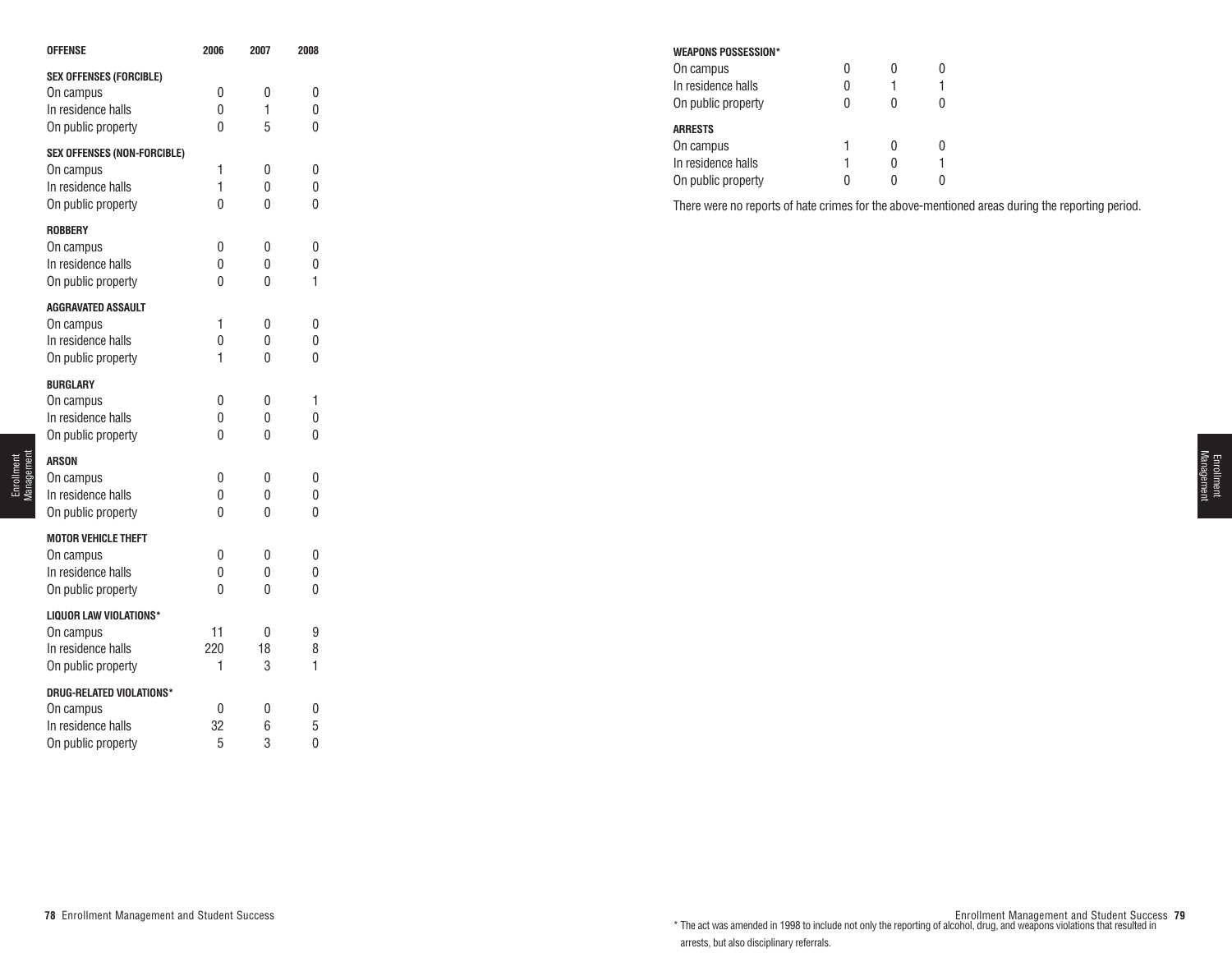# $\text{Majors.} \rightarrow \text{S} \rightarrow \text{S}$

- 81 Degree Programs
- 82 Two-Year Associate Degree Programs
- 100 One-Year Associate Degree Programs
- 108 Baccalaureate Degree Programs

## Degree Programs

The following undergraduate degree programs are available at FIT.

## Associate in Applied Science Degree Programs

Accessories Design 82, 100 Advertising and Marketing Communications 83, 101 Communication Design 84, 102 Fashion Design (and an international option in Florence) 85–86, 103 Fashion Merchandising Management 87, 104 Fine Arts 88 Illustration — Fashion and General Illustration options 89–90 Interior Design 91 Jewelry Design — Jewelry Design and Studio options 92–93, 105 Menswear 94 Photography 95 Production Management: Fashion and Related Industries 96 Textile Development and Marketing 97, 106 Textile/Surface Design 98, 107 Visual Presentation and Exhibition Design 99

## Baccalaureate Degree Programs

Accessories Design and Fabrication 108 Advertising and Marketing Communications 109 Advertising Design 110 Computer Animation and Interactive Media 111 Cosmetics and Fragrance Marketing 112 Direct and Interactive Marketing 113 Fabric Styling 114 Fashion Design — Children's Wear, Intimate Apparel, Knitwear, Special Occasion, and Sportswear options, and International option in Milan 115–120 Fashion Merchandising Management (and an international option in Florence) 121–122 Fine Arts 123 Graphic Design 124 Home Products Development 125 Illustration 126 Interior Design 127 International Trade and Marketing for the Fashion Industries 128 Packaging Design 129 Photography and the Digital Image 130 Production Management: Fashion and Related Industries 131 Technical Design 132 Textile Development and Marketing 133 Textile/Surface Design 134 Toy Design 135 Visual Art Management 136

The college reserves the right to review or amend any course and/or program requirements.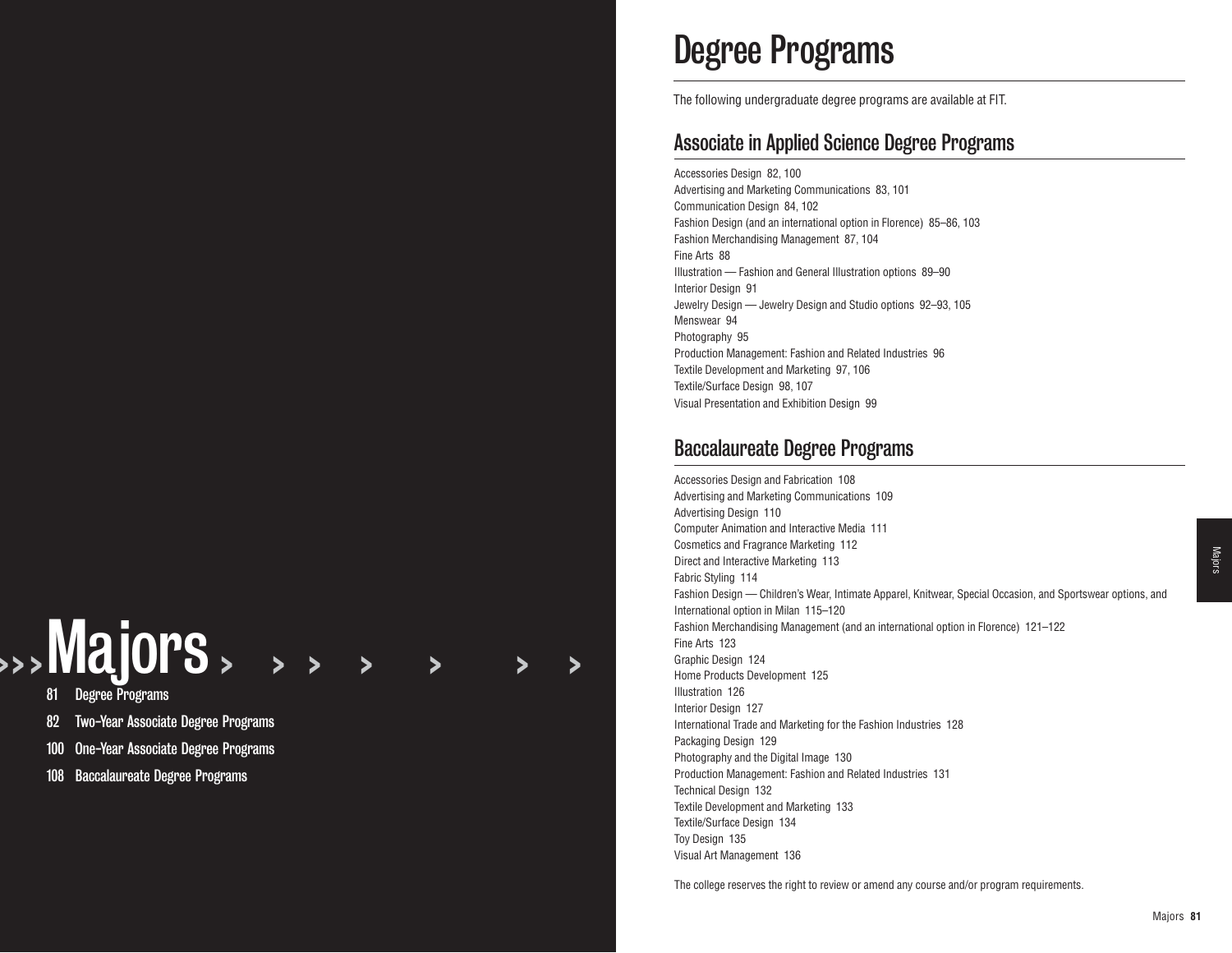## Two-Year Associate Degree Programs

ASSOCIATE DEGREE PROGRAM (AAS)

## Accessories Design Major

Applications accepted for fall only. Applications accepted for fall only.

The major in Accessories Design offers qualified students the opportunity to prepare for positions as designers, product development personnel, stylists, and patternmakers of leather and other accessories products.

| <b>Semester 1</b>         |                                      |                                                                                                                                | <b>Credits</b>       |
|---------------------------|--------------------------------------|--------------------------------------------------------------------------------------------------------------------------------|----------------------|
| MAJOR AREA                | LD 111<br>LD 121<br>LD 133<br>LD 143 | Leather and Materials Technology<br>Anatomy for Accessories<br>Footwear Design/Construction I<br>Handbag Design/Construction I | 2.5<br>1.5<br>3<br>3 |
| RELATED AREA              | FA 113                               | Design I: 2D and Color G6                                                                                                      | 1.5                  |
| LIBERAL ARTS              | choice                               | see Requirements*                                                                                                              | 6                    |
| <b>Semester 2</b>         |                                      |                                                                                                                                |                      |
| MAJOR AREA                | LD 113<br>LD 134<br>LD 144           | <b>Manipulating Leather</b><br><b>Footwear Design/Construction II</b><br>Handbag Design/Construction II                        | 1.5<br>3<br>3        |
| RELATED AREA              | <b>FA 114</b><br>PH 272              | Design II: 3D Form and Structure G6 1.5<br>Photoshop I for Photographers                                                       | 2                    |
| LIBERAL ARTS              | choice                               | see Requirements*                                                                                                              | 6                    |
| <b>Semester 3</b>         |                                      |                                                                                                                                |                      |
| MAJOR AREA                | LD 231<br>LD 253<br>LD 262           | Boot Patternmaking/Construction<br><b>Designing Desk Accessories</b><br>Technical Spec/Black Line Dwg.                         | 1.5<br>2<br>1.5      |
| RELATED AREA              | IL 321                               | Digital Sketching and Comping                                                                                                  | 1.5                  |
| LIBERAL ARTS              | choice                               | see Requirements*                                                                                                              | 6                    |
| <b>Semester 4</b>         |                                      |                                                                                                                                |                      |
| MAJOR AREA                | ID 242<br>LD 243<br>LD 263           | <b>Advanced Handbag Construction</b><br>Belt Design and Patternmaking<br><b>Marker Rendering for Accessories</b>               | 1.5<br>1.5<br>2.5    |
| <b>LIBERAL ARTS</b>       | choice                               | see Requirements*                                                                                                              | 6                    |
| <b>ELECTIVE</b>           | choice                               | General elective                                                                                                               | $2 - 3$              |
| TOTAL CREDIT REQUIREMENTS |                                      |                                                                                                                                |                      |

#### MAJOR AREA 28 RELATED AREA 6.5 LIBERAL ARTS 24 ELECTIVE 2-3 HEALTH AND/OR PHYS. ED 2 TOTAL Minimum Required 62.5

#### **SUNY GENERAL EDUCATION REQUIREMENTS**

A "G" followed by a number 1-10 identifies specific courses that meet SUNY General Education baccalaureate degree requirements (see pages 31–38 or visit www.fitnyc.edu/gened).

G1 Basic Communication; G2 Math; G3 Science; G4 Social Science; G5 Western Civilization; G6 Arts; G7 Humanities; G8 Foreign Language; G9 Other World Civilizations; G10 American History.

#### **\*REQUIREMENTS: See below (also see pages 29–31 for college liberal arts requirements).**

#### **English/Speech**: 6 credits

EN 121 (G1) (Prerequisite: College-level English as demonstrated by placement test OR completion of appropriate Educational Skills courses) and CHOICE of EN 231, 232, 233, 236, 241, 242, 244, 245, or 253.

#### **History of Art and Civilization**: 6 credits HA 112 (G5), and CHOICE of HA 111, 121, 221, 223, 224, 225, 226,

231, 311, or 314 (any one of these meets G7).

#### **Mathematics**: 3-3.5 credits

Graduation requirement: Arithmetic proficiency as demonstrated by placement test OR completion of appropriate developmental mathematics course(s). CHOICE of MA 131, 161, 213, 222, 242, or 331 (any one of these meets G2).

#### **Science**: 3-5 credits

CHOICE of SC 111, 112, 121, 122, 045/145, 253, 326, or 032/332 (any one of these meets G3).

#### **Social Sciences**: 6 credits

CHOICE of two: SS 131, 141, 151, or 171 (any one of these meets G4).

#### **UPPER DIVISION ALTERNATIVE**

Graduates of this program are eligible to apply for admission to the Bachelor of Fine Arts major in Accessories Design and Fabrication (page 108).

|  | <b>Advertising and Marketing Communications Major</b> |  |
|--|-------------------------------------------------------|--|

ASSOCIATE DEGREE PROGRAM (AAS)

Applications accepted for fall and spring. The set of the set of the set of the set of the set of the set of the set of the set of the set of the set of the set of the set of the set of the set of the set of the set of the

The major in Advertising and Marketing Communications offers qualified students preparation for careers in advertising (other than art and design), publicity, public relations, corporate communications, direct marketing, promotion, media production, and journalism. Career opportunities are found in retail and wholesale organizations, advertising agencies, and publicity and public relations firms, as well as with publications and other media.

| <b>Semester 1</b>                |                            |                                                                                                              | <b>Credits</b>                                |
|----------------------------------|----------------------------|--------------------------------------------------------------------------------------------------------------|-----------------------------------------------|
| <b>MAJOR AREA</b>                | AC 111<br>AC 161           | <b>Advertising and Promotion</b><br>Multimedia Computing                                                     | 3<br>2                                        |
| RELATED AREA                     | CD 122<br><b>FM 114</b>    | Digital Layout I<br>Intro. to the Fashion Industry                                                           | 2<br>3                                        |
| <b>LIBERAL ARTS</b>              | <b>EN 121</b><br>choice    | <b>English Composition G1</b><br>see Requirements*                                                           | 3<br>3                                        |
| <b>Semester 2</b>                |                            |                                                                                                              |                                               |
| <b>MAJOR AREA</b>                | AC 113<br>AC 141<br>AC 171 | <b>Strategic Planning for IMC</b><br>Journalism<br><b>Mass Communications</b>                                | 3<br>3<br>3                                   |
| <b>LIBERAL ARTS</b>              | choice                     | see Requirements*                                                                                            | 6                                             |
| <b>Semester 3</b>                |                            |                                                                                                              |                                               |
| MAJOR AREA                       | AC 221<br>AC 272           | <b>Publicity Workshop</b><br>Research Methods in IMC                                                         | 3<br>3                                        |
| RELATED AREA                     | DM 211                     | Workshop in Direct Marketing                                                                                 | 3                                             |
| <b>LIBERAL ARTS</b>              | choice<br>choice           | see Requirements*<br>see American History* G10                                                               | 3<br>3                                        |
| Semester 4                       |                            |                                                                                                              |                                               |
| MAJOR AREA                       | AC 231<br>AC 271<br>choice | <b>Advertising Copywriting</b><br><b>Audiences and Media</b><br>see Major Area elective**                    | 3<br>3<br>$3 - 4$                             |
| <b>LIBERAL ARTS</b>              | SS 141<br>choice           | Macroeconomics G4<br>see Requirements*                                                                       | 3<br>3                                        |
| <b>ELECTIVE</b>                  | choice                     | General elective                                                                                             | $2 - 3$                                       |
| <b>TOTAL CREDIT REQUIREMENTS</b> |                            |                                                                                                              |                                               |
|                                  |                            | <b>MAJOR AREA</b><br><b>RELATED AREA</b><br><b>LIBERAL ARTS</b><br><b>ELECTIVE</b><br>HEALTH AND/OR PHYS. ED | 29-30<br>8<br>24<br>$2 - 3$<br>$\overline{c}$ |

Graduates of this program are eligible to apply for admission to the Bachelor of Science programs in Advertising and Marketing Communications (page 109), Cosmetics and Fragrance Marketing (page 112), Direct and Interactive Marketing (page 113), Production Management: Fashion and Related Industries (page 131), and Textile Development and Marketing (page 133). By completing certain course requirements, graduates may also apply for admission to the Bachelor of Science programs in Fashion Merchandising Management (page 121), Home Products Development (page 125), and International Trade and Marketing

**UPPER DIVISION ALTERNATIVES**

for the Fashion Industries (page 128).

TOTAL Minimum Required 65

#### **SUNY GENERAL EDUCATION REQUIREMENTS**

A "G" followed by a number 1-10 identifies specific courses that meet SUNY General Education baccalaureate degree requirements (see pages 31–38 or visit www.fitnyc.edu/gened).

G1 Basic Communication; G2 Math; G3 Science; G4 Social Science; G5 Western Civilization; G6 Arts; G7 Humanities; G8 Foreign Language; G9 Other World Civilizations; G10 American History.

#### **\*REQUIREMENTS: See below (also see pages 29–31 for college liberal arts requirements).**

#### **American History**: 3 credits

CHOICE of EN 271, 272, 274, LA 221, or 392 (any one of these meets G10).

#### **English/Speech**: 6 credits

EN 121 (G1) (Prerequisite: College-level English as demonstrated by placement test OR completion of appropriate Educational Skills courses), and CHOICE of EN 241, 242, 243, 244, 245, or 341.

#### **History of Art and Civilization**: 3 credits HA 112 (G5).

#### **Mathematics**: 3-3.5 credits

Graduation requirement: Arithmetic proficiency as demonstrated by placement test OR completion of appropriate developmental mathematics course(s). CHOICE of MA 131, 161, 213, 222, or 331 (any one of these meets G2).

#### **Science:** 3-5 credits

CHOICE of SC 111, 112, 121, 122, 045/145, or 032/332 (any one of these meets G3).

#### **Social Sciences**: 3 credits

CHOICE of SS 131, 151, or 171 (any one of these meets G4).

#### **\*\*MAJOR AREA ELECTIVE**

CHOICE of AC 211, 232, 242, 262, or IC 298.

#### **EVENING/WEEKEND OPTION**

A 4-semester evening/weekend option is available for this degree program (see pages 26–27 or visit the FIT website at www.fitnyc.edu/evening\_weekend). The sequence of courses is the same as that listed on this page.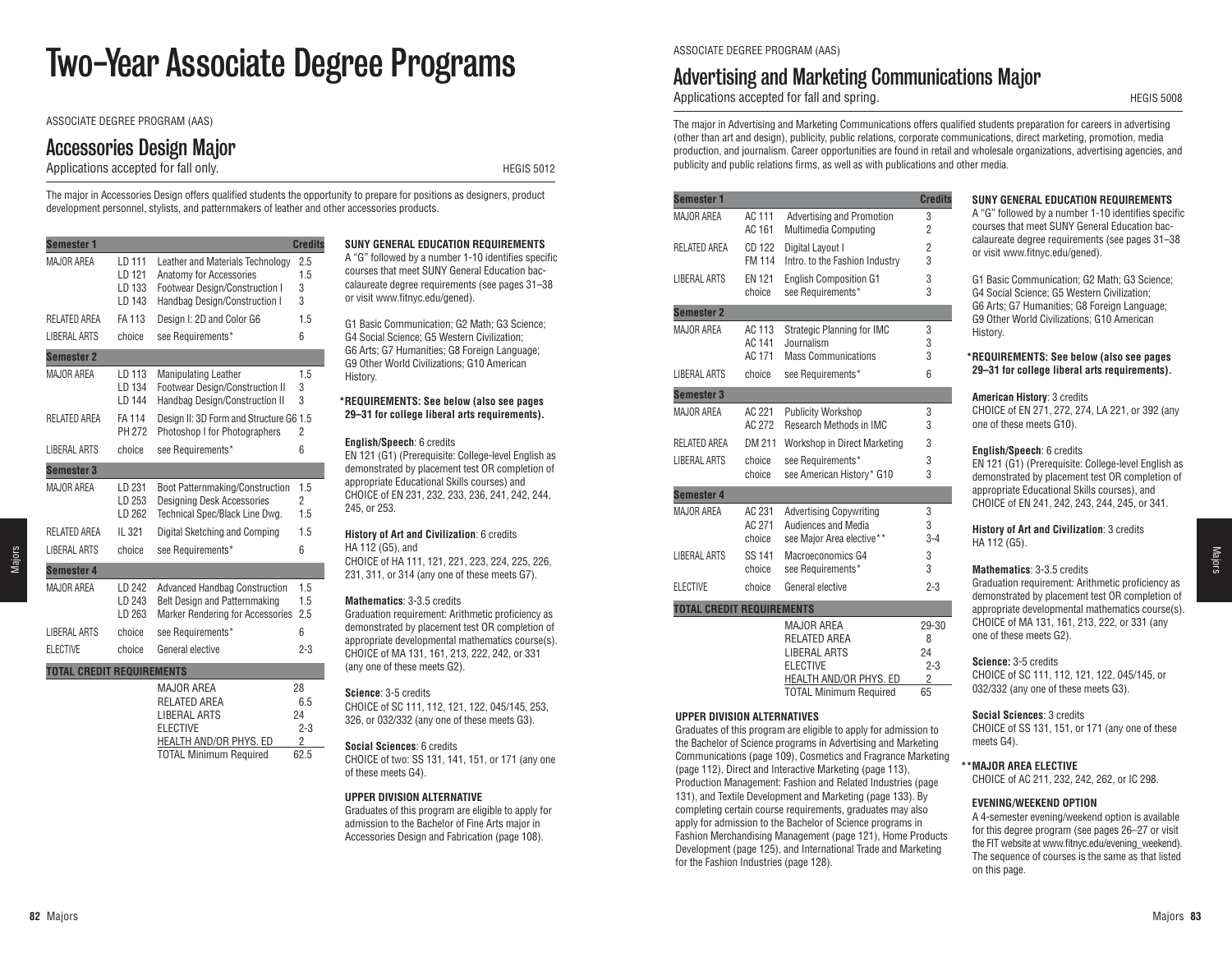## Communication Design Major

Applications accepted for fall only. The set of the set of the set of the set of the set of the set of the set of the set of the set of the set of the set of the set of the set of the set of the set of the set of the set o

The major in Communication Design offers qualified students the opportunity to prepare for careers in advertising agencies, graphic and corporate communications firms, department stores, art studios, publications, and as freelance graphic designers.

| <b>Semester 1</b>   |                                      |                                                                                                                                       | <b>Credits</b>                    |
|---------------------|--------------------------------------|---------------------------------------------------------------------------------------------------------------------------------------|-----------------------------------|
| MAJOR AREA          | CD 111<br>CD 121<br>CD 122           | Foundation I/Basic Design G6<br><b>Studio Skills</b><br>Digital Layout I                                                              | 3<br>1.5<br>2                     |
|                     | CD 131                               | <b>Color Workshop</b>                                                                                                                 | 1.5                               |
|                     | CD 171                               | Introduction to Typography                                                                                                            | 1.5                               |
| <b>RELATED AREA</b> | PH 116                               | <b>Photography Basics</b>                                                                                                             | $\overline{2}$                    |
| LIBERAL ARTS        | choice                               | see Requirements*                                                                                                                     | 6                                 |
| <b>Semester 2</b>   |                                      |                                                                                                                                       |                                   |
| MAJOR AREA          | CD 112<br>CD 113<br>CD 132<br>CD 172 | Foundation II/Comm. Design<br><b>Three-Dimensional Design</b><br><b>Creative Process</b><br>Computer Drawing & Typography             | 3<br>1.5<br>1.5<br>$\overline{2}$ |
| <b>RELATED AREA</b> | FA 131<br>GD 232                     | Life Drawing I<br>Survey of Graphic Design                                                                                            | 1.5<br>3                          |
| LIBERAL ARTS        | choice                               | see Requirements*                                                                                                                     | 6                                 |
| Semester 3          |                                      |                                                                                                                                       |                                   |
| MAJOR AREA          | CD 222<br>CD 251<br>CD 271           | Digital Layout II<br>Digital Imagery<br>Designing with Type                                                                           | 2<br>1.5<br>1.5                   |
| <b>RELATED AREA</b> | AD 213<br>FA 171                     | <b>Advertising Design Concepts</b><br>Printmaking I                                                                                   | 3<br>1.5                          |
| LIBERAL ARTS        | choice                               | see Requirements*                                                                                                                     | 6                                 |
| <b>ELECTIVE</b>     | choice                               | General elective                                                                                                                      | $1.5 - 3$                         |
| Semester 4          |                                      |                                                                                                                                       |                                   |
| <b>MAJOR AREA</b>   | CD 231                               | <b>Visual Process</b>                                                                                                                 | 1.5                               |
| RELATED AREA        | AC 201<br>GD 214<br>GD 243<br>PK 211 | <b>Advertising &amp; Promotion</b><br>The Corporate Image<br><b>Website Design and Production</b><br>Introduction to Packaging Design | 2<br>3<br>$\overline{2}$<br>1.5   |
| LIBERAL ARTS        | choice                               | see Requirements*                                                                                                                     | 6                                 |

#### **TOTAL CREDIT REQUIREMENTS**

Majors

| <b>MAJOR AREA</b>             | 24        |
|-------------------------------|-----------|
| <b>RELATED AREA</b>           | 19.5      |
| LIBERAL ARTS                  | 24        |
| <b>ELECTIVE</b>               | $1.5 - 3$ |
| HEALTH AND/OR PHYS. ED        | 2         |
| <b>TOTAL Minimum Required</b> | 71        |
|                               |           |

#### **UPPER DIVISION ALTERNATIVES**

Graduates of this program are eligible to apply for admission to the Bachelor of Fine Arts programs in Advertising Design (page 110), Computer Animation and Interactive Media (page 111), Graphic Design (page 124), Packaging Design (page 129), and Toy Design (page 135). By completing certain course requirements, graduates may also apply to the Bachelor of Science program in Advertising and Marketing Communications (page 109).

#### **SUNY GENERAL EDUCATION REQUIREMENTS**

A "G" followed by a number 1-10 identifies specific courses that meet SUNY General Education baccalaureate degree requirements (see pages 31–38 or visit www.fitnyc.edu/gened).

G1 Basic Communication; G2 Math; G3 Science; G4 Social Science; G5 Western Civilization; G6 Arts; G7 Humanities; G8 Foreign Language; G9 Other World Civilizations; G10 American History.

**\*REQUIREMENTS: See below (also see pages 29–31 for college liberal arts requirements).**

#### **English/Speech**: 6 credits

EN 121 (G1) (Prerequisite: College-level English as determined by placement test OR completion of appropriate Educational Skills courses), and CHOICE of EN 231, 232, 233, 236, 241, 242, 244, 245, or 253.

**History of Art and Civilization**: 6 credits HA 112 (G5), and CHOICE of HA 111, 121, 221, 223, 224, 225, 226, 231, 311, or 314 (any one of these meets G7).

#### **Mathematics**: 3-3.5 credits

Graduation requirement: Arithmetic proficiency as demonstrated by placement test OR completion of appropriate developmental mathematics course(s). CHOICE of MA 131, 161, 213, 222, 242, or 331 (any one of these meets G2).

#### **Science**: 3-5 credits

CHOICE of SC 111, 112, 121, 122, 045/145, 253, 326, or 032/332 (any one of these meets G3).

#### **Social Sciences**: 6 credits

CHOICE of two: SS 131, 141, 151, or 171 (any one of these meets G4).

#### **EVENING/WEEKEND OPTION**

A 6-semester evening/weekend option is available for this degree program (see pages 26–27 or visit the FIT website at www.fitnyc.edu/evening\_weekend). The sequence of courses is: Semester 1: CD 111, CD 122, CD 171 Semester 2: CD 112, CD 121, CD 131, EN 121 Semester 3: CD 113, CD 132, CD 172, FA 131, PH 116 Semester 4: CD 222, CD 251, FA 171, GD 232 Semester 5: CD 231, CD 271, AD 213, GD 243, SS 131 Semester 6: AC 201, GD 214, PK 211 For physical education and liberal arts courses (except EN 121 and SS 131), see Requirements listed above.

ASSOCIATE DEGREE PROGRAM (AAS)

## Fashion Design Major

Applications accepted for fall and spring. The set of the set of the set of the set of the set of the set of the set of the set of the set of the set of the set of the set of the set of the set of the set of the set of the

The major in Fashion Design offers qualified students the opportunity to prepare for positions as designers, assistant designers, technical designers, stylists, or fashion executives.

| Semester 1                   |                                                          |                                                                                                                                                                                                                                                            | <b>Credits</b>                   |
|------------------------------|----------------------------------------------------------|------------------------------------------------------------------------------------------------------------------------------------------------------------------------------------------------------------------------------------------------------------|----------------------------------|
| MAJOR AREA                   | FD 111<br>FD 121<br>FD 131<br>FF 111<br>FF 114           | Draping I: Fundamentals<br>Flat Pattern Design I<br>Sewing Techniques I<br>Fashion Art and Design I<br>Model Drawing I for Fashion Des.                                                                                                                    | 3<br>1.5<br>1.5<br>2<br>1        |
| RELATED AREA<br>LIBERAL ARTS | FA 105<br><b>EN 121</b><br>choice                        | Life Drawing G6<br><b>English Composition G1</b><br>see Mathematics* G2                                                                                                                                                                                    | 1.5<br>3<br>$3 - 3.5$            |
| <b>Semester 2</b>            |                                                          |                                                                                                                                                                                                                                                            |                                  |
| MAJOR AREA                   | FD 112<br>FD 132<br>FD 221<br>FF 112<br>FF 241           | Draping II: Const. Silhouettes<br>Sewing Techniques II<br>Flat Pattern Design II<br>Fashion Art and Design II<br>Fashion Design Comp.: Photoshop                                                                                                           | 3<br>1.5<br>1.5<br>2<br>1.5      |
| RELATED AREA                 | <b>TS 132</b>                                            | Intro. to Textiles for Fashion Designers                                                                                                                                                                                                                   | 3                                |
| LIBERAL ARTS                 | choice<br>choice                                         | see Science* G3<br>see English/Speech*                                                                                                                                                                                                                     | $3 - 5$<br>3                     |
| <b>Semester 3</b>            |                                                          |                                                                                                                                                                                                                                                            |                                  |
| <b>MAJOR AREA</b>            | FD 211<br>FF 211<br>FF 221<br>FF 242                     | Draping III: Soft Silhouettes<br><b>Fashion Art and Design III</b><br><b>Fashion Past and Present</b><br>Fashion Design Comp.: Illustrator                                                                                                                 | 3<br>2<br>2<br>1.5               |
| LIBERAL ARTS                 | <b>HA112</b><br>choice                                   | History of Western Art & Civ. G5<br>see Social Sciences* G4                                                                                                                                                                                                | 3<br>3                           |
| PE/HEALTH                    | choice                                                   | PE/Health                                                                                                                                                                                                                                                  | 1                                |
| Semester 4                   |                                                          |                                                                                                                                                                                                                                                            |                                  |
| MAJOR AREA<br><sub>or</sub>  | FD 212<br>FD 241<br>FF 212<br>FF 243<br>FD 241<br>FF 213 | <b>Apparel Concentration:</b><br>Draping IV: Advanced Techniques<br>Apparel Product Data Mgmt.<br>Fashion Art and Design IV<br><b>Digital Flats and Specs</b><br><b>Art Concentration:</b><br>Apparel Product Data Mgmt.<br>Model Visualization Techniques | 3<br>1.5<br>2<br>1.5<br>1.5<br>1 |
|                              | FF 243<br>FF 244<br>FF 291                               | <b>Digital Flats and Specs</b><br>Design Collections: Vis. Solutions<br><b>Fashion Portfolio Collection</b>                                                                                                                                                | 1.5<br>1.5<br>2                  |
| LIBERAL ARTS<br>ELECTIVE     | choice<br>choice<br>choice                               | see Social Sciences*<br>see Humanities* G7<br>General elective                                                                                                                                                                                             | 3<br>3<br>$1 - 2.5$              |
| PE/HEALTH                    | choice                                                   | PE/Health                                                                                                                                                                                                                                                  | 1                                |
| TOTAL CREDIT REQUIREMENTS    |                                                          |                                                                                                                                                                                                                                                            |                                  |
|                              |                                                          | MAJOR ARFA (APPARFI)                                                                                                                                                                                                                                       | 35                               |

or MAJOR AREA (ART) 34.5 RELATED AREA 4.5 LIBERAL ARTS 24-26.5 ELECTIVE 1-2.5 HEALTH AND/OR PHYS.ED. 2 TOTAL Minimum Required APPAREL 66.5 ART 66

#### **SUNY GENERAL EDUCATION REQUIREMENTS**

A "G" followed by a number 1-10 identifies specific courses that meet SUNY General Education baccalaureate degree requirements (see pages 31–38 or visit www.fitnyc.edu/gened).

G1 Basic Communication; G2 Math; G3 Science; G4 Social Science; G5 Western Civilization; G6 Arts; G7 Humanities; G8 Foreign Language; G9 Other World Civilizations; G10 American History.

**\*REQUIREMENTS: See below (also see pages 29–31 for college liberal arts requirements).**

#### **English/Speech:** 6 credits

EN 121 (G1) (Prerequisite: College-level English as demonstrated by placement test OR completion of appropriate Educational Skills courses) and CHOICE of EN 231, 232, 233, 236, 241, 242, 244, 245, or 253.

#### **Humanities**: 3 credits

CHOICE of HA 111, 214, 221, 223, 224, 225, 226, 231, 311, 312, 314, 331, 332, 342, 343, 344, 345, 391, 392, or 393 (any one of these meets G7).

#### **Mathematics**: 3-3.5 credits

Graduation requirement: Arithmetic proficiency as demonstrated by placement test OR completion of appropriate developmental mathematics course(s). CHOICE of MA 131, 161, 213, 222, 242, or 331 (any one of these meets G2).

#### **Science**: 3-5 credits

CHOICE of SC 111, 112, 121, 122, 045/145, 253, 326, or 032/332 (any one of these meets G3).

#### **Social Sciences**: 6 credits

CHOICE of two: SS 131, 141, 151, or 171 (any one of these meets G4).

#### **EVENING/WEEKEND OPTION**

A 6-semester (plus Winter and Summer) evening/weekend option is available for this degree program (see pages 26–27 or visit the FIT website at www.fitnyc.edu/evening\_weekend).

#### **UPPER DIVISION ALTERNATIVES**

Graduates of this program are eligible to apply for admission to the Bachelor of Fine Arts programs in Fashion Design (pages 115–120), Fabric Styling (page 114), Textile/Surface Design (page 134), and Toy Design (page 135), and the Bachelor of Science programs in Production Management: Fashion and Related Industries (page 131), Technical Design (page 132), and Textile Development and Marketing (page 133).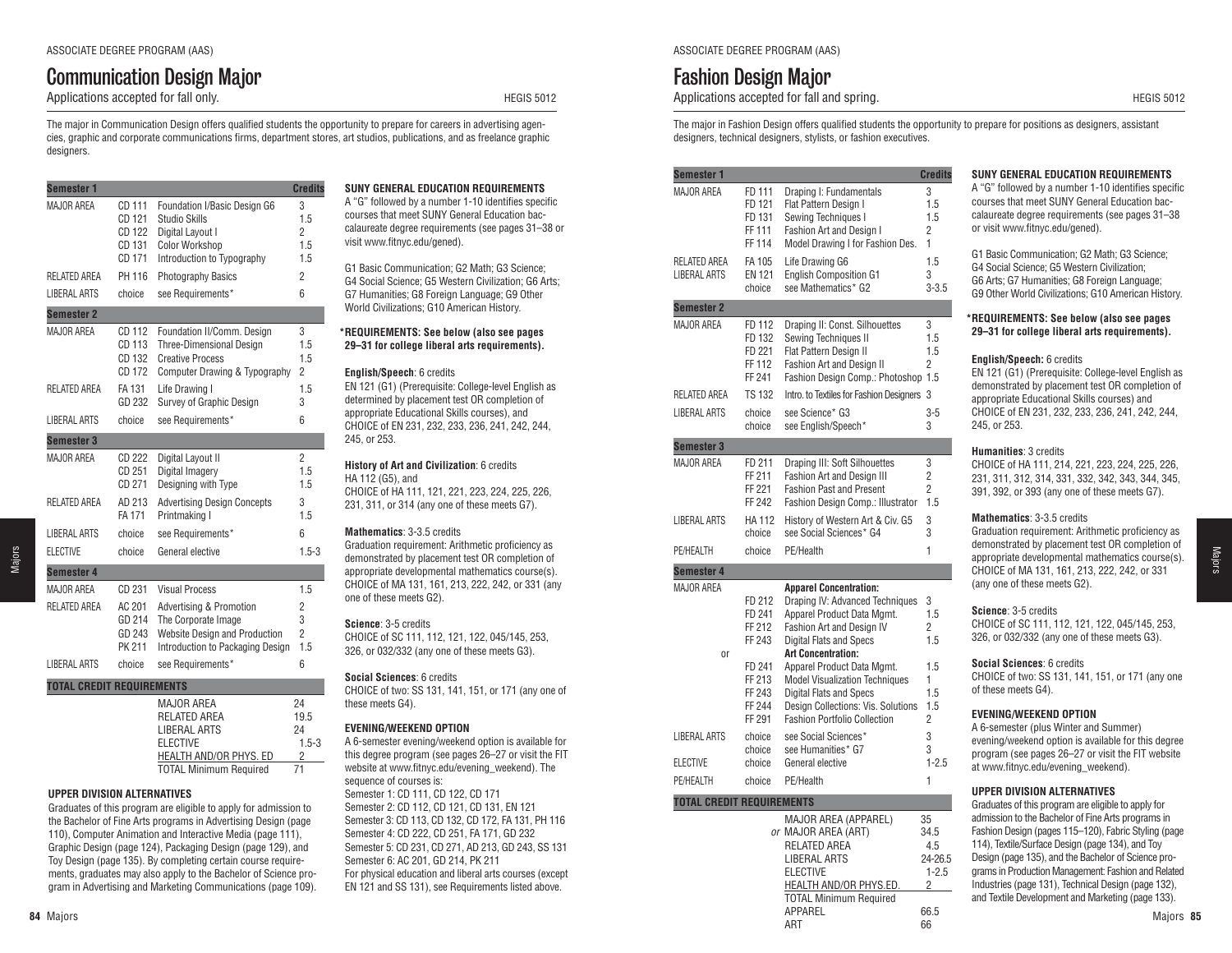## International Fashion Design Major/Florence and New York (IFDF)

Applications accepted for fall only. The set of the set of the set of the set of the set of the set of the set of the set of the set of the set of the set of the set of the set of the set of the set of the set of the set o

This overseas academic program leads to the AAS degree in Fashion Design. The courses listed below are offered in the IFDF program in Florence. Students may attend this overseas program for one year by spending semesters 1 and 2 in New York and semesters 3 and 4 in Florence, or by spending semesters 1 and 2 in Florence and semesters 3 and 4 in New York. Refer to the Fashion Design AAS degree requirements on page 85 and to the department's website at www.fitnyc.edu/fashiondesign for courses to be taken in New York and for other information. Students must complete IT 111–Italian I before attending IFDF in Florence for the second year.

|                   | One Year in Florence - Semesters 1 and 2 |                                            |                |  |
|-------------------|------------------------------------------|--------------------------------------------|----------------|--|
| Semester 1        |                                          |                                            | <b>Credits</b> |  |
| MAJOR AREA        | FD 111                                   | Draping I: Fundamentals                    | 3              |  |
|                   | FD 121                                   | Flat Pattern Design I                      | 1.5            |  |
|                   | FD 131                                   | Sewing Techniques I                        | 1.5            |  |
|                   | FF 111                                   | <b>Fashion Art and Design I</b>            | 2              |  |
|                   | FF 114                                   | Model Drawing I for Fashion Des.           | 1              |  |
| RELATED AREA      | FA 105                                   | Life Drawing G6                            | 1.5            |  |
| LIBERAL ARTS      | HA 112                                   | History of Western Art & Civ. G5           | 3              |  |
|                   | choice                                   | see Foreign Language* G8                   | $3 - 3.5$      |  |
| 0r                |                                          | see Social Sciences*                       | 3              |  |
| <b>Semester 2</b> |                                          |                                            |                |  |
| <b>MAJOR AREA</b> | FD 112                                   | Draping II: Const. Silhouettes             | 3              |  |
|                   | FD 132                                   | Sewing Techniques II                       | 1.5            |  |
|                   | FD 221                                   | Flat Pattern Design II                     | 1.5            |  |
|                   | FF 112                                   | <b>Fashion Art and Design II</b>           | 2              |  |
|                   | FF 241                                   | Fashion Design Comp.: Photoshop            | 1.5            |  |
| RELATED AREA      | <b>TS 132</b>                            | Intro. to Textiles for Fashion Designers 3 |                |  |
| LIBERAL ARTS      | choice                                   | see Foreign Language*                      | $3 - 3.5$      |  |
|                   | choice                                   | see History of Art & Civ.* G7              | 3              |  |
|                   |                                          | One Year in Florence - Semesters 3 and 4   |                |  |
| Semester 3        |                                          |                                            |                |  |

**Majors** 

| Semester 3   |                  |                                                              |          |
|--------------|------------------|--------------------------------------------------------------|----------|
| MAJOR AREA   | FD 211           | Draping III: Soft Silhouettes                                | 3        |
|              | FF 211           | <b>Fashion Art and Design III</b>                            | 2        |
|              | FF 221           | <b>Fashion Past and Present</b>                              | 2        |
|              | FF 242           | Fashion Design Comp.: Illustrator                            | 1.5      |
| LIBERAL ARTS | HA 112<br>choice | History of Western Art & Civ. G5<br>see Foreign Language* G8 | 3<br>3.5 |
| Semester 4   |                  |                                                              |          |
| MAJOR AREA   | FD 212           | Draping IV: Advanced Techniques                              | 3        |
|              | FD 241           | Apparel Product Data Mgmt.                                   | 1.5      |
|              | FF 212           | <b>Fashion Art and Design IV</b>                             | 2        |
|              | FF 243           | Digital Flats and Specs                                      | 1.5      |
|              |                  |                                                              |          |

LIBERAL ARTS HA 212 Renaissance Art 3 ELECTIVE choice General elective 1-2.5

choice see Foreign Language\* 3-3.5

A "G" followed by a number 1-10 identifies specific courses that meet SUNY General Education baccalaureate degree requirements (see pages 31–38 or visit www.fitnyc.edu/gened).

**SUNY GENERAL EDUCATION REQUIREMENTS**

G1 Basic Communication; G2 Math; G3 Science; G4 Social Science; G5 Western Civilization; G6 Arts; G7 Humanities; G8 Foreign Language; G9 Other World Civilizations; G10 American History.

#### **\*REQUIREMENTS: See below. Please note that these requirements vary depending on the length of study in Italy. See Fashion Design Department for more specific information. (Also see pages 29–31 for college liberal arts requirements.)**

#### **Foreign Language**:

IT 111, IT 112, IT 213, or IT 214 (can take the place of Social Science requirement) (G8) IT 122 (does NOT meet G8) NOTE: IT 111 must be taken in 1st year for 2nd year of IFD.

#### **History of Art**:

CHOICE of HA 112, 212, 342, 344, and/or 392 (G7).

#### **Social Sciences**:

SS 151 and/or SS 171.

**NOTE**: EN 121 (G1), choice of English/Speech, Mathematics (G2), Science (G3), and PE/Health, normally taken in 1st semester in New York, must be made up in 2nd year for students attending IFDF for 1st year. However, students will already have taken HA 112, choice of Social Science and 1 Italian course, which substitutes for the 2nd Social Science, and a choice of History of Art: HA 112, 212, 342, 344, and/or 392, all not normally taken until 2nd year in New York.

ASSOCIATE DEGREE PROGRAM (AAS)

## Fashion Merchandising Management Major

Applications accepted for fall and spring. The set of the set of the set of the set of the set of the set of the set of the set of the set of the set of the set of the set of the set of the set of the set of the set of the

The major in Fashion Merchandising Management offers qualified students the opportunity to prepare for careers with retail and wholesale organizations in buying, merchandising, product development, creative fashion presentations, sales, management, or marketing.

#### **Semester 1 Credits** MAJOR AREA FM 114 Intro. to the Fashion Industry 3 FM 116 Fashion Business Practices 3 RELATED AREA AC 111 Advertising and Promotion 3 MG 153 Excel for Business 2 LIBERAL ARTS choice see Requirements\* 6 **Semester 2** MAJOR AREA FM 117 Introduction to Fashion Marketing 3 FM 262 Contemporary Retail Management 3 choice See Major Area alternatives\*\*\* 3 LIBERAL ARTS choice see Requirements\* 9 **Semester 3** MAJOR AREA FM 224 Merchandising Math Apps. 3 FM 268 Team Development Workshop 2.5<br>choice See Maior Area alternatives\*\*\* 3-4 choice See Major Area alternatives\*\*\* RELATED AREA TS 111 Fundamentals of Textiles 3 choice see Related Area elective\*\* 1.5-4 LIBERAL ARTS choice see Requirements\* 3 **Semester 4** MAJOR AREA FM 225 Fashion Merchandising 3 FM 244 Product Development 3 LIBERAL ARTS MA 222 Statistical Analysis 3.5 choice see Requirements\* 3 ELECTIVE choice see Arts\* G6 3 **TOTAL CREDIT REQUIREMENTS**

| <b>MAJOR AREA</b>             | 29.5-30.5  |
|-------------------------------|------------|
| <b>RELATED AREA</b>           | $9.5 - 12$ |
| LIBERAL ARTS                  | 24.5       |
| <b>ELECTIVE</b>               | 3          |
| <b>HEALTH AND/OR PHYS.ED</b>  | 2          |
| <b>TOTAL Minimum Required</b> | 68.5       |

#### **UPPER DIVISION ALTERNATIVE**

Graduates of this program are eligible to apply for admission to the Bachelor of Fine Arts program in Fabric Styling (page 114), and the Bachelor of Science programs in Cosmetics and Fragrance Marketing (page 112), Direct and Interactive Marketing (page 113), Fashion Merchandising Management (pages 121–122), Home Products Development (page 125), International Trade and Marketing for the Fashion Industries (page 128), Production Management: Fashion and Related Industries (page 131), and Textile Development and Marketing (page 133).

By completing certain course requirements, graduates may also apply to the Bachelor of Science programs in Advertising and Marketing Communications (page 109) and Technical Design (page 132).

#### **ONLINE DEGREE PROGRAM**

The Fashion Merchandising Management 2-year AAS program is also offered online (see www.fitnyc.edu/onlinelearning for a list of **86** Majors course offerings). Majors **87**

#### **SUNY GENERAL EDUCATION REQUIREMENTS**

A "G" followed by a number 1-10 identifies specific courses that meet SUNY General Education baccalaureate degree requirements (see pages 31–38 or visit www.fitnyc.edu/gened).

G1 Basic Communication; G2 Math; G3 Science; G4 Social Science; G5 Western Civilization; G6 Arts; G7 Humanities; G8 Foreign Language; G9 Other World Civilizations; G10 American History.

#### **\*REQUIREMENTS: See below (also see pages 29–31 for college liberal arts requirements).**

#### **American History**: 3 credits

CHOICE of EN 271, 272, 274, 335, HA 314, LA 221, LA 392, or any other course which meets the American History Gen. Ed. requirement (G10).

#### **Arts**: 3 credits

CHOICE of EN 251, 262, 361, HA 214, HP 231, LA 211, or LA 321 (any one of these meets G6).

#### **English/Speech**: 6 credits

EN 121 (G1) (Prerequisite: College-level English as demonstrated by placement test OR completion of appropriate Educational Skills courses), and CHOICE of EN 231, 232, 233, or 236 before the fourth semester.

#### **History of Art and Civilization**: 3 credits HA 112 (G5).

#### **Mathematics**: 3.5 credits

Graduation requirement: Arithmetic proficiency as demonstrated by placement test OR completion of appropriate developmental mathematics course(s). MA 222 (G2).

#### **Science**: 3-5 credits

CHOICE of SC 111, 112, 121, 122, 045/145, 032/332, or 253 (any one of these meets G3).

#### **Social Sciences**: 6 credits SS 141 (G4), and

CHOICE of SS 131, 151, or 171.

**\*\*RELATED AREA ELECTIVES:** 1.5-4 credits CHOICE of AC 221, AR 101, AR 115, DE 101, HD 111, HP 201, IC 298, ID 103, JD 101, PH 116, PH 162, or SD 112.

#### **\*\*\*MAJOR AREA ALTERNATIVES:** 6-7 credits CHOICE of two of the following courses: FM 144, 212, 213, 222, 223, 226, 231, 251, 491.

#### **EVENING/WEEKEND OPTION**

A 4-semester evening/weekend option is available for this degree program (see pages 26–27 or visit the FIT website at www.fitnyc.edu/evening\_weekend). The sequence of courses is the same as that listed on this page.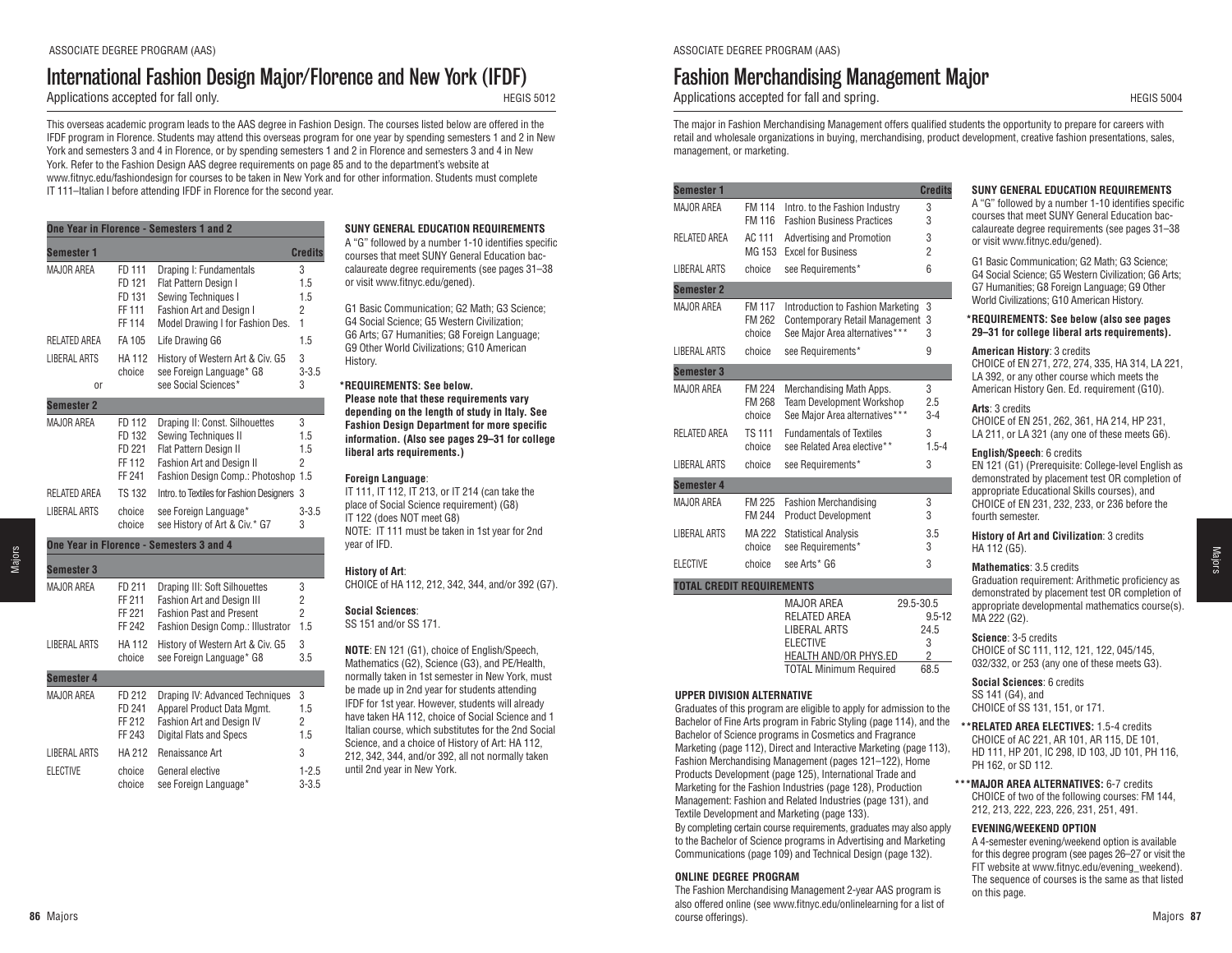## Fine Arts Major

Applications accepted for fall only. The set of the set of the set of the set of the set of the set of the set of the set of the set of the set of the set of the set of the set of the set of the set of the set of the set o

The major in Fine Arts offers qualified students the opportunity to explore career opportunities in the applied arts and prepare to work as painters with additional background in sculpture and printmaking.

| <b>Semester 1</b>                |                                                             |                                                                                                            | <b>Credits</b>                |
|----------------------------------|-------------------------------------------------------------|------------------------------------------------------------------------------------------------------------|-------------------------------|
| MAJOR AREA                       | FA 113<br><b>FA114</b><br>FA 131<br>FA 141<br>FA 151        | Design I: 2D and Color<br>Design II: 3D Form and Structure<br>Life Drawing I<br>Drawing I G6<br>Painting I | 1.5<br>1.5<br>1.5<br>1.5<br>3 |
| <b>LIBERAL ARTS</b>              | <b>HA112</b><br>choice                                      | History of Western Art & Civ. G5<br>see Requirements*                                                      | 3<br>3                        |
| <b>Semester 2</b>                |                                                             |                                                                                                            |                               |
| MAJOR AREA                       | FA 132<br>FA 142<br>FA 152<br>FA 161<br><b>FA171</b>        | Life Drawing II G6<br>Drawing II<br>Painting II<br>Sculpture I<br>Printmaking I                            | 1.5<br>1.5<br>3<br>3<br>1.5   |
| RELATED AREA                     | CG 111                                                      | Intro. to Computer Graphics                                                                                | 1                             |
| <b>LIBERAL ARTS</b>              | HA 231<br>choice                                            | Modern Art G7<br>see Requirements*                                                                         | 3<br>3                        |
| <b>Semester 3</b>                |                                                             |                                                                                                            |                               |
| MAJOR AREA                       | <b>FA172</b><br>FA 231<br>FA 251<br><b>FA 252</b><br>FA 261 | Printmaking II<br>Life Drawing III<br>Approaches to Abstract Ptg. I<br>Painting III<br>Sculpture II        | 1.5<br>1.5<br>3<br>3<br>3     |
| <b>LIBERAL ARTS</b>              | choice                                                      | see Requirements*                                                                                          | 6                             |
| <b>Semester 4</b>                |                                                             |                                                                                                            |                               |
| MAJOR AREA                       | FA 232<br>FA 253<br><b>FA 254</b>                           | Life Drawing IV<br>Approaches to Abstract Ptg. II<br>Painting IV                                           | 1.5<br>3<br>3                 |
| RELATED AREA                     | PH 003<br>PH 103                                            | <b>Basic Photography Studio</b><br><b>Basic Photography</b>                                                | 0<br>$\overline{2}$           |
| LIBERAL ARTS                     | choice                                                      | see Requirements*                                                                                          | 6                             |
| <b>ELECTIVE</b>                  | choice                                                      | General elective                                                                                           | $1.5 - 3$                     |
| <b>TOTAL CREDIT REQUIREMENTS</b> |                                                             |                                                                                                            |                               |
|                                  |                                                             | <b>MAJOR AREA</b><br>RELATED AREA<br>LIBERAL ARTS                                                          | 39<br>3<br>24                 |

ELECTIVE 1.5-3 HEALTH AND/OR PHYS. ED 2 TOTAL Minimum Required 69.5

**SUNY GENERAL EDUCATION REQUIREMENTS**

A "G" followed by a number 1-10 identifies specific courses that meet SUNY General Education baccalaureate degree requirements (see pages 31–38 or visit www.fitnyc.edu/gened).

G1 Basic Communication; G2 Math; G3 Science; G4 Social Science; G5 Western Civilization; G6 Arts; G7 Humanities; G8 Foreign Language; G9 Other World Civilizations; G10 American History.

**\*REQUIREMENTS: See below (also see pages 29–31 for college liberal arts requirements).**

#### **English/Speech**: 6 credits

EN 121 (G1) (Prerequisite: College-level English as demonstrated by placement test OR completion of appropriate Educational Skills courses), and CHOICE of EN 231, 232, 233, 236, 241, 242, 244, 245, or 253.

#### **Mathematics**: 3-3.5 credits

Graduation requirement: Arithmetic proficiency as demonstrated by placement test OR completion of appropriate developmental mathematics course(s). CHOICE of MA 131, 161, 213, 222, 242, or 331 (any one of these meets G2).

#### **Science**: 3-5 credits

CHOICE of SC 111, 112, 121, 122, 045/145, 253, 326, or 032/332 (any one of these meets G3).

**Social Sciences**: 6 credits

CHOICE of two: SS 131, 141, 151, 171 (any one of these meets G4).

#### **UPPER DIVISION ALTERNATIVES**

Graduates of this program are eligible to apply for admission to the Bachelor of Fine Arts programs in Computer Animation and Interactive Media (page 109), Fine Arts (page 123), Textile/Surface Design (page 134), and Toy Design (page 135).

## Illustration Major - Fashion Illustration Option

Applications accepted for fall only. The set of the set of the set of the set of the set of the set of the set of the set of the set of the set of the set of the set of the set of the set of the set of the set of the set o

The major in Illustration offers qualified students the opportunity to prepare for staff positions and a freelance career as illustrators in graphic design firms, ad agencies and publishing houses.

|                                                |                                                                                                                                                                  | <b>Credits</b>              |
|------------------------------------------------|------------------------------------------------------------------------------------------------------------------------------------------------------------------|-----------------------------|
| IL 114<br>IL 123<br>IL 133<br>IL 141<br>IL 151 | <b>Fashion Applications</b><br>General Illustration I G6<br>Anatomical Life Drawing: Illus. I<br>Fashion Expression in Dwg.<br><b>Dynamic Drawing Techniques</b> | 1.5<br>1.5<br>2<br>1.5<br>2 |
| PH 116                                         | Photography Basics                                                                                                                                               | 2                           |
| choice                                         | see Requirements*                                                                                                                                                | 6                           |
|                                                |                                                                                                                                                                  |                             |
| IL 115<br>IL 125<br>IL 127                     | Concepts - Lifestyle/Fash. Illus. I<br>Photoshop for the Illustrator<br>Applying Color to Illustrate the                                                         | 1.5<br>2                    |
| IL 134<br>IL 145                               | Anatomical Life Drawing: Illus. II<br>Fashion Dwg. & Stylization I                                                                                               | 1.5<br>1.5<br>3             |
| choice                                         | see Requirements*                                                                                                                                                | 6                           |
|                                                |                                                                                                                                                                  |                             |
| IL 210<br>IL 231<br>IL 241                     | Concepts - Lifestyle/Fash. Illus. II<br>Anatomical Life Drawing: Illus. III<br>Fashion Dwg. & Stylization II                                                     | 3<br>1.5<br>3               |
| CD 201<br>CD 271                               | <b>Computer Typesetting and Design</b><br>Designing with Type                                                                                                    | 2<br>1.5                    |
| choice                                         | see Requirements*                                                                                                                                                | 6                           |
|                                                |                                                                                                                                                                  |                             |
| IL 212<br>IL 232<br>IL 242                     | Concepts - Lifestyle/Fash. Illus. III<br>Anatomical Life Drawing: Illus. IV<br>Fashion Dwg. & Stylization III                                                    | 3<br>1.5<br>3               |
| CD 122<br>FA 104                               | Digital Layout I<br>Sculpture - Basic G6                                                                                                                         | $\overline{2}$<br>1.5       |
| choice                                         | see Requirements*                                                                                                                                                | 6                           |
| choice                                         | General elective                                                                                                                                                 | $1.5 - 3$                   |
|                                                |                                                                                                                                                                  | <b>Written Word</b>         |

#### **TOTAL CREDIT REQUIREMENTS**

| <b>MAJOR AREA</b>             | 33        |
|-------------------------------|-----------|
| <b>RELATED AREA</b>           | 9         |
| <b>LIBERAL ARTS</b>           | 24        |
| <b>ELECTIVE</b>               | $1.5 - 3$ |
| <b>HEALTH AND/OR PHYS. ED</b> | 2         |
| <b>TOTAL Minimum Required</b> | 69.5      |
|                               |           |

#### **SUNY GENERAL EDUCATION REQUIREMENTS**

A "G" followed by a number 1-10 identifies specific courses that meet SUNY General Education baccalaureate degree requirements (see pages 31–38 or visit www.fitnyc.edu/gened).

G1 Basic Communication; G2 Math; G3 Science; G4 Social Science; G5 Western Civilization; G6 Arts; G7 Humanities; G8 Foreign Language; G9 Other World Civilizations; G10 American History.

#### **\*REQUIREMENTS: See below (also see pages 29–31 for college liberal arts requirements).**

#### **English/Speech**: 6 credits

EN 121 (G1) (Prerequisite: College-level English as demonstrated by placement test OR completion of appropriate Educational Skills courses), and CHOICE of EN 231, 232, 233, 236, 241, 242, 244, 245, or 253.

#### **History of Art and Civilization**: 6 credits HA 112 (G5), and

CHOICE of HA 111, 121, 221, 223, 224, 225, 226, 231, 311, or 314 (any one of these meets G7).

#### **Mathematics**: 3-3.5 credits

Graduation requirement: Arithmetic proficiency as demonstrated by placement test OR completion of appropriate developmental mathematics course(s). CHOICE of MA 131, 161, 213, 222, 242, or 331 (any one of these meets G2).

#### **Science**: 3-5 credits

CHOICE of SC 111, 112, 121, 122, 045/145, 253, 326, or 032/332 (any one of these meets G3).

#### **Social Sciences**: 6 credits

CHOICE of two of the following: SS 131, 141, 151, 171 (any one of these meets G4).

#### **UPPER DIVISION ALTERNATIVES**

Graduates of this program are eligible to apply for admission to the Bachelor of Fine Arts programs in Computer Animation and Interactive Media (page 111), Illustration (page 126), Textile/Surface Design (page 134), and Toy Design (page 135).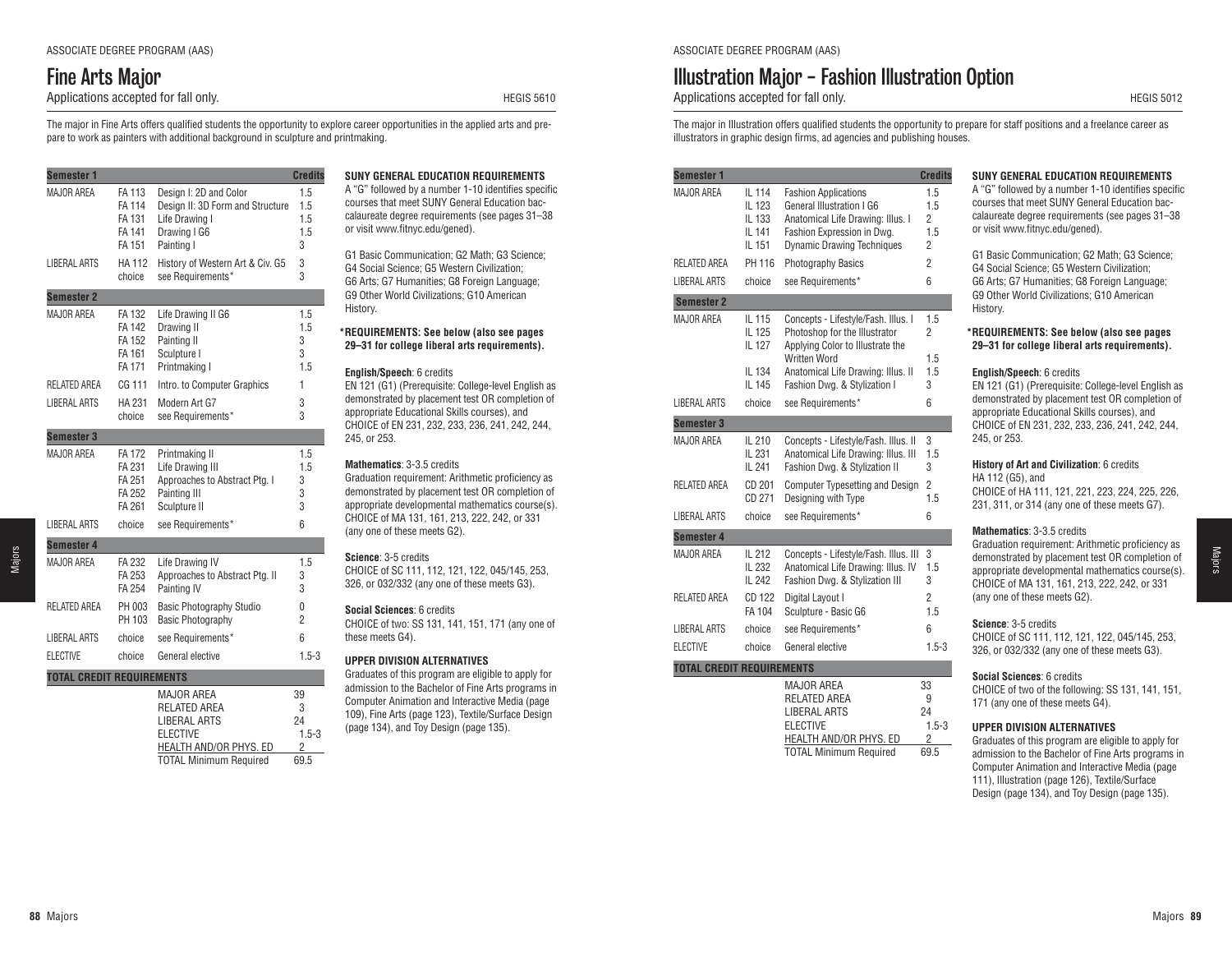## Illustration Major - General Illustration Option

Applications accepted for fall only. The set of the set of the set of the set of the set of the set of the set of the set of the set of the set of the set of the set of the set of the set of the set of the set of the set o

The major in Illustration offers qualified students the opportunity to prepare for staff positions and a freelance career as illustrators in graphic design firms, ad agencies and publishing houses.

| <b>Semester 1</b>                |                  |                                                                | <b>Credits</b>        |
|----------------------------------|------------------|----------------------------------------------------------------|-----------------------|
| MAJOR AREA                       | IL 114           | <b>Fashion Applications</b>                                    | 1.5                   |
|                                  | IL 123<br>IL 133 | General Illustration I G6<br>Anatomical Life Drawing: Illus. I | 1.5<br>$\overline{2}$ |
|                                  | IL 141           | Fashion Expression in Dwg.                                     | 1.5                   |
|                                  | IL 151           | <b>Dynamic Drawing Techniques</b>                              | 2                     |
| RELATED AREA                     | PH 116           | <b>Photography Basics</b>                                      | $\overline{2}$        |
| LIBERAL ARTS                     | choice           | see Requirements*                                              | 6                     |
| <b>Semester 2</b>                |                  |                                                                |                       |
| MAJOR AREA                       | IL 124           | <b>General Illustration II</b>                                 | 3                     |
|                                  | IL 125           | Photoshop for the Illustrator                                  | $\overline{2}$        |
|                                  | IL 127           | Applying Color to Illustrate the<br><b>Written Word</b>        | 1.5                   |
|                                  | IL 128           | Perspective Drawing, Composition                               |                       |
|                                  |                  | and Concept                                                    | 1.5                   |
|                                  | IL 134           | Anatomical Life Drawing: Illus. II                             | 1.5                   |
|                                  | IL 152           | Figure Drawing I                                               | 1.5                   |
| <b>LIBERAL ARTS</b>              | choice           | see Requirements*                                              | 6                     |
| <b>Semester 3</b>                |                  |                                                                |                       |
| MAJOR AREA                       | IL 223           | <b>General Illustration III</b>                                | 3                     |
|                                  | IL 251           | Figure Drawing II                                              | 1.5                   |
|                                  | IL 272           | Illus. Rendering Techniques                                    | 1.5                   |
| RELATED AREA                     | CD 201           | Computer Typesetting and Design                                | 2                     |
|                                  | CD 271           | Designing with Type                                            | 1.5                   |
| LIBERAL ARTS                     | choice           | see Requirements*                                              | 6                     |
| <b>Semester 4</b>                |                  |                                                                |                       |
| MAJOR AREA                       | IL 224           | <b>General Illustration IV</b>                                 | 3                     |
|                                  | IL 231<br>IL 252 | Anatomical Life Dwg: Illus. III<br><b>Figure Drawing III</b>   | 1.5<br>1.5            |
|                                  | IL 274           | <b>Illustration Process</b>                                    | 1.5                   |
| RELATED AREA                     | CD 122           | Digital Layout I                                               | $\overline{2}$        |
|                                  | FA 104           | Sculpture - Basic G6                                           | 1.5                   |
| LIBERAL ARTS                     | choice           | see Requirements*                                              | 6                     |
| <b>ELECTIVE</b>                  | choice           | General elective                                               | $1.5 - 3$             |
| <b>TOTAL CREDIT REQUIREMENTS</b> |                  |                                                                |                       |

| <b>MAJOR AREA</b>             | 33        |
|-------------------------------|-----------|
| <b>RELATED AREA</b>           | 9         |
| LIBERAL ARTS                  | 24        |
| <b>ELECTIVE</b>               | $1.5 - 3$ |
| HEALTH AND/OR PHYS. ED        |           |
| <b>TOTAL Minimum Required</b> | 695       |
|                               |           |

**SUNY GENERAL EDUCATION REQUIREMENTS**

A "G" followed by a number 1-10 identifies specific courses that meet SUNY General Education baccalaureate degree requirements (see pages 31–38 or visit www.fitnyc.edu/gened).

G1 Basic Communication; G2 Math; G3 Science; G4 Social Science; G5 Western Civilization; G6 Arts; G7 Humanities; G8 Foreign Language; G9 Other World Civilizations; G10 American **History** 

**\*REQUIREMENTS: See below (also see pages 29–31 for college liberal arts requirements).**

#### **English/Speech**: 6 credits

EN 121 (G1) (Prerequisite: College-level English as demonstrated by placement test OR completion of appropriate Educational Skills courses), and CHOICE of EN 231, 232, 233, 236, 241, 242, 244, 245, or 253.

**History of Art and Civilization**: 6 credits HA 112 (G5), and CHOICE of HA 111, 121, 221, 223, 224, 225, 226, 231, 311 or 314 (any one of these meets G7)

#### **Mathematics**: 3-3.5 credits

Graduation requirement: Arithmetic proficiency as demonstrated by placement test OR completion of appropriate developmental mathematics course(s). CHOICE of MA 131, 161, 213, 222, 242, or 331 (any one of these meets G2).

#### **Science**: 3-5 credits

CHOICE of SC 111, 112, 121, 122, 045/145, 253, 326, or 032/332 (any one of these meets G3).

#### **Social Sciences**: 6 credits

CHOICE of two: SS 131, 141, 151, or 171 (any one of these meets G4).

#### **UPPER DIVISION ALTERNATIVES**

Graduates of this program are eligible to apply for admission to the Bachelor of Fine Arts programs in Computer Animation and Interactive Media (page 111), Illustration (page 136), Textile/Surface Design (page 134), and Toy Design (page 135).

ASSOCIATE DEGREE PROGRAM (AAS)

## Interior Design Major

Applications accepted for fall and spring. The set of the set of the HEGIS 5012

The major in Interior Design, a CIDA (Council for Interior Design Accreditation) accredited program, offers qualified students the opportunity to prepare for careers as interior designers with design, architectural, and similar firms, or as freelance designers, draftspersons, or renderers. Interior Design major transfer credits are subject to departmental approvals, considered only from CIDA-accredited programs.

| <b>Semester 1</b>                    |                                                |                                                                                                                                             | <b>Credits</b>                    |
|--------------------------------------|------------------------------------------------|---------------------------------------------------------------------------------------------------------------------------------------------|-----------------------------------|
| MAJOR AREA                           | ID 115<br>ID 121<br>ID 133<br>ID 157           | <b>Interior Design Studio I</b><br>Survey of Interior Design<br><b>Presentation Techniques I</b><br><b>Drafting for Interior Design</b>     | 4<br>$\overline{2}$<br>1.5<br>1.5 |
| RELATED AREA<br>and<br><sub>0r</sub> | CG 111<br>CD 113<br>FA 141                     | Intro. to Computer Graphics<br>Three-Dimensional Design G6<br>Drawing I G6                                                                  | 1<br>1.5<br>1.5                   |
| <b>LIBERAL ARTS</b>                  | <b>EN 121</b><br><b>HA112</b>                  | <b>English Composition G1</b><br>History of Western Art & Civ. G5                                                                           | 3<br>3                            |
| <b>Semester 2</b>                    |                                                |                                                                                                                                             |                                   |
| MAJOR AREA                           | ID 116<br>ID 134<br>ID 158<br>ID 253           | <b>Interior Design Studio II</b><br><b>Presentation Techniques II</b><br>Perspective Drawing<br>AutoCAD I                                   | 4<br>1.5<br>1.5<br>1.5            |
| RELATED AREA                         | <b>FA 142</b>                                  | Drawing II G6                                                                                                                               | 1.5                               |
| LIBERAL ARTS                         | choice<br>choice                               | see History of Art & Civ.*<br>see Requirements*                                                                                             | 3<br>3                            |
| Semester 3                           |                                                |                                                                                                                                             |                                   |
| MAJOR AREA                           | ID 212<br>ID 221<br>ID 241<br>ID 243<br>ID 255 | <b>Interior Design Studio III</b><br>Interior Design: 1650 to 1850<br>Lighting Design I<br>Materials/Methods of Int. Const. I<br>AutoCAD II | 4<br>2.5<br>1.5<br>1.5<br>1.5     |
| RELATED AREA                         | <b>TS 122</b>                                  | Textile Principles for Int. Design                                                                                                          | 1.5                               |
| LIBERAL ARTS                         | choice                                         | see Requirements*                                                                                                                           | 6                                 |
| Semester 4                           |                                                |                                                                                                                                             |                                   |
| MAJOR AREA                           | ID 214<br><b>ID 222</b><br>ID 254<br>ID 262    | Interior Design Studio IV<br>Interior Design: 1850 to 1950<br><b>Interior Design Working Drawings 2</b><br><b>Professional Practice I</b>   | 4<br>2.5<br>$\overline{2}$        |
| LIBERAL ARTS                         | choice                                         | see Requirements*                                                                                                                           | 6                                 |
| <b>ELECTIVE</b>                      | choice                                         | General elective                                                                                                                            | $1.5 - 3$                         |
| TOTAL CREDIT REQUIREMENTS            |                                                |                                                                                                                                             |                                   |

MAJOR AREA 39 RELATED AREA 5.5 LIBERAL ARTS 24 ELECTIVE 1.5-3 HEALTH AND/OR PHYS. ED 2 TOTAL Minimum Required 72

#### **SUNY GENERAL EDUCATION REQUIREMENTS**

A "G" followed by a number 1-10 identifies specific courses that meet SUNY General Education baccalaureate degree requirements (see pages 31–38 or visit www.fitnyc.edu/gened).

G1 Basic Communication; G2 Mathematics; G3 Science; G4 Social Sciences; G5 Western Civilization; G6 Arts; G7 Humanities; G8 Foreign Language; G9 Other World Civilizations; G10 American History.

#### **\*REQUIREMENTS: See below (also see pages 29–31 for college liberal arts requirements).**

#### **English/Speech**: 6 credits

EN 121 (G1) (Prerequisite: College-level English as demonstrated by placement test OR completion of appropriate Educational Skills courses), and CHOICE of EN 231, 232, 233, 236, 241, 242, 244, or 253.

#### **History of Art and Civilization**: 3 credits

CHOICE of HA 111, 121, 221, 223, 224, 225, 226, 231, 311, or 314 (any one of these meets G7).

#### **Mathematics**: 3-3.5 credits

Graduation requirements: Arithmetic proficiency as demonstrated by placement test OR completion of appropriate developmental mathematics course(s). CHOICE of MA 131, 161, 213, 222, 242, or 331 (any one of these meets G2).

#### **Science**: 3-5 credits

CHOICE of SC 111, 112, 121, 122, 045/145, 252, 253, 326, or 032/332 (any one of these meets G3).

#### **Social Sciences**: 6 credits

CHOICE of two: SS 131, 141, 151, or 171 (any one of these meets G4).

#### **UPPER DIVISION ALTERNATIVES**

Graduates of this program are eligible to apply for admission to the Bachelor of Fine Arts programs in Interior Design (page 127) and Toy Design (page 135), and the Bachelor of Science program in Textile Development and Marketing (page 133).

By completing certain course requirements before the seventh semester, graduates may also apply for admission to the Bachelor of Science program in Home Products Development (page 125).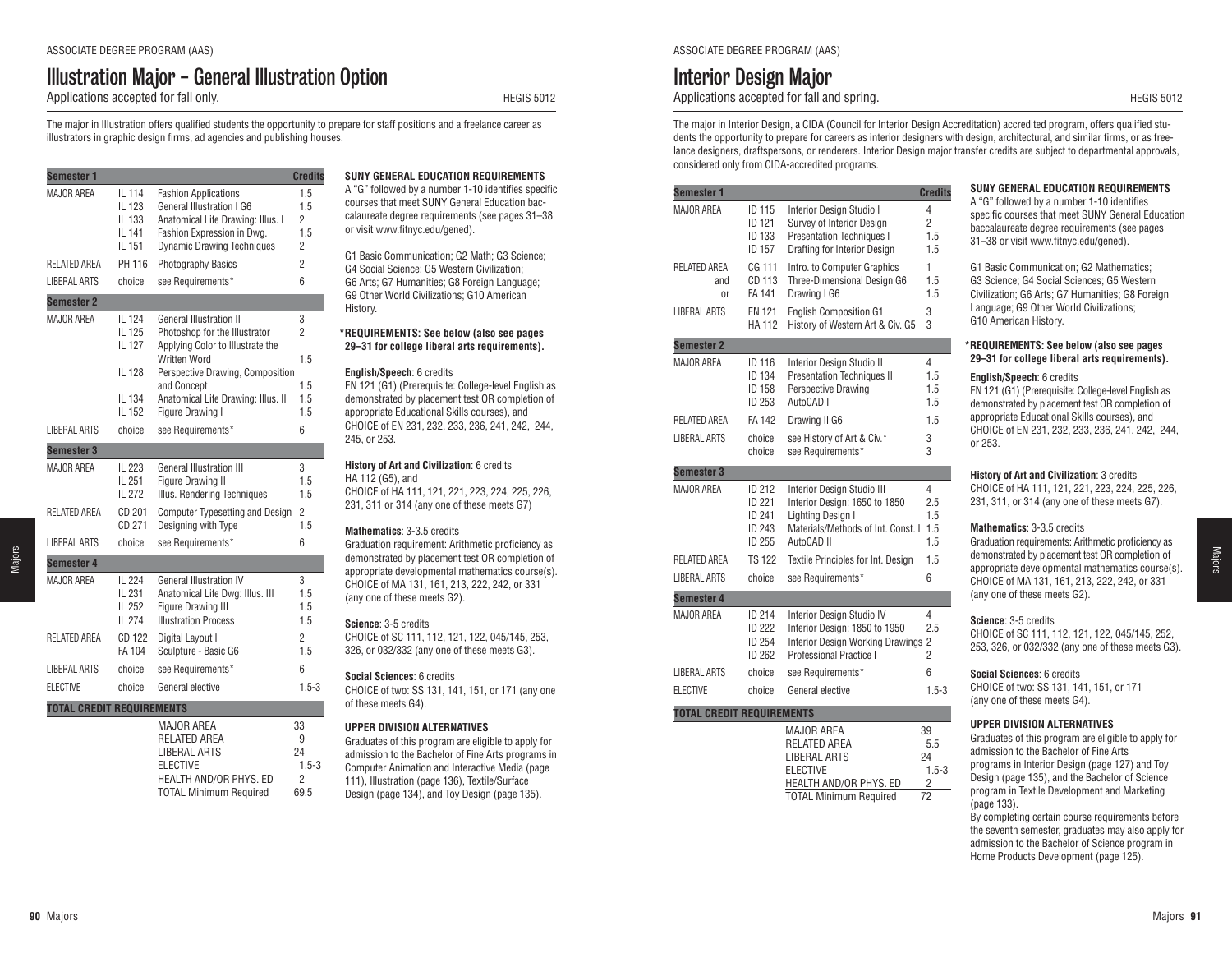## Jewelry Design Major - Design Option

Applications accepted for fall only. The set of the set of the set of the set of the set of the set of the set of the set of the set of the set of the set of the set of the set of the set of the set of the set of the set o

The major in Jewelry Design offers qualified students the opportunity to prepare for positions as designers, self-employed jewelers, or executives in the manufacturing of jewelry.

| <b>Semester 1</b> |                                                          |                                                                                                                                                                                                      | <b>Credits</b>                |
|-------------------|----------------------------------------------------------|------------------------------------------------------------------------------------------------------------------------------------------------------------------------------------------------------|-------------------------------|
| <b>MAJOR AREA</b> | JD 113<br>JD 114<br>JD 121<br>JD 131<br>JD 133<br>JD 172 | <b>Beginning Soldering Techniques</b><br>Piercing and Sawing Techniques<br><b>Wax Carving</b><br><b>Mechanical Drafting for Jewelers</b><br>Intro. to Jewelry Design<br>Tools, Equipment & Processes | 1.5<br>1.5<br>1.5<br>1.5<br>1 |
| RELATED AREA      | FA 104                                                   | Sculpture - Basic G6                                                                                                                                                                                 | 1.5                           |
|                   | FA 141                                                   | Drawing I G6                                                                                                                                                                                         | 1.5                           |
| LIBERAL ARTS      | EN 121                                                   | <b>English Composition G1</b>                                                                                                                                                                        | 3                             |
|                   | SC 111                                                   | Intro. to the Physical Sciences G3                                                                                                                                                                   | 3                             |

MAJOR AREA JD 115 Metal Forming Techniques 1.5

#### **Semester 2**

Majors

|                           | JD 116        | Costume Jewelry: White Metal        | 1.5            |
|---------------------------|---------------|-------------------------------------|----------------|
|                           | <b>JD 122</b> | Jewelry Casting                     | 2              |
|                           | JD 134        | Jewelry Design II                   | 1.5            |
|                           | JD 171        | <b>Materials &amp; Properties</b>   | 2              |
|                           | JD 173        | <b>Materials and Findings</b>       | 1              |
| <b>RELATED AREA</b>       | FA 107        | <b>Basic Design</b>                 | 1.5            |
| LIBERAL ARTS              | choice        | see History of Art & Civ.*          | 3              |
|                           | choice        | see Requirements*                   | 3              |
| Semester 3                |               |                                     |                |
| <b>MAJOR AREA</b>         | JD 231        | <b>Objects Design and Rendering</b> | 1.5            |
|                           | JD 233        | Jewelry Design III                  | 1.5            |
|                           | JD 241        | Intro. to Gemology                  | $\overline{2}$ |
|                           | JD 262        | <b>Estimating Costs</b>             | 1              |
|                           | JD 263        | Costume Jewelry Prod./Mktg.         | 3              |
| <b>RELATED AREA</b>       | CG 111        | Intro. to Computer Graphics         | 1              |
|                           | DE 101        | Display Design: Small Scale         | $\overline{2}$ |
| LIBERAL ARTS              | choice        | see History of Art & Civ.*          | 3              |
|                           | choice        | see Requirements*                   | 3              |
| <b>ELECTIVE</b>           | choice        | General elective                    | $1.5 - 3$      |
| <b>Semester 4</b>         |               |                                     |                |
| <b>MAJOR AREA</b>         | JD 235        | Fine Jewelry Portfolio              | 1.5            |
|                           | JD 236        | <b>Fashion Jewelry Portfolios</b>   | 1.5            |
|                           | JD 243        | Gemology II                         | 1.5            |
|                           | JD 261        | <b>Changes and Trends</b>           | 2              |
| <b>RELATED AREA</b>       | CG 212        | Intro. to 3D Computer Modeling      | 2              |
|                           | SD 141        | Nature Studies                      | 1.5            |
| LIBERAL ARTS              | choice        | see Requirements*                   | 6              |
| TOTAL CREDIT REQUIREMENTS |               |                                     |                |
|                           |               | MAJOR AREA<br>RELATED AREA          | 33<br>11       |

LIBERAL ARTS 24 ELECTIVE 1.5-3 HEALTH AND/OR PHYS. ED 2 TOTAL Minimum Required 71.5

**SUNY GENERAL EDUCATION REQUIREMENTS** A "G" followed by a number 1-10 identifies specific

courses that meet SUNY General Education baccalaureate degree requirements (see pages 31–38 or visit www.fitnyc.edu/gened).

G1 Basic Communication; G2 Math; G3 Science; G4 Social Science; G5 Western Civilization; G6 Arts; G7 Humanities; G8 Foreign Language; G9 Other World Civilizations; G10 American History.

#### **\*REQUIREMENTS: See below (also see pages 29–31 for college liberal arts requirements).**

#### **English/Speech**: 6 credits

EN 121 (G1) (Prerequisite: College-level English as demonstrated by placement test OR completion of appropriate Educational Skills courses), and CHOICE of EN 231, 232, 233, 236, 241, 242, 244, 245, or 253.

#### **History of Art and Civilization**: 6 credits HA 112 (G5), and

CHOICE of HA 111, 121, 221, 223, 224, 225, 226, 231, 311, or 314 (any one of these meets G7).

#### **Mathematics**: 3-3.5 credits

Graduation requirement: Arithmetic proficiency as demonstrated by placement test OR completion of appropriate developmental mathematics course(s). CHOICE of MA 131, 161, 213, 222, 242, or 331 (any one of these meets G2).

#### **Social Sciences**: 6 credits

CHOICE of two: SS 131, 141, 151, or 171 (any one of these meets G4).

#### **UPPER DIVISION ALTERNATIVES**

Graduates of this program are eligible to apply for admission to the Bachelor of Fine Arts programs in Accessories Design and Fabrication (page 108), Textile/Surface Design (page 134), and Toy Design (page 135).

ASSOCIATE DEGREE PROGRAM (AAS)

## Jewelry Design Major - Studio Option

Applications accepted for fall only. The set of the set of the set of the set of the set of the set of the set of the set of the set of the set of the set of the set of the set of the set of the set of the set of the set o

The major in Jewelry Design offers qualified students the opportunity to prepare for positions as designers, self-employed jewelers, or executives in the manufacturing of jewelry.

#### **Semester 1 credits** MAJOR AREA JD 113 Beginning Soldering Techniques 1.5 JD 114 Piercing and Sawing Techniques 1.5 JD 121 Wax Carving 1 JD 131 Mechanical Drafting for Jewelers 1.5 JD 133 Intro. to Jewelry Design 1.5 JD 172 Tools, Equipment & Processes 1 RELATED AREA FA 104 Sculpture - Basic G6 1.5 FA 141 Drawing I G6 1.5 LIBERAL ARTS EN 121 English Composition G1 3 SC 111 Intro. to the Physical Sciences G3 3

## **Semester 2**

| MAJOR AREA   | JD 115 | <b>Metal Forming Techniques:</b>   |     |
|--------------|--------|------------------------------------|-----|
|              |        | <b>Chasing and Repousse</b>        | 1.5 |
|              | JD 116 | Costume Jewelry: White Metal       | 1.5 |
|              | JD 122 | Jewelry Casting                    | 2   |
|              | JD 134 | Jewelry Design II                  | 1.5 |
|              | JD 171 | <b>Materials &amp; Properties</b>  | 2   |
|              | JD 173 | <b>Materials and Findings</b>      | 1   |
| RELATED AREA | FA 107 | <b>Basic Design</b>                | 1.5 |
| LIBERAL ARTS | choice | see History of Art & Civ.*         | 3   |
|              | choice | see Requirements*                  | 3   |
| Semester 3   |        |                                    |     |
| MAJOR AREA   | JD 213 | Non-Trad. Metal Construc. Tech.    | 1.5 |
|              | JD 214 | Diamond Jewelry Techniques         | 1.5 |
|              | JD 215 | Alt. Materials/Jewelry Fabrication | 1.5 |
|              | JD 216 | Adv. Piercing & Metal Carving      | 1.5 |
|              | JD 241 | Intro. to Gemology                 | 2   |
|              | JD 251 | Principles of Silversmithing       | 1.5 |
|              | JD 262 | <b>Estimating Costs</b>            | 1   |

## RELATED AREA CG 111 Intro. to Computer Graphics 1

LIBERAL ARTS choice see History of Art & Civ.\* 3 choice see Requirements\* 3

#### **Semester 4**

| MAJOR AREA                | JD 217 | Handmade Platinum Jewelry            | 1.5       |
|---------------------------|--------|--------------------------------------|-----------|
|                           | JD 218 | <b>Hollow Form Jewelry</b>           | 1.5       |
|                           | JD 219 | Clasps, Closings, and Findings       | 1.5       |
|                           | JD 243 | Gemology II                          | 1.5       |
|                           | JD 252 | <b>Silversmithing Project Studio</b> | 1.5       |
|                           | JD 261 | <b>Changes and Trends</b>            | 2         |
| LIBERAL ARTS              | choice | see Requirements*                    | 6         |
| ELECTIVE                  | choice | General elective                     | $1.5 - 3$ |
| TOTAL CREDIT REQUIREMENTS |        |                                      |           |
|                           |        | MAJOR AREA                           | 37.5      |
|                           |        | <b>RELATED AREA</b>                  | 5.5       |
|                           |        | LIBERAL ARTS                         | 24        |
|                           |        | <b>ELECTIVE</b>                      | $1.5 - 3$ |

HEALTH AND/OR PHYS. ED 2 TOTAL Minimum Required 70.5

#### **SUNY GENERAL EDUCATION REQUIREMENTS**

A "G" followed by a number 1-10 identifies specific courses that meet SUNY General Education baccalaureate degree requirements (see pages 31–38 or visit www.fitnyc.edu/gened).

G1 Basic Communication; G2 Math; G3 Science; G4 Social Science; G5 Western Civilization; G6 Arts; G7 Humanities; G8 Foreign Language; G9 Other World Civilizations; G10 American History.

#### **\*REQUIREMENTS: See below (also see pages 29-31 for college liberal arts requirements).**

#### **English/Speech**: 6 credits

EN 121 (G1) (Prerequisite: College-level English as demonstrated by placement test OR completion of appropriate Educational Skills courses), and CHOICE of EN 231, 232, 233, 236, 241, 242, 244, 245, or 253.

#### **History of Art and Civilization**: 6 credits

HA 112 (G5), and CHOICE of HA 111, 121, 221, 223, 224, 225, 226, 231, 311, or 314 (any one of these meets G7).

#### **Mathematics**: 3-3.5 credits

Graduation requirement: Arithmetic proficiency as demonstrated by placement test OR completion of appropriate developmental mathematics course(s). CHOICE of MA 131, 161, 213, 222, or 331 (any one of these meets G2).

#### **Social Sciences**: 6 credits

CHOICE of two: SS 131, 141, 151, or 171 (any one of these meets G4).

#### **UPPER DIVISION ALTERNATIVES**

Graduates of this program are eligible to apply for admission to the Bachelor of Fine Arts programs in Accessories Design and Fabrication (page 108), Textile/Surface Design (page 134), and Toy Design (page 135).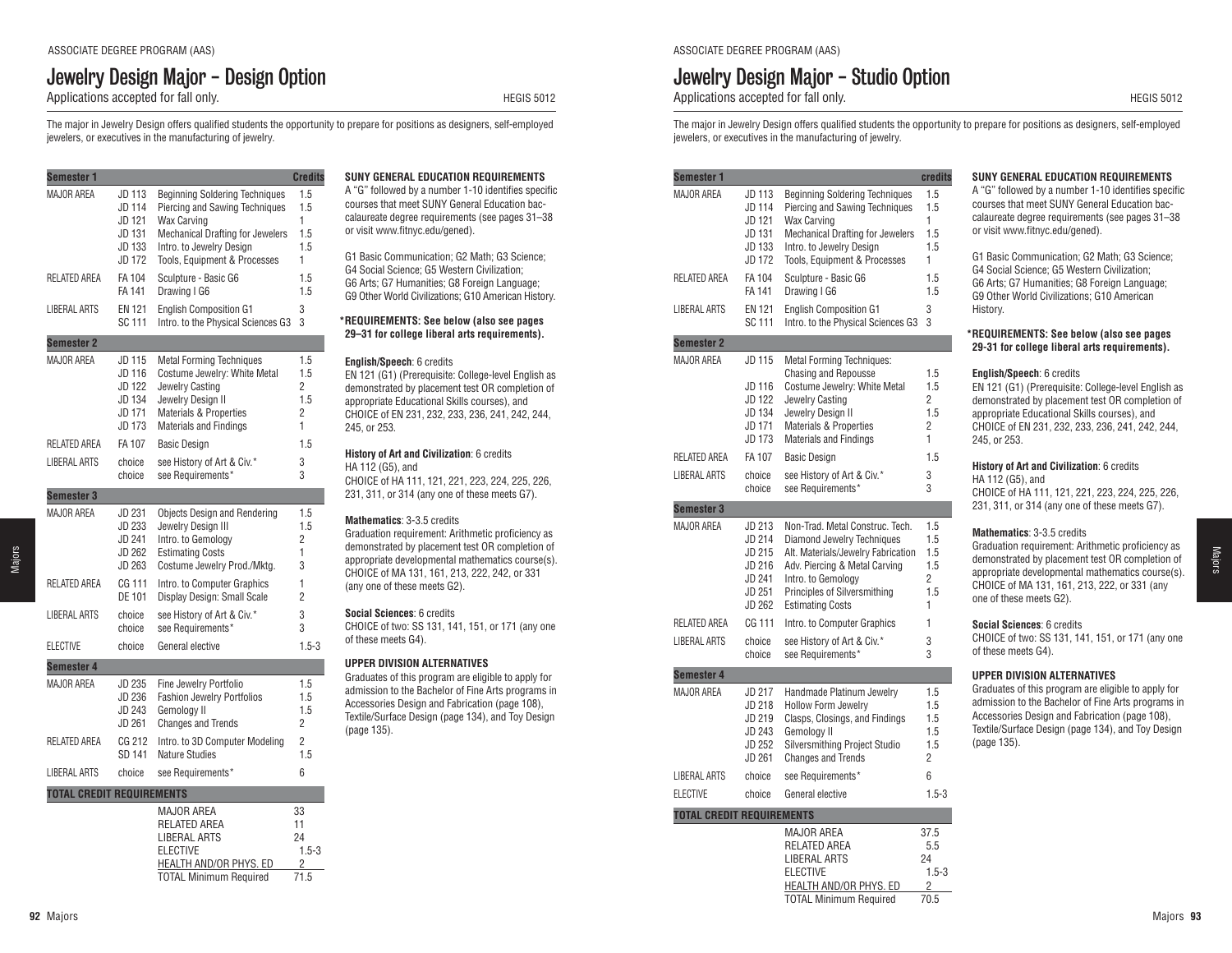## Menswear Major

Applications accepted for fall only. The set of the set of the set of the set of the set of the set of the set of the set of the set of the set of the set of the set of the set of the set of the set of the set of the set o

The major in Menswear offers qualified students the opportunity to prepare for careers with retail and wholesale organizations as designers, assistant designers, or stylists with an understanding of merchandising, or as merchandising executives with design aptitudes.

|                                   |                                                                                           | <b>Credits</b>                                                                                                                                                                                                                                                                                                                 |
|-----------------------------------|-------------------------------------------------------------------------------------------|--------------------------------------------------------------------------------------------------------------------------------------------------------------------------------------------------------------------------------------------------------------------------------------------------------------------------------|
| MW 141<br>MW 151                  | <b>Menswear Construction</b><br><b>Menswear Design I</b>                                  | 3<br>1.5<br>1.5                                                                                                                                                                                                                                                                                                                |
| FA 107<br>IL 103<br><b>TS 111</b> | Basic Design G6<br><b>Illustrating the Male Figure</b><br><b>Fundamentals of Textiles</b> | 1.5<br>1.5<br>3                                                                                                                                                                                                                                                                                                                |
| <b>HA112</b><br>choice            | History of Western Art & Civ. G5<br>see Requirements*                                     | 3<br>3                                                                                                                                                                                                                                                                                                                         |
|                                   |                                                                                           |                                                                                                                                                                                                                                                                                                                                |
|                                   | <b>Menswear Design II</b><br>Computer Design I                                            | 1.5<br>2<br>$\overline{c}$<br>$\overline{2}$                                                                                                                                                                                                                                                                                   |
| FA 105                            | Life Drawing G6                                                                           | 1.5                                                                                                                                                                                                                                                                                                                            |
| HA 215<br>choice                  | History of Menswear G7<br>see Requirements*                                               | 3<br>3                                                                                                                                                                                                                                                                                                                         |
|                                   |                                                                                           |                                                                                                                                                                                                                                                                                                                                |
|                                   | Menswear Design III                                                                       | 1.5<br>2<br>2                                                                                                                                                                                                                                                                                                                  |
| <b>FM 202</b>                     | The Marketing of Menswear                                                                 | 3                                                                                                                                                                                                                                                                                                                              |
| choice                            | see Requirements*                                                                         | 6                                                                                                                                                                                                                                                                                                                              |
|                                   |                                                                                           |                                                                                                                                                                                                                                                                                                                                |
| IC 296<br>MW 221                  | AAS Internship B: Career Explor.<br>Digital Art for Menswear<br><b>Menswear Design IV</b> | 2<br>1.5<br>5                                                                                                                                                                                                                                                                                                                  |
| choice                            | see Requirements*                                                                         | 6                                                                                                                                                                                                                                                                                                                              |
|                                   |                                                                                           |                                                                                                                                                                                                                                                                                                                                |
|                                   | <b>MAJOR AREA</b><br>RELATED AREA<br><b>LIBERAL ARTS</b><br>HEALTH AND/OR PHYS. ED        | 31.5<br>10.5<br>24<br>$\overline{2}$                                                                                                                                                                                                                                                                                           |
|                                   |                                                                                           | MW 131<br>Menswear Flat Patternmaking Design I<br>MW 152<br>MW 232 MW Flat Patternmaking Design II<br>MW 241 Tailoring the Jacket<br>MW 254<br>MW 231 Menswear Flat Patternmaking Design III 4<br>MW 251<br>MW 253 Adv. Computer Fashion Design<br>MW 262 Presentation/Portfolio<br>MW 252<br><b>TOTAL CREDIT REQUIREMENTS</b> |

#### **SUNY GENERAL EDUCATION REQUIREMENTS**

A "G" followed by a number 1-10 identifies specific courses that meet SUNY General Education baccalaureate degree requirements (see pages 31–38 or visit www.fitnyc.edu/gened).

G1 Basic Communication; G2 Math; G3 Science; G4 Social Science; G5 Western Civilization; G6 Arts; G7 Humanities; G8 Foreign Language; G9 Other World Civilizations; G10 American History.

#### **\*REQUIREMENTS: See below (also see pages 29–31 for college liberal arts requirements).**

#### **English/Speech**: 6 credits

EN 121 (G1) (Prerequisite: College-level English as demonstrated by placement test OR completion of appropriate Educational Skills courses), and CHOICE of EN 231, 232, 233, 236, 241, 242, 244, 245, or 253.

#### **Mathematics**: 3-3.5 credits

Graduation requirement: Arithmetic proficiency as demonstrated by placement test OR completion of appropriate developmental mathematics course(s). CHOICE of MA 131, 161, 213, 222, 242, or 331 (any one of these meets G2).

#### **Science**: 3-5 credits

CHOICE of SC 111, 112, 121, 122, 045/145, 253, 326, or 032/332 (any one of these meets G3).

#### **Social Sciences**: 6 credits

CHOICE of two of the following: SS 131, 141, 151, or 171 (any one of these meets G4).

#### **UPPER DIVISION ALTERNATIVES**

Graduates of this program are eligible to apply for admission to the Bachelor of Fine Arts programs in Fabric Styling (page 114) and Textile/Surface Design (page 134), and the Bachelor of Science programs in Direct and Interactive Marketing (page 113 ), Production Management: Fashion and Related Industries (page 131), Technical Design (page 132), and Textile Development and Marketing (page 138).

By completing certain course requirements, graduates may also apply for admission to the Bachelor of Science programs in Fashion Merchandising Management (pages 121–122), and International Trade and Marketing for the Fashion Industries (page 128).

ASSOCIATE DEGREE PROGRAM (AAS)

## Photography Major

Applications accepted for fall only. And the state of the state of the state of the state of the state of the state of the state of the state of the state of the state of the state of the state of the state of the state of

The major in Photography offers qualified students a chance to prepare for positions as photographic studio assistants, corporate or advertising photographers, or as entry-level entrepreneurs in fashion, illustration, and still-life photography.

| <b>Semester 1</b>   |                                      |                                                                                                                               | <b>Credits</b>                             |
|---------------------|--------------------------------------|-------------------------------------------------------------------------------------------------------------------------------|--------------------------------------------|
| <b>MAJOR AREA</b>   | PH 112<br>PH 114<br>PH 131<br>PH 162 | Introduction to Photography<br>Introduction to Digital Photography 1<br><b>Lighting Principles</b><br>Photographic Styling G6 | 3<br>2<br>2                                |
| RELATED AREA        | CG 111<br>FA 202                     | Intro. to Computer Graphics<br>Basic Design: 3D G6                                                                            | 1<br>1                                     |
| <b>LIBERAL ARTS</b> | choice                               | see Requirements*                                                                                                             | 6                                          |
| <b>Semester 2</b>   |                                      |                                                                                                                               |                                            |
| <b>MAJOR AREA</b>   | PH 113<br>PH 115<br>PH 241<br>PH 272 | Photographic Techniques<br>Ad. Photography/Medium Format<br><b>Foundations of Color</b><br>Photoshop I for Photographers      | 2<br>3<br>$\overline{2}$<br>$\overline{2}$ |
| RELATED AREA        | FA 108                               | <b>Basic Drawing</b>                                                                                                          | 1                                          |
| LIBERAL ARTS        | choice                               | see Requirements*                                                                                                             | 6                                          |
| PE/HEALTH           | choice                               | PE/Health                                                                                                                     | 1                                          |
| <b>Semester 3</b>   |                                      |                                                                                                                               |                                            |
| MAJOR AREA          | PH 121<br>PH 231<br>PH 274           | Large Format Photography<br><b>Electronic Flash</b><br>Photoshop II for Photographers                                         | 2<br>4<br>$\overline{2}$                   |
| RELATED AREA        | AD 203                               | Advertising Design and Layout                                                                                                 | 2                                          |
| LIBERAL ARTS        | choice                               | see Requirements*                                                                                                             | 6                                          |
| PE/HEALTH           | choice                               | PE/Health                                                                                                                     | 1                                          |
| Semester 4          |                                      |                                                                                                                               |                                            |
| MAJOR AREA          | PH 242<br>PH 262                     | Adv. Projects and Portfolio Dev.<br>Professional Procedures for<br>the Commercial Photographer                                | 45<br>$\overline{2}$                       |
| RELATED AREA        | CG 214                               | Web Page Construction                                                                                                         | 1.5                                        |
| LIBERAL ARTS        | choice                               | see Requirements*                                                                                                             | 6                                          |
| <b>ELECTIVE</b>     | choice                               | General elective                                                                                                              | 1.5                                        |
|                     |                                      |                                                                                                                               |                                            |

#### **TOTAL CREDIT REQUIREMENTS**

| <b>MAJOR AREA</b>             | 31.5 |
|-------------------------------|------|
| <b>RELATED AREA</b>           | 65   |
| <b>LIBERAL ARTS</b>           | 24   |
| <b>ELECTIVE</b>               | 15   |
| PE/HEALTH                     | 2    |
| <b>TOTAL Minimum Required</b> | 65.5 |

#### **SUNY GENERAL EDUCATION REQUIREMENTS**

A "G" followed by a number 1-10 identifies specific courses that meet SUNY General Education baccalaureate degree requirements (see pages 31–38 or visit www.fitnyc.edu/gened).

G1 Basic Communication; G2 Math; G3 Science; G4 Social Science; G5 Western Civilization; G6 Arts; G7 Humanities; G8 Foreign Language; G9 Other World Civilizations; G10 American History.

#### **\*REQUIREMENTS: See below (also see pages 29–31 for college liberal arts requirements).**

#### **English/Speech**: 6 credits

EN 121 (G1) (Prerequisite: College-level English as demonstrated by placement test OR completion of appropriate Educational Skills courses), and CHOICE of EN 231, 232, 233, 236, 241, 242, 244, 245, or 253.

#### **History of Art and Civilization**: 6 credits HA 112 (G5), and

CHOICE of HA 111, 121, 221, 223, 224, 225, 226, 231, 311, or 314 (any one of these meets G7).

#### **Mathematics**: 3-3.5 credits

Graduation requirement: Arithmetic proficiency as demonstrated by placement test OR completion of appropriate developmental mathematics course(s). CHOICE of MA 131, 161, 213, 222, 242, or 331 (any one of these meets G2).

#### **Science**: 3-5 credits

CHOICE of SC 111, 112, 121, 122, 045/145, 253, 326, or 032/332 (any one of these meets G3).

#### **Social Sciences**: 6 credits

CHOICE of two: SS 131, 141, 151, or 171 (any one of these meets G4).

#### **UPPER DIVISION ALTERNATIVES**

Graduates of this program are eligible to apply for admission to the Bachelor of Fine Arts programs in Computer Animation and Interactive Media (page 111) and Photography and the Digital Image (page 130).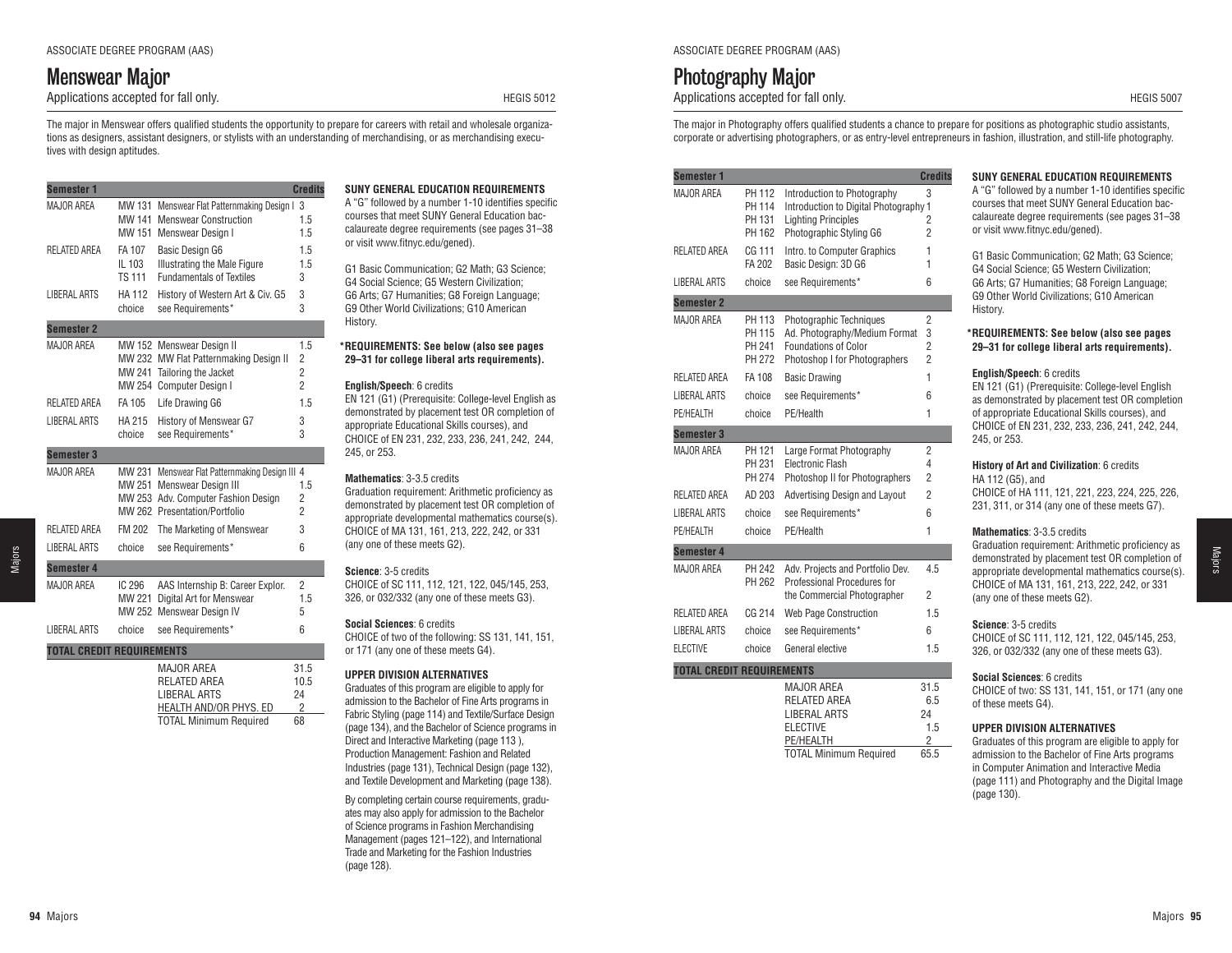## Production Management: Fashion and Related Industries Major

Applications accepted for fall only. The second second second second second second second second second second second second second second second second second second second second second second second second second second

The major in Production Management: Fashion and Related Industries offers preparation for careers in the management of the production processes within a global marketplace for the fashion-related businesses. Graduates are employed in the areas of production control, sourcing, costing, engineering, product development, quality assurance, technical design, and other administrative positions.

| <b>Semester 1</b>         |               |                                       | <b>Credits</b> |
|---------------------------|---------------|---------------------------------------|----------------|
| MAJOR ARFA                | MG 153        | <b>Excel for Business</b>             | 2              |
| <b>RELATED AREA</b>       | FM 114        | Intro. to the Fashion Industry        | 3              |
|                           | TS 015        | Textiles/Prod. Mgmt. Laboratory       | 1.5            |
|                           | <b>TS 115</b> | <b>Textiles/Production Management</b> | 3              |
| LIBERAL ARTS              | EN 121        | <b>English Composition G1</b>         | 3              |
|                           | <b>HA112</b>  | History of Western Art & Civ. G5      | 3              |
| <b>Semester 2</b>         |               |                                       |                |
| <b>MAJOR AREA</b>         | MG 114        | Principles of Prod. Construction      | 3              |
|                           | MG 132        | <b>Marketing for Manufacturers</b>    | 3              |
|                           | MG 253        | Object-Oriented DB Mgmt.              | $\overline{2}$ |
| LIBERAL ARTS              | MA 222        | <b>Statistical Analysis G2</b>        | 3.5            |
|                           | SC 112        | Earth Science G3                      | 3.5            |
| Semester 3                |               |                                       |                |
| <b>MAJOR AREA</b>         | MG 242        | <b>Principles of Accounting</b>       | 3              |
|                           | MG 252        | <b>Product Data Management</b>        | 3              |
| <b>LIBERAL ARTS</b>       | SS 131        | General Psychology G4                 | 3              |
|                           | choice        | see English/Speech*                   | 3              |
|                           | choice        | see Arts* G6                          | 3              |
| Semester 4                |               |                                       |                |
| <b>MAJOR AREA</b>         | MG 234        | Supply Chain Management               | 3              |
|                           | IC 297        | AAS Internship C: Career Explor.      | 3              |
| RFI ATFD ARFA             | <b>FM 322</b> | <b>Fashion Inventory Management</b>   | 3              |
| LIBERAL ARTS              | SS 141        | Macroeconomics                        | 3              |
|                           | SS 237        | Industrial Psychology                 | 3              |
| TOTAL CREDIT REQUIREMENTS |               |                                       |                |

| <b>UUIREMENIS</b>             |      |
|-------------------------------|------|
| <b>MAJOR AREA</b>             | 22   |
| <b>RELATED AREA</b>           | 10.5 |
| LIBERAL ARTS                  | 28   |
| <b>HEALTH AND/OR PHYS. ED</b> | 2    |
| <b>TOTAL Minimum Required</b> | 62.5 |
|                               |      |

#### **SUNY GENERAL EDUCATION REQUIREMENTS**

A "G" followed by a number 1-10 identifies specific courses that meet SUNY General Education baccalaureate degree requirements (see pages 31–38 or visit www.fitnyc.edu/gened).

G1 Basic Communication; G2 Math; G3 Science; G4 Social Science; G5 Western Civilization; G6 Arts; G7 Humanities; G8 Foreign Language; G9 Other World Civilizations; G10 American History.

#### **\*REQUIREMENTS: See below (also see pages 29–31 for college liberal arts requirements).**

**Arts**: 3 credits

CHOICE of EN 251, 254, 361, or HA 214 (any one of these meets G6).

#### **English/Speech**: 6 credits

EN 121 (G1) (Prerequisite: College-level English as demonstrated by placement test OR completion of appropriate Educational Skills courses), and CHOICE of EN 231, 232, 233, 236, 241, 242, 244, 245, or 253.

#### **UPPER DIVISION ALTERNATIVES**

Graduates of this program are eligible to apply for admission to the Bachelor of Science programs in Direct and Interactive Marketing (page 113), Home Products Development (page 125), Production Management: Fashion and Related Industries (page 131), and Textile Development and Marketing (page 133).

By completing certain course requirements, graduates may also apply for admission to the Bachelor of Science programs in Advertising and Marketing Communications (page 109), Fashion Merchandising Management (pages 121–122), International Trade and Marketing for the Fashion Industries (page 128), and Technical Design (page 132).

ASSOCIATE DEGREE PROGRAM (AAS)

## Textile Development and Marketing Major

Applications accepted for fall only. The state of the state of the state of the state of the state of the state of the state of the state of the state of the state of the state of the state of the state of the state of the

The major in Textile Development and Marketing offers preparation for careers in the development of fabrics for the fashion and home furnishings industries, with emphasis on global sourcing and textile applications.

| <b>Semester 1</b>   |                                |                                                                             | <b>Credits</b>      |
|---------------------|--------------------------------|-----------------------------------------------------------------------------|---------------------|
| MAJOR AREA          | <b>TS 111</b>                  | <b>Fundamentals of Textiles</b>                                             | 3                   |
| <b>RELATED AREA</b> | AC 111                         | Advertising and Promotion                                                   | 3                   |
|                     | FM 114                         | Intro. to the Fashion Industry                                              | 3                   |
| LIBERAL ARTS        | EN 121                         | <b>English Composition G1</b>                                               | 3                   |
|                     | SC 111                         | Intro. to the Physical Sciences G3                                          | 3                   |
| <b>Semester 2</b>   |                                |                                                                             |                     |
| <b>MAJOR AREA</b>   | TT 173                         | Computer Apps. for Textile Dev.                                             | 2                   |
|                     | <b>TT 174</b><br>TT 273        | <b>Comparative Fabric Structures</b><br>Textile Industry: Historical Survey | 3<br>$\overline{2}$ |
| RELATED AREA        | MG 108                         | <b>Textile Products Manufacturing</b>                                       | 2                   |
| LIBERAL ARTS        | HA 112                         | History of Western Art & Civ. G5                                            | 3                   |
|                     | SS 141                         | Macroeconomics G4                                                           | 3                   |
| <b>Semester 3</b>   |                                |                                                                             |                     |
| MAJOR AREA          | TT 301                         | <b>Textile Applications</b>                                                 | 3                   |
|                     | TT 473                         | Textiles/Home Furnishing Mkts.                                              | 2                   |
| RFI ATFD ARFA       | MG 242                         | Principles of Accounting                                                    | 3                   |
| LIBERAL ARTS        | PL 211                         | Informal Logic: Clear Thinking G7                                           | 3                   |
|                     | SC 032                         | <b>Color Science Laboratory</b>                                             | 1                   |
|                     | SC 332<br>choice               | <b>Color and Light</b><br>see English/Speech*                               | 3<br>3              |
|                     |                                |                                                                             |                     |
| <b>Semester 4</b>   |                                |                                                                             |                     |
| <b>MAJOR AREA</b>   | <b>TT 247</b><br><b>TT 475</b> | Applied Color Technology/Styling<br><b>Textile Marketing</b>                | 2<br>3              |
| RELATED AREA        | <b>IN 201</b>                  | Global Sourcing/Textile Industries                                          | 3                   |
| <b>LIBERAL ARTS</b> | choice                         | see Arts* G6                                                                | 3                   |
|                     | choice                         | see Math* G2                                                                | $3 - 3.5$           |
|                     | choice                         | see Social Sciences*                                                        | 3                   |

#### **TOTAL CREDIT REQUIREMENTS**

| MAJOR AREA                    | 20          |
|-------------------------------|-------------|
| <b>RELATED AREA</b>           | 14          |
| LIBERAL ARTS                  | $31 - 31.5$ |
| HEALTH AND/OR PHYS. ED        |             |
| <b>TOTAL Minimum Required</b> | 67          |
|                               |             |

#### **SUNY GENERAL EDUCATION REQUIREMENTS**

A "G" followed by a number 1-10 identifies specific courses that meet SUNY General Education baccalaureate degree requirements (see pages 31–38 or visit www.fitnyc.edu/gened).

G1 Basic Communication; G2 Math; G3 Science; G4 Social Science; G5 Western Civilization; G6 Arts; G7 Humanities; G8 Foreign Language; G9 Other World Civilizations; G10 American History.

#### **\*REQUIREMENTS: See below (also see pages 29–31 for college liberal arts requirements).**

**Arts**: 3 credits

CHOICE of EN 251, EN 262, HP 231, or LA 321, (any one of these meets G6).

#### **English/Speech**: 6 credits

EN 121 (G1) (Prerequisite: College-level English as demonstrated by placement test OR completion of appropriate Educational Skills courses), and CHOICE of EN 231, 232, 233, 236, 241, 242, 244, 245, or 253.

#### **Mathematics**: 3-3.5 credits

CHOICE of any course from list of Gen. Ed. Mathematics courses (G2).

**Social Sciences**: 3 credits CHOICE of SS 131, 151, or 171.

#### **UPPER DIVISION ALTERNATIVES**

Graduates of this program are eligible to apply for admission to the Bachelor of Science programs in Direct and Interactive Marketing (page 113), Home Products Development (page 125), Production Management: Fashion and Related Industries (page 131), and Textile Development and Marketing (page 133), and the Bachelor of Fine Arts program in Fabric Styling (page 114).

By completing certain course requirements, graduates may also apply to the Bachelor of Science programs in Advertising and Marketing Communications (page 109), Fashion Merchandising Management (pages 121–122), International Trade and Marketing for the Fashion Industries (page 128), and Technical Design (page 132).

Majors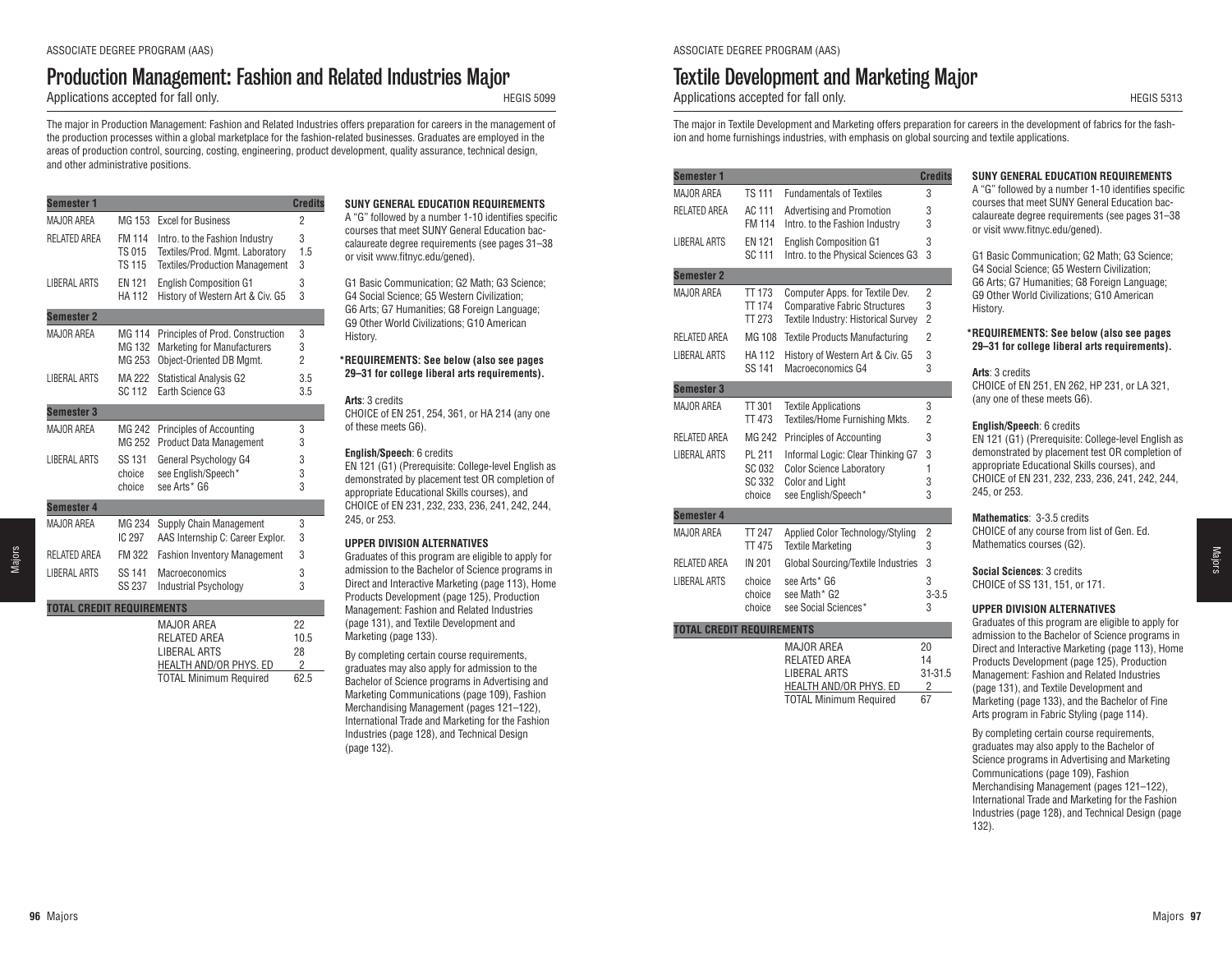## Textile/Surface Design Major

Applications accepted for fall only. The set of the set of the set of the set of the set of the set of the set of the set of the set of the set of the set of the set of the set of the set of the set of the set of the set o

The major in Textile/Surface Design offers qualified students the opportunity to prepare for careers in the fabrics, fashion, home furnishings, and related industries as designers, colorists, stylists, and studio directors, as well as freelance entrepreneurs.

| 2<br>$\overline{2}$<br>3<br>1.5  |
|----------------------------------|
|                                  |
|                                  |
|                                  |
| 1.5                              |
| 1.5                              |
| 3                                |
| 3                                |
|                                  |
| 3                                |
| 1.5<br>1.5                       |
| 1.5                              |
| 1.5                              |
| 3                                |
| 3                                |
| 3                                |
|                                  |
| 2                                |
| 1.5                              |
| 2<br>2                           |
| 1.5                              |
| 6                                |
| $1.5 - 3$                        |
|                                  |
| 2                                |
| 3                                |
| 2                                |
| $\overline{c}$<br>$\overline{2}$ |
|                                  |
| 6                                |
|                                  |
| 39                               |
|                                  |
| 4.5<br>24                        |
|                                  |

TOTAL Minimum Required 69

#### **SUNY GENERAL EDUCATION REQUIREMENTS**

A "G" followed by a number 1-10 identifies specific courses that meet SUNY General Education baccalaureate degree requirements (see pages 31–38 or visit www.fitnyc.edu/gened).

G1 Basic Communication; G2 Math; G3 Science; G4 Social Science; G5 Western Civilization; G6 Arts; G7 Humanities; G8 Foreign Language; G9 Other World Civilizations; G10 American History.

#### **\*REQUIREMENTS: See below (also see pages 29–31 for college liberal arts requirements).**

#### **English/Speech**: 6 credits

EN 121 (G1) (Prerequisite: College-level English as demonstrated by placement test OR completion of appropriate Educational Skills courses), and CHOICE of EN 231, 232, 233, 236, 241, 242, 244, 245, or 253.

#### **History of Art and Civilization**: 6 credits HA 112 (G5), and

CHOICE of HA 111, 121, 221, 223, 224, 225, 226, 231, 311, or 314 (any one of these meets G7).

#### **Mathematics**: 3-3.5 credits

Graduation requirement: Arithmetic proficiency as demonstrated by placement test OR completion of appropriate developmental mathematics course(s). CHOICE of MA 131, 161, 213, 222, 242, or 331 (any one of these meets G2).

#### **Science**: 3-5 credits

CHOICE of SC 111, 112, 121, 122, 045/145, 253, 326, or 032/332 (any one of these meets G3).

#### **Social Sciences**: 6 credits

CHOICE of two: SS 131, 141, 151, or 171 (any one of these meets G4).

#### **UPPER DIVISION ALTERNATIVES**

Graduates of this program are eligible to apply for admission to the Bachelor of Fine Arts programs in Fabric Styling (page 114 ) and Textile/Surface Design (page 134), and the Bachelor of Science program in Textile Development and Marketing (page 133).

ASSOCIATE DEGREE PROGRAM (AAS)

## Visual Presentation and Exhibition Design Major

Applications accepted for fall only. The set of the set of the set of the set of the set of the set of the set of the set of the set of the set of the set of the set of the set of the set of the set of the set of the set o

Graduates of Visual Presentation and Exhibition Design may pursue opportunities in designing for retail projects, as well as museums, showrooms, events, and other themed environments.

| <b>Semester 1</b>                |                                                              |                                                                                                                                                                | <b>Credits</b>                                            |
|----------------------------------|--------------------------------------------------------------|----------------------------------------------------------------------------------------------------------------------------------------------------------------|-----------------------------------------------------------|
| MAJOR AREA                       | <b>DE 123</b><br>DE 131<br><b>DE 141</b><br>DE 161           | Design and Rendering<br>Studio Design: Prod. Presentation<br>Display Graphics I<br><b>Professional Practices</b>                                               | $\overline{2}$<br>$\overline{2}$<br>$\overline{2}$<br>1.5 |
| RELATED AREA                     | FA 141<br>PH 116                                             | Drawing I<br>Photography Basics G6                                                                                                                             | 1.5<br>2                                                  |
| LIBERAL ARTS                     | choice                                                       | see Requirements*                                                                                                                                              | 6                                                         |
| <b>Semester 2</b>                |                                                              |                                                                                                                                                                |                                                           |
| MAJOR AREA                       | <b>DE 124</b><br><b>DE 133</b><br><b>DE 142</b>              | Design and Rendering<br>Adv. Studio Design: Prod. Present.<br><b>Display Graphics II</b>                                                                       | $\overline{2}$<br>$\overline{2}$<br>$\overline{2}$        |
| RELATED AREA                     | FM 101<br>ID 104<br>ID 133                                   | Survey of Fashion Merchandising<br>Light/Sound/Motion<br><b>Presentation Techniques I</b>                                                                      | 3<br>1.5<br>1.5                                           |
| LIBERAL ARTS                     | choice                                                       | see Requirements*                                                                                                                                              | 6                                                         |
| <b>Semester 3</b>                |                                                              |                                                                                                                                                                |                                                           |
| MAJOR AREA                       | <b>DE 125</b><br>DE 232<br>DE 234<br>DE 236<br><b>DE 242</b> | <b>CAD for Visual Presentation</b><br><b>Elements of Visual Merchandising</b><br>Point-of-Purchase Display<br>Studio Design/Exhibition<br>Display Graphics III | 2<br>1.5<br>1.5<br>1.5<br>1.5                             |
| RELATED AREA                     | PK 211<br>choice                                             | Introduction to Packaging Design<br>see Related Area elective**                                                                                                | 1.5<br>1.5                                                |
| LIBERAL ARTS                     | choice                                                       | see Requirements*                                                                                                                                              | 6                                                         |
| Semester 4                       |                                                              |                                                                                                                                                                |                                                           |
| MAJOR AREA                       | DE 213<br>DE 243<br>DE 251<br>DE 262                         | <b>Exhibition Design</b><br><b>Exhibit Design Graphics</b><br><b>Event and Promotion Design</b><br>Portfolio Development                                       | 3<br>1.5<br>2<br>1                                        |
| LIBERAL ARTS                     | choice                                                       | see Requirements*                                                                                                                                              | 6                                                         |
| ELECTIVE                         | choice                                                       | General elective                                                                                                                                               | $1.5 - 3$                                                 |
| <b>TOTAL CREDIT REQUIREMENTS</b> |                                                              |                                                                                                                                                                |                                                           |

MAJOR AREA 29 RELATED AREA 12.5 LIBERAL ARTS 24 ELECTIVE 1.5-3 HEALTH AND/OR PHYS. ED 2 TOTAL Minimum Required 69

#### **SUNY GENERAL EDUCATION REQUIREMENTS**

A "G" followed by a number 1-10 identifies specific courses that meet SUNY General Education baccalaureate degree requirements (see pages 31–38 or visit www.fitnyc.edu/gened).

G1 Basic Communication; G2 Math; G3 Science; G4 Social Science; G5 Western Civilization; G6 Arts; G7 Humanities; G8 Foreign Language; G9 Other World Civilizations; G10 American History.

#### **\*REQUIREMENTS: See below (also see pages 29–31 for college liberal arts requirements).**

#### **English/Speech**: 6 credits

EN 121 (G1) (Prerequisite: College-level English as demonstrated by placement test OR completion of appropriate Educational Skills courses) and CHOICE of EN 231, 232, 233, 236, 241, 242, 244, 245, or 253.

#### **History of Art and Civilization**: 6 credits

HA 112 (G5) and

CHOICE of HA 111, 221, 223, 224, 225, 226, 231, 311, or 314 (any one of these meets G7).

#### **Mathematics**: 3-3.5 credits

Graduation requirement: Arithmetic proficiency as demonstrated by placement test OR completion of appropriate developmental mathematics course(s). CHOICE of MA 131, 161, 213, 222, 242, or 331 (any one of these meets G2).

#### **Science**: 3-5 credits

CHOICE of SC 111, 112, 121, 122, 045/145, 253, 326, or 032/332 (any one of these meets G3).

#### **Social Sciences**: 6 credits

CHOICE of two: SS 131, 141, 151, 171 (any one of these meets G4).

#### **\*\*RELATED AREA:** 1.5 credits

CHOICE of FA 101, or FA 104, or FA 142.

#### **UPPER DIVISION ALTERNATIVES**

Graduates of this program are eligible to apply for admission to the Bachelor of Fine Arts programs in Accessories Design and Fabrication (page 108), Fabric Styling (page 114), Packaging Design (page 129), and Toy Design (page 135), and the Bachelor of Science programs in Home Products Development (page 125) and Visual Art Management (page 136).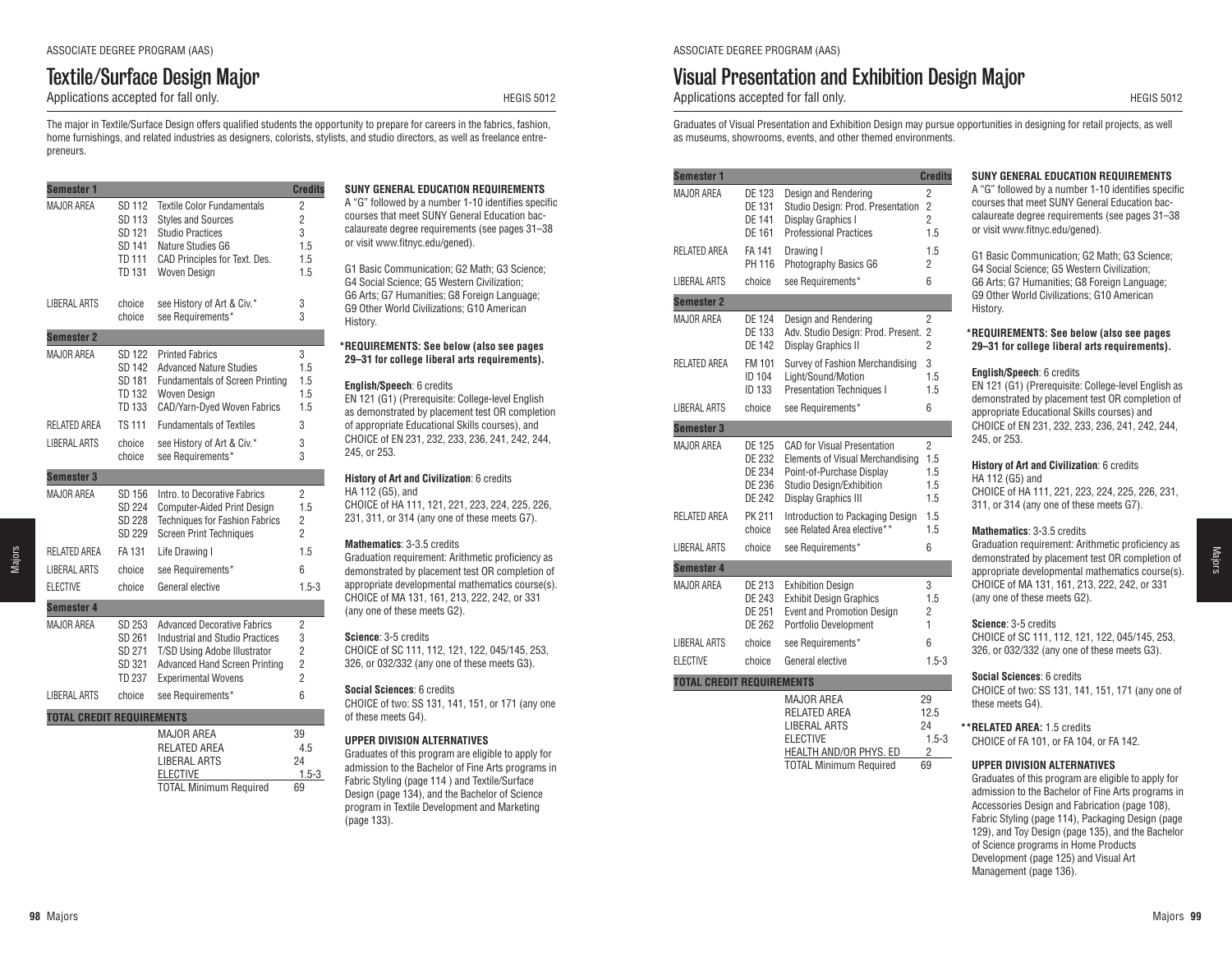## One-Year Associate Degree Programs

Students who hold a four-year degree or who have completed at least 30 transferable credits at an accredited college, with 24 credits equivalent to FIT's liberal arts requirements, may be considered for an alternative to the two-year associate degree. This option generally enables students to complete the associate degree coursework within a period of one year and is based upon a review of the student's transcript and prior knowledge and skills. See page 18 for specific information and required documentation. The one-year associate degree programs follow on pages 100–107.

ONE-YEAR ASSOCIATE DEGREE PROGRAM (AAS)

## Accessories Design Major

Applications accepted for fall only. The second state of the second state of the second state of the second state of the second state of the second state of the second state of the second state of the second state of the s

| <b>Semester 1</b>         |        |                                       | <b>Credits</b> |
|---------------------------|--------|---------------------------------------|----------------|
| MAJOR AREA                | LD 111 | Leather and Materials Technology      | 2.5            |
|                           | LD 113 | <b>Manipulating Leather</b>           | 1.5            |
|                           | LD 121 | Anatomy for Accessories               | 1.5            |
|                           | LD 133 | <b>Footwear Design/Construction I</b> | 3              |
|                           | LD 143 | Handbag Design/Construction I         | 3              |
|                           | LD 165 | <b>Sketching Accessories</b>          | 2.5            |
| RELATED AREA              | PH 272 | Photoshop I for Photographers         | 2              |
| <b>Semester 2</b>         |        |                                       |                |
| MAJOR AREA                | LD 134 | Footwear Design/Construction II       | 3              |
|                           | LD 144 | Handbag Design/Construction II        | 3              |
|                           | LD 227 | Intro. to Line Building               | 2              |
|                           | LD 243 | Belt Design and Patternmaking         | 1.5            |
|                           | LD 293 | Developing a Successful Portfolio     | 3              |
| RELATED AREA              | MW 255 | Accessories Computer Design I         | 2              |
| TOTAL CREDIT REQUIREMENTS |        |                                       |                |
|                           |        | MAJOR AREA                            | 26.5           |
|                           |        | RELATED AREA                          | 4              |
|                           |        | <b>TOTAL Minimum Required</b>         | 30.5           |

ONE-YEAR ASSOCIATE DEGREE PROGRAM (AAS)

## Advertising and Marketing Communications Major

TOTAL Minimum Required 35

Applications accepted for fall and spring. The set of the set of the set of the set of the set of the set of the set of the set of the set of the set of the set of the set of the set of the set of the set of the set of the

| Semester 1                |        |                                  | credits |  |
|---------------------------|--------|----------------------------------|---------|--|
| MAJOR AREA                | AC 111 | <b>Advertising and Promotion</b> | 3       |  |
|                           | AC 141 | Journalism                       | 3       |  |
|                           | AC 171 | <b>Mass Communications</b>       | 3       |  |
|                           | AC 221 | <b>Publicity Workshop</b>        | 3       |  |
| RELATED AREA              | CD 122 | Digital Layout I                 | 2       |  |
|                           | FM 114 | Intro. to the Fashion Industry   | 3       |  |
| <b>Semester 2</b>         |        |                                  |         |  |
| <b>MAJOR AREA</b>         | AC 113 | Strategic Planning for IMC       | 3       |  |
|                           | AC 231 | <b>Advertising Copywriting</b>   | 3       |  |
|                           | AC 271 | Audiences and Media              | 3       |  |
|                           | AC 272 | Research Methods in IMC          | 3       |  |
|                           | AC 362 | Video Studio Production          | 3       |  |
|                           | choice | See Major Area electives*        | $3 - 4$ |  |
| TOTAL CREDIT REQUIREMENTS |        |                                  |         |  |
|                           |        | MAJOR AREA                       | 30-31   |  |
|                           |        | RELATED AREA                     | 5       |  |

**\*MAJOR AREA ELECTIVES:**

CHOICE of AC 211, 232, 242, 262, 291, 341, or IC 298.

#### **EVENING/WEEKEND OPTION**

A 2-semester evening/weekend option is available for this degree program (see pages 26–27 or visit the FIT website at www.fitnyc.edu/evening\_weekend). The sequence of courses is the same as that listed on this page.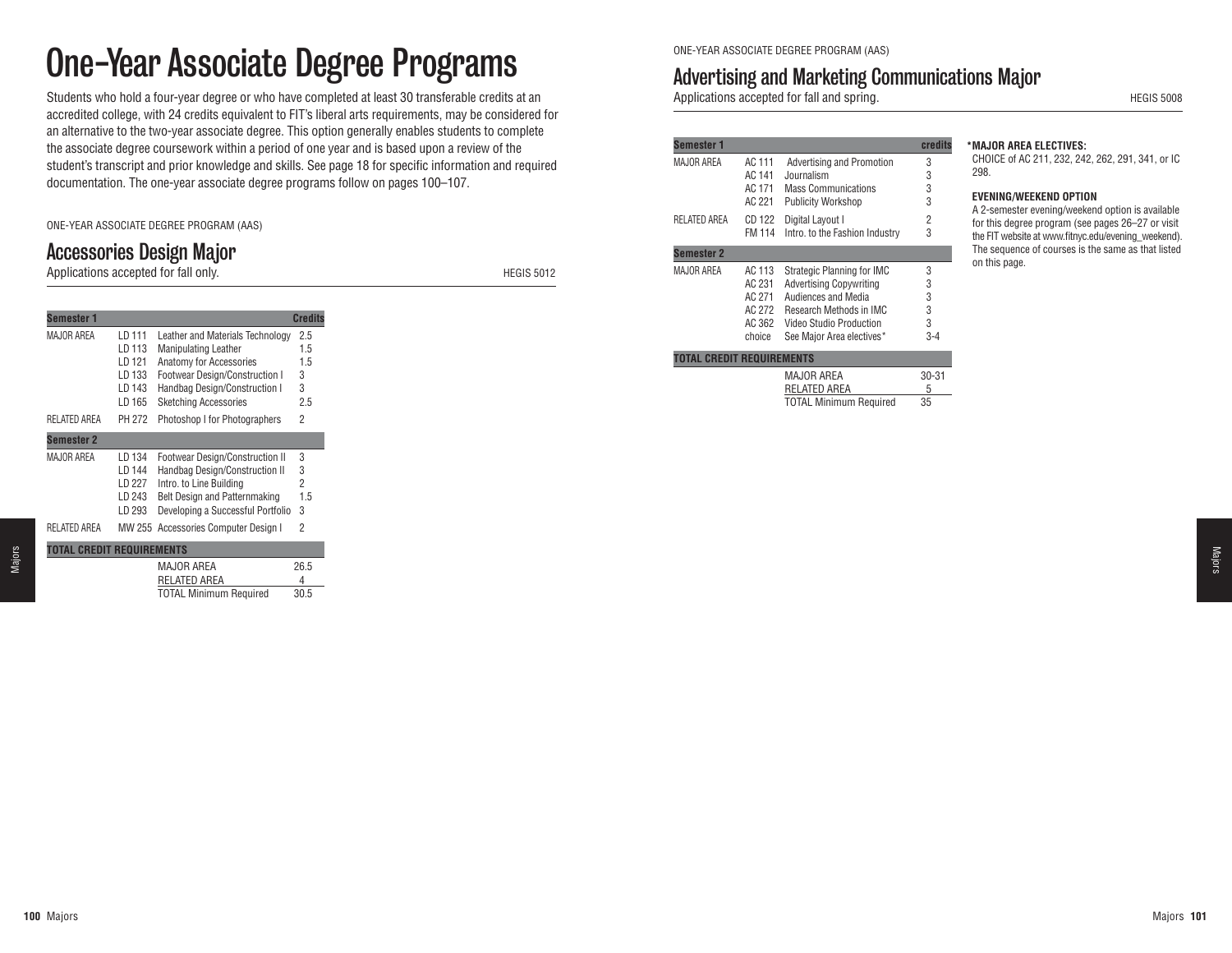## Communication Design Major

Applications accepted for fall only. The state of the state of the HEGIS 5012

MAJOR AREA CD 112 Foundation II/Comm.

**Semester 1** 

|        | <b>Credits</b> |  |
|--------|----------------|--|
| Design | 3              |  |
|        | 1.5            |  |

|                                  | CD 121 | Studio Skills                        | 1.5 |  |
|----------------------------------|--------|--------------------------------------|-----|--|
|                                  | CD 122 | Digital Layout I                     | 2   |  |
|                                  | CD 132 | <b>Creative Process</b>              | 1.5 |  |
|                                  | CD 171 | Introduction to Typography           | 1.5 |  |
|                                  | CD 172 | Computer Drawing & Typography        | 2   |  |
| RELATED AREA                     | GD 235 | Survey of Graphic Design             | 2   |  |
|                                  | PH 116 | Photography Basics                   | 2   |  |
| <b>Semester 2</b>                |        |                                      |     |  |
| MAJOR AREA                       | CD 231 | <b>Visual Process</b>                | 1.5 |  |
|                                  | CD 251 | Digital Imagery                      | 1.5 |  |
|                                  | CD 271 | Designing with Type                  | 1.5 |  |
| RELATED AREA                     | AC 201 | <b>Advertising &amp; Promotion</b>   | 2   |  |
|                                  | AD 213 | <b>Advertising Design Concepts</b>   | 3   |  |
|                                  | GD 214 | The Corporate Image                  | 3   |  |
|                                  | GD 243 | <b>Website Design and Production</b> | 2   |  |
|                                  | PK 211 | Introduction to Packaging Design     | 1.5 |  |
| <b>TOTAL CREDIT REQUIREMENTS</b> |        |                                      |     |  |
|                                  |        |                                      |     |  |

#### MAJOR AREA 16 RELATED AREA 15.5 TOTAL Minimum Required 31.5

Majors

ONE-YEAR ASSOCIATE DEGREE PROGRAM (AAS)

## Fashion Design Major

Applications accepted for fall and spring. The state of the state of the HEGIS 5012

| <b>Semester 1</b>         |                                                          |                                                                                                                                                                                                                                    | <b>Credits</b>                     |
|---------------------------|----------------------------------------------------------|------------------------------------------------------------------------------------------------------------------------------------------------------------------------------------------------------------------------------------|------------------------------------|
| <b>MAJOR AREA</b>         | FD 113<br>FD 114<br>FD 121<br>FD 131<br>FF 113<br>FF 141 | Apparel Design: Struc. Silhouettes<br><b>Apparel Design: Soft Silhouettes</b><br>Flat Pattern Design I<br>Sewing Techniques I<br><b>Fashion Art &amp; Design</b><br>Intro. to Comp. Fashion Design                                 | 4<br>3<br>1.5<br>1.5<br>5<br>1     |
| RELATED AREA              | FA 105                                                   | Life Drawing                                                                                                                                                                                                                       | 1.5                                |
| <b>Semester 2</b>         |                                                          |                                                                                                                                                                                                                                    |                                    |
| MAJOR AREA                | FD 212<br>FD 221<br>FD 241<br>FF 114<br>FF 212<br>FF 243 | <b>Apparel Concentration:</b><br>Draping IV: Advanced Techniques<br>Flat Pattern Design II<br>Apparel Product Data Mgmt.<br>Model Drawing I for Fashion Des.<br><b>Fashion Art and Design IV</b><br><b>Digital Flats and Specs</b> | 3<br>1.5<br>1.5<br>1<br>2<br>1.5   |
| <sub>or</sub>             | FD 221<br>FD 241<br>FF 213<br>FF 243<br>FF 244<br>FF 291 | <b>Art Concentration:</b><br>Flat Pattern Design II<br>Apparel Product Data Mgmt.<br><b>Model Visualization Techniques</b><br>Digital Flats and Specs<br>Design Collections: Vis. Solutions<br><b>Fashion Portfolio Collection</b> | 1.5<br>1.5<br>1<br>1.5<br>1.5<br>2 |
| RELATED AREA              | CL 112<br><b>TS 132</b>                                  | Faces and Places in Fashion<br>Intro, to Textiles for Fashion Des.                                                                                                                                                                 | 1<br>3                             |
| ELECTIVE                  | choice                                                   | General elective (Art Con. only)                                                                                                                                                                                                   | $1 - 2.5$                          |
| TOTAL CREDIT REQUIREMENTS |                                                          |                                                                                                                                                                                                                                    |                                    |
|                           |                                                          | MAJOR AREA (Annarel)                                                                                                                                                                                                               | 26.5                               |

| <b>MAJOR AREA (Apparel)</b>   | 26.5      |
|-------------------------------|-----------|
| MAJOR AREA (Art)              | 25        |
| <b>RELATED AREA</b>           | 5.5       |
| ELECTIVE (Art only)           | $1 - 2.5$ |
| <b>TOTAL Minimum Required</b> |           |
| (Apparel)                     | 32        |
| (Art)                         | 31.5      |
|                               |           |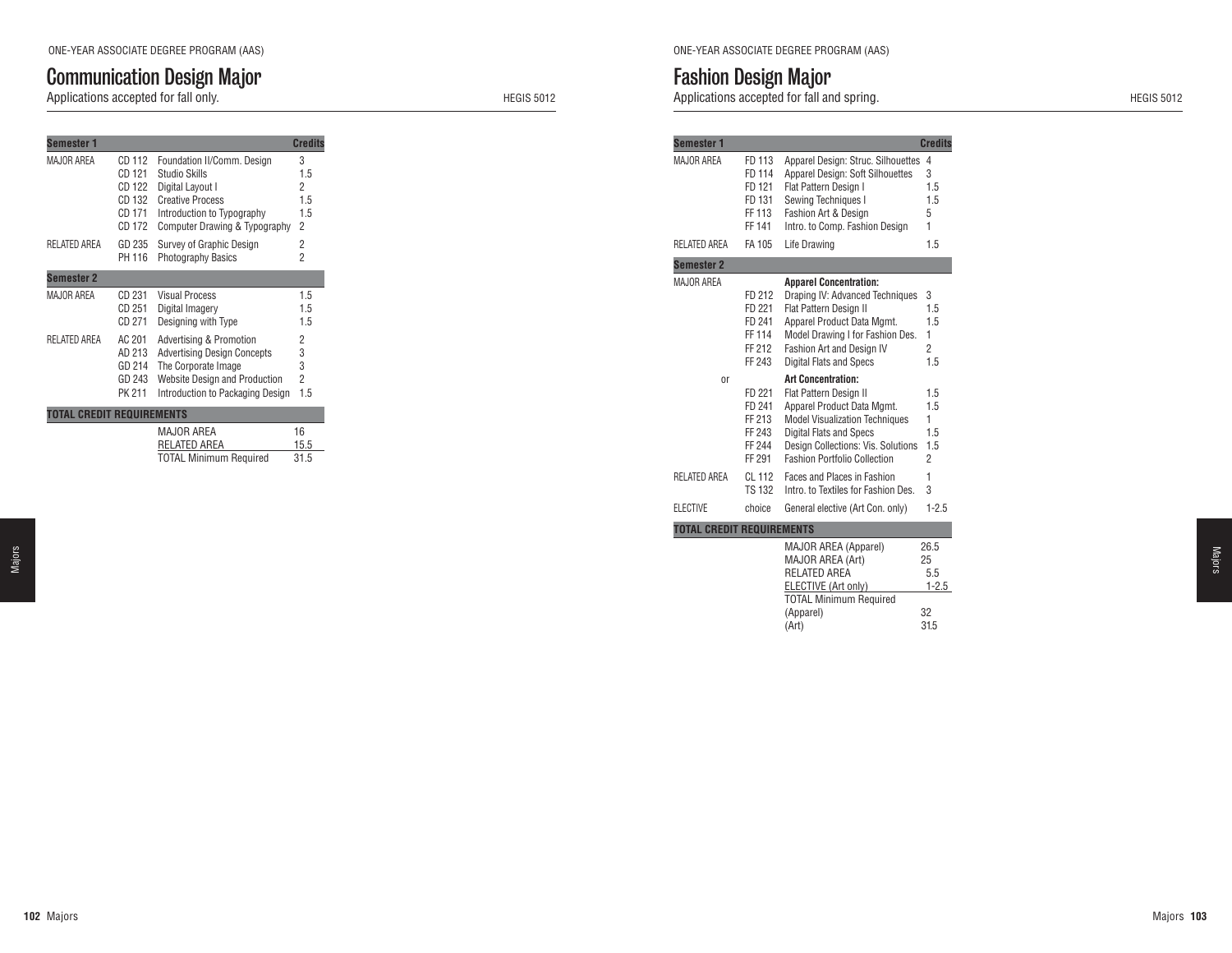## Fashion Merchandising Management Major

Applications accepted for fall and spring. The set of the set of the set of the set of the set of the set of the set of the set of the set of the set of the set of the set of the set of the set of the set of the set of the

| Semester 1                |               |                                   | <b>Credits</b> |
|---------------------------|---------------|-----------------------------------|----------------|
| <b>MAJOR AREA</b>         | FM 114        | Intro. to the Fashion Industry    | 3              |
|                           | FM 116        | <b>Fashion Business Practices</b> | 3              |
|                           | FM 117        | Intro. to Fashion Marketing       | 3              |
|                           | <b>FM 268</b> | <b>Team Development Workshop</b>  | 2.5            |
| <b>RELATED AREA</b>       | AC 111        | <b>Advertising and Promotion</b>  | 3              |
|                           | <b>TS 111</b> | <b>Fundamentals of Textiles</b>   | 3              |
| <b>Semester 2</b>         |               |                                   |                |
| MAJOR AREA                | <b>FM 224</b> | Merch. Math Applications          | 3              |
|                           | FM 225        | <b>Fashion Merchandising</b>      | 3              |
|                           | FM 244        | <b>Product Development</b>        | 3              |
|                           | FM 262        | Contemporary Retail Management    | 3              |
|                           | choice        | See Major Area electives*         | 3-4            |
| <b>RELATED AREA</b>       | choice        | see Related Area elective**       | 1-4            |
| TOTAL CREDIT REQUIREMENTS |               |                                   |                |

| <b>MAJOR AREA</b>             | 26.5-27.5 |
|-------------------------------|-----------|
| <b>RELATED AREA</b>           | $7 - 10$  |
| <b>TOTAL Minimum Required</b> | 33.5      |

#### **\*MAJOR AREA ELECTIVES:**

CHOICE of FM 144, 212, 213, 222, 223, 226, 231, 251, or 491.

**\*\*RELATED AREA ELECTIVES:**

CHOICE of AC 221, AR 101, AR 115, CL 112, DE 101, HD 111, HP 201, IC 298, IC 498, ID 103, JD 101, MG 153, PH 116, PH 162, or SD 112.

#### **NOTE:**

All one-year AAS students must complete all requirements for the FMM one-year curriculum in residence as indicated above. No transfer credits will be accepted.

#### **EVENING/WEEKEND OPTION**

A 2-semester evening/weekend option is available for this degree program (see pages 26–27 or visit the FIT website at www.fitnyc.edu/evening\_weekend). The sequence of courses is the same as that listed on this page.

| Semester 1                       |                                                                 |                                                                                                                                                                                  | <b>Credits</b>                              |
|----------------------------------|-----------------------------------------------------------------|----------------------------------------------------------------------------------------------------------------------------------------------------------------------------------|---------------------------------------------|
| MAJOR AREA                       | JD 121<br>JD 131<br>JD 133<br>JD 172<br>JD 241<br>JD 262        | <b>Wax Carving</b><br><b>Mechanical Drafting for Jewelers</b><br>Intro. to Jewelry Design<br>Tools, Equipment & Processes<br>Intro. to Gemology<br><b>Estimating Costs</b>       | 1<br>1.5<br>1.5<br>1<br>$\overline{2}$<br>1 |
| plus OPTION A                    | JD 213<br>JD 214<br>JD 215<br>JD 216<br>JD 251                  | Non-traditional Construc. Tech./Metal 1.5<br>Diamond Jewelry Techniques<br>Alt. Materials - Jewelry Fabrication<br>Adv. Piercing & Metal Carving<br>Principles of Silversmithing | 1.5<br>1.5<br>1.5<br>1.5                    |
| or OPTION B                      | JD 231<br>JD 233<br>JD 263                                      | <b>Objects Design and Rendering</b><br>Jewelry Design III<br>Costume Jewelry Prod./Mktg.                                                                                         | 1.5<br>1.5<br>3                             |
| RELATED AREA                     |                                                                 |                                                                                                                                                                                  |                                             |
| <b>OPTION B</b>                  | CG 111<br><b>DE 101</b>                                         | Intro. to Computer Graphics<br>Display Design: Small Scale                                                                                                                       | 1<br>2                                      |
| Semester 2                       |                                                                 |                                                                                                                                                                                  |                                             |
| MAJOR AREA                       | JD 116<br><b>JD 122</b><br>JD 171<br>JD 173<br>JD 243<br>JD 261 | Costume Jewelry: White Metal<br>Jewelry Casting<br><b>Materials &amp; Properties</b><br><b>Materials and Findings</b><br>Gemology II<br><b>Changes and Trends</b>                | 1.5<br>2<br>$\overline{2}$<br>1<br>1.5<br>2 |
| plus OPTION A                    | JD 217<br>JD 218<br>JD 219<br><b>JD 252</b>                     | Handmade Platinum Jewelry<br>Hollow Form Jewelry<br>Clasps, Closings, and Findings<br>Silversmithing Project Studio                                                              | 1.5<br>1.5<br>1.5<br>1.5                    |
| or OPTION B                      | JD 235<br>JD 236                                                | Fine Jewelry Portfolio<br><b>Fashion Jewelry Portfolios</b>                                                                                                                      | 1.5<br>1.5                                  |
| RELATED AREA<br>OPTION A         | CG 111                                                          | Intro. to Computer Graphics                                                                                                                                                      | 1                                           |
| or OPTION B                      | CG 212<br>SD 141                                                | Intro. to 3D Computer Modeling<br>Nature Studies                                                                                                                                 | 2<br>1.5                                    |
| <b>TOTAL CREDIT REQUIREMENTS</b> |                                                                 |                                                                                                                                                                                  |                                             |
|                                  |                                                                 | OPTION A (STUDIO):<br><b>MAJOR AREA:</b><br><b>RELATED AREA:</b><br><b>TOTAL Minimum Required</b>                                                                                | 31.5<br>1<br>32.5                           |
|                                  |                                                                 | OPTION B (DESIGN):<br><b>MAJOR AREA:</b><br><b>RELATED AREA:</b>                                                                                                                 | 27<br>6.5                                   |

ONE-YEAR ASSOCIATE DEGREE PROGRAM (AAS)

Jewelry Design Major

TOTAL Minimum Required 33.5

#### **NOTE:**

Applications accepted for fall only. The state of the state of the HEGIS 5012

See admissions criteria on page 19.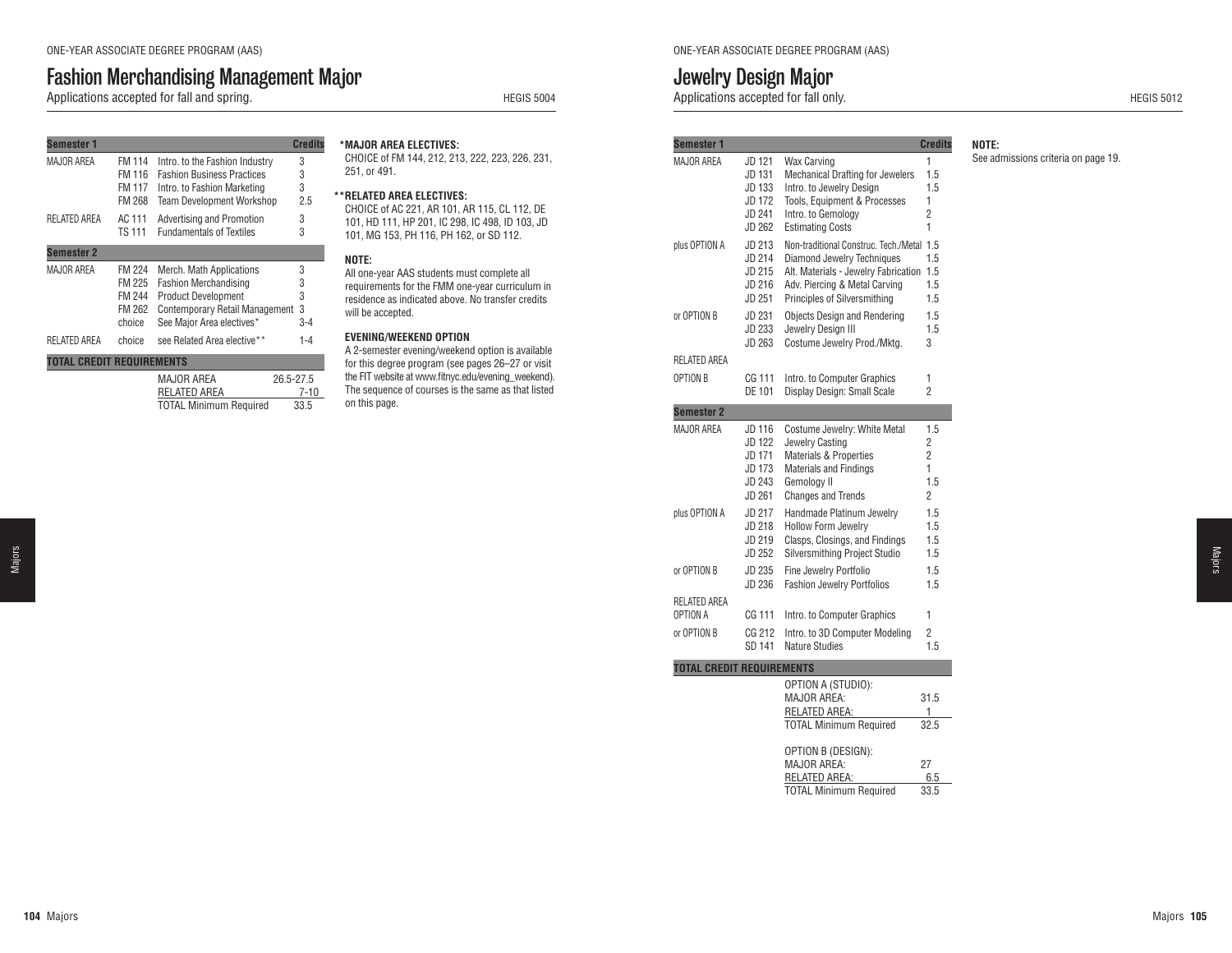## Textile Development and Marketing Major

Applications accepted for fall only. The contract of the HEGIS 5313

**Semester 1 Credits** MAJOR AREA TS 111 Fundamentals of Textiles 3 RELATED AREA AC 111 Advertising and Promotion 3<br>FM 114 Intro. to the Fashion Industry 3 FM 114 Intro. to the Fashion Industry MG 108 Textile Products Manufacturing 2<br>MG 242 Principles of Accounting 3 MG 242 Principles of Accounting LIBERAL ARTS SC 032 Color Science Laboratory 1<br>SC 332 Color and Light 3 SC 332 Color and Light **Semester 2** MAJOR AREA TT 174 Comparative Fabric Structures 3 TT 247 Applied Color Technology/Styling 2 TT 273 Textile Industry: Historical Survey 2 TT 301 Textile Applications 3 TT 473 Textiles/Home Furnishing Mkts. 2 TT 475 Textile Marketing 3 RELATED AREA IN 201 Global Sourcing/Textile Industries 3 **TOTAL CREDIT REQUIREMENTS** MAJOR AREA 18

RELATED AREA 14 LIBERAL ARTS 4 TOTAL Minimum Required 36

| ONE-YEAR ASSOCIATE DEGREE PROGRAM (AAS) |  |  |
|-----------------------------------------|--|--|

## Textile/Surface Design Major

Applications accepted for fall only. The set of the set of the set of the set of the set of the set of the set of the set of the set of the set of the set of the set of the set of the set of the set of the set of the set o

| Semester 1                |              |                                        | <b>Credits</b> |
|---------------------------|--------------|----------------------------------------|----------------|
| MAJOR AREA                | SD 125       | Print Design for Apparel and           |                |
|                           |              | Home Furnishings                       | 4.5            |
|                           | SD 141       | Nature Studies                         | 1.5            |
|                           | SD 155       | Decorative Fabrics                     | 2              |
|                           | SD 185       | <b>Screen Printing</b>                 | 2              |
|                           | SD 224       | <b>Computer-Aided Print Design</b>     | 1.5            |
|                           | TD 137       | <b>Woven Design</b>                    | 3              |
| <b>Semester 2</b>         |              |                                        |                |
| MAJOR AREA                | SD 221       | Techniques for Printed Text. & Surf. 3 |                |
|                           | SD 253       | <b>Advanced Decorative Fabrics</b>     | 2              |
|                           | SD 271       | <b>T/SD Using Adobe Illustrator</b>    | 2              |
|                           | SD 321       | <b>Advanced Hand Screen Printing</b>   | 2              |
|                           | TD 133       | CAD/Yarn-Dyed Woven Fabrics            | 1.5            |
|                           | TD 237       | <b>Experimental Wovens</b>             | 2              |
| RELATED AREA              | <b>TS111</b> | <b>Fundamentals of Textiles</b>        | 3              |
| TOTAL CREDIT REQUIREMENTS |              |                                        |                |
|                           |              | MAJOR AREA                             | 27             |
|                           |              | RELATED AREA                           | 3              |
|                           |              | <b>TOTAL Minimum Required</b>          | 30             |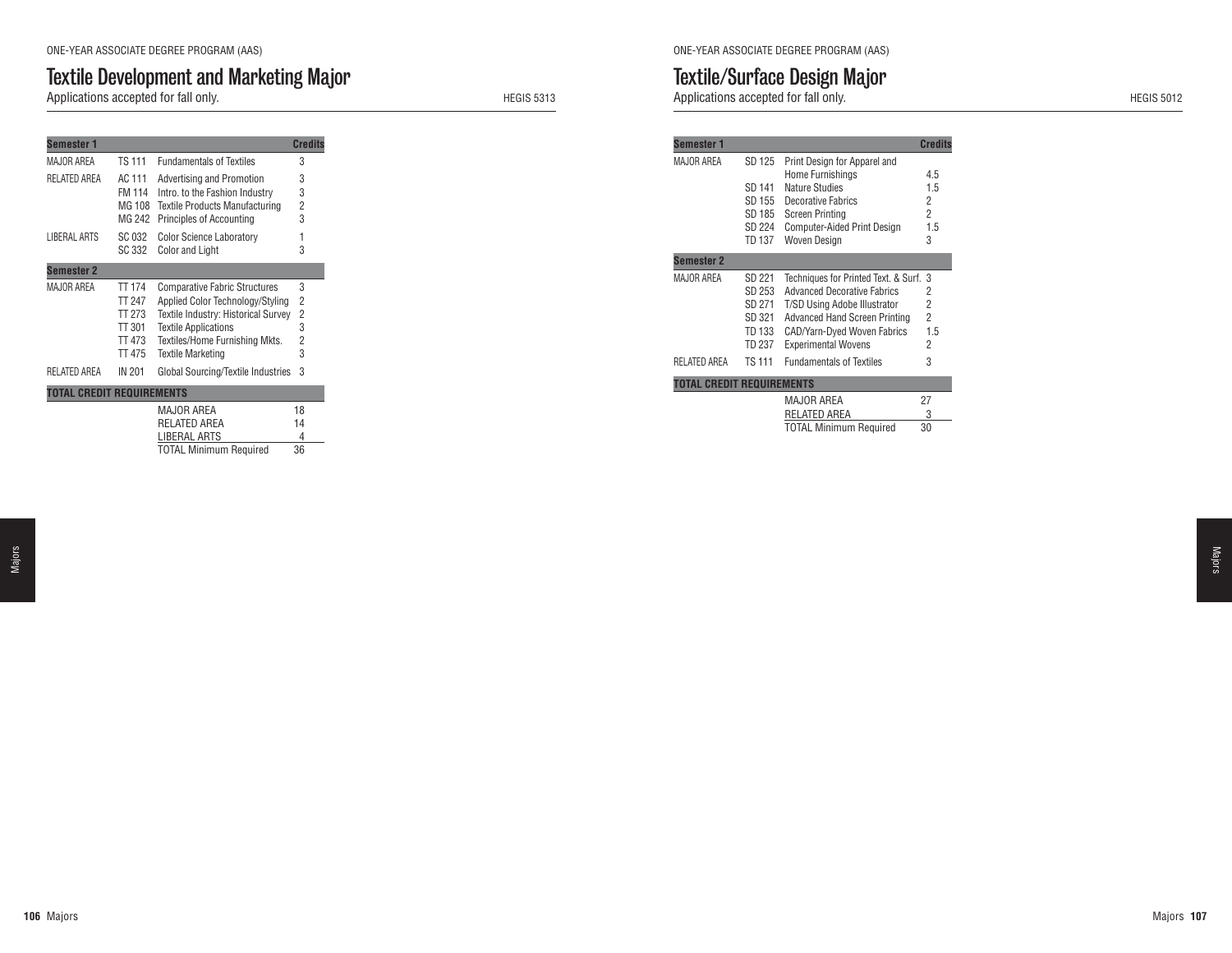## Baccalaureate Degree Programs

BACHELOR OF FINE ARTS DEGREE PROGRAM (BFA)

## Accessories Design and Fabrication Major

Applications accepted for fall only. Applications accepted for fall only.

| <b>Semester 5</b>    |               |                                          | <b>Credits</b> |
|----------------------|---------------|------------------------------------------|----------------|
| MAJOR AREA           | LD 332        | <b>Theatrical and Character Footwear</b> | 3              |
|                      | LD 342        | Zippered Handbags                        | 2.5            |
| RELATED AREA         | FA 203        | Drawing for Accessories                  | 15             |
|                      | MW 255        | Accessories Computer Design I            | 2              |
| LIBERAL ARTS         | HA 344        | <b>History of Western Costume</b>        | 3              |
|                      | SS 376        | <b>Clothing and Society</b>              | 3              |
| Semester 6           |               |                                          |                |
| MAJOR AREA           | LD 331        | Athletic Footwear Design                 | 3              |
|                      | ID 341        | Experimental Handbag Techniques          | 3              |
| RELATED AREA         | FF 341        | Computer Art for Access. Desian          | 1.5            |
|                      | <b>FS 341</b> | Fabrics In Fashion: 1860-Present         | 3              |
|                      | <b>SD 481</b> | <b>Screen Printing: Scarves</b>          | $\overline{2}$ |
| <b>I IRFRAI ARTS</b> | choice        | see Other World Civ * G9                 | 3              |
| <b>Semester 7</b>    |               |                                          |                |
| MAJOR AREA           | LD 333        | Non-Traditional Footwear                 | 3              |
|                      | LD 451        | Sport Bags and Carrying Gear             | 3              |
|                      | ID471         | The Accessories Industry                 | $\overline{2}$ |
| RFI ATFD ARFA        | JD 231        | <b>Objects Design and Rendering</b>      | 1.5            |
| n٢                   | PK 303        | Packaging Design for Accessories         | 2              |
| LIBERAL ARTS         | FN 322        | Prof. Writing in Art & Design            | 3              |
|                      | choice        | see Foreign Language* G8                 | 3.5            |
| <b>Semester 8</b>    |               |                                          |                |
| MAJOR AREA           | ID491         | Accessories Design Senior Project        | 3              |
|                      | LD 492        | Portfolio Development                    | 2.5            |
| RELATED AREA         | IC 498        | Sr. Internship D: Career Planning        | 4              |

| KELATEV AKEA- |                  | IG 498 Sr. Internship D: Gareer Planning           |                 |
|---------------|------------------|----------------------------------------------------|-----------------|
| LIBERAL ARTS  | choice<br>choice | see American History* G10<br>see Foreign Language* | -3<br>$3 - 3.5$ |
|               |                  |                                                    |                 |

#### **TOTAL CREDIT REQUIREMENTS**

| <b>MAJOR AREA</b>             | 25          |
|-------------------------------|-------------|
| <b>RELATED AREA</b>           | 15.5-16     |
| LIBERAL ARTS                  | $21.5 - 22$ |
| <b>TOTAL Minimum Required</b> | 62          |

#### **SUNY GENERAL EDUCATION REQUIREMENTS** A "G" followed by a number 1-10 identifies specific courses that meet SUNY General Education baccalaureate degree requirements (see pages 31–38 or visit www.fitnyc.edu/gened).

G1 Basic Communication; G2 Math; G3 Science; G4 Social Science; G5 Western Civilization; G6 Arts; G7 Humanities; G8 Foreign Language; G9 Other World Civilizations; G10 American History.

#### **\*REQUIREMENTS: See below**

one of these meets G10).

**American History**: 3 credits CHOICE of EN 271 or 272, or LA 221 or 392 (any

**Foreign Language**: 6.5-7 credits Two semesters of the same foreign language, one

of which must be a 3.5-credit non-conversational course (G8).

#### **Other World Civilizations**: 3 credits

CHOICE of HA 121, 221, 223, 224, 225, or 226 (any one of these meets G9).

#### BACHELOR OF SCIENCE DEGREE PROGRAM (BS)

## Advertising and Marketing Communications Major

Applications accepted for fall and spring. The set of the set of the set of the HEGIS 0509

| <b>Semester 5</b>                  |                                   |                                                                                                  | <b>Credits</b>                  |
|------------------------------------|-----------------------------------|--------------------------------------------------------------------------------------------------|---------------------------------|
| MAJOR AREA                         | AC 222<br>AC 361<br>AC 362        | <b>Sales Promotion</b><br>Computer Apps. for Mktg. Comm.<br>Video Studio Production**** G6       | 3<br>$\overline{2}$<br>3        |
| LIBERAL ARTS                       | MA 213<br>SS 342<br>choice        | Quantitative Methods *<br><b>Microeconomics</b><br>see Foreign Language* G8                      | 3<br>3<br>3.5                   |
| Semester 6                         |                                   |                                                                                                  |                                 |
| <b>MAJOR AREA</b>                  | AC 321<br>choice                  | Principles of Public Relations<br>see Major Area electives**                                     | 3<br>3                          |
| RELATED AREA                       | <b>BL 343</b>                     | Introduction to Business Law                                                                     | 3                               |
| LIBERAL ARTS                       | <b>MA 222</b><br>choice<br>choice | Statistical Analysis *<br>see Foreign Language*<br>see Requirements*                             | 3.5<br>$3 - 3.5$<br>3           |
| Semester 7                         |                                   |                                                                                                  |                                 |
| MAJOR AREA<br>and<br>or            | AC 411<br>IC 498<br>choice        | <b>Brand Management</b><br>Sr. Internship D***<br>see Major Area electives**                     | 3<br>4<br>3                     |
| LIBERAL ARTS                       | choice<br>choice                  | see Other World Civ.* G9<br>see Requirements*                                                    | 3<br>6                          |
| Semester 8                         |                                   |                                                                                                  |                                 |
| MAJOR AREA<br>and<br><sub>0r</sub> | choice<br>IC 498<br>choice        | see Major Area electives**<br>Sr. Internship D***<br>see Major Area electives**                  | 3<br>4<br>3                     |
| LIBERAL ARTS                       | PL 431<br>choice                  | Philosophy: Ethics G7<br>see Requirements*                                                       | 3<br>6                          |
| TOTAL CREDIT REQUIREMENTS          |                                   |                                                                                                  |                                 |
|                                    |                                   | <b>MAJOR AREA</b><br><b>RELATED AREA</b><br><b>LIBERAL ARTS</b><br><b>TOTAL Minimum Required</b> | $27 - 28$<br>3<br>37-37.5<br>67 |
|                                    |                                   |                                                                                                  |                                 |

#### **NOTES**

Communication Design and Business and Technology students must complete AC 111 (or AC 201), 221, 231, and 271 prior to semester 6. All other FIT students must complete the one-year program in Advertising and Marketing Communications prior to semester 6.

Students who did not receive an AAS in Advertising and Marketing Communications may also choose from the following electives, provided all prerequisites have been met: AC 211, 242, or 262.

#### **SUNY GENERAL EDUCATION REQUIREMENTS**

A "G" followed by a number 1-10 identifies specific courses that meet SUNY General Education baccalaureate degree requirements (see pages 31–38 or visit www.fitnyc.edu/gened).

G1 Basic Communication; G2 Math; G3 Science; G4 Social Science; G5 Western Civilization; G6 Arts; G7 Humanities; G8 Foreign Language; G9 Other World Civilizations; G10 American History.

#### **\*REQUIREMENTS: See below**

**Economics**: 3 credits CHOICE of SS 343 or 443

#### **Writing/Literature**: 6 credits

CHOICE of one of the following Writing courses: EN 262, 321, 361, 362, 363, or 364. CHOICE of one of the following Literature courses: EN 231, 232, 233, 234, 235, 236, 237, 238, 273, 331, 333, 334, 352, or 371.

#### **Foreign Language**: 6.5-7 credits

Two semesters of the same foreign language, one of which must be a 3.5 credit non-conversational course (G8).

#### **Mathematics**:

With permission, MA 331 may be substituted for MA 213. Algebra proficiency must be completed prior to enrolling in MA 213 or MA 331. Arithmetic proficiency must be completed prior to enrolling in MA 222.

#### **Other World Civilizations**: 3 credits

CHOICE of SS 353, 354, or 356 (any one of these meets G9).

**Psychology:** 6 credits SS 131 and SS 237.

**108** Majors Majors **109**

Majors

| <b>MAJOR AREA</b> | choice   | see Major Area electives** |  |
|-------------------|----------|----------------------------|--|
| and               | IC $498$ | Sr. Internship D***        |  |
| nr                | choice   | see Major Area electives** |  |
| LIBERAL ARTS      | PL 431   | Philosophy: Ethics G7      |  |
|                   | choice   | see Requirements*          |  |

| <b>MAJOR AREA</b>             | $27 - 28$ |
|-------------------------------|-----------|
| RFI ATFD ARFA                 |           |
| LIBERAL ARTS                  | 37-37.5   |
| <b>TOTAL Minimum Required</b> | 67        |

#### **\*\*MAJOR AREA ELECTIVES:** 9 credits

CHOICE of three: AC 232, 291, 341, 412, 413, 423, 424, 461, 462, 471.

**\*\*\*IC 498 is required and must be taken in either the 7th or 8th semester.**

**\*\*\*\*Students who took AC 362 for the AAS degree must replace it with AC 272.**

#### **EVENING/WEEKEND OPTION**

A 4-semester evening/weekend option is available for this degree program (see pages 26–27 or visit the FIT website at www.www.fitnyc.edu/evening\_weekend). The sequence of courses is the same as that listed on this page.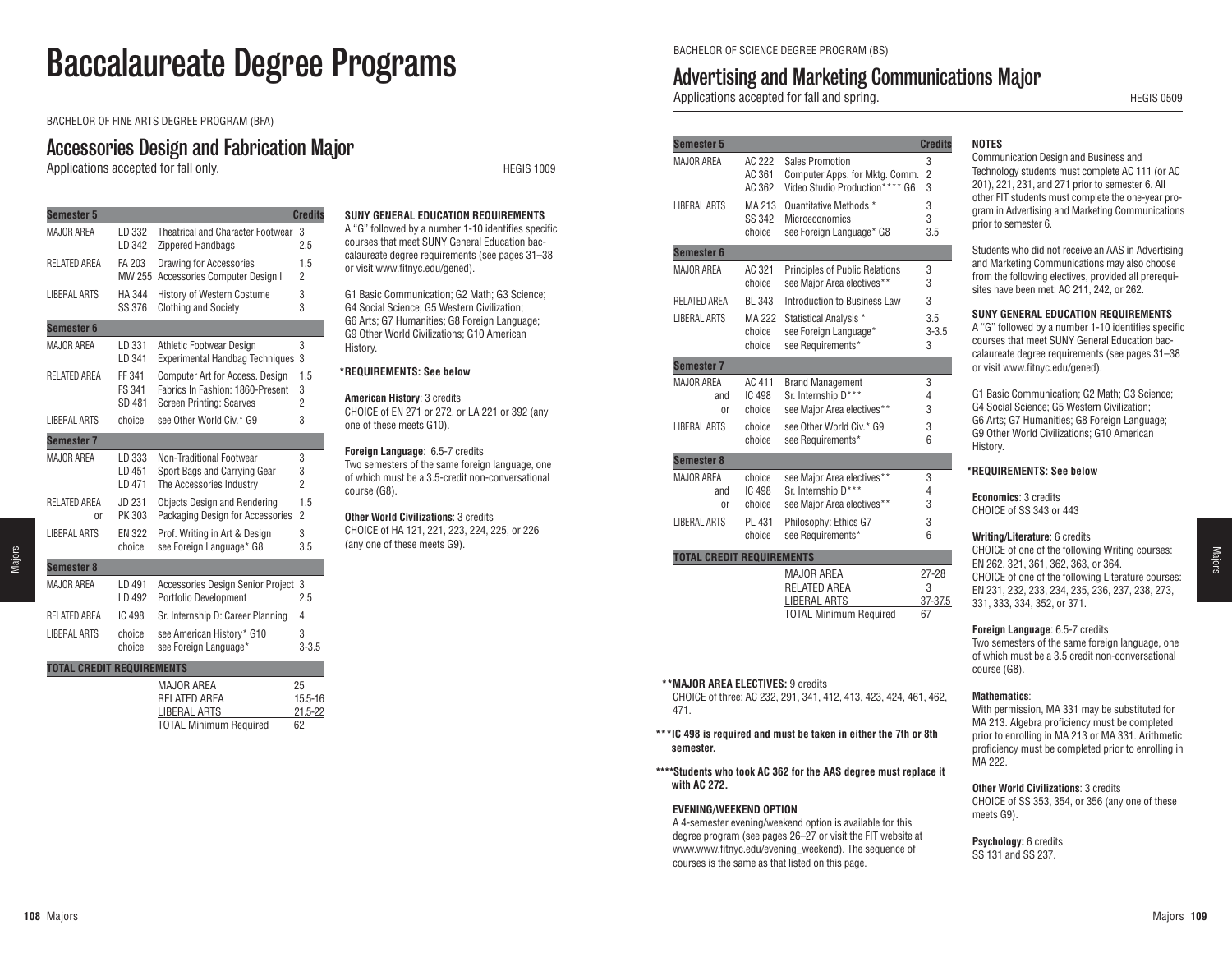## Advertising Design Major

Applications accepted for fall only. The set of the set of the set of the set of the set of the set of the set of the set of the set of the set of the set of the set of the set of the set of the set of the set of the set o

| <b>Semester 5</b>    |                  |                                                                                | <b>Credits</b>        |
|----------------------|------------------|--------------------------------------------------------------------------------|-----------------------|
| MAJOR AREA           | AD 381           | Concept Dev. Workshop I                                                        | 3.5                   |
| RELATED AREA         | AC 231           | <b>Advertising Copywriting</b>                                                 | 3                     |
|                      | CD 371<br>CD 441 | <b>Advanced Typography I</b><br><b>Broadcast Design</b>                        | 1.5<br>2              |
| <b>I IRFRAI ARTS</b> |                  |                                                                                |                       |
|                      | SS 334<br>choice | The Psychology of Color<br>see Other World Civ.* G9                            | 3<br>3                |
| <b>Semester 6</b>    |                  |                                                                                |                       |
| MAJOR AREA           | AD 382           | Concept Dev. Workshop II                                                       | 1.5                   |
|                      | AD 383           | Comm. Planning/Print Advert.                                                   | 3.5                   |
| RELATED AREA         | CD 322           | Design Process Technology                                                      | 2                     |
|                      | CD 361<br>CD 372 | <b>Professional Practices</b><br>Advanced Typography II                        | $\overline{2}$<br>1.5 |
|                      | GD 344           | Graphic Design in Digital Media                                                | 2                     |
| <b>LIBERAL ARTS</b>  | EN 322           | Prof. Writing in Art and Design                                                | 3                     |
|                      | choice           | see History of Art & Civ.*                                                     | 3                     |
| <b>Semester 7</b>    |                  |                                                                                |                       |
| MAJOR AREA           | AD 442           | <b>TV Studio/TV Ad Concepts</b>                                                | 3.5                   |
|                      | AD 481<br>AD 494 | <b>Art Direction</b>                                                           | 1.5<br>3              |
|                      |                  | Senior Design Project Research                                                 |                       |
| RELATED AREA         | DD 231<br>GD 401 | <b>Production Techniques/Prepress</b><br><b>Graphic Design for Advertising</b> | 2<br>3                |
| LIBERAL ARTS         | choice           | see American History* G10                                                      | 3                     |
|                      | choice           | see Liberal Arts elective*                                                     | 3                     |
| Semester 8           |                  |                                                                                |                       |
| MAJOR AREA           | AD 464           | Senior Portfolio Design                                                        | 1.5                   |
|                      |                  |                                                                                |                       |

| <b>TOTAL CREDIT REQUIREMENTS</b> |        |                                      |     |  |
|----------------------------------|--------|--------------------------------------|-----|--|
| <b>RELATED AREA</b>              |        | CD 442 Senior 3D Presentation Design | 1.5 |  |
|                                  |        | AD 496 Advanced Ad Design Workshop   | 3   |  |
|                                  |        | AD 495 Senior Design Project         | 3   |  |
|                                  | AD 491 | Internship                           | 4   |  |
| MAJOR AREA                       |        | AD 464 Senior Portfolio Design       | 1.5 |  |

| <b>MAJOR AREA</b>             | 28   |
|-------------------------------|------|
| <b>RELATED AREA</b>           | 20.5 |
| <b>LIBERAL ARTS</b>           | 18   |
| <b>TOTAL Minimum Required</b> | 66.5 |

## **SUNY GENERAL EDUCATION REQUIREMENTS**

A "G" followed by a number 1-10 identifies specific courses that meet SUNY General Education baccalaureate degree requirements (see pages 31–38 or visit FIT's website, www.fitnyc.edu/gened).

G1 Basic Communication; G2 Math; G3 Science; G4 Social Science; G5 Western Civilization; G6 Arts; G7 Humanities; G8 Foreign Language; G9 Other World Civilizations; G10 American History.

#### **\*REQUIREMENTS: See below**

**Liberal Arts Elective**: 3 credits CHOICE of any non-HA liberal arts course.

**American History**: 3 credits CHOICE of any non-HA course that meets Gen. Ed. American History requirement (G10).

#### **Foreign Language**:

The Gen. Ed. Foreign Language requirement (G8) has been waived for the Advertising Design major.

**History of Art and Civilization**: 3 credits CHOICE of any HA course not previously taken or required.

#### **Other World Civilizations**: 3 credits

CHOICE of HA 121, 221, 223, 224, 225, 226, or any other HA course that meets Gen. Ed. Other World Civ. requirement (G9).

| <b>Semester 5</b>   |                                                          |                                                                                                                                                                                                  | <b>Credits</b>                                               |
|---------------------|----------------------------------------------------------|--------------------------------------------------------------------------------------------------------------------------------------------------------------------------------------------------|--------------------------------------------------------------|
| MAJOR AREA          | CG 314<br>CG 321<br>CG 341<br>CG 344<br>CG 346<br>CG 351 | <b>Programming Concepts</b><br>Design for Interactive Media II<br>3D Modeling and Animation<br><b>History of Animation</b><br><b>Principles of Animation I</b><br>Storyboarding and Storytelling | 2<br>$\overline{2}$<br>$\overline{2}$<br>3<br>1.5<br>2       |
| <b>RELATED AREA</b> | IL 302                                                   | Drawing for Animation I                                                                                                                                                                          | $\overline{2}$                                               |
| LIBERAL ARTS        | choice                                                   | see Liberal Arts Electives*                                                                                                                                                                      | 3                                                            |
| Semester 6          |                                                          |                                                                                                                                                                                                  |                                                              |
| MAJOR AREA          | CG 322<br>CG 342<br>CG 345<br>CG 352<br>CG 353           | Interface Design<br><b>Advanced 3D Computer Modeling</b><br>3D Computer Animation<br>Music and Sound Design<br><b>Motion Graphics</b>                                                            | 2<br>$\overline{2}$<br>$\overline{2}$<br>$\overline{2}$<br>2 |
| RELATED AREA        | IL 303                                                   | Drawing for Animation II                                                                                                                                                                         | 1.5                                                          |
| LIBERAL ARTS        | choice<br>choice                                         | see Liberal Arts elective*<br>see Liberal Arts elective*                                                                                                                                         | 3<br>3                                                       |
| Semester 7          |                                                          |                                                                                                                                                                                                  |                                                              |
| MAJOR AREA          | CG 421<br>CG 441<br>CG 446<br>CG 451<br>CG 452<br>CG 491 | <b>Interactive Project Design</b><br><b>Advanced 3D Animation</b><br><b>Principles of Animation II</b><br>Computer-Assisted Post-Prod.<br>Music Production/Thesis I<br>Senior Project Planning   | 3<br>3<br>1.5<br>2<br>$\overline{2}$<br>1.5                  |
| RELATED AREA        | choice                                                   | see Related Area elective**                                                                                                                                                                      | $1.5 - 3$                                                    |
| LIBERAL ARTS        | choice                                                   | see American History* G10                                                                                                                                                                        | 3                                                            |
| <b>Semester 8</b>   |                                                          |                                                                                                                                                                                                  |                                                              |
| MAJOR AREA          | CG 422<br>CG 442<br>CG 453<br>CG 492                     | <b>Interactive Production</b><br><b>Animation Production</b><br><b>Music Production/Thesis II</b><br><b>Senior Project</b>                                                                       | 3<br>3<br>1.5<br>3                                           |
| LIBERAL ARTS        | choice<br>choice                                         | see Other World Civ.* G9<br>see Liberal Arts Electives*                                                                                                                                          | 3<br>3                                                       |

#### MAJOR AREA 46 RELATED AREA 5-6.5 LIBERAL ARTS 18 TOTAL Minimum Required 69

#### BACHELOR OF FINE ARTS DEGREE PROGRAM (BFA)

## Computer Animation and Interactive Media Major

Applications accepted for fall only. The second second second second second second second second second second second second second second second second second second second second second second second second second second

#### or visit www.fitnyc.edu/gened). G1 Basic Communication; G2 Math; G3 Science; G4 Social Science; G5 Western Civilization; G6 Arts; G7 Humanities; G8 Foreign Language; G9 Other World Civilizations; G10 American History. **\*REQUIREMENTS: See below**

**SUNY GENERAL EDUCATION REQUIREMENTS** A "G" followed by a number 1-10 identifies specific courses that meet SUNY General Education baccalaureate degree requirements (see pages 31–38

**Liberal Arts Electives**: 12 credits Semester 5: CHOICE of any non-HA, 3-credit liberal arts course Semester 6: CHOICE of any one of the following: EN 238, 262, 352, 361, or LA 321, and Semester 6: CHOICE of any 3-credit liberal arts course Semester 8: CHOICE of any non-HA, 3-credit liberal arts course

#### **American History**: 3 credits

CHOICE of EN 271, 272, LA 221, 392 or any other non-HA course which meets Gen. Ed. American History requirement (G10).

#### **Foreign Language**:

The Gen. Ed. Foreign Language requirement (G8) has been waived for the Computer Animation and Interactive Media major.

#### **Other World Civilizations**: 3 credits

CHOICE of HA 121, 221, 223, 224, 225, or 226 (any one of these meets G9)

#### **\*\*RELATED AREA ELECTIVE:** 1.5-3 credits

Any course in Art and Design for which student has met prerequisites.

#### **NOTE:**

CG 211, 212, 213, and 221 or their equivalents must be completed prior to application to the BFA program.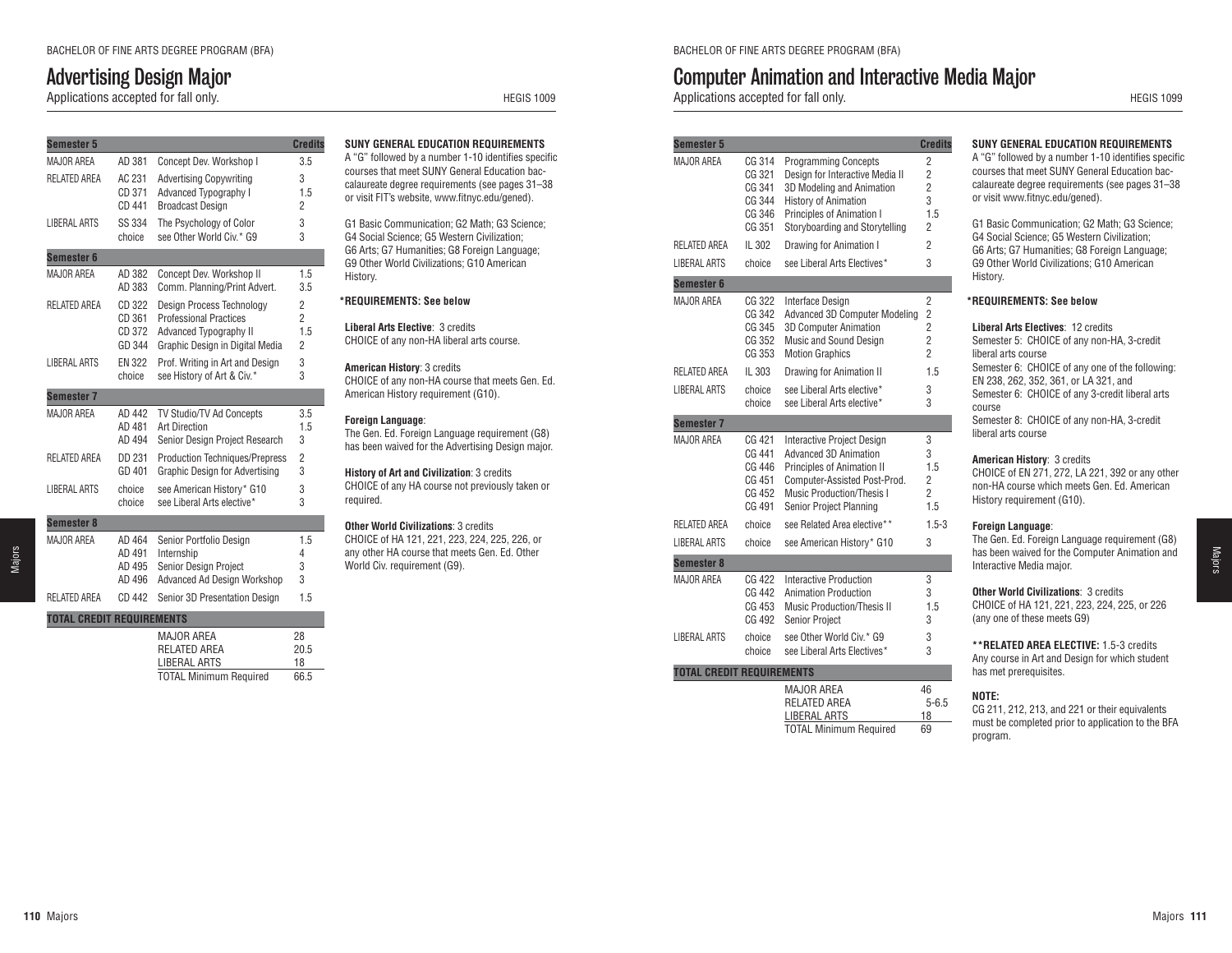## Cosmetics and Fragrance Marketing Major

Applications accepted for fall only. The control of the control of the control of the control of the control of the control of the control of the control of the control of the control of the control of the control of the c

| <b>Semester 5</b>     |        |                                    | <b>Credits</b> |
|-----------------------|--------|------------------------------------|----------------|
| <b>MAJOR AREA</b>     | CM 311 | Cosmetic/Fragrance/Toiletry Inds.  | 3              |
|                       | CM 341 | Cosmetics & Fragrance Marketing    | 3              |
| RELATED AREA          | MG 304 | <b>Information Systems</b>         | 2              |
| LIBERAL ARTS          | MA 311 | Math Modeling/Business Apps. *     | 3              |
|                       | SC 046 | Chemistry for Cos. & Frag. Lab.    | 1              |
|                       | SC 146 | Chemistry for Cos. & Frag.         | 3              |
| Semester 6            |        |                                    |                |
| MAJOR AREA            | CM 023 | Cosmetic Product Knowledge Lab     | 1              |
|                       | CM 323 | <b>Cosmetic Product Knowledge</b>  | 2              |
| <b>RELATED AREA</b>   | DE 301 | Presentation for Cos. & Frag. Ind. | $\overline{2}$ |
|                       | PK 302 | Packaging Design/Cos. & Frag.      | 2              |
| LIBERAL ARTS          | EN 321 | <b>Business Writing</b>            | 3              |
|                       | MA 222 | Statistical Analysis *             | 3.5            |
|                       | SS 342 | Microeconomics                     | 3              |
| Semester <sub>7</sub> |        |                                    |                |
| MAJOR AREA            | CM 024 | Fragrance Knowledge Lab            | 1              |
|                       | CM 424 | Fragrance Knowledge                | $\overline{2}$ |
| <b>LIBERAL ARTS</b>   | FR 111 | French I G8                        | 3.5            |
|                       | SS 443 | International Fconomics            | 3              |
|                       | choice | see American History* G10          | 3              |
|                       | choice | see Social Sciences* G9            | 3              |
|                       | choice | see Speech*                        | 3              |
| Semester 8            |        |                                    |                |
| <b>MAJOR AREA</b>     | CM 423 | Cosmetic/Fragrance Dev. Wkshp.     | 3              |
|                       | CM 425 | <b>Environmental Fragrancing</b>   | 3              |
|                       | IC 498 | Sr. Internship D: Career Planning  | 4              |

LIBERAL ARTS FR 112 French II 3.5

#### **TOTAL CREDIT REQUIREMENTS**

Majors

| MAJOR AREA                    | 22   |
|-------------------------------|------|
| <b>RELATED AREA</b>           | ĥ    |
| LIBERAL ARTS                  | 38.5 |
| <b>TOTAL Minimum Required</b> | 66.5 |

PL 431 Philosophy: Ethics 3

#### **SUNY GENERAL EDUCATION REQUIREMENTS**

A "G" followed by a number 1-10 identifies specific courses that meet SUNY General Education baccalaureate degree requirements (see pages 31–38 or visit www.fitnyc.edu/gened).

G1 Basic Communication; G2 Math; G3 Science; G4 Social Science; G5 Western Civilization; G6 Arts; G7 Humanities; G8 Foreign Language; G9 Other World Civilizations; G10 American History.

#### **\*REQUIREMENTS: See below**

**American History**: 3 credits

CHOICE of EN 272 or LA 221 (G10).

**French**: 6.5-7 credits FR 111 and FR 112 (G8) (one conversation course

#### **Mathematics**:

may be substituted).

Algebra proficiency must be completed prior to enrolling in MA 311. Arithmetic proficiency must be completed prior to enrolling in MA 222.

#### **Social Sciences**: 3 credits

CHOICE of SS 353, 354, 355, 356, or 374 (any one of these meets Gen. Ed. Other World Civ. requirement G9).

#### **Speech**: 3 credits

CHOICE of EN 241, 242, 244, 341, or 342.

| BACHELOR OF SCIENCE DEGREE PROGRAM (BS) |
|-----------------------------------------|
|-----------------------------------------|

## Direct and Interactive Marketing Major

Applications accepted for fall only. And the state of the state of the state of the HEGIS 0509

| <b>Semester 5</b>         |        |                                                   | <b>Credits</b> |
|---------------------------|--------|---------------------------------------------------|----------------|
| <b>MAJOR AREA</b>         | AC 272 | Research Methods in IMC                           | 3              |
|                           | DM 211 | Workshop in Direct Marketing                      | 3              |
| LIBERAL ARTS              | EN 321 | <b>Business Writing</b>                           | 3              |
|                           | MA 222 | Statistical Analysis *                            | 3.5            |
|                           | SS 342 | <b>Microeconomics</b>                             | 3              |
|                           | choice | see Speech*                                       | 3              |
| <b>Semester 6</b>         |        |                                                   |                |
| <b>MAJOR AREA</b>         | DM 321 | Database Marketing                                | 3              |
|                           | DM 331 | <b>Direct Response Copywriting</b>                | 3              |
| RFI ATFD ARFA             | MG 306 | Info. Systems: Case Analysis                      | 2              |
| LIBERAL ARTS              | MA 311 | Math Modeling/Business Apps. *                    | 3              |
|                           | choice | see Other World Civ * G9                          | 3              |
| <b>Semester 7</b>         |        |                                                   |                |
| <b>MAJOR AREA</b>         | DM 421 | DM Finance and Operations                         | 3              |
|                           | DM 432 | Direct Response Media Planning                    | 3              |
| LIBERAL ARTS              | PI 431 | Philosophy: Ethics                                | 3              |
|                           | choice | see English Literature*                           | 3              |
|                           | choice | see Foreign Language* G8<br>Liberal Arts elective | 3.5            |
|                           | choice |                                                   | 3              |
| Semester 8                |        |                                                   |                |
| <b>MAJOR AREA</b>         | DM 433 | <b>Direct Marketing Communications</b>            | 3              |
|                           | IC 498 | Sr. Internship D: Career Planning                 | 4              |
| <b>RELATED AREA</b>       | choice | Major or Related Area Elective**                  | 3              |
| LIBERAL ARTS              | choice | see American History* G10                         | 3              |
|                           | choice | see Foreign Language*                             | $3 - 3.5$      |
| TOTAL CREDIT REQUIREMENTS |        |                                                   |                |
|                           |        | <b>MAJOR AREA</b>                                 | 25             |

RELATED AREA 5 LIBERAL ARTS 37-37.5 TOTAL Minimum Required 67

#### **SUNY GENERAL EDUCATION REQUIREMENTS** A "G" followed by a number 1-10 identifies specific

courses that meet SUNY General Education baccalaureate degree requirements (see pages 31–38 or visit www.fitnyc.edu/gened).

G1 Basic Communication; G2 Math; G3 Science; G4 Social Science; G5 Western Civilization; G6 Arts; G7 Humanities; G8 Foreign Language; G9 Other World Civilizations; G10 American History.

#### **\*REQUIREMENTS: See below**

#### **American History**: 3 credits

CHOICE of EN 271, 272, LA 221, or 392 (any one of these meets G10).

#### **English Literature:** 3 credits

CHOICE of any 200- or 300-level EN course, except Speech.

#### **Foreign Language**: 6.5-7 credits

Two semesters of the same foreign language, one of which must be a 3.5 credit non-conversational course (G8).

#### **Mathematics**:

Arithmetic proficiency must be completed prior to enrolling in MA 222. Algebra proficiency must be completed prior to enrolling in MA 311.

#### **Other World Civilizations**: 3 credits

CHOICE of SS 353, 354, 355, 356, 374, or 393 (any one of these meets G9).

#### **Speech**: 3 credits

CHOICE of EN 241, 242, 244, 341, or 342, or a liberal arts elective may be substituted if an equivalent speech course has been taken previously.

#### **\*\*MAJOR OR RELATED AREA ELECTIVE:**

3 credits CHOICE of AC 231, 262, 362, BL 343, DM 434, DM 435, FM 231, 262, or 323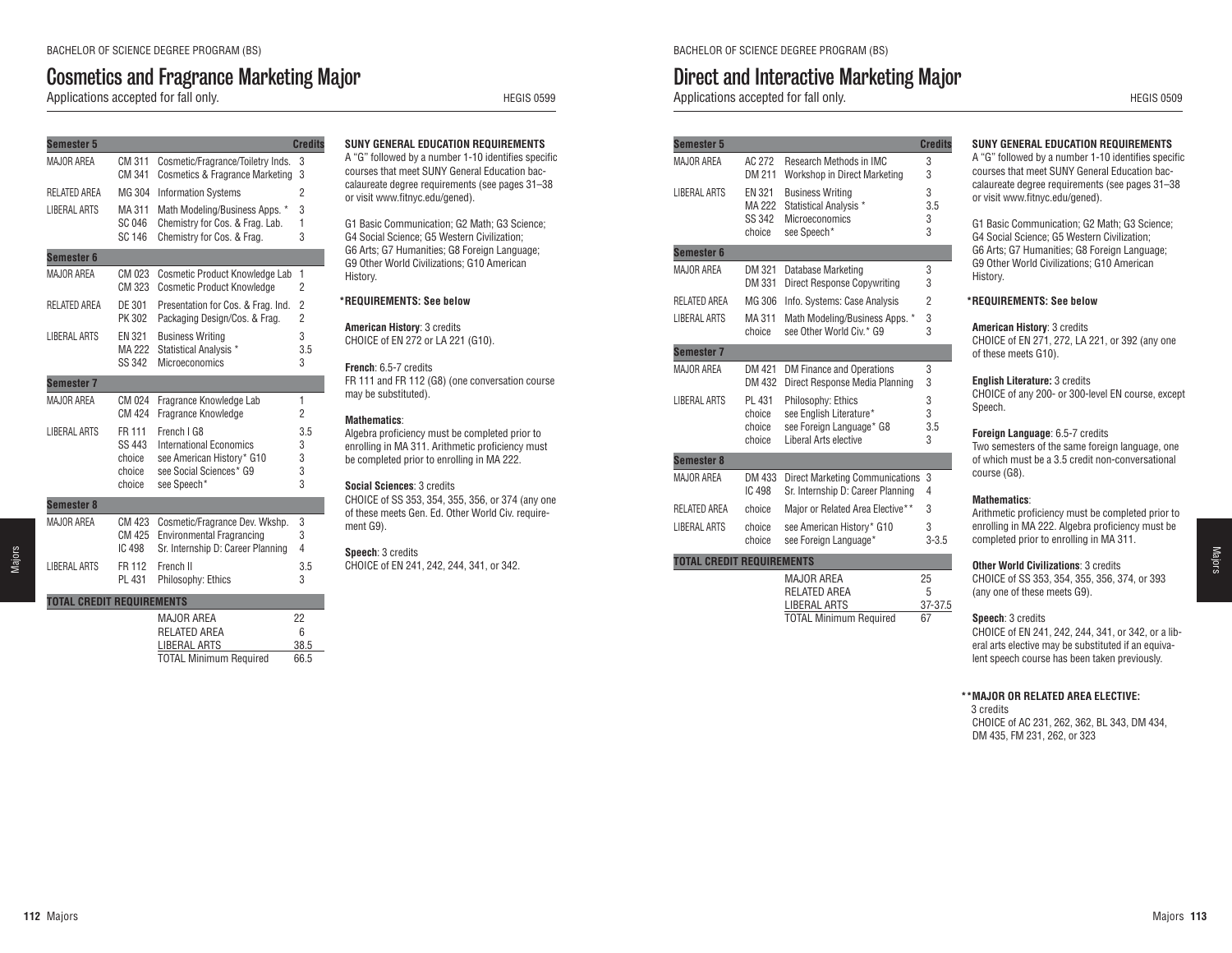## Fabric Styling Major

Applications accepted for fall only. The set of the set of the set of the set of the set of the set of the set of the set of the set of the set of the set of the set of the set of the set of the set of the set of the set o

| <b>Semester 5</b>         |               |                                          | <b>Credits</b> |
|---------------------------|---------------|------------------------------------------|----------------|
| MAJOR AREA                | <b>FS 312</b> | <b>Research Techniques</b>               | 1.5            |
|                           | <b>FS 321</b> | <b>Fashion Knit Design</b>               | 3              |
|                           | <b>FS 331</b> | <b>Fabric Styling I</b>                  | 3              |
| RELATED AREA              | ID 322        | <b>Decorative Arts Survey</b>            | $\overline{2}$ |
|                           | TD 312        | <b>Graphics for Textile Design I</b>     | $\overline{2}$ |
|                           | <b>TS 341</b> | Survey of Textile Printing Tech.         | 2.5            |
| LIBERAL ARTS              | SC 032        | <b>Color Science Laboratory</b>          | 1              |
|                           | SC 332        | <b>Color and Light</b>                   | 3              |
| Semester 6                |               |                                          |                |
| MAJOR AREA                | FS 451        | <b>Color Combinations and Repeats</b>    | 3              |
| RELATED AREA              | AR 301        | <b>Fashion Art for Textile Designers</b> | $\overline{2}$ |
|                           | BE 261        | <b>Starting a Small Business</b>         | 3              |
|                           | ID 201        | Color for Interiors                      | 2.5            |
|                           | <b>TD 412</b> | Graphics for Textile Design II           | 2              |
| <b>I IRFRAI ARTS</b>      | choice        | see American History* G10                | 3              |
| <b>Semester 7</b>         |               |                                          |                |
| MAJOR AREA                | <b>FS 341</b> | Fabrics In Fashion: 1860-Present         | 3              |
|                           | <b>FS 431</b> | <b>Fabric Styling II</b>                 | 2              |
|                           | <b>FS 432</b> | CAD for Woven and Print Styling          | $\overline{2}$ |
|                           | <b>FS 433</b> | Digital Present. for Fabric Stylists     | $\overline{2}$ |
| RELATED AREA              | AC 111        | Advertising and Promotion                | 3              |
|                           | PH 162        | Photographic Styling                     | $\overline{2}$ |
| <b>LIBERAL ARTS</b>       | choice        | see Foreign Language* G8                 | 3.5            |
| <b>Semester 8</b>         |               |                                          |                |
| <b>MAJOR AREA</b>         | <b>FS 424</b> | Home Fashion Design                      | 3              |
|                           | <b>FS 453</b> | <b>Professional Presentation</b>         | 1.5            |
| RELATED AREA              | TT 475        | <b>Textile Marketing</b>                 | 3              |
| <b>LIBERAL ARTS</b>       | choice        | see Foreign Language*                    | $3 - 3.5$      |
|                           | choice        | see Other World Civ.* G9                 | 3              |
| <b>ELECTIVE</b>           | choice        | General elective                         | $1.5 - 3$      |
| 0r                        | FS 491        | Internship                               | 2              |
| TOTAL CREDIT REQUIREMENTS |               |                                          |                |

| <b>MAJOR AREA</b>             | 24        |
|-------------------------------|-----------|
| <b>RELATED AREA</b>           | 24        |
| <b>LIBERAL ARTS</b>           | 16.5      |
| <b>ELECTIVE</b>               | $1.5 - 3$ |
| <b>TOTAL Minimum Required</b> | 66        |
|                               |           |

#### **SUNY GENERAL EDUCATION REQUIREMENTS** A "G" followed by a number 1-10 identifies specific courses that meet SUNY General Education baccalaureate degree requirements (see pages 31–38 or visit www.fitnyc.edu/gened).

G1 Basic Communication; G2 Math; G3 Science; G4 Social Science; G5 Western Civilization; G6 Arts; G7 Humanities; G8 Foreign Language; G9 Other World Civilizations; G10 American History.

#### **\*REQUIREMENTS: See below**

**American History**: 3 credits CHOICE of EN 271, 272, 335, LA 221, or any other non-HA course which meets Gen. Ed. American History requirement (G10).

#### **Foreign Language**: 6.5-7 credits

CHOICE of CH 111, 112, FR 111, 112, IT 111, 112, JA 111, 112, SP 111, 112, or 141. One 3.5-credit foreign language course meets Gen. Ed. Foreign Language requirement (G8). One conversation course may be substituted for the second foreign language requirement.

#### **Other World Civilizations**: 3 credits

CHOICE of HA 121, 221, 223, 224, 225, or 226, or any other HA course which meets Gen. Ed. Other World Civ. requirement (G9).

## Fashion Design Major - Children's Wear

Applications accepted for fall only. The set of the set of the set of the set of the set of the set of the set of the set of the set of the set of the set of the set of the set of the set of the set of the set of the set o

| <b>Semester 5</b>       |                                                          |                                                                                                                                                                                                 | <b>Credits</b>                                             |
|-------------------------|----------------------------------------------------------|-------------------------------------------------------------------------------------------------------------------------------------------------------------------------------------------------|------------------------------------------------------------|
| <b>MAJOR AREA</b>       | FD 321<br>FD 351<br>FD 352<br>FD 353<br>FF 321<br>FF 351 | <b>Computerized Pattern Design</b><br><b>Body Contour</b><br>Knitwear Des.: Flat Pat. Des. & Sew.<br>Knitwear Design: Machine Knitting<br>20th Cent. Style & Modern Design<br>Knitwear Design I | 1.5<br>1.5<br>1.5<br>$\overline{2}$<br>2<br>1.5            |
| <b>RELATED AREA</b>     | FM 301                                                   | <b>Fashion Merch./Apparel Designers</b>                                                                                                                                                         | 3                                                          |
| I IRFRAI ARTS           | choice                                                   | see Other World Civ * G9                                                                                                                                                                        | 3                                                          |
| <b>Semester 6</b>       |                                                          |                                                                                                                                                                                                 |                                                            |
| <b>MAJOR AREA</b>       | FD 341<br>FD 361<br>FD 363<br>FF 361<br>FF 362           | Design with Hi-Tech Fabrics<br>Introduction to Children's Wear<br>Swimwear Design<br>Children's Wear Design<br>Comp. Children's Wear Design                                                     | 1.5<br>2.5<br>$\overline{2}$<br>$\overline{2}$<br>1.5      |
| <b>RELATED AREA</b>     | FM 324<br>MG 301                                         | <b>Business of Licensing</b><br>Apparel Prod.: Labor Analysis                                                                                                                                   | 3<br>$\overline{2}$                                        |
| LIBERAL ARTS            | choice                                                   | see Foreign Language* G8                                                                                                                                                                        | 3.5                                                        |
| <b>Semester 7</b>       |                                                          |                                                                                                                                                                                                 |                                                            |
| <b>MAJOR AREA</b><br>0r | FD 355<br>FD 364<br>FD 375<br>FD 391<br>FF 393<br>FF 394 | Primavision I<br>Outerwear/Perf. App. Design<br>Textile Lace and Technology I<br>Children's Wear Lic. Practicum<br>Portfolio: Sportswear<br>Portfolio: Active Wear                              | 1.5<br>2<br>1.5<br>1.5<br>$\overline{2}$<br>$\overline{2}$ |
| LIBERAL ARTS            | choice<br>choice                                         | see Foreign Language*<br>see History of Art & Civ.*                                                                                                                                             | $3 - 3.5$<br>3                                             |
| Semester 8              |                                                          |                                                                                                                                                                                                 |                                                            |
| <b>MAJOR AREA</b>       | FD 491<br>FF 491<br>FF 492                               | Senior Collection: Children's Wear<br>Internship<br>E-portfolio                                                                                                                                 | 3<br>2<br>1                                                |
| LIBERAL ARTS            | choice                                                   | see American History* G10                                                                                                                                                                       | 3                                                          |

choice see Liberal Arts elective\* 3

MAJOR AREA 34 RELATED AREA 8 LIBERAL ARTS 18.5-19 TOTAL Minimum Required 60.5

**TOTAL CREDIT REQUIREMENTS**

#### **SUNY GENERAL EDUCATION REQUIREMENTS**

A "G" followed by a number 1-10 identifies specific courses that meet SUNY General Education baccalaureate degree requirements (see pages 31–38 or visit www.fitnyc.edu/gened).

G1 Basic Communication; G2 Math; G3 Science; G4 Social Science; G5 Western Civilization; G6 Arts; G7 Humanities; G8 Foreign Language; G9 Other World Civilizations; G10 American History.

#### **\*REQUIREMENTS: See below**

#### **American History**: 3 credits

CHOICE of EN 271, 272, 335, LA 221, or any other non-HA course which meets Gen. Ed. American History requirement (G10).

#### **Foreign Language**: 6.5-7 credits

Two semesters of the same foreign language, one of which must be a 3.5 credit non-conversational course (G8). CHOICE: Chinese, French, Italian, Japanese, or Spanish.

#### **History of Art and Civilization**: 3 credits

CHOICE of HA 111, 214, 221, 223, 224, 225, 226, 231, 311, 312, 314, 331, 332, 342, 343, 344, 345, 391, 392, 393, or 394.

#### **Liberal Arts Elective**: 3 credits

CHOICE of any non-HA course from the following areas: CH (Chinese), EN (English/Speech), FR (French), IT (Italian), JA (Japanese), LA (Liberal Arts), MA (Math), SC (Science), SP (Spanish), or SS (Social Science).

#### **Other World Civilizations**: 3 credits

CHOICE of HA 121, 221, 223, 224, 225, or 226 (any one of these meets G9).

Majors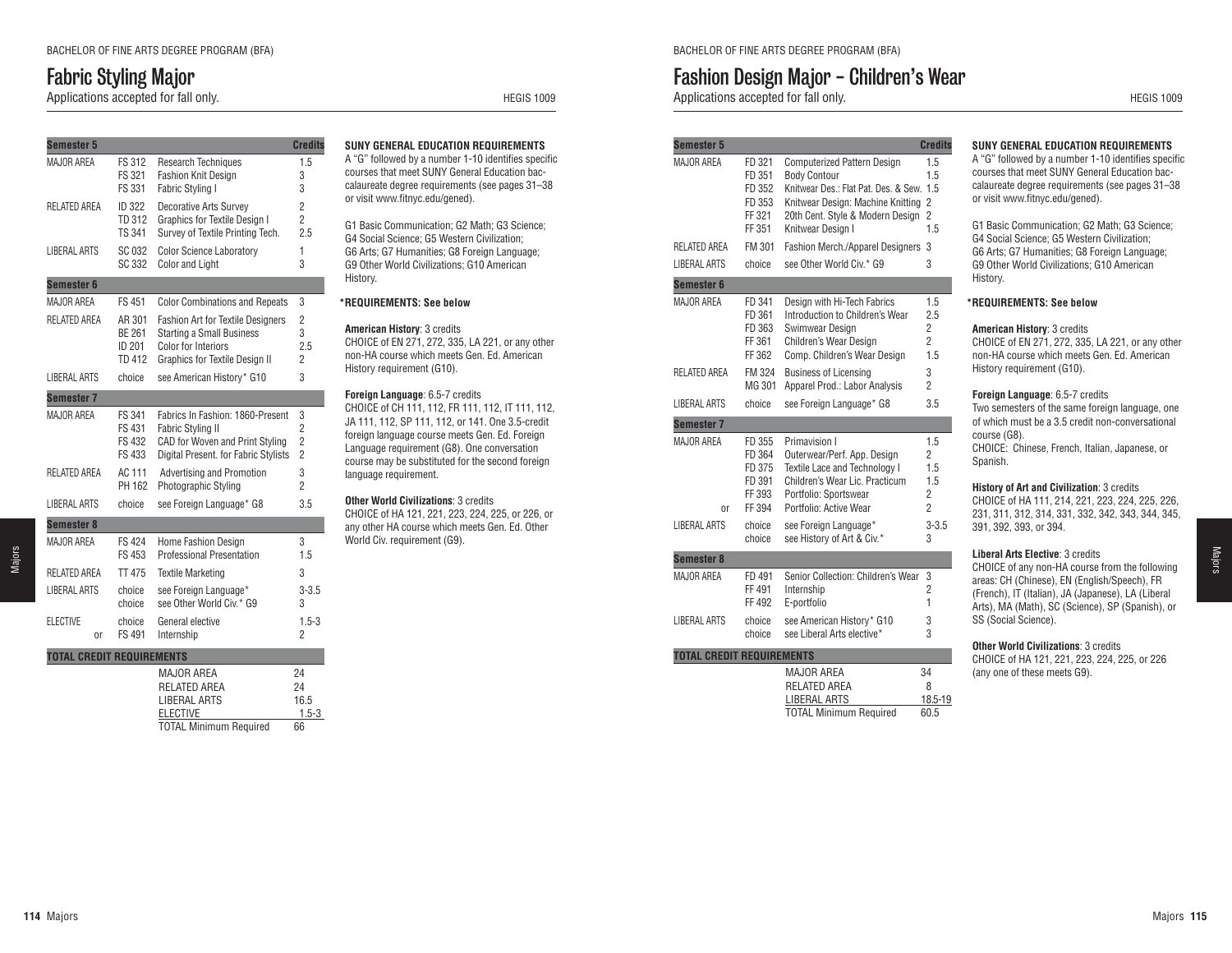## Fashion Design Major - Intimate Apparel

Applications accepted for fall only. The set of the set of the set of the set of the set of the set of the set of the set of the set of the set of the set of the set of the set of the set of the set of the set of the set o

| <b>Semester 5</b>   |                                                                 |                                                                                                                                                                                                     | <b>Credits</b>                                    |
|---------------------|-----------------------------------------------------------------|-----------------------------------------------------------------------------------------------------------------------------------------------------------------------------------------------------|---------------------------------------------------|
| <b>MAJOR AREA</b>   | FD 321<br>FD 351<br>FD 352<br>FD 353<br>FF 321<br>FF 351        | <b>Computerized Pattern Design</b><br><b>Body Contour</b><br>Knitwear Des.: Flat Pat. Des. & Sew. 1.5<br>Knitwear Design: Machine Knitting<br>20th Cent. Style & Modern Design<br>Knitwear Design I | 1.5<br>1.5<br>2<br>2<br>1.5                       |
| <b>RELATED AREA</b> | FM 301                                                          | <b>Fashion Merch./Apparel Designers</b>                                                                                                                                                             | 3                                                 |
| LIBERAL ARTS        | choice                                                          | see Other World Civ.* G9                                                                                                                                                                            | 3                                                 |
| Semester 6          |                                                                 |                                                                                                                                                                                                     |                                                   |
| <b>MAJOR AREA</b>   | FD 371<br>FD 372<br>FD 373<br>FF 371<br>FF 372                  | Intimate Apparel Sewing Tech.<br><b>Control Shapewear Design</b><br>Intimate Apparel Line Dev.<br>Shapewear and Foundation: Art<br>Intimate Apparel CAD                                             | 2<br>$\overline{2}$<br>1.5<br>1.5<br>1.5          |
| <b>RELATED AREA</b> | FM 324<br>MG 301                                                | <b>Business of Licensing</b><br>Apparel Prod.: Labor Analysis                                                                                                                                       | 3<br>$\overline{2}$                               |
| LIBERAL ARTS        | choice                                                          | see Foreign Language* G8                                                                                                                                                                            | 3.5                                               |
| Semester 7          |                                                                 |                                                                                                                                                                                                     |                                                   |
| <b>MAJOR AREA</b>   | FD 355<br>FD 375<br>FD 471<br><b>FD 472</b><br>FD 473<br>FF 396 | Primavision I<br>Textile Lace and Technology I<br><b>Foundation Design</b><br><b>Foundation Fitting Techniques</b><br>Underfashion Comp. Ptrnmkg./Grad.<br>Senior Portfolio: Intimate Apparel       | 1.5<br>1.5<br>$\overline{2}$<br>1.5<br>1.5<br>1.5 |
| LIBERAL ARTS        | choice<br>choice                                                | see Foreign Language*<br>see History of Art & Civ.*                                                                                                                                                 | $3 - 3.5$<br>3                                    |
| <b>Semester 8</b>   |                                                                 |                                                                                                                                                                                                     |                                                   |
| <b>MAJOR AREA</b>   | FD 494<br><b>FF 404</b>                                         | Senior Collection: Intimate Apparel 3<br>المتمالم ويسمعها                                                                                                                                           |                                                   |

## FF 491 Internship 2 FF 492 E-portfolio 1 LIBERAL ARTS choice see American History\* G10 3 choice see Liberal Arts elective\*

#### **TOTAL CREDIT REQUIREMENTS**

| <b>MAJOR AREA</b>             | 34      |
|-------------------------------|---------|
| <b>RELATED AREA</b>           | 8       |
| LIBERAL ARTS                  | 18.5-19 |
| <b>TOTAL Minimum Required</b> | 60.5    |

#### **SUNY GENERAL EDUCATION REQUIREMENTS** A "G" followed by a number 1-10 identifies specific courses that meet SUNY General Education baccalaureate degree requirements (see pages 31–38 or visit www.fitnyc.edu/gened).

G1 Basic Communication; G2 Math; G3 Science; G4 Social Science; G5 Western Civilization; G6 Arts; G7 Humanities; G8 Foreign Language; G9 Other World Civilizations; G10 American History.

#### **\*REQUIREMENTS: See below**

#### **American History**: 3 credits CHOICE of EN 271, 272, 335, LA 221, or any other non-HA course which meets Gen. Ed. American History requirement (G10).

**Foreign Language**: 6.5-7 credits

Two semesters of the same foreign language, one of which must be a 3.5 credit non-conversational course (G8). CHOICE: Chinese, French, Italian, Japanese, or Spanish

#### **History of Art and Civilization**: 3 credits

CHOICE of HA 111, 214, 221, 223, 224, 225, 226, 231, 311, 312, 314, 331, 332, 342, 343, 344, 345, 391, 392, 393, or 394.

#### **Liberal Arts Elective**: 3 credits

CHOICE of any non-HA course from the following areas: CH (Chinese), EN (English/Speech), FR (French), IT (Italian), JA (Japanese), LA (Liberal Arts), MA (Math), SC (Science), SP (Spanish), or SS (Social Science).

#### **Other World Civilizations**: 3 credits

CHOICE of HA 121, 221, 223, 224, 225, or 226 (any one of these meets G9).

## Fashion Design Major - Knitwear

BACHELOR OF FINE ARTS DEGREE PROGRAM (BFA)

Applications accepted for fall only. The set of the set of the set of the set of the set of the set of the set of the set of the set of the set of the set of the set of the set of the set of the set of the set of the set o

| <b>Semester 5</b>   |                                                          |                                                                                                                                                                                                 | <b>Credits</b>                     |
|---------------------|----------------------------------------------------------|-------------------------------------------------------------------------------------------------------------------------------------------------------------------------------------------------|------------------------------------|
| <b>MAJOR AREA</b>   | FD 321<br>FD 351<br>FD 352<br>FD 353<br>FF 321<br>FF 351 | <b>Computerized Pattern Design</b><br><b>Body Contour</b><br>Knitwear Des.: Flat Pat. Des. & Sew.<br>Knitwear Design: Machine Knitting<br>20th Cent. Style & Modern Design<br>Knitwear Design I | 1.5<br>1.5<br>1.5<br>2<br>2<br>1.5 |
| RELATED AREA        | FM 301                                                   | <b>Fashion Merch./Apparel Designers</b>                                                                                                                                                         | 3                                  |
| <b>LIBERAL ARTS</b> | choice                                                   | see Other World Civ.* G9                                                                                                                                                                        | 3                                  |
| <b>Semester 6</b>   |                                                          |                                                                                                                                                                                                 |                                    |
| <b>MAJOR AREA</b>   | FD 354<br>FD 355<br>FF 352                               | Knitwear Des.: Drap., Sew., Pat. Des.<br>Primavision I<br>Knitwear Design II                                                                                                                    | 1.5<br>1.5<br>1.5                  |
| <b>RELATED AREA</b> | FM 324<br>FS 321<br>MG 301<br><b>TS 261</b>              | <b>Business of Licensing</b><br><b>Fashion Knit Design</b><br>Apparel Prod.: Labor Analysis<br>Intro. to Weft Knitting Principles                                                               | 3<br>3<br>$\overline{2}$<br>3      |
| LIBERAL ARTS        | choice                                                   | see Foreign Language* G8                                                                                                                                                                        | 3.5                                |
| <b>Semester 7</b>   |                                                          |                                                                                                                                                                                                 |                                    |
| <b>MAJOR AREA</b>   | FD 356<br>FD 451<br>FD 452<br>FF 395                     | Seamless Knit Design: Stoll M1<br>Knitwear Des.: Full Fash./Pointelle<br>Primavision II<br>Portfolio: Knitwear Design                                                                           | 2<br>$\overline{2}$<br>1.5<br>1.5  |
| <b>RELATED AREA</b> | <b>TS 431</b>                                            | Advanced Concepts in Weft Knitting                                                                                                                                                              | 2.5                                |
| <b>LIBERAL ARTS</b> | choice<br>choice                                         | see Foreign Language*<br>see History of Art & Civ.*                                                                                                                                             | $3 - 3.5$<br>3                     |
| <b>Semester 8</b>   |                                                          |                                                                                                                                                                                                 |                                    |
| <b>MAJOR AREA</b>   | FD 493<br>FF 491<br>FF 492                               | Senior Collection: Knitwear Design<br>Internship<br>E-portfolio                                                                                                                                 | 1.5<br>2<br>1                      |

#### RELATED AREA TS 366 Exp. Weft Knit. Structures/Machinery 2 LIBERAL ARTS choice see American History\* G10 3 choice see Liberal Arts elective\* 3

#### **TOTAL CREDIT REQUIREMENTS**

| MAJOR AREA                    | 26      |
|-------------------------------|---------|
| <b>RELATED AREA</b>           | 18.5    |
| LIBERAL ARTS                  | 18.5-19 |
| <b>TOTAL Minimum required</b> | 63      |

#### **SUNY GENERAL EDUCATION REQUIREMENTS**

A "G" followed by a number 1-10 identifies specific courses that meet SUNY General Education baccalaureate degree requirements (see pages 31–38 or visit www.fitnyc.edu/gened).

G1 Basic Communication; G2 Math; G3 Science; G4 Social Science; G5 Western Civilization; G6 Arts; G7 Humanities; G8 Foreign Language; G9 Other World Civilizations; G10 American History.

#### **\*REQUIREMENTS: See below**

#### **American History**: 3 credits

CHOICE of EN 271, 272, 335, LA 221, or any other non-HA course which meets Gen. Ed. American History requirement (G10).

#### **Foreign Language**: 6.5-7 credits

Two semesters of the same foreign language, one of which must be a 3.5 credit non-conversational course (G8). CHOICE: Chinese, French, Italian, Japanese, or

Spanish.

#### **History of Art and Civilization**: 3 credits

CHOICE of HA 111, 214, 221, 223, 224, 225, 226, 231, 311, 312, 314, 331, 332, 342, 343, 344, 345, 391, 392, 393, or 394.

#### **Liberal Arts Elective**: 3 credits

CHOICE of any non-HA course from the following areas: CH (Chinese), EN (English/Speech), FR (French), IT (Italian), JA (Japanese), LA (Liberal Arts), MA (Math), SC (Science), SP (Spanish), or SS (Social Science).

#### **Other World Civilizations**: 3 credits

CHOICE of HA 121, 221, 223, 224, 225, or 226 (any one of these meets G9).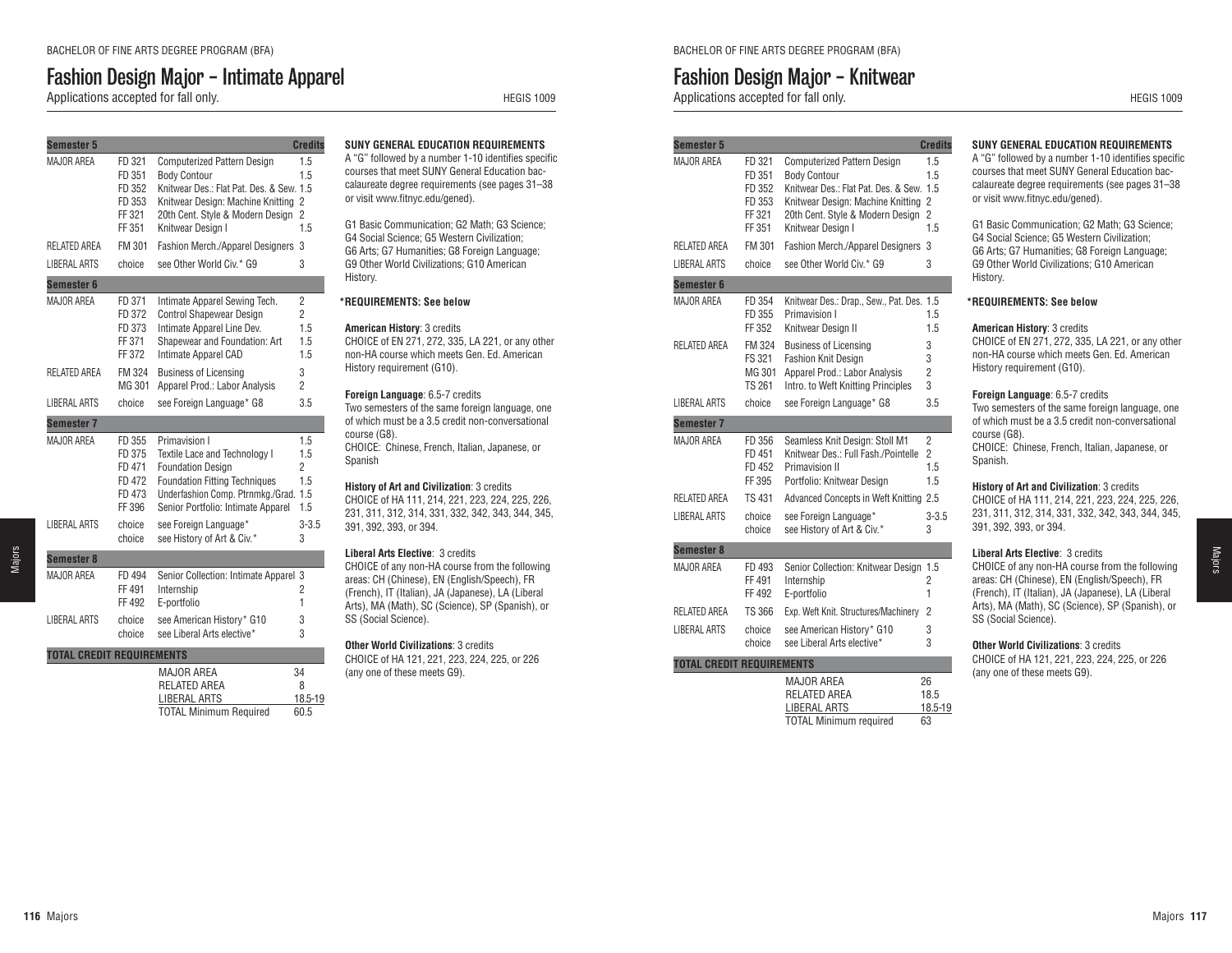## Fashion Design Major - Special Occasion

Applications accepted for fall only. The set of the set of the set of the set of the set of the set of the set of the set of the set of the set of the set of the set of the set of the set of the set of the set of the set o

| <b>Semester 5</b>   |                                                          |                                                                                                                                                                                                 | <b>Credits</b>                         |
|---------------------|----------------------------------------------------------|-------------------------------------------------------------------------------------------------------------------------------------------------------------------------------------------------|----------------------------------------|
| <b>MAJOR AREA</b>   | FD 321<br>FD 351<br>FD 352<br>FD 353<br>FF 321<br>FF 351 | <b>Computerized Pattern Design</b><br><b>Body Contour</b><br>Knitwear Des.: Flat Pat. Des. & Sew.<br>Knitwear Design: Machine Knitting<br>20th Cent. Style & Modern Design<br>Knitwear Design I | 1.5<br>1.5<br>1.5<br>2<br>2<br>1.5     |
| RELATED AREA        | FM 301                                                   | <b>Fashion Merch./Apparel Designers</b>                                                                                                                                                         | 3                                      |
| LIBERAL ARTS        | choice                                                   | see Other World Civ * G9                                                                                                                                                                        | 3                                      |
| Semester 6          |                                                          |                                                                                                                                                                                                 |                                        |
| <b>MAJOR AREA</b>   | FD 231<br>FD 232<br>FD 374<br>FF 391                     | Haute Couture Sewing Techniques 2<br>Haute Couture Dec. Tech, and Emb. 2<br>Flat Pattern Des. for Spec. Occasion 1.5<br>Bridal Design: Portfolio                                                | 2                                      |
| <b>RELATED AREA</b> | FM 324<br>MG 301                                         | <b>Business of Licensing</b><br>Apparel Prod.: Labor Analysis                                                                                                                                   | 3<br>$\overline{2}$                    |
| LIBERAL ARTS        | choice                                                   | see Foreign Language* G8                                                                                                                                                                        | 3.5                                    |
| <b>Semester 7</b>   |                                                          |                                                                                                                                                                                                 |                                        |
| <b>MAJOR AREA</b>   | FD 375<br>FD 471<br>FD 472<br>FD 474<br>FF 397           | Textile Lace and Technology I<br><b>Foundation Design</b><br><b>Foundation Fitting Techniques</b><br><b>Bridal Design</b><br>Senior Portfolio: Special Occasion                                 | 1.5<br>2<br>1.5<br>2<br>$\overline{2}$ |
| LIBERAL ARTS        | choice<br>choice                                         | see Foreign Language*<br>see History of Art & Civ.*                                                                                                                                             | $3 - 3.5$<br>3                         |
| <b>Semester 8</b>   |                                                          |                                                                                                                                                                                                 |                                        |
| <b>MAJOR AREA</b>   | FD 495<br>FF 491<br>FF 492                               | Senior Collection: Special Occasion 3<br>Internship<br>E-portfolio                                                                                                                              | 2<br>1                                 |
| LIBERAL ARTS        | choice<br>choice                                         | see American History* G10<br>see Liberal Arts elective*                                                                                                                                         | 3<br>3                                 |

ELECTIVE choice General elective 1.5-3

MAJOR AREA 32.5 RELATED AREA 8 LIBERAL ARTS 18.5-19 ELECTIVE 1.5-3<br>
TOTAL Minimum Required 60.5 TOTAL Minimum Required 60.5

**TOTAL CREDIT REQUIREMENTS**

#### **SUNY GENERAL EDUCATION REQUIREMENTS** A "G" followed by a number 1-10 identifies specific courses that meet SUNY General Education bac-

calaureate degree requirements (see pages 31–38 or visit www.fitnyc.edu/gened).

G1 Basic Communication; G2 Math; G3 Science; G4 Social Science; G5 Western Civilization; G6 Arts; G7 Humanities; G8 Foreign Language; G9 Other World Civilizations; G10 American History.

#### **\*REQUIREMENTS: See below**

**American History**: 3 credits CHOICE of EN 271, 272, 335, LA 221, or any other non-HA course which meets Gen. Ed. American History requirement (G10).

#### **Foreign Language**: 6.5-7 credits

Two semesters of the same foreign language, one of which must be a 3.5 credit non-conversational course (G8). CHOICE: Chinese, French, Italian, Japanese, or Spanish

#### **History of Art and Civilization**: 3 credits

CHOICE of HA 111, 214, 221, 223, 224, 225, 226, 231, 311, 312, 314, 331, 332, 342, 343, 344, 345, 391, 392, 393, or 394.

#### **Liberal Arts Elective**: 3 credits

CHOICE of any non-HA course from the following areas: CH (Chinese), EN (English/Speech), FR (French), IT (Italian), JA (Japanese), LA (Liberal Arts), MA (Math), SC (Science), SP (Spanish), or SS (Social Science).

#### **Other World Civilizations**: 3 credits

CHOICE of HA 121, 221, 223, 224, 225, or 226 (any one of these meets G9).

#### BACHELOR OF FINE ARTS DEGREE PROGRAM (BFA)

## Fashion Design Major - Sportswear

Applications accepted for fall only. The set of the set of the set of the set of the set of the set of the set of the set of the set of the set of the set of the set of the set of the set of the set of the set of the set o

| <b>Semester 5</b> |                                                          |                                                                                                                                                                                                     | <b>Credits</b>                                    |
|-------------------|----------------------------------------------------------|-----------------------------------------------------------------------------------------------------------------------------------------------------------------------------------------------------|---------------------------------------------------|
| MAJOR AREA        | FD 321<br>FD 351<br>FD 352<br>FD 353<br>FF 321<br>FF 351 | <b>Computerized Pattern Design</b><br><b>Body Contour</b><br>Knitwear Des.: Flat Pat, Des. & Sew. 1.5<br>Knitwear Design: Machine Knitting<br>20th Cent. Style & Modern Design<br>Knitwear Design I | 1.5<br>1.5<br>2<br>2<br>1.5                       |
| RELATED AREA      | FM 301                                                   | <b>Fashion Merch./Apparel Designers</b>                                                                                                                                                             | 3                                                 |
| LIBERAL ARTS      | choice                                                   | see Other World Civ.* G9                                                                                                                                                                            | 3                                                 |
| <b>Semester 6</b> |                                                          |                                                                                                                                                                                                     |                                                   |
| MAJOR AREA        | FD 341<br>FD 362<br>FD 363<br>FF 392<br>FF 398           | Design with Hi-Tech Fabrics<br><b>Active Sport Design</b><br>Swimwear Design<br>Swim/Active Sport Portfolio<br>Outerwear/Perf. App. Des. Portfolio                                                  | 1.5<br>2<br>$\overline{2}$<br>$\overline{2}$<br>2 |
| RELATED AREA      | FM 324<br>MG 301                                         | <b>Business of Licensing</b><br>Apparel Prod.: Labor Analysis                                                                                                                                       | 3<br>2                                            |
| LIBERAL ARTS      | choice                                                   | see Foreign Language* G8                                                                                                                                                                            | 3.5                                               |
| <b>Semester 7</b> |                                                          |                                                                                                                                                                                                     |                                                   |
| MAJOR AREA<br>0r  | FD 355<br>FD 364<br>FD 461<br>FF 393<br>FF 394           | Primavision I<br>Outerwear/Perf. App. Design<br><b>Tailoring Techniques</b><br>Portfolio: Sportswear<br>Portfolio: Active Wear                                                                      | 1.5<br>2<br>2<br>$\overline{2}$<br>$\overline{2}$ |
| LIBERAL ARTS      | choice<br>choice                                         | see Foreign Language*<br>see History of Art & Civ.*                                                                                                                                                 | $3 - 3.5$<br>3                                    |
| <b>Semester 8</b> |                                                          |                                                                                                                                                                                                     |                                                   |
| <b>MAJOR AREA</b> | FD 475<br>FD 496<br>FF 491                               | Leather Apparel Design<br>Sr. Collection: Sports/Active Wear<br>Internship                                                                                                                          | 2<br>3<br>$\overline{2}$                          |

LIBERAL ARTS choice see American History\* G10 3

**TOTAL CREDIT REQUIREMENTS**

Internship 2 FF 492 E-portfolio 1

> MAJOR AREA 35 RELATED AREA 8 LIBERAL ARTS 18.5-19 TOTAL Minimum Required 61.5

choice see Liberal Arts elective\* 3

#### **SUNY GENERAL EDUCATION REQUIREMENTS**

A "G" followed by a number 1-10 identifies specific courses that meet SUNY General Education baccalaureate degree requirements (see pages 31–38 or visit www.fitnyc.edu/gened).

G1 Basic Communication; G2 Math; G3 Science; G4 Social Science; G5 Western Civilization; G6 Arts; G7 Humanities; G8 Foreign Language; G9 Other World Civilizations; G10 American History.

#### **\*REQUIREMENTS: See below**

#### **American History**: 3 credits

CHOICE of EN 271, 272, 335, LA 221, or any other non-HA course which meets Gen. Ed. American History requirement (G10).

#### **Foreign Language**: 6.5-7 credits

Two semesters of the same foreign language, one of which must be a 3.5 credit non-conversational course (G8).

CHOICE: Chinese, French, Italian, Japanese, or Spanish.

#### **History of Art and Civilization**: 3 credits

CHOICE of HA 111, 214, 221, 223, 224, 225, 226, 231, 311, 312, 314, 331, 332, 342, 343, 344, 345, 391, 392, 393, or 394.

#### **Liberal Arts Elective**: 3 credits

CHOICE of any non-HA course from the following areas: CH (Chinese), EN (English/Speech), FR (French), IT (Italian), JA (Japanese), LA (Liberal Arts), MA (Math), SC (Science), SP (Spanish), or SS (Social Science).

#### **Other World Civilizations**: 3 credits

CHOICE of HA 121, 221, 223, 224, 225, or 226 (any one of these meets G9).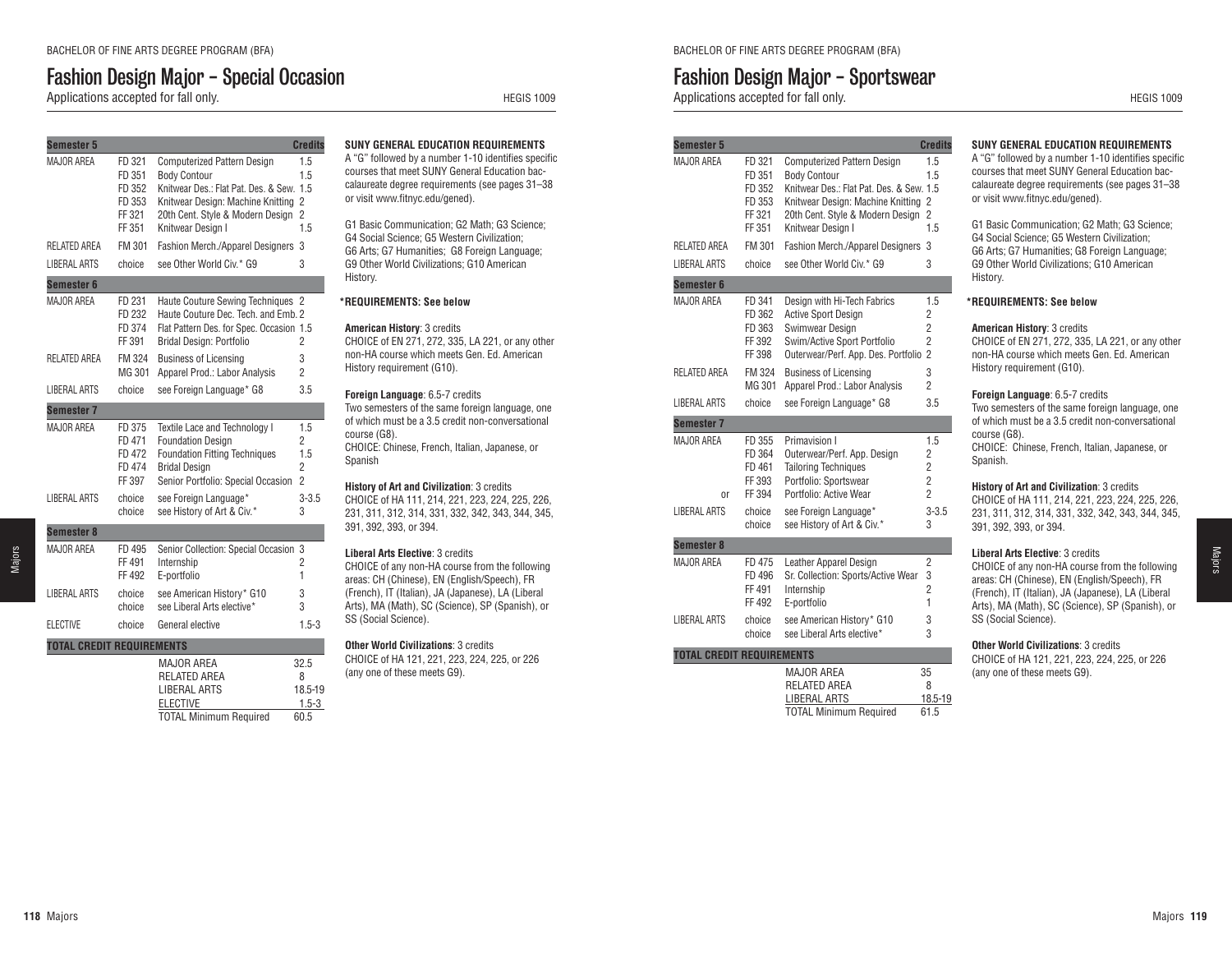## International Fashion Design Major/Milan and New York (IFDM)

Applications accepted for fall only. The set of the set of the set of the set of the set of the set of the set of the set of the set of the set of the set of the set of the set of the set of the set of the set of the set o

This overseas academic program leads to the Bachelor of Fine Arts degree in Fashion Design. It is offered in collaboration with the Politecnico di Milano. The courses below are those offered in Milan. In certain cases, some classes may be substituted for those offered by Politecnico. Students may attend this overseas program for one year—in semesters 5 and 6, or 7 and 8. The Knitwear track is offered in semesters 5 and 6. The Sportswear/Children's Wear track is offered in semesters 5 and 6, or in semesters 7 and 8. Refer to the Fashion Design BFA degree requirements on pages 115–119 and to the department's website at www.fitnyc.edu/fashiondesign for courses to be taken in New York and other information. Students must complete IT 111-Italian I before attending IFDM in Milan.

|                             |               | Semester 5 - Knitwear, Sportswear, Children's Wear Tracks Credits |                |
|-----------------------------|---------------|-------------------------------------------------------------------|----------------|
| MAJOR AREA                  | FD 321        | <b>Computerized Pattern Design</b>                                | 1.5            |
|                             | FD 351        | <b>Body Contour</b>                                               | 1.5            |
|                             | FD 352        | Knitwear Des.: Flat Pat. Des./Sew.                                | 1.5            |
|                             | FD 353        | Knitwear Design: Machine Knitting                                 | 2              |
|                             | FF 351        | Knitwear Design I                                                 | 1.5            |
| RELATED AREA                | FM 301        | <b>Fashion Merch./Apparel Designers</b>                           | 3              |
|                             | <b>FM 324</b> | The Business of Licensing                                         | 3              |
| LIBERAL ARTS                | HA 345        | History of Industrial Design G7                                   | 3              |
|                             | choice        | see Foreign Language* G8                                          | 3.5            |
| Semester 6 - Knitwear Track |               |                                                                   |                |
| MAJOR AREA                  | FD 354        | Knitwear Des.: Draping, Adv. Sew.                                 | 1.5            |
|                             | FD 355        | Primavision I                                                     | 1.5            |
|                             | FF 321        | 20th Cent. Style/Mod. Designer                                    | 2              |
|                             | FF 352        | Knitwear Design II                                                | 1.5            |
| RELATED AREA                | <b>FS 321</b> | <b>Fashion Knit Design</b>                                        | 3              |
|                             | MG 301        | Apparel Prod. Labor Analysis                                      | 2              |
|                             | <b>TS 261</b> | Intro. to Weft Knitting Principles                                | 3              |
| LIBERAL ARTS                | <b>HA344</b>  | History of Western Costume G7                                     | 3              |
|                             | SS 374        | Cross-Cultural Studies G9                                         | 3              |
|                             |               | Semester 6 - Sportswear/Children's Wear Track                     |                |
| <b>MAJOR AREA</b>           | FD 341        | Designing with Hi-Tech Fabrics                                    | 1.5            |
|                             | FD 362        | <b>Active Sport Design</b>                                        | 2              |
|                             | FD 363        | Swimwear Design                                                   | $\overline{2}$ |
|                             | FF 321        | 20th Cent. Style/Mod. Designer                                    | $\overline{2}$ |
|                             | FF 392        | Swim/Active Sport Portfolio                                       | 2              |
|                             | FF 398        | Outerwear/Perf. App. Des. Port.                                   | $\overline{2}$ |
| <b>RELATED AREA</b>         | MG 301        | Apparel Prod. Labor Analysis                                      | $\overline{2}$ |
| <b>LIBERAL ARTS</b>         | <b>HA344</b>  | History of Western Costume G7                                     | 3              |
|                             | SS 374        | Cross-Cultural Studies G9                                         | 3              |
|                             |               | Semester 7 - Sportswear/Children's Wear Track                     |                |
| MAJOR AREA                  | FD 355        | Primavision I                                                     | 1.5            |
|                             | FD 364        | Outerwear/Perf. Apparel Design                                    | 2              |
|                             | FD 391        | Children's Wear Lic. Practicum**                                  | 1.5            |
|                             | FD 461        | <b>Tailoring Techniques</b>                                       | 2              |
|                             | FF 393        | Portfolio: Sportswear                                             | 2              |
| <b>LIBERAL ARTS</b>         | <b>EN 272</b> | <b>Identity in America G10</b>                                    | 3              |
|                             | choice        | see Foreign Language*                                             | 3.5            |
|                             |               | Semester 8 - Sportswear/Children's Wear Track                     |                |
| MAJOR AREA                  | FD 475        | Leather Apparel Design                                            | 2              |
|                             | FD 496        | Sr. Coll.: Sportswear/Active Wear                                 | 3              |
|                             | FF 491        | Internship                                                        | $\overline{2}$ |
|                             | FF 492        | ePortfolio                                                        | 1              |
| <b>RELATED AREA</b>         | choice        | see Related Area Electives***                                     | $\overline{2}$ |
| <b>LIBERAL ARTS</b>         | <b>HA344</b>  | History of Western Costume G7                                     | 3              |
|                             | SS 374        | Cross-Cultural Studies G9                                         | 3              |

**SUNY GENERAL EDUCATION REQUIREMENTS** A "G" followed by a number 1-10 identifies specific

courses that meet SUNY General Education baccalaureate degree requirements (see pages 31–38 or visit www.fitnyc.edu/gened).

G1 Basic Communication; G2 Mathematics; G3 Science; G4 Social Sciences; G5 Western Civilization; G6 Arts; G7 Humanities; G8 Foreign Language; G9 Other World Civilizations; G10 American History

#### **\*REQUIREMENTS: See below**

#### **Foreign Language**:

IT 112, 213, 214 (any one of these meets G8) Note: IT 111 must be taken before acceptance into program.

#### \*\*FD391 is for Children's Wear students only.

#### **\*\*\*RELATED AREA ELECTIVES**

|  | See Program Coordinator for course(s). |  |  |  |  |  |
|--|----------------------------------------|--|--|--|--|--|
|--|----------------------------------------|--|--|--|--|--|

| BACHELOR OF SCIENCE DEGREE PROGRAM (BS) |  |  |  |
|-----------------------------------------|--|--|--|
|                                         |  |  |  |

## Fashion Merchandising Management Major

Applications accepted for fall and spring. The set of the set of the set of the HEGIS 0509

| <b>Semester 5</b>             |                                      |                                                                                                            | <b>Credits</b>            |
|-------------------------------|--------------------------------------|------------------------------------------------------------------------------------------------------------|---------------------------|
| <b>MAJOR AREA</b>             | <b>FM 324</b><br>FM 361              | <b>Business of Licensing</b><br>Management for Retailing                                                   | 3<br>3                    |
| RELATED AREA                  | MG 306                               | Info. Systems: Case Analysis                                                                               | 2                         |
| LIBERAL ARTS                  | EN 321<br>MA 321<br>choice           | <b>Business Writing</b><br>Data Analysis<br>see Foreign Language* G8                                       | 3<br>3<br>3.5             |
| Semester 6                    |                                      |                                                                                                            |                           |
| MAJOR AREA                    | choice<br>FM 322                     | <b>Buying and Planning Specialization:</b><br><b>Fashion Inventory Management</b>                          | 3                         |
| <sub>or</sub>                 | choice<br>FM 341                     | <b>Product Development Specialization:</b><br>Computer-Aided Product Dev. I                                | 3                         |
| <sub>or</sub>                 | choice<br>FM 321<br>choice           | <b>Fashion Management Specialization:</b><br>Wkshp. in Apparel Merchandising<br>See Major Area electives** | 3<br>$3 - 4$              |
| RELATED AREA                  | MK 351                               | <b>Marketing Research</b>                                                                                  | 3                         |
| LIBERAL ARTS                  | choice<br>SS 342<br>choice           | see Foreign Language*<br>Microeconomics<br>see Speech*                                                     | $3 - 3.5$<br>3<br>3       |
| Semester 7                    |                                      |                                                                                                            |                           |
| MAJOR AREA                    | <b>FM 325</b>                        | Financial Assortment and Planning 3                                                                        |                           |
|                               | choice<br>FM 423                     | <b>Buying and Planning Specialization:</b><br><b>Fashion Planning and Allocation</b>                       | 3                         |
| <sub>or</sub>                 | choice<br>FM 441                     | <b>Product Development Specialization:</b><br>Computer-Aided Product Dev. II                               | 3                         |
| <sub>or</sub>                 | choice<br>FM 431                     | <b>Fashion Management Specialization:</b><br>Sales Management                                              | 3                         |
| LIBERAL ARTS<br><sub>or</sub> | MA 311<br>MA 331<br>choice<br>choice | Math Modeling/Business Apps.<br>Calculus<br>see Economics*<br>see Social Sciences* G9                      | 3<br>3<br>3<br>3          |
| <b>Semester 8</b>             |                                      |                                                                                                            |                           |
| MAJOR AREA                    | <b>FM 422</b><br>IC 498              | <b>Merchandising Strategies</b><br>Sr. Internship D: Career Planning                                       | 3<br>4                    |
| LIBERAL ARTS                  | PL 431<br>choice                     | Philosophy: Ethics G7<br>Liberal Arts elective                                                             | 3<br>6                    |
| TOTAL CREDIT REQUIREMENTS     |                                      |                                                                                                            |                           |
|                               |                                      | <b>MAJOR AREA</b><br>RELATED AREA<br>LIBERAL ARTS                                                          | $25 - 26$<br>5<br>36.5-37 |
|                               |                                      | <b>TOTAL Minimum Required</b>                                                                              | 66.5                      |

**SUNY GENERAL EDUCATION REQUIREMENTS** A "G" followed by a number 1-10 identifies specific courses that meet SUNY General Education baccalaureate degree requirements (see pages 31–38 or visit www.fitnyc.edu/gened).

G1 Basic Communication; G2 Math; G3 Science; G4 Social Science; G5 Western Civilization; G6 Arts; G7 Humanities; G8 Foreign Language; G9 Other World Civilizations; G10 American History.

#### **\*REQUIREMENTS: See below**

**Economics**: 3 credits CHOICE of SS 343, 443 or 445.

**Foreign Language**: 6.5-7 credits

Two semesters of the same foreign language, taken consecutively, one of which must be a 3.5 credit non-conversational course (G8).

#### **Mathematics**:

Algebra proficiency or MA 003 must be completed prior to enrolling in MA 311, MA 321, or MA 331. Students must complete MA 222 prior to enrolling in MA 321 in the 5th semester

#### **Social Sciences**: 3 credits

**Speech**: 3 credits

CHOICE of SS 354 or 374 (either one of these meets Gen. Ed. Other World Civ. requirement G9).

CHOICE of EN 241, 242, 244, 245, 341, 342, or a liberal arts elective may be substituted if an equivalent speech course has been taken previously.

#### **\*\*MAJOR AREA ELECTIVES:** 3-4 credits

CHOICE of FM 226, 321, 323, 362, 431, 491, 499 or BL 343.

#### **NOTE:**

FM 114, 224, 244, MG 153, SS 141, and TS 111 must be completed prior to the sixth semester.

#### **EVENING/WEEKEND OPTION**

A 4-semester evening/weekend option is available for this degree program (see pages 26–27 or visit the FIT website at www.fitnyc.edu/evening\_weekend). The sequence of courses is the same as that listed on this page.

Majors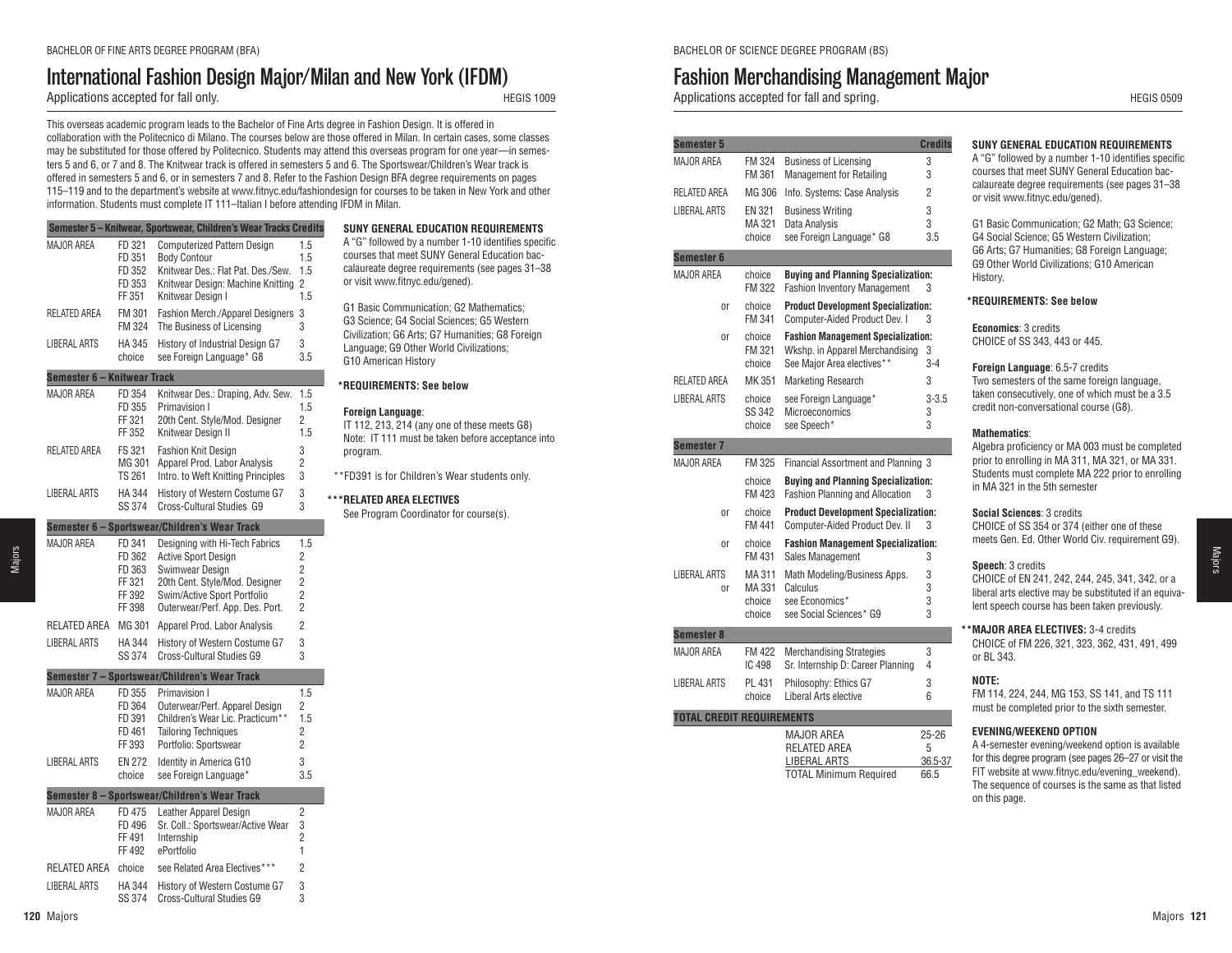## International Fashion Merchandising Management Major/ Florence and New York

Applications accepted for fall and spring. The set of the set of the HEGIS 0509 HEGIS 0509

This overseas academic program leads to the bachelor's degree in Fashion Merchandising Management. Students spend semesters 5 and 6 in Florence and semesters 7 and 8 in New York. Students must complete IT 111-Italian I before attending International Fashion Merchandising Management in Florence.

| Semester 5   |               |                                         | <b>Credits</b> |
|--------------|---------------|-----------------------------------------|----------------|
| FLORENCE:    |               |                                         |                |
| MAJOR AREA   | <b>FM 226</b> | International Buying/Marketing          | 3              |
|              | FM 324        | <b>Business of Licensing</b>            | 3              |
|              | FM 361        | <b>Management for Retailing</b>         | 3              |
| LIBERAL ARTS | HA 212        | Renaissance Art G7                      | 3              |
|              | IT 112        | Italian II G8                           | 3.5            |
|              | SS 354        | <b>Comparative Political Systems G9</b> | -3             |

#### **Semester 6**

| FLORENCE:           |        |                                   |     |
|---------------------|--------|-----------------------------------|-----|
| MAJOR AREA          | FM 321 | Wkshp. in Apparel Merchandising   | 3   |
|                     | FM 431 | Sales Management                  | 3   |
| <b>RELATED AREA</b> | IN 312 | <b>International Trade</b>        | 3   |
| LIBERAL ARTS        | FN 245 | Intercultural Communication       | 3   |
|                     | HA 344 | <b>History of Western Costume</b> | 3   |
| Οľ                  | IT 213 | Italian III                       | 3.5 |

| NEW YORK:<br>MAJOR AREA |                            | FM 325 Financial Assortment and Planning 3                                             |   |
|-------------------------|----------------------------|----------------------------------------------------------------------------------------|---|
| RELATED AREA            |                            | MG 306 Info. Systems: Case Analysis                                                    | 2 |
| LIBERAL ARTS            | EN 321<br>MA 321<br>SS 342 | <b>Business Writing</b><br>Data Analysis for Business Applications 3<br>Microeconomics | 3 |
| Semester 8              |                            |                                                                                        |   |

| NEW YORK:    |        |                                        |   |
|--------------|--------|----------------------------------------|---|
| MAJOR AREA   |        | <b>FM 422</b> Merchandising Strategies | 3 |
|              | IC 498 | Sr. Internship D: Career Planning      | 4 |
| LIBERAL ARTS |        | MA 311 Math Modeling/Business Apps.    | 3 |
| or           | MA 331 | Calculus                               | 3 |
|              | PL 431 | Philosophy: Ethics G7                  | 3 |
|              | choice | see Economics*                         | 3 |
|              |        |                                        |   |

#### **TOTAL CREDIT REQUIREMENTS**

| MAJOR AREA                    | 25      |
|-------------------------------|---------|
| <b>RELATED AREA</b>           | 5       |
| LIBERAL ARTS                  | 37-37.5 |
| <b>TOTAL Minimum Required</b> | 67      |

#### **SUNY GENERAL EDUCATION REQUIREMENTS**

A "G" followed by a number 1-10 identifies specific courses that meet SUNY General Education baccalaureate degree requirements (see pages 31–38 or visit www.fitnyc.edu/gened).

G1 Basic Communication; G2 Math; G3 Science; G4 Social Science; G5 Western Civilization; G6 Arts; G7 Humanities; G8 Foreign Language; G9 Other World Civilizations; G10 American History.

#### **\*REQUIREMENTS: See below**

**Economics:** 3 credits CHOICE of SS 343 or 443.

#### **Foreign Language:** 6.5-7 credits

Two semesters of Italian, one of which must be a 3.5 credit, non-conversational course (G8). Note that IT 213 can be taken as an optional liberal arts elective (after completion of the foreign language 6.5-7 credit requirement). Note: Italian I must be taken prior to travel (G8). Liberal Arts Credits Summary includes IT 111 Italian I, 3.5 credits.

#### **Mathematics:**

Algebra proficiency must be completed prior to enrolling in MA 311, MA 321, or MA 331.

#### **NOTE:**

FM 114, 224, 244, MG 153, SS 141, TS 111, and the algebra proficiency exam must be completed prior to semester 6.

BACHELOR OF FINE ARTS DEGREE PROGRAM (BFA)

## Fine Arts Major

Applications accepted for fall only. The set of the set of the set of the set of the set of the set of the set of the set of the set of the set of the set of the set of the set of the set of the set of the set of the set o

| <b>Semester 5</b>  |                                      |                                                                                                                                     | <b>Credits</b>                  |  |  |
|--------------------|--------------------------------------|-------------------------------------------------------------------------------------------------------------------------------------|---------------------------------|--|--|
| MAJOR AREA         | FA 341<br>FA 351<br>FA 361<br>FA 371 | <b>Experimental Drawing Workshop</b><br>Painting V: Contemporary Concepts<br>Sculpture III<br>Printmaking III                       | 1<br>3<br>3<br>1.5              |  |  |
| RELATED AREA       | CG 211                               | <b>Computer-Assisted Design</b>                                                                                                     | $\overline{2}$                  |  |  |
| LIBERAL ARTS       | choice<br>HA 231                     | see Foreign Language* G8<br>Modern Art*                                                                                             | 3.5<br>3                        |  |  |
| Semester 6         |                                      |                                                                                                                                     |                                 |  |  |
| MAJOR AREA         | FA 352<br>FA 363                     | Painting VI: Painting Imagery<br>Sculpture: Casting                                                                                 | 3<br>3                          |  |  |
| RELATED AREA<br>0r | CG 214<br>CG 311                     | <b>Web Page Construction</b><br>2D Computer Image Generation                                                                        | 1.5<br>2                        |  |  |
| LIBERAL ARTS       | choice<br><b>HA411</b>               | see Foreign Language*<br>Western Theories of Art                                                                                    | 3.5<br>3                        |  |  |
| <b>ELECTIVE</b>    | choice                               | General elective                                                                                                                    | $1.5 - 3$                       |  |  |
| Semester 7         |                                      |                                                                                                                                     |                                 |  |  |
| <b>MAJOR AREA</b>  | FA 451<br>FA 462<br>FA 471           | Painting VII: Personal Aesthetics<br><b>Sculpture: New Materials</b><br>Adv. Experimental Printmaking                               | 3<br>3<br>1.5                   |  |  |
| RELATED AREA       | choice                               | see Related Area elective**                                                                                                         | 3                               |  |  |
| LIBERAL ARTS       | choice                               | see American History* G10                                                                                                           | 3                               |  |  |
| <b>ELECTIVE</b>    | choice                               | General elective                                                                                                                    | $1.5 - 3$                       |  |  |
| Semester 8         |                                      |                                                                                                                                     |                                 |  |  |
| MAJOR AREA<br>0r   | FA 411<br>FA 491<br>FA 492<br>IC 496 | Interdisciplinary Media<br>Senior Project Thesis: Painting<br>Senior Project Thesis: Sculpture<br>Sr. Internship B: Career Planning | 1.5<br>3<br>3<br>$\overline{2}$ |  |  |
| RELATED AREA       | BE 403                               | The Artist in the Marketplace                                                                                                       | 3                               |  |  |
| LIBERAL ARTS       | choice<br>choice                     | see Other World Civ.* G9<br>see Writing elective*                                                                                   | 3<br>3                          |  |  |
|                    | <b>TOTAL CREDIT REQUIREMENTS</b>     |                                                                                                                                     |                                 |  |  |
|                    |                                      | MAJOR AREA                                                                                                                          | 28.5-30                         |  |  |

RELATED AREA 9.5-10 LIBERAL ARTS 22 ELECTIVE 3-6 TOTAL Minimum Required 63

#### **SUNY GENERAL EDUCATION REQUIREMENTS**

A "G" followed by a number 1-10 identifies specific courses that meet SUNY General Education baccalaureate degree requirements (see pages 31–38 or visit www.fitnyc.edu).

G1 Basic Communication; G2 Math; G3 Science; G4 Social Science; G5 Western Civilization; G6 Arts; G7 Humanities; G8 Foreign Language; G9 Other World Civilizations; G10 American History.

#### **\*REQUIREMENTS: See below**

#### **American History**: 3 credits

CHOICE of any non-HA course which meets Gen. Ed. American History requirement (G10).

#### **Foreign Language**: 7 credits

Two semesters of the same foreign language, both of which must be 3.5 credit, non-conversational course (G8).

#### **History of Art and Civilization**: 3 credits

If HA 231 has been taken previously, then substitute HA 331.

**Other World Civilizations**: 3 credits CHOICE of HA 121, 221, 223, 224, 225, or 226 (any one of these meets G9).

**Writing Elective**: 3 credits CHOICE of EN 262, 321, 361, 362, 363, or 364.

#### **\*\*RELATED AREA ELECTIVE:** 3 credits CHOICE of SD 101, SD 227, or IL 133.

Majors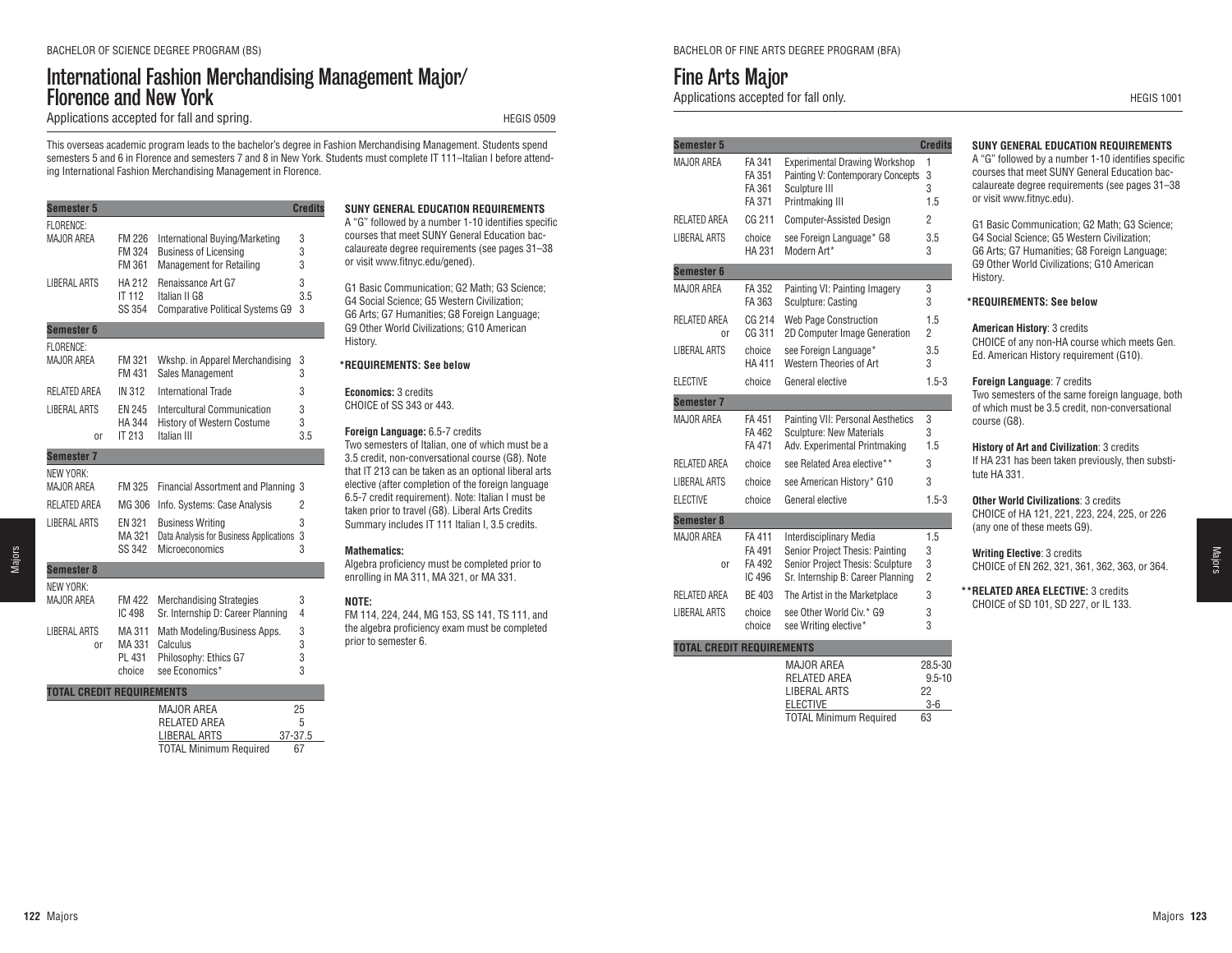## Graphic Design Major

Applications accepted for fall only. The set of the set of the set of the set of the set of the set of the set of the set of the set of the set of the set of the set of the set of the set of the set of the set of the set o

| <b>Semester 5</b>   |                  |                                                                           | <b>Credits</b>      |
|---------------------|------------------|---------------------------------------------------------------------------|---------------------|
| MAJOR AREA          | GD 311           | Graphic Design I                                                          | 3                   |
|                     | GD 342           | <b>Publication Design</b>                                                 | 3                   |
| RELATED AREA        | CD 371           | <b>Advanced Typography I</b>                                              | 1.5                 |
|                     | CD 441           | <b>Broadcast Design</b>                                                   | 2                   |
| <b>LIBERAL ARTS</b> | SS 334           | The Psychology of Color                                                   | 3                   |
|                     | choice           | see Liberal Arts elective*                                                | 3                   |
| Semester 6          |                  |                                                                           |                     |
| MAJOR ARFA          | GD 312           | Graphic Design II                                                         | 3                   |
|                     | GD 344           | Graphic Design in Digital Media                                           | 2                   |
| RELATED AREA        | CD 322           | Design Process Technology                                                 | 2                   |
|                     | CD 361           | <b>Professional Practices</b>                                             | $\overline{2}$      |
|                     | CD 372           | Advanced Typography II                                                    | 1.5                 |
| LIBERAL ARTS        | FN 322           | Prof. Writing in Art and Design                                           | 3                   |
|                     | choice           | see History of Art & Civ.*                                                | 3                   |
| Semester 7          |                  |                                                                           |                     |
| MAJOR ARFA          | GD 411           | Graphic Design III                                                        | 3                   |
|                     | GD 441           | <b>Environmental Graphics</b>                                             | 2                   |
| RELATED AREA        | AD 494           | Senior Design Project Research                                            | 3                   |
|                     | AD 496           | Advanced Ad Design Workshop                                               | 3<br>$\overline{2}$ |
|                     | DD 231<br>SD 303 | <b>Production Techniques/Prepress</b><br>Screen Printing with Type Images | 1.5                 |
|                     |                  |                                                                           |                     |
| LIBERAL ARTS        | choice           | see American History* G10                                                 | 3                   |
| Semester 8          |                  |                                                                           |                     |

| 0.7111531510                     |                                      |                                                                                                        |                      |
|----------------------------------|--------------------------------------|--------------------------------------------------------------------------------------------------------|----------------------|
| MAJOR AREA                       | GD 414                               | Graphic Design for Packaging                                                                           | 2                    |
| RELATED AREA                     | AD 464<br>AD 491<br>AD 495<br>CD 442 | Senior Portfolio Design<br>Internship<br><b>Senior Design Project</b><br>Senior 3D Presentation Design | 1.5<br>4<br>3<br>1.5 |
| <b>LIBERAL ARTS</b>              | choice                               | see Other World Civ.* G9                                                                               | 3                    |
| <b>TOTAL CREDIT REQUIREMENTS</b> |                                      |                                                                                                        |                      |
|                                  |                                      | MA IOD ADEA                                                                                            | 10                   |

| <b>MAJOR AREA</b>             | 18   |
|-------------------------------|------|
| <b>RELATED AREA</b>           | 28.5 |
| <b>LIBERAL ARTS</b>           | 18   |
| <b>TOTAL Minimum Required</b> | 64.5 |

## **SUNY GENERAL EDUCATION REQUIREMENTS**

A "G" followed by a number 1-10 identifies specific courses that meet SUNY General Education baccalaureate degree requirements (see pages 31–38 or visit www.fitnyc.edu/gened).

G1 Basic Communication; G2 Math; G3 Science; G4 Social Science; G5 Western Civilization; G6 Arts; G7 Humanities; G8 Foreign Language; G9 Other World Civilizations; G10 American History.

#### **\*REQUIREMENTS: See below**

**Liberal Arts Elective**: 3 credits CHOICE of any non-HA liberal arts course.

#### **American History**: 3 credits CHOICE of any non-HA course that meets the Gen.

Ed. requirement for American History (G10).

#### **Foreign Language**:

The Gen. Ed. Foreign Language requirement (G8) has been waived for the Graphic Design major.

#### **History of Art & Civilization**: 3 credits

CHOICE of any HA course not previously taken or required.

#### **Other World Civilizations**: 3 credits

CHOICE of HA 121, 221, 223, 224, 225, 226, or any other HA course that meets the Gen. Ed. requirement for Other World Civ. (G9).

#### **EVENING/WEEKEND OPTION**

A 5-semester evening/weekend option is available for this degree program (see pages 26–27 or visit the FIT web site at www.fitnyc.edu/evening\_weekend). The sequence of courses is: Semester 5: GD 311, CD 371, CD 441, SS 334 Semester 6: GD 342, GD 344, CD 322, CD 372, EN 322

Semester 7: GD 312, GD 441, AD 496, CD 361 Semester 8: GD 411, AD 494, DD 231, SD 303 Semester 9: GD 414, AD 464, AD 491, AD 495, CD 442

For liberal arts courses (except SS 334 and EN 322), see Requirements listed above.

| BACHELOR OF SCIENCE DEGREE PROGRAM (BS) |  |  |
|-----------------------------------------|--|--|
|                                         |  |  |

## Home Products Development Major

Applications accepted for fall only. And the state of the state of the state of the HEGIS 0509

| <b>Semester 5</b>         |                  |                                                       | <b>Credits</b> |
|---------------------------|------------------|-------------------------------------------------------|----------------|
| <b>MAJOR AREA</b>         | HP 313           | Home Products Hard Lines I                            | 3              |
|                           | HP 315           | Textile Apps.: Home Products                          | 2.5            |
| RELATED AREA              | MG 306           | Info. Systems: Case Analysis                          | 2              |
| LIBERAL ARTS              | <b>EN 321</b>    | <b>Business Writing</b>                               | 3              |
|                           | <b>HA345</b>     | History of Industrial Design                          | 3              |
|                           | choice           | see Foreign Language* G8                              | 3.5            |
| Semester 6                |                  |                                                       |                |
| MAJOR AREA                | HP 314           | Home Products Hard Lines II                           | 3              |
|                           | HP 321           | Licensing and Branding                                | $\overline{2}$ |
| RELATED AREA              | PK 301           | Home Products Pkg. Design                             | 2              |
| LIBERAL ARTS              | SS 342           | <b>Microeconomics</b>                                 | 3              |
|                           | choice           | see Foreign Language*                                 | $3 - 3.5$      |
|                           | choice           | see Science/Math*                                     | $3 - 3.5$      |
| Semester 7                |                  |                                                       |                |
| MAJOR AREA                | HP 421           | <b>Strategic Product Management</b>                   | 3              |
|                           | HP 491           | Home Products Design and Dev.                         | 3              |
| RELATED AREA              | choice           | see Related Area alternative**                        | $2.5 - 3$      |
| LIBERAL ARTS              | SS 443           | <b>International Economics</b>                        | 3              |
|                           | choice           | see Science/Math*                                     | $3 - 3.5$      |
|                           | choice           | see Speech*                                           | 3              |
| <b>Semester 8</b>         |                  |                                                       |                |
| MAJOR AREA                | <b>HP 492</b>    | Home Products Senior Project                          | 2              |
|                           | IC 498           | Sr. Internship D: Career Planning                     | 4              |
| <b>LIBERAL ARTS</b>       | PL 431           | Philosophy: Ethics                                    | 3              |
|                           | choice<br>choice | see American History* G10<br>see Other World Civ.* G9 | 3<br>3         |
|                           |                  |                                                       |                |
| TOTAL CREDIT REQUIREMENTS |                  |                                                       |                |
|                           |                  | <b>MAJOR AREA</b>                                     | 22.5           |
|                           |                  | <b>RELATED AREA</b>                                   | $6.5 - 7$      |
|                           |                  | <b>LIBERAL ARTS</b>                                   | 36.5-38        |

TOTAL Minimum Required 65.5

## SS 353, 354, 355, 356, or 374 (any one of these meets G9).

**Science**: 3 credits CHOICE of SC 253 or 331.

#### **Speech**: 3 credits

CHOICE of EN 241, 242, 244, 341, or 342, or a liberal arts elective may be substituted if an equivalent speech course has been taken previously.

**SUNY GENERAL EDUCATION REQUIREMENTS** A "G" followed by a number 1-10 identifies specific courses that meet SUNY General Education baccalaureate degree requirements (see pages 31–38

G1 Basic Communication; G2 Math; G3 Science; G4 Social Science; G5 Western Civilization; G6 Arts; G7 Humanities; G8 Foreign Language; G9 Other World Civilizations; G10 American

CHOICE of EN 271, EN 272, LA 221, LA 392, or any course that meets American History Gen. Ed.

Two semesters of the same foreign language, one of which must be a 3.5 credit non-conversational

CHOICE of MA 222, 242, 311, or 331. Arithmetic proficiency must be completed prior to enrolling in MA 222 or MA 242. Algebra proficiency must be completed prior to enrolling in MA 311 or MA 331.

or visit www.fitnyc.edu/gened).

**\*REQUIREMENTS: See below American History**: 3 credits

**Foreign Language**: 6.5-7 credits

**Mathematics**: 3-3.5 credits

**Other World Civilizations**: 3 credits CHOICE of HA 221, 223, 224, 225, 226, PL 143,

requirement (G10).

course (G8).

History.

#### **\*\*RELATED AREA ALTERNATIVE:** 2.5-3 credits

CHOICE of BE 261, CM 425, IN 301, IN 312, or TT 054/454.

**NOTE:**

TS 111 must be completed prior to the fifth semester.

## Majors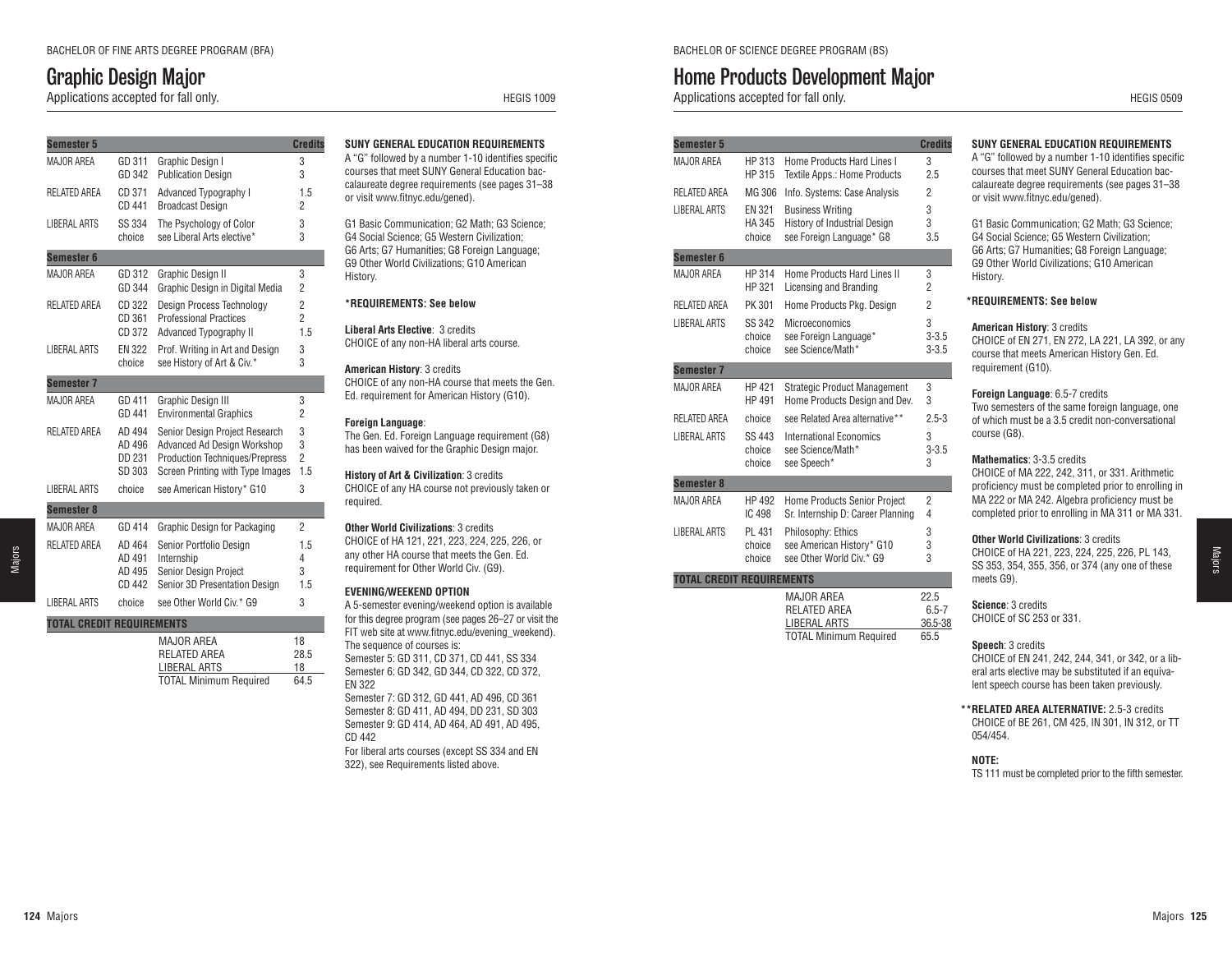## Illustration Major

Applications accepted for fall only. The set of the set of the set of the set of the set of the set of the set of the set of the set of the set of the set of the set of the set of the set of the set of the set of the set o

| <b>Semester 5</b>                |                                                |                                                                                                                                                                                | <b>Credits</b>                  |
|----------------------------------|------------------------------------------------|--------------------------------------------------------------------------------------------------------------------------------------------------------------------------------|---------------------------------|
| MAJOR AREA                       | IL 323<br>IL 362<br>IL 374<br>IL 382<br>IL 388 | Adobe Illustrator for the Illustrator<br>The Illustrator's Heritage I<br><b>Book Illustration I</b><br>Visual Self-Expression<br><b>Materials and Techniques</b>               | 2<br>3<br>1.5<br>3.5<br>2       |
| RELATED AREA                     | CD 351                                         | Illustration Portfolio for the Web                                                                                                                                             | 2                               |
| LIBERAL ARTS                     | choice                                         | see American History* G10                                                                                                                                                      | 3                               |
| Semester 6                       |                                                |                                                                                                                                                                                |                                 |
| MAJOR AREA                       | IL 324<br>IL 364<br>IL 375<br>IL 383<br>IL 389 | Digital Painting for the Illustrator<br>The Illustrator's Heritage II<br><b>Book Illustration II</b><br><b>Advanced Drawing/Composition</b><br><b>Materials and Techniques</b> | 1.5<br>3<br>1.5<br>3.5<br>2     |
| RELATED AREA                     | CG 213                                         | 2D Computer Animation                                                                                                                                                          | 2                               |
| <b>LIBERAL ARTS</b>              | choice                                         | see Writing elective*                                                                                                                                                          | 3                               |
| Semester 7                       |                                                |                                                                                                                                                                                |                                 |
| MAJOR AREA                       | IL 461<br>IL 471<br>IL 482<br>IL 491           | <b>Illustration Workshop</b><br>Documentary Artist I<br>Color Rendering: Media I<br>Mentor/Specialization Projects I                                                           | 3<br>$\overline{2}$<br>2.5<br>3 |
| RELATED AREA                     | PH 406                                         | Digital Special Effects/Retouching                                                                                                                                             | $\overline{2}$                  |
| LIBERAL ARTS                     | choice                                         | see History of Art & Civ.*                                                                                                                                                     | 3                               |
| Semester 8                       |                                                |                                                                                                                                                                                |                                 |
| MAJOR AREA                       | IL 472<br>IL 483<br>IL 492                     | Documentary Artist II<br>Color Rendering: Media II<br>Mentor/Specialization Projects II                                                                                        | 2<br>1.5<br>3                   |
| RELATED AREA                     | <b>BE 402</b><br>CD 222                        | The Business of Illustration<br>Digital Layout II                                                                                                                              | 1<br>2                          |
| <b>LIBERAL ARTS</b>              | choice<br>choice                               | Liberal Arts elective**<br>see Other World Civ.* G9                                                                                                                            | 3<br>3                          |
| <b>ELECTIVE</b>                  | choice                                         | General elective                                                                                                                                                               | $1.5 - 3$                       |
| <b>TOTAL CREDIT REQUIREMENTS</b> |                                                |                                                                                                                                                                                |                                 |
|                                  |                                                | MAJOR ARFA                                                                                                                                                                     | 40.5                            |

RELATED AREA 9 LIBERAL ARTS 15 ELECTIVE 1.5-3 TOTAL Minimum Required 66

**SUNY GENERAL EDUCATION REQUIREMENTS** A "G" followed by a number 1-10 identifies specific courses that meet SUNY General Education baccalaureate degree requirements (see pages 31–38 or visit www.fitnyc.edu/gened).

G1 Basic Communication; G2 Math; G3 Science; G4 Social Science; G5 Western Civilization; G6 Arts; G7 Humanities; G8 Foreign Language; G9 Other World Civilizations; G10 American History.

#### **\*REQUIREMENTS: See below**

#### **American History**: 3 credits CHOICE of EN 271, 272, 335, LA 221, or any other non-HA course that meets the Gen. Ed. American History requirement (G10).

#### **Foreign Language**:

The Gen. Ed. Foreign Language requirement (G8) has been waived for the Illustration major.

**History of Art & Civilization**: 3 credits CHOICE of any HA course.

#### **Other World Civilizations**: 3 credits

CHOICE of any non-HA course that meets the Gen. Ed. Other World Civ. requirement (G9).

**Writing Elective**: 3 credits CHOICE of EN 262, 322, 361, 362, 363, or 364.

#### **\*\*LIBERAL ARTS ELECTIVE:** 3 credits

These liberal arts credits must be in non-HA courses.

#### **EVENING/WEEKEND OPTION**

A 4-semester evening/weekend option is available for this degree program (see pages 26–27 or visit the FIT website at www.fitnyc.edu/evening\_weekend). The sequence of courses is the same as that listed on this page.

BACHELOR OF FINE ARTS DEGREE PROGRAM (BFA)

## Interior Design Major

Applications accepted for fall and spring. The set of the set of the HEGIS 1009

| <b>Semester 5</b>                  |                                                       |                                                                                                                                                             | <b>Credits</b>                                                 |
|------------------------------------|-------------------------------------------------------|-------------------------------------------------------------------------------------------------------------------------------------------------------------|----------------------------------------------------------------|
| MAJOR AREA                         | ID 314<br>ID 341                                      | Interior Design Studio: Residential<br>Lighting Design II                                                                                                   | $\overline{4}$<br>1.5                                          |
|                                    | ID 354                                                | AutoCAD III                                                                                                                                                 | 1.5                                                            |
|                                    | ID 363                                                | <b>Building Regulations</b>                                                                                                                                 | 3                                                              |
| and                                | ID 323                                                | Interior Design: 1950 to Present                                                                                                                            | $\overline{2}$                                                 |
| <sub>0r</sub>                      | ID 431                                                | <b>Computer Rendering</b>                                                                                                                                   | 1.5                                                            |
| RELATED AREA                       | IS 313                                                | <b>Environmental Experience</b>                                                                                                                             | 3                                                              |
| LIBERAL ARTS                       | choice                                                | see Foreign Language* G8                                                                                                                                    | 3.5                                                            |
| Semester 6                         |                                                       |                                                                                                                                                             |                                                                |
| MAJOR AREA<br>and                  | ID 312<br>ID 346<br>ID 362<br>ID 331                  | Interior Design Studio: Institutional 4<br><b>Interior Architectural Detail</b><br>Furniture/Finishes/Fixtures<br><b>Presentation Techniques III</b>        | 1.5<br>1.5<br>1.5                                              |
| <sub>0r</sub>                      | ID 343                                                | Materials/Methods of Int. Const. II                                                                                                                         | $\overline{2}$                                                 |
| RELATED AREA                       | GD 402                                                | Signage and Graphics                                                                                                                                        | 1                                                              |
| LIBERAL ARTS                       | <b>EN 323</b><br>choice                               | Spec. Writing and Thesis Prep.<br>see Foreign Language*                                                                                                     | 3<br>$3 - 3.5$                                                 |
| <b>ELECTIVE</b>                    | choice                                                | General elective                                                                                                                                            | $1.5 - 3$                                                      |
| <b>Semester 7</b>                  |                                                       |                                                                                                                                                             |                                                                |
| MAJOR AREA<br>and<br>0r            | ID 412<br>ID 471<br>ID 494<br>ID 421<br><b>ID 444</b> | Studio: Store Planning/Retail<br><b>Environmental Systems</b><br>Senior Thesis Design Research<br><b>Historic Preservation I</b><br><b>Furniture Design</b> | 4<br>$\overline{2}$<br>$\overline{2}$<br>$\overline{2}$<br>1.5 |
| RELATED AREA                       | PH 404                                                | Basic Interior Design Photo.                                                                                                                                | 2                                                              |
| LIBERAL ARTS                       | choice                                                | see Other World Civ.* G9                                                                                                                                    | 3                                                              |
| Semester 8                         |                                                       |                                                                                                                                                             |                                                                |
| MAJOR AREA<br>and<br><sub>0r</sub> | ID 461<br><b>ID472</b><br>ID 495<br>ID 445<br>ID 493  | <b>Professional Practice II</b><br>Ecology & the Built Environment<br>Senior Thesis Design Project<br><b>Interior Product Design</b><br>Internship          | 2<br>$\overline{2}$<br>4<br>1.5<br>3                           |
| RELATED AREA                       | choice                                                | see Related Area alternative**                                                                                                                              | 3                                                              |
| <b>LIBERAL ARTS</b>                | choice                                                | see American History* G10                                                                                                                                   | 3                                                              |
| TOTAL CREDIT REQUIREMENTS          |                                                       |                                                                                                                                                             |                                                                |
|                                    |                                                       | <b>MAJOR AREA</b><br><b>RELATED AREA</b>                                                                                                                    | 39-42<br>9                                                     |

LIBERAL ARTS 15.5-16 ELECTIVE 1.5-3 TOTAL Minimum Required 65

#### **SUNY GENERAL EDUCATION REQUIREMENTS**

A "G" followed by a number 1-10 identifies specific courses that meet SUNY General Education baccalaureate degree requirements (see pages 31–38 or visit www.fitnyc.edu/gened).

G1 Basic Communication; G2 Math; G3 Science; G4 Social Science; G5 Western Civilization; G6 Arts; G7 Humanities; G8 Foreign Language; G9 Other World Civilizations; G10 American History.

#### **\*REQUIREMENTS: See below**

#### **American History**: 3 credits

CHOICE of any non-HA course that meets Gen. Ed. American History requirement (G10).

#### **Foreign Language**: 6.5-7 credits

Two semesters of the same foreign language, one of which must be a 3.5 credit non-conversational course (G8).

#### **Other World Civilizations**: 3 credits

CHOICE of HA 121, 221, 223, 224, 225, 226, or any other HA course that meets Gen. Ed. Other World Civ. requirement (G9).

#### **\*\*RELATED AREA ALTERNATIVE:** 3 credits CHOICE of AC 211, AC 262, BE 261, BL 343, or HP 313.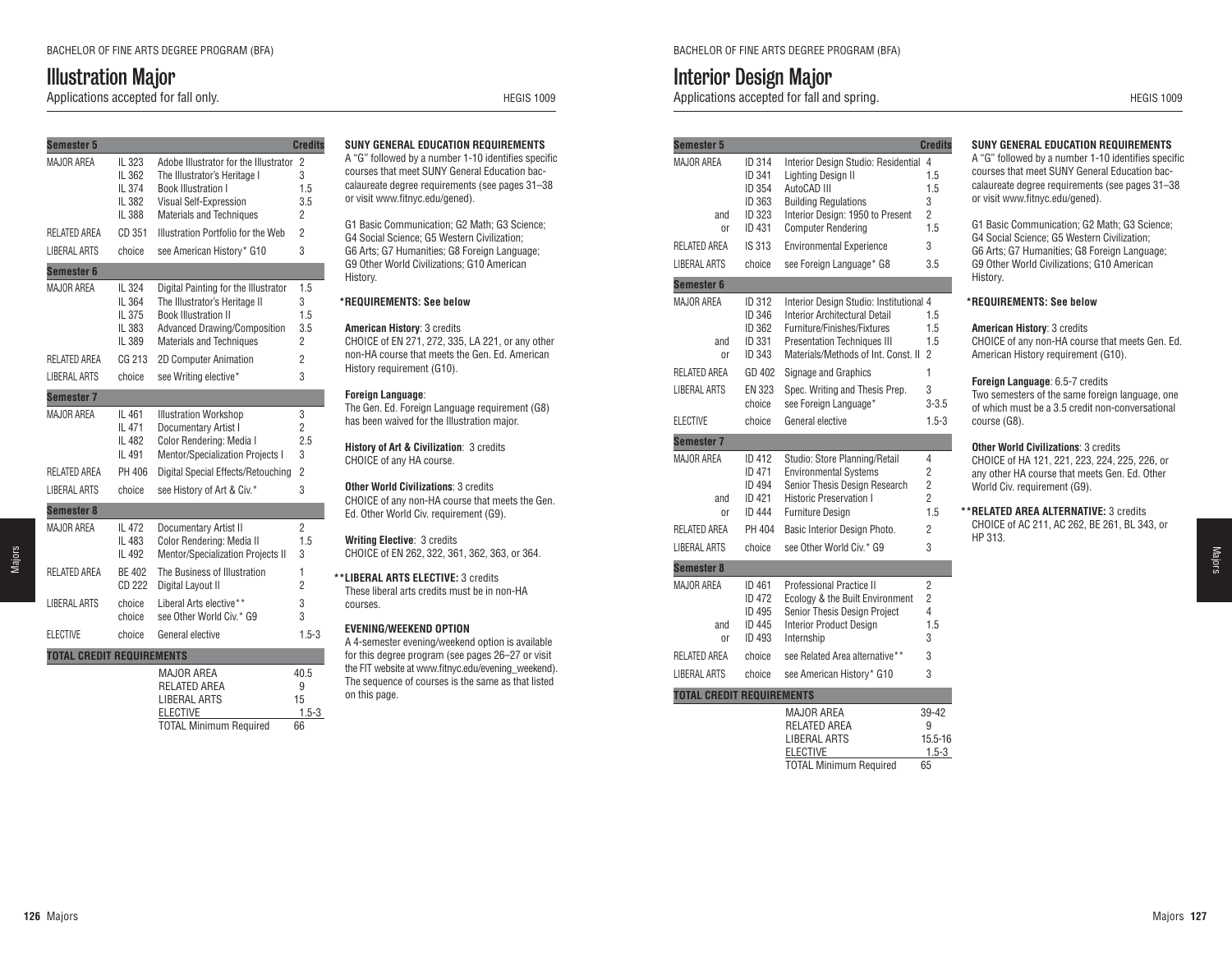## International Trade and Marketing for the Fashion Industries Major

Applications accepted for fall and spring. The set of the set of the HEGIS 0509 HEGIS 0509

**Semester 5 Credits** MAJOR AREA IN 312 International Trade 3 IN 313 Intl. Business Transactions 3 LIBERAL ARTS EN 321 Business Writing 3 MA 222 Statistical Analysis \* 3.5 choice see Foreign Language\* G8 3.5 **Semester 6** MAJOR AREA IN 322 Global Marketing 3 IN 323 Import/Export Regulations 3 choice see Major Area electives\*\* 3 LIBERAL ARTS MA 311 Math Modeling/Business Apps. 3 SS 342 Microeconomics 3 choice see Foreign Language\* 3-3.5 **Semester 7** MAJOR AREA IN 433 Global Sourcing 3 choice see Major Area electives\*\* 3 RELATED AREA choice see Related Area alternative\*\*\* 3 LIBERAL ARTS SS 354 Comparative Political Systems 3 SS 443 International Economics 3 choice see American History\* G10 3

| Semester 8              |                            |                                                                                                  |             |
|-------------------------|----------------------------|--------------------------------------------------------------------------------------------------|-------------|
| <b>MAJOR AREA</b><br>0r | IN 492<br>IC 498<br>choice | International Trade Practicum<br>Sr. Internship D: Career Planning<br>see Major Area electives** | 3<br>4<br>3 |
| LIBERAL ARTS            | PL 431<br>choice<br>choice | Philosophy: Ethics<br>see Other World Civ.* G9<br>see Speech*                                    | 3<br>3<br>3 |
|                         | <b>CREDIT REQUIREMENTS</b> |                                                                                                  |             |

MAJOR AREA 27-28 RELATED AREA 3 LIBERAL ARTS 37-37.5 TOTAL Minimum Required 67

Majors

#### **SUNY GENERAL EDUCATION REQUIREMENTS**

A "G" followed by a number 1-10 identifies specific courses that meet SUNY General Education baccalaureate degree requirements (see pages 31–38 or visit www.fitnyc.edu).

G1 Basic Communication; G2 Math; G3 Science; G4 Social Science; G5 Western Civilization; G6 Arts; G7 Humanities; G8 Foreign Language; G9 Other World Civilizations; G10 American History.

#### **\*REQUIREMENTS: See below**

**American History**: 3 credits CHOICE of EN 271, 272, or LA 221, or any other course that meets Gen. Ed. American History requirement (G10).

#### **Foreign Language**: 6.5-7 credits

Two semesters of the same foreign language, one of which must be a 3.5 credit non-conversational course (G8).

#### **Mathematics**:

Arithmetic proficiency must be completed prior to enrolling in MA 222. Algebra proficiency must be completed prior to enrolling in MA 311.

#### **Other World Civilizations**: 3 credits

CHOICE of SS 353, 355, 356, 374, or 393, or any other course that meets the Gen. Ed. Other World Civ. requirement (G9).

**Speech**: 3 credits CHOICE of EN 241, 242, 244, 245, 341, or 342.

- **\*\*MAJOR AREA ELECTIVES:** 9 credits CHOICE of IN 324, 341, 342, 434, 441, 442, or 443.
- **\*\*\*RELATED AREA ALTERNATIVE:** 3 credits Any IN course not taken previously, or choice of a 300- or 400-level AC, DM, FM, HP, MG, or TT course for which prerequisites have been met, or one of the following: BE 261, HP 201, or MG 242.

#### **EVENING/WEEKEND OPTION**

A 4-semester evening/weekend option is available for this degree program (see pages 26–27 or visit the FIT website at www.fitnyc.edu/evening\_weekend). The sequence of courses is the same as that listed on this page.

BACHELOR OF FINE ARTS DEGREE PROGRAM (BFA)

## Packaging Design Major

Applications accepted for fall only. The set of the set of the set of the set of the set of the set of the set of the set of the set of the set of the set of the set of the set of the set of the set of the set of the set o

| <b>Semester 5</b>         |                                                |                                                                                                                                                                                    | <b>Credits</b>                                               |
|---------------------------|------------------------------------------------|------------------------------------------------------------------------------------------------------------------------------------------------------------------------------------|--------------------------------------------------------------|
| MAJOR AREA                | PK 313<br>PK 324<br>PK 325<br>PK 336<br>PK 341 | Advanced Packaging Design I<br>Packaging Brand Development<br>Typography for Brand Packaging<br>Packaging Materials and Methods<br>Computer Graphics for Pkg. Des.                 | 4<br>$\overline{2}$<br>$\overline{2}$<br>2<br>$\overline{2}$ |
| LIBERAL ARTS              | choice<br>choice                               | see Other World Civ.* G9<br>see Writing*                                                                                                                                           | 3<br>3                                                       |
| <b>Semester 6</b>         |                                                |                                                                                                                                                                                    |                                                              |
| MAJOR AREA                | PK 315<br>PK 316<br>PK 326<br>PK 331<br>PK 342 | Digital Pre-Press for Pkg. Design<br>Advanced Packaging Design II<br>Packaging Design Interdisc. Proj.<br>Flexible Packaging<br>Advanced Computer Graphics for<br>Packaging Design | 2<br>3.5<br>1.5<br>3<br>2                                    |
| LIBERAL ARTS              | SS 334<br>choice                               | The Psychology of Color<br>see Liberal Arts elective*                                                                                                                              | 3<br>3                                                       |
| <b>Semester 7</b>         |                                                |                                                                                                                                                                                    |                                                              |
| MAJOR AREA                | PK 412<br>PK 426<br>PK 431<br>PK 451           | <b>Advanced Packaging Design III</b><br>3D Concepts for Packaging Design<br>Sustainable Packaging Design<br>Survey of Packaging Design                                             | 3.5<br>1.5<br>1.5<br>2                                       |
| RELATED AREA              | BE 261<br>DE 401                               | <b>Starting a Small Business</b><br>Point-of-Purchase Ad/Display                                                                                                                   | 3<br>2.5                                                     |
| LIBERAL ARTS              | choice                                         | see American History* G10                                                                                                                                                          | 3                                                            |
| <b>Semester 8</b>         |                                                |                                                                                                                                                                                    |                                                              |
| MAJOR AREA                | PK 461<br>PK 491<br>PK 492                     | Packaging Portfolio Development<br>Internship<br>Senior Projects/Packaging Design                                                                                                  | 2.5<br>3<br>$\overline{2}$                                   |
| RELATED AREA              | PH 306                                         | Digital Photography                                                                                                                                                                | $\overline{2}$                                               |
| LIBERAL ARTS              | choice                                         | see Liberal Arts elective*                                                                                                                                                         | 3                                                            |
| <b>ELECTIVE</b>           | choice                                         | General elective                                                                                                                                                                   | $1.5 - 3$                                                    |
| TOTAL CREDIT REQUIREMENTS |                                                |                                                                                                                                                                                    |                                                              |

## MAJOR AREA 40 RELATED AREA 7.5 LIBERAL ARTS 18

#### **SUNY GENERAL EDUCATION REQUIREMENTS**

A "G" followed by a number 1-10 identifies specific courses that meet SUNY General Education baccalaureate degree requirements (see pages 31–38 or visit www.fitnyc.edu/gened).

G1 Basic Communication; G2 Math; G3 Science; G4 Social Science; G5 Western Civilization; G6 Arts; G7 Humanities; G8 Foreign Language; G9 Other World Civilizations; G10 American History.

#### **\*REQUIREMENTS: See below**

#### **American History**: 3 credits

CHOICE of EN 271, 272, LA 221, or 392 (any one of these meets G10).

#### **Foreign Language**:

**Writing**: 3 credits

The Gen. Ed. Foreign Language requirement (G8) has been waived for the Packaging Design major.

#### **Liberal Arts Elective**: 6 credits

CHOICE of one HA course, and CHOICE of one non-HA liberal arts course.

#### **Other World Civilizations**: 3 credits

CHOICE of HA 121, 221, 223, 224, 225, or 226 (any one of these meets G9).

CHOICE of EN 262, 322, 361, 362, 363, or 364.

| MAJOR AREA                    | 40        |
|-------------------------------|-----------|
| <b>RELATED AREA</b>           | 75        |
| <b>LIBERAL ARTS</b>           | 18        |
| <b>ELECTIVE</b>               | $1.5 - 3$ |
| <b>TOTAL Minimum Required</b> | 67        |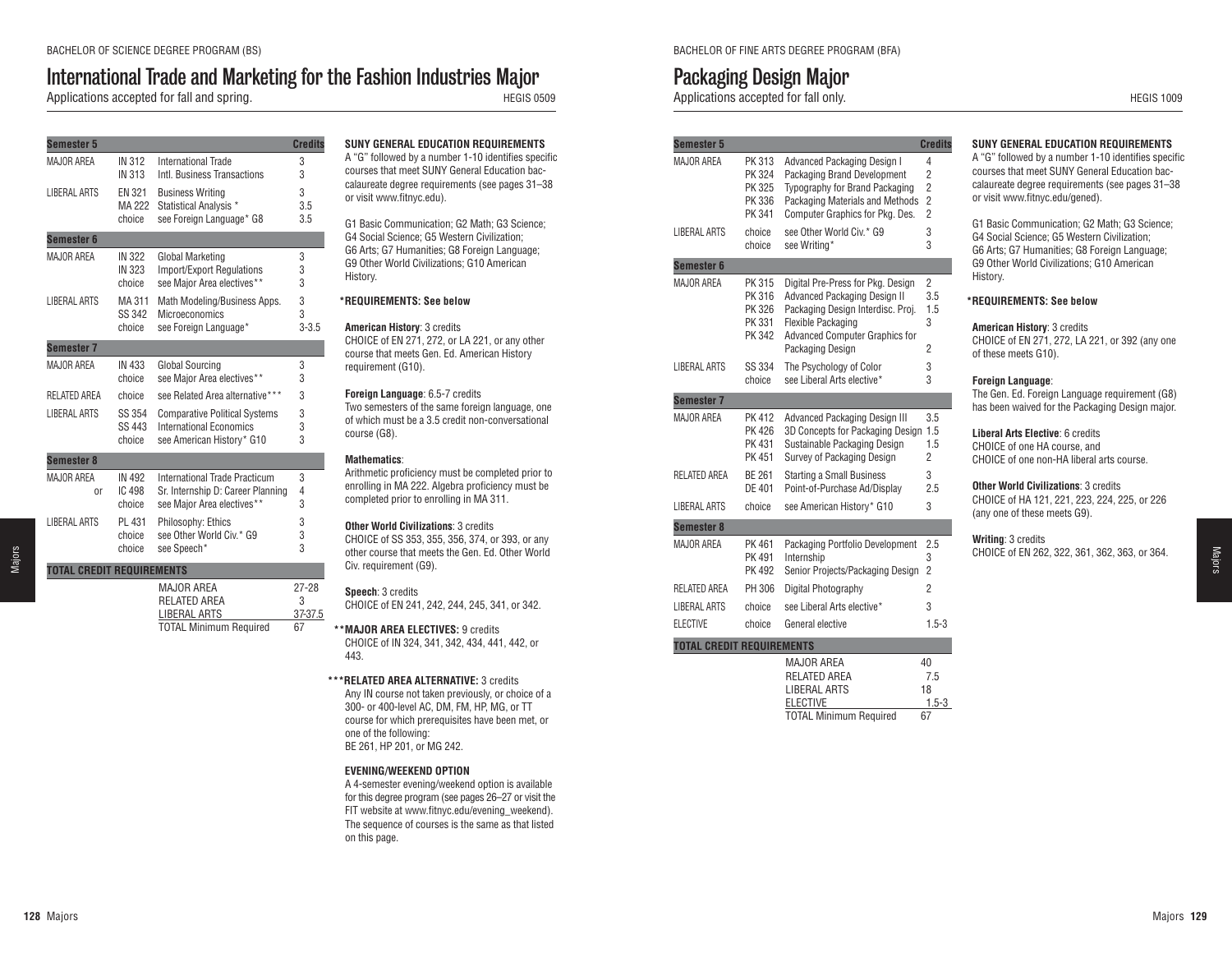## Photography and the Digital Image Major

Applications accepted for fall only. The set of the set of the set of the set of the set of the set of the set of the set of the set of the set of the set of the set of the set of the set of the set of the set of the set o

| Semester 5                |                  |                                                                     | <b>Credits</b>                   |
|---------------------------|------------------|---------------------------------------------------------------------|----------------------------------|
| MAJOR ARFA                | PH 341           | Digital Craft and the Exhibition                                    | 3                                |
|                           | PH 351<br>PH 371 | Prof. Approach to Photojournalism<br>Retouching/Pre-Press Solutions | $\overline{2}$<br>$\overline{2}$ |
|                           |                  |                                                                     |                                  |
| RELATED AREA              | CD 373<br>DE 302 | Convergence of Type and Image<br>Photographic Exhibition Design     | $\overline{2}$<br>$\overline{2}$ |
| LIBERAL ARTS              | choice           | see Other World Civ * G9                                            | 3                                |
|                           | HA 343           | History of Photography                                              | 3                                |
| Semester 6                |                  |                                                                     |                                  |
| MAJOR AREA                | PH 342           | Adv. Project in Style and Media                                     | 3                                |
|                           | PH 361           | Logistics of Location Photography                                   | $\overline{2}$                   |
|                           | PH 372           | Digital Media Technology I                                          | $\overline{2}$                   |
| RELATED AREA              | AP 351           | <b>Experiencing Style</b>                                           | 2                                |
|                           | CG 251           | Basic Editing with Final Cut Pro                                    | 2                                |
| LIBERAL ARTS              | choice<br>EN 323 | see American History* G10<br>Spec. Writing and Thesis Prep.         | 3<br>3                           |
|                           |                  |                                                                     |                                  |
| Semester <sub>7</sub>     |                  |                                                                     |                                  |
| MAJOR AREA                | PH 451           | <b>Multimedia Concepts</b>                                          | 3                                |
|                           | PH 471<br>PH 491 | Digital Media Tech. II<br>Research for Sr. Design Proj.             | $\overline{2}$<br>2              |
|                           |                  |                                                                     |                                  |
| RFI ATFD ARFA             | AC 362           | Video Studio Production                                             | 3                                |
| LIBERAL ARTS              | choice           | see Foreign Language* G8                                            | 3.5                              |
| Semester 8                |                  |                                                                     |                                  |
| MAJOR AREA                | PH 461           | Multimedia Portfolio                                                | 3                                |
|                           | PH 492           | Senior Design Project                                               | $\overline{2}$                   |
|                           | IC 498           | Sr. Internship D: Career Planning                                   | 4                                |
| <b>RELATED AREA</b>       | AC 462           | Video Field Production                                              | 3                                |
| LIBERAL ARTS              | choice           | see Foreign Language*                                               | $3 - 3.5$                        |
| <b>ELECTIVE</b>           | choice           | General elective                                                    | 1.5                              |
| TOTAL CREDIT REQUIREMENTS |                  |                                                                     |                                  |

#### MAJOR AREA 30 RELATED AREA 14 LIBERAL ARTS 18.5-19 ELECTIVE 1.5 TOTAL Minimum Required 64

#### **SUNY GENERAL EDUCATION REQUIREMENTS** A "G" followed by a number 1-10 identifies specific courses that meet SUNY General Education bac-

calaureate degree requirements (see pages 31–38 or visit www.fitnyc.edu/gened).

G1 Basic Communication; G2 Math; G3 Science; G4 Social Science; G5 Western Civilization; G6 Arts; G7 Humanities; G8 Foreign Language; G9 Other World Civilizations; G10 American History.

#### **\*REQUIREMENTS: See below**

**American History**: 3 credits CHOICE of one of the following non-HA courses: EN 271 or 272, or LA 221 or 392 (any one of these meets G10).

#### **Foreign Language**: 6.5 - 7 credits

Two semesters of the same foreign language, one of which must be a 3.5 credit non-conversational course (G8).

#### **Other World Civilizations**: 3 credits

CHOICE of one of the following HA courses: HA 121, 221, 223, 224, 225, 226 (any one of these meets G9).

| <b>MAJOR AREA</b>   | MG 306        | Info. Systems: Case Analysis      | $\overline{2}$ |
|---------------------|---------------|-----------------------------------|----------------|
|                     | MG 311        | Manufacturing I: Equip. Analysis  | 3              |
| LIBERAL ARTS        | EN 321        | <b>Business Writing</b>           | 3              |
|                     | MA 213        | Quantitative Methods *            | 3              |
|                     | choice        | see Foreign Language* G8          | 3.5            |
| <b>Semester 6</b>   |               |                                   |                |
| MAJOR AREA          | MG 312        | Mfg. II: Process Analysis         | 3              |
|                     | MG 313        | <b>Cutting Room Processes</b>     | 3              |
| <b>LIBERAL ARTS</b> | SC 032        | <b>Color Science Laboratory</b>   | 1              |
|                     | SC 332        | <b>Color and Light</b>            | 3              |
|                     | choice        | see Foreign Language*             | 3.5            |
|                     | choice        | see Social Sciences*              | 3              |
| Semester 7          |               |                                   |                |
| <b>MAJOR AREA</b>   | MG 411        | Manufacturing Facilities Mgmt.    | 3              |
|                     | MG 442        | <b>Product Costing</b>            | 3              |
| RELATED AREA        | TT 301        | Textile Applications **           | 3              |
| <sub>0r</sub>       | TT 054        | Textile Quality Assurance Lab     | 1.5            |
| and                 | <b>TT 454</b> | <b>Textile Quality Assurance</b>  | 1              |
| <b>LIBERAL ARTS</b> | choice        | see Other World Civ.* G9          | 3              |
|                     | choice        | see Social Sciences*              | 6              |
| <b>Semester 8</b>   |               |                                   |                |
| <b>MAJOR AREA</b>   | IC 497        | Sr. Internship C: Career Planning | 3              |
|                     | MG 432        | Strategy/Policy/Decision Making   | 3              |
| RELATED AREA        | <b>TS 367</b> | Knit Fabrics and Machinery        | 3              |
| <b>LIBERAL ARTS</b> | PL 211        | Informal Logic: Clear Thinking G7 | 3              |
|                     | choice        | see American History* G10         | 3              |

**Semester 5 Credits**

Production Management: Fashion and Related Industries Major Applications accepted for fall only. And the state of the state of the state of the HEGIS 0599 HEGIS 0599

BACHELOR OF SCIENCE DEGREE PROGRAM (BS)

## **TOTAL CREDIT REQUIP**

| סומאשרה                       |           |
|-------------------------------|-----------|
| MAJOR AREA                    | 23        |
| RELATED AREA                  | $5.5 - 6$ |
| LIBERAL ARTS                  | 35        |
| <b>TOTAL Minimum Required</b> | 63.5      |

#### **SUNY GENERAL EDUCATION REQUIREMENTS**

A "G" followed by a number 1-10 identifies specific courses that meet SUNY General Education baccalaureate degree requirements (see pages 31–38 or visit www.fitnyc.edu/gened).

G1 Basic Communication; G2 Math; G3 Science; G4 Social Science; G5 Western Civilization; G6 Arts; G7 Humanities; G8 Foreign Language; G9 Other World Civilizations; G10 American History.

#### **\*REQUIREMENTS: See below**

#### **American History**: 3 credits

CHOICE of EN 271, 272, LA 221, or 392 (any one of these meets G10).

#### **Foreign Language**: 7 credits

Two semesters of the same foreign language (G8).

#### **Mathematics**:

If MA 213 has previously been taken, students may substitute MA 311. Algebra proficiency must be completed prior to enrolling in MA 213 or MA 311.

#### **Other World Civilizations**: 3 credits

CHOICE of SS 151, 353, 354, 355, or 356 (any one of these meets G9).

#### **Social Sciences**: 9 credits

SS 141, 237, and 342. If these courses have been taken previously, students must substitute another liberal arts course(s).

#### **NOTE:**

MG 114, 132, 153, 234, 242, and TS 111, or their equivalents, must be successfully completed before the sixth semester.

#### **\*\*NOTE:**

Students who have not completed TS 015/115 must take TT 054/454.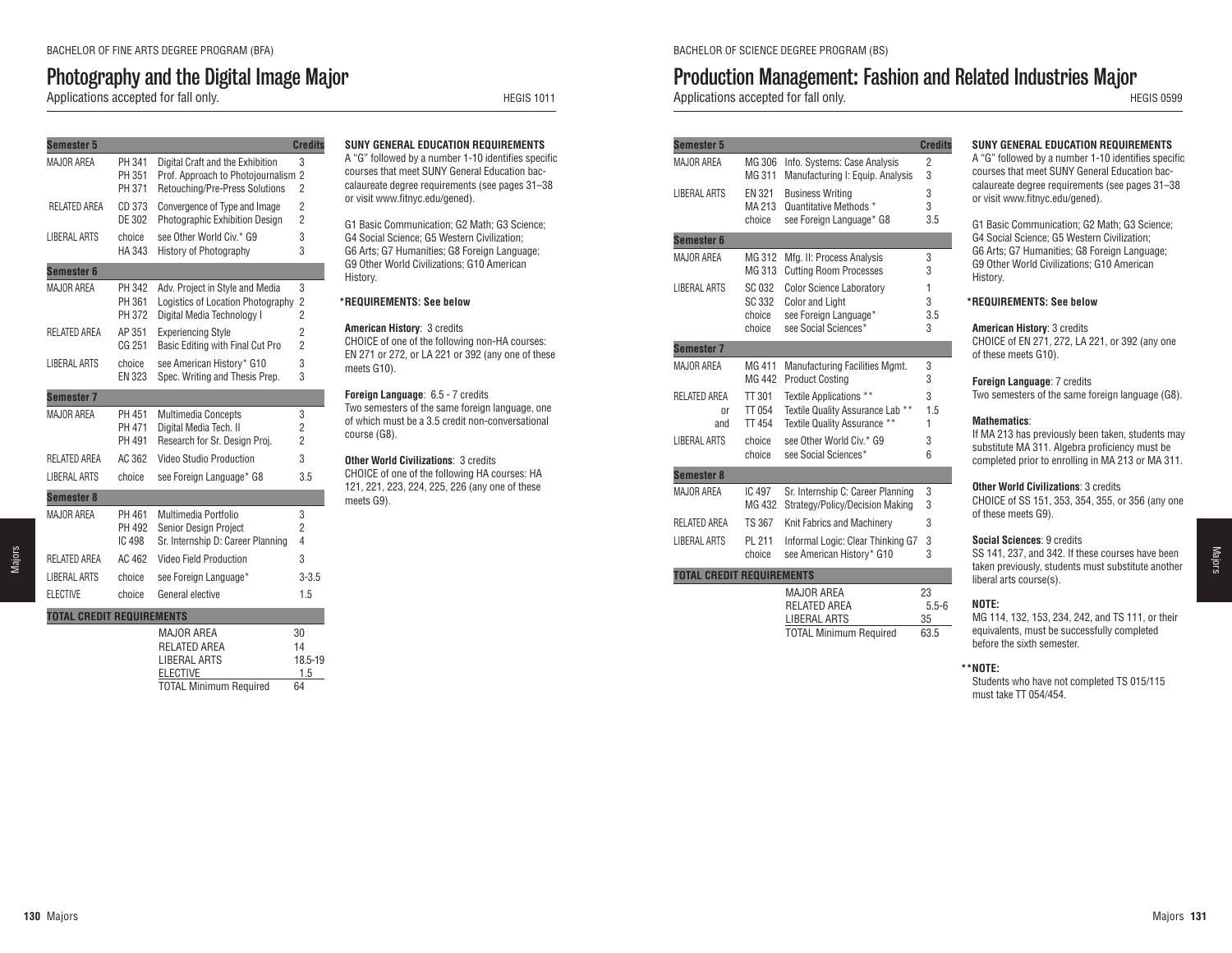## Technical Design Major

Applications accepted for fall only. The set of the set of the set of the set of the set of the set of the set of the set of the set of the set of the set of the set of the set of the set of the set of the set of the set o

| <b>Semester 5</b>     |               |                                             | <b>Credits</b> |
|-----------------------|---------------|---------------------------------------------|----------------|
| MAJOR AREA            | TC 311        | Production Pattern Dev. I                   | 2              |
|                       | TC 321        | Computerized Pattern Dev.                   | 2              |
| RELATED AREA          | MG 314        | Mfg. Process Analysis                       | 2              |
|                       | TS 301        | <b>Advanced Textiles</b>                    | 2.5            |
| LIBERAL ARTS          | EN 321        | <b>Business Writing</b>                     | 3              |
|                       | MA 321        | Data Analysis for Business App.*            | 3              |
|                       | SS 141        | Macroeconomics**                            | 3              |
| Semester 6            |               |                                             |                |
| MAJOR AREA            | TC 312        | <b>Production Pattern Dev. II</b>           | 2              |
|                       | TC 322        | Computerized Grading,                       |                |
|                       |               | Marking & Specs                             | 3              |
|                       | TC 341        | Tech Design I - Wovens                      | 2              |
| LIBERAL ARTS          | SC 032        | <b>Color Science Laboratory</b>             | 1              |
|                       | SC 332        | <b>Color and Light</b>                      | 3              |
|                       | SS 342        | Microeconomics                              | 3              |
|                       | choice        | see American History* G10                   | 3              |
| Semester <sub>7</sub> |               |                                             |                |
| MAJOR AREA            | TC 421        | <b>Computerized Pattern/Fit Corrections</b> | 2              |
|                       | <b>TC 441</b> | Tech Design II - Stretch                    | 2              |
|                       | <b>TC 451</b> | Production & Tech. Design                   | 2              |
| RELATED AREA          | FM 302        | Merchandising for Tech. Design              | 2              |
| <b>LIBERAL ARTS</b>   | choice        | see Foreign Language* G8                    | 3.5            |
|                       | choice        | see Humanities* G7                          | 3              |
|                       | SS 343        | Labor Economics                             | 3              |
| <sub>0r</sub>         | SS 443        | International Fconomics                     | 3              |

| Semester 8                       |                                      |                                                                                                                        |                          |
|----------------------------------|--------------------------------------|------------------------------------------------------------------------------------------------------------------------|--------------------------|
| MAJOR AREA                       | TC 491<br>IC 497                     | <b>Tech Design Senior Project</b><br>Senior Internship C: Career Planning                                              | 25<br>3                  |
| LIBERAL ARTS<br><sub>0r</sub>    | choice<br>SS 354<br>SS 374<br>choice | see Foreign Language*<br><b>Comparative Political Systems G9</b><br>Cross-cultural Studies G9<br>Liberal Arts elective | $3 - 3.5$<br>3<br>3<br>3 |
| <b>TOTAL CREDIT REQUIREMENTS</b> |                                      |                                                                                                                        |                          |

| MAJOR AREA                    | 22.5    |
|-------------------------------|---------|
| <b>RELATED AREA</b>           | 6.5     |
| LIBERAL ARTS                  | 37.5-38 |
| <b>TOTAL Minimum Required</b> | 66.5    |

#### **SUNY GENERAL EDUCATION REQUIREMENTS** A "G" followed by a number 1-10 identifies specific

courses that meet SUNY General Education baccalaureate degree requirements (see pages 31–38 or visit www.fitnyc.edu/gened).

G1 Basic Communication; G2 Math; G3 Science; G4 Social Science; G5 Western Civilization; G6 Arts; G7 Humanities; G8 Foreign Language; G9 Other World Civilizations; G10 American History.

#### **\*REQUIREMENTS: See below**

**American History**: 3 credits Any course that meets Gen. Ed. American History requirement (G10).

#### **Foreign Language**: 6.5-7 credits

Two semesters of the same foreign language, one of which must be a 3.5 credit non-conversational course (G8).

#### **Humanities**: 3 credits

CHOICE of any course that meets Gen. Ed. Humanities requirement (G7).

#### **Mathematics**:

If MA 222 was not previously taken, students must take MA 222 in 5th semester and MA 321 in 8th semester, in place of the Liberal Arts elective. Arithmetic proficiency must be completed prior to enrolling in MA 222. Algebra proficiency must be completed prior to enrolling in MA 321.

#### **\*\*NOTE:**

If SS 141 was previously taken, student must take another 3-credit Liberal Arts course.

#### BACHELOR OF SCIENCE DEGREE PROGRAM (BS)

## Textile Development and Marketing Major

Applications accepted for fall only. The same state of the state of the state of the HEGIS 1303

| <b>Semester 5</b>         |               |                                       | <b>Credits</b> |
|---------------------------|---------------|---------------------------------------|----------------|
| MAJOR AREA                | TT 325        | Prod. Dev. & Mkt. Apps.: Wovens I     | 3              |
|                           | <b>TT 335</b> | Prod. Dev. & Mkt. Apps.: Knits I      | 3              |
|                           | TT 471        | Tech./Mktg. of Printed Textiles       | $\overline{2}$ |
| LIBERAL ARTS              | <b>EN 321</b> | <b>Business Writing</b>               | 3              |
|                           | MA 222        | Statistical Analysis *                | 3.5            |
|                           | choice        | see Other World Civ.* G9              | 3              |
| <b>Semester 6</b>         |               |                                       |                |
| <b>MAJOR AREA</b>         | TT 313        | <b>Textile Fibers</b>                 | 3              |
|                           | TT 326        | Prod. Dev. & Mkt. Apps.: Wovens II    | 3              |
|                           | TT 336        | Prod. Dev. & Mkt. Apps.: Knits II     | 3              |
| LIBERAL ARTS              | MA 311        | Math Modeling/Business Apps.*         | 3              |
|                           | PL 431        | Philosophy: Ethics                    | 3              |
|                           | SC 253        | Ecology/Environmental Problems        | 3              |
| <b>Semester 7</b>         |               |                                       |                |
| MAJOR AREA                | TT 342        | Dyeing and Color Technology           | 3              |
|                           | <b>TT 446</b> | <b>Textile Finishing Technology</b>   | $\overline{2}$ |
|                           | <b>TT 477</b> | <b>Textile Converting and Costing</b> | 3              |
| LIBERAL ARTS              | SS 342        | Microeconomics                        | 3              |
|                           | choice        | see Foreign Language* G8              | 3.5            |
|                           | choice        | see Social Sciences*                  | 3              |
| <b>Semester 8</b>         |               |                                       |                |
| MAJOR AREA                | TT 054        | Textile Quality Assurance Lab         | 1.5            |
|                           | <b>TT 454</b> | <b>Textile Quality Assurance</b>      | 1              |
|                           | TT 476        | <b>Textile Project Development</b>    | 3              |
|                           | <b>TT 478</b> | Presentation and E-portfolio          | 1              |
| LIBERAL ARTS              | SS 443        | <b>International Economics</b>        | 3              |
|                           | choice        | see American History* G10             | 3              |
|                           | choice        | see Foreign Language*                 | $3 - 3.5$      |
| TOTAL CREDIT REQUIREMENTS |               |                                       |                |
|                           |               | MAJOR ARFA                            | 31.5           |

#### MAJOR AREA 31.5 LIBERAL ARTS 37-37.5 TOTAL Minimum Required 68.5

#### **SUNY GENERAL EDUCATION REQUIREMENTS**

A "G" followed by a number 1-10 identifies specific courses that meet SUNY General Education baccalaureate degree requirements (see pages 31–38 or visit www.fitnyc.edu/gened).

G1 Basic Communication; G2 Math; G3 Science; G4 Social Science; G5 Western Civilization; G6 Arts; G7 Humanities; G8 Foreign Language; G9 Other World Civilizations; G10 American History.

#### **\*REQUIREMENTS: See below**

#### **American History**: 3 credits

Any course that meets Gen. Ed. American History requirement (G10).

#### **Foreign Language**: 6.5-7 credits

Two semesters of the same foreign language, one of which must be a 3.5 credit non-conversational course (G8).

#### **Mathematics**:

Arithmetic proficiency must be completed prior to enrolling in MA 222. Algebra proficiency must be completed prior to enrolling in MA 311.

#### **Other World Civilizations**: 3 credits

Any course that meets Gen. Ed. Other World Civ. requirement (G9).

#### **Social Sciences**: 3 credits

CHOICE of SS 334, 352, 353, 354, 355, 356, or 374.

#### **NOTE:**

A liberal arts elective must be substituted for each required liberal arts course previously taken.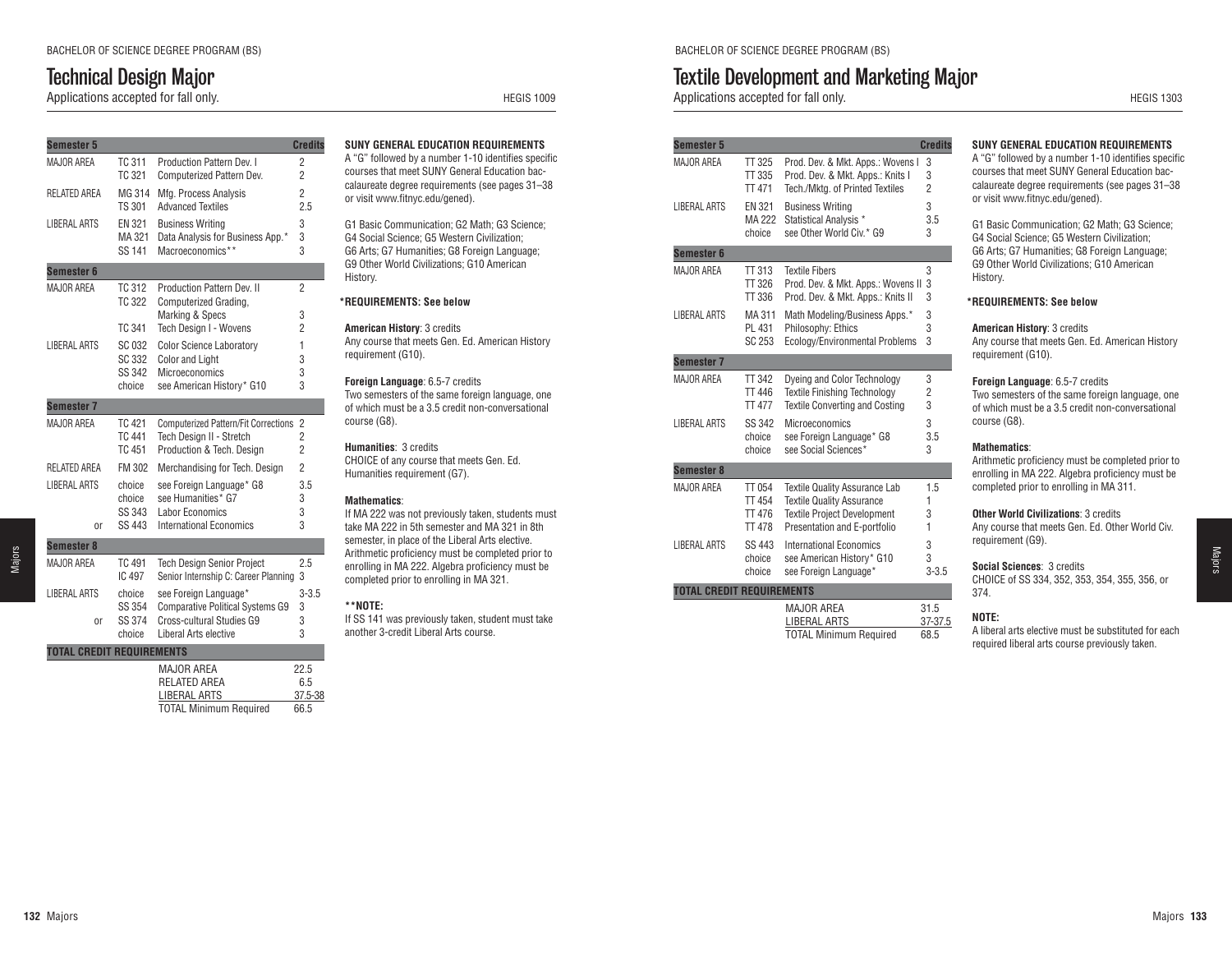## Textile/Surface Design Major

Applications accepted for fall only. The set of the set of the set of the set of the set of the set of the set of the set of the set of the set of the set of the set of the set of the set of the set of the set of the set o

| <b>Semester 5</b>   |               |                                        | <b>Credits</b> |
|---------------------|---------------|----------------------------------------|----------------|
| <b>MAJOR AREA</b>   | <b>FS 312</b> | <b>Research Techniques</b>             | 1.5            |
|                     | SD 351        | Surface Design: Paper Products         | 2              |
|                     | TD 312        | Computer Graphics/Tex. Design I        | $\overline{2}$ |
|                     | TD 332        | Advanced Woven Design                  | $\overline{2}$ |
| <b>RELATED AREA</b> | FA 106        | Printmaking - Basic                    | $\overline{2}$ |
|                     | <b>FA132</b>  | Life Drawing II G6                     | 1.5            |
| LIBERAL ARTS        | HA 342        | History of Textile Design              | 3              |
|                     | choice        | see Foreign Language* G8               | 3.5            |
| Semester 6          |               |                                        |                |
| <b>MAJOR AREA</b>   | SD 357        | Applied Surface Design/Home            | 3              |
|                     | SD 481        | <b>Screen Printing: Scarves</b>        | $\overline{c}$ |
|                     | TD 333        | <b>Fundamentals of Jacquard Design</b> | 3              |
|                     | TD 372        | Design for Knitted Fabrics I           | $\overline{2}$ |
|                     | TD 412        | Computer Graphics/Tex. Design II       | $\overline{2}$ |
| <b>LIBERAL ARTS</b> | choice        | see Foreign Language*                  | 3.5            |
| <b>Semester 7</b>   |               |                                        |                |
| <b>MAJOR AREA</b>   | SD 311        | Lace and Embroidery Design             | 1.5            |
|                     | SD 451        | Surface Design: Media Graphics         | 2              |
|                     | TD 353        | <b>Custom Rug &amp; Carpet Design</b>  | $\overline{2}$ |
|                     | TD 472        | Design for Knitted Fabrics II          | $\overline{2}$ |
| <b>RELATED AREA</b> | HP 315        | <b>Textile Apps.: Home Products</b>    | 2.5            |
| LIBERAL ARTS        | choice        | see Liberal Arts elective*             | 3              |
|                     | choice        | see Other World Civ.* G9               | 3              |
| <b>ELECTIVE</b>     | choice        | General elective                       | $1.5 - 3$      |
| <b>Semester 8</b>   |               |                                        |                |
| MAJOR AREA          | SD 462        | Portfolio Collection                   | 3              |
|                     | SD 471        | CAD/Photoshop and Fash. Studio         | 1.5            |
|                     | TD 491        | Internship                             | 3              |
| <b>RELATED AREA</b> | <b>BL 201</b> | <b>Business Law for the Artist</b>     | 3              |
|                     | CG 214        | <b>Web Page Construction</b>           | 1.5            |
| <b>LIBERAL ARTS</b> | choice        | see American History* G10              | 3              |

#### **TOTAL CREDIT REQUIREMENTS**

| MAJOR AREA                    | 34.5      |
|-------------------------------|-----------|
| <b>RELATED AREA</b>           | 10.5      |
| LIBERAL ARTS                  | 19        |
| <b>ELECTIVE</b>               | $1.5 - 3$ |
| <b>TOTAL Minimum Required</b> | 65.5      |
|                               |           |

#### **SUNY GENERAL EDUCATION REQUIREMENTS** A "G" followed by a number 1-10 identifies specific

courses that meet SUNY General Education baccalaureate degree requirements (see pages 31–38 or visit www.fitnyc.edu/gened).

G1 Basic Communication; G2 Math; G3 Science; G4 Social Science; G5 Western Civilization; G6 Arts; G7 Humanities; G8 Foreign Language; G9 Other World Civilizations; G10 American History.

#### **\*REQUIREMENTS: See below**

**American History**: 3 credits CHOICE of EN 271, 272, 335, or LA 221 (any one of these meets G10).

#### **Foreign Language**: 7 credits

CHOICE of two courses of the same foreign language: CH 111 and 112, or FR 111 and 112, or IT 111 and 112, or JA 111 and 112, or SP 111 and 112 (any one of these meets G8).

#### **Liberal Arts Elective**: 3 credits

These liberal arts credits must be taken in non-HA courses.

#### **Other World Civilizations**: 3 credits

CHOICE of HA 121, 221, 223, 224, 225, or 226 (any one of these meets G9).

#### **NOTE:**

TD 131, SD 121, and SD 224 must be completed prior to the sixth semester.

| BACHELOR OF FINE ARTS DEGREE PROGRAM (BFA) |
|--------------------------------------------|
|--------------------------------------------|

## Toy Design Major

Applications accepted for fall only. The set of the set of the set of the set of the set of the set of the set of the set of the set of the set of the set of the set of the set of the set of the set of the set of the set o

| <b>Semester 5</b>   |                                                                               |                                                                                                                                                                                    | <b>Credits</b>                                                        |
|---------------------|-------------------------------------------------------------------------------|------------------------------------------------------------------------------------------------------------------------------------------------------------------------------------|-----------------------------------------------------------------------|
| MAJOR AREA          | TY 311<br>TY 321<br><b>TY 322</b><br>TY 323<br>TY 351<br>TY 362               | <b>Toy Design I</b><br>Drawing for Toy Design<br>Marker Rendering<br>Basic Drafting for Product Design<br><b>Product Materials and Safety</b><br>The Toy Industry: An Overview     | 1.5<br>1.5<br>1.5<br>1.5<br>2<br>1                                    |
| <b>RELATED AREA</b> | FA 301                                                                        | Anatomy for Toy Designers                                                                                                                                                          | 1.5                                                                   |
| LIBERAL ARTS        | SS 232                                                                        | Developmental Psychology                                                                                                                                                           | 3                                                                     |
| Semester 6          |                                                                               |                                                                                                                                                                                    |                                                                       |
| MAJOR AREA          | TY 313<br><b>TY 325</b><br><b>TY 331</b><br><b>TY 342</b>                     | Soft Toy and Doll Design<br>Adv. Drafting for Product Design<br>Model-Making I<br><b>Computer Graphics in Toy Design</b>                                                           | 3<br>1.5<br>2<br>$\overline{2}$                                       |
| RELATED AREA        | MK 301                                                                        | Marketing for the Toy Industry                                                                                                                                                     | 3                                                                     |
| LIBERAL ARTS        | HA 345<br><b>HE 301</b>                                                       | History of Industrial Design<br><b>Motor Learning</b>                                                                                                                              | 3<br>3                                                                |
| <b>Semester 7A</b>  |                                                                               |                                                                                                                                                                                    |                                                                       |
| MAJOR AREA          | TY 491                                                                        | Summer Internship: Toy Design **                                                                                                                                                   | 4                                                                     |
| <b>Semester 7B</b>  |                                                                               |                                                                                                                                                                                    |                                                                       |
| MAJOR AREA          | TY 411<br><b>TY 416</b><br>TY 417<br><b>TY 418</b><br>TY 431<br><b>TY 442</b> | Toy Design II and Product Update<br>Hard Toy: Design<br>Hard Toy: Engineering<br><b>Licensed Product Design</b><br>Model-Making II<br><b>Advanced Graphics/Toy Design</b>          | 2<br>1.5<br>1.5<br>1.5<br>2<br>$\overline{2}$                         |
| RELATED AREA        | GD 407                                                                        | <b>Graphic Design for Toy Designers</b>                                                                                                                                            | 1.5                                                                   |
| <b>LIBERAL ARTS</b> | MA 041<br>MA 241                                                              | Geometry and Probability Skills<br>Topics in Probability/Geometry                                                                                                                  | 0<br>3                                                                |
| <b>Semester 8</b>   |                                                                               |                                                                                                                                                                                    |                                                                       |
| MAJOR AREA          | PK 403<br>TY 414<br>TY 443<br>TY 461<br>TY 462<br>TY 493                      | Packaging for the Toy Designer<br>Games ***<br>Interactive Media for Toy Design<br><b>Business Practices/Toy Industry</b><br>Professional Portfolio Dev.<br>Senior Project: Desian | 2<br>1.5<br>$\overline{2}$<br>$\overline{2}$<br>$\overline{2}$<br>1.5 |

#### LIBERAL ARTS choice see American History\* G10 3 choice see Other World Civ.\* G9 3

#### **TOTAL CREDIT REQUIREMENTS**

| MAJOR AREA                    | 43 |
|-------------------------------|----|
| <b>RELATED AREA</b>           | 6  |
| LIBERAL ARTS                  | 18 |
| <b>TOTAL Minimum Required</b> | 67 |

#### **SUNY GENERAL EDUCATION REQUIREMENTS**

A "G" followed by a number 1-10 identifies specific courses that meet SUNY General Education baccalaureate degree requirements (see pages 31–38 or visit www.fitnyc.edu/gened).

G1 Basic Communication; G2 Math; G3 Science; G4 Social Science; G5 Western Civilization; G6 Arts; G7 Humanities; G8 Foreign Language; G9 Other World Civilizations; G10 American History.

#### **\*REQUIREMENTS: See below**

#### **American History**: 3 credits

CHOICE of EN 271, 272, LA 221, or 392 (any one of these meets G10).

#### **Foreign Language**:

The Gen. Ed. Foreign Language requirement (G8) has been waived for the Toy Design major.

#### **Other World Civilizations**: 3 credits

CHOICE of HA 121, 221, 223, 224, 225, or 226 (any one of these meets G9).

- \*\*If Internship cannot be completed during the summer, a special independent study program will be arranged in the eighth semester.
- \*\*\*Students may substitute TY 314 or TY 415 for TY 414.

**NOTE:**

FIT assists students in licensing designs, in accordance with terms agreed to by the student and FIT prior to matriculation.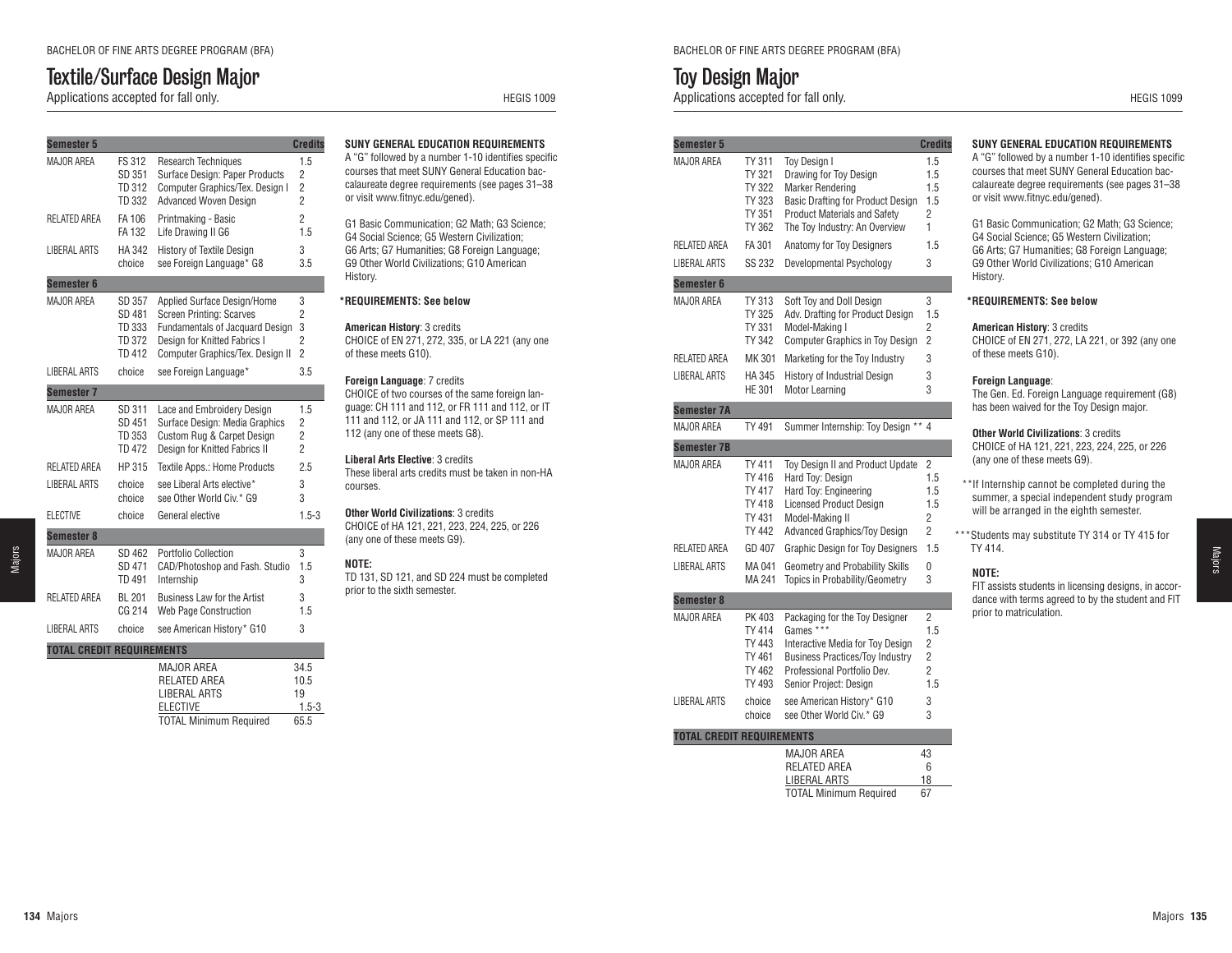## Visual Art Management Major

Applications accepted for fall only. The set of the set of the set of the set of the set of the set of the set of the set of the set of the set of the set of the set of the set of the set of the set of the set of the set o

| <b>Semester 5</b>         |                                      |                                                                                                                                                 | <b>Credits</b>   |
|---------------------------|--------------------------------------|-------------------------------------------------------------------------------------------------------------------------------------------------|------------------|
| <b>MAJOR AREA</b>         | VA 321<br>choice                     | Methods/Meanings in Visual Arts<br>see History of Art Group A**                                                                                 | 3<br>3           |
| LIBERAL ARTS              | EN 321<br>choice<br>choice           | <b>Business Writing</b><br>see Foreign Language* G8<br>see Liberal Arts Selectives*                                                             | 3<br>3.5<br>3    |
| Semester 6                |                                      |                                                                                                                                                 |                  |
| MAJOR AREA                | BL 343<br><b>HA411</b><br>choice     | Introduction to Business Law<br>Western Theories of Art<br>see HA Group B** G9                                                                  | 3<br>3<br>3      |
| LIBERAL ARTS              | MA 311<br>choice                     | Math Modeling/Business Apps.<br>see Foreign Language*                                                                                           | 3<br>$3 - 3.5$   |
| <b>Semester 7</b>         |                                      |                                                                                                                                                 |                  |
| MAJOR AREA                | AC 322<br>VA 431<br>choice<br>choice | Publicity/Public Relations for<br>Visual Art Management<br><b>Business of Art Museum Mgmt.</b><br>see HA Group C**<br>see HA Group B, C, or D** | 3<br>3<br>3<br>3 |
| RELATED AREA              | <b>FA 117</b>                        | Traditional Techniques in Fine Arts                                                                                                             | 2                |
| LIBERAL ARTS              | LA 221                               | U.S. Hist.: Civil War to Present G10 3                                                                                                          |                  |
| <b>Semester 8</b>         |                                      |                                                                                                                                                 |                  |
| <b>MAJOR AREA</b>         | AC 311<br>VA 491                     | Integrated Mktg. Comm. Mgmt.<br>Senior Seminar:<br>The Museum Exhibition                                                                        | 3<br>3           |
| RELATED AREA              | IC 497                               | Sr. Internship C: Career Planning                                                                                                               | 3                |
| LIBERAL ARTS              | <b>EN 241</b>                        | Professional Speech Comm.                                                                                                                       | 3                |
| <b>ELECTIVE</b>           | choice                               | General elective                                                                                                                                | $2 - 3$          |
| TOTAL CREDIT REQUIREMENTS |                                      |                                                                                                                                                 |                  |
|                           |                                      | <b>MAJOR AREA</b>                                                                                                                               | 33               |
|                           |                                      | RELATED AREA                                                                                                                                    | 5                |

LIBERAL ARTS 21.5-22 ELECTIVE 2-3 TOTAL Minimum Required 61.5

#### **NOTE:**

HA 112 and AC 111 must be completed prior to sixth semester.

**SUNY GENERAL EDUCATION REQUIREMENTS** A "G" followed by a number 1-10 identifies specific courses that meet SUNY General Education baccalaureate degree requirements (see pages 31–38 or visit www.fitnyc.edu).

G1 Basic Communication; G2 Math; G3 Science; G4 Social Science; G5 Western Civilization; G6 Arts; G7 Humanities; G8 Foreign Language; G9 Other World Civilizations; G10 American History.

#### **\*REQUIREMENTS: See below**

**Foreign Language**: 6.5-7 credits

Two semesters of the same foreign language, one of which must be a 3.5 credit non-conversational course (G8).

#### **Liberal Arts Selectives**: 3 credits

CHOICE of one of the following: EN 333, 334, 352, 361, 362, 391, 392, 393, 394, 395; LA 321, 391; PL 321, 391, 431; SC 331; SS 237, 334, 342, 343, 354, 374, 391, 443.

**\*\*HA (History of Art) Selectives:** 12 credits Group A: (Western Surveys) HA 231 required (if not previously taken); or CHOICE of HA 311, 314, 331, or 332.

Group B: (Non-Western Civilizations) CHOICE of HA 121, 216, 221, 223, 224, 225, 226, 227, or 395 (any one of these meets G9).

Group C: (Specialized Media) CHOICE of HA 214, 342, 343, 344, or 345.

Group D: (Requires qualification for Presidential Scholars Program or 3.5 GPA with approval of Dean for Liberal Arts) CHOICE of HA 391, 392, 393, 394, 395, or 396.

# >>>Courses >>>>>>>>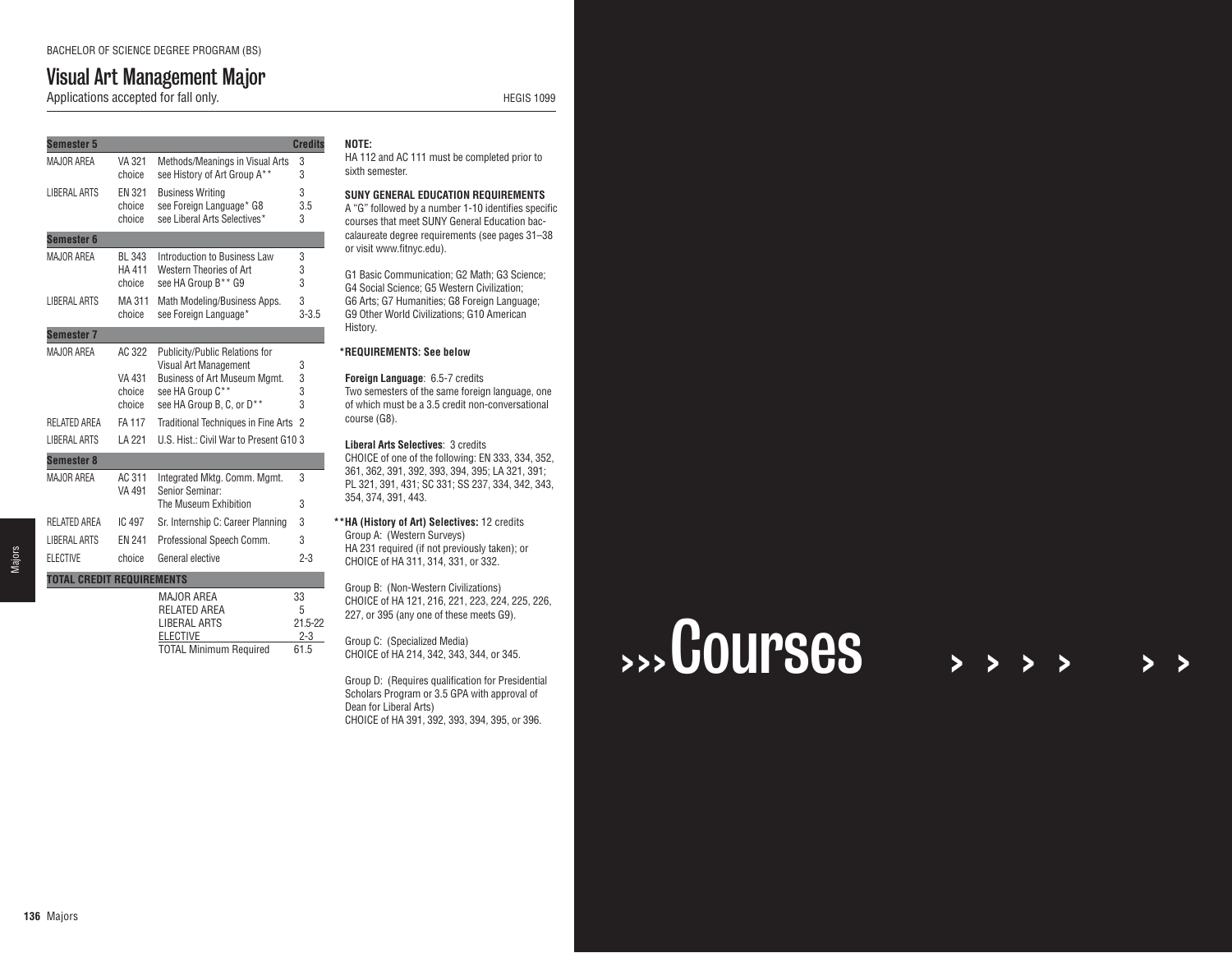## Course Designations

The following letter designations have been assigned to courses given in these areas:

- AC Advertising and Marketing Communications
- AD Advertising Design
- AF Fashion Design
- AP Fashion Design-Apparel
- AR Fashion Design-Art
- BE Business Enterprise
- BL Business Law
- BT Business and Technology Studies
- CD Communication Design
- CG Computer Graphics
- CH Chinese
- CL Fashion and Culture of the World
- CM Cosmetics and Fragrance Marketing
- DD Design Studies
- DE Visual Presentation and Exhibition Design
- DM Direct and Interactive Marketing
- DP Draping Techniques
- EN English and Speech
- ES Educational Skills
- FA Fine Arts
- FD Fashion Design–Apparel
- FF Fashion Design-Art
- FM Fashion Merchandising Management
- FR French
- FS Fabric Styling
- GD Graphic Design
- HA History of Art and Civilization
- HD Human Development
- HE Health Education
- HP Home Products Development
- IC Internship Center
- ID Interior Design
- IL Illustration
- IN International Trade and Marketing
- IS Interdivisional Studies
- IT Italian
- JA Japanese
- JD Jewelry Design
- LA Liberal Arts Divisional Studies
- LD Accessories Design
- MA Mathematics
- MG Production Management: Fashion and Related Industries
- MK Marketing: Fashion and Related Industries
- ML Millinery
- MW Menswear
- PE Physical Education
- PH Photography
- PK Packaging Design
- PL Philosophy
- PM Patternmaking
- SC Science
- SD Surface Design
- SP Spanish
- SS Social Sciences
- TD Textile Design
- TC Technical Design
- TL Ladies' Tailoring
- TS Textile Science
- TT Textile Technology
- TY Toy Design
- VA Visual Art Management

The college reserves the right to review or amend any course and/or program requirements.

## Advertising and Marketing Communications

#### **AC 111 — ADVERTISING AND PROMOTION**

For Advertising and Marketing Communications, Fabric Styling, Fashion Merchandising Management, and Textile Development and Marketing students. Concepts, perspectives, and methods for the development and implementation of integrated marketing communications programs for producers, manufacturers, and retailers are analyzed and critiqued. 3 CREDITS

#### **AC 113 — STRATEGIC PLANNING FOR INTEGRATED MARKETING COMMUNICATIONS**

#### Prerequisites: AC 111 and FM 114

Students plan and develop Integrated Marketing Communications strategies in order to achieve specific marketing objectives. Through student agency teamwork, they make strategic decisions based on creative strategy development, competitive and market analysis, and research interpretation. 3 CREDITS

#### **AC 141 — JOURNALISM**

Prerequisite: EN 121

Practice the techniques of newsgathering, newswriting, and developing news judgment. News stories, features, editorials, and photojournalism are covered in discussions and workshops. Skills in copyediting and headline-writing are built through student newspaper and off-campus assignments. 3 CREDITS

#### **AC 161 — MULTIMEDIA COMPUTING FOR ADVERTISING AND MARKETING COMMUNICATIONS**

Students develop computer skills applicable to the communications industry, including word processing, spreadsheets, networking, presentations, desktop publishing, and internet research. Through hands-on use, they complete such industry-oriented projects as print ads, press releases, and advertising analyses.

2 CREDITS; 4 COMPUTER LABORATORY HOURS PER WEEK

#### **AC 171 — MASS COMMUNICATIONS**

#### Prerequisite: AC 111

Co-requisite: (for one-year AAS students) AC 111

Analysis and comparison of issues of mass media and the communications arts as they are used in advertising, marketing, promotion, and the dissemination of public information. Includes an overview of careers available in communications. Students learn communications theory, new electronic media, and their potential applications.

3 CREDITS

#### **AC 201 — INTRODUCTION TO ADVERTISING AND PROMOTION FOR COMMUNICATION DESIGN**

Concepts, perspectives, and methods for the development and implementation of integrated marketing communications programs are studied. Emphasizing visually driven advertising and direct marketing campaigns, students analyze how to use the components of marketing communications to help producers, manufacturers, and retailers realize marketing objectives. 2 CREDITS

#### **AC 211 — WORKSHOP IN BUSINESS COMMUNICATIONS**

#### Prerequisites: AC 111 and FM 114

Analysis of skills needed for effective written, spoken, and visual communications. Industry case histories are used to identify and suggest solutions to communications problems. Students' abilities to observe, listen, speak, and write effectively are evaluated. Emphasis is on the complete business presentation. 3 CREDITS

Courses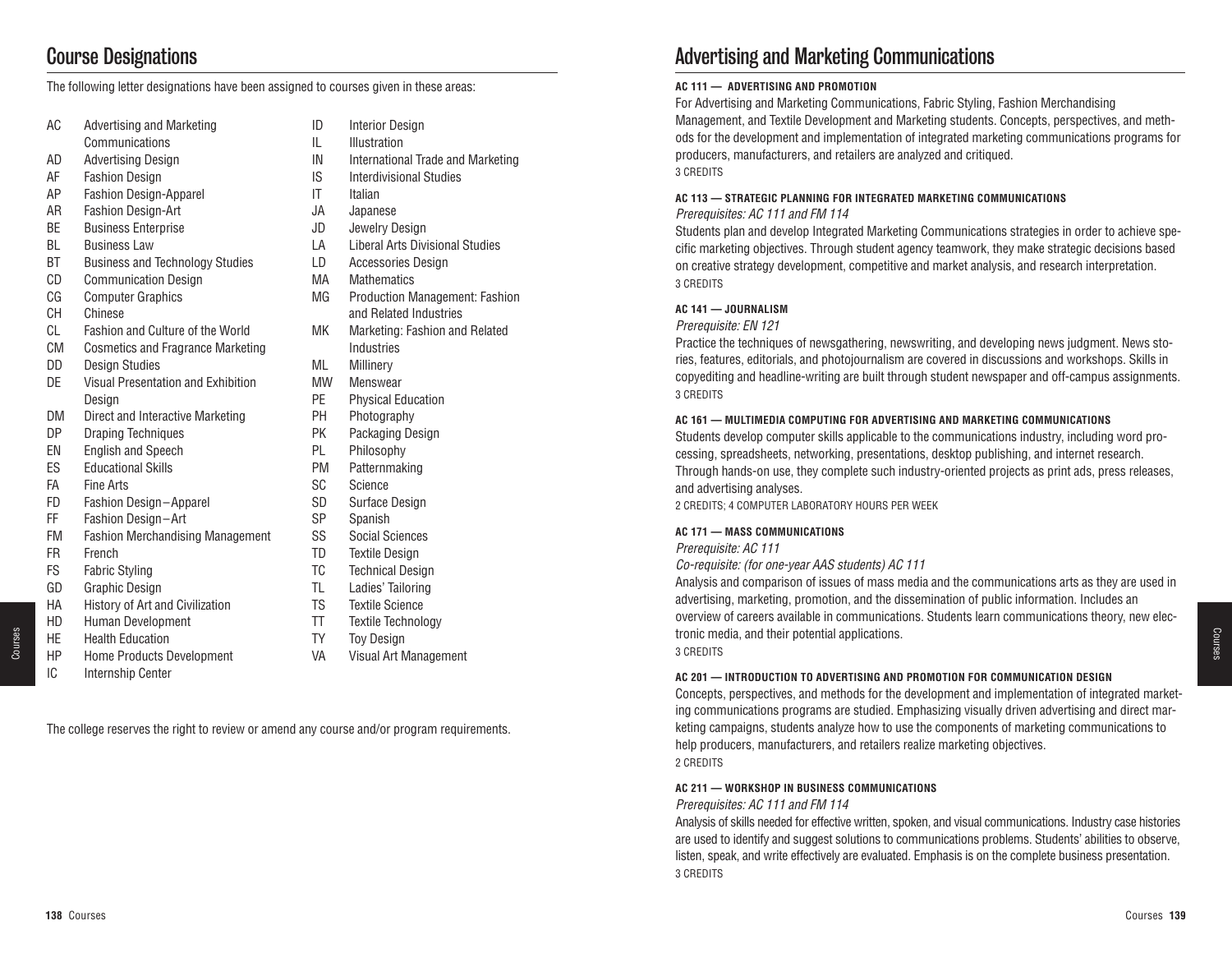#### **AC 221 — PUBLICITY WORKSHOP**

#### Prerequisites: AC 111 and FM 114

Use of current news, events, and personalities as a basis for writing and evaluating institutional and product publicity releases for news and feature stories. Students plan publicity campaigns and create press kits.

3 CREDITS

#### **AC 222 — SALES PROMOTION**

#### Prerequisite: AC 111

Students plan and develop sales promotion activities in order to achieve specific marketing and communications objectives. Both business-to-business and business-to-consumer sales promotion campaigns are developed.

3 CREDITS

#### **AC 231 — ADVERTISING COPYWRITING**

Prerequisites: AC 111 and FM 114, and (for Advertising and Marketing Communications students) AD 101 or CD 122

Evaluating, writing, and editing copy for national, trade, and retail advertising and promotion, internal communications, and direct marketing for all market levels. Includes copy-testing techniques and visualization for copy brainstorming.

3 CREDITS

#### **AC 232 — RADIO AND TV COPYWRITING WORKSHOP**

Prerequisite: AC 231

Students prepare national/retail broadcast advertisements for products and services. 3 CREDITS

#### **AC 242 — FASHION JOURNALISM WORKSHOP**

#### Prerequisites: AC 111 and AC 141

Development of reporting skills needed for a journalism career in fashion and related fields. Students plan and carry out research; conduct interviews; write and edit fashion news, feature stories, and captions; and work with fashion visual materials. Fashion review assignments provide opportunities to practice photojournalism, feature, and editorial writing.

3 CREDITS

Courses

#### **AC 262 — MULTIMEDIA PRESENTATIONS**

Prerequisite: (for Advertising and Marketing Communications students) AC 111

The planning and preparation of multimedia presentations utilizing computer and audiovisual techniques. Coursework covers presentations suitable for public relations, shows, demos, conferences, exhibits, special events, dealer aids, and sales books, and examines these presentations' coordination with advertising and other promotional activities. 3 CREDITS

#### **AC 271 — AUDIENCES AND MEDIA**

#### Prerequisite: AC 111

This course is designed to provide students with an understanding of the role of media planning and buying in advertising. The course reviews such areas as basic measurement tools and the relationship between marketing and advertising objectives translated into media objectives, strategies, and tactics. Students identify target markets, develop media strategies, and evaluate media alternatives and mediabuying approaches.

3 CREDITS

#### **AC 272 — RESEARCH METHODS IN INTEGRATED MARKETING COMMUNICATIONS**

Prerequisites: three credits of mathematics and AC 161 or (for two-year AAS Advertising and Marketing Communications students) MG 153

This course examines the current methods and techniques used to evaluate the effectiveness of marketing, advertising, and promotion. The information-gathering process uses both secondary research data and primary sources. Students create a marketing research project using a variety of research techniques. 3 CREDITS

#### **AC 291 — CAMPAIGN PLANS AND PRESENTATIONS**

Prerequisite: approval of chairperson or instructor

Advertising and Marketing Communications and Communication Design students use acquired marketing and communications skills to solve an actual industry marketing problem by participating in campaign development from inception to presentation. 3 CREDITS

#### **AC 299 — INDEPENDENT STUDY IN ADVERTISING AND MARKETING COMMUNICATIONS**

Prerequisite: a minimum of 3.5 GPA and approval of instructor, chairperson, and dean VARIABLE CREDITS (3 CREDITS MAXIMUM)

#### **AC 311 — INTEGRATED MARKETING COMMUNICATIONS MANAGEMENT**

For Visual Art Management students. Case study techniques are used to help students develop criteria for evaluating the planning, budgeting, and execution of Integrated Marketing Communications strategies. Emphasis is on management of advertising, public relations, direct marketing, and sales promotions to achieve marketing objectives.

## 3 CREDITS

#### **AC 321 — PRINCIPLES OF PUBLIC RELATIONS**

#### Prerequisite: AC 221

Examines the principles and processes underlying the programming of public relations as a management function of marketing. Attention is directed to the specific requirements of interacting with various publics. Students work with public opinion research data on industry-derived projects and cases to design, plan, and write proposals for publicity and public relations programs. 3 CREDITS

#### **AC 322 — PUBLICITY/PUBLIC RELATIONS FOR VISUAL ART MANAGEMENT**

Designed for Visual Art Management majors, this course examines public relations as a management function in museums. Students study how public relations is used to further museum goals by examining how it relates to exhibitions, fundraising, and retail operations. Working with public opinion research data, students create press kits and public relations programs. 3 CREDITS

#### **AC 341 — MAGAZINE JOURNALISM**

Prerequisite: AC 141

Students develop the editorial and marketing skills needed to succeed in today's fast-paced magazine publishing world by creating a magazine prototype directed at a specialized target audience. 3 CREDITS

#### **AC 361 — COMPUTER APPLICATIONS AND INTERACTIVE TECHNOLOGIES FOR MARKETING COMMUNICATIONS** Prerequisite: AC 161 or MG 153

Students improve skills in word processing, spreadsheets, desktop publishing, presentations, and internet research through the use of marketing communications case studies. The use of software applications to solve marketing communications problems is explored, with an emphasis on the creation of public relations communications and advertising executions. 2 CREDITS; 4 COMPUTER LABORATORY HOURS PER WEEK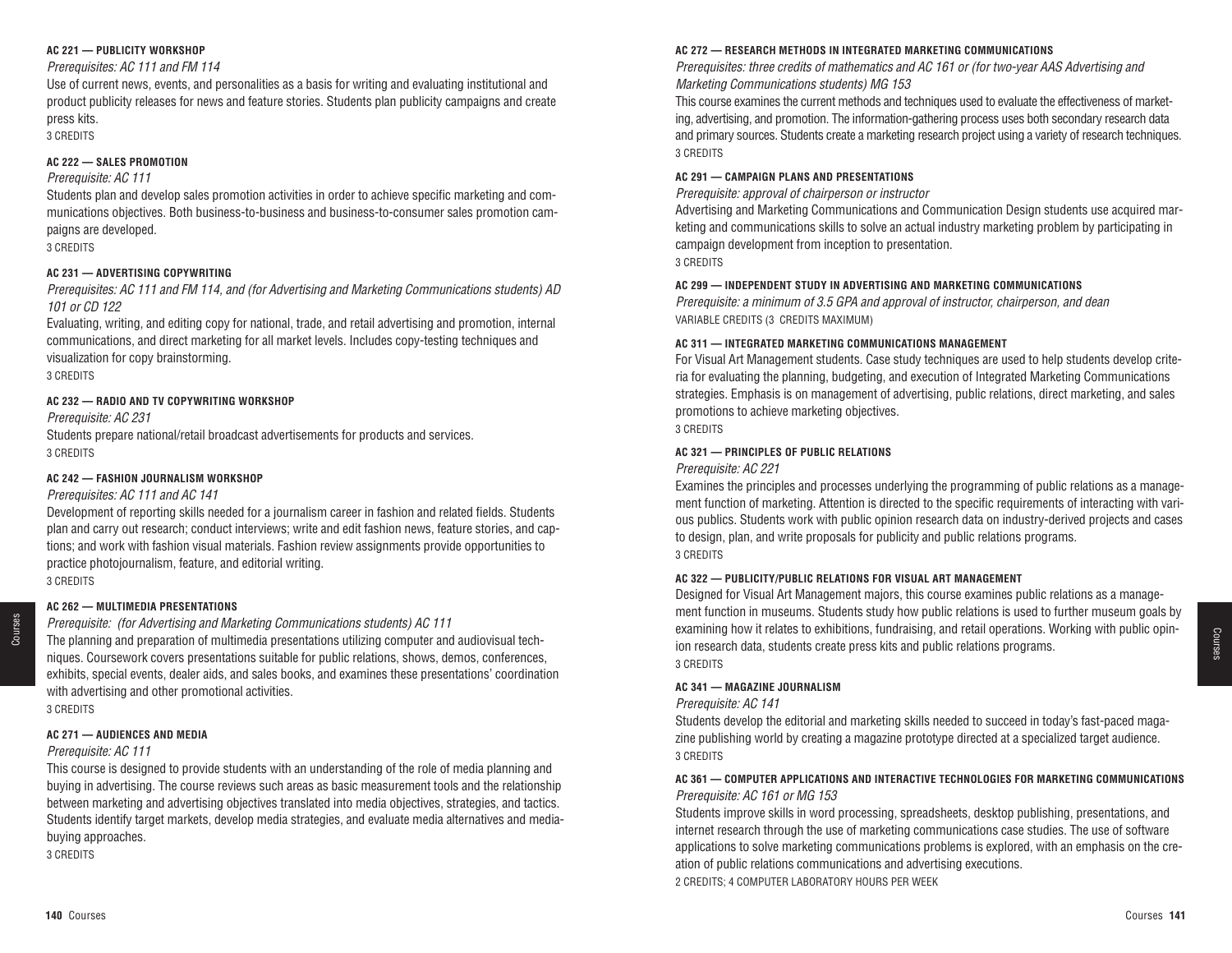#### **AC 362 — VIDEO STUDIO PRODUCTION**

#### Prerequisite or Co-requisite: AC 231

Through workshop activities, students develop professional studio techniques for video, journalism, and communications. Emphasis is placed on audio and video coverage of fashion events, as well as marketing applications. Students work on team assignments in video production. (G6: Arts) 3 CREDITS; 2 LECTURE AND 2 STUDIO HOURS PER WEEK

#### **AC 411 — BRAND MANAGEMENT**

#### Prerequisite: AC 321

Students study the critical elements of brand management—the role of brands and the concept of brand equity—using integrated marketing communications strategies and tactics to build brands. They learn to build brand equity by employing brand elements and leveraging secondary associations through brand extensions, co-branding, and forming strategic alliances with third parties. 3 CREDITS

#### **AC 412 — CREATIVE STRATEGIES**

#### Prerequisite: AC 231

Creative strategies are developed to solve marketing communications problems and build strong brand identities. Students research industry-derived projects and evaluate relevant market factors to create effective strategies.

3 CREDITS

#### **AC 413 — CORPORATE COMMUNICATIONS**

### Prerequisites: AC 321, EN 321, and SS 342

Students develop the skills necessary to create communications that successfully influence an organization's internal and external publics. The course trains students to identify emerging business trends, interpret annual reports and related business documents, and convey business news in a clear, concise style through a variety of business communication and public relations tools. 3 CREDITS

#### **AC 423 — SPECIAL EVENTS MARKETING PUBLIC RELATIONS**

#### Prerequisite: AC 321

Students learn how to integrate special events into a client's marketing communications program. The strategies, planning, and execution of special events are studied using specific cases. Students work with industry clients to produce an event.

3 CREDITS

Courses

# **AC 424 — MARKETING COMMUNICATIONS: AN INTERNATIONAL PERSPECTIVE**

Prerequisites: AC 221 and approval of instructor

Examines the principles and processes of the marketing communications industry in England. Through seminars and field experience, students work with marketing communications companies to design, plan, and implement communications programs. Includes a four-week field experience with the British communications industry.

4 CREDITS; APPROXIMATELY FOUR WEEKS IN JUNE

# **AC 461 — ELECTRONIC MEDIA PRODUCTION**

#### Prerequisite: AC 362

Technical and creative aspects of electronic media are stressed as students write, direct, edit, and produce trade and consumer videos and commercials. The coursework develops video production capabilities and encourages familiarity with a fully equipped, multi-camera studio. Preproduction and postproduction functions are analyzed and evaluated. 3 CREDITS; 2 LECTURE AND 2 STUDIO HOURS PER WEEK

#### **AC 462 — VIDEO FIELD PRODUCTION**

#### Prerequisite: AC 362

The operation and application of portable video and editing equipment to meet fashion marketing, corporate communications, and broadcast journalism objectives and strategies. Through the handson experience of writing, producing, directing, and editing a five-minute infomercial and a 30-second television commercial, students learn planning, budgeting, and digital post-production techniques. 3 CREDITS; 2 LECTURE AND 2 STUDIO HOURS PER WEEK

#### **AC 471 — MEDIA PLANNING**

Prerequisites: AC 271 and MA 222

Examines the relationship between the marketing plan and media planning. This course develops students' understanding of pre- and post-placement media analysis and research. Students develop a media plan utilizing research data and reports from current case histories. 3 CREDITS

#### **AC 499 — INDEPENDENT STUDY IN ADVERTISING AND MARKETING COMMUNICATIONS**

Prerequisites: a minimum of 3.5 GPA and approval of instructor, chairperson, and dean VARIABLE CREDITS (3 CREDITS MAXIMUM)

# Advertising Design

#### **AD 203 — ADVERTISING DESIGN AND LAYOUT**

For Photography students. Application of design principles to photographic layout problems, in black and white and color, utilizing the student's own photographs. 2 CREDITS; 1 LECTURE AND 2 STUDIO HOURS PER WEEK

#### **AD 213 — ADVERTISING DESIGN CONCEPTS**

Prerequisites: CD 112, CD 121, and CD 171 Introductory Advertising Design course. Advertising problems are presented and students are encouraged to develop solutions that are original, unexpected and persuasive. 3 CREDITS; 6 STUDIO HOURS PER WEEK

#### **AD 381 — CONCEPT DEVELOPMENT WORKSHOP I**

Prerequisite: AD 213

Co-requisite: CD 371

A workshop approach, working individually and in teams to create conceptual copy and art in advertising. Case studies in advertising are examined, and original student concepts are developed. (G6: Arts) 3.5 CREDITS; 1 LECTURE AND 5 STUDIO HOURS PER WEEK

# **AD 382 — CONCEPT DEVELOPMENT WORKSHOP II**

Prerequisite: AD 381

Students produce an outstanding and provocative portfolio and refine their strategic thinking, art direction, copywriting, and execution abilities. 1.5 CREDITS; 3 STUDIO HOURS PER WEEK

#### **AD 383 — COMMUNICATIONS PLANNING AND PRINT ADVERTISING**

# Prerequisite: AD 381

The development of concepts for a strategy plan is stressed and used to create a total campaign encompassing various advertising alternatives, such as print, outdoor, interactive, innovative media, direct marketing, and promotion. (G6: Arts)

3.5 CREDITS; 1 LECTURE AND 5 STUDIO HOURS PER WEEK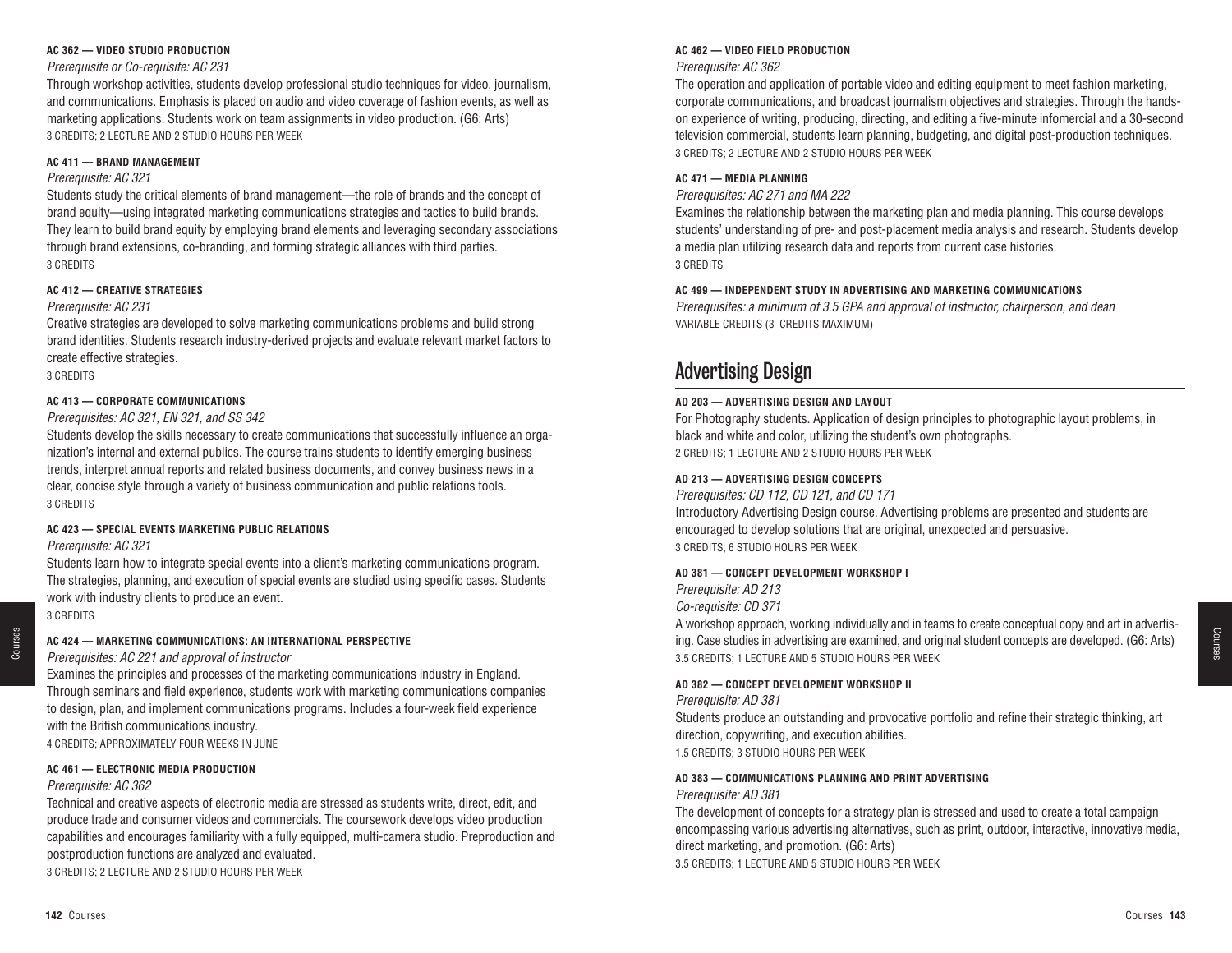#### **AD 442 — TV STUDIO/TV AD CONCEPTS**

Prerequisite: AD 382 From concept to broadcast, this course offers students the hands-on experience of making a 30-second television spot.

3.5 CREDITS; 1 LECTURE AND 5 STUDIO HOURS PER WEEK

#### **AD 464 — SENIOR PORTFOLIO DESIGN**

Prerequisites: AD 494 and (for Graphic Design students) GD 411 Students prepare cohesive portfolios, reflecting their own individual design aesthetics, in preparation for careers in graphic and/or advertising design. 1.5 CREDITS; 3 STUDIO HOURS PER WEEK

#### **AD 481 — ART DIRECTION**

# Prerequisites: AD 383 and CD 372

Development from concept to design of highly finished comprehensives. Role of the art director is considered, including time management, production procedures, and working with photographers, illustrators, and other industry suppliers.

1.5 CREDITS; 3 STUDIO HOURS PER WEEK

#### **AD 491 — INTERNSHIP**

#### Prerequisite: AD 494

A 12-week internship in the field, scheduled individually for a minimum of 14 hours per week. Provides follow-up review and assessment of the work experience through instructor/student conferences.

4 CREDITS

#### **AD 494 — SENIOR DESIGN PROJECT RESEARCH**

Prerequisites: CD 372, EN 322, and (for Graphic Design students) GD 312 A comprehensive study of the research methodology needed to write a thesis, including collecting and analyzing data. This thesis will become the basis for the Senior Design Project the following semester.

3 CREDITS

Courses

#### **AD 495 — SENIOR DESIGN PROJECT**

Prerequisites: AD 494 and (for Graphic Design students) GD 411

In an independent study format, analyze, organize, and execute a senior design project resulting from the senior design project research paper completed in the prior semester. Format provides further opportunity to develop personal voice and communicate original visual messages. 3 CREDITS; 6 STUDIO HOURS PER WEEK

#### **AD 496 — ADVANCED ADVERTISING DESIGN WORKSHOP**

#### Prerequisite: CD 372

Entries for national and international student design competitions are produced, resulting in exposure to the design and advertising industries. In addition, actual advertising design projects presented by clients are introduced, affording the opportunity for client contact and creation of professionally produced material for a portfolio. 3 CREDITS; 6 STUDIO HOURS PER WEEK

# Fashion Design (See also AP, AR, DP, FD, FF, TL)

#### **AF 299 — INDEPENDENT STUDY IN FASHION DESIGN**

Prerequisites: a minimum 3.5 GPA and approval of instructor, chairperson, and dean VARIABLE CREDITS (3 CREDITS MAXIMUM)

#### **AF 341 — COSTUME DESIGN FOR THE PERFORMING ARTS**

Limited to baccalaureate-level students or with approval of department chair. Application of skills to theatrical production design. Through analysis of live theatre, films, and videos, create costume plots and color compositions and learn research techniques, costume painting, and accessory construction. 2.5 CREDITS; 1 LECTURE AND 3 STUDIO HOURS PER WEEK

#### **AF 412 — ETHNIC FASHIONS: RESOURCES AND APPLICATIONS**

Prerequisites: (AF 111 or FF 221) and (AR 111 or FF 111)

Survey of ethnic fashions from archaic to contemporary periods, encompassing American Indian, Mesoamerican, Asian, African, and European folk cultures. Slides and actual costumes familiarize students with basic shapes, colors, symbols, patterns, and texture in ethnic costume and serve as inspiration in developing sketches for contemporary fashions.

2.5 CREDITS; 2 LECTURE AND 1 STUDIO HOURS PER WEEK

#### **AF 499 — INDEPENDENT STUDY IN FASHION DESIGN**

Prerequisites: a minimum 3.5 GPA and approval of instructor, chairperson, and dean VARIABLE CREDITS (3 CREDITS MAXIMUM)

# Fashion Design—Apparel (See also AF, AR, DP, FD, FF, TL)

#### **AP 144 — OUTERWEAR AND PERFORMANCE APPAREL SEWING TECHNIQUES**

Prerequisite: AP 141 or AP 143 or DP 111 or FD 131 or TL 111 or MW 141 or approval of program advisor

Produce outerwear garments in a sample-room setting using construction techniques specific to the outerwear and performance apparel market. Special focus is on the use of technically enhanced fabrics and protective design details in the construction of rainwear, urban outerwear, skiwear, and fishing, hiking, and boating apparel.

2.5 CREDITS; 1 LECTURE AND 3 LABORATORY HOURS PER WEEK

# **AP 221 — FLAT PATTERN DESIGN**

Prerequisite: AP 121 or FD 121 Advanced use of the master pattern. Includes structures for sleeve and body styling, collar designs, and the development of the slack sloper. 2 CREDITS; 1 LECTURE AND 2 LABORATORY HOURS PER WEEK

**AP 222 — COMPUTER-AIDED FLAT PATTERN DESIGN**

Prerequisites: (AP 121 or FD 121) and AR 112

Through hands-on experience, learn computer-aided design for patternmaking and understand its creative potential.

1 CREDIT; 2 COMPUTER LABORATORY HOURS PER WEEK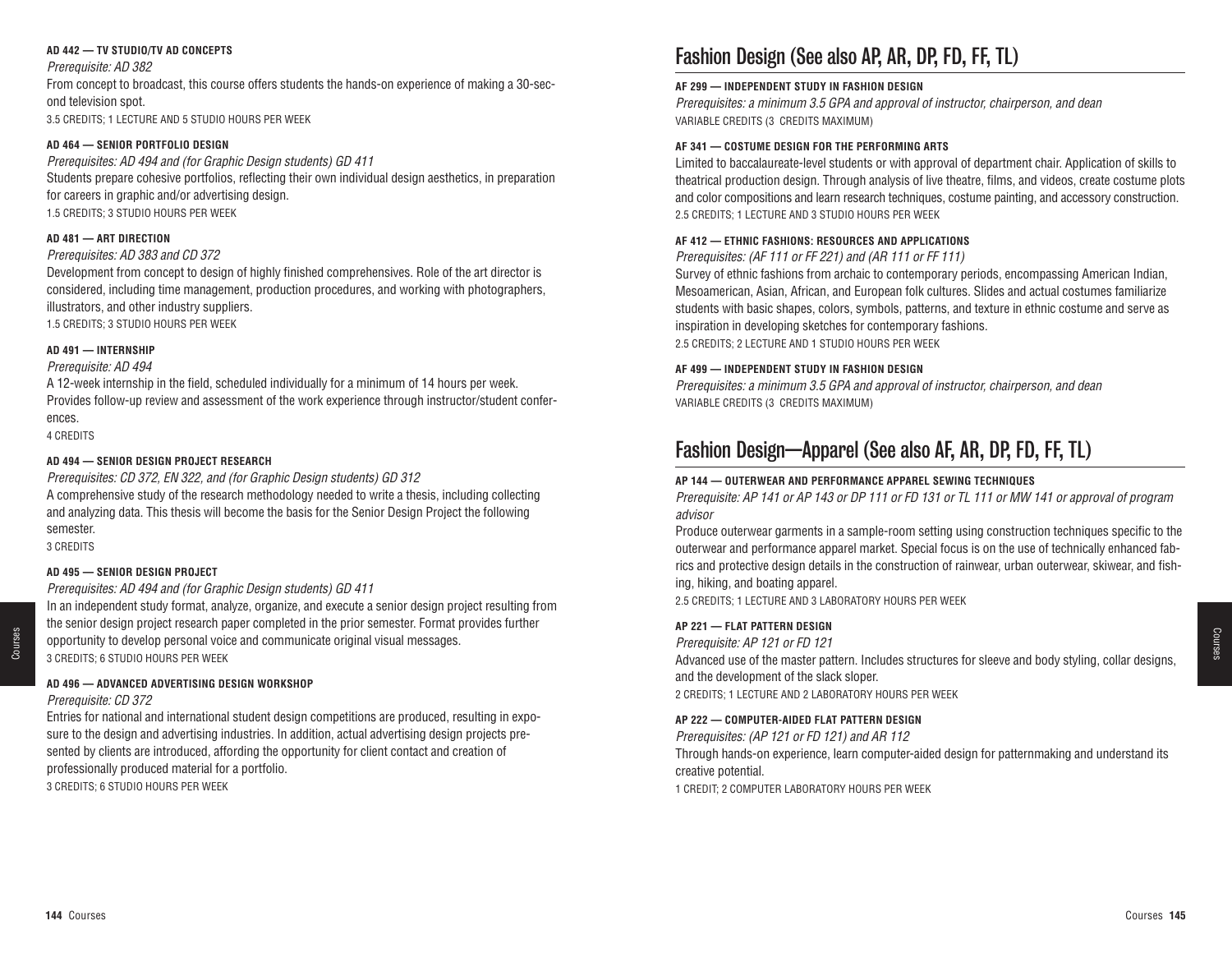#### **AP 223 — ADVANCED COMPUTER-AIDED FLAT PATTERN DESIGN**

#### Prerequisite: AP 222 or approval of chairperson

Learn advanced features and capabilities of computer-aided design using the Lectra Modaris pattern design software. Using CAD, recreate the pattern designer's traditional working environment by translating original ideas to the computer, digitizing and modifying designs, plotting out design creations, and managing the file information. 2 CREDITS; 1 LECTURE AND 2 LABORATORY HOURS PER WEEK

# **AP 241 — LEATHER APPAREL DESIGN ROOM TECHNIQUES**

Prerequisite: AP 141 or AP 143 or FD 131 or MW 141 Teaches construction, processing, finishing, and decorative techniques for making men's or women's leather garments. Learn about the leather apparel industry, resources, and suppliers. 2.5 CREDITS; 1 LECTURE AND 3 LABORATORY HOURS PER WEEK

#### **AP 242 — HAUTE COUTURE SEWING TECHNIQUES**

Prerequisite: AP 141 or AP 143 or DP 111 or FD 131 or TL 111 or approval of program advisor The sewing techniques practiced in the finest haute couture ateliers around the world are introduced and provide the basis for understanding couture. Learn couture techniques in cutting, hand stitching, seam and hem finishes, pocket construction, pressing, and finishing. 2.5 CREDITS; 1 LECTURE AND 3 LABORATORY HOURS PER WEEK

#### **AP 243 — HAUTE COUTURE DECORATIVE TECHNIQUES AND EMBELLISHMENTS**

#### Prerequisite: AP 242 or approval of chairperson

Expands knowledge of the couture by exploring various decorative techniques. Learn how to hand bead and apply rocailles, sequins, pearls, and faux gems on different types of fabrics. Create embellishments such as flowers and frog closures from fabric and ribbons, hand embroider original designs, and learn the arts of quilting, cartridge pleating, and trapunto. 2.5 CREDITS; 1 LECTURE AND 3 LABORATORY HOURS PER WEEK

#### **AP 244 — HAUTE COUTURE CONSTRUCTION AND TECHNOLOGY**

#### Prerequisite: AP 242

Courses

Apply couture sewing methodology and construct a skirt and jacket in order to understand the fitting process, couture fabric selection, proper cutting procedures, and inner construction methods. 2.5 CREDITS; 1 LECTURE AND 3 LABORATORY HOURS PER WEEK

#### **AP 253 — LEATHER APPAREL DESIGN**

Prerequisites: (AP 211 or FD 112) and (AP 221 or FD 221) and AP 241 or MW 232 Study the use of leather, suede, and other animal skins and apply these materials to the design principles exclusive to creating men's and women's apparel. Develop original designs utilizing draping and flat-pattern industrial methods.

2.5 CREDITS; 1 LECTURE AND 3 LABORATORY HOURS PER WEEK

#### **AP 265 — HAND-KNIT DESIGN**

Preparation for using hand-knitting machines to create original ideas for knitted fabrics and garments. Emphasizes using various stitch patterns and different textured yarns and colors to achieve new fabric textures.

2 CREDITS; 1 LECTURE AND 2 LABORATORY HOURS PER WEEK

#### **AP 272 — INTIMATE APPAREL: FOUNDATION GARMENT DESIGN**

Prerequisite: AP 143 or FD 131

Design and development of foundation garments. Techniques are applicable to lingerie, swimwear, and sportswear.

2 CREDITS; 1 LECTURE AND 2 LABORATORY HOURS PER WEEK

#### **AP 275 — HAUTE COUTURE APPAREL DESIGN**

Prerequisites: (AP 211 or DP 212 or FD 112) and AP 243 and AP 244

Apply knowledge of the couture to design, drape, fit, and construct a mini-collection for a particular target market. Develop styles and images through fabric sourcing, market research, and inspirational research.

3 CREDITS; 6 LABORATORY HOURS PER WEEK

#### **AP 281 — OUTERWEAR APPAREL DESIGN**

Prerequisites: (AP 144 and TS 171) and (AP 211 or FD 112) or (AP 221 or FD 221) or DP 211 or MW 232

Drawing on market research and trend services, create original men's and women's traditional, urban, or casual outerwear designs with a focus on the technical, functional, and aesthetic needs of the end user.

2.5 CREDITS; 1 LECTURE AND 3 LABORATORY HOURS PER WEEK

#### **AP 282 — PERFORMANCE APPAREL DESIGN**

Prerequisites: (AP 144 and TS 171) and (AP 211 or FD 112) or (AP 221 or FD 221) or DP 211 or MW 232

Create performance apparel based on the principles of human physiology in extreme movement, and build on the technical and aesthetic needs of the serious outdoor sports enthusiast. Conduct market research and employ forecast services to develop designs. 2.5 CREDITS; 1 LECTURE AND 3 LABORATORY HOURS PER WEEK

### **AP 322 — APPAREL PRODUCT DATA MANAGEMENT**

Prerequisite: AP 222 or PM 221 or approval of program advisor Apply principles of product data management using web-based software. Emphasizes creating garment information and specifications at different stages of development from design to costing to manufacture. Execute style packages and line plans for sample development. 2 CREDITS; 1 LECTURE AND 2 COMPUTER LABORATORY HOURS PER WEEK

#### **AP 337 — PRIMAVISION APPAREL DESIGN DEVELOPMENT**

Prerequisite: AP 334 or FD 353, or approval of chairperson

Gain knowledge of technical line development and execution through the study and use of the software program Primavision, by Lectra Systems. Original concepts are translated into technical design factory packages ready for sample development. Emphasis is on specifications and construction details involved in woven and knit fabric development. 2 CREDITS; 1 LECTURE AND 2 LABORATORY HOURS PER WEEK

#### **AP 351 — EXPERIENCING STYLE**

#### Prerequisite: PH 371

Photography students learn about the factors that influence the design and presentation of a collection. Working with Fashion Design students, they study the importance of the market, branding, trends, and the structure of the design house.

2 CREDITS; 1 LECTURE AND 2 STUDIO HOURS PER WEEK

#### **AP 421 — COMPUTERIZED PATTERN DESIGN**

Prerequisites: AP 221, AP 222, and AR 213

Introduction to the operation of Gerber computer and Gerber pattern design system and development of abilities to efficiently create original ideas by computer. Includes discussion of hardware and patternmaking program.

2 CREDITS; 1 LECTURE AND 2 COMPUTER LABORATORY HOURS PER WEEK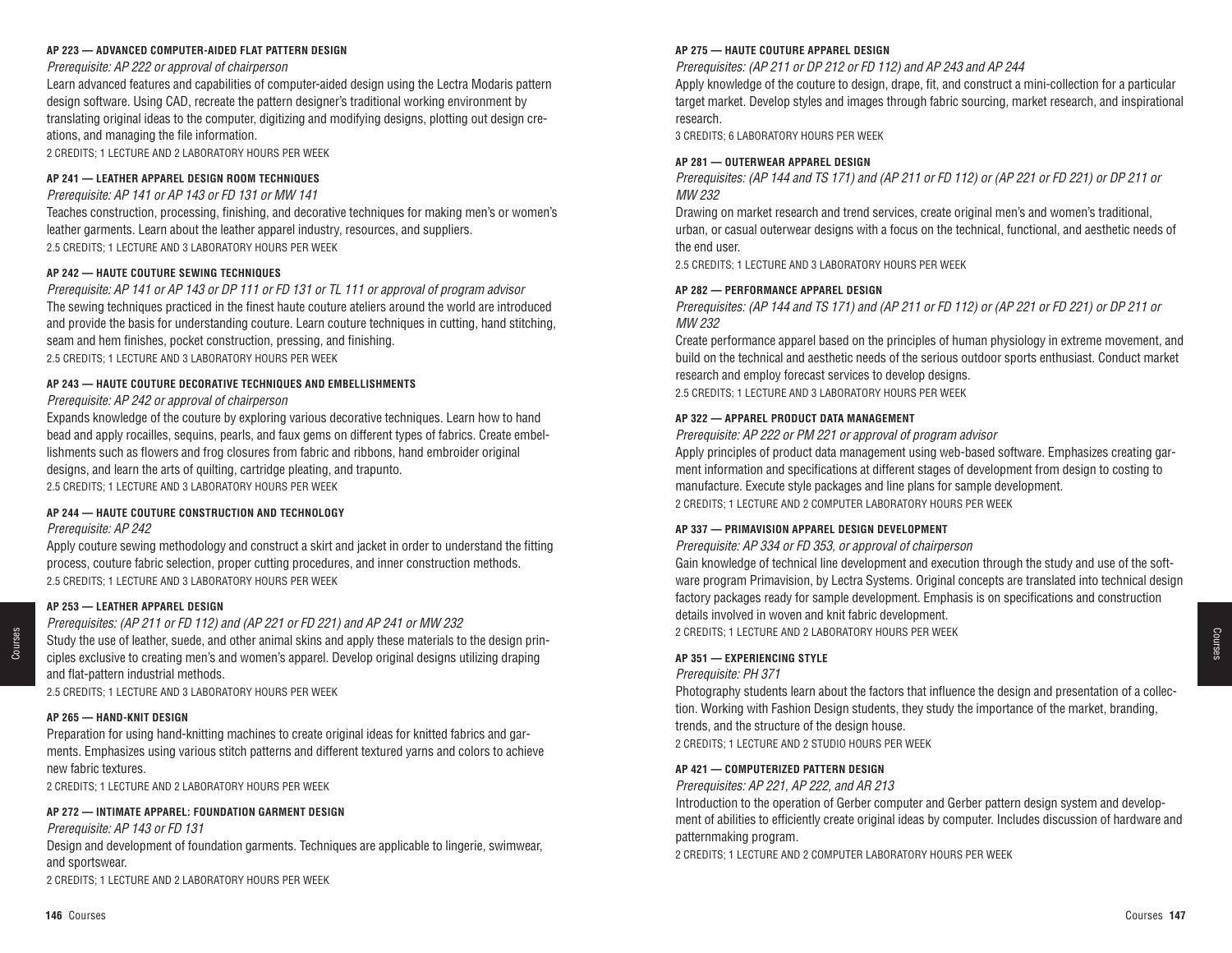# **AP 422 — ADVANCED COMPUTERIZED PATTERN DESIGN: GERBER ACCUMARK**

Prerequisite: AP 421

Using software tools designed for advanced pattern design techniques, increase pattern design capabilities and learn how to combine computer automation with design tools for advanced pattern development.

2 CREDITS; 1 LECTURE AND 2 COMPUTER LABORATORY HOURS PER WEEK

# Fashion Design—Art (See also AF, AP, DP, FD, FF, TL)

# **AR 101 — FASHION ART AND DESIGN**

For Fashion Merchandising Management and Textile Development and Marketing students. Studies basic proportions of the fashion figure, garment details and terminology, and principles of color. (G6: Arts)

1.5 CREDITS; 1 LECTURE AND 1 STUDIO HOURS PER WEEK

# **AR 115 — INTRODUCTION TO CAD SOFTWARE FOR FASHION DESIGNERS**

Acquire basic knowledge and hands-on experience with software applications typically used by designers in the fashion industry. Develop the computer skills needed to create original designs in various formats.

2 CREDITS; 1 LECTURE AND 2 COMPUTER LABORATORY HOURS PER WEEK

#### **AR 152 — LEATHER APPAREL PORTFOLIO**

Prerequisite: AR 114 or approval of Leather Apparel certificate program advisor Use basic drawing and computer skills to communicate design concepts and develop a digital portfolio of men's or women's leather apparel. 2.5 CREDITS; 1 LECTURE AND 3 STUDIO HOURS PER WEEK

#### **AR 182 — FLATS AND SPECS FOR THE FASHION INDUSTRY**

Prerequisite: AR 101 or approval of Fashion Design-Art assistant chairperson Introduces the concept of sketching designs and actual garments in the flat format rather than on the fashion figure. Emphasizes developing flat sketches used for spec sheets, presentation and storyboards, designing and merchandising a line, and record keeping. 1.5 CREDITS; 1 LECTURE AND 1 STUDIO HOURS PER WEEK

#### **AR 213 — INTRODUCTION TO COMPUTERIZED FASHION DESIGN**

#### Prerequisite: AR 112 or FF 112

Courses

Conceptualize fashion design ideas and create original artwork using the computer as a design tool. 1 CREDIT; 2 COMPUTER LABORATORY HOURS PER WEEK

#### **AR 214 — FASHION DESIGN USING PHOTOSHOP**

Prerequisites: (AR 114 or AR 115 or AR 213) and (AR 101 or AR 111), or approval of Fashion Design-Art assistant chairperson

Using Adobe Photoshop, focus on sketching, color stories, line planning, silhouette, and fabric design in order to establish fashion design principles through digital line design development techniques. Includes analysis and interpretation of customer/category research. 2 CREDITS; 1 LECTURE AND 2 COMPUTER LABORATORY HOURS PER WEEK

# **AR 215 — FASHION DESIGN USING ILLUSTRATOR**

Prerequisites: (AR 114 or AR 115 or AR 213) and (AR 101 or AR 111), or approval of Fashion Design-Art assistant chairperson

Use Adobe Illustrator to learn the fundamental and advanced techniques specific to fashion design. Aspects of drawing flats and garment details and working with images and color are addressed. Build fabric and trim libraries and create stitch effects and/or repeat prints. 2 CREDITS; 1 LECTURE AND 2 COMPUTER LABORATORY HOURS PER WEEK

### **AR 216 — FASHION DESIGN USING PRIMAVISION AND COLOUR MATTERS**

Prerequisites: (AR 114 or AR 115 or AR 213) and (AR 101 or AR 111), or approval of Fashion Design-Art assistant chairperson

Master the use of Primavision and Colour Matters, CAD systems used extensively in the fashion industry, in order to create digital presentation boards, fashion graphics, woven and print designs, and flat garment sketches. Emphasis is on CAD usage within an art and design studio environment. 2 CREDITS; 1 LECTURE AND 2 COMPUTER LABORATORY HOURS PER WEEK

#### **AR 245 — DIGITAL FASHION DESIGN PORTFOLIO**

Prerequisites: AR 214, AR 215 and AR 216 , or approval of Fashion Design-Art assistant chairperson Selecting specializations and creating mini-collections, students produce professional digital portfolios using Adobe Photoshop, Adobe Illustrator, Colour Matters, and Primavision CAD applications. 2 CREDITS; 1 LECTURE AND 2 COMPUTER LABORATORY HOURS PER WEEK

# **AR 291 — OUTERWEAR AND PERFORMANCE APPAREL DESIGN PORTFOLIO**

Prerequisites: (AR 111 or FF 111 or MW 151), and (CG 211 or PH 272), and TS 171 Create product, spec sheets, and storyboards for various segments of the men's and women's outerwear and performance apparel industry in order to develop digital portfolios focusing on a particular market. Forecast and track trends, study licensing issues, and explore graphic design as it relates to logos and branding.

2.5 CREDITS; 1 LECTURE AND 3 COMPUTER LABORATORY HOURS PER WEEK

#### **AR 292 — HAUTE COUTURE PORTFOLIO**

Prerequisite: (AR 211 or FF 211), or approval of Fashion Design-Art assistant chairperson Study the muscular and skeletal functions of the human body and their relationships to the design and creation of haute couture apparel, visualizing how anatomy and aesthetics form the basis of designing a haute couture collection. Become proficient in the translation of ideas via the fashion design sketch and further develop a personal drawing style. 2.5 CREDITS; 1 LECTURE AND 3 STUDIO HOURS PER WEEK

**AR 301 — FASHION ART FOR TEXTILE DESIGNERS**

For baccalaureate-level Textile/Surface Design students. The basics of figure drawing and sketching in various media are presented. Students create original fashion designs using their own textile designs.

2 CREDITS; 1 LECTURE AND 2 STUDIO HOURS PER WEEK

#### **AR 311 — SKETCHING FOR FASHION DESIGNERS**

Draw garments as they appear on models and study clothing in relationship to the body. Large, halfsize, petite, and junior-size figures are featured to study proportions used in the industry. 2 CREDITS; 4 STUDIO HOURS PER WEEK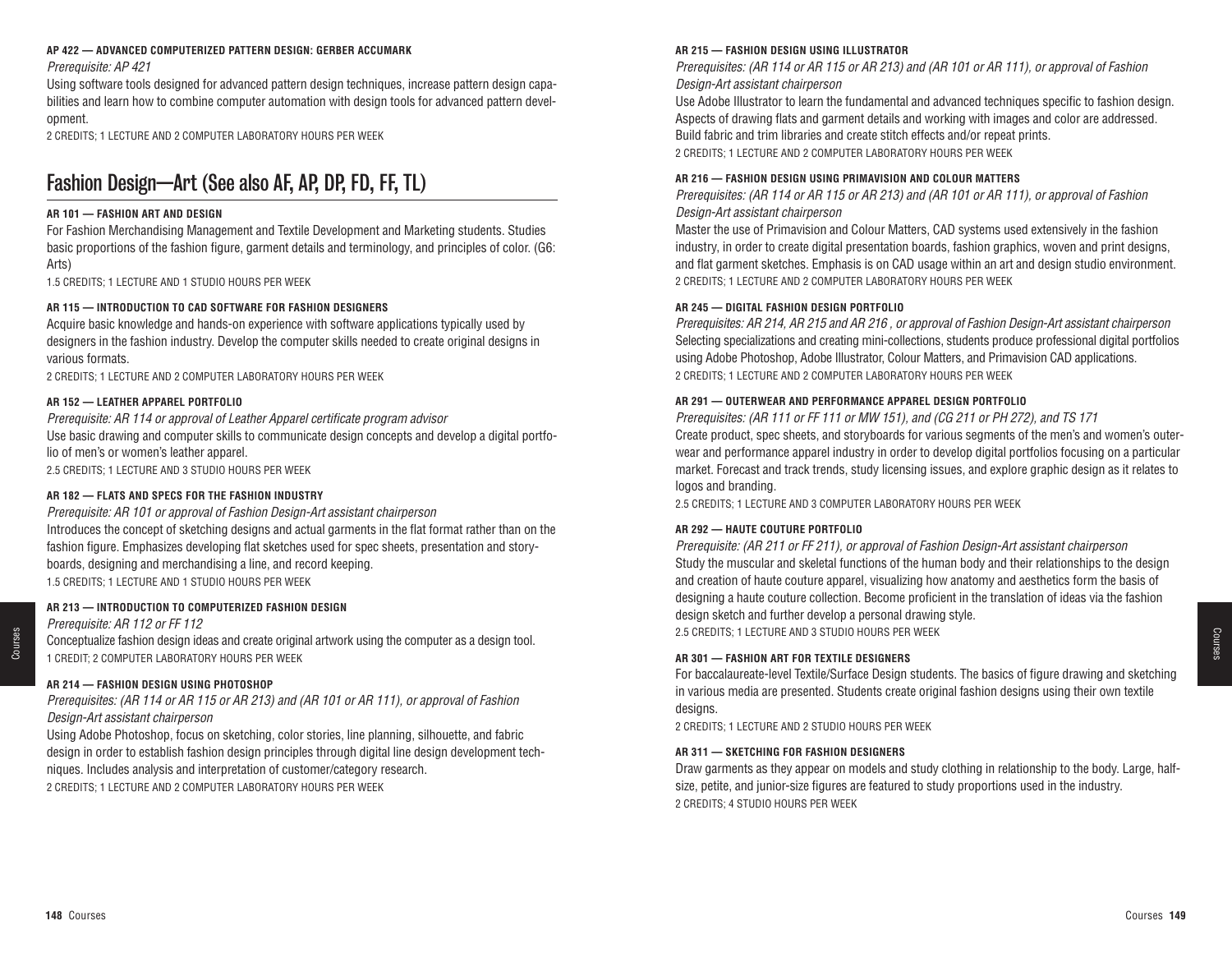# Business Enterprise

# **BE 111 — BUSINESS LAW PRACTICES FOR SMALL BUSINESS**

Develops an understanding of basic legal principles relating to branches of commercial law. Concentrates on areas of special interest to entrepreneurs, including laws of contracts, sales, forms of business organization, personal and real property, and insurance. 3 CREDITS

# **BE 113 — FINANCIAL PRACTICES FOR SMALL BUSINESS**

Provides an understanding of techniques necessary to plan a sound financial foundation for a small business. Analyzes procedures connected with capital budgeting, sources of borrowed capital, management of assets, financial planning, liquidity vs. profitability, and risk management, with special emphasis placed on the unique financial practices of small businesses. 3 CREDITS

#### **BE 121 — OPERATING A SMALL RETAIL BUSINESS**

Develops an understanding of the principles and techniques necessary to profitably operate a retail store. Emphasis is placed on the development of a detailed six-month plan and the decision-making inherent in successful retail businesses.

3 CREDITS

# **BE 261 — STARTING A SMALL BUSINESS**

Investigates the problems and challenges of opening and managing a small business. Emphasis is placed on analysis of financial statements and on developing a business plan. 3 CREDITS

#### **BE 402 — THE BUSINESS OF ILLUSTRATION**

Students learn the business side of an illustration career. Potential markets for illustration are examined, marketing techniques are explored, and legal issues are studied. Key aspects of financial management, including record keeping and tax planning, are covered. 1 CREDIT

#### **BE 403 — THE ARTIST IN THE MARKETPLACE**

Basic business practices relevant to fine artists are presented. Issues in intellectual property and contract law are discussed. Students research potential markets for fine arts and explore pertinent marketing techniques.

3 CREDITS

Courses

# Business Law

# **BL 201 — BUSINESS LAW FOR THE ARTIST**

Informs the visual artist of useful legal knowledge and practical principles of business. Emphasis is placed on the needs of illustrators, textile designers, advertising artists, sculptors, and painters. 3 CREDITS

# **BL 343 — INTRODUCTION TO BUSINESS LAW**

An introduction to basic legal principles relating to branches of commercial law, with special emphasis upon the laws of contracts, sales, agency, and other areas relevant to the career aspirations of fashion industry students.

3 CREDITS

### **BL 443 — BUSINESS LAW II**

Prerequisite: BL 343

Addresses additional areas of the law especially relevant to preparation for careers as business managers or business owners. Aspects of international law are studied. 3 CREDITS

# Business and Technology Studies

### **BT 299 — INDEPENDENT STUDY**

Prerequisites: a minimum 3.5 GPA and approval of instructor, chairperson, and dean VARIABLE CREDITS (3 CREDITS MAXIMUM)

# **BT 499 — INDEPENDENT STUDY**

Prerequisites: a minimum 3.5 GPA and approval of instructor, chairperson, and dean VARIABLE CREDITS (3 CREDITS MAXIMUM)

# Communication Design

#### **CD 111 — FOUNDATION I/BASIC DESIGN THEORY**

An introduction to basic two-dimensional design theory, principles, and practice. Students progress from circle, square, and triangle analysis to the study of line, shape, and form. Course emphasizes studio techniques and media exploration. (G6: Arts) 3 CREDITS; 6 STUDIO HOURS PER WEEK

# **CD 112 — FOUNDATION II/COMMUNICATION DESIGN**

Prerequisites: CD 111 and CD 171 Application of design principles and systems to basic problems in advertising/graphic design. Students explore layout techniques and the relationship of typography and visual elements in creative problem solving.

3 CREDITS; 6 STUDIO HOURS PER WEEK

# **CD 113 — THREE-DIMENSIONAL DESIGN**

Introduces design in three dimensions by developing form through the joining of planes. Techniques with board and paper are stressed. (G6: Arts) 1.5 CREDITS; 3 STUDIO HOURS PER WEEK

#### **CD 121 — STUDIO SKILLS**

Students learn to execute marker renderings of images and type in layouts—from quick thumbnails to art director's roughs—to communicate visual ideas. The techniques of sketching quickly are taught through demonstration, exercise, and practice. 1.5 CREDITS; 3 STUDIO HOURS PER WEEK

#### **CD 122 — DIGITAL LAYOUT I**

Traditional studio skills, typography, and computer techniques are explored in order to create printed pieces using InDesign. Students learn to plan and produce files for printing. 2 CREDITS; 1 LECTURE AND 2 COMPUTER LABORATORY HOURS PER WEEK

#### **CD 123 — BASIC BOOKBINDING**

Students work hands-on to create book structures. Different bookbinding methods are explored, such as non-adhesive structures, accordions, sewing, and case-bound books, with an emphasis on craft and the proper use of materials. 1.5 CREDITS; 3 STUDIO HOURS PER WEEK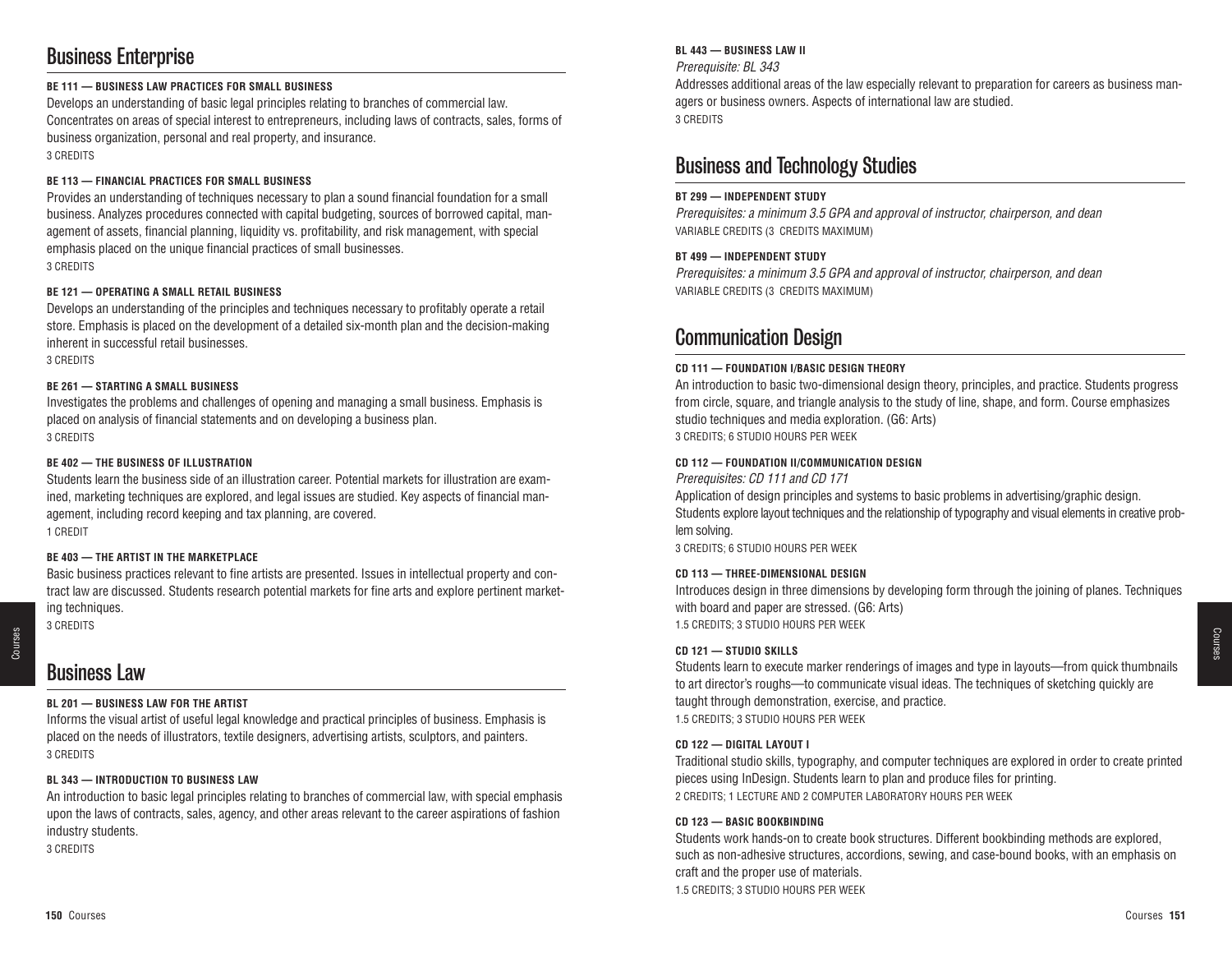#### **CD 131 — COLOR WORKSHOP**

The study of the relationship of color principles, theories, and terminology to the printed page. Students explore various approaches to color application and creation. 1.5 CREDITS; 3 STUDIO HOURS PER WEEK

#### **CD 132 — CREATIVE PROCESS**

Students study various processes and techniques to stimulate and develop creativity. The communication of ideas using visual and verbal methods is explored. (G6: Arts) 1.5 CREDITS; 3 STUDIO HOURS PER WEEK

#### **CD 171 — INTRODUCTION TO TYPOGRAPHY**

Study of basic type forms, terminology, and specification. Application of type in layout design is presented, with an emphasis on rendering techniques. Includes the historical development of type. 1.5 CREDITS; 3 STUDIO HOURS PER WEEK

# **CD 172 — COMPUTER DRAWING AND TYPOGRAPHY**

#### Co-requisite: CD 122

This course concentrates on the creation, use, and versatility of vector-based images and type, emphasizing the connection between design and illustration. 2 CREDITS; 1 LECTURE AND 2 COMPUTER LABORATORY HOURS PER WEEK

#### **CD 201 — COMPUTER TYPESETTING AND DESIGN**

For Illustration students. Introduces the Macintosh computer system as a typesetting and graphic design tool. Through hands-on experience, students develop a working knowledge of hardware and software applications.

2 CREDITS; 1 LECTURE AND 2 COMPUTER LABORATORY HOURS PER WEEK

#### **CD 222 — DIGITAL LAYOUT II**

#### Prerequisite: CD 122

This course is a continuation of CD 122. Using InDesign, students master the essential elements of design, typography, and image control, including color separations and printing. 2 CREDITS; 1 LECTURE AND 2 COMPUTER LABORATORY HOURS PER WEEK

#### **CD 223 — INTRODUCTION TO INDESIGN**

#### Prerequisite: CD 122 or CD 172, or approval of chairperson

Using the Adobe InDesign page layout program, students master the essential elements of design, typography, and image control, and learn to integrate other Adobe applications to enhance their designs.

2 CREDITS; 1 LECTURE AND 2 COMPUTER LABORATORY HOURS PER WEEK

#### **CD 231 — VISUAL PROCESS**

Courses

#### Prerequisites: CD 132 and CD 172

Images and symbols are introduced into the students' graphic vocabulary, providing them with additional methods for communicating ideas. Students develop their concepts both by hand and on computer.

1.5 CREDITS; 3 COMPUTER LABORATORY HOURS PER WEEK

#### **CD 251 — DIGITAL IMAGERY**

#### Prerequisite: CD 172

Introduces digital imagery and its tools and techniques. Using Adobe Photoshop, students work with layers to build intricate visual composites containing multiple images, textures, and transparencies, resulting in practical design solutions.

1.5 CREDITS; 3 COMPUTER LABORATORY HOURS PER WEEK

#### **CD 261 — PORTFOLIO DEVELOPMENT**

For non-degree students seeking to create Communication Design, Advertising Design, Graphic Design, Packaging Design or Visual Presentation and Exhibition Design portfolios. Students build and define their portfolios to a level that is appropriate to their objectives, including college degree program admission or professional employment or advancement. In addition to portfolios, the course includes analysis of student's goals and writing and design of resumes and business cards. 1.5 CREDITS; 3 STUDIO HOURS PER WEEK

### **CD 271 — DESIGNING WITH TYPE**

#### Prerequisite: CD 171

Concentrates on solving design problems through the use of type and letter forms. Emphasizes rendering in a variety of media.

1.5 CREDITS; 3 STUDIO HOURS PER WEEK

#### **CD 272 — ADVANCED COMPUTER DRAWING AND TYPOGRAPHY**

Prerequisite: CD 172

This course builds upon the knowledge and skills acquired in CD 172. Emphasis is placed on advanced concepts of drawing and layout through the use of computer-drawn images and typography. Students create three-dimensional images from two-dimensional designs and prepare and optimize vector-based files for print- and screen-based presentation. 2 CREDITS; 1 LECTURE AND 2 COMPUTER LABORATORY HOURS PER WEEK

#### **CD 322 — DESIGN PROCESS TECHNOLOGY**

#### Prerequisites: CD 222 and CD 251

Students explore grid systems that will assist in processing more complex typographic information. Students increase composition skills and typographic knowledge. 2 CREDITS; 1 LECTURE AND 2 COMPUTER LABORATORY HOURS PER WEEK

# **CD 351 — CREATING AN ILLUSTRATION PORTFOLIO FOR THE WEB**

#### Prerequisite: IL 125

Students are introduced to a basic level of web design and production. Students learn the fundamentals of website layout, navigation, and various ways to develop a web grid using software, such as Dreamweaver. The goal is to develop a site structure that houses the student's portfolio. 2 CREDITS; 1 LECTURE AND 2 COMPUTER LABORATORY HOURS PER WEEK

#### **CD 361 — PROFESSIONAL PRACTICES**

Future designers and art directors explore the business side of their professions by learning how to develop professional relationships; understand contracts and other business documents; negotiate, estimate, and determine fees; start, manage, and market a business; and address ethical and legal issues.

2 CREDITS

#### **CD 371 — ADVANCED TYPOGRAPHY I**

Prerequisites: CD 231, CD 271, and GD 214

Explores solutions to advanced typographical problems invovling typographic origins, forms, and communication. Both hand and computerized typography are developed. 1.5 CREDITS; 3 STUDIO HOURS PER WEEK

### **CD 372 — ADVANCED TYPOGRAPHY II**

# Prerequisite: CD 371

This course presents a comprehensive study of typographic applications and principles of text, grids, ligatures, and letterform development. 1.5 CREDITS; 3 STUDIO HOURS PER WEEK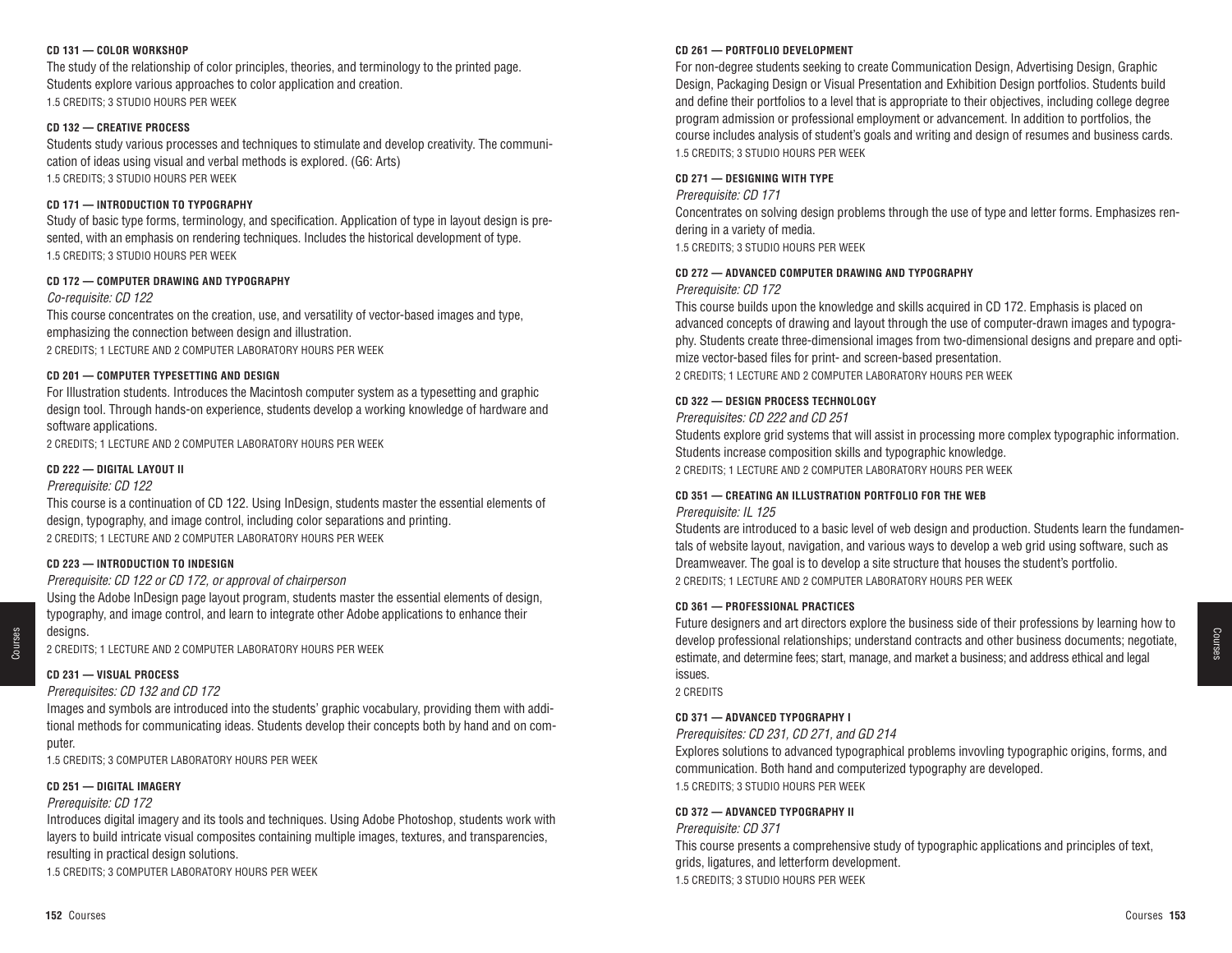#### **CD 373 — THE CONVERGENCE OF TYPE AND IMAGE**

Prerequisite: PH 274

Photography students learn to combine typography and photographic imagery to create promotional materials for a photography exhibit. Adobe InDesign is used. 2 CREDITS; 1 LECTURE AND 2 COMPUTER LABORATORY HOURS PER WEEK

#### **CD 441 — BROADCAST DESIGN**

#### Prerequisite: GD 243

This course guides students through the process of creating successful time-based design projects, which may be disseminated or broadcast via digital networks. The concept of incorporating motion, sound, and interactivity is introduced and experimentation with non-traditional design solutions is encouraged.

2 CREDITS; 1 LECTURE AND 2 COMPUTER LABORATORY HOURS PER WEEK

#### **CD 442 — SENIOR 3D PRESENTATION DESIGN**

#### Prerequisite: AD 494

Students explore the creative process specific to exhibition design in three dimensions. Using threedimensional graphic design, multimedia, and audiovisuals, they design a custom system as a communications tool.

1.5 CREDITS; 3 STUDIO HOURS PER WEEK

# Computer Graphics

# **CG 111 — INTRODUCTION TO COMPUTER GRAPHICS**

Computer graphics concepts and theory are presented through lecture and hands-on experience. Topics include bitmapped vs. vector graphics, color theory and management, graphics file formats, and two- and three-dimensional applications as they relate to art and design disciplines and the web. New and emerging technologies are explored.

1 CREDIT

#### **CG 211 — COMPUTER-ASSISTED DESIGN**

#### Co-requisite: CG 111 or approval of instructor

Paint and image-processing software is used as an artist's tool to solve basic design problems and create original, innovative work. Emphasis is on exploring the visual elements inherent in good design.

Courses

2 CREDITS; 1 LECTURE AND 2 COMPUTER LABORATORY HOURS PER WEEK

# **CG 212 — INTRODUCTION TO THREE-DIMENSIONAL COMPUTER MODELING**

Prerequisite: CG 211 (waived for Jewelry Design students)

The theory and concepts needed to understand three-dimensional space and to construct threedimensional models are introduced. Focus is on acquiring the techniques used to create threedimensional models and how to apply real-world effects to their work through material application and lighting. Software: 3D Studio Max.

2 CREDITS; 1 LECTURE AND 2 COMPUTER LABORATORY HOURS PER WEEK

# **CG 213 — TWO-DIMENSIONAL COMPUTER ANIMATION**

# Prerequisite: CG 211 or PH 272

Exploration of two-dimensional computer animation and its use in websites and the broadcast and entertainment industries. Focus is on animation, design, compositing, and production issues using Adobe Photoshop and After Effects applications. 2 CREDITS; 1 LECTURE AND 2 COMPUTER LABORATORY HOURS PER WEEK

# **CG 214 — WEB PAGE CONSTRUCTION**

Prerequisite: CG 111 or approval of chairperson

Students learn to construct and implement web pages, from content creation through production. Current XHTML and state-of-the-art graphical web designing software, such as Dreamweaver, is discussed, demonstrated, and used to create deliverable web pages. 1.5 CREDITS; 1 LECTURE AND 1 COMPUTER LABORATORY HOURS PER WEEK

# **CG 215 — WEB PAGE CONSTRUCTION II**

Prerequisite: CG 214 or approval of instructor

Students use styles (CSS, or Cascading Style Sheets) to create enhanced web pages. Other DHTML tools such as Javascript and Flash are introduced in order to produce dynamic websites. Students must have working knowledge of HTML.

2 CREDITS; 1 LECTURE AND 2 COMPUTER LABORATORY HOURS PER WEEK

# **CG 221 — DESIGN AND AUTHORING FOR INTERACTIVE MEDIA I**

Prerequisite: CG 111

Introduction to designing for interactive media using Flash and ActionScript to produce finished projects, including websites, DVDs, games, and animation for various delivery media. Importing various kinds of graphics, video, animation, special effects, and sound is explored. Basic scripting techniques are used to build menus and control program flow. 2 CREDITS; 1 LECTURE AND 2 COMPUTER LABORATORY HOURS PER WEEK

#### **CG 222 — GAME DESIGN FOR DIGITAL MEDIA**

Prerequisite: CG 221, CD 441, or approval of chairperson

The theory and implementation of game design is explored through the creation of small games using Adobe Flash and ActionScript. Students must know basic Flash and ActionScript. 2 CREDITS; 1 LECTURE AND 2 COMPUTER LABORATORY HOURS PER WEEK

#### **CG 241 — FLASH ANIMATION**

Introduction to designing character animation using Adobe Flash to produce finished animation for websites, games, broadcast, and various other delivery media. Emphasis is on the integration of graphics, video, special effects, and sound. Students must have proficiency in high-level graphics software, e.g. Photoshop.

2 CREDITS; 1 LECTURE AND 2 COMPUTER LABORATORY HOURS PER WEEK

#### **CG 251 — BASIC EDITING WITH FINAL CUT PRO**

Prerequisites: CG 111 (or appropriate Macintosh experience) and CG 213 or CG 221, or approval of chairperson

The concepts involved in editing video and animation are explored using Final Cut Pro software, with an emphasis on telling a story through the editing process. Learn how to assemble audio and video elements and gain studio experience in managing media assets, nested timelines, and basic workflow procedures. Use stock footage or provide own camera.

2 CREDITS; 1 LECTURE AND 2 COMPUTER LABORATORY HOURS PER WEEK

# **CG 299 — INDEPENDENT STUDY IN COMPUTER GRAPHICS**

Prerequisites: a minimum 3.5 GPA and approval of instructor, chairperson, and dean VARIABLE CREDITS (3 CREDITS MAXIMUM)

# **CG 311 — TWO-DIMENSIONAL COMPUTER IMAGE GENERATION**

Prerequisite: CG 211 or approval of instructor

This advanced image-processing course builds on concepts introduced in previous courses. Sophisticated tools are explored and applied in individual projects. Software: Adobe Photoshop. 2 CREDITS; 1 LECTURE AND 2 COMPUTER LABORATORY HOURS PER WEEK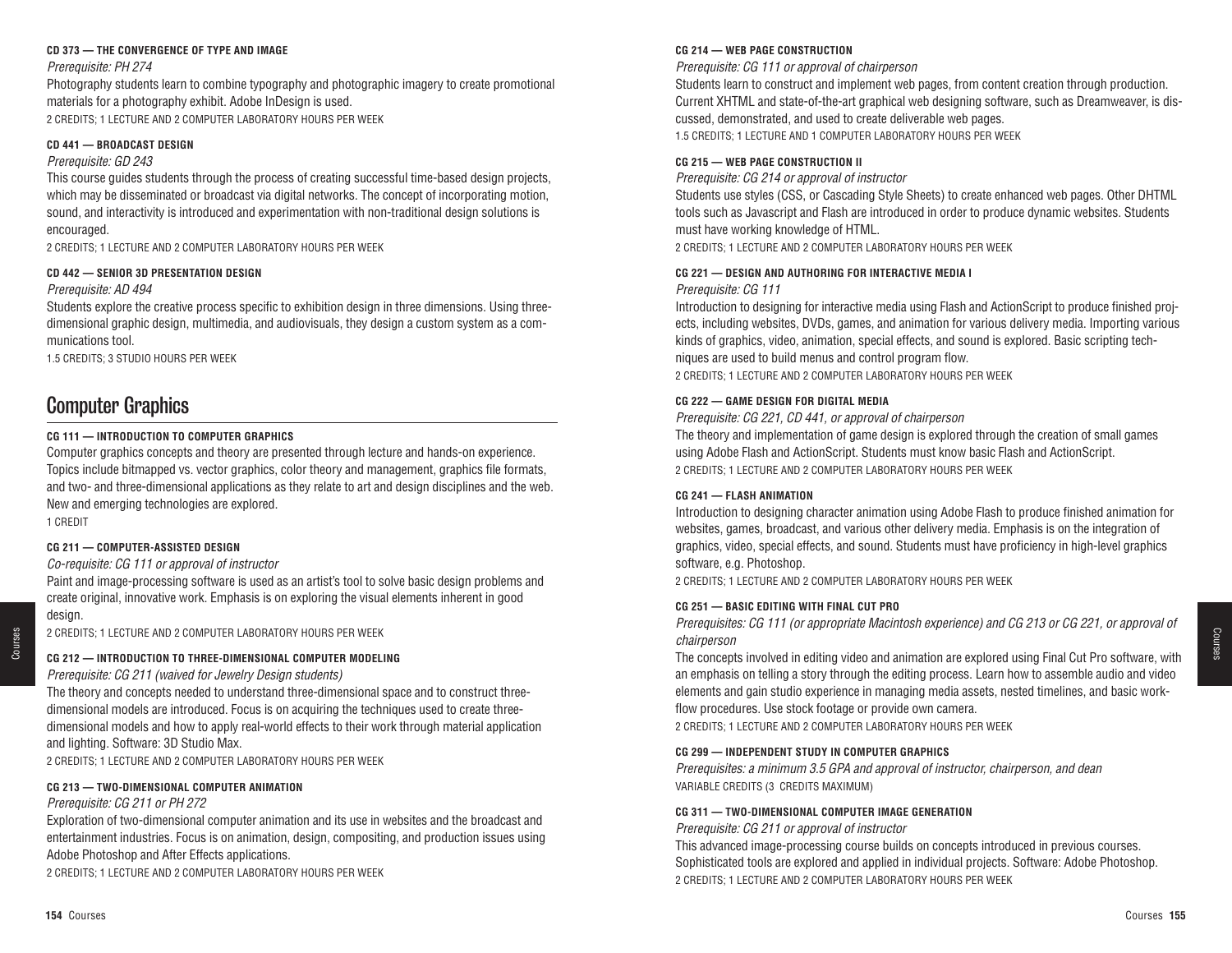# **CG 312 — THREE-DIMENSIONAL COMPUTER MODELING AND RENDERING**

#### Prerequisite: CG 212

This studio course focuses on the process of computer-based three-dimensional model construction as it applies to animation. Students explore standard and advanced construction and rendering techniques as they complete assignments and creative projects. Software: 3ds Max. 2 CREDITS; 1 LECTURE AND 2 COMPUTER LABORATORY HOURS PER WEEK

#### **CG 314 — PROGRAMMING CONCEPTS**

#### Prerequisite: CG 111

Languages used in computer graphics and interactive design, including websites, are presented, with emphasis on current scripting languages. JavaScript (or other current language) is used to present concepts such as variables, objects, properties, data flow, and control. Techniques such as interactive button rollovers, cycling banners, and animations, as well as logic flow and project management, are explored. 2 CREDITS; 1 LECTURE AND 2 COMPUTER LABORATORY HOURS PER WEEK

#### **CG 321 — DESIGN AND AUTHORING FOR INTERACTIVE MEDIA II**

#### Prerequisite: CG 221

Advanced concepts for interaction design are explored, using such current software as the Adobe suite of programs, including Flash and ActionScript. Planning and scripting are emphasized, as well as consideration of overall graphic, sound, and human interface design, to produce Flash projects for the web or stand-alone projects.

2 CREDITS; 1 LECTURE AND 2 COMPUTER LABORATORY HOURS PER WEEK

# **CG 322 — INTERFACE DESIGN**

### Prerequisite: CG 321

This in-depth study of the field of interactive design and the concepts of user interface design focuses on principles that are central to creating usable applications and effective, intuitive, friendly, and consistent graphical interfaces.

2 CREDITS; 1 LECTURE AND 2 COMPUTER LABORATORY HOURS PER WEEK

#### **CG 341 — 3D MODELING AND ANIMATION**

Prerequisite: CG 212 or approval of chairperson

# Co-requisite: CG 346

Focusing on the creative process involved in constructing and animating three-dimensional models, students explore the fundamental techniques for lighting and composing models and adding shaders to produce a specific mood, feeling, or expression.

2 CREDITS; 1 LECTURE AND 2 COMPUTER LABORATORY HOURS PER WEEK

# **CG 342 — ADVANCED 3D COMPUTER MODELING**

#### Prerequisite: CG 341

Courses

Students focus on techniques for planning and executing complex models, particularly animation-ready biomorphic characters. Analysis of the numerous variables that affect how successfully a model will perform in production provides a solid foundation for students to begin building three-dimensional characters and preparing them for three-dimensional animation.

2 CREDITS; 1 LECTURE AND 2 COMPUTER LABORATORY HOURS PER WEEK

# **CG 344 — HISTORY OF ANIMATION**

Students examine the work of pioneering contributions to the moving image on film which led to the invention of film animation techniques. The history of traditional animation and visual effects puts modern computer animation techniques in a larger historical context. Early inventions and innovations by magicians and artists prior to the 20th century are studied. 3 CREDITS

#### **CG 345 — 3D COMPUTER ANIMATION**

Prerequisites: CG 341, CG 346, and CG 351

The fundamental building blocks of three-dimensional animation are examined, and the traditional animation principles as they apply to computer animation are studied. Students learn to analyze motion and the devices of anticipation, reaction, overlapping motion, and squash-and-stretch to add clarity and strength to sequences.

2 CREDITS; 1 LECTURE AND 2 COMPUTER LABORATORY HOURS PER WEEK

### **CG 346 — PRINCIPLES OF ANIMATION I**

Prerequisite: CG 212

Co-requisites: CG 351 and IL 302

Through a series of short projects using two-dimensional animation software and a digitizing tablet, students learn how to apply the classical Disney principles of animation to their work. All phases of animation production are covered, with ongoing discussion and analysis of the work in progress. Students critique, refine, and improve the resulting animations. 1.5 CREDITS; 3 COMPUTER LABORATORY HOURS PER WEEK

#### **CG 351 — STORYBOARDING AND STORYTELLING**

Prerequisite: CG 213 or approval of chairperson Co-requisite: CG 346 or approval of chairperson

Students create stories for animation by taking the first step: organizing their images in a sequence to create a storyboard. They learn the importance of the storyboard and script in planning a character animation and focus on the conceptual development of an expressive animated short. 2 CREDITS; 1 LECTURE AND 2 COMPUTER LABORATORY HOURS PER WEEK

#### **CG 352 — MUSIC AND SOUND DESIGN**

Prerequisite: CG 321

Co-requisite: CG 345

Students learn to generate, manipulate, edit, and integrate sound into animation, video, and interactive projects using appropriate hardware and software. They plan and complete projects that incorporate sound as an integral part of the process.

2 CREDITS; 1 LECTURE AND 2 COMPUTER LABORATORY HOURS PER WEEK

#### **CG 353 — MOTION GRAPHICS**

Prerequisites: CG 321 and CG 341 Co-requisites: CG 345 and CG 352

Students explore the concepts related to motion graphics using still images, live-action video, and three-dimensional computer graphics in conjunction with software programs such as Adobe After Effects, Photoshop, Sony Vegas, and Soundforge and other sound tools.

2 CREDITS; 1 LECTURE AND 2 COMPUTER LABORATORY HOURS PER WEEK

# **CG 411 — 3D COMPUTER ANIMATION**

Prerequisite: CG 312

Focusing on the fundamentals of three-dimensional computer animation, students learn a variety of techniques for analyzing and creating complex, coordinated motion, and the steps necessary to produce animation.

2 CREDITS; 1 LECTURE AND 2 COMPUTER LABORATORY HOURS PER WEEK

# **CG 421 — INTERACTIVE PROJECT DESIGN**

# Prerequisite: CG 322

State-of-the-art visual concepts for interactive design using various media and delivery systems are covered. Good user interface design and top-down design are emphasized through group projects. 3 CREDITS; 2 LECTURE AND 2 COMPUTER LABORATORY HOURS PER WEEK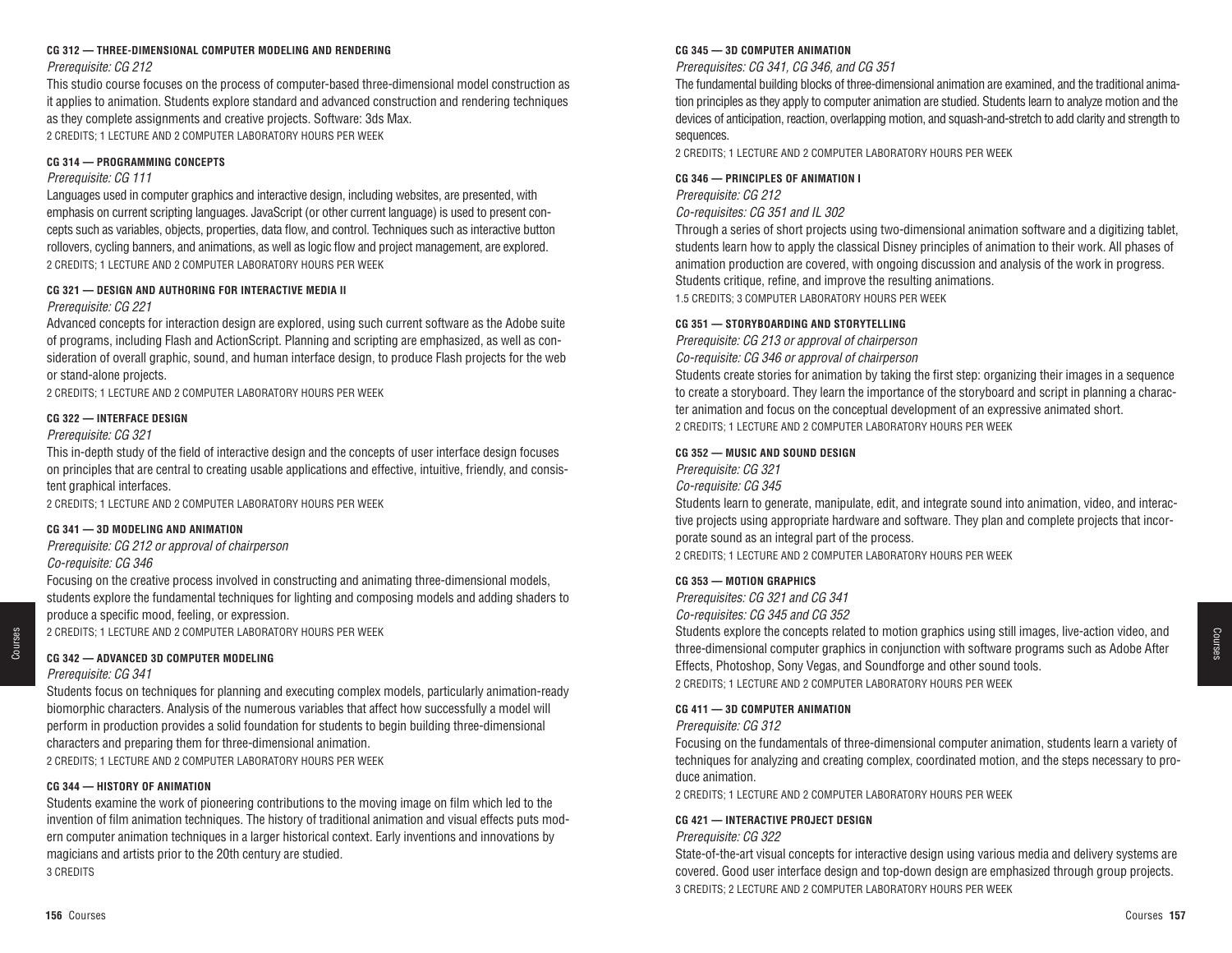#### **CG 422 — INTERACTIVE PRODUCTION**

#### Prerequisite: CG 421

In a simulated real-world production environment, students design and produce a project for a website or other delivery medium. Constraints such as budget, schedule, choice of tools, revisions, scaling down, and tracking the process of development are considered. 3 CREDITS; 1 LECTURE AND 4 COMPUTER LABORATORY HOURS PER WEEK

#### **CG 441 — ADVANCED 3D ANIMATION**

Prerequisites: CG 342 and CG 345

#### Co-requisite: CG 451

A full investigation of the potential of the keyframer and related three-dimensional animation issues is covered. Techniques related to subtle animation control and animation rendering, including compositing, inverse kinematics, advanced morphing, special effects, and an in-depth analysis of lighting and camera, are discussed. Students plan and execute related projects. 3 CREDITS; 2 LECTURE AND 2 COMPUTER LABORATORY HOURS PER WEEK

#### **CG 442 — ANIMATION PRODUCTION**

#### Prerequisites: CG 441 and CG 451

The methodologies and problem-solving techniques used by the three-dimensional animator in a production environment are presented. Storyboarding, task assignments, and fully modular project designs are completed. Topics include advanced storyboard synchronization, detailed camera cut/movement planning, detailed lighting effects, multi-layered processing, and incorporation of imagery/animated maps generated by external software and rotoscoping. 3 CREDITS; 1 LECTURE AND 4 COMPUTER LABORATORY HOURS PER WEEK

#### **CG 446 — PRINCIPLES OF ANIMATION II**

# Prerequisite: CG 346

Co-requisites: CG 441 and CG 491

Using a fully rigged three-dimensional character, students study advanced topics in animation, focusing on an in-depth analysis of motion. Through the use of function curves, spacing, and key frame techniques, they refine their thesis work-in-progress. 1.5 CREDITS; 3 COMPUTER LABORATORY HOURS PER WEEK

#### **CG 451 — COMPUTER-ASSISTED POST-PRODUCTION**

# Prerequisite: CG 345

# Co-requisite: CG 441

Courses

Video and animation projects are brought to completion through an understanding of the postproduction process. Studio experience focuses on hands-on skills using non-linear editing and compositing software. Students gain insight into the film editor's role in the post-production process and learn how to lay out projects for successful posting. 2 CREDITS; 1 LECTURE AND 2 COMPUTER LABORATORY HOURS PER WEEK

# **CG 452 — MUSIC PRODUCTION FOR INTERACTIVE AND ANIMATION THESIS PROJECTS I**

Prerequisite: CG 352

#### Co-requisites: CG 441 and CG 491

Students produce an audio track that encompasses the mechanics of sound and sound design for their own interactive or animation thesis projects. Through sound production, they gain insight into the components needed to construct a sound track that provides depth and excitement to the visual product.

2 CREDITS; 1 LECTURE AND 2 COMPUTER LABORATORY HOURS PER WEEK

# **CG 453 — MUSIC PRODUCTION FOR INTERACTIVE AND ANIMATION THESIS PROJECTS II**

Prerequisite: CG 452

Co-requisites: CG 422, CG 442, and CG 492

Building upon previously designed audio tracks, students progress from theoretical discussion to a practical application of the power of the audio track to their individual work. Through a hands-on approach, they design and apply an accurate sound layer to a thesis project. 1.5 CREDITS; 3 COMPUTER LABORATORY HOURS PER WEEK

#### **CG 491 — SENIOR PROJECT PLANNING**

Co-requisites: CG 421 and CG 441

The senior project is planned and formal storyboard and written proposal are executed. Students work with the faculty member to develop concept and storyboard for short animation or interactive media project to be completed in the final semester.

1.5 CREDITS; 1 LECTURE AND 1 COMPUTER LABORATORY HOURS PER WEEK

#### **CG 492 — SENIOR PROJECT**

Prerequisite: CG 491

The aspects of creating and researching a thesis project are emphasized from the written proposal and storyboard to the thesis itself, including a short individual animation or interactive project. Projects are discussed and critiqued throughout the various developmental stages. 3 CREDITS; 2 LECTURE AND 2 COMPUTER LABORATORY HOURS PER WEEK

#### **CG 499 — INDEPENDENT STUDY IN COMPUTER GRAPHICS**

Prerequisite: a minimum 3.5 GPA and approval of instructor, chairperson, and dean VARIABLE CREDITS (3 CREDITS MAXIMUM)

# **Chinese**

#### **CH 111 — CHINESE I**

This introductory course enables students with no background in Mandarin Chinese to communicate with Mandarin Chinese-speaking people. The basic skills of speaking, reading, and writing in Chinese are established and the cultures where Mandarin Chinese is spoken are introduced. Teacherinstructed multimedia laboratory sessions reinforce skills learned in the classroom. (G8: Foreign Language)

3.5 CREDITS; 3 LECTURE AND 1 LABORATORY HOURS PER WEEK

#### **CH 112 — CHINESE II**

Prerequisite: CH 111 or equivalent

Students expand upon the skills established in Chinese I and continue to study the cultures where Mandarin Chinese is spoken. Teacher-instructed multimedia laboratory sessions reinforce skills learned in the classroom. (G8: Foreign Language) 3.5 CREDITS; 3 LECTURE AND 1 LABORATORY HOURS PER WEEK

#### **CH 122 — CHINESE CONVERSATION I**

Prerequisite: CH 111 or equivalent

Students learn to converse in Mandarin Chinese by emphasizing interaction in real-life situations. Functional and practical verbal communications are addressed, with a focus on the cultures where Mandarin Chinese is spoken. 3 CREDITS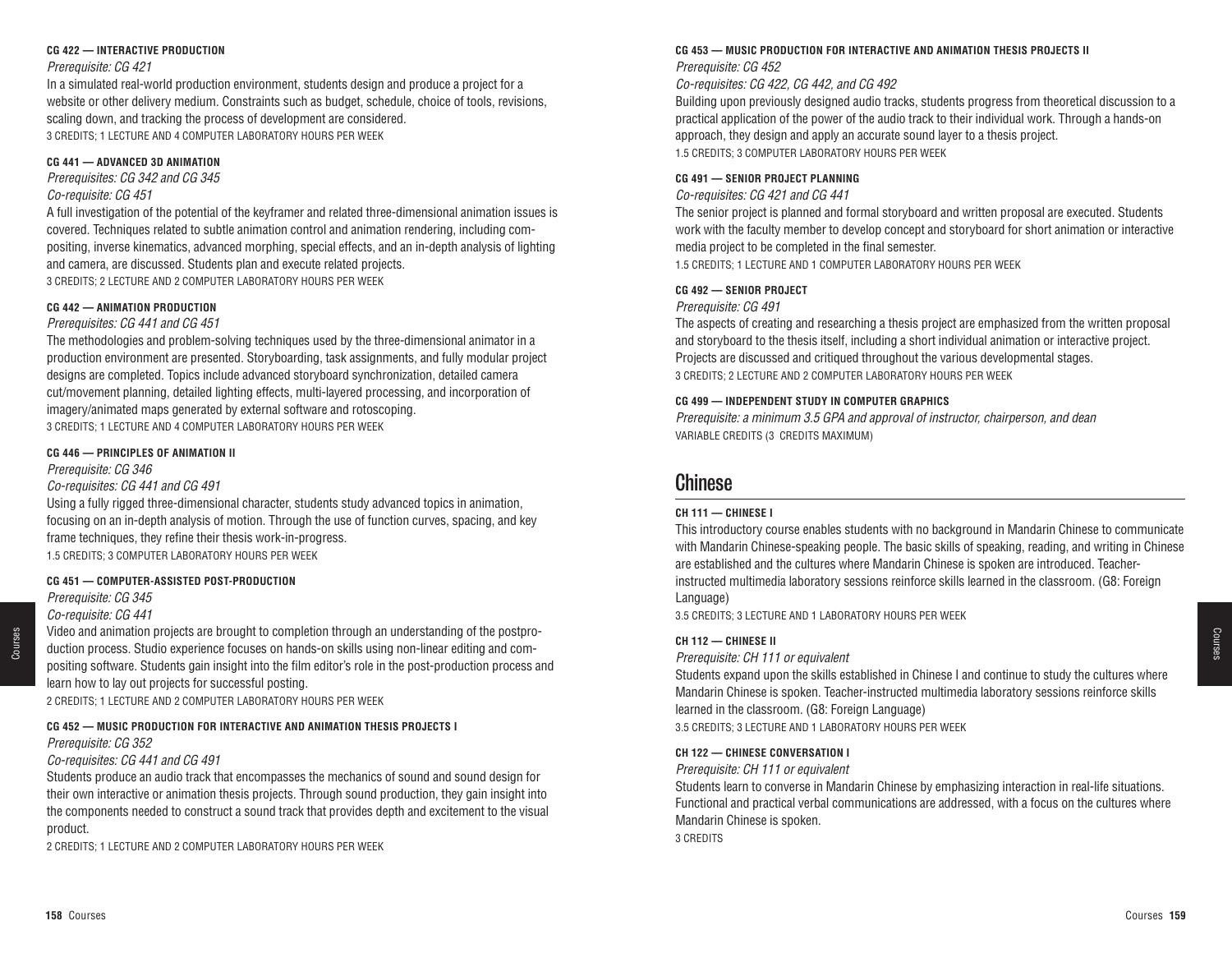# Fashion and Culture of the World

# **CL 112 — FACES AND PLACES IN FASHION**

For one-year Fashion Design and Fashion Merchandising Management students. Students are introduced to the world of fashion through a variety of venues, including appearances by leaders in the fashion and related fields. This course is intended to broaden students' cultural horizons through organized visits to a variety of museums, exhibits, backstage dressing venues, and design rooms, including the Metropolitan Opera house.

1 CREDIT; 2 LECTURE HOURS PER WEEK

# **CL 131 — FASHION IN FRANCE AND ITALY (SUMMER ONLY)**

Compares fashion in France and Italy through visits to French and Italian couture and ready-to-wear establishments, fashion accessory houses, fabric mills, design studios, and museums. 3 CREDITS; APPROXIMATELY 3 WEEKS IN JUNE

# Cosmetics and Fragrance Marketing

# **CM 023 — COSMETIC PRODUCT KNOWLEDGE LAB**

Prerequisites: CM 311, SC 046/146, and CM 341

Co-requisite: CM 323 Through laboratory and evaluation activities, students learn how cosmetics look, feel, and smell

individually and when combined. In the studio, they compound products and begin to evaluate marketed cosmetics.

1 CREDIT; 2 LABORATORY HOURS PER WEEK

# **CM 024 — FRAGRANCE KNOWLEDGE LAB**

Prerequisites: CM 311 and SC 046 /146

# Co-requisite: CM 424

Through laboratory and evaluation activities, students learn how fragrance raw materials smell individually and when combined. Trained in the studio, they compound fragrances and learn to evaluate both fine fragrances and fragrances used in functional products. 1 CREDIT; 2 LABORATORY HOURS PER WEEK

# **CM 151 — THE BUSINESS OF BEAUTY**

This course provides an overview of the techniques used to market consumer products in the beauty industry from ancient times to the present. The history, culture, and key entrepreneurs of this industry and the companies they built are examined. 3 CREDITS

# **CM 311 — THE COSMETICS, FRAGRANCES, AND TOILETRIES INDUSTRIES**

Introduces historical usage of cosmetics, fragrances, and toiletries and the transition from household recipes to marketable retail products. Describes types of suppliers, vendors, retailers, and auxiliary services involved in producing and marketing the products of the industry. 3 CREDITS

# **CM 323 — COSMETIC PRODUCT KNOWLEDGE**

Prerequisites: CM 311, CM 341, and SC 046/146, Co-requisite: CM 023

Students learn how cosmetics are created and manufactured for the marketplace and study the natural and synthetic raw materials used in the process. The marketability of cosmetics and regulatory issues in today's cosmetic business are also examined.

2 CREDITS

Courses

#### **CM 341 — COSMETICS AND FRAGRANCE MARKETING**

Students learn the basic principles of marketing for the cosmetic and fragrance industry. Global and external factors, corporate capabilities, product need, planning, promotion, and launch are considered. 3 CREDITS

#### **CM 351 — THE EUROPEAN COSMETICS AND FRAGRANCE INDUSTRIES**

#### Prerequisite: approval of instructor

Students develop a firsthand understanding of the cosmetics and fragrances marketing process from the European perspective. Issues in product development, production, and retail marketing strategies are addressed through on-site visits to world-renowned manufacturers, suppliers, and retailers. 3 CREDITS; APPROXIMATELY 3 WEEKS IN JUNE

#### **CM 423 — COSMETIC AND FRAGRANCE PRODUCT DEVELOPMENT WORKSHOP**

Prerequisites: CM 323, CM 341, and CM 424

Through a workshop format, students develop and implement strategies to create products in the cosmetic and fragrance industries. Emphasis is on determining the need for new entries in the market and the interdepartmental teamwork required to successfully launch a company's product. 3 CREDITS

#### **CM 424 — FRAGRANCE KNOWLEDGE**

Prerequisites: CM 311 and SC 046 /146

Co-requisite: CM 024

Learning about olfaction and the role played by the sense of smell, students examine how fragrances are created and manufactured for the marketplace. Natural and synthetic raw materials used in the manufacture of fragrances are studied. Students train in the classification of fragrances into odor families, evaluate the marketability of fragrances, and review the regulatory issues related to the business. 2 CREDITS

#### **CM 425 — ENVIRONMENTAL FRAGRANCING**

This course provides a historical background in environmental fragrancing from its spiritual origins in the ancient world to its current market status. Students develop a knowledge of technical terminology and become familiar with home fragrance delivery systems and fragrance types used for environmental fragrances.

3 CREDITS

# Design Studies

#### **DD 112 — DESIGN SURVEY**

Students explore career options in the applied arts and are provided the opportunity to assess their talents and skills by working in each of the areas introduced. 3 CREDITS; 6 STUDIO HOURS PER WEEK

#### **DD 231 — COLOR PRODUCTION TECHNIQUES FOR DIGITAL PREPRESS**

Prerequisite: CD 322

Students learn how to prepare digital files to simplify the complexities of prepress and ensure quality of final output. The relationship between creative vision, what is seen on the screen, and the realities of the printed piece is explored.

2 CREDITS; 1 LECTURE AND 2 COMPUTER LABORATORY HOURS PER WEEK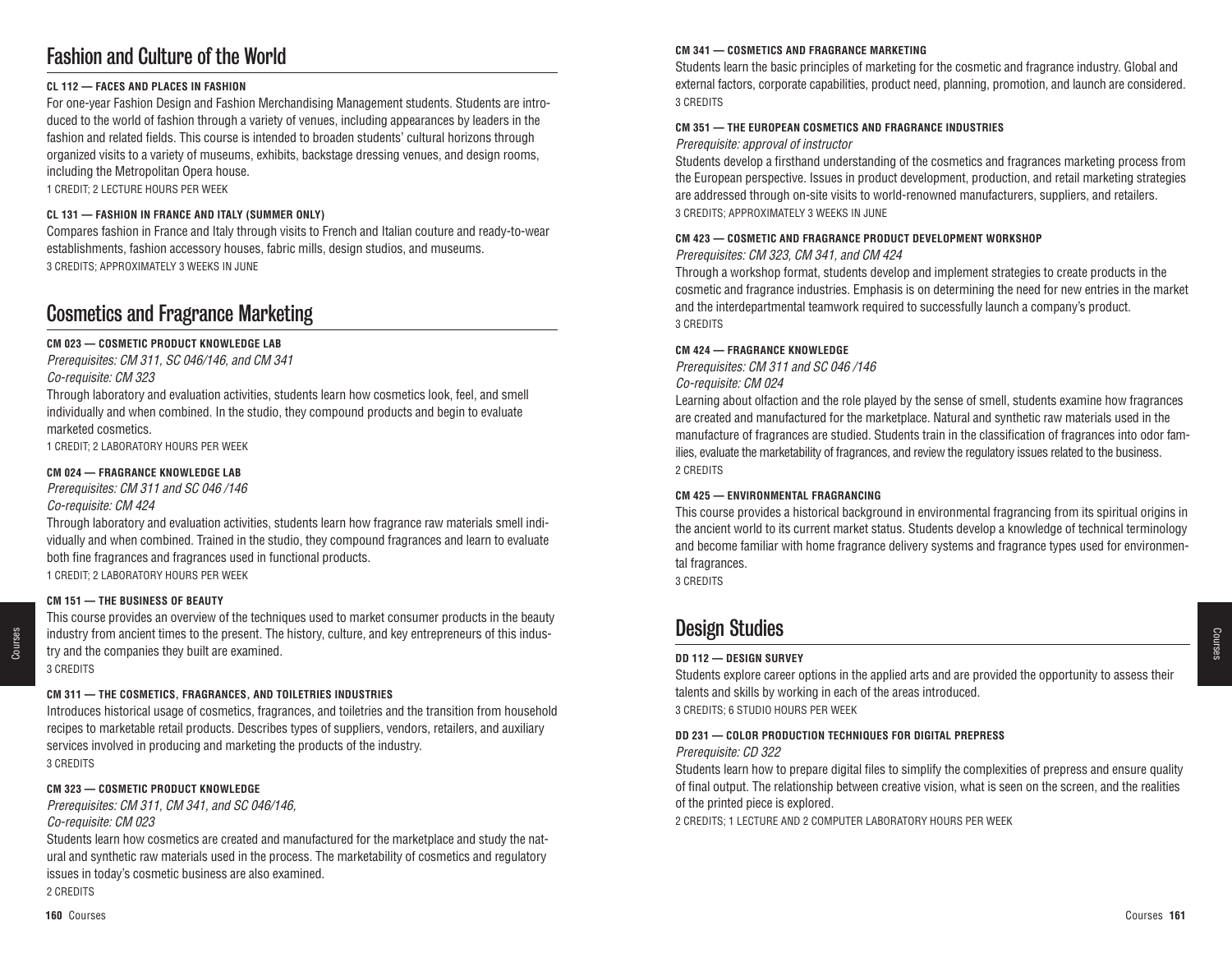#### **DD 271 — FRENCH COSTUME AND INTERIORS: BAROQUE TO PRESENT**

#### Prerequisite: HA 112

An interdisciplinary overview of costumes and interiors of France from the late 17th century to the present, stressing the relationship between clothing and environment. Sessions are conducted in museums, galleries, and historical collections in France. 3 CREDITS; APPROXIMATELY 5 WEEKS IN JUNE AND JULY

### **DD 272 — CONTEMPORARY ITALIAN DESIGN**

Studies the history and aesthetics of 20th-century applied and decorative design in Italy. Conducted in Florence, where students develop an understanding of and appreciation for important designers, design movements, and Italian traditions. 3 CREDITS

# **DD 299 — INDEPENDENT STUDY**

Prerequisite: a minimum 3.5 GPA and approval of instructor, chairperson, and dean VARIABLE CREDITS (3 CREDITS MAXIMUM)

#### **DD 499 — INDEPENDENT STUDY**

Prerequisite: a minimum 3.5 GPA and approval of instructor, chairperson, and dean VARIABLE CREDITS (3 CREDITS MAXIMUM)

# Visual Presentation and Exhibition Design

# **DE 101 — PRINCIPLES OF DISPLAY AND EXHIBIT DESIGN: SMALL SCALE**

For students not majoring in Visual Presentation and Exhibition Design. Basic hands-on display methods used in visual merchandising and an understanding of two- and three-dimensional design practices and materials. (G6: Arts)

2 CREDITS; 1 LECTURE AND 2 STUDIO HOURS PER WEEK

### **DE 102 — PRINCIPLES OF DISPLAY AND EXHIBIT DESIGN: LARGE SCALE**

The introduction to and hands-on creation of large-scale displays using mannequins, fashions, and props. 2 CREDITS; 1 LECTURE AND 2 STUDIO HOURS PER WEEK

#### **DE 123 — DESIGN AND RENDERING**

Principles of display drafting and rendering, including drafting of floor plans and elevations, are presented. Introduces perspective drawing as a means of expressing design concepts. 2 CREDITS; 1 LECTURE AND 2 STUDIO HOURS PER WEEK

# **DE 124 — DESIGN AND RENDERING**

#### Prerequisite: DE 123

Courses

Students are introduced to conceptual design development, incorporating visual adaptation in one- and two-point perspective drawing for retail, trade show, and exhibition presentations. 2 CREDITS; 1 LECTURE AND 2 STUDIO HOURS PER WEEK

#### **DE 125 — CAD FOR VISUAL PRESENTATION**

Prerequisites: DE 123 and DE 141 or approval of chairperson This course introduces two-dimensional computer drafting. Using VectorWorks, students draw plans and elevations for visual presentation and exhibition design projects. 2 CREDITS; 1 LECTURE AND 2 COMPUTER LABORATORY HOURS PER WEEK

### **DE 131 — STUDIO DESIGN: PRODUCT PRESENTATION**

Course introduces contemporary display techniques, equipment, and materials for designing three-dimensional product presentations within the retail environment. 2 CREDITS; 1 LECTURE AND 2 STUDIO HOURS PER WEEK

#### **DE 133 — ADVANCED STUDIO DESIGN: PRODUCT PRESENTATION**

Prerequisite: DE 131

Using mannequins, students conceive, design, and execute fashion presentations thematically coordinated with large-scale product presentations.

2 CREDITS; 1 LECTURE AND 2 STUDIO HOURS PER WEEK

### **DE 141 — DISPLAY GRAPHICS I**

Students are introduced to the role of graphics in the display and exhibit design field. The importance of typography as the root of visual communication is explored using the Macintosh platform as the graphic design tool.

2 CREDITS; 1 LECTURE AND 2 COMPUTER LABORATORY HOURS PER WEEK

# **DE 142 — DISPLAY GRAPHICS II**

Prerequisite: DE 141

Students develop problem-solving and project management skills by designing a storewide promotion for an upscale retail environment. They design a logo, advertising, signage, and other graphics using digital and traditional design and production techniques. Projects present students the opportunity to further develop their computer skills using Adobe Illustrator, QuarkXPress, and Adobe Photoshop.

2 CREDITS; 1 LECTURE AND 2 COMPUTER LABORATORY HOURS PER WEEK

# **DE 143 — STYLING FOR VISUAL PRESENTATION**

Through lectures, demonstrations, and studio projects, students explore an array of styling and visual presentation techniques used in a range of media. Assignments include set and prop styling, scouting for locations, styling for celebrities, fashion shows, and video production. 2 CREDITS; 1 LECTURE AND 2 STUDIO HOURS PER WEEK

#### **DE 161 — PROFESSIONAL PRACTICES**

Develops an awareness of the cultural influences that shape the creative expression of the designer in the promotion and presentation of consumer products. Field trips and guest lecturers are included.

1.5 CREDITS; 1 LECTURE AND 1 STUDIO HOURS PER WEEK

#### **DE 213 — EXHIBITION DESIGN**

Prerequisites: DE 125 and DE 236

Co-requisite: DE 243

Introduces the process of creating exhibitions from conceptualization through design development and presentation. Students learn and apply principles and criteria specific to organizing and conveying information in exhibition environments. Understanding of the principles is demonstrated through proposals that include models, presentation drawings, and other design materials. 3 CREDITS; 1 LECTURE AND 4 STUDIO HOURS PER WEEK

#### **DE 225 — DESIGN AND RENDERING**

Prerequisite: DE 124

Advances design and presentation techniques by introducing the student to modelmaking in the creation and research of exhibitions and designer-oriented fashion shows. 1.5 CREDITS; 3 STUDIO HOURS PER WEEK

#### **DE 226 — CAD FOR VISUAL PRESENTATION II**

Prerequisite: DE 125 or approval of chairperson This course presents 3D CAD techniques in Vector Works, enabling designers to develop and present their concepts in 3D drawings and renderings. 2 CREDITS; 1 LECTURE AND 2 COMPUTER LABORATORY HOURS PER WEEK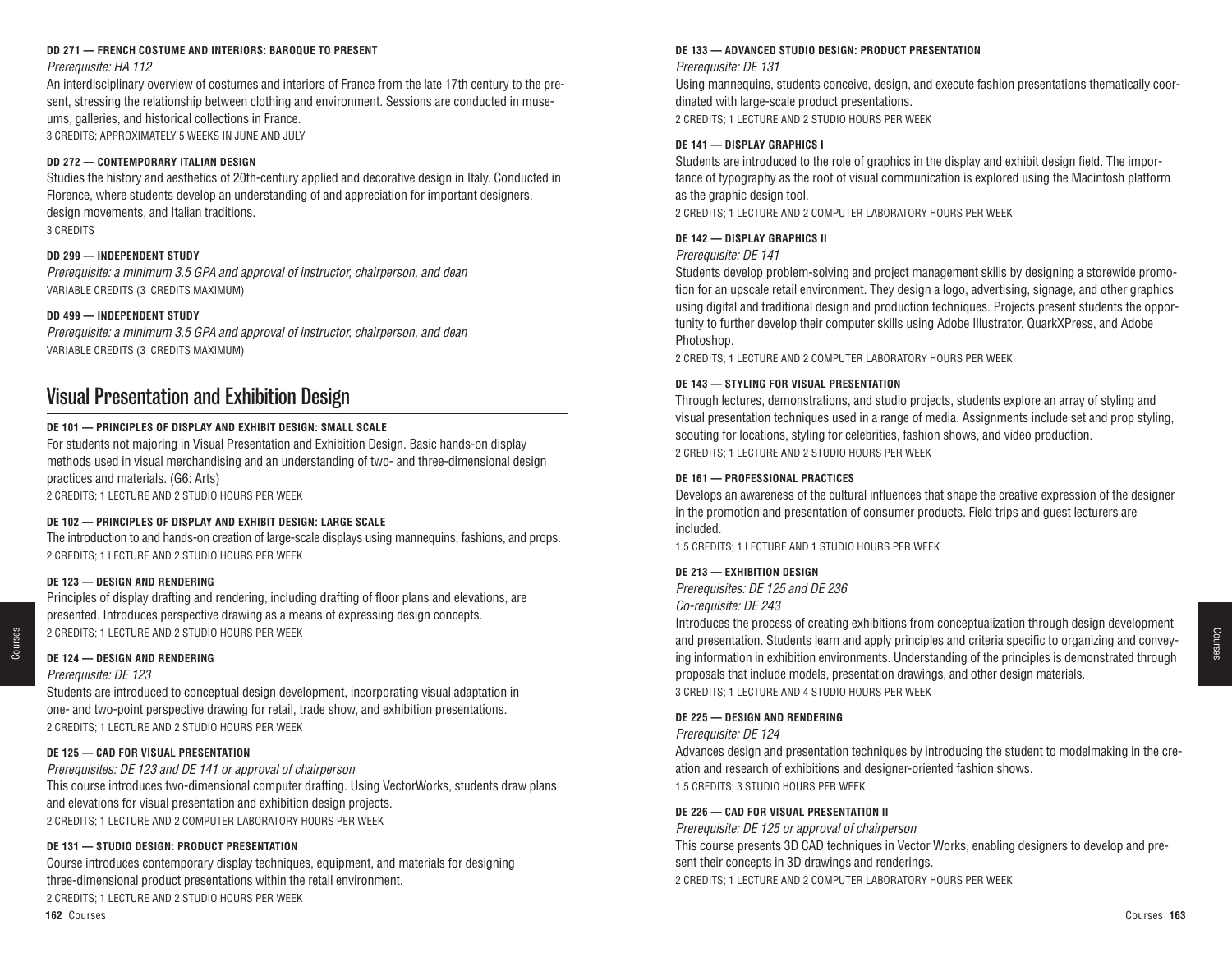#### **DE 232 — ELEMENTS OF VISUAL MERCHANDISING**

#### Prerequisites: DE 124 and DE 141

Presents an overview of how the department store and the small retail shop coordinate their merchandise presentations with their overall design concepts, fixturing, and graphic/signage components.

1.5 CREDITS; 3 STUDIO HOURS PER WEEK

#### **DE 234 — POINT-OF-PURCHASE DISPLAY**

#### Co-requisite: DE 236

Introduces the dynamics of the point-of-purchase (POP) display and its impact on the presentation and sale of merchandise. Includes the design and development of POP structural units using graphics/typography and stresses appropriate materials and construction techniques. 1.5 CREDITS; 3 STUDIO HOURS PER WEEK

#### **DE 236 — STUDIO DESIGN/EXHIBITION**

Prerequisite: DE 133 Co-requisite: DE 234

The elements of thematic display and exhibition design in commercial and institutional environs are examined. The development of professional concepts, ideology, and skills is stressed. 1.5 CREDITS; 3 STUDIO HOURS PER WEEK

#### **DE 242 — DISPLAY GRAPHICS III**

Prerequisite: DE 142

Co-requisites: DE 125 and DE 232

Students create graphic identities for three-dimensional display projects that are worked on concurrently in DE 125 and DE 232. The latest computer software is used to execute design solutions. 1.5 CREDITS; 3 COMPUTER LABORATORY HOURS PER WEEK

#### **DE 243 — EXHIBIT DESIGN GRAPHICS**

Prerequisite: DE 242

Co-requisite: DE 213

Students are introduced to large-format graphics in exhibition design. They learn how to develop design concepts, estimate print production budgets, specify materials, and prepare files for both offset print production and as large-format digital graphics. They produce, print, and mount a comprehensive signage system for the final-semester capstone exhibit.

1.5 CREDITS; 3 STUDIO HOURS PER WEEK

#### **DE 251 — EVENT AND PROMOTION DESIGN**

#### Prerequisite: DE 236

Courses

The displays and exhibits integral to special events, from one-time extravaganzas to permanent exhibitions, are explored. Students design visual presentations and develop techniques for varied applications, learning material sourcing, budget planning, and installation/strike factors. 2 CREDITS; 1 LECTURE AND 2 STUDIO HOURS PER WEEK

#### **DE 262 — PORTFOLIO DEVELOPMENT**

Preparation of the portfolio and resume for career placement and/or the establishment of a self-proprietorship.

1 CREDIT; 2 STUDIO HOURS PER WEEK

# **DE 299 — INDEPENDENT STUDY IN VISUAL PRESENTATION AND EXHIBITION DESIGN**

Prerequisites: a minimum 3.5 GPA and approval of instructor, chairperson, and dean VARIABLE CREDITS (3 CREDITS MAXIMUM)

#### **DE 301 — VISUAL PRESENTATION FOR THE COSMETICS AND FRAGRANCE INDUSTRY**

The components of visual merchandising related to cosmetic and fragrance marketing are explored. Emphasis is on point-of-purchase promotions, seasonal color palettes, and presentation of product on the selling floor.

2 CREDITS; 1 LECTURE AND 2 STUDIO HOURS PER WEEK

#### **DE 302 — PHOTOGRAPHIC EXHIBITION DESIGN**

Students learn how to design, administer and manage a professional theme-based photographic exhibition. The course focuses on gallery presentation and management with an emphasis on threedimensional design, culminating in a final exhibition of the students' photography. 2 CREDITS; 1 LECTURE AND 2 STUDIO HOURS PER WEEK

#### **DE 401 — POINT-OF-PURCHASE AD/DISPLAY**

For Packaging Design students. The dynamics of the packaging/display relationship as a catalyst to the sale of merchandise are presented. Coursework includes the development of point-of-purchase (POP) graphic designs and the techniques, materials, and construction of basic POP ideas. 2.5 CREDITS; 1 LECTURE AND 3 STUDIO HOURS PER WEEK

# Direct and Interactive Marketing

#### **DM 211 — WORKSHOP IN DIRECT MARKETING**

Prerequisite: AC 111 Students study direct and interactive marketing principles and practices and develop a multifaceted

direct marketing plan. 3 CREDITS

#### **DM 321 — DATABASE MARKETING**

Prerequisite: DM 211 or FM 213 Students develop a database marketing plan and construct a functioning marketing database using Microsoft Access. 3 CREDITS

#### **DM 331 — DIRECT RESPONSE COPYWRITING**

Prerequisite: DM 211 or FM 213

Students formulate creative strategies and develop direct marketing copy and design in workshop exercises. Students write copy and prepare design layouts for direct mail, catalogues, and interactive media.

3 CREDITS

### **DM 421 — DIRECT MARKETING FINANCE AND OPERATIONS**

Prerequisites: (DM 211 or FM 213) and MA 311

Students are introduced to the basic finance and operations practices and procedures unique to direct marketing: financial management principles, math and profit analysis techniques, print production, mailing, order processing, and telemarketing. Negotiation with suppliers is covered. 3 CREDITS

#### **DM 432 — DIRECT RESPONSE MEDIA PLANNING**

Prerequisite: DM 211 or FM 213

Students study the different forms of direct response media and analyze how each is best used. They prepare a comprehensive plan, including budgets, for a hypothetical company's product. 3 CREDITS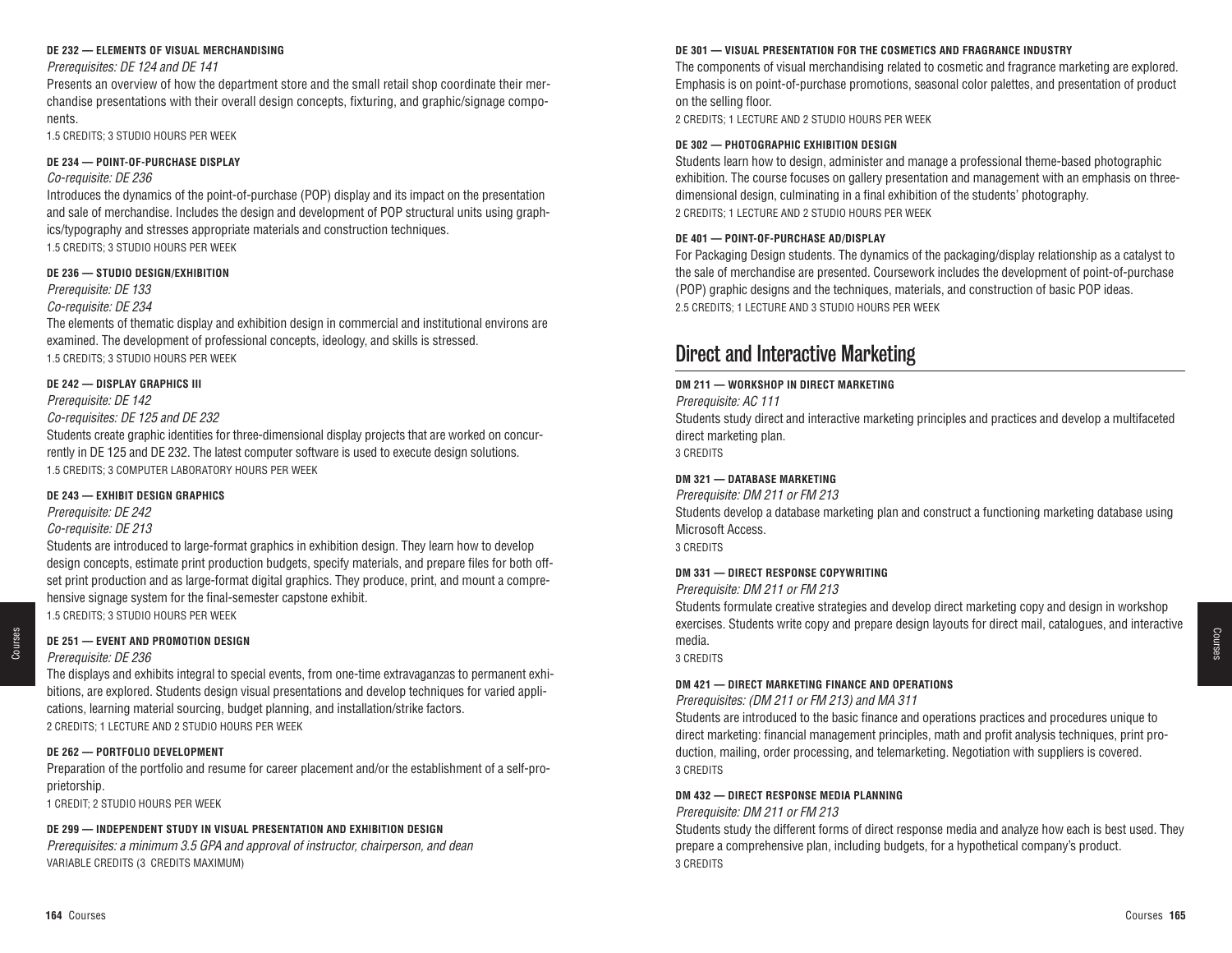#### **DM 433 — DIRECT MARKETING COMMUNICATIONS**

#### Prerequisite: DM 211 or FM 213

Students prepare a comprehensive business plan for a start-up direct marketing business. The plan is presented from the perspective of top management seeking capital from investors, and covers administration, staffing, marketing plans, fulfillment, sales projections, and income statement projections. 3 CREDITS

# **DM 434 — DIRECT MARKETING CAMPAIGN PLANNING AND EXECUTION**

#### Prerequisites: DM 331 and DM 432 and approval of chairperson

Guides students through all the stages of planning and executing a direct marketing campaign. Course operates as a direct marketing agency, where each student functions as part of a management team with both individual and group responsibilities. The class prepares and runs a live campaign for a real marketer, generating responses from the target market. 3 CREDITS

#### **DM 435 — INTERNET MARKETING**

# Prerequisite: DM 211 or FM 213

Students are introduced to current marketing principles and practices on the internet. The course explores email, the internet, and search engine marketing (SEM) as practical applications used to create direct marketing plans and programs that integrate online and offline strategies. In addition, students study the legal and ethical issues involved in using the internet as a marketing tool. 3 CREDITS

# Draping Techniques

# **DP 111 — DRAPING PROFICIENCY I**

Introduces the fundamental principles of developing basic silhouettes of skirts, blouses, bodices, and collars with draping and patternmaking techniques. Use of stripe fabric as it applies to grain line manipulation in design is studied.

2.5 CREDITS; 1 LECTURE AND 3 LABORATORY HOURS PER WEEK

#### **DP 112 — DRAPING PROFICIENCY II**

#### Prerequisite: DP 111

Studies the characteristics and drapability of fabric and its effect on the development of silhouette and style. Students use draping methods and flat pattern techniques to resolve complex problems in design development.

2.5 CREDITS; 1 LECTURE AND 3 LABORATORY HOURS PER WEEK

#### **DP 211 — DRAPING PROFICIENCY III**

#### Prerequisite: DP 112

Courses

Students utilize advanced draping techniques to analyze style, balance, and proportion. Emphasizes the development of mounted and semi-mounted sleeve designs using a variety of silhouettes as applied to suit and coat styles.

2.5 CREDITS; 1 LECTURE AND 3 LABORATORY HOURS PER WEEK

#### **DP 212 — DRAPING PROFICIENCY IV**

#### Prerequisite: DP 211

Develops advanced interpretive skills of draping and patternmaking. Students analyze elements that influence pattern development, including market trends, price points, design categories, target markets, and media sources.

2.5 CREDITS; 1 LECTURE AND 3 LABORATORY HOURS PER WEEK

# English and Speech

# **EN 121 — ENGLISH COMPOSITION**

Prerequisite: college-level English proficiency as demonstrated by placement test or completion of appropriate ES course(s)

This course encourages students' confidence, writing fluency, and the development of a competent writing self by focusing on the writing process. A number of forms are employed, including brainstorming, freewriting, journal writing, reading response journals, and formal essay writing. Classes are conducted as workshops, and both peers and instructor offer constructive feedback. (G1: Basic Communication) 3 CREDITS

### **EN 231 — SHORT FICTION**

#### Prerequisite: EN 121 or equivalent

Students read and analyze stories by authors from around the world. They consider various aspects of narrative and explore different modes of storytelling. The study of short fiction prepares students to read more widely on their own in the future. (G7: Humanities) 3 CREDITS

# **EN 232 — PERSPECTIVES ON AMERICAN LITERATURE**

#### Prerequisite: EN 121 or equivalent

This course gives students an understanding of the American heritage based on three suggested themes: the Puritan ethos, the American dream, and reevaluation of the dream. Includes readings from such major writers as Dickinson, Faulkner, Fitzgerald, Hawthorne, Melville, Twain, and Whitman. (G7: Humanities) 3 CREDITS

# **EN 233 — POETRY**

# Prerequisite: EN 121 or equivalent

By reading and analyzing a wide range of poems from a variety of time periods and cultures, students are introduced to the literary genre of poetry. Students examine word usage, figures of speech, rhythm and meter, and other poetic devices. Understanding and appreciation of poetry are enhanced by reading criticism and listening to recordings. (G7: Humanities) 3 CREDITS

#### **EN 234 — GAY AND LESBIAN LITERATURE**

Prerequisite: EN 121 or equivalent, and one English or speech selective course (EN 231 or EN 232 or EN 233 or EN 236 or EN 241 or EN 242 or EN 244 or EN 245 or EN 253)

Students read a selection of fiction, poetry, and drama from the mid-19th and 20th centuries and analyze how the texts make use of themes and images such as race, class, gender, sexuality, same-sex desire, homosociality, and the trope of the closet. The construction of, and criteria for, a canon of gay and lesbian literature are considered. Readings are chosen from such authors as Wilde, Whitman, Freud, Hughes, Baldwin, and Rich. (G7: Humanities) 3 CREDITS

# **EN 235 — AFRICAN AMERICAN LITERATURE**

# Prerequisites: EN 121 or equivalent, and one English or speech selective course (EN 231 or EN 232 or EN 233 or EN 236 or EN 241 or EN 242 or EN 244 or EN 245 or EN 253)

A survey of the history of African-American literature from slavery to the present is offered. Students read and analyze various genres of African-American literature and are introduced to the social, economic, and political forces that have influenced the writers. Through presentations, critical reading, and analytical writing, students become familiar with the influence of these works on the evolution of world literature. (G7: Humanities)

3 CREDITS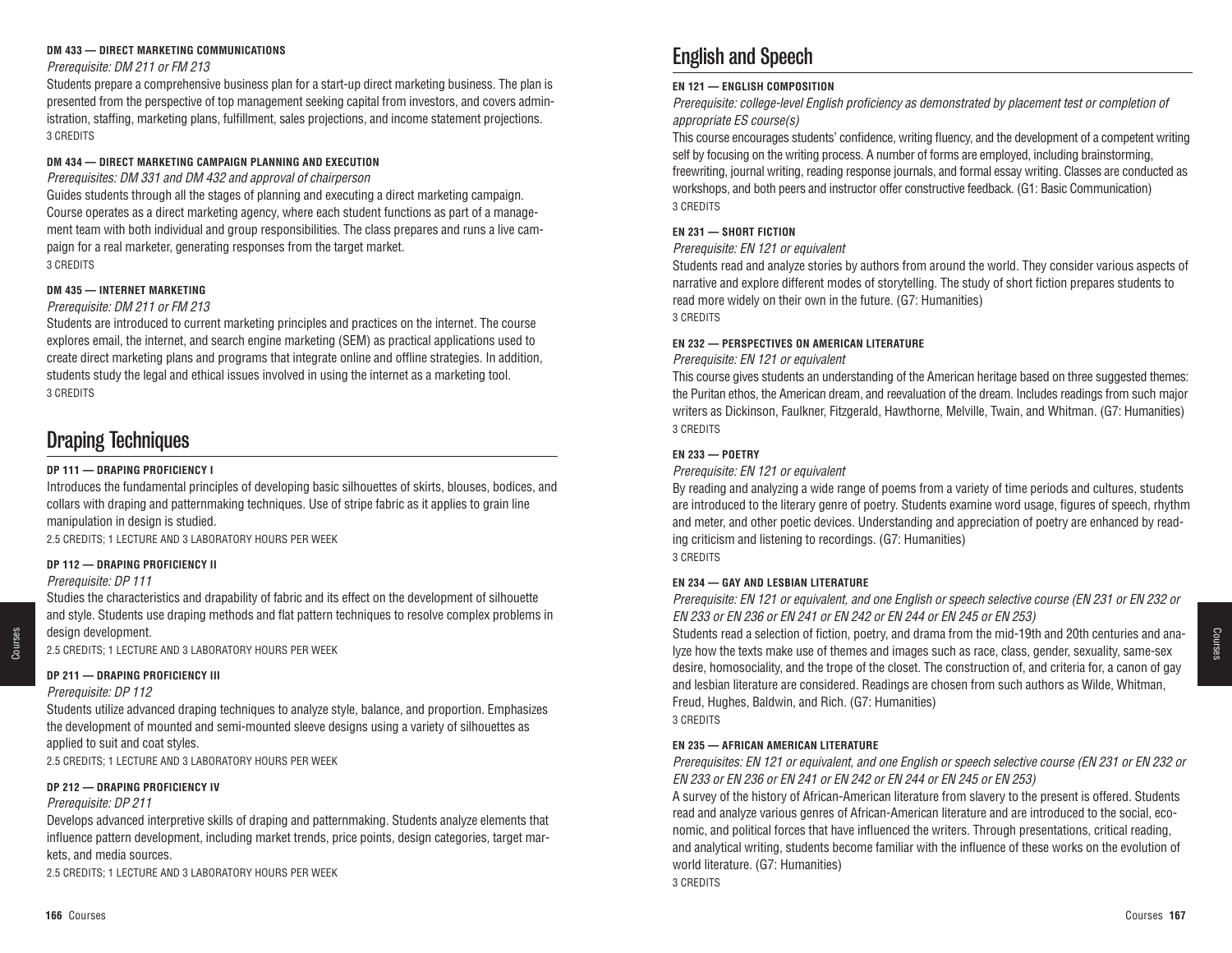#### **EN 236 — MAJOR WRITERS OF THE WESTERN WORLD**

#### Prerequisite: EN 121 or equivalent

Studies major themes in the cultural heritage of the Western world from Greek tragedy to the modern novel. Readings are from such representative writers as Plato, Sophocles, Euripides, Dante, Shakespeare, Austen, Flaubert, Tolstoy, Ibsen, Chekhov, Mann, and Sartre. (G7: Humanities) 3 CREDITS

#### **EN 238 — COMEDY**

#### Prerequisite: EN 121 or equivalent

Studies the nature and characteristics of comedy. Includes an equal consideration of form and meaning. Materials are from such authors as Aristophanes, Shakespeare, Jonson, Moliere, and Congreve, and performers such as Chaplin, the Marx Brothers, and Woody Allen are studied. Includes background readings from such critics as Santayana, Meredith, Frye, Langer, Freud, and Bergson. (G7: Humanities) 3 CREDITS

#### **EN 241 — PROFESSIONAL SPEECH COMMUNICATION**

#### Prerequisite: EN 121 or equivalent

Communication theory is discussed and applied to various areas such as verbal and nonverbal communication and listening in professional contexts. Among the activities the course focuses on are interviews and presentations. Videotaping is used to facilitate learning and assessment. 3 CREDITS

#### **EN 242 — PUBLIC SPEAKING**

# Prerequisite: EN 121 or equivalent

Covers all major aspects of speech preparation, such as formulating purpose statements, analyzing and adapting to audiences, organizing and outlining ideas, assessing evidence and reasoning, and using language effectively. The study of various areas of speech presentation—such as vocal and nonverbal communication, and use of appropriate visuals—complements preparation. Students give a variety of informative and persuasive presentations, which are videotaped and analyzed by the students and the instructor. 3 CREDITS

#### **EN 243 — VOICE AND ARTICULATION: THEORY AND PRACTICE**

#### Prerequisite: EN 121 or equivalent

Students learn to apply theories of speech perception and production in order to analyze, modify, and control their voices and articulation so they can communicate more effectively. Exercises in listening, voice, and speech are conducted.

Courses

3 CREDITS

# **EN 244 — SPEECH DYNAMICS IN GROUP COMMUNICATION**

#### Prerequisite: EN 121 or equivalent

Studies techniques of effective communication in the group process. Students learn to become more skillful communicators through the use of speech dynamics as applied to the psychology of communication. Group members are involved in controversial discussions as participants and group leaders. Emphasis is placed on the enlightenment and problem-solving types of discussion. 3 CREDITS

#### **EN 245 — INTERCULTURAL COMMUNICATION**

### Prerequisite: EN 121 or equivalent

Students are introduced to the communication process among people from different cultures. The course examines how factors such as cultural patterns, verbal and nonverbal communication, and perception play a role in intercultural relationships. Theory and research in intercultural communication are presented and students apply this information to intercultural encounters. 3 CREDITS

#### **EN 251 — THEATRE ARTS**

#### Prerequisite: EN 121 or equivalent

Focuses on appreciation of the theatre through the study of dramatic art as it evolves from page to stage. Students study the relationship of drama text to performance through reading, acting exercises, and theatre attendance. (G6: Arts) 3 CREDITS

#### **EN 253 — DRAMATIC LITERATURE**

Prerequisite: EN 121 or equivalent

Surveys dramatic literature and the development of theatrical performance. Focuses on the evolution of the use of theatrical space in the history of theatre. Students read representative plays and documents of Greek, Roman, Medieval, Elizabethan, Restoration, and 19th- and 20th-century drama. (G7: Humanities) 3 CREDITS

#### **EN 254 — DRAMA: FROM SCRIPT TO LIVE THEATRE (WINTERIM ONLY)**

#### Prerequisite: EN 121 or equivalent

Offers students an understanding and appreciation of all aspects of the theatre. Provides them under the instruction of a professional theatre company and on the premises of a theatre—with knowledge of the processes involved in transforming the play from the printed page to the stage. Course format and supervision are under the direction of the professional staff of an active, performing theatre company in consultation with the English and Speech Department. (G6: Arts) 3 CREDITS

#### **EN 262 — SCREENWRITING**

# Prerequisites: EN 121 or equivalent, and one English or speech selective course (EN 231 or EN 232 or EN 233 or EN 236 or EN 241 or EN 242 or EN 244 or EN 245 or EN 253)

The basic elements of screenwriting are taught: story concept, three-act structure, character arc, scene development, and dialogue. Students study the structure and scenes of successful movies and are assigned writing exercises devoted to scene development and dialogue. They formulate individual projects, from pitching a story to preparing a beat sheet to writing the screenplay. (G6: Arts) 3 CREDITS

# **EN 271 — LITERATURE AND HISTORY: THE DEVELOPMENT OF AMERICAN CULTURE TO 1865**

#### Prerequisites: EN 121 or equivalent, and one English or speech selective course (EN 231 or EN 232 or EN 233 or EN 236 or EN 241 or EN 242 or EN 244 or EN 245 or EN 253)

Students read significant texts from America's cultural development against the background of a narrative of U.S. history through the Civil War. The course surveys a wide variety of literature, from firsthand accounts of slavery to philosophical sources of the U.S. Constitution to early documents in the debate over the role of women in society. (G7: Humanities; G10: American History) 3 CREDITS

#### **EN 272 — IDENTITY IN AMERICA: HISTORY AND LITERATURE, 1865 TO PRESENT**

Prerequisites: EN 121 or equivalent, and one English or speech selective course (EN 231 or EN 232 or EN 233 or EN 236 or EN 241 or EN 242 or EN 244 or EN 245 or EN 253)

Students read and interpret literary texts in order to understand the evolution of America's selfimages since the Civil War. They explore the cultural context of particular works and how identity manifests itself in literature. Themes examined include regional and ethnic diversity between 1865 and World War I; modernism and expatriation in a context of alienation, loss of faith, and new scientific questions between 1918 and World War II; the civil rights and women's movements through 1980; and multiculturalism, postmodernism, and the implications of technological development and globalization in the last 20 years. (G7: Humanities; G10: American History) 3 CREDITS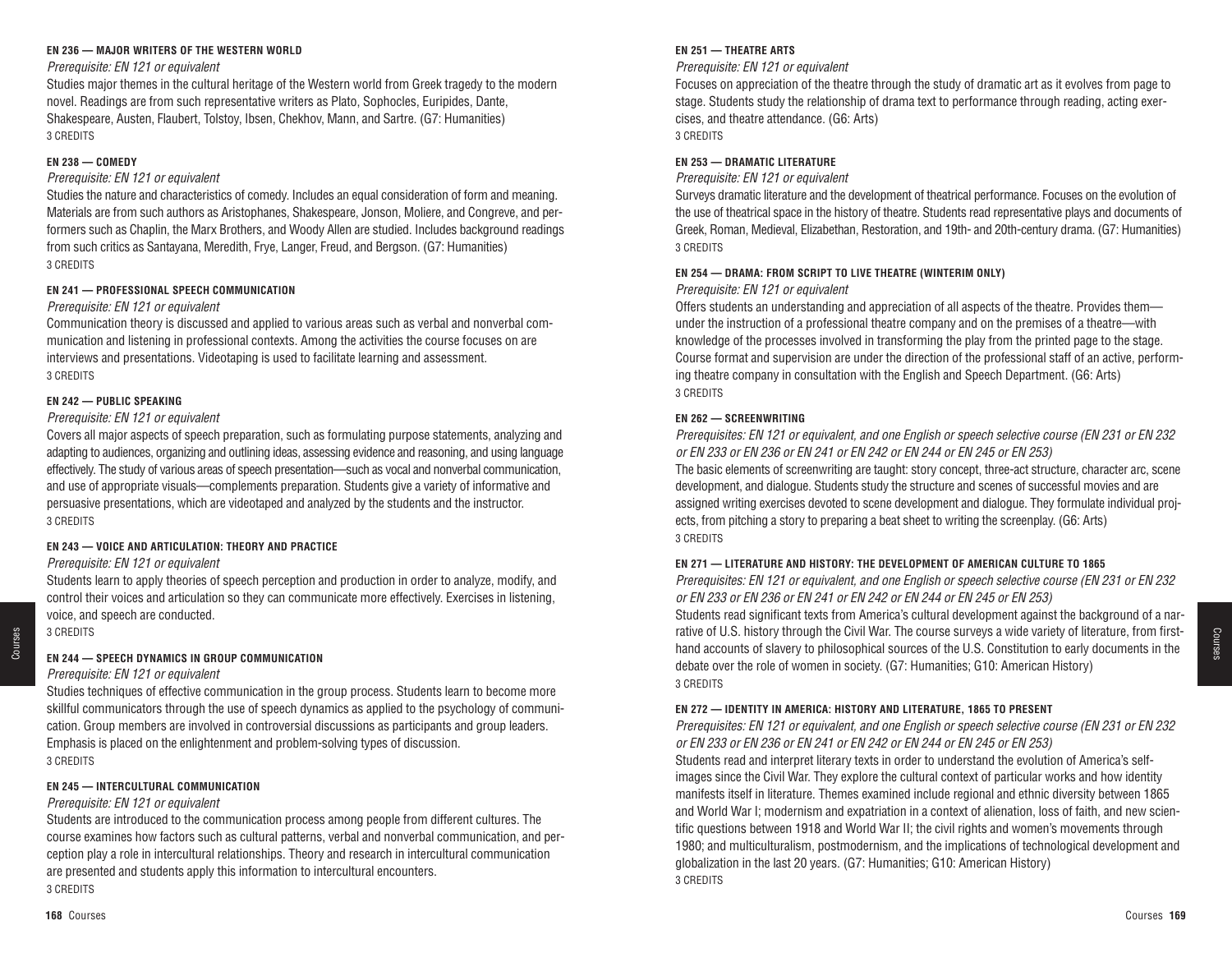#### **EN 273 — LITERATURE OF INDIA**

Prerequisites: EN 121 or equivalent, and one English or speech selective course (EN 231 or EN 232 or EN 233 or EN 236 or EN 241 or EN 242 or EN 244 or EN 245 or EN 253)

Students examine selected texts from major periods of Indian literature with a focus on the historical context. Throughout the readings, they consider how the interactions of mythical ancient stories, history, culture, and religion are represented. (G7: Humanities; G9: Other World Civilizations) 3 CREDITS

#### **EN 274 — VOICES OF CIVIL RIGHTS IN AMERICAN HISTORY**

#### Prerequisite: EN 121 or equivalent

An examination of the evolution of civil rights rhetoric in the history of the United States. Students study civil rights speeches and the political, social, and cultural events that surrounded them. Speeches are analyzed using Aristotle's logic, emotion, and ethics. (G10: American History) 3 CREDITS

#### **EN 299 — INDEPENDENT STUDY IN ENGLISH OR SPEECH**

Prerequisites: a minimum 3.5 GPA and approval of instructor, chairperson, and dean VARIABLE CREDITS (3 CREDITS MAXIMUM)

#### **EN 321 — BUSINESS WRITING**

Prerequisites: EN 121 or equivalent, and one English or speech selective course (EN 231 or EN 232 or EN 233 or EN 236 or EN 241 or EN 242 or EN 244 or EN 245 or EN 253)

Students analyze business situations to write effective correspondence, job search materials, reports, and presentations. They also learn various strategies to elicit appropriate responses for specific audiences. Students are guided in techniques of business research and documentation and develop strategies for using available technology. 3 CREDITS

# **EN 322 — PROFESSIONAL WRITING IN ART AND DESIGN**

Prerequisites: EN 121 or equivalent, and one English or speech selective course (EN 231 or EN 232 or EN 233 or EN 236 or EN 241 or EN 242 or EN 244 or EN 245 or EN 253)

Art and Design students analyze a variety of professional situations in order to create competitive marketing materials, persuasive presentations, and reader-appropriate correspondence. They also develop strategies for producing effective proposals and briefs through guided research and descriptive writing practice. Students develop strategies for using available technologies. 3 CREDITS

#### **EN 323 — SPECIALIZED WRITING AND THESIS PREPARATION**

Prerequisites: EN 121 or equivalent, and one English or speech selective course (EN 231 or EN 232 or EN 233 or EN 236 or EN 241 or EN 242 or EN 244 or EN 245 or EN 253)

Art and design students develop their research, presentation, and writing skills in preparation for their senior thesis projects. They also analyze professional communications, correspondence (electronic messages, memoranda, and letters), promotional materials, basic contracts, and oral reports. Using available technology, students learn to write and speak in a clear, specific, and organized manner. 3 CREDITS

#### **EN 331 — INTRODUCTION TO SHAKESPEARE**

Prerequisites: EN 121 or equivalent, and one English or speech selective course (EN 231 or EN 232 or EN 233 or EN 236 or EN 241 or EN 242 or EN 244 or EN 245 or EN 253)

Selected poetry and plays are presented from a variety of historical, theatrical, and critical perspectives. Students explore Shakespeare's works in relation to the Elizabethan and Jacobean times in which they were produced. They also consider the works' continuing appeal to readers and audiences of theatre and film. (G7: Humanities)

3 CREDITS

#### **EN 333 — MODERN LITERATURE: THE SPIRIT OF THE 20TH CENTURY**

Prerequisites: EN 121 or equivalent, and one English or speech selective course (EN 231 or EN 232 or EN 233 or EN 236 or EN 241 or EN 242 or EN 244 or EN 245 or EN 253)

Emphasizes innovative literary techniques and themes of alienation and social criticism in works by such modern authors as Dostoyevsky, Kafka, T.S. Eliot, Ellison, Sartre, Camus, and Beckett, and by authors from Latin America, Africa, and Asia. Recommended for students with a background in literature. (G7: Humanities)

3 CREDITS

# **EN 334 — THE NOVEL**

Prerequisites: EN 121 or equivalent, and one English or speech selective course (EN 231 or EN 232 or EN 233 or EN 236 or EN 241 or EN 242 or EN 244 or EN 245 or EN 253) Introduces students to the novel as a genre, through the study of selected English, Continental, and American works. Readings are from such representative novelists as Cervantes, Fielding, Austen, Stendhal, Dickens, Dostoyevsky, James, and Hemingway. (G7: Humanities) 3 CREDITS

### **EN 335 — WORKING WOMEN IN THE UNITED STATES: 1865 TO PRESENT**

Prerequisites: EN 121 or equivalent, and one English or speech selective course (EN 231 or EN 232 or EN 233 or EN 236 or EN 241 or EN 242 or EN 244 or EN 245 or EN 253) A survey of almost 150 years of U.S. history and literature through the lens of working women. Students learn the landmarks of American history, women's struggles, and their contributions. (G7: Humanities; G10: American History) 3 CREDITS

#### **EN 341 — DEVELOPING YOUR SPEAKING IMAGE**

Prerequisites: EN 121 or equivalent, and one English or speech selective course (EN 231 or EN 232 or EN 233 or EN 236 or EN 241 or EN 242 or EN 244 or EN 245 or EN 253)

Develops students' interpersonal communication skills. Students are exposed to theoretical frameworks of communications that they apply to practical situations in various exercises. These activities are videotaped, enabling students to review, access, and improve the image they project. 3 CREDITS

#### **EN 342 — ARGUMENTATION AND PERSUASION**

Prerequisites: EN 121 or equivalent, and one English or speech selective course (EN 231 or EN 232 or EN 233 or EN 236 or EN 241 or EN 242 or EN 244 or EN 245 or EN 253)

Examines the strategies and techniques used to influence the decision-making processes. Students prepare and present persuasive speeches based on principles of argumentation and persuasion. Exercises in debate are also included. 3 CREDITS

Courses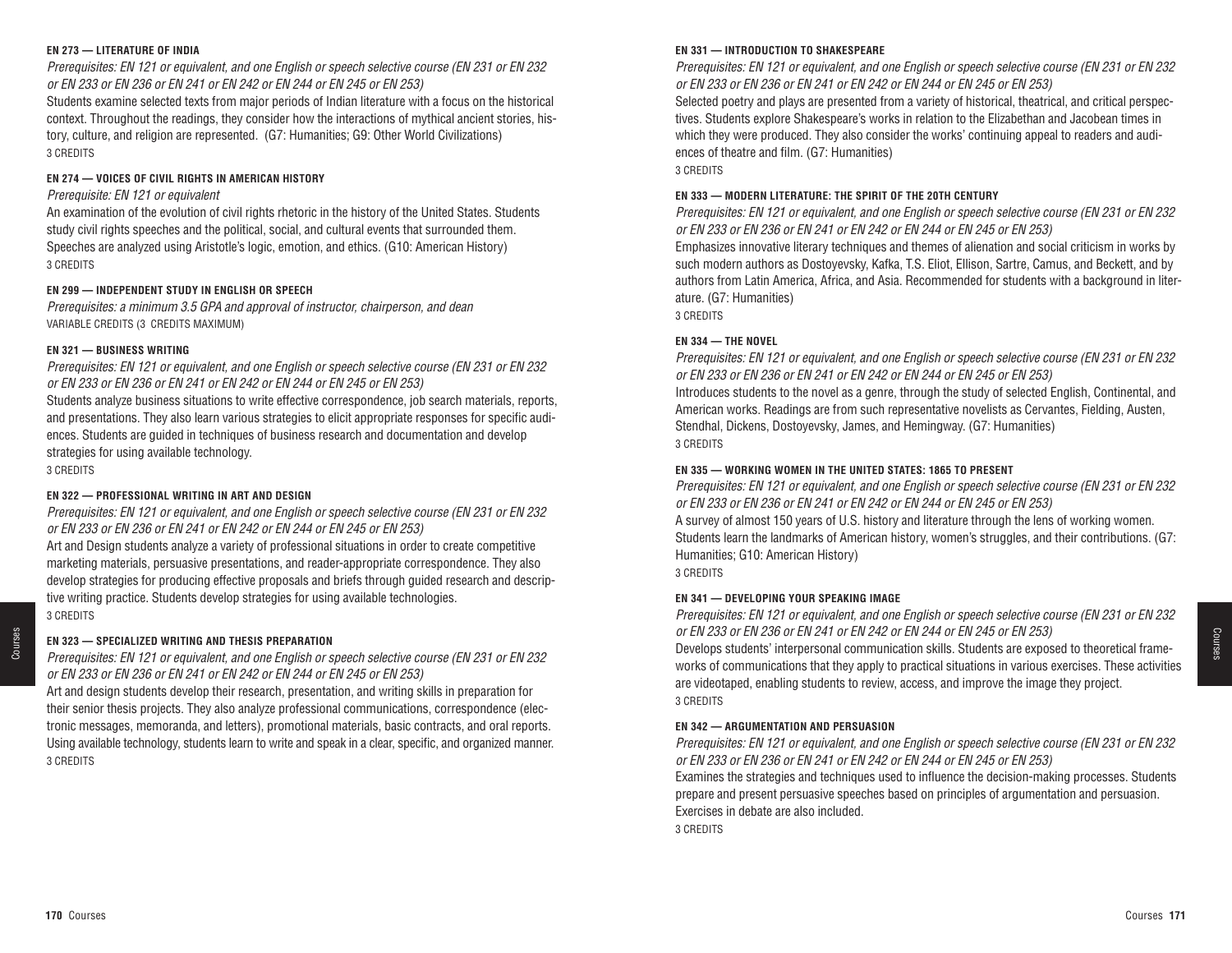#### **EN 352 — HISTORY OF FILM**

Prerequisites: EN 121 or equivalent, and one English or speech selective course (EN 231 or EN 232 or EN 233 or EN 236 or EN 241 or EN 242 or EN 244 or EN 245 or EN 253)

An overview of cinema history and the basic tools for analyzing the art of film are presented. Students view films from major movements and study the uses of camera, editing, lighting, sound, and acting. They examine the evolution of film technology, the legacy of individual authors, and how films reflect and comment on society. (G7: Humanities)

3 CREDITS; 2 LECTURE AND 2 STUDIO HOURS PER WEEK

# **EN 361 — CREATIVE WRITING**

Prerequisites: EN 121 or equivalent, and one English or speech selective course (EN 231 or EN 232 or EN 233 or EN 236 or EN 241 or EN 242 or EN 244 or EN 245 or EN 253)

In a workshop environment, students prepare a portfolio of works from one or more of the following genres: fiction, poetry, or drama. Structure, plot, characterization, point of view, theme, and metaphoric language are explored, and works-in-progress are critiqued by faculty and fellow students. Through the processes of writing, critiquing, and revising, ideas are shaped into imaginative form. (G6: Arts) 3 CREDITS

#### **EN 362 — CREATIVE NONFICTION**

Prerequisites: EN 121 or equivalent, and one English or speech selective course (EN 231 or EN 232 or EN 233 or EN 236 or EN 241 or EN 242 or EN 244 or EN 245 or EN 253)

In this advanced writing course, students are taught the skills needed to produce informal essays or chapters of nonfiction books of high quality. Drawing upon observation, experience, and research, they create works of intellectual substance that reveal carefully shaped structure. Students develop ease and efficiency in their writing processes and work toward clarity, grace, and individual style. (G1: Basic Communication)

3 CREDITS

#### **EN 363 — FICTION WRITING**

Prerequisites: EN 121 or equivalent, and one English or speech selective course (EN 231 or EN 232 or EN 233 or EN 236 or EN 241 or EN 242 or EN 244 or EN 245 or EN 253)

An advanced writing course that develops students' understanding in imaginative storytelling. Students read short stories and novel excerpts and participate in writing exercises to examine writing process strategies. In a workshop environment, students develop and complete two works of short fiction. (G6: Arts) 3 CREDITS

#### **EN 364 — POETRY WRITING**

Courses

Prerequisites: EN 121 or equivalent, and one English or speech selective course (EN 231 or EN 232 or EN 233 or EN 236 or EN 241 or EN 242 or EN 244 or EN 245 or EN 253)

Students learn the major elements of writing poetry through a variety of exercises and examples. Works-in-progress are critiqued by fellow students in a rigorous yet supportive environment. Poems are revised and collected in a portfolio at the end of the semester. (G6: Arts) 3 CREDITS

#### **EN 365 — RESEARCH WRITING**

Prerequisites: EN 121 or equivalent, and one English or speech selective course (EN 231 or EN 232 or EN 233 or EN 236 or EN 241 or EN 242 or EN 244 or EN 245 or EN 253)

This course focuses on developing research proposals and presenting research in a documented format. Students are introduced to qualitative research topics and learn to conduct interviews, maintain an ethical regard for their subjects, and engage in fieldwork. Students make revisions in a workshop setting and engage in peer reviews.

3 CREDITS

#### **EN 371 — CHINESE ODYSSEY: INTRODUCTION TO CHINESE LITERATURE**

Prerequisites: EN 121 or equivalent, and one English or speech selective course (EN 231 or EN 232 or EN 233 or EN 236 or EN 241 or EN 242 or EN 244 or EN 245 or EN 253)

Students study Chinese literature by reading and examining a variety of literary forms from a range of historical periods. The course focuses on relationships between the self, the nation, gender roles, and modernity and how the influence of local and global histories have shaped the focus and reception of each work. All readings are in English. (G7: Humanities; G9: Other World Civilizations) 3 CREDITS

#### **EN 381 — ASIAN FICTION: REGIONAL SELECTIONS (HONORS)**

Prerequisite: qualification for Presidential Scholars Program, or 3.5 GPA with approval of dean for Liberal Arts

An introduction to East Asian fiction. This course focuses on literature from China, Taiwan, Hong Kong, Japan, and Korea from a transnational perspective. Through a range of contemporary to classical canonical fiction, students will investigate various literary genres and explore critical concepts of literary and cultural identity studies. All readings are in English. (G7: Humanities; G9: Other World Civilizations)

3 CREDITS

#### **EN 391 — THE CREATIVE IMAGINATION: THEORY AND PROCESS (HONORS)**

Prerequisite: qualification for Presidential Scholars Program, or 3.5 GPA with approval of dean for Liberal Arts

Theories of the creative process and the nature of creativity are explored. Through readings, journal entries, and case studies of writers, painters, and other artists, students discover practices useful in producing creative works. Particular attention is paid to the creative work of artists traditionally marginalized by gender, race, ethnicity, or socioeconomic class. (G6: Arts; G7: Humanities) 3 CREDITS

#### **EN 392 — GREEK MYTHS AND THEIR TRANSFORMATIONS (HONORS)**

Prerequisite: qualification for Presidential Scholars Program, or 3.5 GPA with approval of dean for Liberal Arts

Introduces Greek deities and Greek myths through readings from original materials (in English translation) as well as interpretations by such authors as Racine, O'Neill, T.S. Eliot, and Sartre. Discusses and analyzes the transformation of myths in film, music, and dance. (G5: Western Civilization; G7: Humanities)

3 CREDITS

#### **EN 393 — SHAKESPEARE (HONORS)**

Prerequisite: qualification for Presidential Scholars Program, or 3.5 GPA with approval of dean for Liberal Arts

Familiarizes students with the theatre of Shakespeare through language, character, and plot analysis. Discusses themes of deception, betrayal, and power and emphasizes new interpretations of Shakespeare's plays through readings and videotaped performances. (G7: Humanities) 3 CREDITS

#### **EN 394 — AMERICAN LIVES (HONORS)**

Prerequisite: qualification for Presidential Scholars Program, or 3.5 GPA with approval of dean for Liberal Arts

This literature seminar presents the opportunity to explore the autobiographical impulse in American writing, past and present, through full-scale biographies, works of fiction, drama, and poetry, and in the memoirs so popular today. Students write an autobiographical essay on an aspect of their lives. (G7: Humanities) 3 CREDITS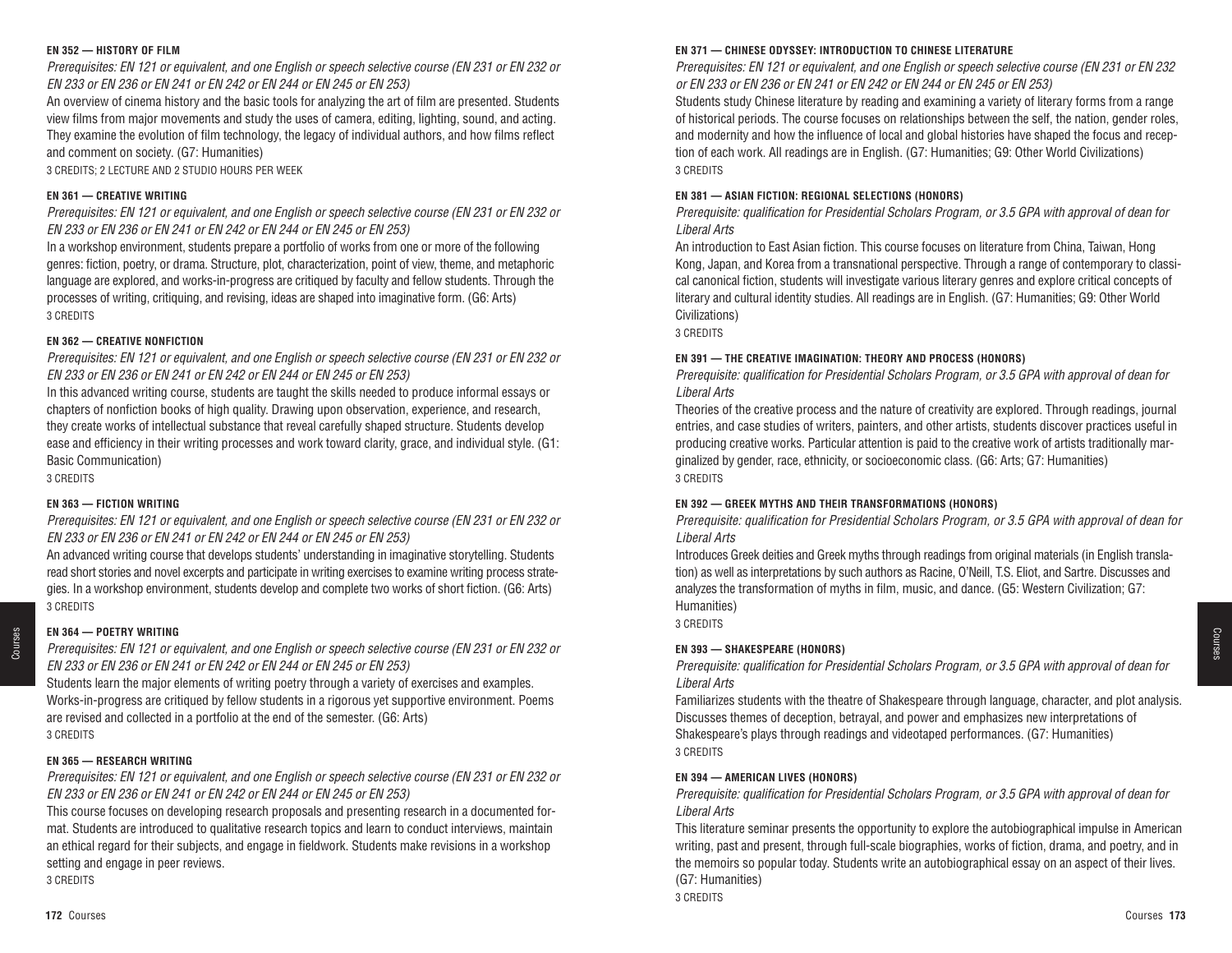#### **EN 395 — TRAVEL LITERATURE AND THE TRAVEL ESSAY (HONORS)**

Prerequisite: qualification for Presidential Scholars Program, or 3.5 GPA with approval of dean for Liberal Arts

Students focus on the impact of travel literature and voyagers' chronicles on political, economic, and cultural development in the Eastern and Western worlds, from pre-Renaissance times to the present. They analyze literature of the so-called golden age of travel, the late 18th century, up to the period between the two world wars and contemporary travel literature in order to discern changes brought about by the advent of tour groups, mass travel, and air transport. (G7: Humanities) 3 CREDITS

#### **EN 396 — SHAKESPEARE'S PLAYS (HONORS)**

Prerequisite: qualification for Presidential Scholars Program, or 3.5 GPA with approval of dean for Liberal Arts

Shakespeare's plays as living literature are introduced. Readings include histories, tragedies, and a late romance, examined in the context of Elizabethan culture and concepts of Shakespearean art from his age to ours. (G7: Humanities)

3 CREDITS

#### **EN 397 — WOMEN IN U.S. THEATRE (HONORS)**

Prerequisite: qualification for Presidential Scholars Program, or 3.5 GPA with approval of dean for Liberal Arts

This course explores the art forms and skills that contribute to the collaborative process of theatre the script; directing; costume, set, and lighting design; and theater management—by focusing on American women practitioners. Historical developments, such as feminism and the growth of regional theater, are also examined. (G6: Arts)

3 CREDITS

#### **EN 398 — FILM ART/FILM CRITIC (HONORS)**

Prerequisite: qualification for Presidential Scholars Program, or 3.5 GPA with approval of dean for Liberal Arts

Students are introduced to cinema history and the basic tools for writing about the art of film. They study how meaning in narrative film is elaborated by uses of camera, editing, lighting, sound, and acting. The course emphasizes the contrast between studio and non-studio films, especially those of Europe, Asia, and third-world countries in contrast to products of the powerful Hollywood system. (G6: Arts)

# Courses

3 CREDITS; 2 LECTURE AND 2 STUDIO HOURS PER WEEK

#### **EN 399 — THE CRAFT OF WRITING POETRY (HONORS)**

Prerequisite: qualification for Presidential Scholars Program, or 3.5 GPA with approval of dean for Liberal Arts

Students immerse themselves in writing poems while they examine the technical and historical aspects of poetry. They study basic elements of poetry such as image, figurative language, rhythm, diction, and form to develop the potential of those elements in their own writing. In order to understand their own creative processes, students read essays about craft and process. (G6: Arts) 3 CREDITS

# **EN 499 — INDEPENDENT STUDY IN ENGLISH OR SPEECH**

Prerequisites: a minimum 3.5 GPA and approval of instructor, chairperson, and dean VARIABLE CREDITS (3 CREDITS MAXIMUM)

# Educational Skills

Based on the English Placement Exam, a student who shows need for improvement in writing and reading may be required to enroll for ES 133 before taking EN 121. Students for whom English is a second language may be required to enroll in ES 123 prior to EN 121 and/or ES 024 as a co-requisite of EN 121.

#### **ES 021 — INTENSIVE ENGLISH AS A SECOND LANGUAGE**

This summer course serves international students and permanent residents accepted to the college who have recently arrived in the United States. Students focus on improving speaking, listening, and presentation skills through learning about life at FIT and in New York. 0 CREDITS; 60 LABORATORY HOURS

#### **ES 023 — ENGLISH AS A SECOND LANGUAGE WORKSHOP**

Co-requisite: ES 123

With intensified instruction in reading and writing, students apply and practice the English skills taught in the co-requisite ES 123. Sessions consist of small-group and individual work. 0 CREDITS; 3 LABORATORY HOURS PER WEEK

#### **ES 024 — ENGLISH AS A SECOND LANGUAGE**

Prerequisites: ES 023 and ES 123 Co-requisite: EN 121 For students who have completed ES 023/123 but are required to take an additional writing course in English as a second language. Must be completed at the same time as EN 121. 0 CREDITS; 2 HOURS PER WEEK

#### **ES 025 — PRONUNCIATION SKILLS FOR ESL STUDENTS**

This course in pronunciation skills for intermediate to advanced students focuses on modifying pronunciation and improving proficiency in spoken English. Students work intensively with English vowels and consonants; master basic features of English stress, rhythm, and intonation; and learn how to use phonetic symbols and pronunciation guides. 0 CREDITS; 2.5 LECTURE HOURS PER WEEK

#### **ES 027 — ENGLISH CONVERSATION**

For intermediate and advanced students for whom English is a second language and who need to improve their oral communication skills. Provides practice in using and understanding spoken English. May be required for students who have completed ES 123 but need additional instruction in speaking and listening.

0 CREDITS; 2 HOURS PER WEEK

#### **ES 028 — ORAL PRESENTATION SKILLS WORKSHOP FOR ESL STUDENTS**

This course in oral presentation skills for intermediate English as a Second Language (ESL) students focuses on the fundamental skills needed to present work verbally to an audience. Through practice in preparing and giving oral presentations in a structured setting, students develop strategies in both verbal and nonverbal communications skills in order to present ideas in an effective and clear manner. 0 CREDITS; 2.5 LABORATORY HOURS PER WEEK

#### **ES 033 — COLLEGE ENGLISH PREPARATION WORKSHOP**

Co-requisite: ES 133 A writing-intensive course in which students expand upon the skills taught in the co-requisite ES 133. Sessions consist of small-group and individual work. 0 CREDITS; 3 LABORATORY HOURS PER WEEK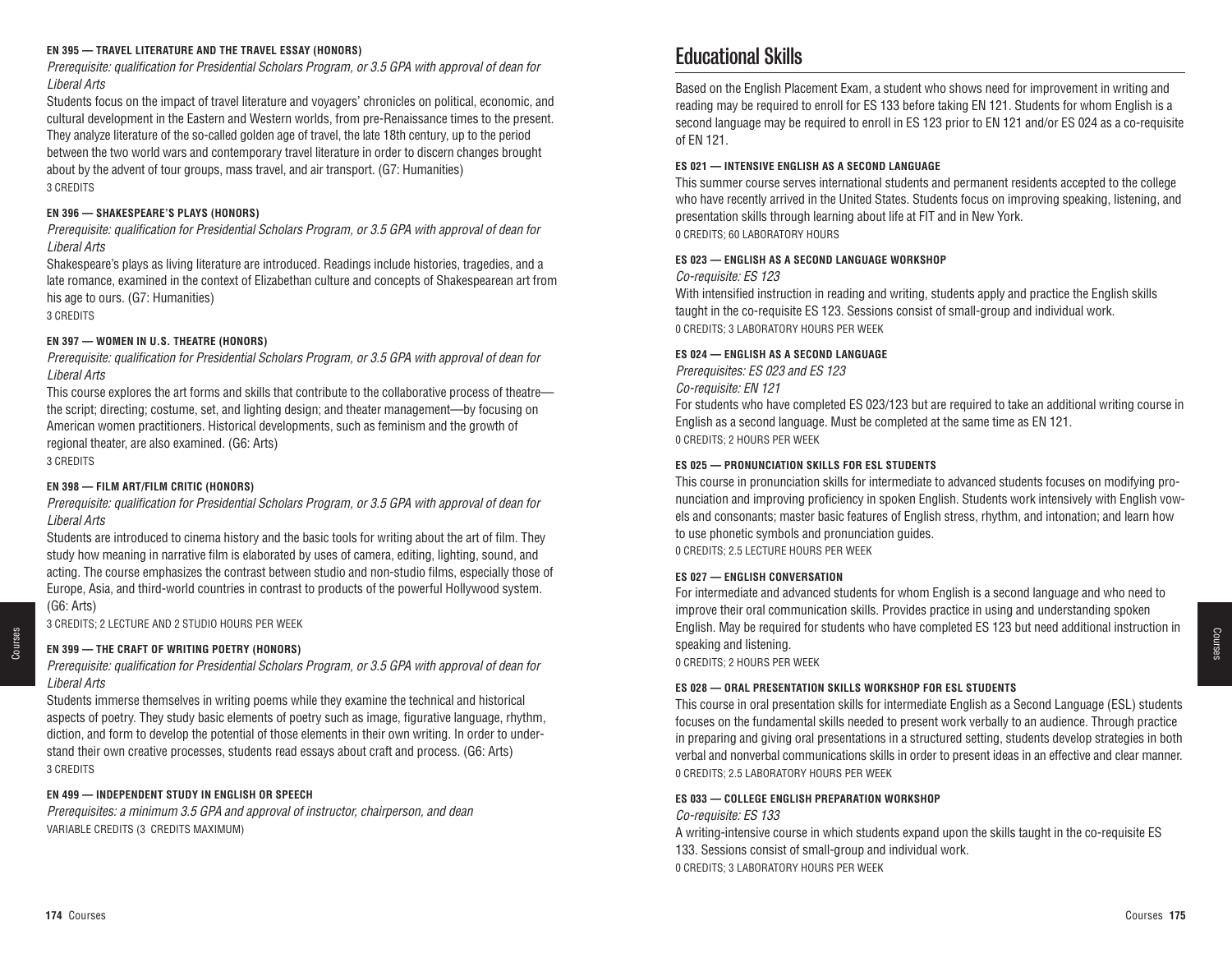#### **ES 034 — EDUCATIONAL SKILLS**

Co-requisite: EN 121 For students who have taken ES 033/133 and who are required to take additional instruction in reading and writing. 0 CREDITS; 2 LABORATORY HOURS PER WEEK

#### **ES 036 — BUSINESS WRITING WORKSHOP**

Prerequisites: EN 121 or equivalent, and one college-level English or speech course Co-requisite: EN 321, EN 322, or EN 323

For students enrolled in EN 321, EN 322, or EN 323 who are required to take additional instruction in writing. The course focuses on grammar, sentence structure, and paragraph development, and includes one-on-one teacher-student interaction, collaborative learning activities, and small-group work. 0 CREDITS; 1 LECTURE AND 1 LABORATORY HOURS PER WEEK

#### **ES 037 — SURVIVAL GRAMMAR**

Prerequisite: appropriate English placement test result Co-requisite: EN 121

Students improve their writing skills by focusing on the fundamentals of grammar and conveying information in an accurate, engaging, and efficient way. 0 CREDITS; 1 LECTURE AND 1 LABORATORY HOURS PER WEEK

#### **ES 123 — ENGLISH AS A SECOND LANGUAGE**

#### Co-requisite: ES 023

For students who need to improve their skills in English as a second language. Instruction is given in reading and writing English, with some practice in listening and speaking. Students must register simultaneously in the corresponding section of ES 023. More than one semester of ES 023/123 may be needed. Additional instruction (ES 024, ES 025, ES 027, ES 028) may be required after ES 023/123.

2 CREDITS

#### **ES 133 — COLLEGE ENGLISH PREPARATION**

#### Co-requisite: ES 033

A writing-intensive course focusing on the stages of the writing process and on strategies to enhance reading comprehension and study skills. Topics include grammar, paragraph structure, and essay development. Students must register simultaneously in the corresponding section of ES 033. Additional instruction (ES 034) may be required. 2 CREDITS

Courses

# Fine Arts

#### **FA 101 — PAINTING**

For students not majoring in Fine Arts. Through observation of still life and the figure, students are introduced to the use of oil or acrylic paint. Students develop color-mixing techniques emphasizing varied approaches to the use of paint. (G6: Arts)

1.5 CREDITS; 3 STUDIO HOURS PER WEEK

# **FA 102 — PAINTING**

Prerequisite: FA 101 (waived for Visual Presentation and Exhibition Design students) For students not majoring in Fine Arts. Continuation of painting from still life and the figure with advanced painting techniques such as underpainting, glazing, and à la prima. (G6: Arts) 1.5 CREDITS; 3 STUDIO HOURS PER WEEK

#### **FA 103 — PAINTING**

For students not majoring in Fine Arts. Abstract painting explored through design, color, and composition. Experimentation with materials is encouraged. Painting medium is open. Any level of experience. (G6: Arts) 1.5 CREDITS; 3 STUDIO HOURS PER WEEK

#### **FA 104 — SCULPTURE - BASIC**

For students not majoring in Fine Arts. Introduces the basic principles of sculpture and relief through the figure and other references. Clay and plasteline are used, and basic casting techniques are introduced. (G6: Arts) 1.5 CREDITS; 3 STUDIO HOURS PER WEEK

**FA 105 — LIFE DRAWING**

For Fashion Design and Menswear students. Focus on figure drawing, stressing line, gesture, and composition. Study of proportion and anatomy of the human figure is undertaken. (G6: Arts) 1.5 CREDITS; 3 STUDIO HOURS PER WEEK

#### **FA 106 — PRINTMAKING - BASIC**

For students not majoring in Fine Arts. Fundamental procedures in relief and intaglio printing are studied, using linoleum, woodcuts, and etching techniques. Students are introduced to basic printmaking processes, with an emphasis on exploring printmaking as a medium. Some drawing experience helpful.

2 CREDITS; 1 LECTURE AND 2 STUDIO HOURS PER WEEK

#### **FA 107 — BASIC DESIGN**

For Fashion Design, Jewelry Design, and Menswear students. Exploration of fundamental concepts of two-dimensional design. Line, shape, texture, rhythm, and color are emphasized, with an introduction to three-dimensional design. (G6: Arts) 1.5 CREDITS; 3 STUDIO HOURS PER WEEK

#### **FA 108 — BASIC DRAWING**

For Photography majors. Students are introduced to drawing in black and white. Line, volume, composition, and perspective are taught through observation of still life and interiors. (G6: Arts) 1 CREDIT; 2 STUDIO HOURS PER WEEK

#### **FA 109 — PORTRAIT AND FIGURE PAINTING**

#### Prerequisite: FA 101

For students not majoring in Fine Arts. Students paint the portrait and the figure from an objective point of view, utilizing fundamental approaches. Initial studies are in charcoal and culminate in finished paintings of the head and figure. Oil or acrylic paint is used. 1.5 CREDITS; 3 STUDIO HOURS PER WEEK

**FA 113 — FUNDAMENTALS OF DESIGN I: 2D AND COLOR**

Students explore the principles of two-dimensional design and color for the designer and fine artist, including the study of line, shape, positive and negative space, texture, and composition. (G6: Arts) 1.5 CREDITS; 3 STUDIO HOURS PER WEEK

#### **FA 114 — FUNDAMENTALS OF DESIGN II: 3D FORM AND STRUCTURE**

The concepts basic to all three-dimensional design are studied: definition of space through the use of line, planes, and solid forms; manipulation of mass, volume, and void; the use of structural systems; the relationship of surface and color to form; and the importance of proportion and scale, light, and shadow. (G6: Arts) 1.5 CREDITS; 3 STUDIO HOURS PER WEEK

Courses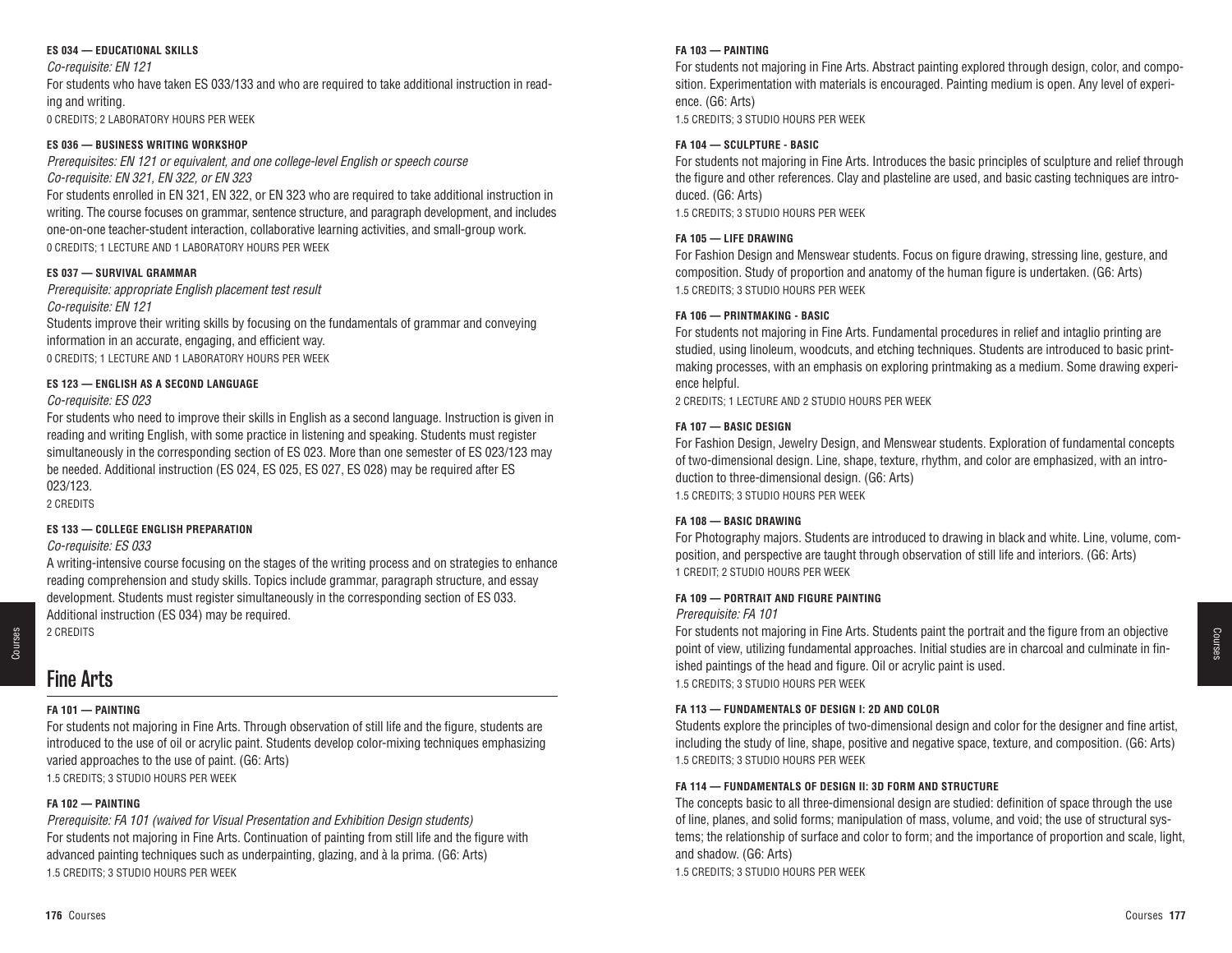#### **FA 116 — CREATIVE MEDIA**

Using a wide variety of materials and design concepts, this course offers an opportunity for students to explore different approaches in creating non-traditional works of art. Emphasis is on enlarging students' capacity for imaginative expression in two- and three-dimensional projects. (G6: Arts) 2 CREDITS; 1 LECTURE AND 2 STUDIO HOURS PER WEEK

#### **FA 117 — TRADITIONAL TECHNIQUES IN THE FINE ARTS**

This course develops students' insight into the techniques of masterworks in art history. The course combines lecture, demonstrations, visits to museums, and hands-on work in the studio. Students study and create works using such techniques as wet and dry media, ink and silverpoint, and encaustic, tempera, and oil painting.

2 CREDITS; 1 LECTURE AND 2 STUDIO HOURS PER WEEK

#### **FA 131 — LIFE DRAWING I**

An introduction to drawing the figure, students study line, proportion, gesture, and composition using pencil and charcoal. Study of anatomy is introduced. (G6: Arts) 1.5 CREDITS; 3 STUDIO HOURS PER WEEK

#### **FA 132 — LIFE DRAWING II**

Prerequisite: FA 131 This course continues the study of the figure, with focus on a more sophisticated use of materials and the study of anatomy. (G6: Arts)

1.5 CREDITS; 3 STUDIO HOURS PER WEEK

#### **FA 141 — DRAWING I**

This course introduces drawing with an emphasis on developing perceptual skills. Line, value, placement, and perspective with still life and interiors as subjects are studied. Black-and-white materials are used. (G6: Arts) 1.5 CREDITS; 3 STUDIO HOURS PER WEEK

#### **FA 142 — DRAWING II**

Prerequisite: FA 141 (waived for Interior Design students who have taken CD 113) A continuation of Drawing I, this course emphasizes compositional concepts using still life, interiors, and the figure. A variety of media, including ink wash, and color are used. (G6: Arts) 1.5 CREDITS; 3 STUDIO HOURS PER WEEK

#### **FA 151 — PAINTING I**

Courses

An introduction to the use of oil paint, this course uses a perceptual approach to still life and the figure. Color mixing, paint application, and compositional strategies are emphasized. 3 CREDITS; 6 STUDIO HOURS PER WEEK

#### **FA 152 — PAINTING II**

Prerequisite: FA 151

This course is a continuation of Painting I, focusing on the figure, with further exploration of painting techniques and continued emphasis on drawing, composition, and color. 3 CREDITS; 6 STUDIO HOURS PER WEEK

#### **FA 153 — WATERCOLOR AND ITS APPLICATIONS**

The basic principles of watercolor technique are introduced. Students gain knowledge of color mixing and perception by direct observation and study of color theory as it pertains to watercolor, both transparent and opaque. Museum visits provide the opportunity to examine artists' uses and applications of various techniques.

1.5 CREDITS; 3 STUDIO HOURS PER WEEK

#### **FA 161 — SCULPTURE I**

This basic course emphasizes traditional sculpture skills with the head and full figure as the subject. Clay is the medium. Basic casting techniques are introduced. 3 CREDITS; 6 STUDIO HOURS PER WEEK

#### **FA 171 — PRINTMAKING I**

Stressing the expression of imaging unique to printmaking, students are introduced to basic printmaking processes, with an emphasis on exploring printmaking as a medium. Relief (woodcut, lino cut), intaglio (etching on metal or plastic), and monotype techniques are explored. Hand tools, edition printing, artists' proofs, and press operation are discussed. 1.5 CREDITS; 3 STUDIO HOURS PER WEEK

#### **FA 172 — PRINTMAKING II**

Prerequisite: FA 171

A continuation of Printmaking I, this course studies more advanced printmaking techniques, including color, paper, and metal plate lithography, resulting in the development of a portfolio or artist's book.

1.5 CREDITS; 3 STUDIO HOURS PER WEEK

#### **FA 202 — BASIC DESIGN: 3D**

For students not majoring in Fine Arts, this course is an introduction to the vocabulary of form in space and encourages inventiveness in concept and use of materials. (G6: Arts) 1 CREDIT; 2 STUDIO HOURS PER WEEK

#### **FA 203 — DRAWING FOR ACCESSORIES**

Students draw still life and the figure from observation. Emphasis is on proportion, line, composition, and value. Accessories are incorporated as part of the subject matter from which the students will draw.

1.5 CREDITS; 3 STUDIO HOURS PER WEEK

#### **FA 231 — LIFE DRAWING III**

Prerequisite: FA 132 A study of the human figure, this course introduces the use of color, experiments with scale and materials, and further develops compositional strategies. 1.5 CREDITS; 3 STUDIO HOURS PER WEEK

#### **FA 232 — LIFE DRAWING IV**

#### Prerequisite: FA 231

A continuation of Life Drawing III, this course emphasizes sustained drawings using mixed media and the development of a more complex relationship between the figure and space. 1.5 CREDITS; 3 STUDIO HOURS PER WEEK

#### **FA 251 — APPROACHES TO ABSTRACT PAINTING I**

Prerequisite: FA 152

Students are introduced to the tradition of abstraction. Projects emphasize color, composition, and experimentation with paint application in a non-objective context.

3 CREDITS; 6 STUDIO HOURS PER WEEK

#### **FA 252 — PAINTING III**

Prerequisite: FA 152 Students explore painting from a representational viewpoint (portrait, figure, and/or landscape). 3 CREDITS; 6 STUDIO HOURS PER WEEK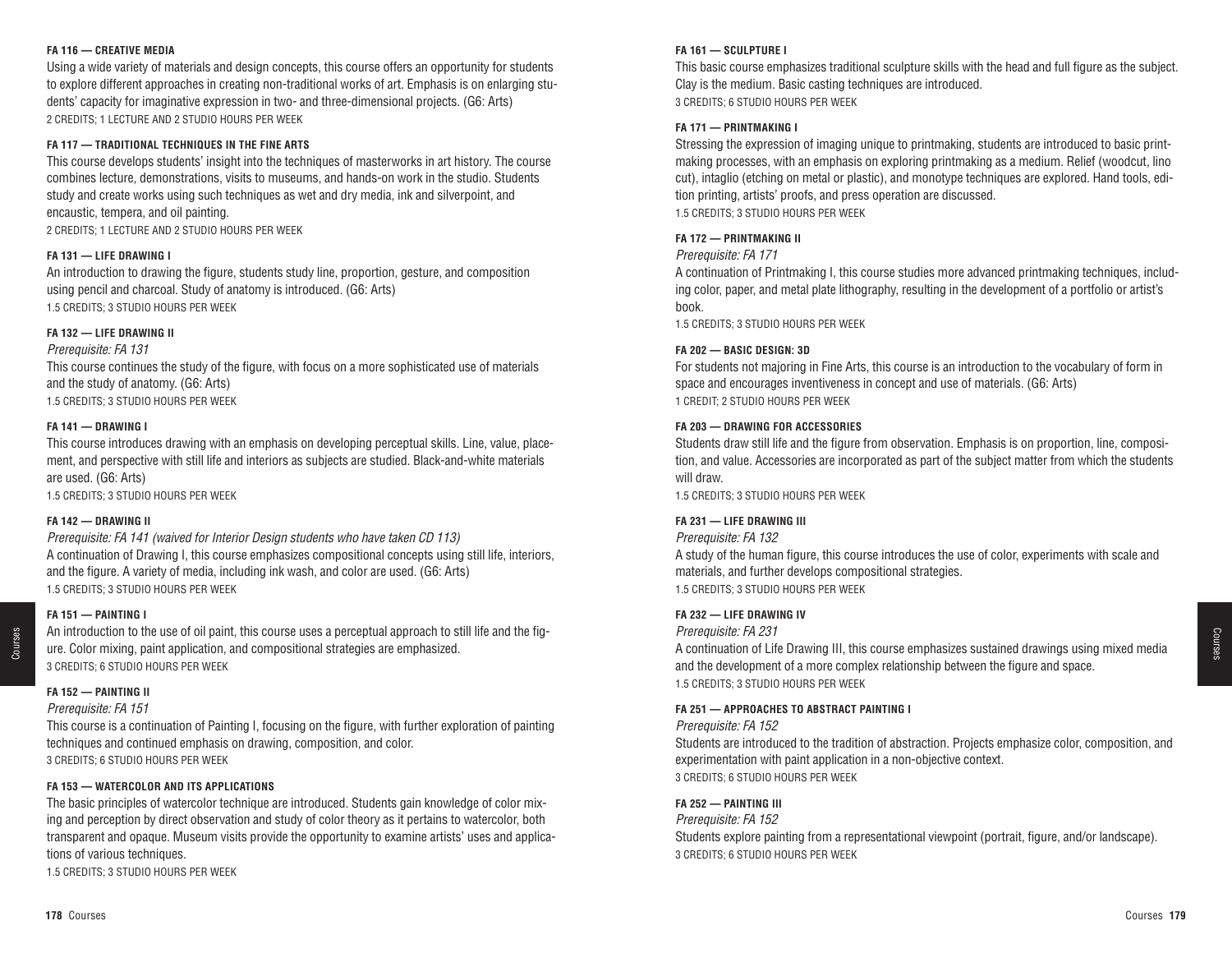#### **FA 253 — APPROACHES TO ABSTRACT PAINTING II**

Prerequisite: FA 251 This course is a continuation of Approaches to Abstract Painting I with an emphasis on developing a personal style. 3 CREDITS; 6 STUDIO HOURS PER WEEK

#### **FA 254 — PAINTING IV**

Prerequisite: FA 252 A continuation of work in Painting III. Students are encouraged to develop a personal style in their preparation of work for exhibition. 3 CREDITS; 6 STUDIO HOURS PER WEEK

#### **FA 261 — SCULPTURE II**

Prerequisite: FA 161 This course is a continuation of the aims of Sculpture I with emphasis on the use of new materials and methods. 3 CREDITS; 6 STUDIO HOURS PER WEEK

#### **FA 299 — INDEPENDENT STUDY IN FINE ARTS**

Prerequisites: a minimum 3.5 GPA and approval of instructor, chairperson, and dean VARIABLE CREDITS (3 CREDITS MAXIMUM)

#### **FA 301 — ANATOMY FOR TOY DESIGNERS**

For Toy Design students. Students learn the basic human bone and muscle structure and compare it to the anatomies of other living forms in order to nurture creativity and invention. 1.5 CREDITS; 3 STUDIO HOURS PER WEEK

#### **FA 341 — DRAWING WORKSHOP/EXPERIMENTAL DRAWING**

Prerequisites: FA 142 and FA 232 or equivalent Co-requisite: FA 351

Experimenting with material, scale, imagery, and process, students integrate observation, imaginationinvention, abstraction, and conceptualization into their working methods. Through the drawing process, students develop their perception of visual components and their relationships in the physical world. 1 CREDIT; 2 STUDIO HOURS PER WEEK

#### **FA 351 — PAINTING V: CONTEMPORARY CONCEPTS**

#### Prerequisite: FA 252 or equivalent

This course explores the postmodern idea that imagery may be combined with abstraction to construct pictorial space. Students study the use of the figure in a perceptual context and as an element in a narrative construct.

3 CREDITS; 6 STUDIO HOURS PER WEEK

#### **FA 352 — PAINTING VI: SOURCES OF PAINTED IMAGERY**

#### Prerequisite: FA 351

Courses

Students develop their own vocabulary by learning to assimilate multiple sources of information and processes to meet their own creative needs. Art of other cultures, technology, personal psychology, and popular cultures provide resources for their work.

3 CREDITS; 6 STUDIO HOURS PER WEEK

#### **FA 361 — SCULPTURE III: ADVANCED TRADITIONAL MATERIALS**

# Prerequisite: FA 261 or equivalent

The study of figurative sculpture in abstract or realistic modes continues using such materials as wax, plaster, stone, wood, and clay. Concepts include fragmentation and/or large-scale execution of the subject. 3 CREDITS; 6 STUDIO HOURS PER WEEK

#### **FA 363 — SCULPTURE: CASTING AS A CREATIVE MEDIUM**

Prerequisite: FA 361

Mold-making and casting as methods of reproduction, a way to transfer work into other materials, and a medium of sculptural expression are studied. Students research the use of traditional and nontraditional materials and produce finished works of art using the methods of mold-making and casting. A commercial casting operation is observed. 3 CREDITS; 6 STUDIO HOURS PER WEEK

#### **FA 371 — PRINTMAKING III: ADVANCED WORKS ON PAPER**

Prerequisite: FA 172 Co-requisite: FA 351 Projects in lithography, relief, intaglio, stencil, collagraph, and the monotype are undertaken to explore both traditional and contemporary ideas in visual expression. 1.5 CREDITS; 3 STUDIO HOURS PER WEEK

#### **FA 411 — INTERDISCIPLINARY MEDIA**

#### Prerequisite: FA 451

Exploring the use of technology in art, students break traditional boundaries that have defined the disciplines of painting, photography, sculpture, and printmaking in order to create multimedia work. 1.5 CREDITS; 3 STUDIO HOURS PER WEEK

#### **FA 451 — PAINTING VII: DEVELOPMENT OF PERSONAL AESTHETICS**

#### Prerequisite: FA 352

Students focus on an area of aesthetic or cultural concern in a series of paintings and sketches to develop conceptual consistency while also exploring differences among individual works. 3 CREDITS; 6 STUDIO HOURS PER WEEK

#### **FA 462 — SCULPTURE: NEW MATERIALS**

#### Prerequisite: FA 363

The exploration of sculpture continues with a focus on how the choice of materials communicates artistic voice and sensibilities. Students are introduced to the concept of public art and site-specific works. 3 CREDITS; 6 STUDIO HOURS PER WEEK

#### **FA 471 — ADVANCED EXPERIMENTAL PRINTMAKING**

#### Prerequisite: FA 371

Advanced photo techniques in printmaking are studied. Students explore new ideas and printmaking formats by using photosensitized plates in methods of lithography, etching, and relief printmaking. Contemporary issues of content in printmaking technology are dealt with. 1.5 CREDITS; 3 STUDIO HOURS PER WEEK

# **FA 491 — SENIOR PROJECT THESIS: PAINTING**

#### Prerequisite: FA 451

Under faculty supervision, students produce a coherent body of work in painting or related disciplines and write and present a paper addressing the developmental process and aesthetic concerns of the work. This capstone project represents the culmination of the students' studies. 3 CREDITS; 6 STUDIO HOURS PER WEEK

# **FA 492 — SENIOR PROJECT THESIS: SCULPTURE**

#### Prerequisite: FA 461

Students pursue individual work supervised by faculty, producing a coherent body of work in sculpture or related disciplines that represent a culmination of their studies. In this capstone course, they present a paper which addresses the developmental process and the aesthetic concerns of the work. 3 CREDITS; 6 STUDIO HOURS PER WEEK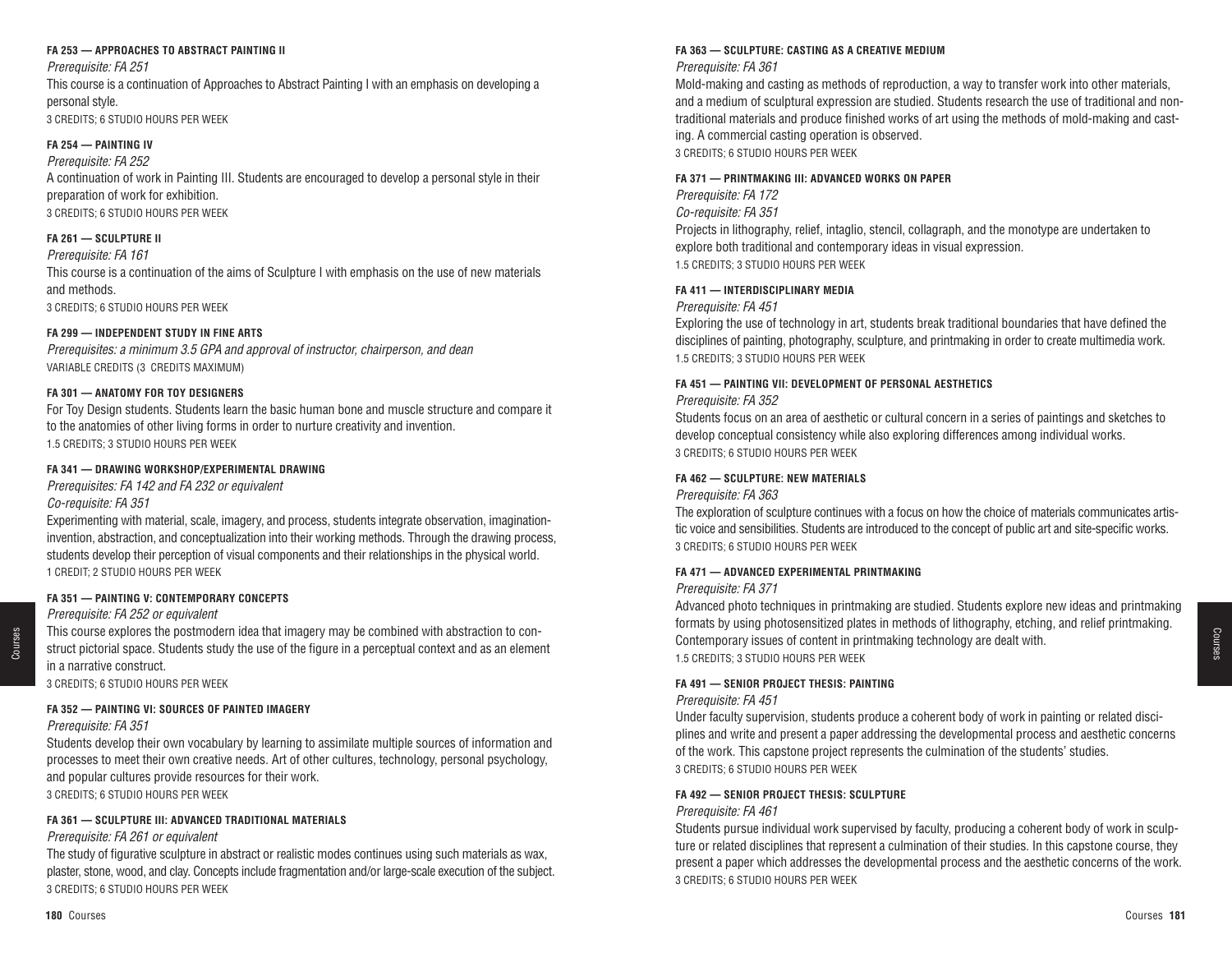#### **FA 499 — INDEPENDENT STUDY IN FINE ARTS**

Prerequisites: a minimum 3.5 GPA and approval of instructor, chairperson, and dean VARIABLE CREDITS (3 CREDITS MAXIMUM)

# Fashion Design—Apparel (See also AF, AP, AR, DP, FF, TL)

#### **FD 111 — DRAPING I: FUNDAMENTALS**

#### Prerequisite or co-requisite: FD 131 for evening/weekend students only

Introductory course explores the three-dimensional draping approach to executing garment design. Projects introduce the important principles of grain, balance and construction. Through critiqued design development on the dress form, students develop their own sense of proportion, silhouette, line and style, while exploring current market trends. Course utilizes strong sewing skills. 3 CREDITS; 6 STUDIO HOURS PER WEEK

#### **FD 112 — DRAPING II: CONSTRUCTED SILHOUETTES**

#### Prerequisite: FD 111

This course enables students to execute jacket styles utilizing advanced draping techniques. Students learn to develop draped patterns for jacket styles that include mounted and semi-mounted sleeves, and various collar and pocket styles. The course also explores how to incorporate tailoring details to enhance garment designs. 3 CREDITS; 6 STUDIO HOURS PER WEEK

#### **FD 113 — APPAREL DESIGN: STRUCTURED SILHOUETTES**

Students learn the principles of draping as a method of designing original garments in three-dimensional form. Draping techniques and construction skills are developed for more advanced structured garments along with an understanding of silhouette, proportion and current style trends. 4 CREDITS; 8 STUDIO HOURS PER WEEK

#### **FD 114 — APPAREL DESIGN: SOFT SILHOUETTES**

Students learn to drape soft silhouettes using muslin and soft fabrics. Creative designs are explored, from basic to classic to complex shapes. An original garment is designed and executed in fabric. 3 CREDITS; 6 STUDIO HOURS PER WEEK

#### **FD 115 — INTRODUCTION TO DRAPING**

This course introduces the student to the basic principles of draping, keeping in mind the importance of grain, balance, and structure in a garment. An understanding of fundamental draping procedures and their application to current trends is addressed. Tools and materials essential for professional results are demonstrated and used.

2 CREDITS; 1 LECTURE AND 2 STUDIO HOURS PER WEEK

#### **FD 116 — APPAREL DESIGN WORKSHOP**

#### Prerequisites: FD 115 and FD 131

A continuation of FD115, this course further develops students' understanding of fundamental draping procedures and their application to current trends. As a final project, a term garment is developed which involves the selection of fabric, draping, and construction, and following industrial sample room procedures.

2 CREDITS; 1 LECTURE AND 2 STUDIO HOURS PER WEEK

#### **FD 121 — FLAT PATTERN DESIGN I**

Introductory flat pattern course explores the two-dimensional method to execute garment designs. Utilizing basic slopers, students develop original design concepts through the slash-and-spread and pivot techniques. Projects are evaluated on the dress form for fit, balance, style, creativity and proportion. Course utilizes strong sewing skills. 1.5 CREDITS; 3 STUDIO HOURS PER WEEK

#### **FD 131 — SEWING TECHNIQUES I**

Students learn the basic professional techniques used in the construction of designers' sample garments. Sewing techniques - including cutting, construction, and finishing - are explored, using industrial equipment to create sample garments in cotton or cotton-type fabrics. 1.5 CREDITS; 3 STUDIO HOURS PER WEEK

#### **FD 132 — SEWING TECHNIQUES II**

#### Prerequisite: FD 131

Builds upon skills learned in Sewing Techniques I. Students learn new and more complex design room construction, and develop advanced techniques currently used in the fashion industry. 1.5 CREDITS; 3 STUDIO HOURS PER WEEK

#### **FD 211 — DRAPING III: SOFT SILHOUETTES**

#### Prerequisite: FD 112

This course involves creative draping techniques with emphasis on soft silhouettes and structure in design. Introduction to dolman sleeve styles, cowls, pants, and cut-and-sew knits are included. The variations in style expand students' creative, critical thinking, and technical skills into different areas of design, while draping in fabric.

3 CREDITS; 6 STUDIO HOURS PER WEEK

### **FD 212 — DRAPING IV: ADVANCED TECHNIQUES**

Prerequisite: (FD 113 and FD 114), or FD 211

This course further develops technical and creative skills in apparel design. Advanced draping projects enable students to explore design through a variety of fabrication, draping, and construction techniques. Students also learn how design resources and presentation skills can help them articulate their ideas.

3 CREDITS; 6 STUDIO HOURS PER WEEK

#### **FD 221 — FLAT PATTERN DESIGN II**

Prerequisite: FD 121

This course allows students to proceed from the study and application of the basic principles of patternmaking to a more comprehensive view of design within flat pattern methods and principles. Basic torso slopers are developed with the sleeve and are combined to form the kimono/dolman sloper.

1.5 CREDITS; 3 STUDIO HOURS PER WEEK

# **FD 231 — HAUTE COUTURE SEWING TECHNIQUES**

#### Co-requisite: FD 232

This course introduces students to the finest sewing techniques practiced in couture workrooms and provides the basis for understanding haute couture. Students learn techniques in cutting, hand stitching, seam and hem finishes, pocket construction, pressing, and finishing. 2 CREDITS; 4 STUDIO HOURS PER WEEK

Courses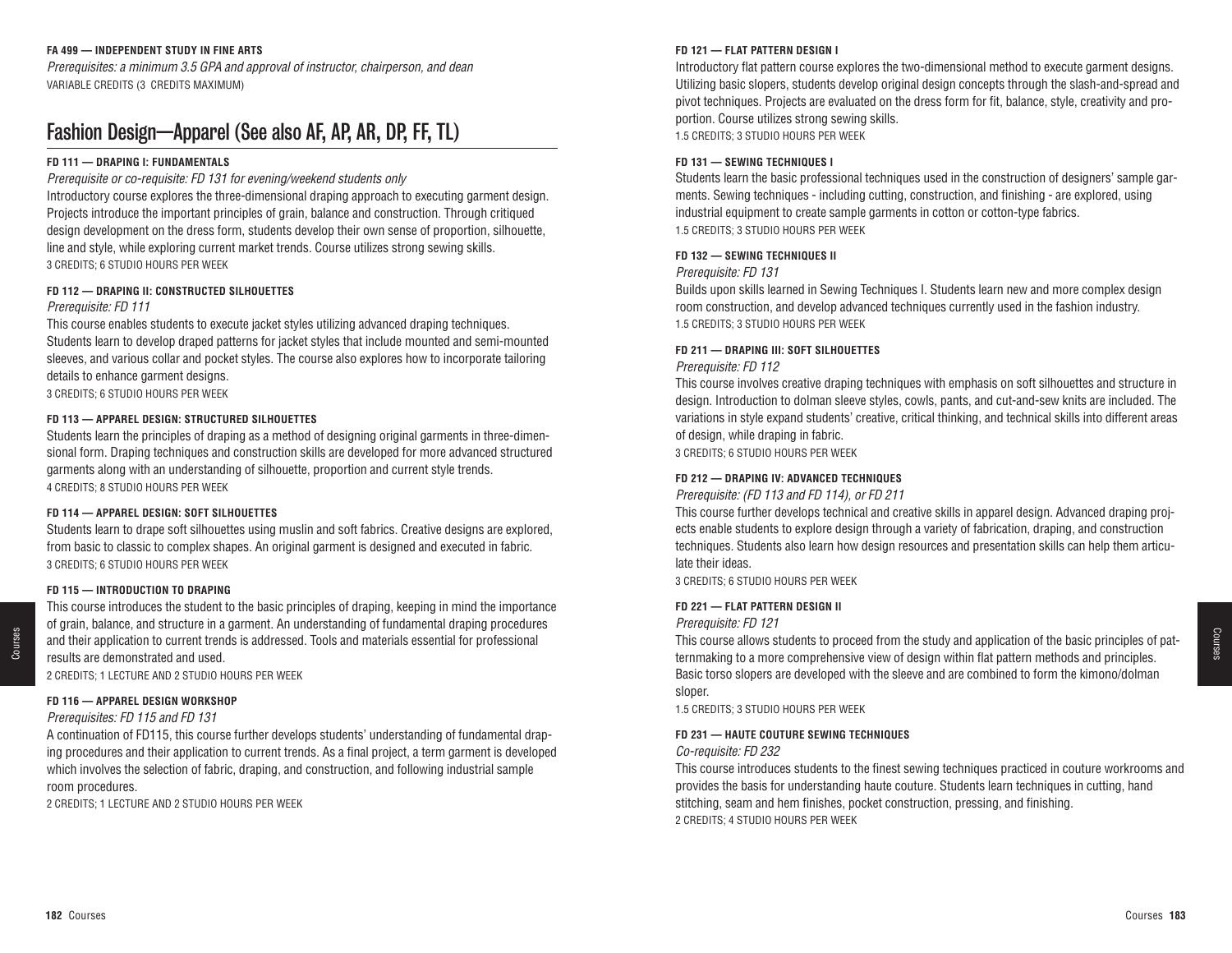#### **FD 232 — HAUTE COUTURE DECORATIVE TECHNIQUES AND EMBELLISHMENTS**

Co-requisite: FD 231

Expands knowledge of the couture by exploring various decorative techniques. Students learn how to hand bead as well as apply rocailles, sequins, pearls, and faux gems on different types of fabrics. In addition, students create embellishments from ribbons and fabric; hand embroider original designs; and learn techniques in quilting, pleating, and trapunto.

2 CREDITS; 4 STUDIO HOURS PER WEEK

#### **FD 241 — APPAREL PRODUCT DATA MANAGEMENT**

Introduction to product data management. Students learn to facilitate the communication and coordination of pre-product development tasks by linking design, engineering, costing, and manufacturing information through a centralized database of product-related information.

1.5 CREDITS; 3 COMPUTER LABORATORY HOURS PER WEEK

#### **FD 281 — CORSETRY IN FASHION I**

#### Prerequisite: DP 112 or FD 112

Students study the history of corsetry from the 1600s to the 1850s and learn how the body is manipulated to create a fashion silhouette. Through museum visits and online market research, students analyze the differences between corsetry and class draping and develop technical patterns to create period corsets using traditional construction techniques.

2.5 CREDITS; 1 LECTURE AND 3 STUDIO HOURS PER WEEK

#### **FD 282 — CORSETRY IN FASHION II**

Prerequisite: FD 281 or approval of chairperson

Students explore the history of corsetry from 1850 to the present and the intepretation of structured undergarments in contemporary fashion trends. Further developing the technical skills learned in FD 281, students create a period corset and design a contemporary corset and garment. 2.5 CREDITS; 1 LECTURE AND 3 STUDIO HOURS PER WEEK

#### **FD 321 — COMPUTERIZED PATTERN DESIGN**

This course builds on students' patternmaking skills and enables them to advance to a more comprehensive study of design using computerized patternmaking methods and principles. Students learn the operation of the System Management and PDS (Pattern Design System) computerized flat-pattern design and technical illustration programs.

1.5 CREDITS; 3 COMPUTER LABORATORY HOURS PER WEEK

#### **FD 341 — DESIGN WITH HIGH-TECH FABRICS**

Students examine the relationship between high-tech fabrics and contemporary sportswear, outerwear, and performance design. The course concentrates on the qualities and functions of high-tech fabrics and their adaptability for specific functions or fashion looks. Students also learn the special construction techniques and machines needed for these fabrics. 1.5 CREDITS; 1 LECTURE AND 1 STUDIO HOURS PER WEEK

# **FD 351 — BODY CONTOUR**

Courses

This course introduces students to the design, merchandising, and manufacturing of body contouring designs in stretch fabrics. Students incorporate market and textile research to drape and flat-pattern original designs, and execute the construction using appropriate construction techniques. 1.5 CREDITS; 3 STUDIO HOURS PER WEEK

#### **FD 352 — KNITWEAR DESIGN: FLAT-PATTERN DESIGN AND SEWING**

Students learn standard flat-pattern design and sewing practices of the knitwear industry, including industrial methods of measuring, fitting, and finishing, in order to develop original knitwear designs through market research. Fabrics for the term project are produced in FD 353. 1.5 CREDITS; 3 STUDIO HOURS PER WEEK

#### **FD 353 — KNITWEAR DESIGN: MACHINE KNITTING**

An introduction to the hand knitting machine as a tool for designing knitted fabrics and garments. Students learn the design aspects of fabric structure, stitch patterns, and textured yarns and colors in order to create new fabric designs in jersey structures. Original fabrics are created for use in FD 352.

2 CREDITS; 4 LABORATORY HOURS PER WEEK

# **FD 354 — KNITWEAR DESIGN: DRAPING, ADVANCED SEWING, AND FLAT-PATTERN DESIGN** Prerequisite: FD 352

Students design and develop a line of fine gauge knitwear and sweater weight garments using industry methods of draping, advanced sewing, and flat pattern design.

1.5 CREDITS; 3 LABORATORY HOURS PER WEEK

#### **FD 355 — PRIMAVISION I**

Students gain a working knowledge of technical line development and execution through the study and use of the proprietary software program Primavision, by Lectra Systems. Emphasis is on specs and construction details dealing with both woven and knit fabric development. 1.5 CREDITS; 3 COMPUTER LABORATORY HOURS PER WEEK

#### **FD 356 — SEAMLESS KNIT DESIGN: STOLL M1**

#### Prerequisites: FD 352 and FD 353

Students create a knitwear program through the study and use of the proprietary software Stoll M1 CAD system. Emphasis is placed on the construction of knitted fabrics in single and double bed. 2 CREDITS; 4 LABORATORY HOURS PER WEEK

#### **FD 361 — INTRODUCTION TO CHILDREN'S WEAR**

Introduces students to the children's wear market. Students study the differences between children's wear and adult clothing, and explore the issues that need to be addressed when designing clothing for children, including sizing, government safety standards, and the psychological implications of child development on design. Students design a collection using appropriate design concepts. 2.5 CREDITS; 1 LECTURE AND 3 STUDIO HOURS PER WEEK

#### **FD 362 — ACTIVE SPORT DESIGN**

Requirements and principles of movement in specific sports are discussed as they relate to the fit of active sports apparel. Students create designs based on the aesthetic and technical needs of the serious sports enthusiast.

2 CREDITS; 4 STUDIO HOURS PER WEEK

### **FD 363 — SWIMWEAR DESIGN**

An introduction to swimwear design. Students gain a broad working knowledge of swimsuits and related apparel such as cover-ups and beach accessories. Original designs are produced using flatpattern and draping techniques, and industry-specific construction methods and machinery. 2 CREDITS; 4 STUDIO HOURS PER WEEK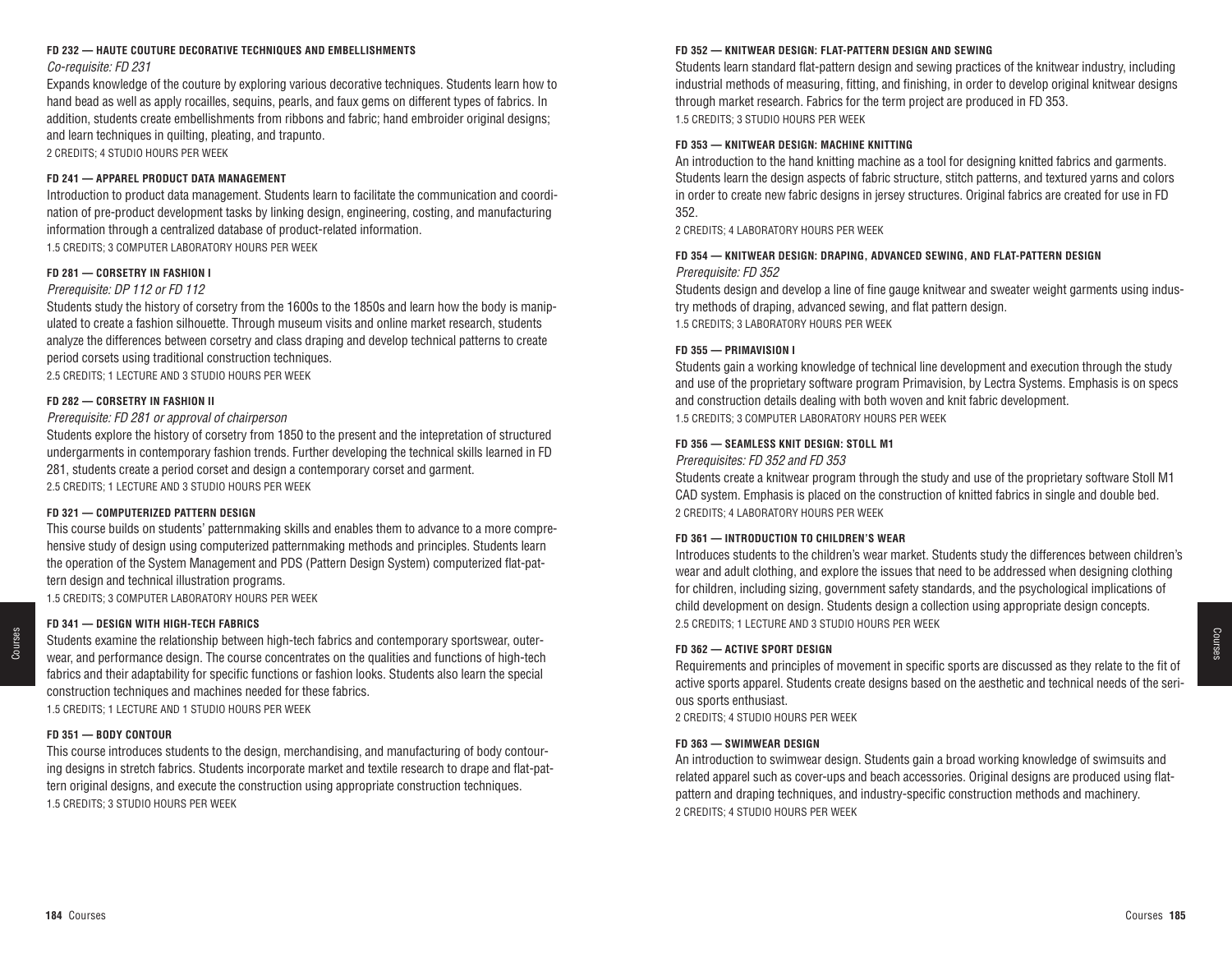#### **FD 364 — OUTERWEAR AND PERFORMANCE APPAREL DESIGN**

Students study the creation of women's performance apparel, which takes into account the principles of extreme movement and the aesthetic and technical needs of the serious outdoor sports enthusiast. Using their newly acquired knowledge of advanced new fibers, fabrics, and trim and performance construction techniques, students design performance apparel for a specific sport. 2 CREDITS; 4 LABORATORY HOURS PER WEEK

#### **FD 371 — INTIMATE APPAREL SEWING TECHNIQUES**

This course introduces students to the construction techniques involved in the development of intimate apparel products. Students create a prototype from a sloper, using professional sewing methods and application techniques.

2 CREDITS; 4 STUDIO HOURS PER WEEK

#### **FD 372 — CONTROL SHAPEWEAR DESIGN**

Co-requisite: FD 371

Students explore the design and construction techniques of control garment fitting prototypes. Through market research and demonstrations, students create original concepts and produce prototypes utilizing specialized construction methods. 2 CREDITS; 4 STUDIO HOURS PER WEEK

#### **FD 373 — INTIMATE APPAREL LINE DEVELOPMENT**

Students study the functions of intimate apparel marketing. Through industry research, students analyze market classifications, trend forecasting, and the entire process of merchandizing an intimate apparel product, from learning terminology to product development, pricing, and advertising. 1.5 CREDITS; 1 LECTURE AND 1 STUDIO HOURS PER WEEK

#### **FD 374 — FLAT-PATTERN DESIGN FOR SPECIAL OCCASION**

Through lectures, demonstrations, and hands-on application, students learn to make patterns for after-five, evening, bridalwear and other special occasion dresses. Students develop their flatpattern-making skills in order to create master slopers that interpret design sketches into threedimensional forms.

1.5 CREDITS; 3 STUDIO HOURS PER WEEK

#### **FD 375 — TEXTILE LACE AND TECHNOLOGY I**

Students learn about textile lace and embellishment technology and its relationship in the design, styling, and marketing of apparel products. Through lectures, field trips, market research, and construction demonstrations, students explore both the domestic and international textile market along with aesthetics, performance, and cost/price relationships.

1.5 CREDITS; 3 STUDIO HOURS PER WEEK

# **FD 391 — CHILDREN'S WEAR LICENSING PRACTICUM**

This course familiarizes students with all aspects of designing licensed children's wear products. Students spend three hours per week for ten weeks at a children's wear host company, and three hours per week for five weeks with an apparel faculty mentor. 1.5 CREDITS; 3 STUDIO HOURS PER WEEK

# **FD 451 — KNITWEAR DESIGN: FULL FASHION AND POINTELLE**

An introduction to full fashion knitting and the principles of pointelle design. Students use jersey and rib structures to create full fashion garments. Emphasis is placed on appropriate design solutions for full fashion garments and designing pointelle patterns. 2 CREDITS; 4 STUDIO HOURS PER WEEK

#### **FD 452 — PRIMAVISION II**

Prerequisite: FD 355

This course explores the industry procedures used to creatively design and technically develop knitwear lines using the Primavision TCX software. Students build on skills learned in FD 355, using the Primavision software as a cohesive tool to communicate and combine all phases of knitwear line development.

1.5 CREDITS; 3 COMPUTER LABORATORY HOURS PER WEEK

#### **FD 461 — TAILORING TECHNIQUES**

This course enables students to elevate their basic sewing skills to an advanced level. Students learn to construct a jacket utilizing hand-tailored methods. Through lectures and demonstrations, students evaluate different levels of quality garments to better understand construction and costing. 2 CREDITS; 4 STUDIO HOURS PER WEEK

#### **FD 471 — FOUNDATION DESIGN**

#### Co-requisite: FD 472

An introduction to foundation and undergarment design. Original designs are produced through flat pattern and draping, incorporating specialized sewing methods. Students research the undergarment fashion market and use historical and textile references to create original garments. Projects in this course coordinate with those in FD 472. 2 CREDITS; 4 STUDIO HOURS PER WEEK

# **FD 472 — FOUNDATION FITTING TECHNIQUES**

# Co-requisite: FD 471

An introduction to professional foundation-fitting techniques as used in the intimate apparel industry. Students learn fitting on a foundation fit model using retail samples and garments of their own design. Through in-class visits and demonstrations by industry experts, students participate in fitting prototypes to explore proper proportion, fit, and comfort.

1.5 CREDITS; 3 STUDIO HOURS PER WEEK

#### **FD 473 — UNDERFASHION COMPUTER PATTERNMAKING/GRADING FOR DESIGN**

Prerequisites: FD 321 and FD 372

Co-requisites: FD 471 and FD 472

This course introduces students to computerized pattern design and grading techniques utilized by foundation designers and industry. Students gain an understanding of specific requirements for foundation pattern shaping and sizing by learning computer pattern development and sizing procedures.

1.5 CREDITS; 3 COMPUTER LABORATORY HOURS PER WEEK

#### **FD 474 — BRIDAL DESIGN**

Prerequisites: FD 231, FD 232, and FD 374

Students are introduced to the specialized field of bridal design. Through market research, students explore the differences in the areas of formal, semi-formal, and informal bridal apparel in the American and international markets. Students develop a collection of bridal designs and execute an original design using industry techniques.

2 CREDITS; 4 STUDIO HOURS PER WEEK

Courses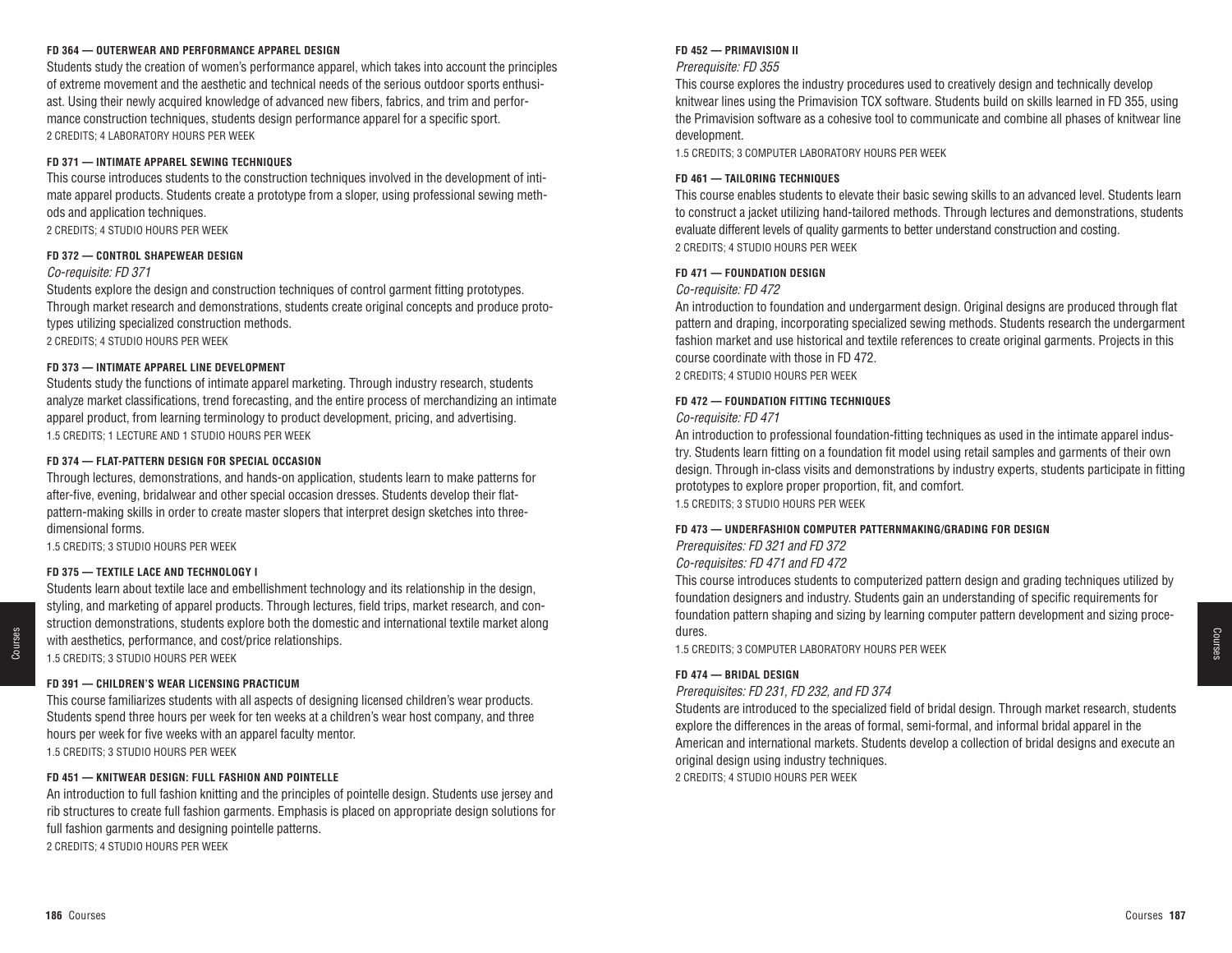#### **FD 475 — LEATHER APPAREL DESIGN**

This course introduces students to the use of leather, suede, and other animal skins for women's apparel design. The course explores the application of design principles exclusive to designing apparel with leather skins. Students create designs through draping and flat pattern utilizing industrial methods. 2 CREDITS; 4 STUDIO HOURS PER WEEK

# **FD 491 — SENIOR COLLECTION: CHILDREN'S WEAR**

# Prerequisite: FF 393 or FF 394

Students develop a senior collection of children's wear under the supervision of an instructor and an industry designer. This course builds upon the technical, creative, and industry knowledge acquired in prior semesters. Utilizing market research and forecasting services, students design and construct a mini-collection.

3 CREDITS; 6 STUDIO HOURS PER WEEK

# **FD 493 — SENIOR COLLECTION: KNITWEAR DESIGN**

# Prerequisite: FF 395

# Co-requisite: TS 366

Students develop a senior collection of knitwear under the supervision of an instructor and an industry designer. This course builds upon the technical, creative, and industry knowledge acquired in prior semesters. Utilizing market research and forecasting services, students design and construct a minicollection.

1.5 CREDITS; 3 STUDIO HOURS PER WEEK

# **FD 494 — SENIOR COLLECTION: INTIMATE APPAREL**

# Prerequisite: FF 396

Students develop a senior collection of intimate apparel under the supervision of an instructor and an industry designer. This course builds upon the technical, creative, and industry knowledge acquired in prior semesters. Utilizing market research and forecasting services, students design and construct a mini-collection.

3 CREDITS; 6 STUDIO HOURS PER WEEK

# **FD 495 — SENIOR COLLECTION: SPECIAL OCCASION**

# Prerequisites: FF 391 and FF 397

Students develop a senior collection of special occasion designs under the supervision of an instructor and an industry designer. This course builds upon the technical, creative, and industry knowledge acquired in prior semesters. Utilizing market research and forecasting services, students design and construct a mini-collection.

3 CREDITS; 6 STUDIO HOURS PER WEEK

# **FD 496 — SENIOR COLLECTION: SPORTSWEAR/ACTIVE WEAR**

#### Prerequisite: FF 393 or FF 394

Students develop a senior collection of sportswear/active wear under the supervision of an instructor and an industry designer. This course builds upon the technical, creative, and industry knowledge acquired in prior semesters. Utilizing market research and forecasting services, students design and construct a mini-collection.

3 CREDITS; 6 STUDIO HOURS PER WEEK

# Fashion Design—Art (See also AF, AP, AR, DP, FD, TL)

# **FF 111 — FASHION ART AND DESIGN I**

This course teaches students to understand, analyze, and draw the female fashion figure, front, turned, and back views. Students learn how to communicate their design ideas in a fashion sketch through garment details, silhouettes, and color theory. Acquiring skills in design development sketching enables them to create simple design groups. 2 CREDITS; 4 STUDIO HOURS PER WEEK

# **FF 112 — FASHION ART AND DESIGN II**

# Prerequisite: FF 111

Students learn to explore the nature and hand of fabrics, and how to render different textures, weights, and patterns in their fashion designs. Students develop original designs through researching historical periods, current fashion styling, and color trends as they are applied in fashion design. Design journals, customer profiles, and various presentation formats are introduced. (G6: Arts) 2 CREDITS; 4 LABORATORY HOURS PER WEEK

# **FF 113 — FASHION ART AND DESIGN FOR ONE-YEAR PROGRAM**

Students learn to sketch and render the contemporary fashion figure in order to create a fashion design collection. The course concentrates on proportion, fabric rendering, design details, garment silhouettes, and presentation techniques. (G6: Arts) 5 CREDITS; 2 LECTURE AND 6 STUDIO HOURS PER WEEK

# **FF 114 — MODEL DRAWING I FOR FASHION DESIGNERS**

Students learn to draw fashion figure proportion, movement, silhouettes, and details from the fashion model in a variety of poses. Emphasis is placed on experimenting with various media and techniques to render the different characteristics of fabric. 1 CREDIT; 2 STUDIO HOURS PER WEEK

# **FF 141 — INTRODUCTION TO COMPUTERIZED FASHION DESIGN**

This course introduces the basics of computer-aided design targeted specifically for the fashion industry. Using both bitmap and vector software, students learn techniques to conceptualize fashion designs and create industry-standard presentations.

1 CREDIT; 2 COMPUTER LABORATORY HOURS PER WEEK

# **FF 211 — FASHION ART AND DESIGN III**

#### Prerequisite: FF 112

Students prepare for their fourth-semester design collections by exploring the roles of research, design development, and editing in the fashion design process. Emphasis is placed on the application of design development to a variety of design groups in order to expand the students' knowledge of key fashion categories, markets, and price points. 2 CREDITS; 4 STUDIO HOURS PER WEEK

# **FF 212 — FASHION ART AND DESIGN IV**

# Prerequisite: FF 113 or FF 211

This course enables students to understand the design process necessary for the execution of a design portfolio. Students create a design portfolio for two design seasons in their chosen area of study. An individual drawing style is developed along with suitable presentation techniques and formats. 2 CREDITS; 4 STUDIO HOURS PER WEEK

Courses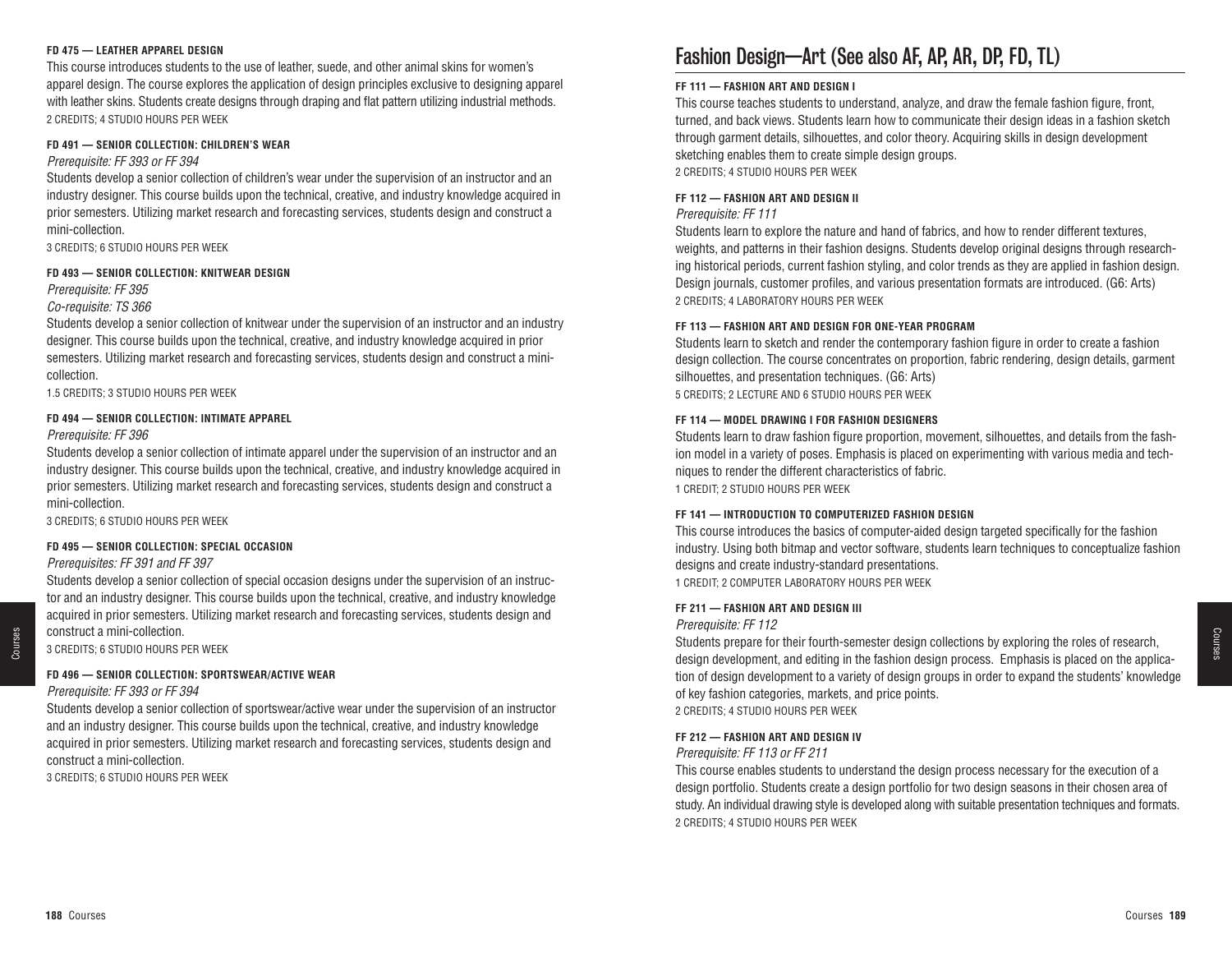#### **FF 213 — MODEL VISUALIZATION TECHNIQUES**

#### Prerequisite: FF 113 or FF 211

Students learn how to develop a quick and accurate methodology of fashion design sketching from models. The course provides ideas, inspiration, and a variety of techniques used to solve fashion design challenges.

1 CREDIT; 2 STUDIO HOURS PER WEEK

# **FF 221 — FASHION PAST AND PRESENT**

#### Prerequisite: FF 112 or FF 113

Slide lectures concentrating on Western fashion cover the ancient eras to the 20th century, emphasizing silhouettes, fabrics, garment details, construction, and accessories. Design projects for a variety of current markets are created with historic inspiration from the periods and cultures explored in the slide lectures, utilizing research from the library, museum, internet, and other sources. 2 CREDITS; 1 LECTURE AND 2 STUDIO HOURS PER WEEK

#### **FF 241 — FASHION DESIGN COMPUTER: PHOTOSHOP**

Prerequisite: AR 101 or FF 111 or FF 113 or approval of Fashion Design-Art assistant chairperson Students learn the fundamental and advanced techniques specific to fashion design, using Adobe Photoshop. Course assignments focus on establishing fashion design principles through digital line design development techniques. Students develop increasingly advanced skills using the core software to produce coordinated fashion design presentations. The focus of each design project targets specific customers and categories.

1.5 CREDITS; 3 COMPUTER LABORATORY HOURS PER WEEK

#### **FF 242 — FASHION DESIGN COMPUTER: ILLUSTRATOR**

Prerequisite: AR 213 or FF 141 or FF 241 or approval of Fashion Design-Art assistant chairperson Students learn the fundamental-to-intermediate-level techniques specific to fashion design using Adobe Illustrator. The course covers all aspects of drawing, including working with images and color. Course assignments focus on establishing industry techniques and developing proficiency in creating fashion designs using Adobe Illustrator.

1.5 CREDITS; 3 COMPUTER LABORATORY HOURS PER WEEK

#### **FF 243 — DIGITAL FLATS AND SPECS**

#### Prerequisites: FF 241 and (FF 141 or FF 242)

Students learn to create garment specification sheets by integrating manual and digital skills. Digital design techniques and business practices are explored in order to create a presentation of a design collection.

Courses

1.5 CREDITS; 3 COMPUTER LABORATORY HOURS PER WEEK

#### **FF 244 — DESIGN COLLECTIONS: VISUAL SOLUTIONS**

#### Prerequisite: FF 113 or FF 211

Students develop design collection concepts for specific areas of the design market in a variety of presentation formats using digital and analog media. Using field trips, retail market research, and internet exploration as a springboard for design, students work with a guest critic from the fashion industry to create a design project for presentation.

1.5 CREDITS; 3 STUDIO HOURS PER WEEK

#### **FF 291 — FASHION PORTFOLIO COLLECTION**

This course enables the student to understand the design process necessary for the execution of a design portfolio, developing original ideas specialized in one area of the industry. Students analyze a target market and develop their own personal drawing and rendering style. 2 CREDITS; 4 STUDIO HOURS PER WEEK

#### **FF 321 — 20TH-CENTURY STYLE AND THE MODERN DESIGNER**

Prerequisite: FF 221 or approval of the Fashion Design-Art assistant chairperson A cultural history of 20th-century women's fashion in the Western world, and its influence on contemporary fashion. Students study fashion designers from the 1850s to the present day, and the political, social, and artistic influences on fashion. Primary research tools are explored as an inspiration for the students' own fashion designs.

2 CREDITS; 1 LECTURE AND 2 STUDIO HOURS PER WEEK

#### **FF 341 — COMPUTER ART FOR ACCESSORIES DESIGN**

Prerequisite: AR 213 or AR 214 or AR 215 or FF 241 or PH 272 or permission of Accessories Design chairperson

Students learn advanced techniques specific to accessories design using Photoshop and Illustrator. Assignments focus on digitally created presentation and rendering techniques. 1.5 CREDITS; 3 STUDIO HOURS PER WEEK

#### **FF 351 — KNITWEAR DESIGN I**

An introduction to knitwear design. Students study the knitting process, including yarns, stitches, patterns, and constructions, to create original design sketches specific to this market. Knit collections are completed in the following categories: performance and seamless knits, body-contouring intimates, cut-and-sew knits, and full fashion machine knits. 1.5 CREDITS; 3 STUDIO HOURS PER WEEK

#### **FF 352 — KNITWEAR DESIGN II**

Students study full-fashioned and cut-and-sew knit design collections in order to create projects designed to focus on current knitwear industry trends. Course assignments incorporate yarn and trend market research, design development, rendering and design sketching of knits, and flat sketching. 1.5 CREDITS; 3 STUDIO HOURS PER WEEK

#### **FF 361 — CHILDREN'S WEAR DESIGN**

Students develop a proficiency in sketching children's figures in the various age/size ranges of the children's wear market. Design projects are created based on an analysis of the trends, design requirements and challenges of each age group of clothing, with emphasis on presentation, drawing, and rendering skills.

2 CREDITS; 4 STUDIO HOURS PER WEEK

#### **FF 362 — COMPUTERIZED CHILDREN'S WEAR DESIGN**

#### Prerequisite: FF 243

Using Adobe software, students develop their digital drawing skills to create design sketches, graphics, and production artwork for the children's wear market. From creating a digital flat to designing pattern repeats to final presentation boards, students learn the digital multitasking skills required in the fashion design industry.

1.5 CREDITS; 3 COMPUTER LABORATORY HOURS PER WEEK

#### **FF 371 — SHAPEWEAR AND FOUNDATION: ART**

### Co-requisite: FF 372

This course introduces students to the intimate apparel control shapewear and body-contouring markets. Students design and sketch original collections in these intimate apparel categories. As inspiration, students research the internet, fashion forecasting services, museums, and fabric and trim shows. Retail market research is a co-assignment with FD 373.

1.5 CREDITS; 3 STUDIO HOURS PER WEEK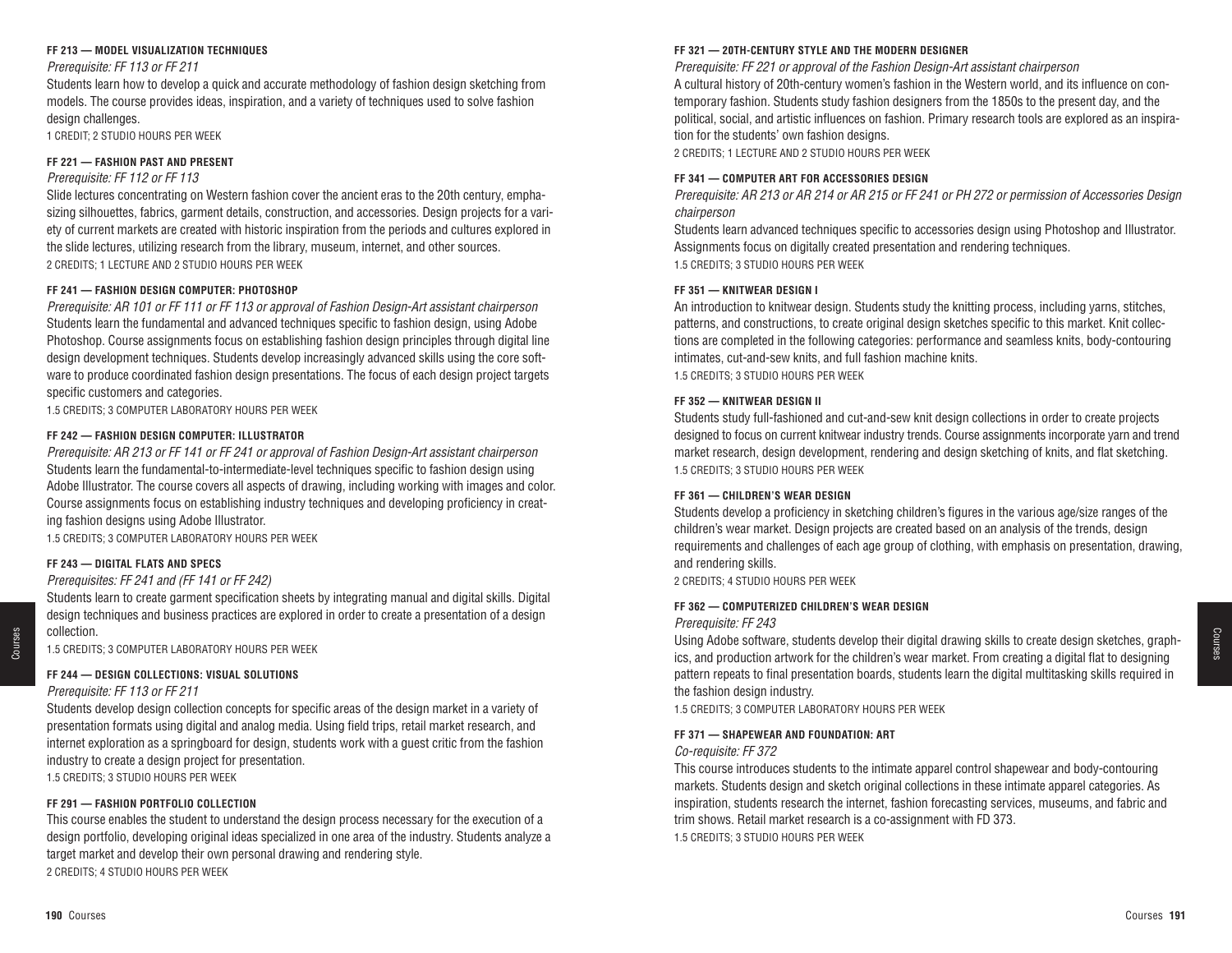#### **FF 372 — INTIMATE APPAREL CAD**

Prerequisite: FF 243 Co-requisite: FF 371

Students learn digital techniques for visually presenting design concepts using over-the-counter software. A special emphasis is placed on renderings of specialty fabrics, trims, and constructions appropriate to specific intimate apparel categories.

1.5 CREDITS; 3 COMPUTER LABORATORY HOURS PER WEEK

#### **FF 391 — BRIDAL DESIGN: PORTFOLIO**

Students create a coherent design portfolio for the bridal industry by researching target market studies, trend spotting, and analyzing the design philosophies of contemporary bridal designers. Students also develop a personal drawing style and learn to develop design concepts via the fashion sketch to create a design presentation appropriate to the focused market. 2 CREDITS; 4 STUDIO HOURS PER WEEK

#### **FF 392 — SWIM/ACTIVE SPORT PORTFOLIO**

Through the study of active sports and the principles of movement, students develop original design sketches for the serious and recreational athlete. As inspiration for portfolio collections, students conduct internet and in-store market research focusing on swim apparel and active sport product lines. 2 CREDITS; 4 STUDIO HOURS PER WEEK

#### **FF 393 — PORTFOLIO: SPORTSWEAR**

Students plan and illustrate original designs for a women's or children's sportswear portfolio. Consideration is given to current trends in the sportswear industry and the impact of communication technologies and economic realities of a global marketplace. Students work in an interdisciplinary environment with the option of developing their concepts in digital or manual formats. 2 CREDITS; 4 STUDIO HOURS PER WEEK

#### **FF 394 — PORTFOLIO: ACTIVE WEAR**

Students plan and illustrate original designs for an active and performance apparel design portfolio for both the women's and children's wear market. Consideration is given to current trends in the industry, the impact of communication technologies, and the economic realities of a global marketplace. Students work in an interdisciplinary environment with the option of developing concepts in digital or manual formats.

2 CREDITS; 4 STUDIO HOURS PER WEEK

#### **FF 395 — PORTFOLIO: KNITWEAR DESIGN**

Students plan and illustrate original designs for a knitwear design portfolio. Consideration is given to current trends and technologies in the knitwear industry. Students work in an interdisciplinary environment with the option of developing their concepts in digital or manual formats. 1.5 CREDITS; 3 STUDIO HOURS PER WEEK

#### **FF 396 — SENIOR PORTFOLIO: INTIMATE APPAREL**

This course introduces students to the specialized areas of the intimate apparel "soft" market. Through extensive research, students gain an understanding of the daywear, loungewear, leisurewear, and sleepwear markets. Students develop their original design sketches into a comprehensive portfolio. 1.5 CREDITS; 3 STUDIO HOURS PER WEEK

#### **FF 397 — SENIOR PORTFOLIO: SPECIAL OCCASION**

Prerequisite: FF 391

This course enables students to understand the design process necessary for the execution of a portfolio appropriate for the evening wear and special occasion market. 2 CREDITS; 4 STUDIO HOURS PER WEEK

#### **FF 398 — OUTERWEAR AND PERFORMANCE APPAREL DESIGN PORTFOLIO**

Prerequisite: FF 243 or approval of Fashion Design-Art assistant chairperson Students become familiar with the current outerwear and performance apparel market. They forecast and track trends and create product, storyboards, and spec sheets for various segments of the women's outerwear and performance apparel industry. Sourcing trims such as hardware and closures are studied.

2 CREDITS; 4 LABORATORY HOURS PER WEEK

### **FF 491 — INTERNSHIP**

An unsalaried, 12-week internship in the industry, scheduled individually for a minimum of ten hours per week. Integrates students' design knowledge with field experience at a specific manufacturer with a company employee as a supervisor/mentor. The Internship Center assists the Fashion Design Department in placement.

2 CREDITS

# **FF 492 — E-PORTFOLIO**

Prerequisite: FF 393, or FF 394, or FF 395, or FF 396, or FF 397, or approval of Fashion Design-Art assistant chairperson

Students explore various techniques for integrating existing hand-generated and digital artwork in electronic fashion design presentations. Emphasis is placed on understanding the architecture of the "e-portfolio," critical thinking, consistency, and ordering of content. Students learn to create visual databases, catalogues, slide shows, and basic web pages.

1 CREDIT; 2 COMPUTER LABORATORY HOURS PER WEEK

# Fashion Merchandising Management

#### **FM 101 — SURVEY OF FASHION MERCHANDISING**

For students not majoring in Business and Technology programs. Explores the interrelationships between the consumer and the primary, secondary, retailing, and auxiliary segments of the fashion industry. Presents the characteristics, merchandising practices, and marketing strategies of fashion businesses.

3 CREDITS

# **FM 114 — INTRODUCTION TO THE FASHION INDUSTRY**

This survey covers the history, characteristics, and global interrelationships of all segments of the fashion industry. The course explores how fiber, textile, and apparel producers, retailers, and home furnishings companies merchandise and market their products within the industry and to the ultimate consumer.

3 CREDITS

# **FM 116 — FASHION BUSINESS PRACTICES**

A comprehensive introduction to the modern fashion business environment. The structures, finances, management, organization, and ethical responsibilities of fashion enterprises are examined in a global context.

3 CREDITS

#### **FM 117 — INTRODUCTION TO FASHION MARKETING**

This course focuses on the integration of fashion marketing concepts, practices and applications and facilitates the development of a marketing/merchandising plan. Through a case study approach, students analyze opportunities in merchandise positioning, brand imagery, and targeting and segmentation of an apparel or other fashion product. 3 CREDITS

Courses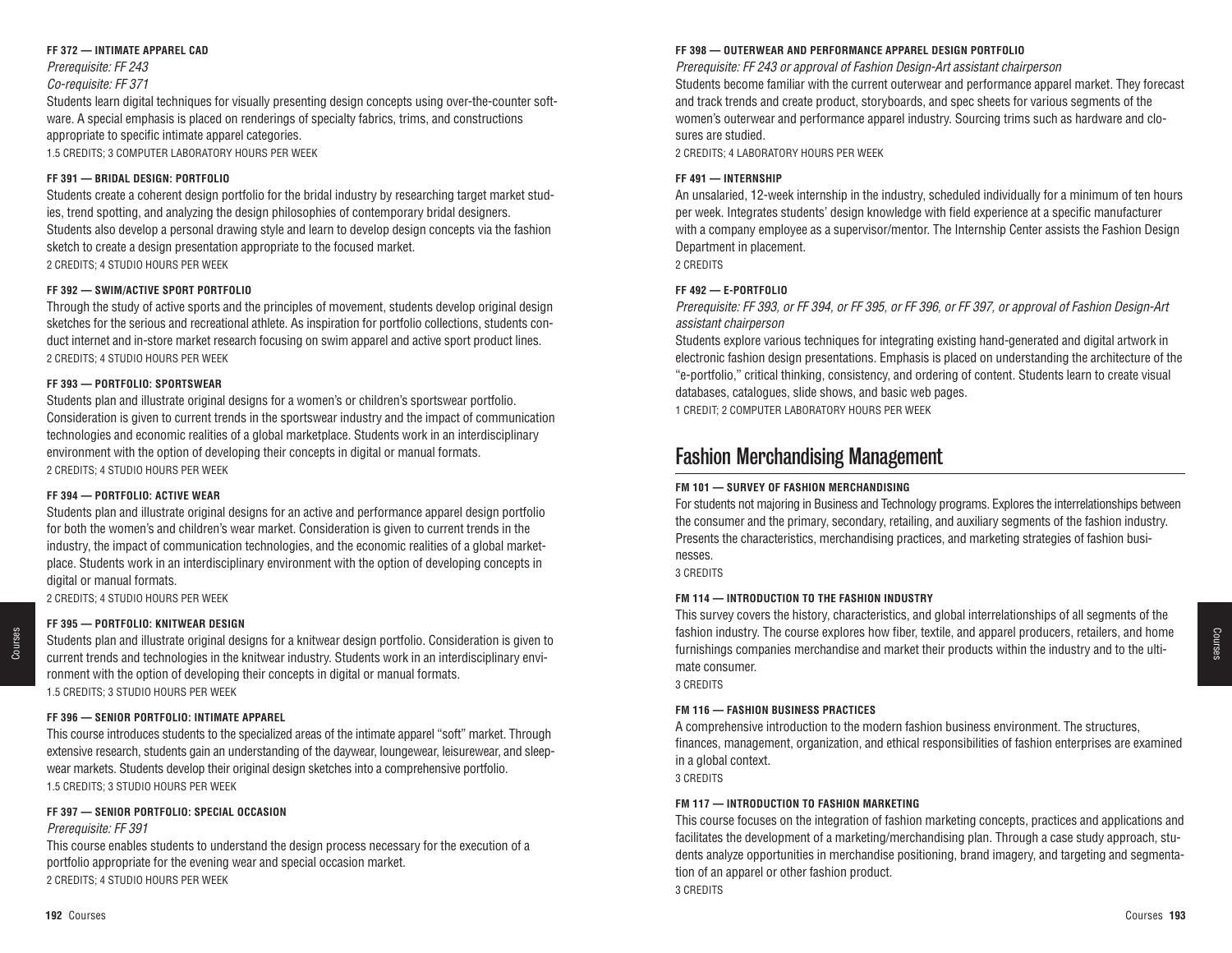#### **FM 118 — CONSUMER MOTIVATION IN FASHION**

Students learn demographic and psychographic information pertaining to consumer behavior and how it relates to the marketing of fashion. Discussions concentrate on consumer research, geographic distribution, income, education, leisure time, family structure, lifestyle, attitude, reference groups, and consumerism as influences. 3 CREDITS

# **FM 121 — MERCHANDISE PLANNING AND CONTROL**

Prerequisite: passing grade on FMM math placement test or MA 005

Provides an understanding of the concepts and calculations necessary for successful merchandising and familiarizes students with the terminology of operating statements, retail method of inventory, planning seasonal purchases, methods of figuring markups, turnover, stock-sales ratios, open-tobuy, markdowns, and terms of sale. 3 CREDITS

#### **FM 122 — FASHION MERCHANDISING: PRINCIPLES AND TECHNIQUES**

Analyzes the buying function and the differences of buyers' responsibilities in various types of merchandising organizations. Studies the principles, procedures, and techniques practiced by merchandisers of fashion goods in determining what assortments to buy and which resources to select. 3 CREDITS

#### **FM 144 — PRODUCT KNOWLEDGE FOR MERCHANDISING**

Familiarizes students with the terminology and characteristics of merchandise of non-textile fashion accessories and home furnishings at all price levels. Enables retail buyers, product developers, and wholesale salespersons to differentiate criteria for price and quality. 3 CREDITS

#### **FM 202 — THE MARKETING OF MENSWEAR**

For Menswear students. Analysis of successful marketing practices of menswear manufacturers selling to all types of retail enterprises. Examines demographics, line development, production and distribution, and interrelationships in the menswear industry. 3 CREDITS

#### **FM 212 — CASE STUDIES IN FASHION MARKETING**

#### Prerequisite: FM 116

Through the case study method, analyze the decision-making process used to arrive at independent solutions to typical marketing problems. Student analyses and presentations of actual cases are evaluated for weighing of factual data, disciplined thinking, and arrival at rational conclusions. 3 CREDITS

#### **FM 213 — INTRODUCTION TO DIRECT MARKETING**

#### Prerequisites: AC 111 and FM 114

Presents a comprehensive overview of the direct marketing industry, including its various components and career opportunities. Through the use of case studies and/or assignments, students learn strategic planning: how to choose and merchandise a product, pinpoint a target audience, develop marketing tests, and analyze results. Students are also introduced to the various electronic vehicles currently used in this ever-changing industry.

3 CREDITS

Courses

#### **FM 221 — WORKSHOP IN FASHION MERCHANDISING MANAGEMENT**

#### Prerequisites: FM 121 and FM 122

Presents students with opportunities to apply knowledge gained in prior courses to make creative solutions for specific problems. Workshop projects such as a day spent with a merchant or the selection of merchandise from manufacturers' offerings aid in understanding the principles and procedures of successful fashion merchandising. 3 CREDITS

#### **FM 222 — IMPORT BUYING**

#### Prerequisite: FM 224

Analyzes key factors in developing import programs, distribution of products, market sources, financing, and aspects associated with apparel and other imported products. The impact of imports on domestic apparel businesses is examined. 3 CREDITS

#### **FM 223 — CREATIVE FASHION PRESENTATIONS**

#### Prerequisites: AC 111 and FM 114

Students prepare and present fashion information through clinics, shows, and written communiques. They learn how to research, analyze, and forecast fashion trends. Awareness of career opportunities in the fashion industries is fostered. 3 CREDITS

#### **FM 224 — MERCHANDISING MATH APPLICATIONS**

Prerequisites: (Passing grade on FMM math placement test or MA 005) and FM 116 Students develop an understanding of the merchandising concepts and calculations necessary for interpreting and responding to financial planning and control reports of the merchandising and store operational teams. Among such reports are sales analyses, maintained markup reports, gross margin and seasonal plans.

3 CREDITS

#### **FM 225 — FASHION MERCHANDISING**

Prerequisites: (Passing grade on FMM math placement test or MA 005) and FM 268 This course provides a comprehensive look at the merchandising environment including the functions and objectives of the merchandising team and the principles and techniques of today's buyers, planners, product developers and account executives. Students work in teams on simulated merchandising projects to execute a seasonal plan.

3 CREDITS

#### **FM 226 — INTERNATIONAL BUYING AND MARKETING**

#### Prerequisite: Approval of instructor

Students, under faculty supervision, visit principal European cities to study the factors involved in fashion marketing and the international customer's attitudes about fashion. Discussions involve methods, practices, and reasons for importation and exportation. Students are expected to complete written assignments.

3 CREDITS; APPROXIMATELY 21 DAYS IN JUNE

# **FM 231 — STRATEGIES OF SELLING**

Principles of personal selling techniques, presentation skills, the art of persuasion, negotiating, and account building in the wholesale markets are developed through lectures and workshops. 3 CREDITS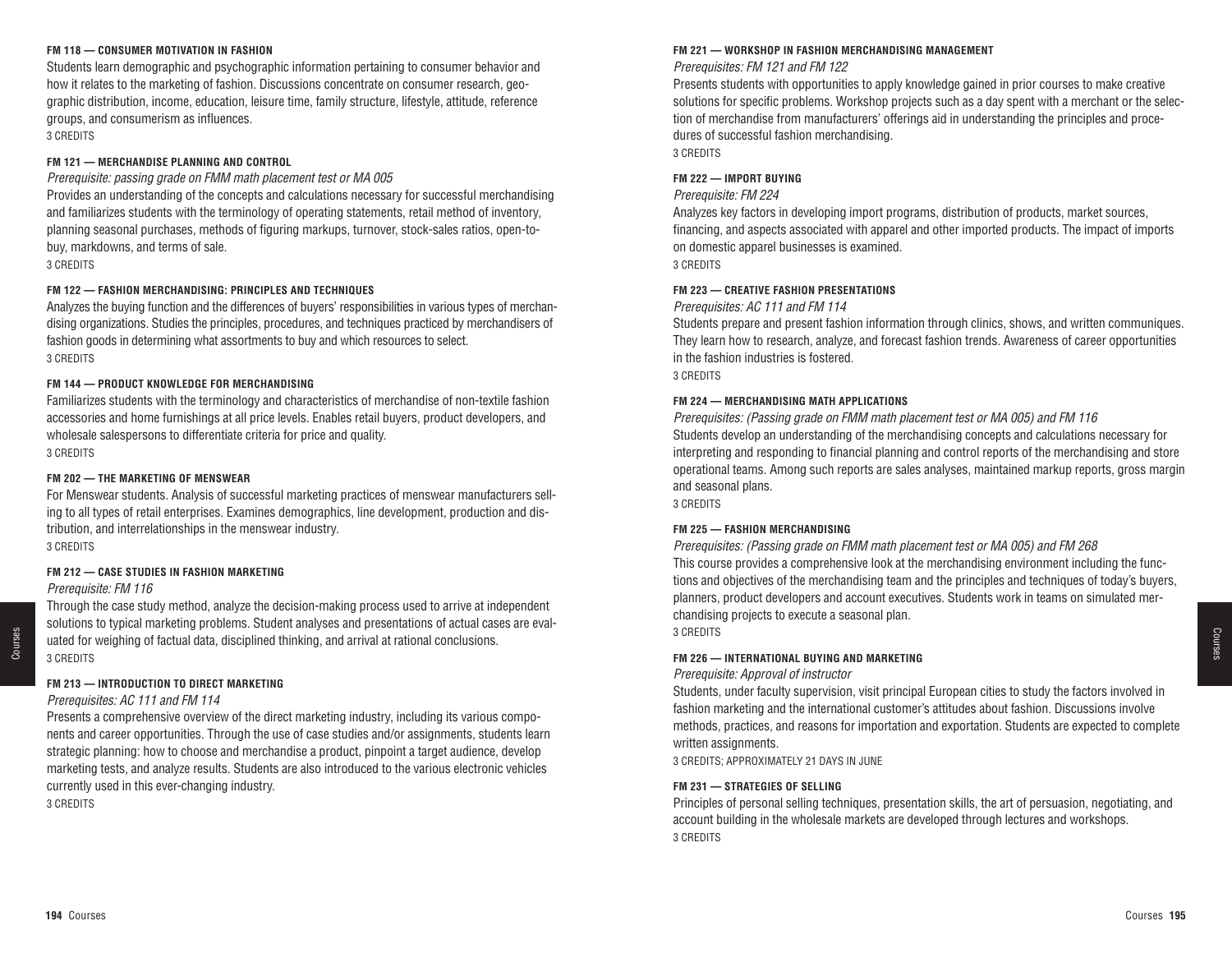#### **FM 244 — PRODUCT DEVELOPMENT**

Prerequisite: FM 268 and TS 111

Introduces the concepts and methods by which retailers create special, store-branded merchandise for targeted customer segments. The process of product development, from research to production to distribution, is studied.

3 CREDITS

#### **FM 251 — SMALL STORE FASHION RETAILING**

#### Prerequisite: FM 224

Enables students to understand the procedures of organizing a small fashion retail enterprise and to become aware of the decision-making inherent in successful small-store merchandising. Students develop a model for a small fashion retail store.

3 CREDITS

# **FM 262 — CONTEMPORARY RETAIL MANAGEMENT**

Students study all operational segments of the fashion industry and describe the functions of each. Contributions employees add to sales productivity and customer satisfaction in retail establishments are studied. New technologies are researched and the impact on consumers' shopping experiences explored.

3 CREDITS

# **FM 268 — TEAM DEVELOPMENT WORKSHOP**

Through individual and team role-playing and workshop activities, students learn the management skills needed in the international workplace. Communications skills, teamwork, and process management are stressed.

2.5 CREDITS

Courses

# **FM 301 — FASHION MERCHANDISING FOR APPAREL DESIGNERS**

For baccalaureate-level Fashion Design students. Examines the merchandising concepts vital to successful business practices in the fashion industry. Issues contributing to the relationships and profitability of manufacturing and retailing are stressed. 3 CREDITS

# **FM 302 — MERCHANDISING FOR TECHNICAL DESIGN**

Students develop an understanding of apparel merchandising within the product development process, including the role of the merchant and the interrelationships among technical design, merchandising, production, creative design, and sales. 2 CREDITS

# **FM 321 — WORKSHOP IN APPAREL MERCHANDISING**

# Prerequisite: FM 244

Hands-on workshops simulate the activities of a fashion merchandiser in overseeing the research, development, and presentation of a line for an apparel manufacturer. Emphasizes handling key accounts and the merchandiser's relationship with design, production, and sales staff. 3 CREDITS

# **FM 322 — FASHION INVENTORY MANAGEMENT**

Prerequisites: MG 306 for Fashion Merchandising Management students; MG 132, MG 153, and MG 251 for Production Management students

In computer simulations, students make decisions involving inventory models, inventory replenishment, and seasonal and long-term merchandising strategies. Students learn to manage a business by developing seasonal financial plans, creating store plans, and balancing multi-store inventories. 3 CREDITS; 2 LECTURE AND 2 COMPUTER LABORATORY HOURS PER WEEK

# **FM 323 — MERCHANDISING FOR ELECTRONIC COMMERCE**

#### Prerequisite: MG 306

Students identify and evaluate how e-commerce is conducted and managed. Visual and merchandise presentations offered in e-tailing are explored. An e-tailing site is simulated, applying merchandising concepts acquired in the class. Career opportunities in the e-commerce sector are also identified. 3 CREDITS

#### **FM 324 — BUSINESS OF LICENSING**

Students examine the business aspects of licensing as they apply to the fashion industry, from licensing assignments through the merchandising approval process. Appropriate skills for negotiating and planning licensed product lines are developed. Business and career opportunities with manufacturers, retailers, product developers, and designers of licensed fashion merchandise are explored.

3 CREDITS

# **FM 325 — FINANCIAL ASSORTMENT AND PLANNING**

Students learn financial and merchandise assortment planning using the Arthur Planning software. The course defines the buyer's duties within a retail organization and teaches students how to develop a financial plan.

3 CREDITS; 2 LECTURE AND 2 LABORATORY HOURS PER WEEK

# **FM 341 — COMPUTER-AIDED PRODUCT DEVELOPMENT I**

Prerequisites: FM 244 and MG 153

This course examines how technology is used to create, merchandise, and communicate during each phase of the product development process. It focuses on the creative phases of product development, including trend research; sourcing for color, silhouette, and patterns; and assortment planning.

3 CREDITS; 2 LECTURE AND 2 COMPUTER LABORATORY HOURS PER WEEK

# **FM 361 — MANAGEMENT FOR RETAILING**

A comprehensive study of the role of the manager in today's retail climate. Students learn the effect of an organization's culture on the management process and how it is viewed from a global perspective. Decision-making, planning, structure, leadership, and defining control are also studied. 3 CREDITS

# **FM 362 — DYNAMICS OF STORE OPERATIONS MANAGEMENT**

#### Prerequisite: FM 361

This course identifies the divisions of Retail Management from the store operations perspective. Specific areas of operations management are analyzed. Students compare and contrast management practices among retailers using skills gained from roundtable discussions with industry executives and field trips. 3 CREDITS

# **FM 422 — MERCHANDISING STRATEGIES**

Prerequisites: FM 325 and (MA 311 or MA 321 or MA 331)

This is the "capstone" course for BS degree students, which integrates the skills and knowledge acquired in previous FMM and related courses. Working in teams, students will research financial, merchandising and competitive data and combine with information provided by executives from various retail organizations. Students will articulate merchandising strategies in a final presentation. 3 CREDITS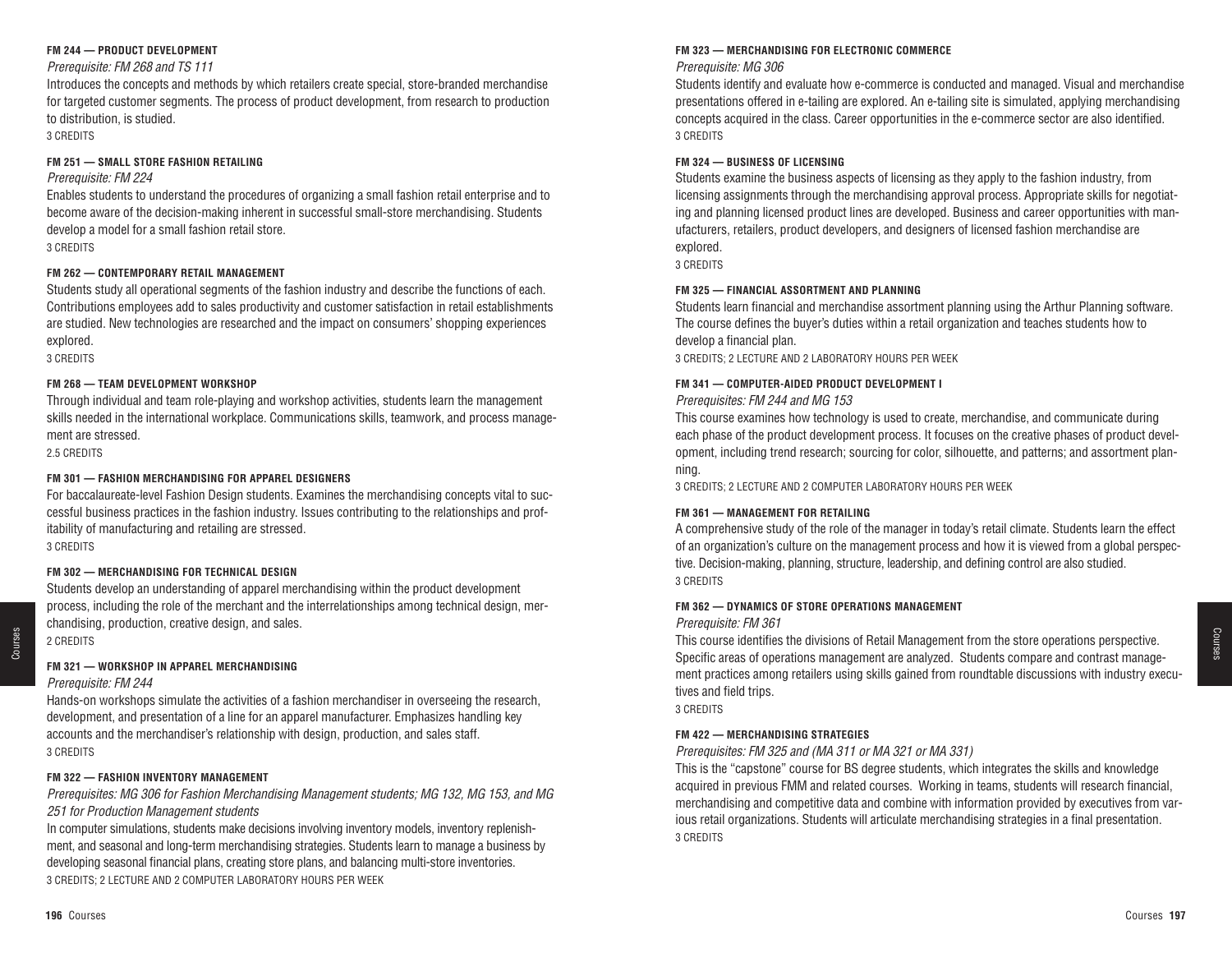#### **FM 423 — FASHION PLANNING AND ALLOCATION**

#### Prerequisites: FM 322

Students assume the role of fashion merchandise planner/allocator for a multi-unit chain store. Using computer technology, they extract data from the system, analyze data for future planning and allocation, and manage inventory levels, sales, and turns. 3 CREDITS; 2 LECTURE AND 2 COMPUTER LABORATORY HOURS PER WEEK

#### **FM 431 — SALES MANAGEMENT**

This course includes the formulation of strategic sales programs for manufactured products and services. Students implement sales programs and evaluate control of the organization's sales activities. The course blends dynamic processes composed of interrelated sections, all geared to reach the sales objectives.

3 CREDITS

#### **FM 441 — COMPUTER-AIDED PRODUCT DEVELOPMENT II**

#### Prerequisites: FM 341 and MG 306

This course applies web-based content and computer applications during product development. Students implement assembly and diagram details, specifications, cost sheets, etc., based on the creative content from FM 341.

3 CREDITS; 2 LECTURE AND 2 COMPUTER LABORATORY HOURS PER WEEK

#### **FM 491 — SUMMER INTERNSHIP: FASHION MERCHANDISING IN LONDON**

#### Prerequisite: approval of instructor

A summer internship in a London-based merchandising company. Includes three 3-hour classes based at FIT prior to departure, as well as three seminars in London. Completion of daily journal, oral presentation, and written report are required. Applications must be submitted in the fall semester prior to acceptance into the program.

4 CREDITS; MINIMUM OF 120 HOURS FROM THE END OF MAY THROUGH JUNE

# **FM 499 — INDEPENDENT STUDY: FMM**

Prerequisite: a minimum 3.5 GPA and approval of instructor, chairperson, and dean VARIABLE CREDITS (3 CREDITS MAXIMUM)

# French

Courses

#### **FR 111 — FRENCH I**

This introductory course enables students with no background in French to communicate with French-speaking people. The basic skills of speaking, reading, and writing in French are established and the cultures where French is spoken are introduced. Teacher-instructed multimedia laboratory sessions reinforce skills learned in the classroom. (G8: Foreign Language) 3.5 CREDITS; 3 LECTURE AND 1 LABORATORY HOURS PER WEEK

#### **FR 112 — FRENCH II**

#### Prerequisite: FR 111 or equivalent

Students expand upon the skills established in French I and continue to study the cultures where French is spoken. Teacher-instructed multimedia laboratory sessions reinforce skills learned in the classroom. (G8: Foreign Language)

3.5 CREDITS; 3 LECTURE AND 1 LABORATORY HOURS PER WEEK

#### **FR 122 — FRENCH CONVERSATION I**

Prerequisite: FR 111 or equivalent

Students learn to converse in French by interacting in real-life situations. Functional and practical verbal communications are addressed, with a focus on the cultures where French is spoken. Course also taught in Paris, France, in Winterim and Summer sessions. 3 CREDITS

#### **FR 132 — FRENCH IN PARIS**

Prerequisite: FR 112 or equivalent

Provides an opportunity for total immersion in French and for developing an awareness of the people, culture, and history of Paris and France. Continuation of the practice, development, and use of the basic spoken and written structures of contemporary French. Emphasis is placed on immediate active use of the language as an instrument of communication. 3.5 CREDITS; 4 DAYS PER WEEK FOR 4 WEEKS IN JUNE

#### **FR 213 — FRENCH III**

#### Prerequisite: FR 112 or equivalent

This intermediate course is designed to review and refine students' communication skills in French. Supplementary reading materials (including poetry, short stories, and magazine and newspaper articles), films, and videos further the students' knowledge of the cultures where French is spoken. Teacher-instructed multimedia laboratory sessions reinforce skills learned in the classroom. (G8: Foreign Language)

3.5 CREDITS; 3 LECTURE AND 1 LABORATORY HOURS PER WEEK

### **FR 214 — FRENCH IV**

Prerequisite: FR 213 or equivalent

Building on French III, students refine their communication skills in French. More advanced supplementary reading materials (including poetry, short stories, and magazine and newspaper articles), films, and videos further the students' knowledge of the cultures where French is spoken. Teacherinstructed multimedia laboratory sessions reinforce skills learned in the classroom. (G8: Foreign Language)

3.5 CREDITS; 3 LECTURE AND 1 LABORATORY HOURS PER WEEK

### **FR 223 — FRENCH CONVERSATION II**

#### Prerequisite: FR 112 or equivalent

Conversational ability in French is further developed and refined by emphasizing interaction in reallife situations. Advanced functional and practical verbal communications are addressed, with a focus on the cultures where French is spoken.

3 CREDITS

#### **FR 315 — INTRODUCTION TO FRENCH LITERATURE**

Prerequisite: FR 214 or equivalent

Introduces students to the history of French literature from the Middle Ages to the 19th century. Examines major French authors in the genres of poetry, the novel, and theatre, and emphasizes literary analysis through discussion. Films, recordings, and other media are used to illuminate the works studied. Conducted entirely in French.

3 CREDITS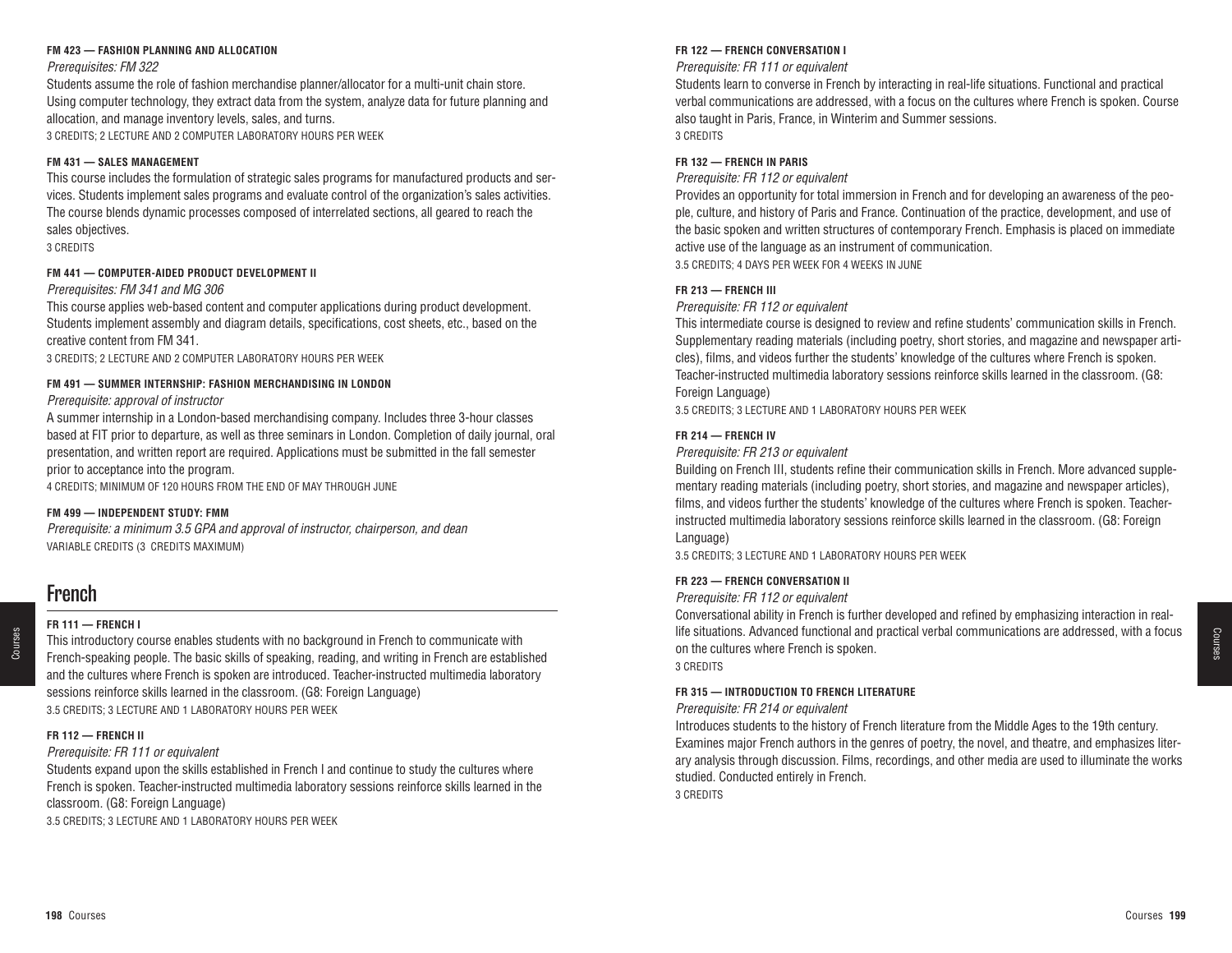# Fabric Styling

### **FS 312 — RESEARCH TECHNIQUES**

Students explore and use a wide range of research materials to develop new designs. Special focus is on historical reference in order to apply and adapt designs to current markets. 1.5 CREDITS; 1 LECTURE AND 1 STUDIO HOURS PER WEEK

# **FS 321 — FASHION KNIT DESIGN**

Reviews various processes of knitting, including warp, raschel, and double knit. Stresses knit designing for today's fashion needs in apparel.

3 CREDITS; 2 LECTURE AND 2 STUDIO HOURS PER WEEK

# **FS 331 — FABRIC STYLING I**

Design concepts, fashion trends, and textile lines are developed for a wide range of markets. Focus is on developing cohesive, visually edited boards for specific areas. Oral presentation skills are developed at the conclusion of each project.

3 CREDITS; 2 LECTURE AND 2 LABORATORY HOURS PER WEEK

# **FS 334 — LEATHER FORECASTING AND STYLING**

Students are taught how to develop and communicate style concepts and fashion trends in leather. Special emphasis is on sources of inspiration, introduction to research, and production techniques for apparel and accessories in the men's and women's wear markets. 2 CREDITS; 1 LECTURE AND 2 STUDIO HOURS PER WEEK

# **FS 341 — ROLE OF FABRICS IN FASHION: 1860 TO PRESENT**

Significant concepts and developments in fabrics and fashion history are examined through a chronological study of innovations in fabrics and their uses by major designers. Knowledge of specific fabrics, designs, and designers is obtained by hands-on use of garments in The Museum at FIT's collections.

3 CREDITS

Courses

# **FS 411 — FABRIC STYLING IN ITALY**

# Prerequisite: HA 112

Students learn how to conduct research, interpret visual materials, and develop forecasting skills through the on-location experience of Italian art, architecture, landscape, fashion, and design. By visiting museums, design studios, and textile mills, students learn about Italian culture and international perspectives, design resources, stores, and markets.

3 CREDITS; APPROXIMATELY 3 WEEKS IN JUNE

# **FS 424 — HOME FASHION DESIGN**

Current lifestyle and fashion trends are analyzed to produce lines for domestics and bed and bath markets. The special needs of licensed designs are discussed. Attention is given to specific historical periods and relevant reference material. 3 CREDITS; 6 LABORATORY HOURS PER WEEK

# **FS 431 — FABRIC STYLING II**

#### Prerequisite: FS 331

Students continue the development of fabrics and/or product lines begun in FS 331, with emphasis on specific marketing and design criteria. 2 CREDITS; 4 LABORATORY HOURS PER WEEK

#### **FS 432 — CAD FOR WOVEN AND PRINT STYLING**

Using CAD programs with weave libraries, students create original woven patterns. Plaids, stripes, and coordinated designs are presented as collections in a storyboard format. 2 CREDITS; 1 LECTURE AND 2 COMPUTER LABORATORY HOURS PER WEEK

#### **FS 433 — DIGITAL PRESENTATION FOR THE FABRIC STYLIST**

#### Prerequisite: TD 312 or approval of instructor

Students use market direction, color forecasts, style information, and national and international trends in order to develop presentations delivered in a digital interactive format. Video, sound, digital photography, annotation, and animation are integrated into a final project. 2 CREDITS; 1 LECTURE AND 2 COMPUTER LABORATORY HOURS PER WEEK

#### **FS 451 — COLOR COMBINATIONS AND REPEATS**

The development and execution of original design ideas are accomplished. Students concentrate on the use of gouache, transfer techniques, repeats, and color combinations. Current fashion trends are analyzed in the design process.

3 CREDITS; 6 LABORATORY HOURS PER WEEK

#### **FS 453 — PROFESSIONAL PRESENTATION**

Students prepare a trend and color forecast, as well as design invitations for their final portfolio show presented to industry members. Individual portfolios are developed and presented at that time. 1.5 CREDITS; 3 LABORATORY HOURS PER WEEK

#### **FS 491 — INTERNSHIP**

A 14-week internship in industry, scheduled individually for a minimum of six hours per week. Completion of a daily journal, a written report on the internship experience, and a portfolio of work (where applicable) is required.

2 CREDITS

#### **FS 499 — INDEPENDENT STUDY IN FABRIC STYLING**

Prerequisites: a minimum 3.5 GPA and approval of instructor, coordinator, and dean For eighth-semester Fabric Styling students. A plan must be submitted to the Fabric Styling coordinator a semester before the class is taken. VARIABLE CREDITS (3 CREDITS MAXIMUM)

# Graphic Design

#### **GD 214 — THE CORPORATE IMAGE**

Prerequisite: CD 112, and (for two-year AAS students only) CD 271 Co-requisite: CD 271 (for one-year AAS students only)

Students develop corporate identity using logotype and logomark, with an emphasis on exploring creative solutions that define a corporate image. The logo application is extended to a complete corporate business system and finished to presentation form. 3 CREDITS; 6 STUDIO HOURS PER WEEK

#### **GD 232 — SURVEY OF GRAPHIC DESIGN**

Traces the development of modern graphic design. Significant stylistic trends and influences are analyzed and compared. The processes used by major designers to realize design solutions are examined. The people, processes, and products involved in the development of modern graphic design are explored. 3 CREDITS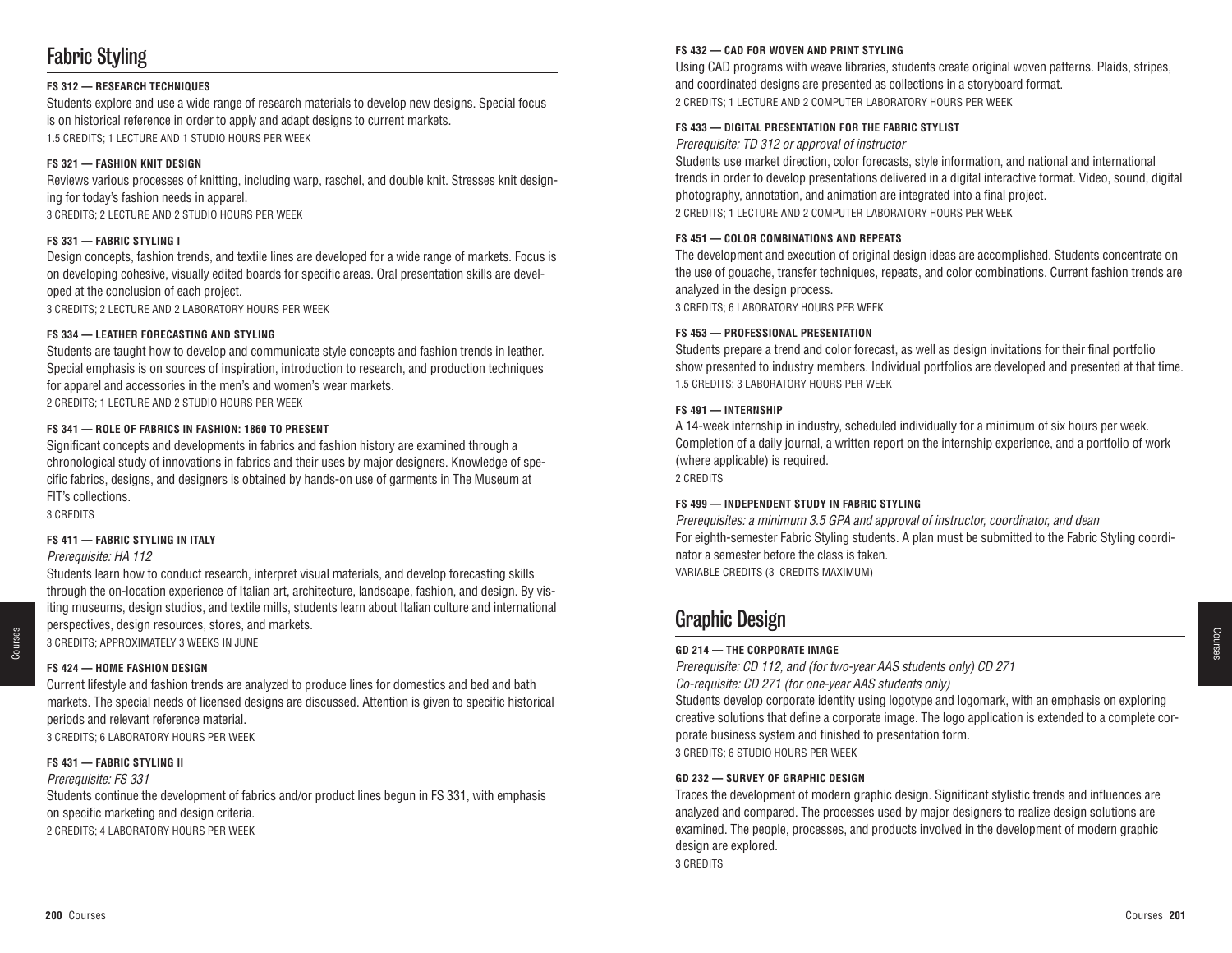#### **GD 235 — SURVEY OF GRAPHIC DESIGN**

For one-year AAS Communication Design students. Surveys visual communication from its earliest forms to its present visualized conceptions. Emphasizes links between society and the evolution of visual communication. Analyzes and compares major stylistic trends and influences. 2 CREDITS

# **GD 243 — WEBSITE DESIGN AND PRODUCTION**

# Co-requisite: CD 251

Students design and produce their own websites using computer markup languages. Emphasis is placed on the understanding of the fundamentals of web design, including XHTML, CSS, and animation. 2 CREDITS; 1 LECTURE AND 2 COMPUTER LABORATORY HOURS PER WEEK

# **GD 311 — GRAPHIC DESIGN I**

#### Prerequisites: CD 271 and GD 214

In this comprehensive approach to the study of graphic communication, students develop an understanding of the inventive potential of form and message to create a visual language by analyzing, researching, and organizing information. (G6: Arts) 3 CREDITS; 6 STUDIO HOURS PER WEEK

# **GD 312 — GRAPHIC DESIGN II**

#### Prerequisites: CD 371 and GD 311

Students examine the analytical process used in visual problem solving and its role as a tool in communicating information. Students conceptualize and develop a visual campaign for a museum or institution and apply their designs comprehensively using a variety of media. (G6: Arts) 3 CREDITS; 6 STUDIO HOURS PER WEEK

# **GD 342 — PUBLICATION DESIGN**

#### Prerequisites: CD 222, CD 271, and GD 214

The conceptual and technical abilities required to design magazines and other publications are emphasized. Students learn the impact of marketing objectives, research, and technology on publication design.

3 CREDITS; 6 STUDIO HOURS PER WEEK

# **GD 344 — GRAPHIC DESIGN IN DIGITAL MEDIA**

# Prerequisite: CD 441

Courses

Advanced use of technology in graphic design with an emphasis on the visual, technical, and organizational makeup of an interface. Students explore ways to create and communicate utilizing the principles of interactivity, hypermedia, and time-based media.

2 CREDITS; 1 LECTURE AND 2 COMPUTER LABORATORY HOURS PER WEEK

# **GD 401 — GRAPHIC DESIGN FOR ADVERTISING**

#### Co-requisite: AD 481

Students learn the systems and principles of graphic design and develop analytical abilities for visual problem solving in advertising. 3 CREDITS; 6 STUDIO HOURS PER WEEK

# **GD 402 — SIGNAGE AND GRAPHICS**

For Interior Design students. Examines the design of signage and graphics as elements of architectural and interior environments and exhibition areas. 1 CREDIT; 2 STUDIO HOURS PER WEEK

# **GD 407 — GRAPHIC DESIGN FOR TOY DESIGNERS**

Prerequisite: TY 313 Examines conceptual and executional skills of the designer, with emphasis on effective problem solving in graphic design. 1.5 CREDITS; 3 STUDIO HOURS PER WEEK

# **GD 411 — GRAPHIC DESIGN III**

Prerequisites: CD 372 and GD 312

Students build on their cognitive abilities and visual problem solving skills by developing innovative products. Students are encouraged to incorporate new technologies and materials into their designs. 3 CREDITS; 6 STUDIO HOURS PER WEEK

#### **GD 414 — GRAPHIC DESIGN FOR PACKAGING**

Prerequisites: GD 411 and GD 441

Application of images and type to packaging design is studied. Various types of packaging, printing, and fabrication methods, as well as regulatory guidelines, are explored. 2 CREDITS; 1 LECTURE AND 2 STUDIO HOURS PER WEEK

#### **GD 441 — ENVIRONMENTAL GRAPHICS**

Prerequisites: CD 372 and GD 311

An introduction to environmental graphic design that examines the basic concepts, language, materials, and processes necessary to solve communication problems in the built environment. Students work with scale, read plans, and construct models, as well as shape volume and form. They gain familiarity with traditional materials for fabrication and graphic production, and new and emerging electronic techniques.

2 CREDITS; 1 LECTURE AND 2 STUDIO HOURS PER WEEK

# History of Art and Civilization

# **HA 111 — HISTORY OF WESTERN ART AND CIVILIZATION: ANCIENT PREHISTORY THROUGH THE MIDDLE AGES**

Presents the history of Western art and civilization from Paleolithic times through the Middle Ages. Illustrated lectures stress political, economic, and social conditions as reflected in architecture, painting, and sculpture. (G5: Western Civilization; G7: Humanities) 3 CREDITS

# **HA 112 — HISTORY OF WESTERN ART AND CIVILIZATION: RENAISSANCE TO THE MODERN ERA**

Presents the history of Western art and civilization from the early Renaissance to the modern era. Illustrated lectures explore painting, sculpture, and architecture in relation to pertinent religious, political, economic, and social conditions. (G5: Western Civilization; G7: Humanities) 3 CREDITS

#### **HA 121 — CITIES AND CIVILIZATIONS: THE EASTERN MEDITERRANEAN WORLD, C. 3000 BCE - 1000 CE**

Students examine the art and civilization of the ancient to medieval eastern Mediterranean (including western Asia) from a non-Western perspective. Illustrated lectures and discussions survey the cultures, societies, and arts of the great urban centers of antiquity up to the Crusades. (G7: Humanities; G9: Other World Civilizations) 3 CREDITS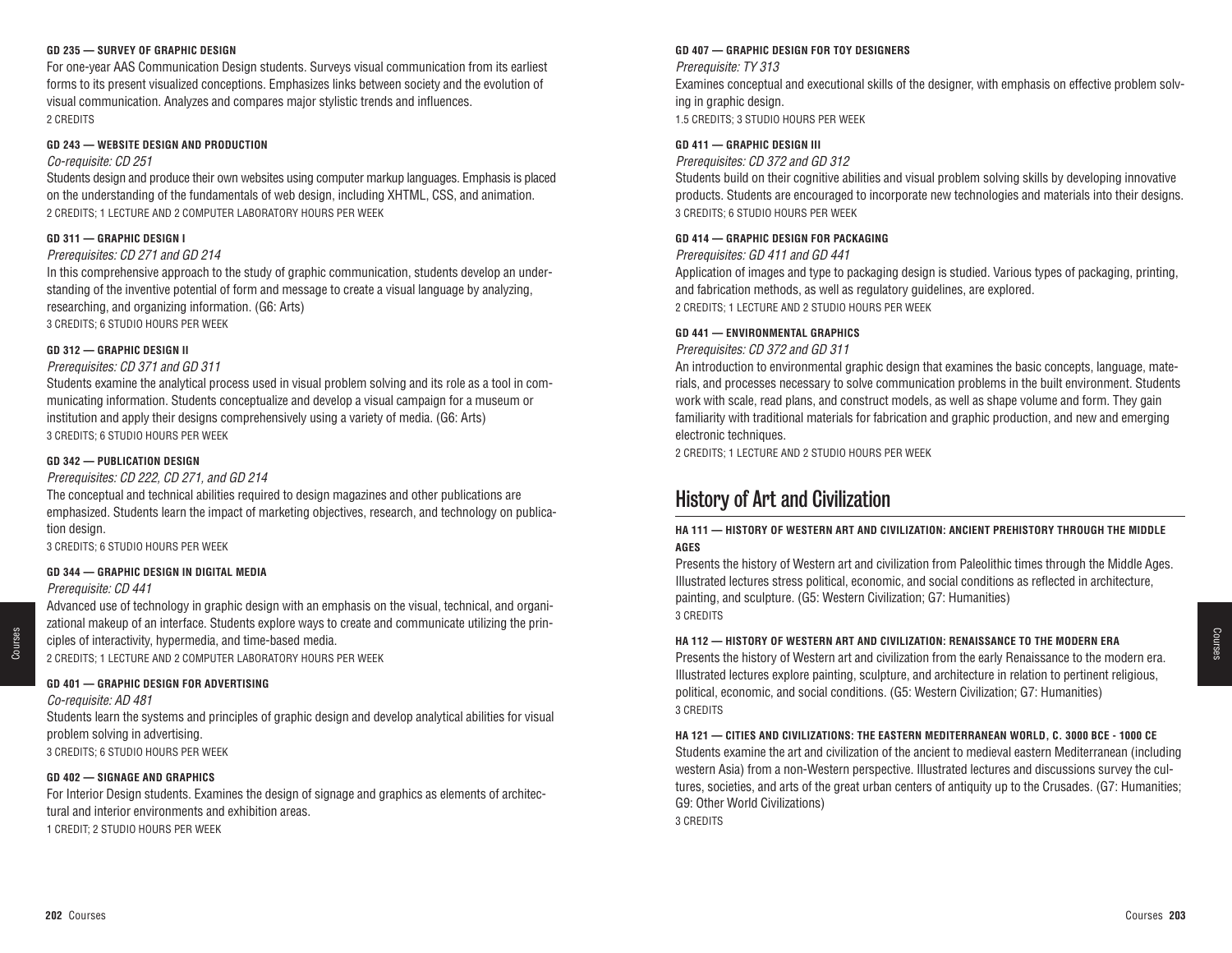#### **HA 212 — RENAISSANCE ART**

Conducted in Florence, this course presents an in-depth study of Italian Renaissance painting, sculpture, and architecture from the late Middle Ages through the early Baroque. (G7: Humanities) 3 CREDITS

#### **HA 213 — ROME: A CULTURAL HISTORY IN PAINTING, SCULPTURE, AND ARCHITECTURE**

Conducted in Rome, this course examines the history of painting, sculpture, and architecture from antiquity to the present. Through field trips, lectures, and discussions, students are introduced to style, iconography, technical innovation, geography, and the cultural, social, economic, and political forces that have shaped Rome's visual arts. (G5: Western Civilization; G6: Arts; G7: Humanities) 3 CREDITS; 5 WEEKS IN JUNE/JULY

#### **HA 214 — ART IN NEW YORK**

Selected studies in the history of art, utilizing resources available in New York City. Critical and historical investigations arise from direct study of art and architecture. (G6: Arts; G7: Humanities) 3 CREDITS

#### **HA 215 — HISTORY OF MENSWEAR**

#### Prerequisite: HA 112

Surveys the history of men's costume in the West, from its foundations in ancient and medieval costume to the late 20th century, through illustrated lectures and visits to the Metropolitan Museum of Art and the Costume Collection at The Museum at FIT. (G7: Humanities) 3 CREDITS

#### **HA 216 — AMERICAN INDIAN ART AND CIVILIZATION**

A study of the art and culture of American Indians, from Alaska to the border of Mexico, from prehistoric time to the present. Students study architecture,carving, painting, pottery, rituals, textiles, and the dramatic changes in American Indian art and culture due to the violence of colonization. (G6: Humanities; G9: Other World Civilizations) 3 CREDITS

#### **HA 221 — EAST ASIAN ART AND CIVILIZATION**

Introduces major characteristics of East Asian civilizations through a survey of traditional art and architecture. Illustrated lectures survey artistic traditions in relation to historical, religious, and social aspects of these civilizations. (G7: Humanities; G9: Other World Civilizations) 3 CREDITS

# Courses

# **HA 223 — AFRICAN ART AND CIVILIZATION**

Surveys cultures of sub-Saharan Africa. Illustrated lectures present art and architecture in relation to history, religion, economic conditions, and social and political structures. (G7: Humanities; G9: Other World Civilizations)

3 CREDITS

# **HA 224 — PRE-COLUMBIAN ART AND CIVILIZATION**

Surveys civilizations of Latin America prior to the arrival of Columbus. Illustrated lectures focus on art, architecture, and performance in relation to economic conditions, history, and religion. (G7: Humanities; G9: Other World Civilizations)

3 CREDITS

# **HA 225 — ART AND CIVILIZATION OF INDIA**

Introduces major characteristics of the Indian civilization through a survey of its traditions of art and architecture. Illustrated lectures survey artistic tradition in relation to historical, religious, and social aspects of this civilization. (G7: Humanities; G9: Other World Civilizations) 3 CREDITS

# **HA 226 — ART AND CIVILIZATION OF THE ISLAMIC WORLD**

This course examines the art and civilization of the Islamic world, from the birth of Islam in the seventh century CE to the present. Students are introduced to the spiritual, philosophical, and sociopolitical factors that led to the formation of this multiethnic style. (G7: Humanities; G9: Other World Civilizations)

3 CREDITS

# **HA 227 — ARCHAEOLOGICAL EXCAVATION IN ISRAEL**

Prerequisite: HA 111 or HA 121 or approval of the instructor

Excavate an archaeological site in Israel and learn archaeological methods "on the job." Attend illustrated lectures three evenings a week, learning about the history, archaeology, and art of the eastern Mediterranean. Travel to Jerusalem and other sites, independently or on organized field trips. (G9: Other World Civilizations)

3 CREDITS; 5 WEEKS IN JUNE/JULY

#### **HA 231 — MODERN ART**

Prerequisite: HA 112 Presents the history of Western art from the 19th century through the mid-20th century in the context of cultural history. (G7: Humanities) 3 CREDITS

#### **HA 299 — INDEPENDENT STUDY IN HISTORY OF ART AND CIVILIZATION**

Prerequisites: a minimum 3.5 GPA and approval of instructor, chairperson, and dean VARIABLE CREDITS (3 CREDITS MAXIMUM)

#### **HA 311 — MEDIEVAL ART**

Prerequisite: HA 111 or HA 112 or approval of chairperson

Presents the history of Western art and civilization from the fall of Rome to the Renaissance. Illustrated lectures present architecture, painting, and sculpture in relation to pertinent religious, economic, and social conditions. (G5: Western Civilization; G7: Humanities) 3 CREDITS

# **HA 312 — WOMEN IN WESTERN ART FROM THE LATE 18TH CENTURY TO THE PRESENT** Prerequisite: HA 231

Students examine the role of women as creators and, to a lesser extent, subjects of art from the 18th through the 20th centuries. This course focuses on the contributions of selected women artists and touches on issues related to the depiction of women in Western art. (G7: Humanities) 3 CREDITS

### **HA 314 — HISTORY OF AMERICAN ART**

Prerequisite: HA 112 or equivalent, or approval of chairperson

A history of art in America from the the early colonial period to the early 20th century. Illustrated lectures present painting, sculpture, and architecture in relation to pertinent religious, political, economic, and social conditions. (G7: Humanities; G10: American History) 3 CREDITS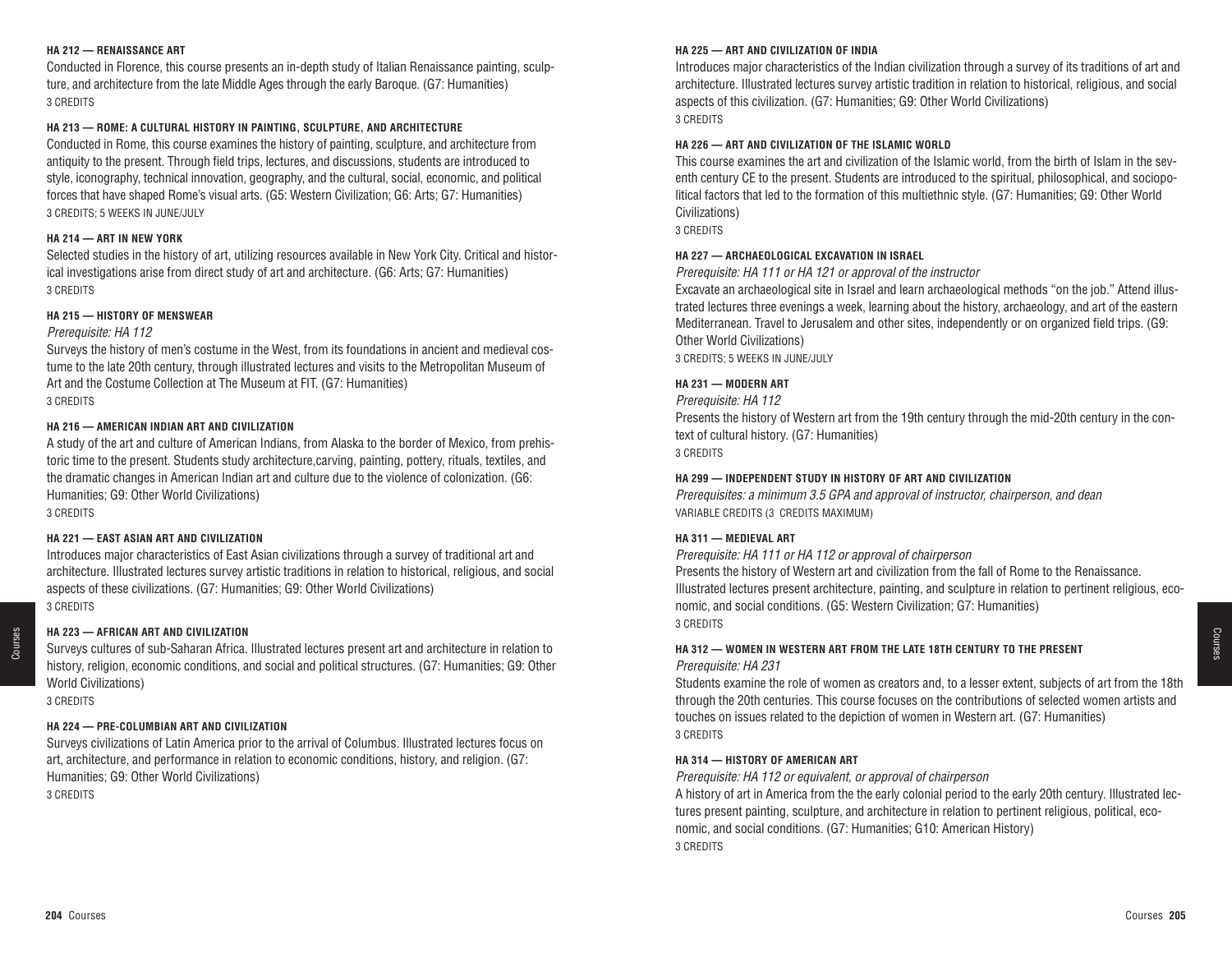#### **HA 331 — CONTEMPORARY ART AND CULTURE: 1945 TO THE PRESENT**

Prerequisite: HA 231 or approval of chairperson

Presents the recent history of Western art and culture. Illustrated lectures present artistic developments in relation to pertinent ideas and events in contemporary culture. (G7: Humanities) 3 CREDITS

#### **HA 332 — MODERN ARCHITECTURE**

#### Prerequisite: HA 112

Traces the development of architecture in Europe and the United States in the 19th and 20th centuries. Illustrated lectures present architectural developments in relation to pertinent ideas, events, and technological innovations. (G7: Humanities) 3 CREDITS

# **HA 342 — HISTORY OF TEXTILE DESIGN**

#### Prerequisites: two semesters of History of Art and Civilization

Illustrated lectures survey patterned textile design throughout the world from antiquity to the mid-20th century. (G7: Humanities) 3 CREDITS

# **HA 343 — HISTORY OF PHOTOGRAPHY**

A history of photography from its beginnings to the present day. Illustrated lectures present a chronological survey that focuses on photographers, technical advancements, and aesthetic considerations in the context of pertinent ideas and events. (G7: Humanities) 3 CREDITS

#### **HA 344 — HISTORY OF WESTERN COSTUME**

#### Prerequisite: HA 112

Illustrated lectures present the historical and social development of Western costume, from antiquity to the present, in the context of the history of art and design. (G7: Humanities) 3 CREDITS

#### **HA 345 — HISTORY OF INDUSTRIAL DESIGN**

Prerequisites: two History of Art and Civilization courses (HA 111, HA 112, or HA 231), or equivalent and approval of instructor, or (for Home Products Development students) HA 112 Surveys the development of design for commercial production from antiquity to the modern era in a cultural context. Illustrated lectures address major theories, leading contributors, and examples of work that reflect technological and artistic achievements in the field. (G7: Humanities) 3 CREDITS

#### **HA 346 — 20TH-CENTURY FASHION AND ART** Prerequisite: HA 231

A survey of 20th-century fashionable dress in the context of the history of art and design, with emphasis on the work of leading fashion designers. Students study garments and accessories in the collection of The Museum at FIT, as well as photographs, fashion illustrations, and films. 3 CREDITS

# **HA 391 — THE BAUHAUS (HONORS)**

Prerequisites: HA 112, HA 231, and qualification for Presidential Scholars Program, or 3.5 GPA with approval of dean for Liberal Arts

A study of the history and development of the influential German art, design, and architecture school; the artists and architects who served on its faculty; and the body of work produced in Germany from 1919 to 1933 and in Chicago from 1938 to 1944. (G7: Humanities) 3 CREDITS

# **HA 392 — THE ART OF VENICE: TITIAN TO TIEPOLO (HONORS)**

Prerequisites: HA 112 and qualification for Presidential Scholars Program, or 3.5 GPA with approval of dean for Liberal Arts

This study of Venetian history provides background for understanding the painting, sculpture, and architecture of Venice from the Renaissance through the 18th century. (G7: Humanities) 3 CREDITS

#### **HA 393 — ART AND MYTH IN THE CLASSICAL WORLD (HONORS)**

Prerequisites: HA 111 or HA 112 and qualification for Presidential Scholars Program, or 3.5 GPA with approval of dean for Liberal Arts

Illustrated lectures examine the Greek myths—and their depiction in Greek and Roman art—in relation to their social and religious contexts. (G7: Humanities) 3 CREDITS

# **HA 394 — HISTORY OF NEW YORK ARCHITECTURE (HONORS)**

Prerequisites: HA 112 and qualification for Presidential Scholars Program, or 3.5 GPA with approval of dean for Liberal Arts

Students explore the history of architecture in New York City. They are introduced to style, iconography, technical innovation, and geography. The cultural, social, economic, and political forces that shaped the city's buildings from the early 17th century to the present are also explored. (G5: Western Civilization; G6: Arts)

# 3 CREDITS

#### **HA 395 — STUDIES IN AMERICAN INDIAN ART AND CULTURE (HONORS)**

Prerequisite: qualification for Presidential Scholars Program, or 3.5 GPA with approval of dean for Liberal Arts

A study of the art and culture of American Indians—from Alaska to the border of Mexico, from prehistoric times to the present. Students study architecture, carving, painting, pottery, rituals, textiles, and the dramatic changes in American Indian art and culture due to the violence of colonization. (G7: Humanities; G9: Other World Civilizations)

# 3 CREDITS

#### **HA 396 — ART AND PATRONAGE IN THE ITALIAN RENAISSANCE (HONORS)**

Prerequisite: HA 112 and qualification for Presidential Scholars Program, or 3.5 GPA with approval of dean for Liberal Arts

This course surveys Italian Renaissance art patronage, emphasizing sociopolitical contexts and the celebration of power. Emphasis is given to patronage in courts and republics and to the merchant class, princes, and popes. The course also considers patronage of less dominant groups, such as women. (G5: Western Civilizations; G7: Humanities) 3 CREDITS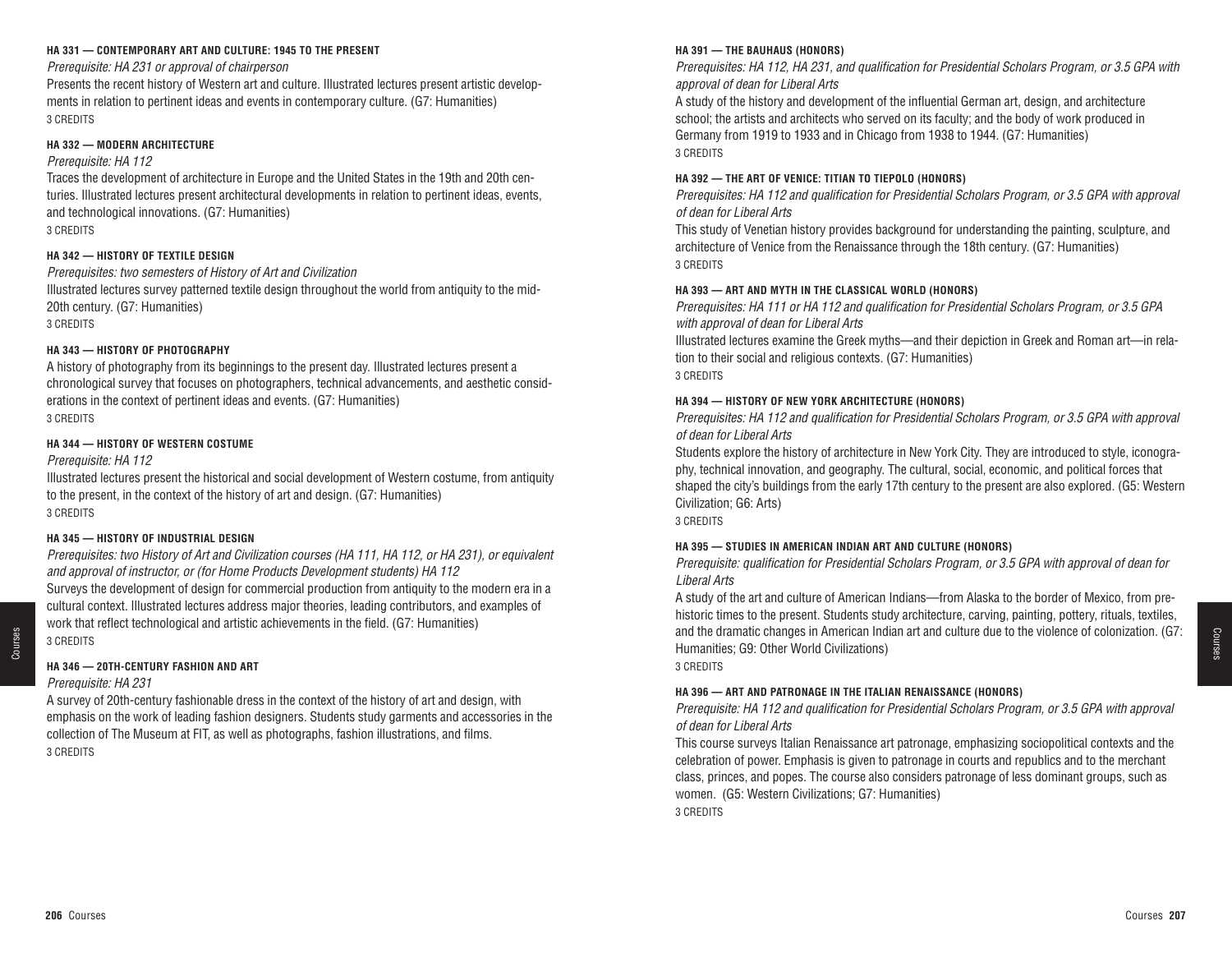#### **HA 397 — STUDIES IN MAYA ART AND CULTURE (HONORS)**

Prerequisite: qualification for Presidential Scholars Program, or 3.5 GPA with approval of dean for Liberal Arts

This is an in-depth study of Maya art, architecture, writing, weaving, and ceramics and of the way these visual forms express aspects of Maya daily life and belief from 300 BC to the present. (G7: Humanities; G9 Other World Civilizations) 3 CREDITS

#### **HA 398 — ARCHITECTURE AND FAITH: ANCIENT AND ISLAMIC CITIES (HONORS)**

Prerequisite: qualification for Presidential Scholars Program, or 3.5 GPA with approval of dean for Liberal Arts

This course explores the commercial, cultural and artistic development of urban cultures in the Mediterranean and Near East regions in the ancient, medieval, and Islamic periods. Major case studies include Rome, Baghdad, Cairo, Jerusalem, and Constantinople/Istanbul. 3 CREDITS

# **HA 411 — WESTERN THEORIES OF ART**

#### Prerequisite: HA 231

Students consider Western theories of art from antiquity to the present with an emphasis on the 20th century. They are introduced to different methods of analyzing a work of art as well as the ways in which these methods can affect a curator's decision in organizing an exhibition. (G7: Humanities) 3 CREDITS

#### **HA 499 — INDEPENDENT STUDY IN HISTORY OF ART AND CIVILIZATION**

Prerequisite: a minimum 3.5 GPA and approval of instructor, chairperson, and dean VARIABLE CREDITS (3 CREDITS MAXIMUM)

# Human Development

#### **HD 111 — CAREER PLANNING**

Provides students with an opportunity to explore their own values, interests, and capabilities and to acquire an in-depth knowledge of the fashion industry and potential career opportunities. Helps students gain insights into the relationship between self-knowledge and career decision-making. Students have access to a computerized career guidance system for the fashion industries. Guest speakers from the industry address career trends and options. 3 CREDITS

Courses

# Health Education

#### **HE 101 — HEALTH EDUCATION**

Stresses the holistic approach to health and focuses on the theory of wellness as a preventive measure against illness. Provides a forum for examining such health issues as nutrition, exercise, relationships, sexuality, substance abuse, and death and dying, among other topics. 1 CREDIT; 2 HOURS PER WEEK

# **HE 102 — STRESS MANAGEMENT**

Identifies how stress affects the mind, body, and spirit. Students learn skills to reduce stress and cope with unavoidable stress in their personal and professional lives. 1 CREDIT; 2 HOURS PER WEEK

#### **HE 201 — HUMAN SEXUALITY**

Examines human sexuality through the life cycle from cultural, physiological, and theoretical perspectives. Students gain insight into their own beliefs and sexual behavior and learn to develop an understanding of the similarities and differences in sexual attitudes and behavior of others. 3 CREDITS

#### **HE 301 — MOTOR LEARNING: A DEVELOPMENTAL APPROACH**

Prerequisite: SS 232

The major theories and principles influencing motor skills are presented. The role and effectiveness of developmentally appropriate toys and equipment are assessed. 3 CREDITS

# Home Products Development

#### **HP 201 — INTRODUCTION TO HOME PRODUCTS**

Students are familiarized with the wide range of home products, both soft lines (textile) and hard lines (non-textile), that comprise the home furnishings industry. Product development and merchandising within each category are emphasized. Many sessions take place at retailers and industry showrooms throughout the city.

3 CREDITS

#### **HP 231 — AMERICA AT HOME: PRODUCT STYLES FROM 1900 TO CONTEMPORARY**

Introduces the elements of design, color, and theory in the decorative arts that comprise the home products industry. Emphasis is on the contemporary approach to product development and design. Students explore the influence of historical, cultural, and social perspectives on products for the home. (G6: Arts)

3 CREDITS

#### **HP 313 — MANUFACTURING AND MARKETING OF HOME PRODUCTS HARD LINES I**

Students are introduced to hard lines marketing from conception through manufacture in order to effectively develop products. Part I surveys the various manufacturing processes and marketing strategies for several hard goods classifications (furniture, ceramics, and glass) of the home furnishings industry.

3 CREDITS

#### **HP 314 — MANUFACTURING AND MARKETING OF HOME PRODUCTS HARD LINES II** Prerequisite: HP 313

Part II further surveys the manufacturing processes, marketing strategies, and product development for several hard goods classifications (metal, giftware, housewares, and home lighting) of the home furnishings industry.

3 CREDITS

#### **HP 315 — TEXTILE APPLICATIONS: HOME PRODUCTS**

Presenting both user and consumer viewpoints, this course examines how textiles relate to end-use home products. Students study the ways in which fibers, yarns, fabric formation, and finishing are interrelated and integrated from the perspectives of design, styling, and cost relative to specific home products and target markets.

2.5 CREDITS; 2 LECTURE AND 1 LABORATORY HOURS PER WEEK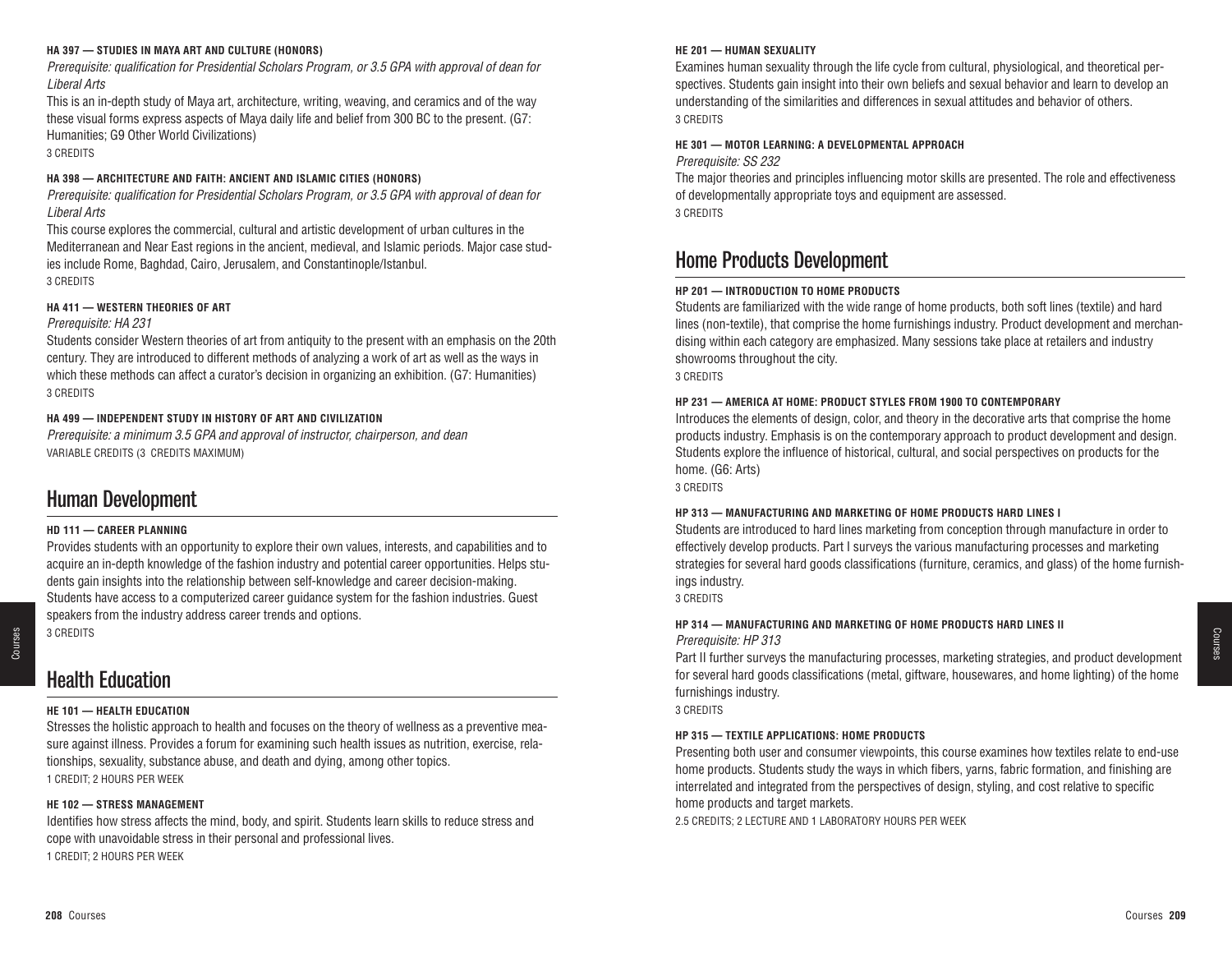#### **HP 321 — LICENSING AND BRANDING IN HOME PRODUCTS**

The elements of licensing, branding, and packaging and the relevance of these concepts to the home furnishings industry are introduced. Case studies and field trips are used to examine the importance of licensing and branding.

2 CREDITS

#### **HP 351 — THE EUROPEAN HOME FURNISHINGS INDUSTRY**

Students develop a firsthand understanding of the home furnishings marketing process from the European perspective. Emphasis is placed on product knowledge in terms of product development, production techniques, and European markets. The group will visit manufacturers, showrooms, retail outlets, specialized museums, and trade shows in Italy and Portugal (or possibly England). 3 CREDITS; APPROXIMATELY 3 WEEKS IN JANUARY

#### **HP 421 — STRATEGIC PRODUCT MANAGEMENT**

Prerequisites: HP 314 and HP 315

#### Co-requisite: HP 491

Students analyze and resolve complex business problems, utilizing their knowledge and understanding of strategic product management. They gain insights and skills necessary to formulate and implement sound marketing strategy.

3 CREDITS

#### **HP 491 — HOME PRODUCTS DESIGN AND DEVELOPMENT PROCESS**

Prerequisites: HP 314 and HP 315

Co-requisite: HP 421

An overview of the design and development process of products for the home is provided. Such principles of design as composition, color, shape, form, and structure are introduced. Differences between the design of products and the product development process in the home furnishings industry are emphasized. Teamwork and presentation skills are implemented as students develop a product line.

3 CREDITS

Courses

#### **HP 492 — HOME PRODUCTS SENIOR PROJECT**

#### Prerequisite: HP 491

The curriculum culminates in this capstone course, which requires the student to develop a product based on the coordination of soft and hard goods classifications. A comprehensive visual presentation and written product review support the viability and integrity of the product concept. 2 CREDITS; 1 LECTURE AND 2 STUDIO HOURS PER WEEK

# Internship Center

#### **IC 296 — AAS INTERNSHIP B: CAREER EXPLORATION**

A 2-credit internship course for AAS students with a focus on the internship experience and on helping students identify suitable career paths. A total of 12 weeks and 78 hours at the worksite, and 12 hours on campus in the classroom.

2 CREDITS

#### **IC 297 — AAS INTERNSHIP C: CAREER EXPLORATION**

A 3-credit internship course for AAS students with a focus on the internship experience and on helping students identify suitable career paths. A total of 12 weeks and 123 hours at the worksite, and 12 hours on campus in the classroom. 3 CREDITS

#### **IC 298 — AAS INTERNSHIP D: CAREER EXPLORATION**

A 4-credit internship course for AAS students with a focus on the internship experience and on helping students identify suitable career paths. A total of 12 weeks and 168 hours at the worksite, and 12 hours on campus in the classroom.

4 CREDITS

#### **IC 496 — SENIOR INTERNSHIP B: CAREER PLANNING**

A 2-credit advanced internship course for baccalaureate students with a focus on the internship experience and on helping students plan their careers and market themselves professionally. A total of 12 weeks and 78 hours at the worksite, and 12 hours on campus in the classroom. 2 CREDITS

#### **IC 497 — SENIOR INTERNSHIP C: CAREER PLANNING**

A 3-credit advanced internship course for baccalaureate students with a focus on the internship experience and on helping students plan their careers and market themselves professionally. A total of 12 weeks and 123 hours at the worksite, and 12 hours on campus in the classroom. 3 CREDITS

#### **IC 498 — SENIOR INTERNSHIP D: CAREER PLANNING**

A 4-credit advanced internship course for baccalaureate students with a focus on the internship experience and on helping students plan their careers and market themselves professionally. A total of 12 weeks and 168 hours at the worksite, and 12 hours on campus in the classroom. 4 CREDITS

# Interior Design

# **ID 101 — INTRODUCTION TO INTERIOR DESIGN**

For students not majoring in Interior Design. Provides an overview of the interior design profession and its history, industry, and related career areas. Introduces fundamentals of residential and contract design, basic space planning, color development, furnishings, and materials selection. 2 CREDITS

#### **ID 103 — INTERIOR DESIGN MERCHANDISING**

For Fashion Merchandising Management students. Introduces the main categories of home furnishings and the merchandising practices in department stores and showrooms. 2 CREDITS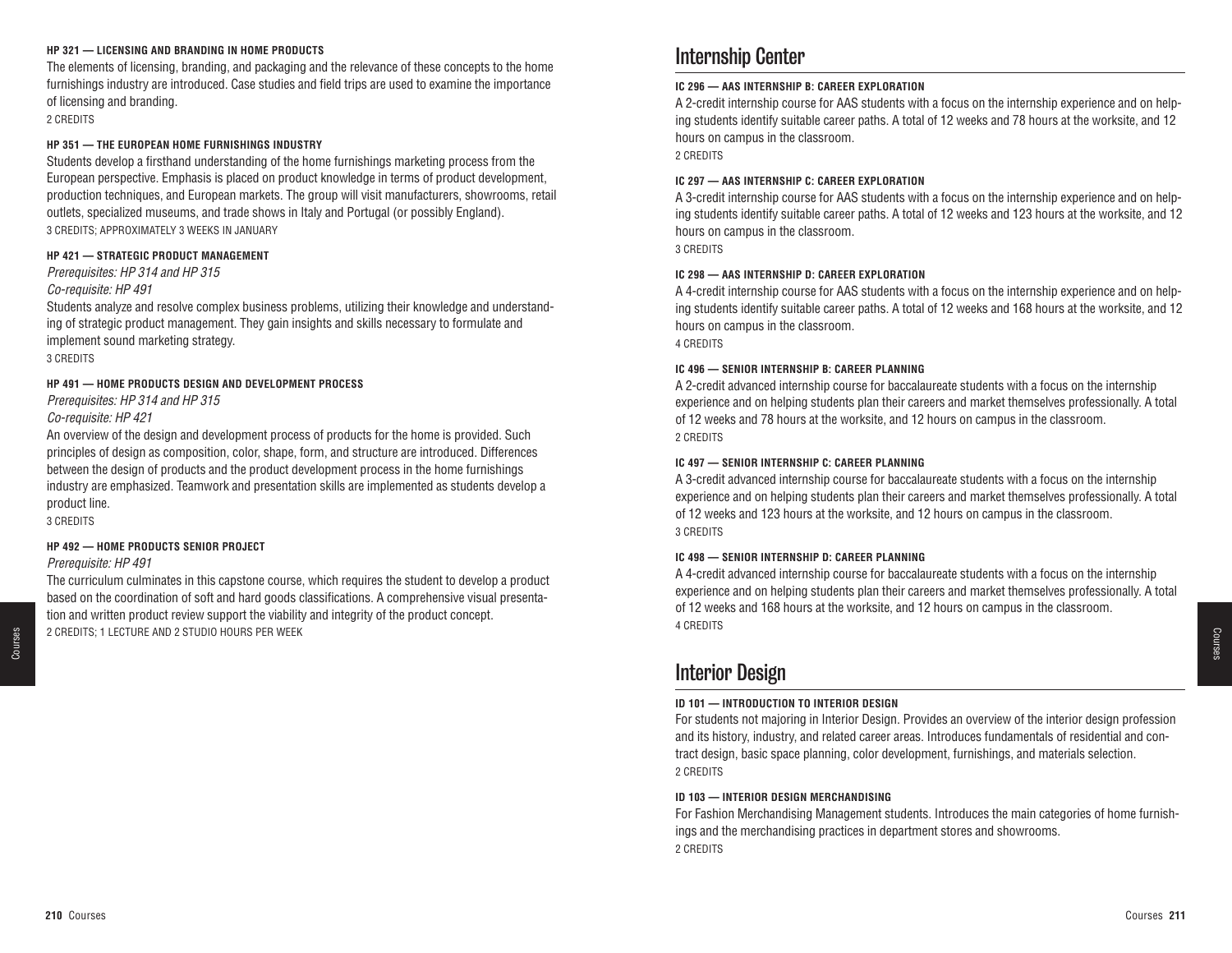#### **ID 104 — LIGHT/SOUND/MOTION**

Prerequisite: DE 131 Co-requisite: DE 133

For Visual Presentation and Exhibition Design students. The elements and principles of lighting, sound, and motion as they relate to exhibition design are introduced. Students learn about lamping, beam spread, color effects, illumination and calculation, and light manipulation. Electricity, voltage, wiring, breakers, fuses, and switches are studied. The effects of light and shadow are explored. 1.5 CREDITS; 3 STUDIO HOURS PER WEEK

#### **ID 115 — INTERIOR DESIGN STUDIO I**

# Co-requisites: ID 133 and ID 157

An introduction to the interior design profession, with an emphasis on problem solving for small residential spaces. Elements and principles of design are explored as well as human factors, color theory, and the art of lighting. Students are introduced to residential space planning, furniture layouts, the development of color schemes, and the selection of finishes, furnishings, and materials. 4 CREDITS; 8 STUDIO HOURS PER WEEK

#### **ID 116 — INTERIOR DESIGN STUDIO II**

Prerequisite: ID 115

#### Co-requisites: ID 134, ID 158, and ID 253

Reinforces concepts and skills developed in Interior Design Studio I. Extends student abilities in space planning and furniture layouts for larger residential spaces to small contract office spaces. Focuses on the development of color schemes and the selection of furniture and finishes. Introduces students to the Americans with Disabilities Act (ADA) and its impact on the design of interior spaces. 4 CREDITS; 8 STUDIO HOURS PER WEEK

#### **ID 121 — SURVEY OF INTERIOR DESIGN**

Analyzes the history of furniture, interiors, and decorative arts from ancient times through Gothic periods in France, England, Italy, Spain, and Middle Europe; and the Renaissance through Baroque periods in Italy, Spain, and Middle Europe.

2 CREDITS

Courses

#### **ID 133 — PRESENTATION TECHNIQUES I**

Presents techniques of rendering the elements of interior spaces in detail, including finishes, fabrics, window treatments, and accessories. Students learn quick visualization techniques and are introduced to the use of varied media in the representation of light, texture, color, value, and form. 1.5 CREDITS; 3 STUDIO HOURS PER WEEK

#### **ID 134 — PRESENTATION TECHNIQUES II**

Prerequisite: ID 133

Perfects rendering skills and develops the ability to graphically express the designs of interior spaces.

1.5 CREDITS; 3 STUDIO HOURS PER WEEK

#### **ID 135 — MODEL CONSTRUCTION**

Students are introduced to architectural modeling materials, techniques, shortcuts, and methods of construction to produce a full-color interior model for client presentation. All aspects of model building, from sketch models to laser, are considered.

1.5 CREDITS; 3 STUDIO HOURS PER WEEK

#### **ID 151 — BASIC DRAFTING TECHNIQUES**

For Continuing Education students. Familiarizes students with the use of drafting equipment and materials. Provides instruction in elementary drafting skills and conventions, employing mechanical pencils and pen and ink in the representation of plans, elevations, and sections. 1.5 CREDITS; 3 STUDIO HOURS PER WEEK

#### **ID 153 — COMPUTER SPACE MODELING AND VISUALIZATION**

Prerequisite or Co-requisite: ID 158 or approval of instructor

For Continuing Education students. The concepts and techniques of creating, viewing, and manipulating three-dimensional, computerized interior models are examined. Through the generation of sections and perspectives, students develop an in-depth understanding of the modeling techniques used for creating and analyzing interior space.

2 CREDITS; 1 LECTURE AND 2 COMPUTER LABORATORY HOURS PER WEEK

#### **ID 157 — DRAFTING FOR INTERIOR DESIGN**

Co-requisites: ID 115 and ID 133

An introductory course to basic drafting skills and concepts used in interior design. Students learn to use drafting materials and tools and to produce design drawings. Universal concepts of interior design drafting are addressed, including line weights and types, scale, and elevation. 1.5 CREDITS; 1 LECTURE AND 1 STUDIO HOURS PER WEEK

#### **ID 158 — PERSPECTIVE DRAWING**

#### Prerequisite: ID 151 or ID 157

Develops skills in producing one- and two-point perspective drawings for the visualization and communication of interior design solutions. Students learn to use different methods of generating perspective views to meet the needs of the interior design profession. 1.5 CREDITS; 3 STUDIO HOURS PER WEEK

#### **ID 172 — DESIGN, COLOR, AND LIGHTING PRINCIPLES AND THEORY**

For Continuing Education students. Students focus on the principles of design and composition as influenced by the use of color and its application in the built environment, and the fundamentals of lighting design as they apply to the form, texture, and finish of interior space. 1.5 CREDITS; 1 LECTURE AND 1 STUDIO HOURS PER WEEK

#### **ID 201 — COLOR FOR INTERIORS**

For students not majoring in Interior Design. Introduces the use of color as a design tool for both residential and contract interiors while analyzing the interrelationship of color and light. 2.5 CREDITS; 1 LECTURE AND 3 STUDIO HOURS PER WEEK

#### **ID 212 — INTERIOR DESIGN STUDIO III**

Prerequisites: ID 116 and ID 158 Co-requisites: ID 241 and ID 243

Problem solving focuses on specific building types and user groups in areas which include corporate, retail, and institutional. Appropriate research methods and programming of client requirements are introduced, as well as techniques of diagramming space to provide proper circulation and activity relationships. Design concept, image, color and finishes, graphics, building codes, and barrier-free design compliance are emphasized. Evaluations by practicing interior designers and architects highlight student presentations.

4 CREDITS; 8 STUDIO HOURS PER WEEK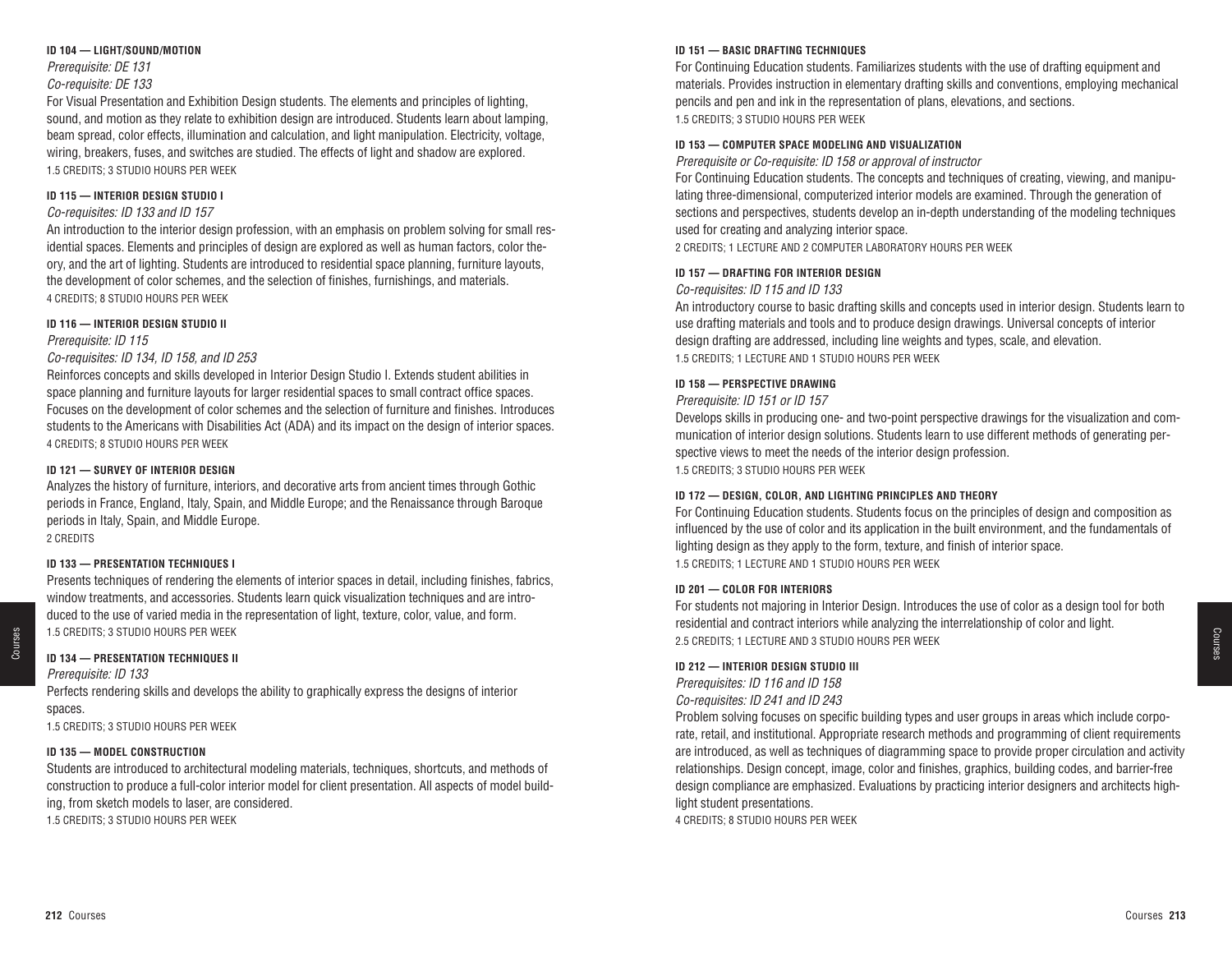### **ID 214 — INTERIOR DESIGN STUDIO IV**

#### Prerequisites: ID 212 and ID 243

Through research, design analysis, and problem solving, students explore the user-groups and challenges associated with the multi-functional use of hospitality and residential spaces. Lighting, color finishes, materials and details, building code issues, and barrier-free applications are emphasized. Evaluations by practicing interior designers and architects highlight student presentations.

4 CREDITS; 8 STUDIO HOURS PER WEEK

## **ID 218 — INTRODUCTION TO DESIGN FOR THE THEATRE**

Prerequisites: completion of first-year AAS courses in Fashion Design, Interior Design, or Visual Presentation and Exhibition Design, and approval of the chairperson

Extends interior design skills into areas of theatrical design through a series of design projects which acquaint the student with the fundamental techniques of designing settings for stage and television, including fashion show productions.

2 CREDITS; 1 LECTURE AND 2 STUDIO HOURS PER WEEK

### **ID 221 — INTERIOR DESIGN: 1650-1850**

Traces the major period styles used in interior design in England, France, and the United States from the mid-17th to the mid-19th centuries, with an analysis of their evolution from concepts and forms developed in early classic civilizations.

2.5 CREDITS; 2 LECTURE AND 1 STUDIO HOURS PER WEEK

## **ID 222 — INTERIOR DESIGN: 1850-1950**

Traces interior design and the evolution of modernism in Europe and the United States from the theory and practice of mid-19th century reformers to the modern movements of the early 20th century. 2.5 CREDITS; 2 LECTURE AND 1 STUDIO HOURS PER WEEK

### **ID 225 — DOMESTIC ARTS AND ARCHITECTURE IN BRITAIN: 1500-1830**

Conducted in England, this course surveys British domestic architecture, interiors, and furnishings from the Medieval to the Regency period. Many lectures take place in historic houses, towns, and museums.

3 CREDITS; APPROXIMATELY 21 DAYS IN JUNE

## **ID 226 — DECORATIVE ARTS, ARCHITECTURE, AND INTERIOR DESIGN IN ITALY**

Focuses on the development of domestic architecture, interior design, and decorative arts in Italy from the Etruscan period through the Baroque. Presented in and around Rome, Florence, and Venice, the course emphasizes the relationship of architecture and interior design, textiles and furniture, as well as the integration of painting and sculpture.

3 CREDITS; APPROXIMATELY 3 WEEKS IN JANUARY AND/OR JUNE

### **ID 241 — LIGHTING DESIGN I**

Courses

Prerequisite: ID 115 Co-requisites: ID 212 and ID 243 Provides basic understanding of vision as affected by light, color, texture, and form. Introduces basic principles of lighting design including criteria, calculations, planning, and layout. 1.5 CREDITS; 1 LECTURE AND 1 STUDIO HOURS PER WEEK

#### **ID 243 — MATERIALS AND METHODS OF INTERIOR CONSTRUCTION I**

Prerequisite: ID 115 Co-requisites: ID 212 and ID 241 Provides the student with an understanding of the construction process as it relates to the building of interior spaces. 1.5 CREDITS; 3 STUDIO HOURS PER WEEK

### **ID 245 — INTRODUCTION TO INTERIOR PLANTSCAPING DESIGN**

Introduces the principles and techniques of planting design as it relates to interior environments, both residential and contract. 3 CREDITS; 2 LECTURE AND 2 STUDIO HOURS PER WEEK

### **ID 253 — AUTOCAD I**

Prerequisites: CG 111 and ID 157

Introduces general concepts of Computer-Aided Design and Drafting (CADD), with emphasis on twodimensional drafting applications such as floor plans, furniture plans, reflected ceiling plans, and elevations. Students create, store, modify, and plot drawings. Students are taught to generate hard copies of their work.

1.5 CREDITS; 3 COMPUTER LABORATORY HOURS PER WEEK

### **ID 254 — INTERIOR DESIGN WORKING DRAWINGS**

#### Prerequisites: ID 158 and ID 243

Students learn how to prepare a construction set of working drawings for use by contractors and the building trades. Architectural drafting techniques, schedules, specifications of materials and finishes, and principles of door and cabinetwork detailing are included. Students read drawings and understand conventions employed by architects, engineers, and the building trades. 2 CREDITS; 4 STUDIO HOURS PER WEEK

## **ID 255 — AUTOCAD II**

## Prerequisite: ID 253

Presents CAD drafting, dimensioning, and detailing in order to create two-dimensional drawings for architecture, interior design, and construction. Methods for creating and using different line types and text styles are demonstrated. An introduction to three-dimensional modeling is included. 1.5 CREDITS; 3 COMPUTER LABORATORY HOURS PER WEEK

#### **ID 262 — PROFESSIONAL PRACTICE I**

A fundamental understanding of the professional standards and practices of interior design, including client relationships and marketing, is provided. Business methods and client record-keeping techniques are introduced. Fabric and furniture resources, typical sampling, specifying, and manufacturing processes are researched and discussed. Special floorings and wall coverings, window treatments, and upholstery methods and techniques are reviewed. 2 CREDITS

## **ID 299 — INDEPENDENT STUDY IN INTERIOR DESIGN**

Prerequisite: a minimum 3.5 GPA and approval of instructor, chairperson, and dean VARIABLE CREDITS (3 CREDITS MAXIMUM)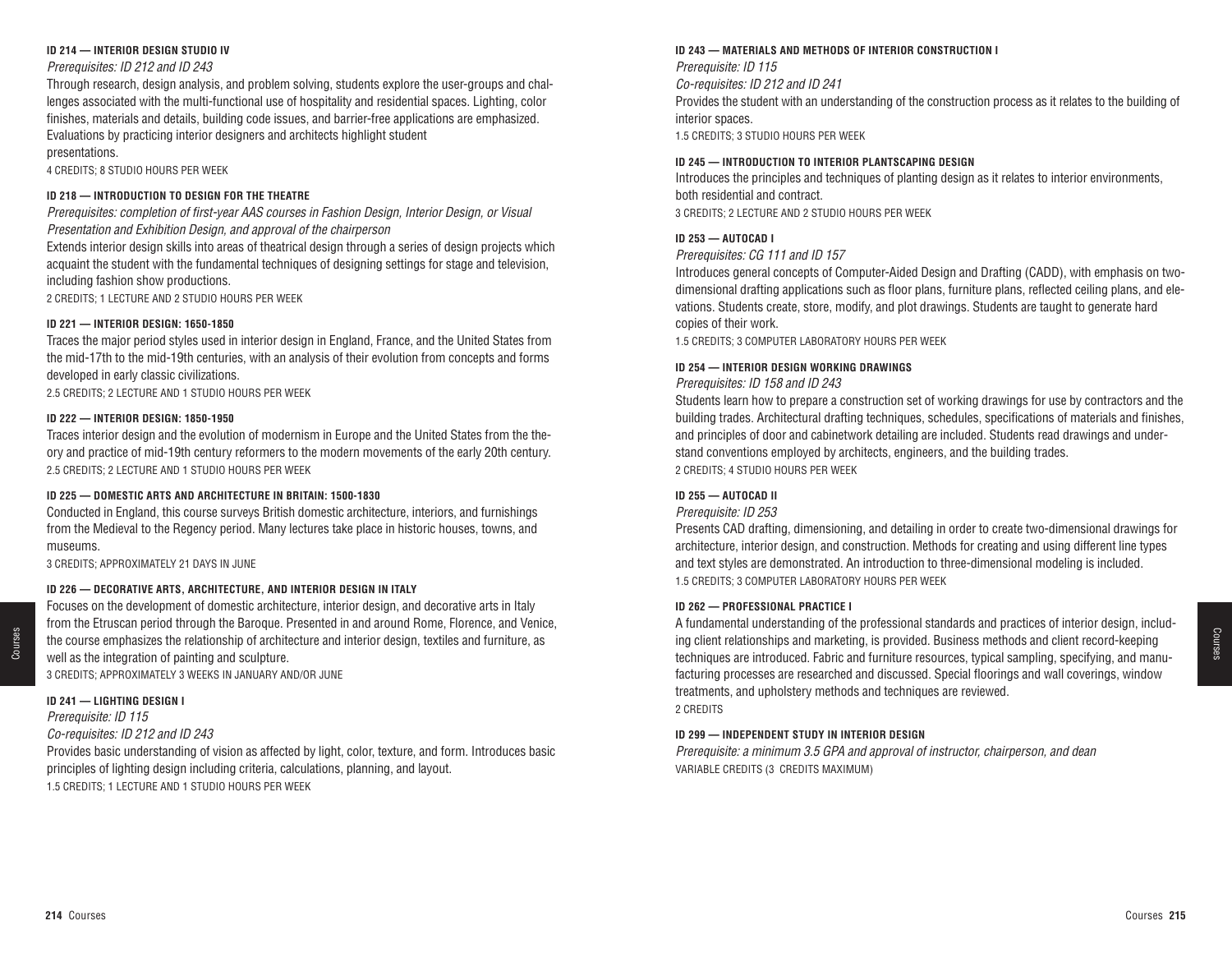#### **ID 312 — INTERIOR DESIGN STUDIO: INSTITUTIONAL**

#### Prerequisite: ID 214 or ID 314

Introduces students to more complex building types and design studies. Work includes institutional spaces, such as health care, government, and religious facilities, cultural centers, and supportive communities. Students develop in-depth research and design analysis methods, and explore specific user-group requirements which address cultural, behavioral, and quality-of-life issues. Application and knowledge of building codes and Americans with Disabilities Act (ADA) compliance are further developed in design project assignments.

4 CREDITS; 8 STUDIO HOURS PER WEEK

#### **ID 314 — INTERIOR DESIGN STUDIO: RESIDENTIAL**

#### Prerequisite: ID 214

Explores the multi-dimensional aspects of the residence and principles of problem solving applied to urban and suburban living space. High-end cooperative/condominium apartments, townhouse, and country and vacation homes are studied. In-depth research methods are expanded upon through exchanges with guest design collaborators and field trips. Application of codes and barrier-free environments are studied, as well as focus areas of design such as the bath and/or kitchen. 4 CREDITS; 8 STUDIO HOURS PER WEEK

#### **ID 322 — DECORATIVE ARTS SURVEY**

Surveys the decorative arts and other related objects, including porcelain and ceramics, metalwork, glass and wood, frames, and carpets from Europe, England, Asia, and America. Students learn to recognize and determine appropriate artifacts as well as ceiling, wall, and floor coverings for use in interior environments. Local resources are identified and craftsmanship technologies are outlined and explored.

2 CREDITS; 1 LECTURE AND 2 STUDIO HOURS PER WEEK

#### **ID 323 — INTERIOR DESIGN: 1950 TO PRESENT**

An in-depth study of the history of interior design and decoration in the 20th century, emphasizing its development after World War II and the transformation of the practice and role of the professional in society. Introduces students to the philosophies of modern interior design movements (postmodernism, minimalism, deconstructionism, etc.), practitioners (Wright, Aalto, Baldwin, Eames), and the influence of historical styles on contemporary work.

## 2 CREDITS

## **ID 331 — PRESENTATION TECHNIQUES III**

#### Prerequisite: ID 134

Courses

Studies in advanced techniques involved in the rendering and presentation of interior spaces, including collage, colored pencil, film, photography, airbrush, and other advanced types of media. Students develop and explore new concepts, methods, and ideas for formatting their design work. 1.5 CREDITS; 3 STUDIO HOURS PER WEEK

### **ID 332 — INTERIOR RENDERING IN COLORED PENCIL**

#### Prerequisite: ID 133

Using colored pencil, students explore advanced rendering techniques, from quick schematics to finished renderings, as they relate to the interior design profession. 1.5 CREDITS; 3 STUDIO HOURS PER WEEK

#### **ID 341 — LIGHTING DESIGN II**

#### Prerequisite: ID 241

Advanced course deals with increased awareness of the application of lighting principles in more complex interior design environments. Various types of architectural and decorative lighting sources are explored. The impact of codes compliance, budget estimating, and project cost control methods are examined.

1.5 CREDITS; 1 LECTURE AND 1 STUDIO HOURS PER WEEK

#### **ID 343 — MATERIALS AND METHODS OF INTERIOR CONSTRUCTION II**

#### Prerequisites: ID 158 and ID 243

Students develop a greater awareness of building technology: the functional role of structure in various building types and how it is a major consideration in an interior design project. The various construction systems used to create exterior envelopes of buildings are taught. Vertical circulation systems, mechanical systems, specialized hardware, special finishes and coatings, and the various C.S.I. formatted specification and information systems are studied.

2 CREDITS; 1 LECTURE AND 2 STUDIO HOURS PER WEEK

#### **ID 346 — INTERIOR ARCHITECTURAL DETAIL**

#### Prerequisite: ID 254

Course addresses basic elements of architectural woodwork and related joinery methodologies and their application to the detailing of various custom components of interior spaces. 1.5 CREDITS; 3 STUDIO HOURS PER WEEK

## **ID 354 — AUTOCAD III**

#### Prerequisites: ID 214 and ID 255

Three-dimensional modeling for interior designers. The course consists of lectures, demonstrations, and lab exercises describing and teaching the general concepts and techniques of creating, viewing, and manipulating three-dimensional computerized architectural models.

1.5 CREDITS; 3 COMPUTER LABORATORY HOURS PER WEEK

#### **ID 362 — FURNITURE, FINISHES, FIXTURES, AND EQUIPMENT**

Students explore the interior design marketplace as it relates to furnishing and accessorizing the interior environment. Methods of learning how to locate, evaluate, and modify such items as upholstered furniture, kitchen and bath equipment, hardware, floor and wall finishes, window treatments, and office systems are studied. Emphasis is placed on the preparation and development of specifications and procurement of design products.

1.5 CREDITS; 1 LECTURE AND 1 STUDIO HOURS PER WEEK

### **ID 363 — BUILDING REGULATIONS**

#### Prerequisite: ID 243

Studies of the various regulations that govern the design, construction, and occupancy of building interiors relative to public health, safety, and welfare. Zoning ordinances, state building codes, federal occupational regulations, fire prevention, egress, barrier-free accessibility (ADA), and administrative requirements are covered.

3 CREDITS

### **ID 373 — HUMAN FACTORS AND INTERIOR ERGONOMICS**

For Continuing Education students. Examine appropriate design to fit environment, space, and equipment to human characteristics. Physical anthropology, physiology, and psychology play a role in the design of everyday tasks at work and in the home. 2 CREDITS; 1 LECTURE AND 2 STUDIO HOURS PER WEEK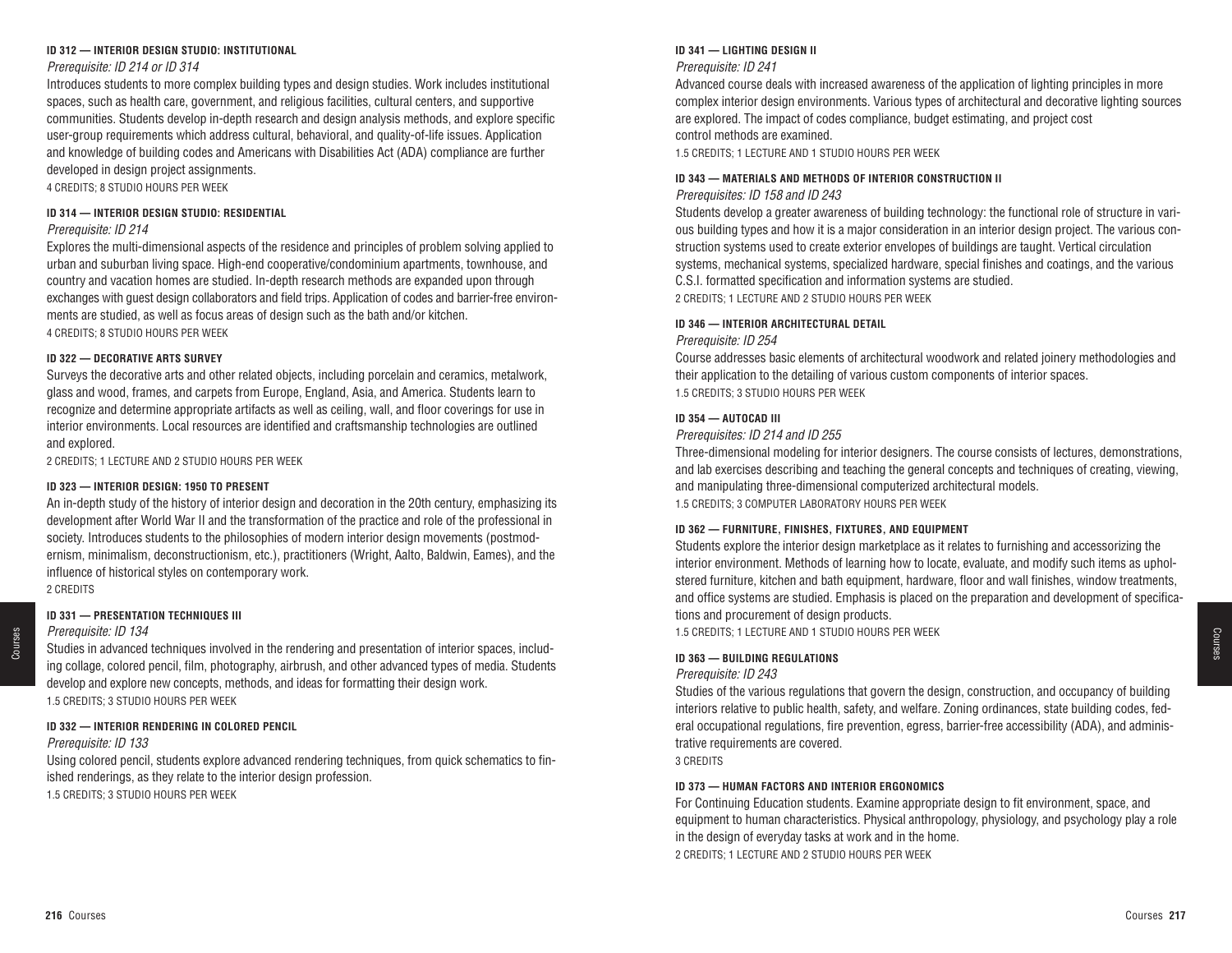## **ID 412 — INTERIOR DESIGN STUDIO: STORE PLANNING/RETAIL DESIGN**

#### Prerequisite: ID 314

Advanced problems in retail/store planning and design, which include boutiques, specialty shops, and department stores. Awareness of regulations and codes, design analysis, presentation techniques, and marketing as well as methods of written and verbal communication are studied. Professional practitioners act as collaborators in evaluating student projects. 4 CREDITS; 8 STUDIO HOURS PER WEEK

#### **ID 421 — HISTORIC PRESERVATION I**

Provides basic understanding and appreciation of preservation and considers the appropriate recycling of historic interior spaces. Preservation and recycling projects in this country and abroad are analyzed and discussed.

2 CREDITS

#### **ID 422 — HISTORIC PRESERVATION II**

Advanced course with emphasis on research and field work. Major preservation and/or recycling projects to be selected and executed individually or in groups. Students develop programs and prepare design solutions.

2 CREDITS

#### **ID 431 — COMPUTER RENDERING**

#### Prerequisites: ID 134 and ID 255

Lectures, demonstrations, and lab exercises describe and teach the general concepts and techniques of creating, viewing, and editing computer renderings of interior spaces. The software for the course is internationally recognized as an acceptable standard for manipulating graphics. The computer offers the student the ability to constantly view and alter work. 1.5 CREDITS; 3 COMPUTER LABORATORY HOURS PER WEEK

#### **ID 441 — LIGHTING DESIGN III**

#### Prerequisite: ID 341

Advanced study of lighting design, emphasizing design and detailing of lighting fixtures for residential and commercial installations. Students explore manufacturing methods and materials, and estimating and obtaining cost quotes.

1.5 CREDITS; 1 LECTURE AND 1 STUDIO HOURS PER WEEK

## **ID 444 — FURNITURE DESIGN**

#### Prerequisite: ID 346

Courses

An introductory course to the creative process of furniture design. Human factors and ergonomics related to furniture design are studied in depth. 1.5 CREDITS; 3 STUDIO HOURS PER WEEK

#### **ID 445 — INTERIOR PRODUCT DESIGN**

#### Prerequisite: ID 346

The course introduces students to three-dimensional interior product design for use in the residential, contract, and hospitality markets. Emphasis is on the design of products with specialized functions, including universal design and special needs.

1.5 CREDITS; 3 STUDIO HOURS PER WEEK

#### **ID 461 — PROFESSIONAL PRACTICE II**

Deals with common situations associated with professional interior design practice, including contracts, procurement and billing procedures, fees, marketing and sales efforts, public relations, professional ethics, office organization, estimating, and progress scheduling. 2 CREDITS

#### **ID 471 — ENVIRONMENTAL SYSTEMS**

#### Prerequisite: ID 115

Examines the control of interior environments through the supply of heating, ventilating, air conditioning, and plumbing systems; study of the various electrical systems and sub-systems is included. Reference sources are provided so students build an understanding of how these systems interface within the built environment.

2 CREDITS; 1 LECTURE AND 2 STUDIO HOURS PER WEEK

#### **ID 472 — ECOLOGY AND THE BUILT ENVIRONMENT**

The growing impact of ecology on the interior design profession is studied and includes such topics as non-depletable energy services, energy conservation, and resource conservation. Students explore the relationships between ecology and building construction, furniture, furnishings, equipment, building mechanical systems, and building maintenance. Recycling, reuse, and ecological awareness are among the areas studied.

2 CREDITS; 1 LECTURE AND 2 STUDIO HOURS PER WEEK

### **ID 493 — INTERNSHIP**

Prerequisite: approval of chairperson

A 12-week internship in a qualified design office, industry showroom, or trade/workroom/fabricator as selected by the student with the approval of the chairperson, for a minimum of 10 hours per week (or the equivalent). Includes individual interviews and assessment reviews with the student and instructor for pre-, during, and post-internship work experience. Assessment forms analyzing and evaluating the experience are required and a final closure interview is held. 3 CREDITS

#### **ID 494 — SENIOR THESIS DESIGN PROJECT RESEARCH**

#### Prerequisites: ID 314, ID 363, and EN 323

A prerequisite to the senior thesis design project, this course deals with research methodology related to preparing a design program. Students obtain, develop, and analyze data and design criteria as well as building drawings specific to their selected areas of study. Faculty and a professional mentor/expert specializing in the student's field of study offer information, guidance, and counsel during the programming phase and subsequent design development of the following semester. Students select their senior thesis topic, subject to the approval of the chairperson. 2 CREDITS; 1 LECTURE AND 2 STUDIO HOURS PER WEEK

#### **ID 495 — SENIOR THESIS DESIGN PROJECT**

#### Prerequisites: ID 412 and ID 494

Based on the design program researched and written in the prior semester, students prepare a capstone project in interior design which synthesizes space planning, building regulations, accessibility, lighting, furniture layouts, color finishes and materials, furniture and furnishings selections, details, and their selected methods of presentation/communication. Students work in a classroom studio throughout the semester and culminate their study with a presentation to faculty, mentors, and invited design professionals.

4 CREDITS; 8 STUDIO HOURS PER WEEK

#### **ID 499 — INDEPENDENT STUDY IN INTERIOR DESIGN**

Prerequisite: a minimum 3.5 GPA and approval of instructor, chairperson, and dean VARIABLE CREDITS (3 CREDITS MAXIMUM)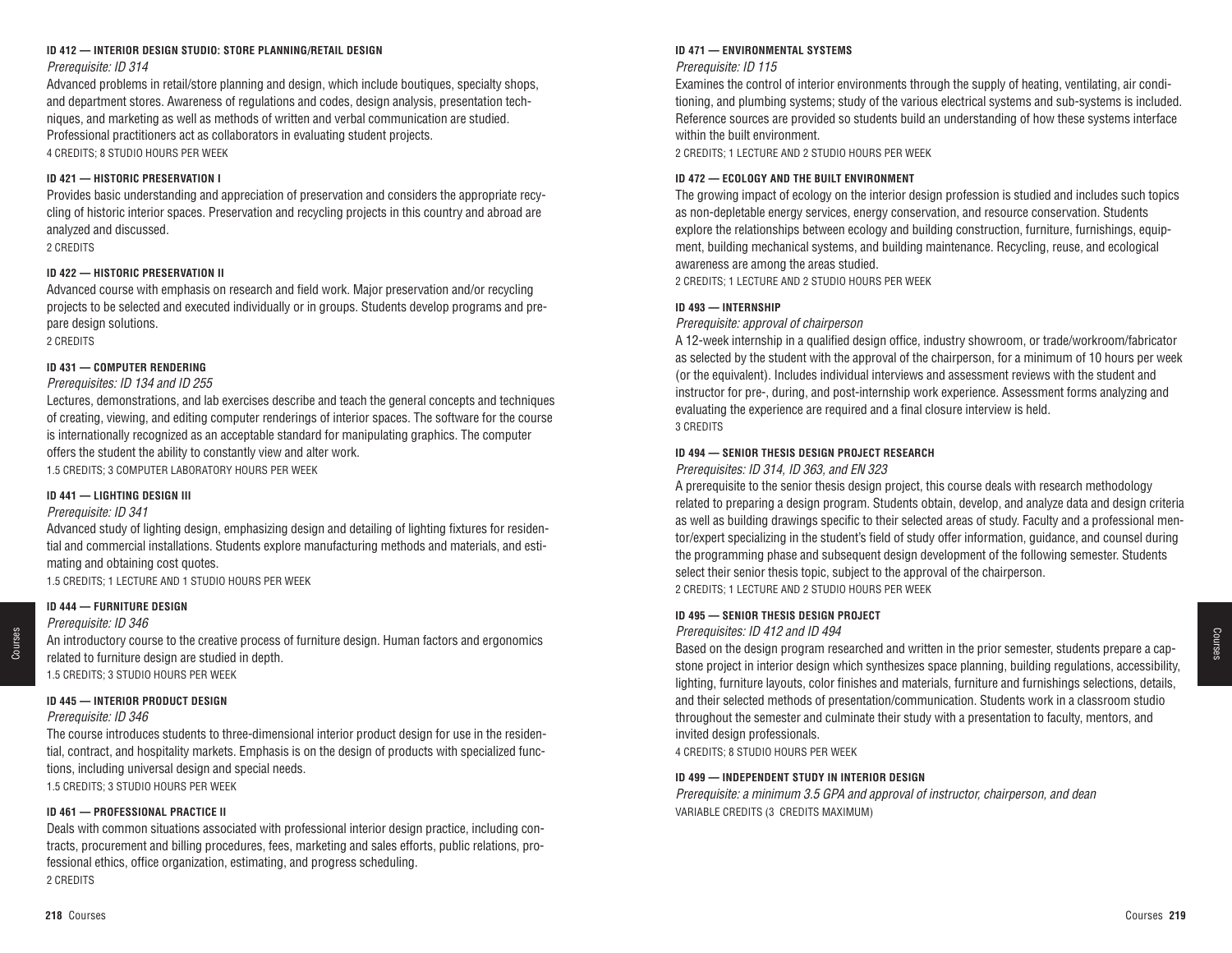## **Illustration**

## **IL 103 — ILLUSTRATING THE MALE FIGURE**

For Menswear students. Study of the human anatomy, proportions, and movement of the male figure, employing varied media, is presented. How garments are affected by muscle movement is emphasized.

1.5 CREDITS; 3 STUDIO HOURS PER WEEK

## **IL 111 — FASHION ILLUSTRATION I**

For Continuing Education students. Students study the procedures and principles of fashion illustration and translate drawings from the live model into finished fashion illustrations, rendering clothing and accessories. Use of pen and ink, marker, and brush and wash techniques suitable for black-andwhite reproduction is discussed.

3 CREDITS; 6 STUDIO HOURS PER WEEK

## **IL 114 — FASHION APPLICATIONS**

The fundamental principles and skills required for commercial fashion illustration are taught. Using black-and-white media geared to print and electronic reproduction, students create fashion images working from the live model. Focus is on developing an individual style and creating exciting, dramatic images.

1.5 CREDITS; 3 STUDIO HOURS PER WEEK

## **IL 115 — CONCEPTS OF LIFESTYLE/FASHION ILLUSTRATION I**

Prerequisites: IL 114 and IL 141

Students develop skills in drawing, stylization, and visual narrative. These techniques are applied to fashion illustration and other areas such as music, political cartoons, portraits, spots, graphic novels, and science fiction.

1.5 CREDITS; 3 STUDIO HOURS PER WEEK

### **IL 123 — GENERAL ILLUSTRATION I**

Explores media, techniques, and art research. Introduces students to printing and the application of general illustration to specific design problems; directs them to tap and discover personal resources for artistic expression. (G6: Arts)

1.5 CREDITS; 3 STUDIO HOURS PER WEEK

## **IL 124 — GENERAL ILLUSTRATION II**

### Prerequisite: IL 123

Courses

Students learn all aspects of producing illustrations, from initial concept to finished artwork, mastering composition and draftsmanship, finding creative solutions, and considering value, tonal contrast, and color harmony.

3 CREDITS; 6 STUDIO HOURS PER WEEK

### **IL 125 — INTRODUCTION TO ADOBE PHOTOSHOP FOR THE ILLUSTRATOR**

This introduction to basic Adobe Photoshop enables students to apply its computer power to the production of both digital and traditional imagery from concept to finish. 2 CREDITS; 1 LECTURE AND 2 COMPUTER LABORATORY HOURS PER WEEK

## **IL 126 — WATERCOLOR COMPS AND ILLUSTRATIONS**

Students learn to develop a wide variety of illustration projects in watercolor, from comps to finishes that are ready for reproduction. Emphasis is on real-world assignments for newspapers, magazines, packaging, advertising, and children's book illustrations. 1.5 CREDITS; 3 STUDIO HOURS PER WEEK

#### **IL 127 — APPLYING COLOR TO ILLUSTRATE THE WRITTEN WORD**

Students learn to use color to produce effective pictorial representations of the written word. By learning the key properties of color and how to manipulate them, students achieve an understanding of color rendering for reproduction. 1.5 CREDITS; 3 STUDIO HOURS PER WEEK

## **IL 128 — PERSPECTIVE DRAWING, COMPOSITION AND CONCEPT**

#### Prerequisite: IL 133

Students learn to apply perspective drawing, composition and conceptualization as a means of developing visual communication skills. 1.5 CREDITS; 3 STUDIO HOURS PER WEEK

### **IL 131 — ILLUSTRATION LIFE DRAWING I**

For Continuing Education students. Study of anatomy, proportion, and drawing in charcoal, pencil, marker, and pastel, and of the nude figure as the basis for understanding the fashion figure. (G6: Arts) 1.5 CREDITS; 3 STUDIO HOURS PER WEEK

### **IL 132 — ILLUSTRATION LIFE DRAWING II**

For Continuing Education students. Continuation of drawing the nude figure from the illustration point of view. Muscle structure is stressed in varied media. 1.5 CREDITS; 3 STUDIO HOURS PER WEEK

## **IL 133 — ANATOMICAL LIFE DRAWING FOR THE ILLUSTRATOR I**

This introductory course in anatomy and life drawing focuses on the skeletal and muscular systems of the body in order to understand the human form, its proportions, contours, and characteristic periphery of movement.

2 CREDITS; 1 LECTURE AND 2 STUDIO HOURS PER WEEK

### **IL 134 — ANATOMICAL LIFE DRAWING FOR THE ILLUSTRATOR II**

### Prerequisite: IL 133

This course extends the understanding of basic anatomy for the artists. Students learn to artistically render the human form through the exploration of composition, perspective, mood, and the effects of light.

1.5 CREDITS; 3 STUDIO HOURS PER WEEK

### **IL 141 — FASHION EXPRESSION IN DRAWING**

Students work from live models to learn drawing skills, fundamental anatomy, and the dynamics of movement in order to develop a foundation for producing high-quality fashion illustrations. Both fashion and human proportion are stressed.

1.5 CREDITS; 3 STUDIO HOURS PER WEEK

### **IL 143 — FASHION DRAWING I**

For Continuing Education students. Drawing from the fashion model. Emphasizes line drawing in charcoal, conte, and other black-and-white media. 2 CREDITS; 4 STUDIO HOURS PER WEEK

## **IL 145 — FASHION DRAWING AND STYLIZATION I**

Prerequisites: IL 114 and IL 141

Students learn the principles of foundation-level figure drawing and develop their skills of observation, interpretation, and eye-hand coordination. An introduction to the fashion and lifestyle illustration marketplace is also presented. 3 CREDITS; 6 STUDIO HOURS PER WEEK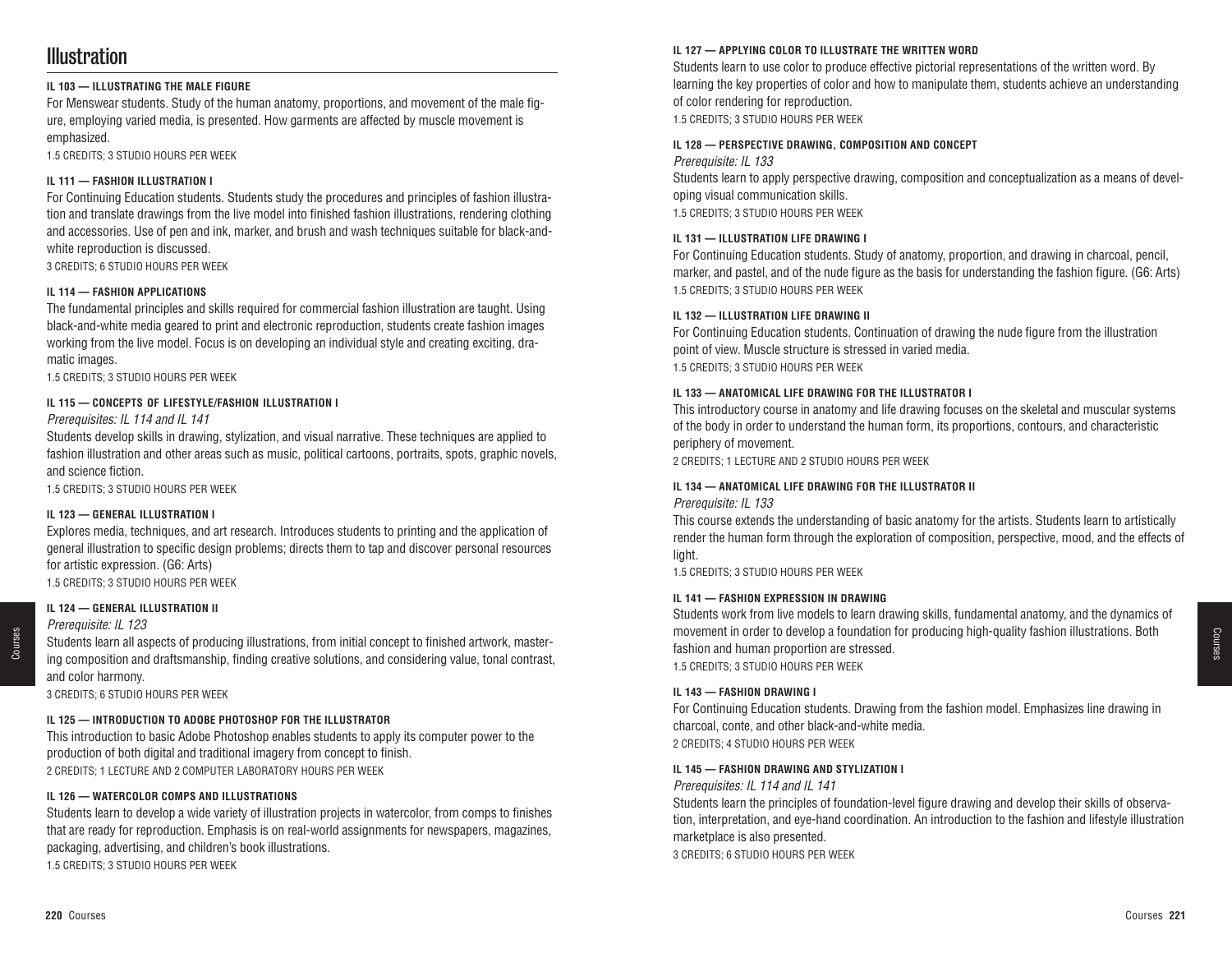#### **IL 151 — DYNAMIC DRAWING TECHNIQUES FOR THE ILLUSTRATOR**

An introduction to dry and wet media drawing techniques of the human form using monochromatic media. Students focus on the concepts of physical contour, stylistic flair, and the dynamics of a clothed figure's movement.

2 CREDITS; 4 STUDIO HOURS PER WEEK

#### **IL 152 — GENERAL ILLUSTRATION FIGURE DRAWING I**

Students develop skills in drawing grouped and cropped figures in a variety of media. 1.5 CREDITS; 3 STUDIO HOURS PER WEEK

#### **IL 175 — ACCESSORY AND FIGURE COMPOSITION FOR FASHION ILLUSTRATION**

For Continuing Education students. Students learn to render fashion-related products and fashion figures using imaginative new approaches. Unusual perspectives and themes are explored. 1.5 CREDITS; 3 STUDIO HOURS PER WEEK

#### **IL 181 — THE ESSENCE OF COMIC ART**

For Continuing Education students. Cultivates the unique graphic style in magazine cartooning, political cartoons, and comic book characters, stressing satire, whimsy, fantasy, and humor. Students develop the ability to succinctly express a comic point of view. 2 CREDITS; 1 LECTURE AND 2 STUDIO HOURS PER WEEK

#### **IL 183 — COMIC BOOK ILLUSTRATION**

For Continuing Education students. This course addresses the professional process of creating comic book illustration, from character design to panel-to-panel continuity and story development. It focuses on sequential illustration as it applies to visual storytelling in comics. 2 CREDITS; 1 LECTURE AND 2 STUDIO HOURS PER WEEK

#### **IL 210 — CONCEPTS OF LIFESTYLE/FASHION ILLUSTRATION II**

Prerequisites: IL 115 and (IL 144 or IL 145) Students learn various approaches to fashion lifestyle drawing and further develop their drawings into finished illustrations. They draw the stylized figure by incorporating line quality, shape, graphic composition, and context.

3 CREDITS; 6 STUDIO HOURS PER WEEK

#### **IL 211 — FASHION INTERPRETATION III**

Prerequisites: IL 113 and (IL 144 or IL 145) Continues study of black-and-white and color techniques in finished fashion illustrations. 2.5 CREDITS; 5 STUDIO HOURS PER WEEK

#### **IL 212 — CONCEPTS OF LIFESTYLE/FASHION ILLUSTRATION III**

Prerequisites: IL 211 and IL 241 Experimentation in various media, employing styles and techniques suitable to the most current clothing and fashion trends. Students prepare portfolios. 3 CREDITS; 6 STUDIO HOURS PER WEEK

#### **IL 223 — GENERAL ILLUSTRATION III**

Prerequisite: IL 124

Courses

From initial rough to finished artwork using a variety of techniques, emphasis is placed on the development of conceptual ideas for editorial and advertising illustration.

3 CREDITS; 6 STUDIO HOURS PER WEEK

#### **IL 224 — GENERAL ILLUSTRATION IV**

Prerequisite: IL 223 Students work on projects from rough to finished portfolio pieces. Imaginative, illustrative problem solving is analyzed. 3 CREDITS; 6 STUDIO HOURS PER WEEK

#### **IL 231 — ANATOMICAL LIFE DRAWING FOR THE ILLUSTRATOR III**

Prerequisites: IL 133 and IL 134 Further study of the illustrative approach to life drawing, employing chiaroscuro and introducing color. 1.5 CREDITS; 3 STUDIO HOURS PER WEEK

#### **IL 232 — ANATOMICAL LIFE DRAWING FOR THE ILLUSTRATOR IV**

#### Prerequisite: IL 231

A study of the fashion approach to life drawing, involving increasingly complex interactions of fashion concepts on the undraped figure. Expression, gesture, color, and pattern are examined in relation to backgrounds.

1.5 CREDITS; 3 STUDIO HOURS PER WEEK

#### **IL 241 — FASHION DRAWING AND STYLIZATION II**

Prerequisite: IL 144 or IL 145

Continues drawing from the fashion model. Emphasis on clothing character and techniques using color, washes, pastels, and combined media. Texture and pattern are analyzed. 3 CREDITS; 6 STUDIO HOURS PER WEEK

#### **IL 242 — FASHION DRAWING AND STYLIZATION III**

#### Prerequisite: IL 241

Continues drawing from the fashion model, stressing individual approaches. Experimentation is encouraged on a professional studio level. 3 CREDITS; 6 STUDIO HOURS PER WEEK

### **IL 251 — GENERAL ILLUSTRATION FIGURE DRAWING II**

Prerequisite: IL 152 Drawing of individual and grouped figures, including the relationship of space and color. A portfolio is prepared. 1.5 CREDITS; 3 STUDIO HOURS PER WEEK

#### **IL 252 — GENERAL ILLUSTRATION FIGURE DRAWING III**

Prerequisite: IL 251 Emphasizes advanced treatment of the figure in relation to editorial projects employing a wide range of media.

1.5 CREDITS; 3 STUDIO HOURS PER WEEK

## **IL 261 — THE ITALIAN WAY: LESSONS FROM THE MASTERS FOR OUR TIME**

Prerequisite: two semesters of History of Art and Civilization courses Offered in Florence, this course introduces students to aspects of Italian art and culture, which affect their aesthetic and pragmatic points of view as artists. Emphasizes relationship between the concepts, materials, and techniques used by the masters, and its relevance to today's artist. 2.5 CREDITS; APPROXIMATELY 5 WEEKS IN JUNE/JULY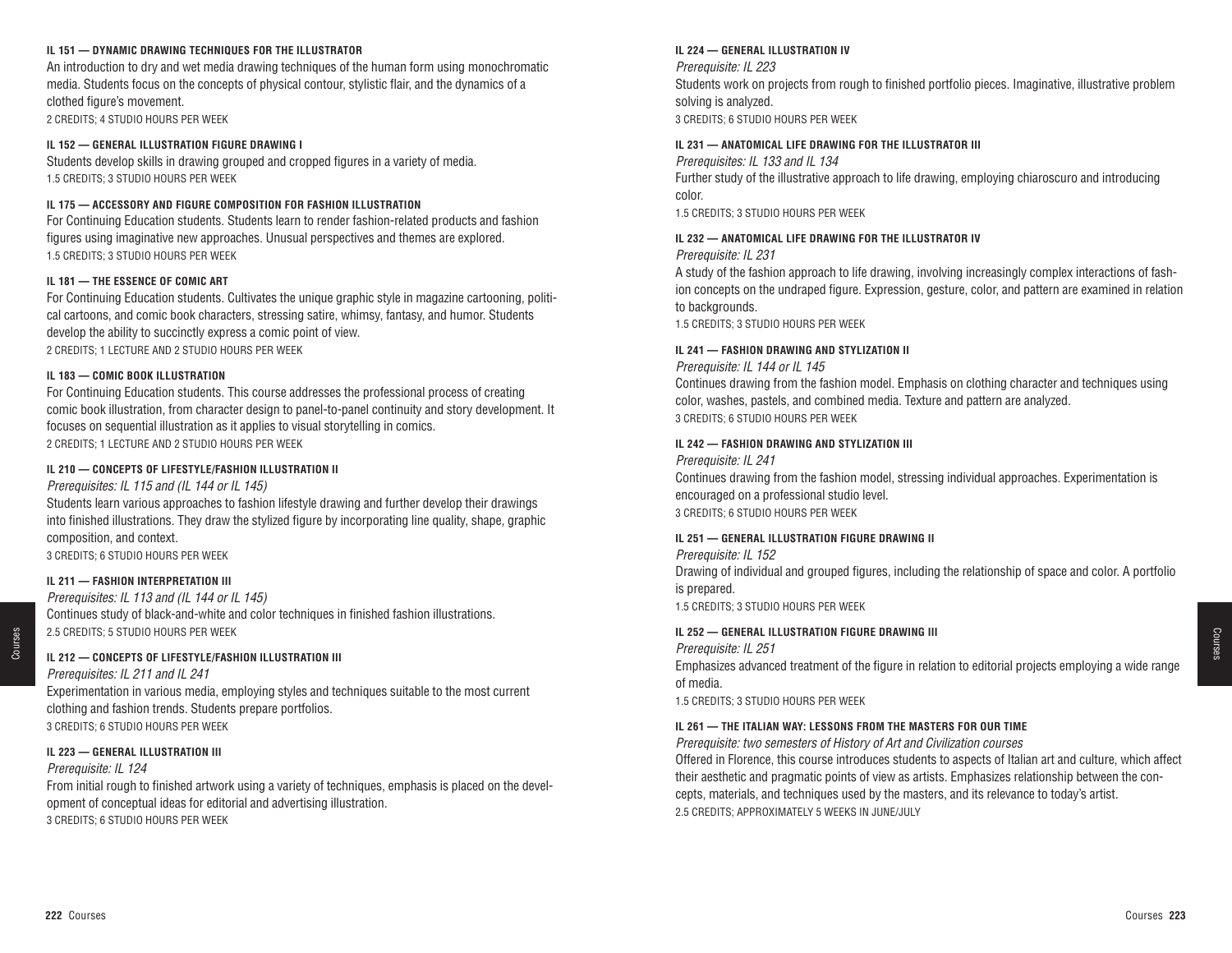#### **IL 272 — ILLUSTRATION RENDERING TECHNIQUES**

#### Prerequisite: IL 127

This painting course focuses on rendering realistic imagery while building on students' color application skills. Students learn to develop accurate facsimiles of photo images by creating visual illusions of 3D on two-dimensional surfaces with color, shadow, depth, mood, texture, and form. 1.5 CREDITS; 3 STUDIO HOURS PER WEEK

#### **IL 273 — ILLUSTRATION CONCEPTS AND APPLICATIONS I**

Prerequisite: IL 127

Students are given projects emphasizing realistic drawing and rendering of objects. Varied media are employed.

1.5 CREDITS; 3 STUDIO HOURS PER WEEK

#### **IL 274 — ILLUSTRATION PROCESS**

Prerequisite: IL 272

Fantasy, humor, conflict, and similar emotions are conceptualized into projects. Students' personal approach to illustration in various media is emphasized. 1.5 CREDITS; 3 STUDIO HOURS PER WEEK

#### **IL 299 — INDEPENDENT STUDY IN ILLUSTRATION**

Prerequisites: a minimum 3.5 GPA and approval of instructor, chairperson, and dean VARIABLE CREDITS (3 CREDITS MAXIMUM)

#### **IL 302 — DRAWING FOR ANIMATION I**

Students learn to draw for animation by developing skills through quick gestural action analysis as well as traditional figure drawing techniques. Creation of character interaction, backgrounds, layouts, storylines, staging, and theatrics is emphasized. (G6: Arts) 2 CREDITS; 1 LECTURE AND 2 STUDIO HOURS PER WEEK

#### **IL 303 — DRAWING FOR ANIMATION II**

#### Prerequisite: IL 302

Advanced drawing for animation preparation by drawing the nude and costumed model, focusing on gestural analysis of the figure. The understanding of continuity in storytelling and character development is emphasized through the correlation of color, lighting, media, music, and cultural influences. Students keep a sketchbook/journal. (G6: Arts) 1.5 CREDITS; 3 STUDIO HOURS PER WEEK

#### **IL 321 — DIGITAL SKETCHING AND COMPING FOR THE ILLUSTRATOR**

#### Prerequisite: PH 272

Courses

Using Adobe Photoshop, students learn to create digital artwork and type; make selections; file, retrieve, scan, print, edit, and retouch photography and artwork; and manipulate, color, and combine images in order to produce high-quality sketches and comprehensives.

1.5 CREDITS; 3 COMPUTER LABORATORY HOURS PER WEEK

#### **IL 323 — ADOBE ILLUSTRATOR FOR THE ILLUSTRATOR**

#### Prerequisites: CD 201 and IL 125

This course builds on the student's knowledge of vector-based drawing, bitmap-based applications, and basic digital typography and design. Illustrative skills are synthesized with typography and design in order to enhance visual problem-solving abilities as well as opportunities for artistic expression.

2 CREDITS; 1 LECTURE AND 2 COMPUTER LABORATORY HOURS PER WEEK

#### **IL 324 — DIGITAL PAINTING FOR THE ILLUSTRATOR**

Prerequisite: IL 125

Adobe Photoshop and Corel Painter are used to apply traditional painting and drawing techniques in a digital format. Students learn how to modify the interface using the Power User's method to work more efficiently. They are encouraged to use these programs to experiment stylistically. 1.5 CREDITS; 3 COMPUTER LABORATORY HOURS PER WEEK

#### **IL 362 — THE ILLUSTRATOR'S HERITAGE I**

Prerequisite: IL 212 or IL 224

Combines a survey of decorative artists and illustration (late 19th to early 20th century) with visits to museums, galleries, designers' showrooms, and studios. Students complete illustration projects based on lectures and drawings from a model. (G6: Arts) 3 CREDITS; 2 LECTURE AND 2 STUDIO HOURS PER WEEK

#### **IL 364 — THE ILLUSTRATOR'S HERITAGE II**

#### Prerequisite: IL 362

Continues a survey of various aesthetic influences on illustrators from the early 1900s to the present. Course is enriched by guest speakers, films, museum visits, and field trips. Students complete illustration projects based on lectures and drawings from the model. (G6: Arts) 3 CREDITS; 2 LECTURE AND 2 STUDIO HOURS PER WEEK

### **IL 374 — BOOK ILLUSTRATION I**

## Prerequisite: IL 212 or IL 224 Develops skills in interpreting a manuscript or story and creating visual images. The application of various techniques and materials is explored. (G6: Arts) 1.5 CREDITS; 3 STUDIO HOURS PER WEEK

#### **IL 375 — BOOK ILLUSTRATION II**

#### Prerequisite: IL 374

Explores aspects of book illustration, with emphasis on specific imagery for specialized areas such as children's books, science fiction, and juvenile. Emphasis is on professional procedures and portfolio preparation.

1.5 CREDITS; 3 STUDIO HOURS PER WEEK

## **IL 376 — FANTASY AND SCIENCE FICTION ILLUSTRATION**

Students explore this genre of illustration through consideration of art, film, novels, and mythology to develop the creative skills necessary to produce images that rely on the imagination, and the extrapolation and integration of visual reference. 2 CREDITS; 1 LECTURE AND 2 STUDIO HOURS PER WEEK

#### **IL 382 — THE ILLUSTRATOR'S VISUAL SELF-EXPRESSION**

#### Prerequisite: IL 212 or IL 224

Explores fantasy and symbolism, and poses conceptual challenges with the intent to expand the students' imagination and help them develop and express their personal viewpoints through composition and rendering of design elements.

3.5 CREDITS; 1 LECTURE AND 5 STUDIO HOURS PER WEEK

#### **IL 383 — ADVANCED DRAWING AND COMPOSITION: THE PERSONAL VIEW** Prerequisite: IL 382

Students acquire special drawing techniques to provide new ways of perceiving subjects. Emphasis is on complex projects (multiple figures in background) and research. 3.5 CREDITS; 1 LECTURE AND 5 STUDIO HOURS PER WEEK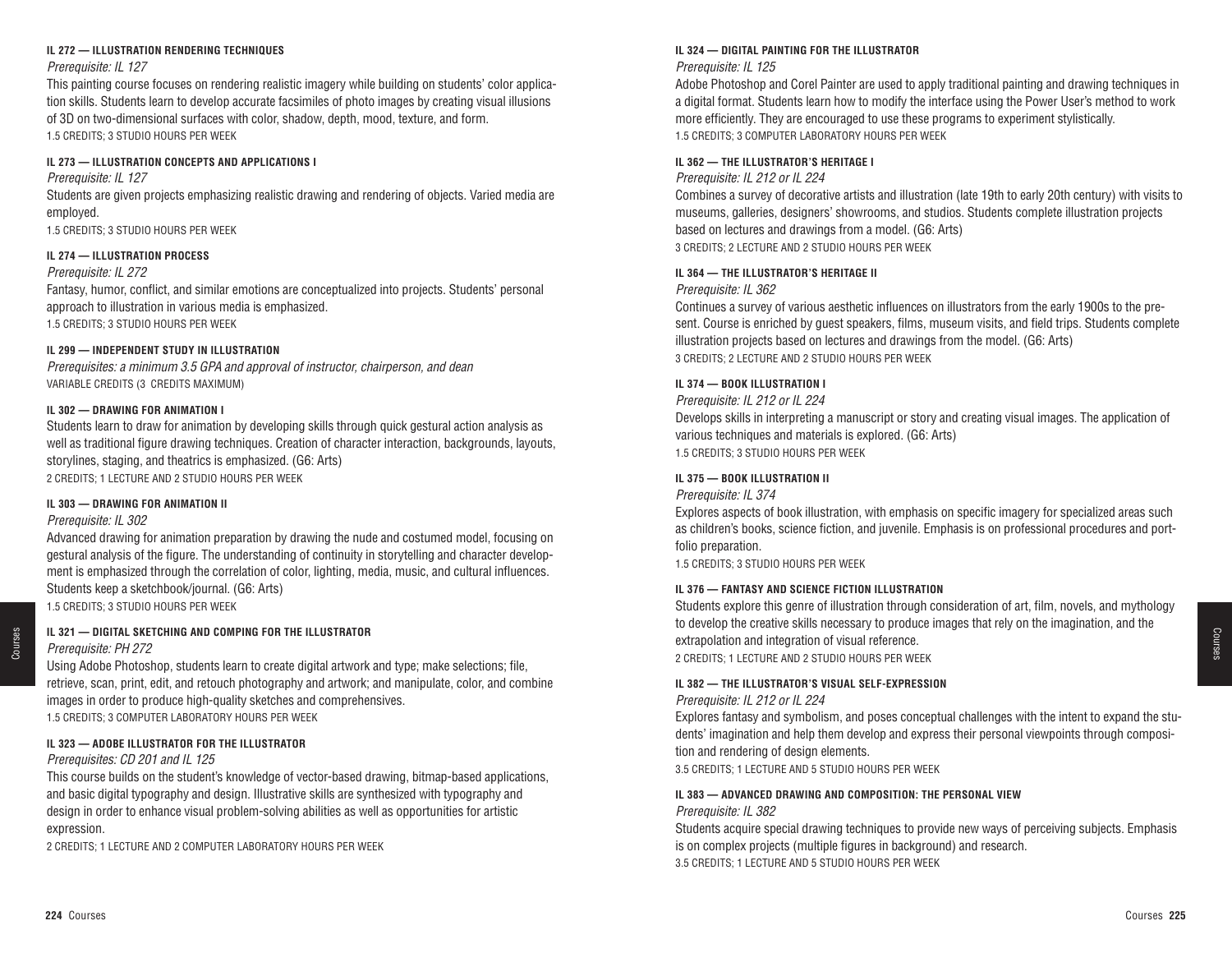#### **IL 388 — MATERIALS AND TECHNIQUES: MIXED MEDIA, INCLUDING PHOTOGRAPHY**

Prerequisite: IL 212 or IL 224

Examines the range of media available to the illustrator, including use of photographic reference material. Emphasis is on use of varied techniques to solve difficult or unusual design problems. 2 CREDITS; 4 STUDIO HOURS PER WEEK

## **IL 389 — MATERIALS AND TECHNIQUES: MIXED MEDIA, INCLUDING PHOTOGRAPHY**

Prerequisite: IL 388

Examines the range of unusual and experimental media available to the illustrator. Enlarges and develops students' personal techniques as it explores experimental options. 2 CREDITS; 4 STUDIO HOURS PER WEEK

#### **IL 461 — ILLUSTRATION WORKSHOP**

#### Prerequisites: IL 383 and IL 389

Exposes students to the working world by assigning actual client-generated projects. Students become familiar with standard business practices including client approval, bookkeeping systems, work schedules, and billing procedures. Reproduction-ready artwork is ultimately delivered to the client. 3 CREDITS; 6 STUDIO HOURS PER WEEK

### **IL 463 — ILLUSTRATOR'S PORTFOLIO DEVELOPMENT**

#### Prerequisite: approval of chairperson

The illustrator focuses on creating a professional-quality portfolio, developing specific commercial applications and markets for work, and career networking as the transition is made from art student to art professional.

1.5 CREDITS; 3 STUDIO HOURS PER WEEK

### **IL 471 — THE ILLUSTRATOR AS DOCUMENTARY ARTIST I**

#### Prerequisite: IL 383 and IL 389

Acquaints the student with the special considerations of reportage illustration. New techniques to capture the immediacy of on-the-spot specialized illustration are introduced. 2 CREDITS; 1 LECTURE AND 2 STUDIO HOURS PER WEEK

### **IL 472 — THE ILLUSTRATOR AS DOCUMENTARY ARTIST II**

### Prerequisite: IL 471

Allows a more in-depth study for the documentary artist, including the completion of a portfolio of on-location illustrations. Varied techniques are explored to encourage students to develop an individual approach.

### 2 CREDITS; 1 LECTURE AND 2 STUDIO HOURS PER WEEK

## **IL 482 — COLOR RENDERING IN ADVANCED MEDIA I**

#### Prerequisite: IL 389

Courses

Examines the techniques, materials, and methods of painting in oils and/or acrylics as they apply to illustration. Encourages professional development as well as experimentation in visual and narrative elements and style.

2.5 CREDITS; 1 LECTURE AND 3 STUDIO HOURS PER WEEK

## **IL 483 — COLOR RENDERING IN ADVANCED MEDIA II**

## Prerequisite: IL 482

Utilizing the knowledge and skills acquired in IL 482, students concentrate on developing a highly finished illustration technique while continuing to evolve their individual styles in painting. 1.5 CREDITS; 3 STUDIO HOURS PER WEEK

#### **IL 491 — MENTOR/SPECIALIZATION PROJECTS I**

#### Prerequisite: IL 389

Encourages the development of the student as a professional. Several semester projects are individually selected and completed under the supervision of the professional mentor, who may be a working professional, a faculty member who is an expert in a particular area of illustration, or a successful graduate. 3 CREDITS; 6 STUDIO/CONFERENCE HOURS PER WEEK

### **IL 492 — MENTOR/SPECIALIZATION PROJECTS II**

### Prerequisite: IL 491

Under the guidance of a professional mentor, the student has the opportunity to expand an area of specialization and develop a second specialty. Portfolio organization is emphasized. 3 CREDITS; 6 STUDIO/CONFERENCE HOURS PER WEEK

## **IL 499 — INDEPENDENT STUDY IN ILLUSTRATION**

Prerequisites: a minimum 3.5 GPA and approval of instructor, chairperson, and dean VARIABLE CREDITS (3 CREDITS MAXIMUM)

## International Trade and Marketing

## **IN 201 — GLOBAL SOURCING IN THE TEXTILE INDUSTRIES**

This overview of global sourcing in the textile industries examines how textile firms search for raw materials, textile chemicals, equipment, and manufacturing plans in foreign markets. Students analyze how various professions, including primary producers, commission manufacturers, jobbers, brokers, and trading companies, participate in the international production and distribution of the final product. Emphasis is on the dynamics of the supply side (resource development and production) and the demand side (resource procurement and management). 3 CREDITS

### **IN 301 — GLOBAL SOURCING IN HOME FURNISHINGS**

This introductory course examines the process of international sourcing in the home furnishings industries. Students study how U.S. home products companies, through product development, search for foreign manufacturers by evaluating various countries' production costs, quality standards, technical abilities, infrastructures, and cultural differences. Also addressed are U.S. trade policies, vendor management, and consumers' concerns about products manufactured abroad. 3 CREDITS

### **IN 312 — INTERNATIONAL TRADE**

Introduces international trade as it is practiced today. Students learn how various industries have developed different international trade patterns and how the internet is rapidly changing this field. Focus is placed on international trade as an industry, professional opportunities, project management, intercultural skills, and technical trends in logistics and online research. 3 CREDITS

## **IN 313 — INTERNATIONAL BUSINESS TRANSACTIONS**

The management of international trade transactions is introduced, with emphasis on agency, distributorship, franchising agreements, import/export, and licensing. Students learn the theory and practice of conducting international negotiations and how to apply the self-regulatory standards used in international trade. The use of the internet and business-to-business e-commerce websites to transact international business is also examined. 3 CREDITS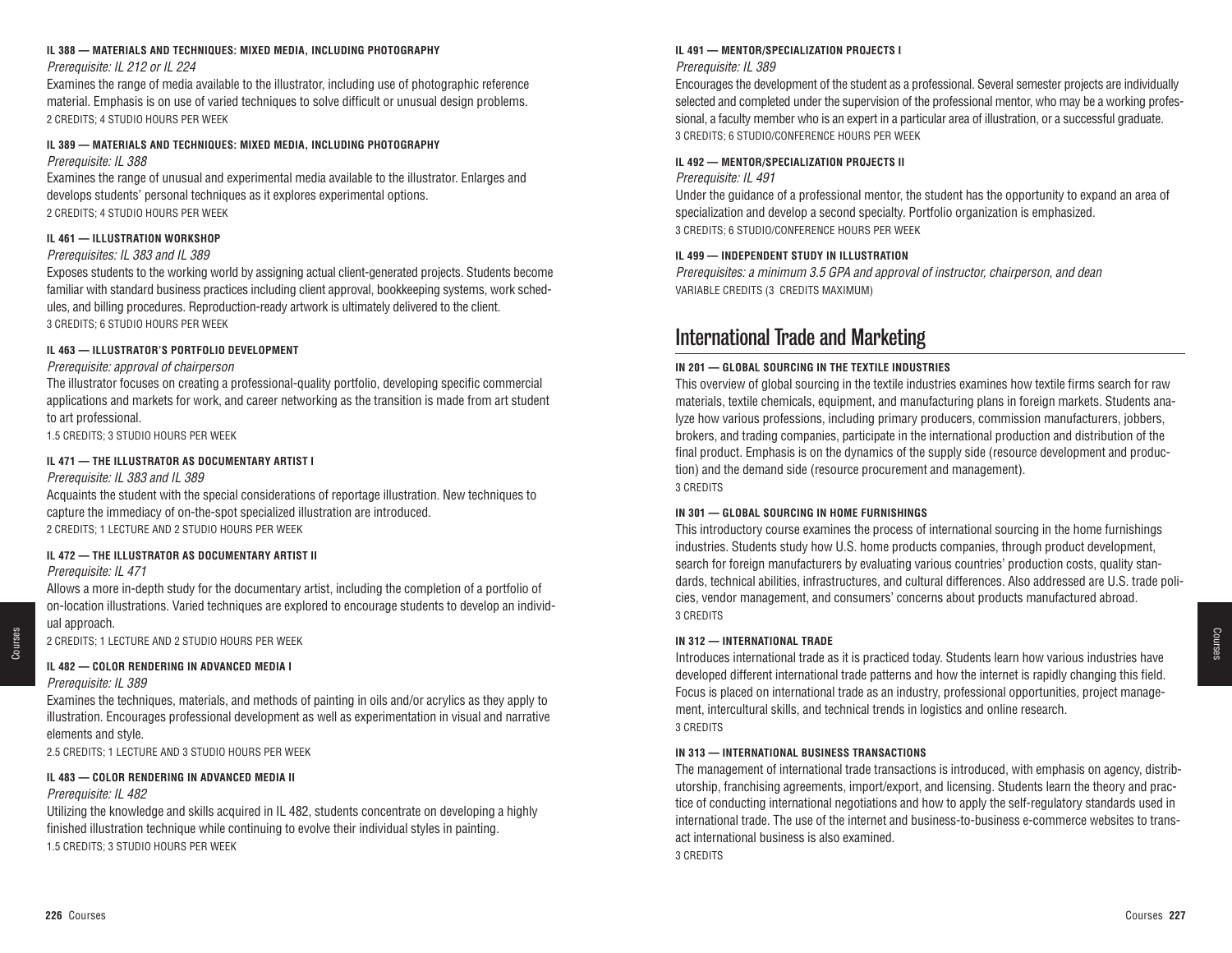#### **IN 322 — GLOBAL MARKETING**

Introduction to the research techniques and implementation strategies practiced in global marketing by the fashion and related industries. Students examine the major trends revolutionizing international marketing, the evolution of international companies into global firms, and the expanding role of ecommerce. The role of intercultural communication and negotiation styles in global marketing strategies is studied in detail.

3 CREDITS

#### **IN 323 — IMPORT/EXPORT REGULATIONS**

#### Prerequisite: IN 312

Import and export regulations enforced by the U.S. Customs Service are presented, including ECCN and HTSUS classification, country of origin, customer screening, export licensing, quota/visa, required import/export documentation, and valuation. Students develop an import or export international business plan.

3 CREDITS

#### **IN 324 — INTERNATIONAL MARKETING RESEARCH**

#### Prerequisite: IN 322

Students learn how to plan, implement, and present an international marketing research project. The course explores secondary data that are available through libraries, public agencies, and online resources and analyzes strategies for generating primary data in foreign markets. International teambuilding and presentation skills are reviewed and practiced. Lectures and critiques are provided by guest speakers from the industry.

3 CREDITS

#### **IN 341 — INTERNATIONAL LOGISTICS**

International logistics—the organized movement of goods, services, and people across countries is explored. Students survey the impact of market, government regulations, and technological forces on ground, ocean, and air transportation systems. International conventions and the role of unions in logistics are also studied.

3 CREDITS

### **IN 342 — INTERNATIONAL CORPORATE RESPONSIBILITY**

Students study the sustainability movement, and how ethical, social, and environmental issues are being addressed by multinational corporations. Through the review of current case studies, the course examines the role of fashion businesses in creating socially responsible and eco-friendly global supply chains and their effect in international trade policies. 3 CREDITS

### **IN 433 — GLOBAL SOURCING**

Prerequisite: IN 323

**228** Courses

Students examine the import marketing process, import regulations, sources of supply, supplier management and development, and transportation in order to learn how to participate in the global marketplace and negotiate in cross-cultural situations. 3 CREDITS

### **IN 434 — INTERNATIONAL MANAGEMENT**

This course is a guide to the world of international business and addresses the myriad factors that influence decision makers working in this environment. How organizational structure, personnel decisions, resource planning and allocation, and other business alternatives are affected by a firm's global participation is assessed. 3 CREDITS

#### **IN 441 — INTERNATIONAL BUSINESS LAW**

Students develop a thorough understanding of the legal framework for international business transactions in the fashion and related industries. They learn how international sales contracts are structured, how international trade rules and national laws apply to cross-border transactions, and how international business disputes are settled. 3 CREDITS

#### **IN 442 — INTERNATIONAL FINANCE**

#### Prerequisite: MA 222 or MA 311

Students learn to use the basic principles and techniques of international financial management and develop an understanding of the financial environment in which multinational corporations and small international businesses operate. Focus is on international capital budgets and capital structure, international cash management, international tax regulations, management of currency and exchange-rate risks, and short- and long-term trade finance. 3 CREDITS

#### **IN 443 — INTERNATIONAL BUSINESS STRATEGIES AND FASHION LAW**

This management course introduces the strategic business considerations faced by international fashion firms as they set up operations in foreign markets. Students examine the market entry process of fashion firms and identify key financial, legal, management, and marketing issues. 3 CREDITS

#### **IN 492 — INTERNATIONAL TRADE PRACTICUM**

Prerequisite: IN 312 or approval of chairperson

This course offers students a field trip to a key country of a regional trade agreement to experience international trade's impact on consumers, the fashion industries, and governments of foreign markets. Participants learn to conduct international field research, source international contacts, and develop safe travel skills. Students' findings are summarized in a written case study. An application must be submitted in the prior semester for a student to be considered for the course. 3 CREDITS; APPROXIMATELY 4 WEEKS IN JANUARY OR JUNE

## Interdivisional Studies

### **IS 299 — INDEPENDENT STUDY**

Prerequisite: a minimum 3.5 GPA and approval of instructor, chairperson, and dean VARIABLE CREDITS (3 CREDITS MAXIMUM)

#### **IS 313 — ENVIRONMENTAL EXPERIENCE**

For baccalaureate-level Interior Design students. Explores the social nature of human beings, how they adapt the environment to suit their needs, and how they react perceptually and behaviorally to the built environment. Emphasis is placed on the designer's role/responsibility in reacting sensitively to specific use-groups and improving their quality of life. 3 CREDITS

#### **IS 499 — INDEPENDENT STUDY**

Prerequisite: a minimum 3.5 GPA and approval of instructor, chairperson, and dean VARIABLE CREDITS (3 CREDITS MAXIMUM)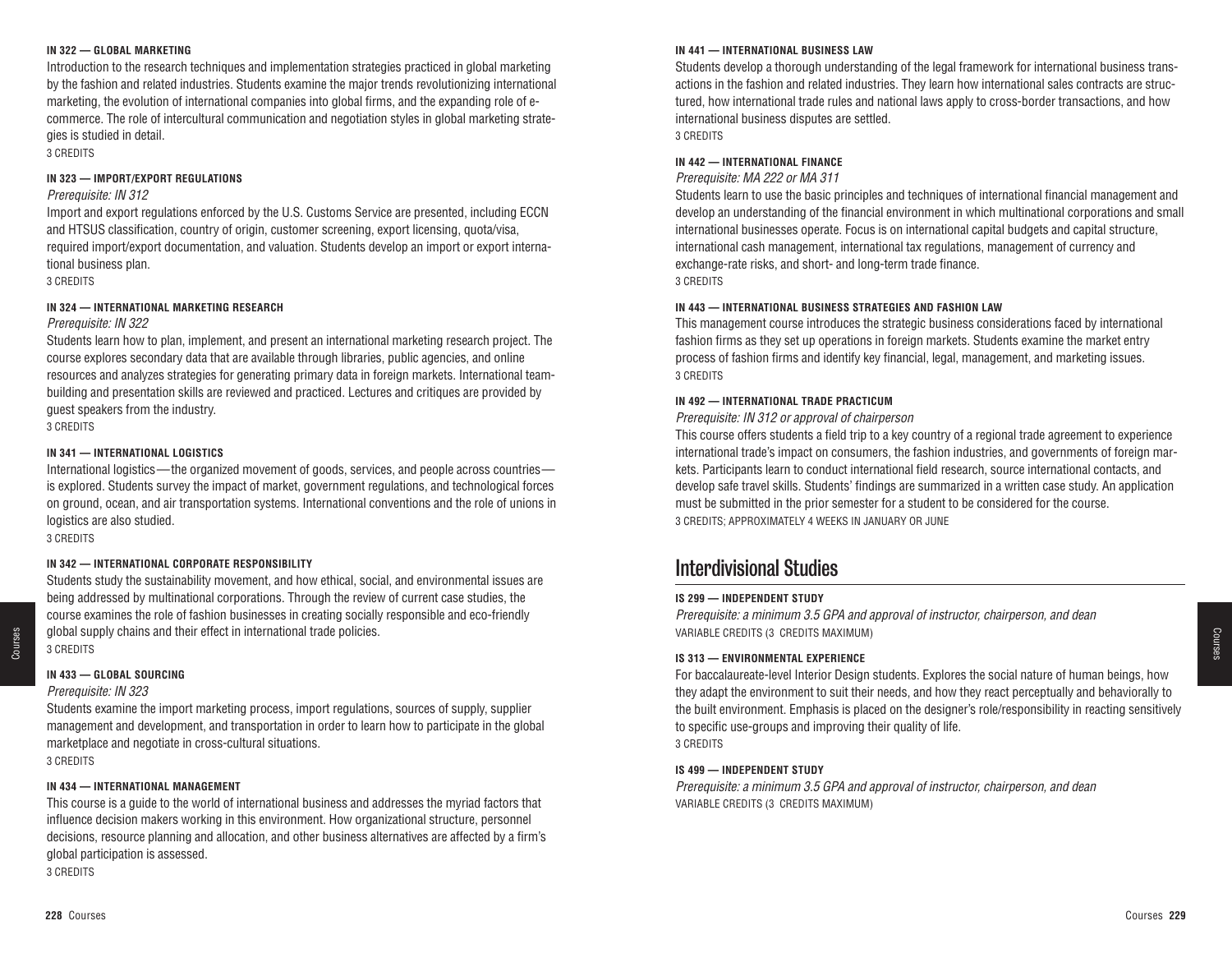## Italian

## **IT 111 — ITALIAN I**

This introductory course enables students with no background in Italian to communicate with Italianspeaking people. The basic skills of speaking, reading, and writing in Italian are established, and Italian culture is introduced. Teacher-instructed multimedia laboratory sessions reinforce skills learned in the classroom. (G8: Foreign Language) 3.5 CREDITS; 3 LECTURE AND 1 LABORATORY HOURS PER WEEK

#### **IT 112 — ITALIAN II**

## Prerequisite: IT 111 or equivalent

Students expand upon the skills established in Italian I and continue to study Italian culture. Teacherinstructed multimedia laboratory sessions reinforce skills learned in the classroom. (G8: Foreign Language)

3.5 CREDITS; 3 LECTURE AND 1 LABORATORY HOURS PER WEEK

#### **IT 122 — ITALIAN CONVERSATION I**

#### Prerequisite: IT 111 or equivalent

Students learn to converse in Italian by emphasizing interaction in real-life situations. Functional and practical verbal communications are addressed with a focus on Italian culture. Course also taught in Florence, Italy, in Winterim and Summer sessions.

3 CREDITS

## **IT 132 — ITALIAN IN FLORENCE**

#### Prerequisite: IT 112 or equivalent

Opportunity is provided for total immersion in Italian and for developing an awareness of the people, culture, and history of Florence and Italy. Students review, develop, and expand use of the basic spoken and written structures of contemporary Italian. Emphasis is placed on immediate and active use of the language as an instrument of communication. Field trips fulfill the lab component of this course. (G8: Foreign Language)

3.5 CREDITS; 4 DAYS PER WEEK FOR 4 WEEKS IN JUNE

#### **IT 213 — ITALIAN III**

## Prerequisite: IT 112 or equivalent

This intermediate course is designed to review and refine students' communication skills in Italian. Supplementary reading materials (including poetry, short stories, and magazine and newspaper articles), films, and videos further the students' knowledge of Italian culture. Teacher-instructed multimedia laboratory sessions reinforce skills learned in the classroom. (G8: Foreign Language) 3.5 CREDITS; 3 LECTURE AND 1 LABORATORY HOURS PER WEEK

### **IT 214 — ITALIAN IV**

Courses

#### Prerequisite: IT 213 or equivalent

Building on Italian III, students refine their communication skills in Italian. More advanced supplementary reading materials (including poetry, short stories, and magazine and newspaper articles), films, and videos further the students' knowledge of Italian culture. Teacher-instructed multimedia laboratory sessions reinforce skills learned in the classroom. (G8: Foreign Language) 3.5 CREDITS; 3 LECTURE AND 1 LABORATORY HOURS PER WEEK

## **IT 223 — ITALIAN CONVERSATION II**

Prerequisite: IT 112 or equivalent

Conversational ability in Italian is further developed and refined by emphasizing interaction in real-life situations. Advanced functional and practical verbal communications are addressed along with a focus on Italian culture. Teacher-instructed multimedia laboratory sessions reinforce skills learned in the classroom.

3.5 CREDITS; 3 LECTURE AND 1 LABORATORY HOURS PER WEEK

## **IT 311 — ITALIAN FOR BUSINESS**

Prerequisite: IT 214 or equivalent

This course is designed for students who have completed four semesters of college-level Italian (or equivalent) and who are interested in furthering their language proficiency in commercial Italian. The course focuses on current Italian and European Community business practices and culture. 3.5 CREDITS; 3 LECTURE AND 1 LABORATORY HOURS PER WEEK

## Japanese

### **JA 111 — JAPANESE I**

This introductory course enables students with no background in Japanese to communicate with Japanese-speaking people. The basic skills of speaking, reading, and writing in Japanese are established and Japanese culture is introduced. Teacher-instructed multimedia laboratory sessions reinforce skills learned in the classroom. (G8: Foreign Language)

3.5 CREDITS; 3 LECTURE AND 1 LABORATORY HOURS PER WEEK

## **JA 112 — JAPANESE II**

Prerequisite: JA 111 or equivalent

Students expand upon the skills established in Japanese I and continue to study Japanese culture. Teacher-instructed multimedia laboratory sessions reinforce skills learned in the classroom. (G8: Foreign Language) 3.5 CREDITS; 3 LECTURE AND 1 LABORATORY HOURS PER WEEK

### **JA 122 — JAPANESE CONVERSATION I**

Prerequisite: JA 111 or equivalent

Students learn to converse in Japanese by emphasizing interaction in real-life situations. Functional and practical verbal communications are addressed, with a focus on Japanese culture. 3 CREDITS

### **JA 213 — JAPANESE III**

Prerequisite: JA 112 or equivalent

This intermediate course is designed to review and refine students' communication skills in Japanese. Supplementary reading materials (including poetry, short stories, and magazine and newspaper articles), films, and videos further the students' knowledge of Japanese culture. Teacherinstructed multimedia laboratory sessions reinforce skills learned in the classroom. (G8: Foreign Language)

3.5 CREDITS; 3 LECTURE AND 1 LABORATORY HOURS PER WEEK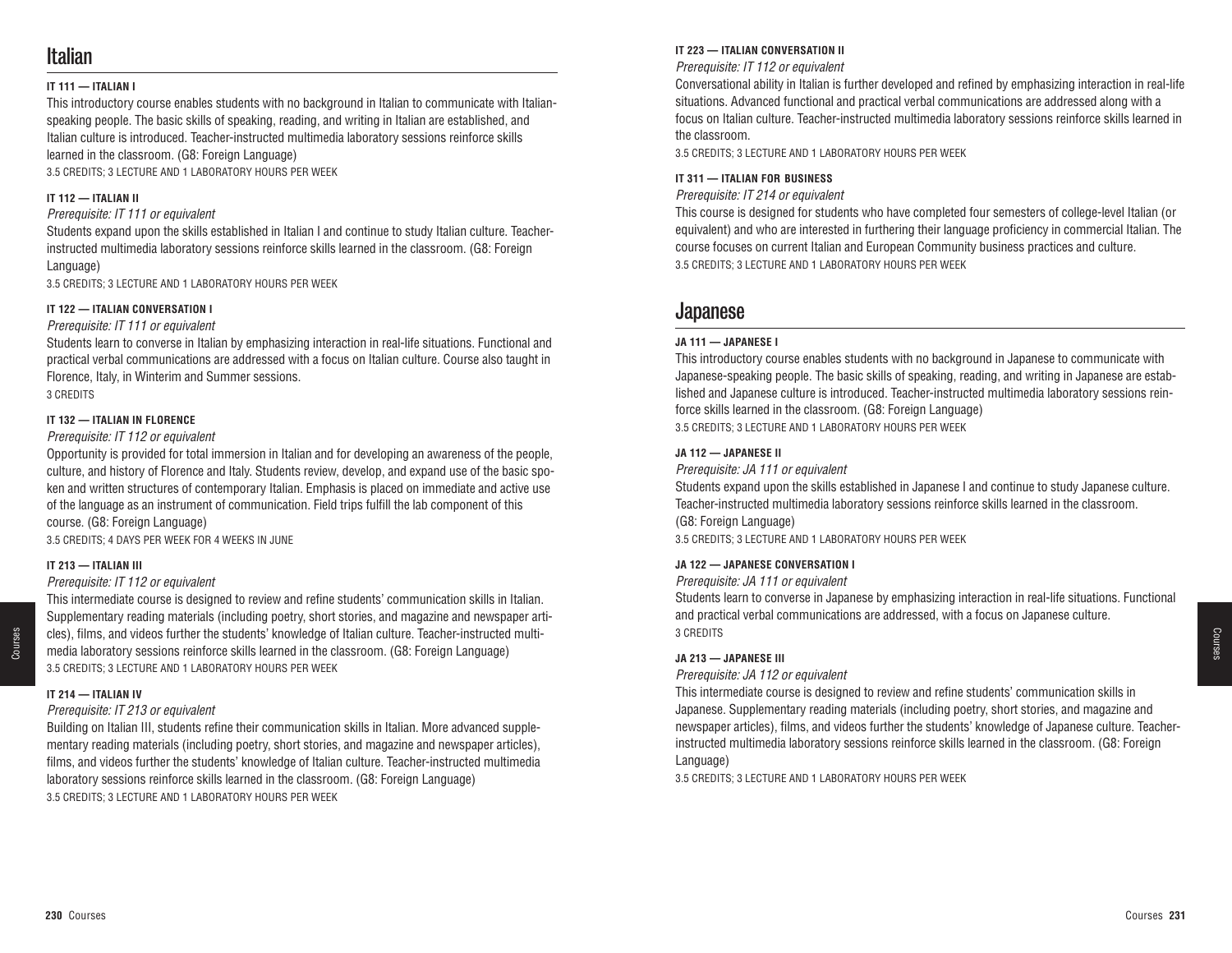#### **JA 214 — JAPANESE IV**

## Prerequisite: JA 213 or equivalent

Building on Japanese III, students refine their communication skills in Japanese. More advanced supplementary reading materials (including poetry, short stories, and magazine and newspaper articles), films, and videos further the students' knowledge of Japanese culture. Teacher-instructed multimedia laboratory sessions reinforce skills learned in the classroom. (G8: Foreign Language) 3.5 CREDITS; 3 LECTURE AND 1 LABORATORY HOURS PER WEEK

## **JA 223 — JAPANESE CONVERSATION II**

## Prerequisite: JA 112 or equivalent

Conversational ability in Japanese is further developed and refined by emphasizing interaction in reallife situations. Advanced functional and practical verbal communications are addressed along with a focus on Japanese culture. Teacher-instructed multimedia laboratory sessions reinforce skills learned in the classroom.

3.5 CREDITS; 3 LECTURE AND 1 LABORATORY HOURS PER WEEK

## Jewelry Design

## **JD 101 — INTRODUCTION TO JEWELRY FABRICATION**

Basic processes used in the design and creation of jewelry. Students fabricate their own designs in the studio. (G6: Arts) 2 CREDITS; 1 LECTURE AND 2 STUDIO HOURS PER WEEK

## **JD 113 — BEGINNING SOLDERING TECHNIQUES**

Co-requisites: JD 114, JD 121, JD 131, JD 133, and JD 172 or approval of chairperson Introduces precision techniques in soldering and shaping jewelry. Emphasis is on exact measurements, and control of jewelry tools and soldering torches. 1.5 CREDITS; 3 STUDIO HOURS PER WEEK

## **JD 114 — PIERCING AND SAWING TECHNIQUES**

Co-requisites: JD 113, JD 121, JD 131, JD 133, and JD 172 or approval of chairperson Proper use of the jeweler's saw is emphasized and the eye is trained to understand the balance between positive and negative spaces. Students pierce and saw an intricate design in flat sheet stock. 1.5 CREDITS; 3 STUDIO HOURS PER WEEK

## **JD 115 — METAL FORMING TECHNIQUES: CHASING AND REPOUSSE**

Prerequisites: All first-semester Jewelry Design courses or approval of chairperson Co-requisites: JD 116, JD 122, JD 134, JD 171, and JD 173 or approval of chairperson Introduces students to jewelry forming techniques by making their own dapping and chasing tools by means of forging, annealing, and tempering. Using these tools, objects are created by repousse and other methods.

1.5 CREDITS; 3 STUDIO HOURS PER WEEK

## **JD 116 — COSTUME JEWELRY WHITE METAL MODELS**

Prerequisites: all first-semester Jewelry Design courses Co-requisites: JD 115, JD 122, JD 134, JD 171, and JD 173 or approval of chairperson Students learn white metal modelmaking techniques and develop skills in the basic hand and machine processes used in the production of costume jewelry. These models will be made into molds and produced in JD 122. 1.5 CREDITS; 3 STUDIO HOURS PER WEEK

## **JD 121 — WAX CARVING**

Co-requisites: JD 113, JD 114, JD 131, JD 133, and JD 172 or approval of chairperson Wax carving of designs suitable for jewelry, stressing illusion and perspective, needed for both brooches and rings. Emphasis is on preparing a design and model for production. 1 CREDIT; 2 LABORATORY HOURS PER WEEK

### **JD 122 — JEWELRY CASTING**

#### Prerequisite: JD 121

Using designs developed in JD 121, students cast, learning the chemistry of alloying metals and the principles in all casting methods. Experience also is acquired in mold-making, spruing, and investing. 2 CREDITS; 1 LECTURE AND 2 LABORATORY HOURS PER WEEK

### **JD 131 — MECHANICAL DRAFTING FOR JEWELERS**

Co-requisites: JD 113, JD 114, JD 121, JD 133, and JD 172 or approval of chairperson Designed to teach students the fundamentals of mechanical and plan drawing as they apply to materials, mechanisms, concepts, and designs used in jewelry. 1.5 CREDITS; 3 STUDIO HOURS PER WEEK

#### **JD 133 — INTRODUCTION TO JEWELRY DESIGN**

Co-requisites: JD 113, JD 114, JD 121, JD 131, and JD 172 or approval of chairperson Emphasis is on developing creative ability. A visual sensitivity is developed through museum trips, nature studies, field trips, etc. Suitable rendering techniques, painting, and perspective requirements are covered.

1.5 CREDITS; 3 STUDIO HOURS PER WEEK

#### **JD 134 — JEWELRY DESIGN II**

Prerequisites: all first-semester Jewelry Design courses

Co-requisites: JD 115, JD 116, JD 122, JD 171, and JD 173 or approval of chairperson Advanced illustrative techniques in jewelry design. An elementary knowledge of stones, both precious and semi-precious, is given for incorporating in design. Assigned projects focus on industry requirements.

1.5 CREDITS; 3 STUDIO HOURS PER WEEK

### **JD 138 — INTRODUCTION TO CAD FOR JEWELRY DESIGN**

Prerequisites: CG 111 and JD 131 or approval of chairperson

Students create two- and three-dimensional computer-generated drawings and models specific to jewelry design. Using modeling software and other computer applications, students develop basic jewelry design skills to create a personal style.

2 CREDITS; 1 LECTURE AND 2 COMPUTER LABORATORY HOURS PER WEEK

## **JD 171 — MATERIALS AND PROPERTIES**

Students learn basic chemistry and physics as they pertain to materials used in jewelry. Emphasis is on how chemicals and acids used in the industry, and the chemical composition of various stones, affect production.

2 CREDITS

### **JD 172 — TOOLS, EQUIPMENT AND PROCESSES**

Co-requisites: JD 113, JD 114, JD 121, JD 131, and JD 133 or approval of chairperson Study of the tools, equipment, and supplies used in the jewelry industry. Discusses quality, function, and care of equipment, including sources and pricing. 1 CREDIT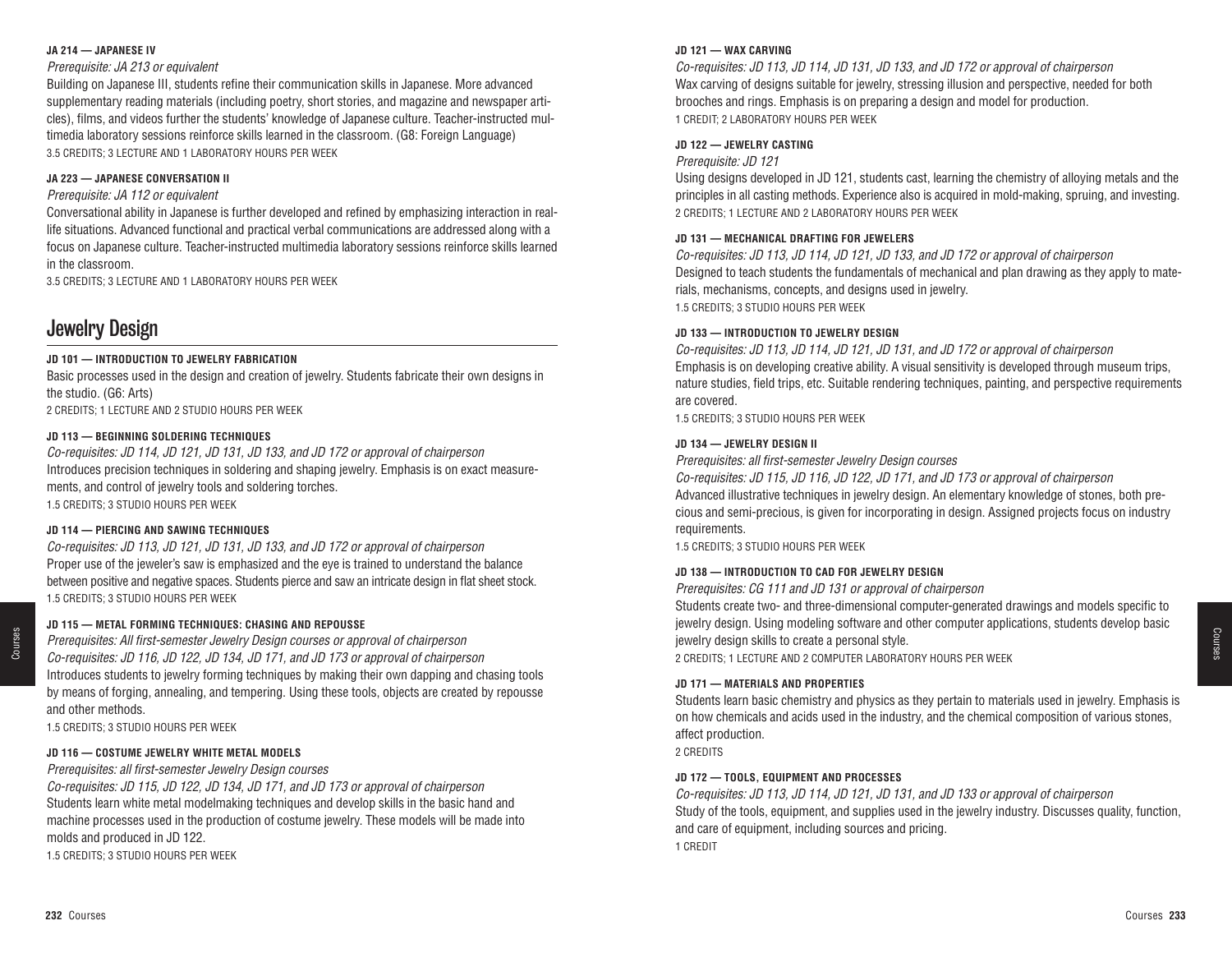## **JD 173 — MATERIALS AND FINDINGS FOR THE JEWELRY INDUSTRY**

Prerequisites: all first-semester Jewelry Design courses

Co-requisites: JD 115, JD 116, JD 122, JD 134, and JD 171 or approval of chairperson Studies buying procedures, sources, and up-to-date technology in the jewelry industry. Discusses precious and non-precious materials as well as sizes, nomenclature, and methods used in jewelry manufacturing.

1 CREDIT

#### **JD 181 — BASIC PRINCIPLES OF APPRAISING JEWELRY**

Establishes methods and values in the appraisal of jewelry and precious and semi-precious stones. Students acquire familiarity with the simple tests that are available and are given guidance on current market prices.

2 CREDITS; 1 LECTURE AND 2 LABORATORY HOURS PER WEEK

#### **JD 201 — MINERAL IDENTIFICATION AND LAPIDARY**

Using appropriate tools and instruments, students learn how to identify a variety of semiprecious materials and their specific properties. Emphasizes applications of these materials for the decorative arts. 2 CREDITS; 1 LECTURE AND 2 STUDIO HOURS PER WEEK

#### **JD 213 — NON-TRADITIONAL CONSTRUCTION TECHNIQUES IN METAL**

Prerequisites: all second-semester Jewelry Design courses Co-requisites: JD 214, JD 215, JD 216, and JD 251 or approval of chairperson Acquaints students with little-known experimental techniques in metalworking such as the Japanese methods of mokume-gane and shakudo. 1.5 CREDITS; 3 STUDIO HOURS PER WEEK

#### **JD 214 — HANDMADE DIAMOND JEWELRY TECHNIQUES**

Prerequisites: all second-semester Jewelry Design courses Co-requisites: JD 213, JD 215, JD 216, and JD 251 or approval of chairperson Students develop the start-to-finish techniques used by industry craftspeople in the creation of handmade diamond jewelry. Includes design layout, making of a copper chablon, planning the weight and use of diamonds, and the cutting of azures. 1.5 CREDITS; 3 STUDIO HOURS PER WEEK

### **JD 215 — ALTERNATIVE MATERIALS FOR JEWELRY FABRICATION**

Prerequisites: all second-semester Jewelry Design courses Co-requisites: JD 213, JD 214, JD 216, and JD 251 or approval of chairperson Covers the design approaches and special methods used in the manufacture of jewelry from common industrial materials, such as plastics, rubber, and stainless steel. Students design and produce prototypes for a small collection. 1.5 CREDITS; 3 STUDIO HOURS PER WEEK

## **JD 216 — ADVANCED PIERCING AND METAL CARVING**

Prerequisites: all second-semester Jewelry Design courses Co-requisites: JD 213, JD 214, JD 215, and JD 251 or approval of chairperson Concentrates on advanced piercing and metal carving techniques to create ring designs. Students maintain diaries of sketchwork and research. 1.5 CREDITS; 3 STUDIO HOURS PER WEEK

#### **JD 217 — HANDMADE PLATINUM JEWELRY**

Prerequisites: all third-semester Jewelry Design courses Co-requisites: JD 218, JD 219, and JD 252 or approval of chairperson Introduces various methods used in the making of handmade platinum jewelry, drawing upon skills learned in JD 214. 1.5 CREDITS; 3 STUDIO HOURS PER WEEK

#### **JD 218 — HOLLOW FORM JEWELRY: DIE CONSTRUCTION AND MANUFACTURING TECHNIQUES**

Prerequisites: all third-semester Jewelry Design courses Co-requisites: JD 217, JD 219, and JD 252 or approval of chairperson An intensive study of hollow form jewelry techniques to produce an original finished product of exhibition quality. Includes technical drawing and fabrication of a scale model. 1.5 CREDITS; 3 STUDIO HOURS PER WEEK

#### **JD 219 — CLASPS, CLOSINGS, AND FINDINGS**

Prerequisites: all third-semester Jewelry Design courses Co-requisites: JD 217, JD 218, and JD 252 or approval of chairperson Based on the principles of mechanical devices, students learn about and produce clasps, closings, and earbacks.

1.5 CREDITS; 3 STUDIO HOURS PER WEEK

#### **JD 231 — OBJECTS DESIGN AND RENDERING**

Prerequisites: all second-semester Jewelry Design courses Co-requisites: JD 233 and JD 263 or approval of chairperson Rendering of objects and accessories from shoes and belt buckles to hair ornaments and handbags. Studies colored glass, enamel, and rhinestones used in these accessories. 1.5 CREDITS; 3 STUDIO HOURS PER WEEK

#### **JD 233 — JEWELRY DESIGN III**

Prerequisites: all second-semester Jewelry Design courses Co-requisites: JD 231 and JD 263 or approval of chairperson Students are required to present an entire collection of jewelry around a particular viable theme such as certain stones, metals, or a specific market. 1.5 CREDITS; 3 STUDIO HOURS PER WEEK

#### **JD 235 — FINE JEWELRY PORTFOLIO**

Prerequisites: all third-semester Jewelry Design courses Co-requisite: JD 236 or approval of chairperson Students develop a portfolio of fine jewelry renderings, from a variety of precious and semi-precious materials, that reflect their level of accomplishment and an understanding of industry requirements. 1.5 CREDITS; 3 STUDIO HOURS PER WEEK

## **JD 236 — FASHION JEWELRY PORTFOLIOS**

Prerequisites: all third-semester Jewelry Design courses

Co-requisite: JD 235 or approval of chairperson

Students prepare a portfolio of costume jewelry renderings, creating seasonal lines that reflect their level of accomplishment and an understanding of industry requirements.

1.5 CREDITS; 3 STUDIO HOURS PER WEEK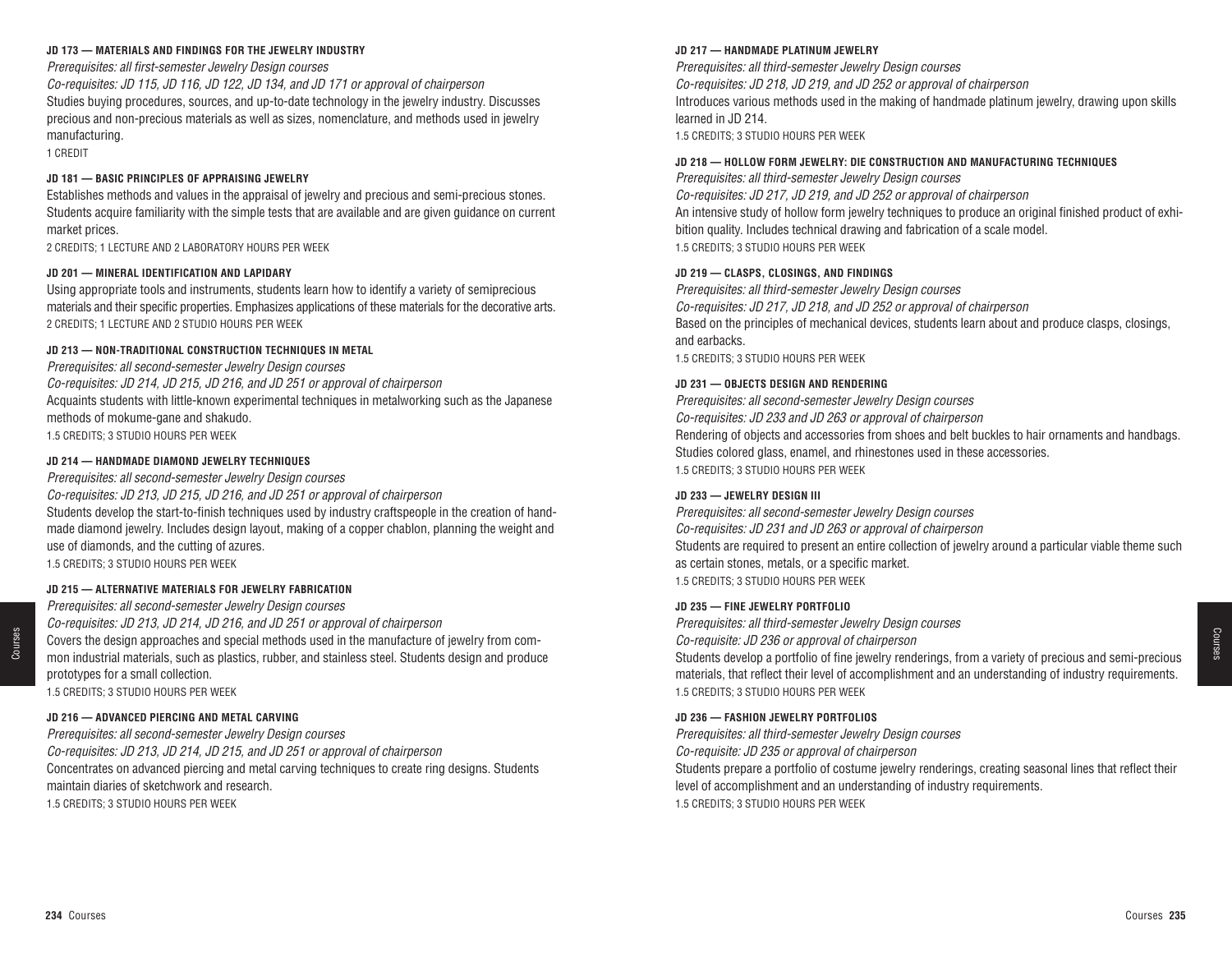#### **JD 241 — INTRODUCTION TO GEMOLOGY**

Study of the major gem species and their characteristics, with emphasis on their use in commercial production and price structure. Students acquire a thorough knowledge of all precious and semi-precious stones and the ways in which they are used in jewelry. 2 CREDITS; 1 LECTURE AND 2 LABORATORY HOURS PER WEEK

#### **JD 243 — GEMOLOGY II**

#### Prerequisite: JD 241

A gem identification course with students learning the use of various laboratory equipment such as the gemological microscope, dichroscope, polariscope, specific gravity balance, refractometer, ultraviolet light, spectroscope, and other instruments used in gem identification. 1.5 CREDITS; 3 LABORATORY HOURS PER WEEK

#### **JD 244 — GEMOLOGY III**

## Prerequisites: JD 243 and JD 281, or approval of chairperson

An in-depth study of gem materials and their synthetic counterparts is provided. Topics include functionality of gem equipment and its application in gem testing, and an understanding of the development of a gem material from its atomic structural nature to a polished gem. 3 CREDITS; 2 LECTURE AND 2 LABORATORY HOURS PER WEEK

#### **JD 251 — PRINCIPLES OF SILVERSMITHING**

Basic study of silversmithing, including advanced use of repousse, chasing, and forming. Small simple projects in either silver, bronze, or copper are created to study these basic procedures. 1.5 CREDITS; 3 STUDIO HOURS PER WEEK

#### **JD 252 — SILVERSMITHING PROJECT STUDIO**

#### Prerequisite: JD 251

Creation of a handmade, hand-formed silver piece with emphasis on developing students' creative ability. Project should be a major work of exhibition quality. 1.5 CREDITS; 3 STUDIO HOURS PER WEEK

### **JD 261 — CHANGES AND TRENDS IN JEWELRY DESIGN**

Study of the symbolic meaning as well as the economic rationale for jewelry in modern society. Students are made aware of stylistic differences, the reasons for them, and how styles are influenced by social and political events. 2 CREDITS

Courses

### **JD 262 — ESTIMATING COSTS**

Prerequisites: all second-semester Jewelry Design courses

Co-requisites: all third-semester Jewelry Design courses specific to option, or approval of chairperson Using current industry pricing standards, students estimate the cost of their own designs made of precious, semi-precious, or non-precious materials and stones. 1 CREDIT

#### **JD 263 — COSTUME JEWELRY PRODUCTION AND MARKETING**

Prerequisites: all second-semester Jewelry Design courses Co-requisites: JD 231 and JD 233

Explains jewelry fashion theory, principles, and cycles and their relationship to jewelry line development while studying trends in ready-to-wear, European, and American designer collections. 3 CREDITS

#### **JD 281 — DIAMOND GRADING**

Teaches techniques of grading diamonds as to color, clarity, and cut, including basic knowledge needed for diamond selection and establishment of base for pricing. Discusses history and technical terms pertaining to diamond grading.

2 CREDITS; 1 LECTURE AND 2 LABORATORY HOURS PER WEEK

#### **JD 299 — INDEPENDENT STUDY IN JEWELRY DESIGN**

Prerequisite: a minimum 3.5 GPA and approval of instructor, chairperson, and dean VARIABLE CREDITS (3 CREDITS MAXIMUM)

## Liberal Arts Divisional Studies

#### **LA 211 — DANCE AS ART**

This course surveys Western dance styles from the perspective of the creative process and cultural history. Students study ballet, modern dance, American dances of the African Diaspora, and world dances. The course uses film, lecture, performance, discussion, selected readings and guest lecturers to expose students to a wide range of dance traditions. No prior dance training is necessary. (G6: Arts) 3 CREDITS

### **LA 221 — U.S. HISTORY: CIVIL WAR TO PRESENT**

#### Prerequisite: EN 121

An introduction to American history, this course moves from a brief view of American geography, economics, and government to a more focused examination of the social, political, and economic experience from the Civil War through the Cold War and to the present. Students are introduced to basic historical methodology and learn to apply these techniques through critical reading, analytical writing, and verbal presentations. (G10: American History) 3 CREDITS

#### **LA 223 — SURVEY OF LATIN AMERICAN MUSIC**

A survey of Latin American music with an emphasis on the process of music composition and instrumentation that led to its creation. Students explore the creative process through in-class performances of musical excerpts and demonstrations of Latin American musical instruments. The class also focuses on the indigenous, cultivated, and vernacular traditions within Latin American music and their relation to regional histories. No previous musical background is required. (G6: Arts) 3 CREDITS

## **LA 224 — DISTANT NEIGHBORS: A HISTORY OF LATIN AMERICA AND THE UNITED STATES** Prerequisite: EN 121

This course compares the histories of Latin America and the United States from pre-Columbian times to the 20th century. Students learn about the deep influence of the United States in Latin American economies, politics, and culture, especially after the United States' independence, when American democracy became a political model for the former Spanish American colonies. (G10: American History) 3 CREDITS

### **LA 231 — LATIN AMERICAN FICTION: FROM THE 1960S TO THE PRESENT**

Prerequisites: EN 121 or equivalent, and one semester of college-level English

Students examine selected texts of Latin American fiction (in English translation) from the 1960s to the present. The course focuses on the literary themes and writing techniques of the authors and on the sociopolitical and historical conditions of Latin America where the texts are set. (G7: Humanities) 3 CREDITS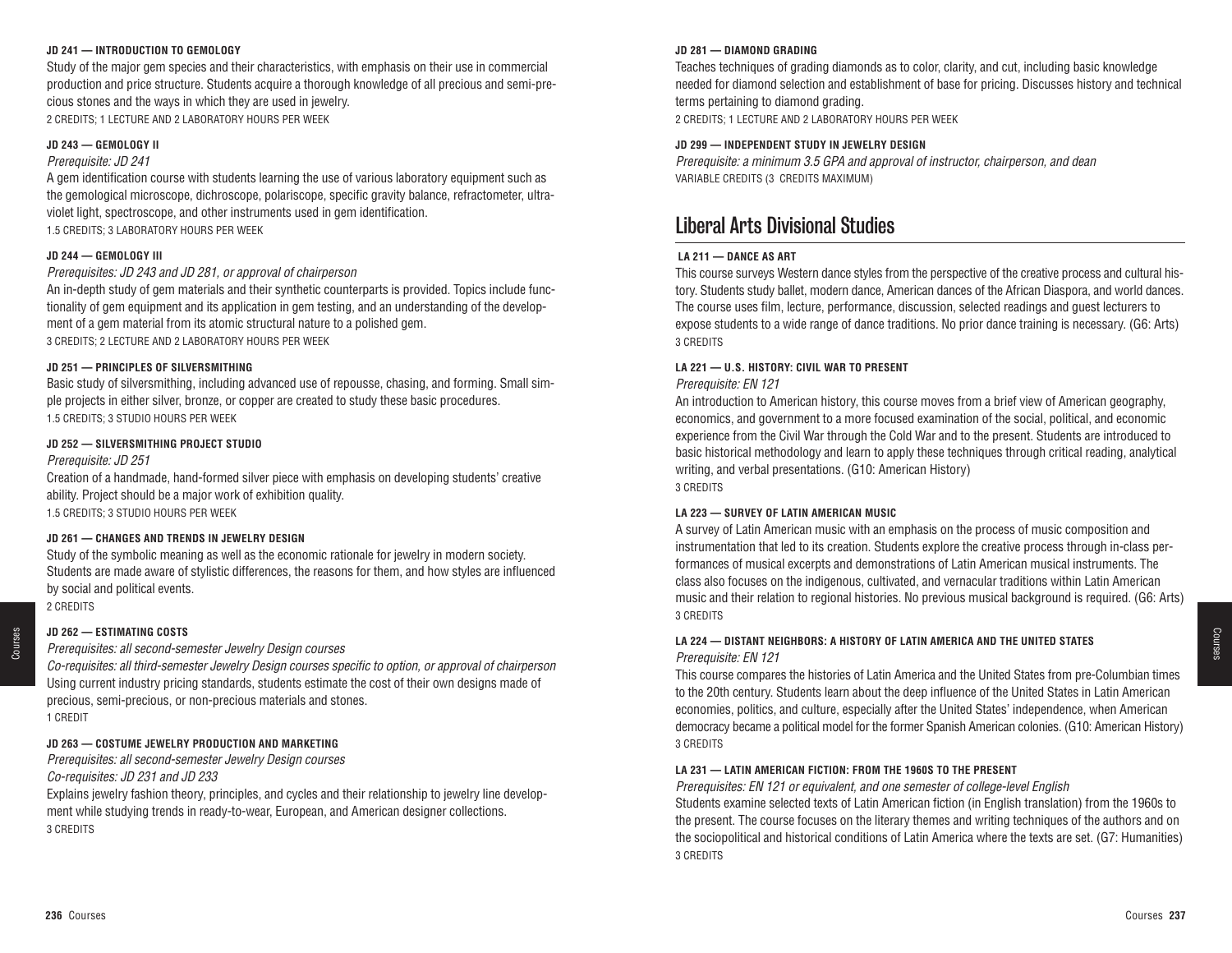#### **LA 299 — INDEPENDENT STUDY**

Prerequisites: a minimum 3.5 GPA and approval of instructor, chairperson, and dean VARIABLE CREDITS (3 CREDITS MAXIMUM)

#### **LA 321 — SURVEY OF AMERICAN MUSIC**

A study of the major styles, trends, and significant composers in American music. Through lecture and demonstration, students explore various types of music, including blues, current trends, folk, jazz, rock, show, and symphonic, focusing on their relation to the American experience. No musical background is necessary. (G6: Arts) 3 CREDITS

### **LA 391 — ISSUES IN THE HUMANITIES AND TECHNOLOGY (HONORS)**

Prerequisite: qualification for Presidential Scholars Program, or 3.5 GPA with approval of dean for Liberal Arts

Examines the relationship between cultural traditions and the technological present and future. Current issues in medicine, science, the arts, and artificial intelligence provide the platform to study the impact of technology on human society and the world. Major philosophical positions, definitions of terms, and their social and historical contexts are discussed. (G7: Humanities) 3 CREDITS

#### **LA 392 — UNITED STATES HISTORY AND CULTURE, 1860 TO PRESENT (HONORS)**

Prerequisite: qualification for Presidential Scholars Program, or 3.5 GPA with approval of dean for Liberal Arts

Major historic events and developments in United States history from 1860 to the present are examined in the context of their impact on the country's government, politics, and culture. Works by painters, photographers, sculptors, advertisers, dancers, musicians, novelists, filmmakers, and dramatists are used to broaden the study of U.S. history. (G10: American History) 3 CREDITS

### **LA 394 — THE OLD AND NEW TESTAMENTS IN THE HISTORY OF IDEAS (HONORS)**

Prerequisite: qualification for Presidential Scholars Program, or 3.5 GPA with approval of dean for Liberal Arts

Students examine the influence of selected books, chapters, and verses from the Old and New Testaments on the literature, philosophy, theology, and politics of western civilization. Emphasis is given to ideas located in scripture as they have been developed by religious thinkers, systematic theorists, and creative artists. (G5: Western Civilization; G7: Humanities) 3 CREDITS

Courses

## **LA 395 — MASTERPIECES OF MUSIC IN THE EUROPEAN CLASSICAL TRADITION (1500 TO PRESENT) (HONORS)**

Prerequisite: qualification for Presidential Scholars Program, or 3.5 GPA with approval of dean for Liberal Arts

This course is a survey of the major masterpieces of music in the European Classical tradition, with an emphasis on the compositional approaches that led to their creation. Through lectures and demonstrations, the course covers the main musical developments associated with the Medieval, Renaissance, Baroque, Classical, Romantic, and Modern periods. No previous musical background is required. (G6: Arts) 3 CREDITS

#### **LA 396 — RELIGION AND RELIGIOUS DISSENT IN AMERICAN HISTORY TO THE CIVIL WAR (HONORS)**

Prerequisite: qualification for Presidential Scholars Program, or 3.5 GPA with approval of dean for Liberal Arts

Students examine the ways in which religious controversies have figured, directly and indirectly, in many of the major events in the early history of the United States, up to and including the Civil War. (G7: Humanities; G10: American History) 3 CREDITS

#### **LA 397 — NEW YORK CITY AND THE INVENTION OF AMERICA (HONORS)**

Prerequisite: qualification for Presidential Scholars Program, or 3.5 GPA with approval of dean for Liberal Arts

Students learn the history of America from the Civil War to the present, through the lens of its greatest metropolis. Readings stress the roles that New York has played as innovator, counterpoint, and despised exception in the culture, economics, politics, and technology of the U.S. Students develop skills in basic primary research, public speaking, reading comprehension, and writing and revising. (G10: American History)

3 CREDITS

#### **LA 499 — INDEPENDENT STUDY**

Prerequisites: a minimum 3.5 GPA and approval of instructor, chairperson, and dean VARIABLE CREDITS (3 CREDITS MAXIMUM)

## Accessories Design

#### **LD 101 — ACCESSORIES DESIGN**

For students not majoring in Accessories Design. Introduction to major areas of accessories design. Various types of shoes, handbags, and belts are analyzed in terms of materials, construction, and presentation. Students acquire hands-on techniques in all three phases. 2 CREDITS; 1 LECTURE AND 2 STUDIO HOURS PER WEEK

### **LD 111 — LEATHER AND MATERIALS TECHNOLOGY**

Co-requisites: (for one-year AAS students) LD 121 and LD 165 Processes in the development of leathers, reptiles, plastics, and other textiles are analyzed. Emphasis is on the function and utilization of each for handbags, footwear, and related accessories. 2.5 CREDITS; 2 LECTURE AND 1 STUDIO HOURS PER WEEK

#### **LD 112 — DECORATIVE LEATHER TECHNIQUES**

Studying such ornamentation techniques as trapunto, inlay, welting, pleating, and weaving, students learn how to apply them to leather apparel and accessories design. Basic patternmaking skills used in the construction of handbags, belts, and portfolios are taught. 2.5 CREDITS; 1 LECTURE AND 3 STUDIO HOURS PER WEEK

#### **LD 113 — MANIPULATING LEATHER: VOLUME AND TEXTURE**

This course focuses on various decorative techniques to enhance the volume and texture of leather accessories. Students apply increasingly advanced techniques from decorative hand-stitching and embroidery to braiding and painting. Hand-quilting, gathering, ruffles, and patchwork techniques are also covered.

1.5 CREDITS; 3 STUDIO HOURS PER WEEK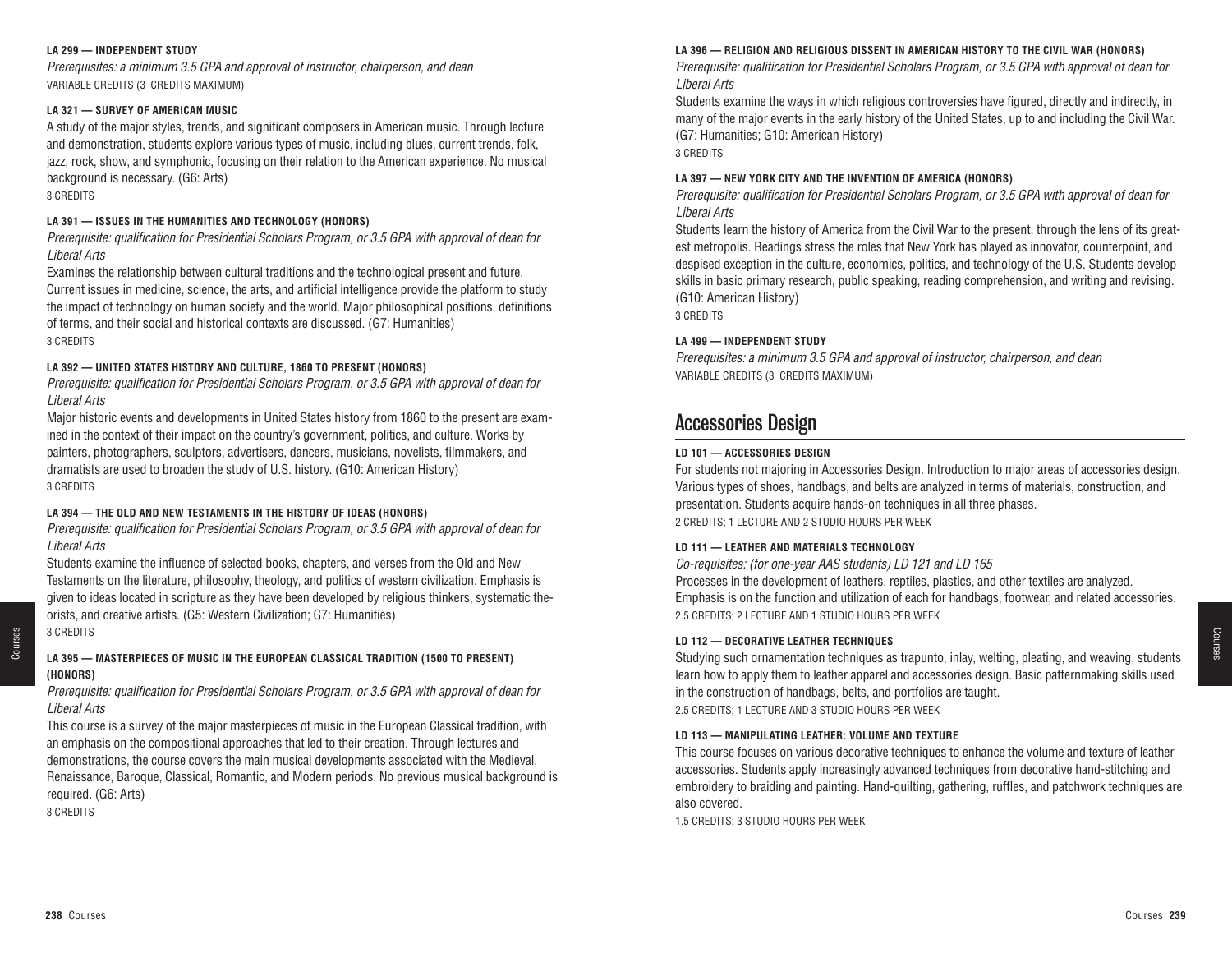## **LD 121 — ANATOMY FOR ACCESSORIES**

Students study the components of the foot, spine and hand to understand the relationship between the anatomical structure and the design of footwear, handbags and gloves. Students learn to create functional and fashionable accessories that are anatomically and ergonomically correct. 1.5 CREDITS; 1 LECTURE AND 1 STUDIO HOURS PER WEEK

## **LD 133 — FOOTWEAR DESIGN AND CONSTRUCTION I**

## Co-requisite: LD 121

The basic concepts of footwear design are introduced and the history and types of footwear are discussed. Students develop skills for working with a last and learn patternmaking, sewing, construction, and finishing techniques for closed shoes. 3 CREDITS; 1 LECTURE AND 4 STUDIO HOURS PER WEEK

## **LD 134 — FOOTWEAR DESIGN AND CONSTRUCTION II**

Prerequisites: LD 111, LD 121 and LD 133

Students analyze last styles, leathers, and components in terms of functionality and design. They continue to develop patternmaking skills by designing and making mules and oxfords. 3 CREDITS; 1 LECTURE AND 4 STUDIO HOURS PER WEEK

## **LD 143 — HANDBAG DESIGN AND CONSTRUCTION I**

### Co-requisites: LD 111 and LD 121

The skills to design and produce handbags are taught. Students become familiar with patternmaking techniques, machinery and equipment, and the various styles in handbag design. They learn how to translate original concepts into finished products. 3 CREDITS; 1 LECTURE AND 4 STUDIO HOURS PER WEEK

## **LD 144 — HANDBAG DESIGN AND CONSTRUCTION II**

Prerequisite: LD 143 Patternmaking and sample-making techniques are developed further as students design and construct frame and box bags. 3 CREDITS; 1 LECTURE AND 4 STUDIO HOURS PER WEEK

### **LD 145 — HANDBAG RECONSTRUCTION**

## Prerequisite: LD 144

Courses

Students learn how to evaluate a handbag to determine if it can be restored. They refurbish a handbag, learning how to reconstruct worn or broken components. 2.5 CREDITS; 1 LECTURE AND 3 STUDIO HOURS PER WEEK

## **LD 165 — SKETCHING ACCESSORIES**

For one-year Accessories Design students. This accelerated course introduces the various areas of accessory design, including handbags, gloves, shoes, hats, and belts. Students learn to draw and render current materials and textures applicable to today's market. 2.5 CREDITS; 1 LECTURE AND 3 STUDIO HOURS PER WEEK

## **LD 181 — ERGONOMICS FOR ATHLETIC FOOTWEAR**

This in-depth study of the ergonomic requirements of footwear for myriad athletic activities focuses on the anatomy and function of the lower extremities while maintaining design considerations. Students learn technical features and engineering requirements such as cushioning, shock resistance, and lateral support as well as environmental and safety issues. 2 CREDITS

## **LD 182 — PERFORMANCE MATERIALS FOR ATHLETIC FOOTWEAR**

Prerequisite: LD 181 Students learn about the different types of performance materials used in all aspects of athletic footwear construction. 2 CREDITS

## **LD 184 — ATHLETIC FOOTWEAR SKETCHING**

Prerequisite: LD 182

Students learn to hand-sketch the components of performance athletic footwear and integrate sketch development, function, and technology into the footwear design. 2.5 CREDITS; 1 LECTURE AND 3 STUDIO HOURS PER WEEK

#### **LD 185 — ATHLETIC FOOTWEAR DRAFTING**

Prerequisite: LD 184

Students draft the components of an athletic shoe using both freehand and CAD. A history of the athletic footwear industry and the integration of technology in athletic footwear are introduced. Students make a model of an outsole design.

2.5 CREDITS; 1 LECTURE AND 3 STUDIO HOURS PER WEEK

#### **LD 227 — INTRODUCTION TO LINE BUILDING (FORMERLY LD 226)**

Prerequisites: LD 134, LD 144, and LD 261

Using a specific theme or season, students learn the principles and techniques of line building by designing and producing a collection of accessories. Emphasis is on workmanship, fabrication, and execution of designs.

2 CREDITS; 4 STUDIO HOURS PER WEEK

#### **LD 231 — BOOT PATTERNMAKING AND CONSTRUCTION**

Prerequisite: LD 134

Students design and construct three different boot types: cowboy, Chelsea, and thigh-high. Boot detailing, advanced patternmaking, grading, and lasting techniques are taught. 1.5 CREDITS; 3 STUDIO HOURS PER WEEK

#### **LD 242 — ADVANCED HANDBAG CONSTRUCTION**

Prerequisites: LD 111, LD 121, and LD 144 Co-requisite: LD 261 Using such techniques as the pillow gusset/bottom and strip construction, students explore new handbag designs. Advanced patternmaking skills are taught. Emphasis is on detailing. 1.5 CREDITS; 3 STUDIO HOURS PER WEEK

#### **LD 243 — BELT DESIGN AND PATTERNMAKING**

Prerequisites: LD 111 and LD 121 The exploration of the design of the belt as a fashion and functional accessory is presented. Students acquire the skills needed to make several different kinds of belts. 1.5 CREDITS; 3 STUDIO HOURS PER WEEK

### **LD 251 — SPORT-SPECIFIC ACCESSORIES**

### Prerequisite: TS 171

Students are introduced to the sports accessories market with a focus on millinery, gloves, footwear, and carrying gear. They learn about environmental and safety issues relevant to sports, analyze materials, understand the relationship of biophysics to sport-specific accessories, and explore the necessity of product testing. A new or improved sport accessory is developed. 3 CREDITS; 2 LECTURE AND 2 STUDIO HOURS PER WEEK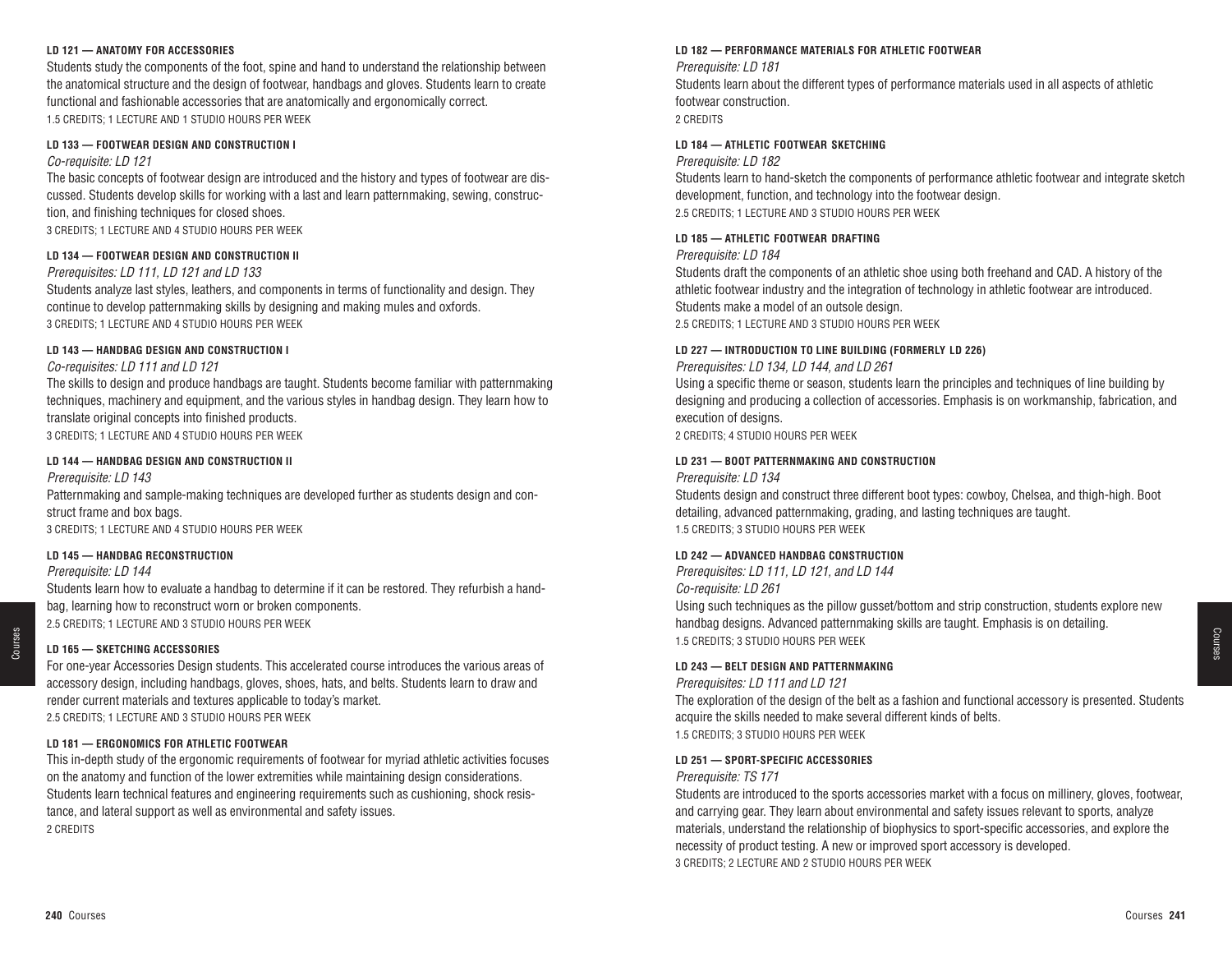#### **LD 252 — SMALL LEATHERGOODS FOR MEN**

#### Prerequisite: LD 143

Learning how to design and construct a variety of small leathergoods, students focus on the patternmaking and sample-making techniques required to produce a billfold, agenda, and travel kit for men. 2.5 CREDITS; 1 LECTURE AND 3 STUDIO HOURS PER WEEK

#### **LD 253 — DESIGNING DESK ACCESSORIES (FORMERLY LD 351)**

#### Prerequisite: LD 144

Students design and construct a collection of desk accessories. Emphasis is on researching design ideas, construction techniques, and the marketing information required to sell a collection. 2 CREDITS; 1 LECTURE AND 2 STUDIO HOURS PER WEEK

#### **LD 261 — SKETCHING ACCESSORIES**

Students are introduced to the concept of three-dimensional sketching and how it relates to accessories design. Concentrating on design detail, they learn to sketch the basic shapes in footwear, handbags, personal leather goods, and belts.

2.5 CREDITS; 1 LECTURE AND 3 STUDIO HOURS PER WEEK

### **LD 262 — TECHNICAL SPEC AND BLACK LINE DRAWING FOR ACCESSORIES**

Students learn black line graph techniques and develop specification sheets suitable for industry. Students sketch original and existing accessories designs, draw major core silhouettes of shoe lasts, and develop templates.

1.5 CREDITS; 3 STUDIO HOURS PER WEEK

### **LD 263 — MARKER RENDERING FOR ACCESSORIES**

#### Prerequisite: LD 262

Students learn to design accessories such as handbags, shoes, belts, hats, and gloves. They draw and render materials and textures appropriate for today's accessories market. Students become familiar with current trends and utilize research for sources of inspiration. 2.5 CREDITS; 1 LECTURE AND 3 STUDIO HOURS PER WEEK

### **LD 293 — DEVELOPING A SUCCESSFUL PORTFOLIO**

## Prerequisites: LD 111, LD 121, and LD 165 or LD 261

Working with industry design critics, students learn the fundamentals of assembling a professional portfolio for employment in the accessories industry. Using Adobe Photoshop and Adobe Illustrator, they explore marker rendering, theme pages, and print work. Areas of specialization are showcased. 3 CREDITS; 2 LECTURE AND 2 COMPUTER LABORATORY HOURS PER WEEK

### **LD 299 — INDEPENDENT STUDY IN ACCESSORIES DESIGN**

Prerequisites: a minimum 3.5 GPA and approval of instructor, chairperson, and dean VARIABLE CREDITS (3 CREDITS MAXIMUM)

#### **LD 331 — ATHLETIC FOOTWEAR DESIGN**

Prerequisite: LD 134

Courses

Students learn the aspects of athletic footwear in order to design and construct original products. Emphasis is on the variety of categories including running, basketball, and tennis. 3 CREDITS; 1 LECTURE AND 4 STUDIO HOURS PER WEEK

## **LD 332 — THEATRICAL AND CHARACTER FOOTWEAR**

Prerequisite: LD 134 Students design period shoes for the theater by learning about the history of footwear, design, and construction. 3 CREDITS; 2 LECTURE AND 2 STUDIO HOURS PER WEEK

## **LD 333 — NON-TRADITIONAL FOOTWEAR DESIGN AND CONSTRUCTION**

Prerequisite: LD 134

Students design and execute experimental and non-traditional footwear based upon their prior patternmaking and construction knowledge. Discussion of innovative design ideas is emphasized, as well as the use of unconventional materials and methods to create new concepts in footwear design. 3 CREDITS; 1 LECTURE AND 4 STUDIO HOURS PER WEEK

#### **LD 341 — EXPERIMENTAL HANDBAG TECHNIQUES**

#### Prerequisite: LD 144

Innovative, non-traditional handbags are designed and constructed using a variety of classic patternmaking styles. Emphasis is on use of unconventional materials and methods to create new concepts in handbag design.

3 CREDITS; 1 LECTURE AND 4 STUDIO HOURS PER WEEK

### **LD 342 — ZIPPERED HANDBAG DESIGN, HARDWARE, AND CONSTRUCTION**

Prerequisite: LD 143

Students expand their handbag patternmaking and construction skills by incorporating hardware such as zippers into more contemporary and functional designs. Emphasis is on new sewing and assembly techniques.

2.5 CREDITS; 5 STUDIO HOURS PER WEEK

### **LD 431 — ATHLETIC FOOTWEAR CONSTRUCTION**

### Prerequisite: LD 134

Students become familiar with the construction skills specific to athletic footwear by learning the history and evolution of this category. Fashion, style, and function are addressed. 3 CREDITS; 1 LECTURE AND 4 STUDIO HOURS PER WEEK

### **LD 451 — SPORTS-SPECIFIC BAGS AND CARRYING GEAR**

### Prerequisite: LD 144 or LD 341

The types of bags and carrying gear necessary for specific sports activities and technological gear are studied. Students learn how to develop the appropriate patterns and product while focusing on materials, proper fit, and protection of equipment.

3 CREDITS; 1 LECTURE AND 4 STUDIO HOURS PER WEEK

## **LD 471 — THE ACCESSORIES INDUSTRY**

This course provides a general overview of the industry: the history of accessories; import, export, and domestic manufacturing; developing a collection for a specific target market; and writing a business plan. 2 CREDITS

## **LD 491 — ACCESSORIES DESIGN SENIOR PROJECT**

Prerequisites: LD 341 and LD 471

Co-requisite: LD 492

This capstone course provides students with the opportunity to select a design project in a specific accessories category. Mastery of research techniques, design construction, and oral presentation is considered.

3 CREDITS; 6 STUDIO HOURS PER WEEK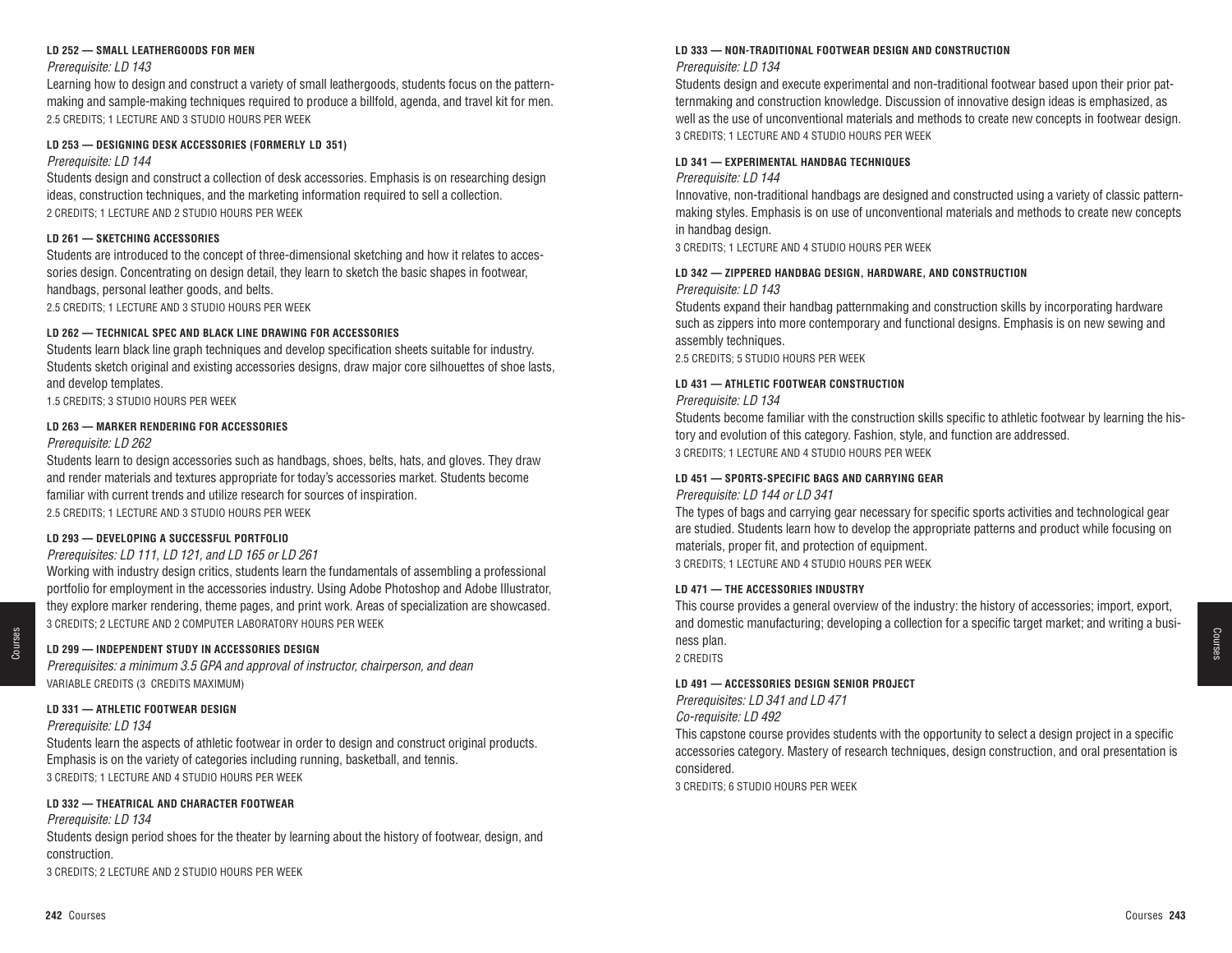#### **LD 492 — PORTFOLIO DEVELOPMENT**

Prerequisites: LD 341 and LD 471 Co-requisite: LD 491

Using elements of their senior projects, students develop portfolios by working with black line sketches and Adobe Illustrator and Adobe Photoshop. Spec sheets, concept pages, and mood boards are included for professional presentation.

2.5 CREDITS; 1 LECTURE AND 3 COMPUTER LABORATORY HOURS PER WEEK

## **Mathematics**

**\*ARITHMETIC PROFICIENCY** is a requirement for the AAS degree. Based on the arithmetic placement test, a student who shows need for improvement in arithmetic may be required to enroll in either MA 001 or MA 002 or in a math independent learning program (MD 008—see page 247) before registering for classes that have arithmetic proficiency as a prerequisite. Arithmetic proficiency may also be demonstrated by a qualifying score on the mathematics portion of the SAT or ACT, or by transfer credit in college algebra, quantitative methods, pre-calculus, or calculus, or by a passing grade in an equivalent developmental mathematics course offered at another accredited college or university.

**\*\*ALGEBRA PROFICIENCY** is a prerequisite for MA 131, MA 213, MA 311, MA 321, and MA 331 courses, which are required for the BS degrees in Advertising and Marketing Communications, Cosmetics and Fragrance Marketing, Direct and Interactive Marketing, Fashion Merchandising Management, International Trade and Marketing for the Fashion Industries, Production Management: Fashion and Related Industries, and Technical Design. Based on the algebra placement test, a student who shows need for improvement in algebra will be required to enroll in MA 003 (Algebra Review) before registering for classes that have Algebra proficiency as a prerequisite. A student may also choose to register for MA 003 without taking the placement test. Algebra proficiency may also be satisfied by a qualifying score on the mathematics portion of the SAT or ACT, or by transfer credit in college algebra, quantitative methods, pre-calculus, or calculus, or by a passing grade in an equivalent developmental mathematics course offered at another accredited college or university.

#### **MA 001 — DEVELOPMENTAL MATHEMATICS I**

Prerequisite: Appropriate score on the SAT/ACT exam or the arithmetic placement test Concentrates on fundamental arithmetic skills and applications, using the computer as a learning tool. Topics include operations on real numbers, exponentiation and order of operations, ratio and proportion, systems of measurement, fractions, decimals, and percents. Fundamentals of algebra and geometry are introduced. 0 CREDITS; 4 HOURS PER WEEK

**MA 002 — DEVELOPMENTAL MATHEMATICS II**

Prerequisite: Appropriate score on the SAT/ACT exam or the arithmetic placement test An accelerated arithmetic course emphasizing applications, and including such topics as percents, operations on fractions, ratios and proportions, and conversion between the metric and English measurement systems. Fundamentals of algebra and geometry are introduced. The computer is used as a learning tool.

0 CREDITS; 2 HOURS PER WEEK

#### **MA 003 — ALGEBRA REVIEW**

Prerequisite: Appropriate score on the SAT/ACT exam or the arithmetic placement test For those students who need improvement in algebra. Reviews basic algebra topics such as signed numbers, solving linear and simultaneous equations, factoring, exponents, and graphing linear equations, with emphasis on verbal problems. 0 CREDITS; 2 HOURS PER WEEK

#### **MA 005 — DEVELOPMENTAL MATH FOR FASHION MERCHANDISING MANAGEMENT**

Prerequisite: MA 001 and/or appropriate score on Fashion Merchandising Management math placement test

A developmental math course specifically designed for FMM students. In addition to the fundamentals of arithmetic, emphasis is placed on the skills needed for the quantitative study of merchandising in the FMM curriculum.

0 CREDITS; 4 HOURS PER WEEK

#### **MA 009 — DEVELOPMENTAL MATHEMATICS FOR FASHION DESIGN**

Prerequisite: Appropriate score on the SAT/ACT exam or the arithmetic placement test A developmental math course specifically designed for Fashion Design AAS students. The fundamentals of arithmetic and geometry are taught in the context of the design, production, and costing skills covered in the Fashion Design curriculum. 0 CREDITS; 3 HOURS PER WEEK

#### **MA 041 — GEOMETRY AND PROBABILITY SKILLS**

Co-requisite: MA 241 For Toy Design students. This course helps students develop the fundamental computational skills required for MA 241. 0 CREDITS; 1 HOUR PER WEEK

#### **MA 113 — COLLEGE MATHEMATICS FOR BUSINESS AND TECHNOLOGY**

Prerequisite: arithmetic proficiency\*

Focusing on mathematics for business and technology, this course reinforces computational skills and enables students to analyze and quantify problems in statistics, linear programming, graph theory, and finance. (G2: Mathematics)

3 CREDITS

#### **MA 131 — PRECALCULUS**

Prerequisite: algebra proficiency\*\*

This traditional precalculus course introduces students to math concepts for a wide variety of applications. Topics include polynomial, rational, exponential, and logarithmic functions; sequences and series; analytic geometry; and trigonometry. (G2: Mathematics) 3 CREDITS

### **MA 161 — MATHEMATICAL IDEAS**

Prerequisite: arithmetic proficiency\*

Provides an overview of the historic, heuristic, and visual dimensions of mathematics. Includes the golden ratio, fractal geometry, sets and groups, logic and circuits, Euler diagrams, number theory, and discrete math. (G2: Mathematics) 3 CREDITS

\* See Arithmetic Proficiency on page 244.

\*\* See Algebra Proficiency on page 244.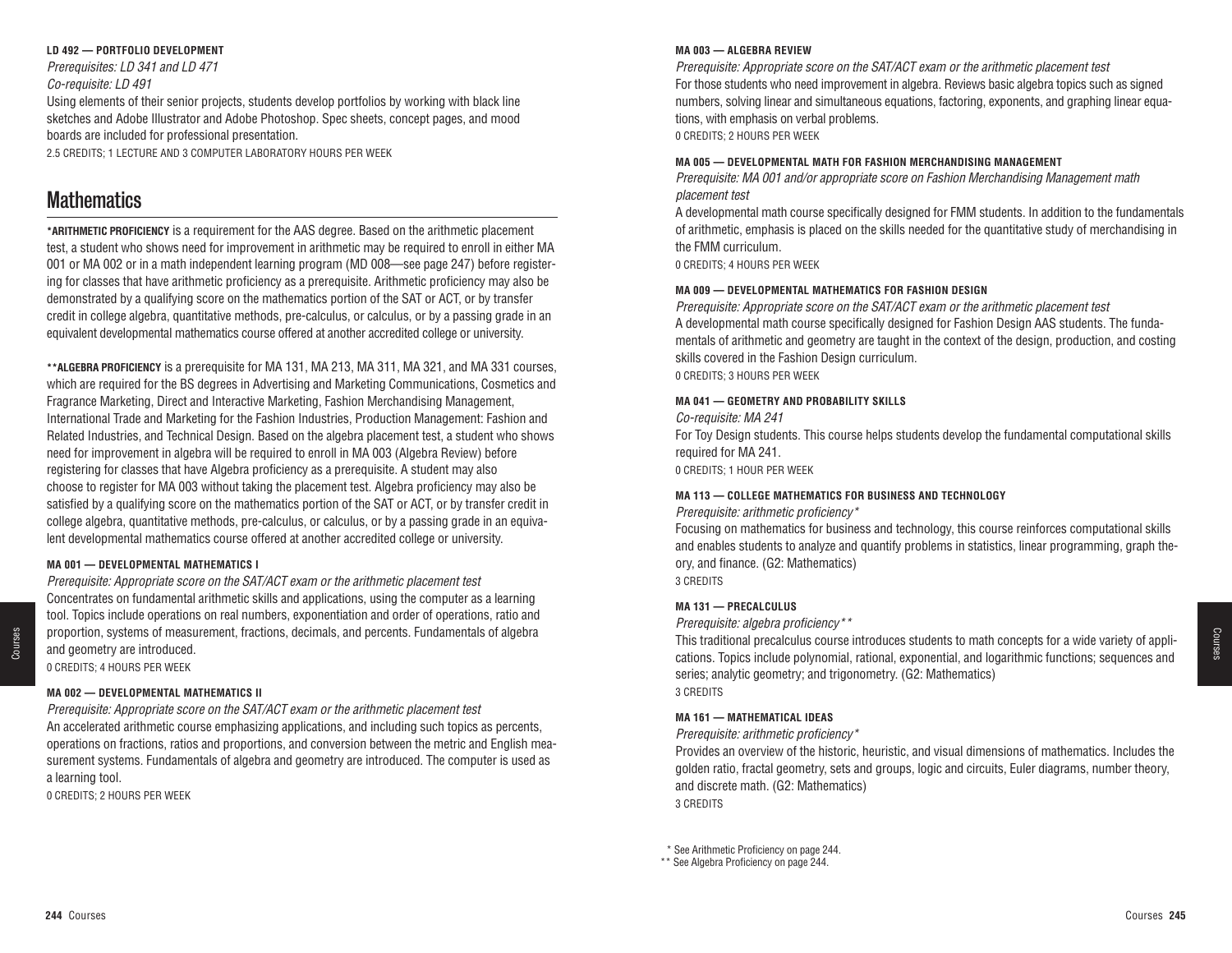#### **MA 213 — QUANTITATIVE METHODS**

#### Prerequisite: algebra proficiency\*\*

Explores the mathematical model-building process in the settings provided by linear programming and probability. Includes simplex methods for solving linear programs; duality; matrix algebra; probability models based on equally likely outcomes, independent events, and conditional probability; applications, particularly to business and economics; and elementary math of finance. (G2: Mathematics) 3 CREDITS

## **MA 222 — STATISTICAL ANALYSIS**

#### Prerequisite: arithmetic proficiency\*

Studies the principles and methods of statistical analysis including probability distributions, sampling distributions, error of estimate, significance tests, correlation and regression, chi-square, and ANOVA. Introduces the use of the computer to store, manipulate, and analyze data. (G2: Mathematics)

3.5 CREDITS; 3 LECTURE AND 1 COMPUTER LABORATORY HOURS PER WEEK

### **MA 241 — TOPICS IN PROBABILITY AND GEOMETRY**

### Co-requisite: MA 041

For Toy Design students. The understanding of geometry and probability in everyday natural and social environments and their use as tools for analysis and creativity in toy design. Shapes and figures are examined through geometrical study. Problems in probability are translated from mathematical concepts to real situations. (G2: Mathematics) 3 CREDITS

## **MA 242 — GEOMETRY AND THE ART OF DESIGN**

### Prerequisite: arithmetic proficiency\*

A contemporary primer of geometric topics that expand the concepts of shape and space, this course presents some of the established and emerging ways geometry can provide tools and insights for artists and designers. Included are a variety of visual phenomena such as fractals, knots, mazes, symmetry, and the golden ratio. (G2: Mathematics) 3 CREDITS

### **MA 299 — INDEPENDENT STUDY IN MATHEMATICS**

Prerequisites: a minimum 3.5 GPA and approval of instructor, chairperson, and dean VARIABLE CREDITS (3 CREDITS MAXIMUM)

### **MA 311 — MATHEMATICAL MODELING FOR BUSINESS APPLICATIONS**

### Prerequisite: algebra proficiency\*\*

To instill the value of mathematics as a tool for modeling real-life situations, this course focuses on an analytical approach to business decision-making. Topics covered include finance, cash flow, probability, linear programming, and the business applications of basic equations. Microsoft Excel is used. (G2: Mathematics)

3 CREDITS; 2 LECTURE AND 2 COMPUTER LABORATORY HOURS PER WEEK

### **MA 321 — DATA ANALYSIS FOR BUSINESS APPLICATIONS**

### Prerequisites: MA 222 and algebra proficiency\*\*

This course covers intermediate statistics topics with applications to business. Students graph, manipulate, and interpret data using statistical methods and Excel. Topics include data transformations, single and multiple regression, time series, analysis of variance, and chi-square tests. Applications are from the areas of retail, finance, management, and marketing. (G2: Mathematics) 3 CREDITS

\* See Arithmetic Proficiency on page 244.

\*\* See Algebra Proficiency on page 244.

Prerequisite: algebra proficiency\*\*

Develops basic principles of differential calculus and introduces integral calculus. Functions, graphing, and maxima-minima problems are studied in the context of business and other applications. (G2: Mathematics) 3 CREDITS

**MA 391 — MATHEMATICS OF THE ANCIENT WORLD IN ITS CULTURAL AND HISTORIC CONTEXT (HONORS)** Prerequisites: qualification for Presidential Scholars or a minimum 3.5 GPA with approval of dean for Liberal Arts, arithmetic\* and algebra proficiencies\*\*, and a minimum grade of 85 on Regents Math III, minimum SAT math score of 530, or G2: Math requirements

This interdisciplinary survey of mathematics from prehistory to Archimedes covers topics from the basic (different ways of conceiving numbers) to the complex (a proof of the Pythagorean theorem). The cultural and historical context of the mathematical achievements of ancient Egypt, Mesopotamia, and Greece are emphasized in a way that shows these achievements as a natural and integral part of the civilizations that created them. Comparisons to modern methods in mathematics are stressed. (G2: Mathematics)

3 CREDITS

## **MD 008 — MATH INDEPENDENT LEARNING**

Prerequisite: appropriate score on arithmetic proficiency exam\*

An accelerated arithmetic course emphasizing applications, including such topics as percents, operations on fractions, ratios and proportions, and conversion between the metric and English measurement systems. Fundamentals of algebra and geometry are introduced. Students are given computer software and customized assignments; work is done on their own time and computers. The final exam is given on campus.

0 CREDITS

## Production Management: Fashion and Related Industries

## **MG 108 — APPAREL AND HOME TEXTILE PRODUCTS MANUFACTURING**

For Textile Development and Marketing students. Surveys manufacturing processes for apparel and home textile products beginning with product development to acquisition of fabrics through cutting, sewing, and finishing operations.

2 CREDITS; 1 LECTURE AND 2 LABORATORY HOURS PER WEEK

### **MG 114 — PRINCIPLES OF PRODUCT CONSTRUCTION**

Prerequisite: TS 015/115, TS 111, or TS 131

Emphasizes the relationship between the quality and construction of a sewn product and focuses on the geometric principles of draping, drafting, and grading of industrial patterns. Students develop and interpret original patterns using both manual and computerized methods and apply the data to written specifications.

3 CREDITS; 2 LECTURE AND 2 LABORATORY HOURS PER WEEK

## **MG 132 — MARKETING FOR MANUFACTURERS**

Students are introduced to the basic concept of marketing and the components of the marketing mix in order to understand how fashion products are developed and successfully distributed. Computerassisted marketing, including barcoding, e-commerce, and the role of the internet, is investigated as a strategic tool for globalization.

3 CREDITS

\* See Arithmetic Proficiency on page 244.

\*\* See Algebra Proficiency on page 244.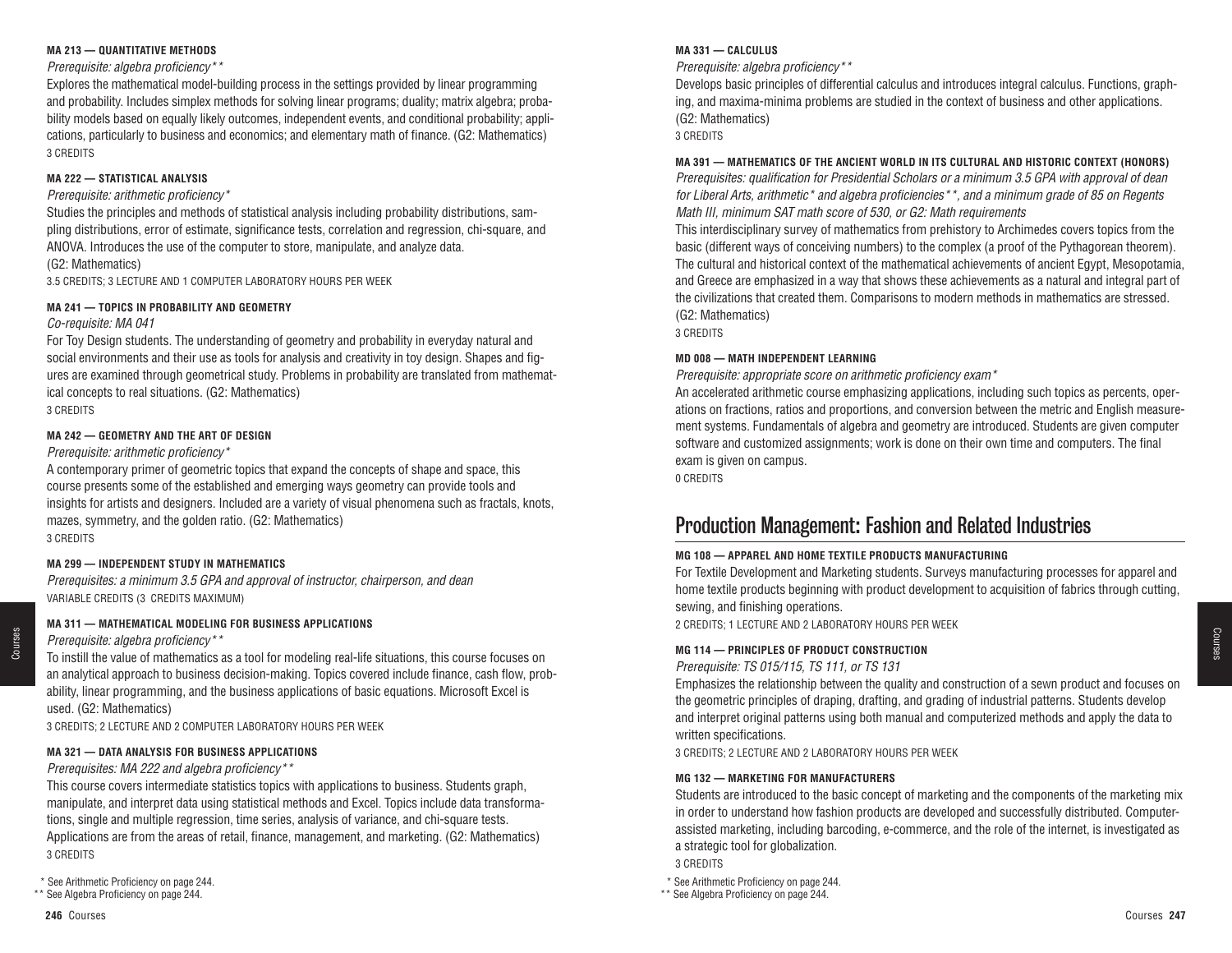#### **MG 153 — EXCEL FOR BUSINESS**

Prerequisite: Word and PowerPoint proficiency test

This course provides a comprehensive presentation of Microsoft Excel. Topics include charting, data tables, financial functions, formatting, formulas, functions, what-if analysis, working with large worksheets, and other business-related topics.

2 CREDITS; 1 LECTURE AND 2 COMPUTER LABORATORY HOURS PER WEEK

#### **MG 234 — SUPPLY CHAIN MANAGEMENT**

#### Prerequisite: MG 132

A thorough exploration of supply chain management from the manufacturer's perspective is presented. Major areas of global sourcing, vendor evaluation, quality assurance, materials resource planning, inventory control, and budget considerations are covered. Students develop a seasonal production plan as a final project.

3 CREDITS

#### **MG 242 — PRINCIPLES OF ACCOUNTING**

An intensive introduction to accounting theory and practice, employing manual and data-processing techniques. Includes problems in double-entry principles, trial balances, adjustments, valuation reserves, closing of books, and preparation of financial statements. Also introduces accounting for manufacturing costs, apportionment of overhead, job order costs, process costs, and standard costs. 3 CREDITS

#### **MG 252 — PRODUCT DATA MANAGEMENT**

#### Prerequisites: MG 153 and MG 253

This course offers a hands-on approach to learning how to generate, transmit, and manage product data in a global business environment. Students construct product document packages for use in engineering, finance, logistics, manufacturing, and quality control.

3 CREDITS; 2 LECTURE AND 2 COMPUTER LABORATORY HOURS PER WEEK

#### **MG 253 — OBJECT-ORIENTED DATABASE MANAGEMENT**

#### Prerequisite: AC 161 or MG 153 or TT 173 , or equivalent

Concepts of database management, including the development of object-oriented databases with Adobe Illustrator and Photoshop, are taught in this course. Integrating Microsoft Access with other programs within a microcomputer environment enables students to create data sets and reports, develop forms, and link databases.

2 CREDITS; 1 LECTURE AND 2 COMPUTER LABORATORY HOURS PER WEEK

#### **MG 299 — INDEPENDENT STUDY IN PRODUCTION MANAGEMENT: FASHION AND RELATED INDUSTRIES**

Prerequisites: a minimum 3.5 GPA and approval of instructor, chairperson, and dean VARIABLE CREDITS (3 CREDITS MAXIMUM)

#### **MG 301 — APPAREL PRODUCTION: LABOR ANALYSIS**

For baccalaureate-level Fashion Design students. Study of apparel mass-production techniques. Examines the transition of apparel products from designer's samples to finished production merchandise. Explores human resource management and labor relations in an apparel firm. 2 CREDITS

#### **MG 304 — INFORMATION SYSTEMS**

#### Prerequisite: AC 161or MG 153 or TT 173, or equivalent

This course presents an overview of management information systems (MIS) and how they impact the productivity and processes of a business organization. Case studies and problems focus on the issues of finances, human resources, organization, and technology as they relate to information systems. 2 CREDITS; 1 LECTURE AND 2 LABORATORY HOURS PER WEEK

#### **MG 305 — PRODUCTION PROCESSES FOR MERCHANDISERS**

For baccalaureate-level Fashion Merchandising Management students. This course introduces students to the processes and procedures used in the manufacturing of sewn products. Students learn about the types of equipment used, the specifications required to produce such products, and the methods for evaluating their construction, cost, and quality. The course is primarily designed for students without any background in the assembly and manufacturing processes. 3 CREDITS; 2 LECTURE AND 2 LABORATORY HOURS PER WEEK

#### **MG 306 — INFORMATION SYSTEMS: CASE ANALYSIS**

Prerequisite: AC 161 or MG 153 or TT 173, or equivalent

Principles of management information systems (MIS) are addressed. Students use database and spreadsheet tools (Access and Excel) to problem-solve business situations and present their solutions in PowerPoint. Topics include the business functions of human resources, marketing and sales, finance and accounting, manufacturing, and technology support. 2 CREDITS; 1 LECTURE AND 2 COMPUTER LABORATORY HOURS PER WEEK

#### **MG 311 — MANUFACTURING I: EQUIPMENT ANALYSIS**

Students develop a familiarity with the various kinds of assembly equipment used to construct sewn products. Stitchology, specifications development, and sourcing are also covered. 3 CREDITS; 2 LECTURE AND 2 COMPUTER LABORATORY HOURS PER WEEK

#### **MG 312 — MANUFACTURING II: PROCESS ANALYSIS**

#### Prerequisites: MG 114 and MG 311

This course presents the principles of workplace engineering in order to identify labor- and cost-saving methods. Students conduct time and motion studies, consider standardization procedures, and analyze garment assembly methods as factors in realizing efficiencies on the manufacturing floor. 3 CREDITS; 2 LECTURE AND 2 LABORATORY HOURS PER WEEK

#### **MG 313 — CUTTING ROOM PROCESSES**

#### Prerequisite: MG 114

The processes involved in the preproduction operations of sewn products - cut order planning, fabric utilization, marker making, fabric spreading, cutting, and costing - are studied. The fundamentals of laying out a cutting room and selecting equipment for specific applications are included. Students prepare markers by hand and computer.

3 CREDITS; 2 LECTURE AND 2 LABORATORY HOURS PER WEEK

#### **MG 314 — MANUFACTURING PROCESS ANALYSIS**

This course familiarizes students with the variety of equipment used to construct sewn products. Through hands-on use, students learn to select appropriate machinery and stitching types for various fabrications, garment categories, and end uses. 2 CREDITS, 1 LECTURE AND 2 LABORATORY HOURS PER WEEK

**MG 401 — MANUFACTURING MANAGEMENT**

For baccalaureate-level Fashion Design students. Examines business ownership and management, fashion manufacturer marketing philosophies, costing, and quality control. The financial aspects of a business are evaluated. 2 CREDITS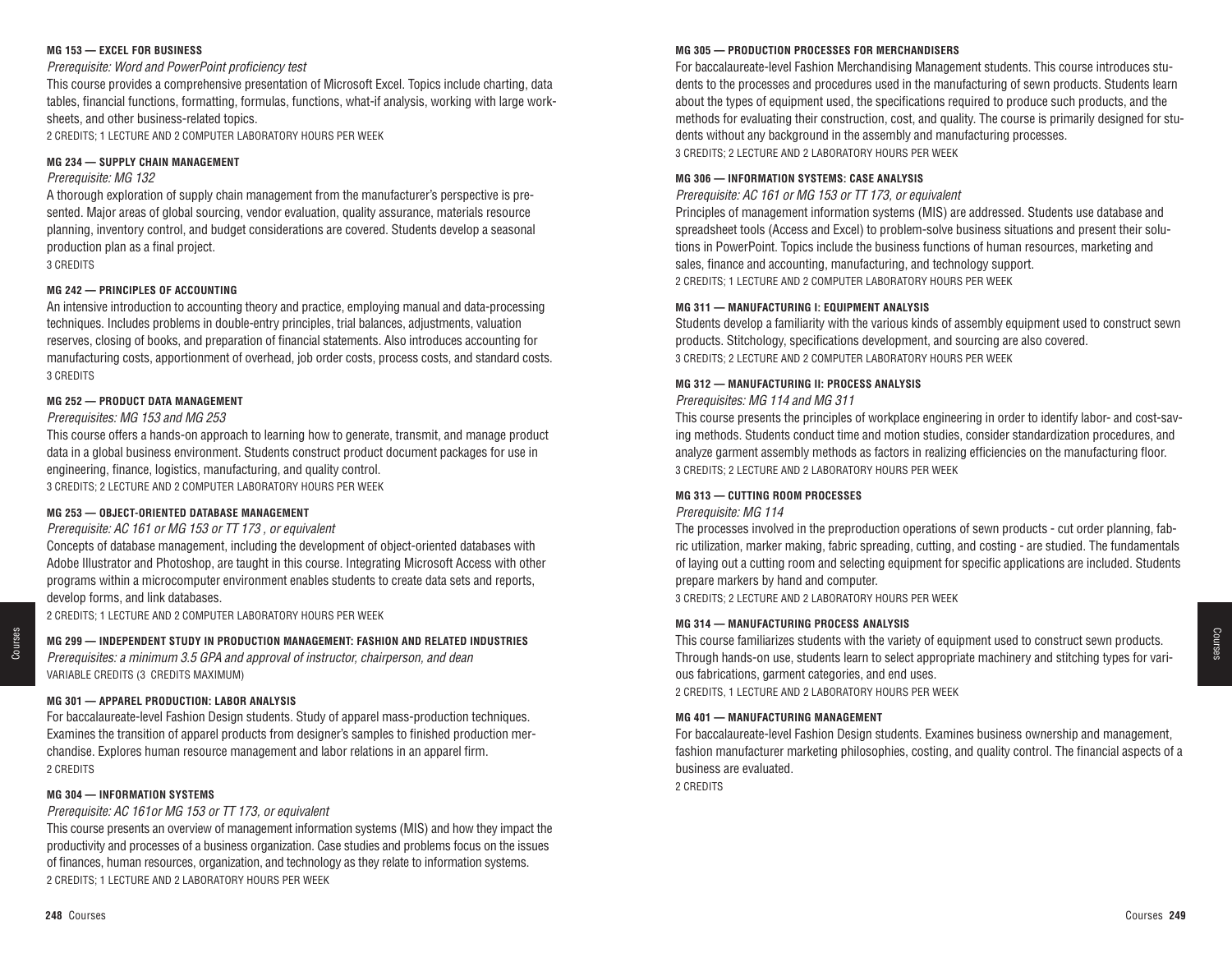#### **MG 403 — APPAREL MANUFACTURING PROCESSES**

For students not majoring in Production Management: Fashion and Related Industries. Examines the organization of a manufacturing firm: analysis of production techniques, cost development, and quality management; exploration of the relationship between product specifications and manufacturers' selling prices; and the study of customers' product requirements and the manufacturers' strategies for meeting them.

3 CREDITS

### **MG 411 — MANUFACTURING FACILITIES MANAGEMENT**

#### Prerequisites: MG 312 and MG 313

Students examine the criteria for designing and arranging the elements of a manufacturing facility with emphasis on modifying existing space, handling complementary products, and understanding workflow and the effect on quality and cost. They design and develop a detailed manufacturing facility layout.

3 CREDITS; 2 LECTURE AND 2 LABORATORY HOURS PER WEEK

#### **MG 432 — STRATEGY, POLICY, AND DECISION MAKING**

## Prerequisites: MG 411 and MG 442

This capstone course presents students with the opportunity to synthesize knowledge gained in previous semesters and prepare a complete business plan for a manufacturing company. They develop human resource policies, organization charts, and manufacturing, financial, marketing, and merchandising plans.

3 CREDITS

### **MG 442 — PRODUCT COSTING**

### Prerequisites: MG 242, MG 312, and MG 313

Cost-accounting and industrial engineering concepts are applied to estimating, accumulating, and assigning costs to products that are mass produced by apparel and apparel-related companies. Students learn cost-estimating techniques, practical methods to capture actual costs, and how to do variance analysis of actual and cost-estimated standards. 3 CREDITS

## **MG 499 — INDEPENDENT STUDY IN PRODUCTION MANAGEMENT: FASHION AND RELATED INDUSTRIES**

Prerequisites: a minimum 3.5 GPA and approval of instructor, chairperson, and dean VARIABLE CREDITS (3 CREDITS MAXIMUM)

## Marketing: Fashion and Related Industries

## **MK 301 — MARKETING FOR THE TOY INDUSTRY**

For Toy Design students. Application of basic marketing principles to the toy industry. Product development, market research, consumer behavior, product and pricing strategies, distribution, and international marketing are stressed.

3 CREDITS

## **MK 311 — PRINCIPLES OF MARKETING**

Surveys the fundamental features of contemporary marketing systems, concepts, and principles. Students study the components of the marketing mix: product, planning, distribution, pricing, and promotion. Also addresses the social, legal, and international environments in which marketing functions. 3 CREDITS

#### **MK 351 — MARKETING RESEARCH**

Surveys the entire marketing research process: problem definition, research design, data collection, sampling techniques, preparation of questionnaires, field surveys and methods of tabulation, analysis, and interpretations of results. Applies recent developments in marketing information systems to product planning, advertising research, and consumer and competitive analysis. Emphasizes development and implementation of a market research plan. 3 CREDITS

## **Millinery**

#### **ML 113 — BLOCKING TECHNIQUES FOR HATS**

Students acquire basic stitching, patternmaking, and blocking skills while completing a beret, baseball cap, draped felt hat, and a one-piece blocked felt hat. 2.5 CREDITS; 1 LECTURE AND 3 STUDIO HOURS PER WEEK

#### **ML 114 — HEADWEAR DESIGN AND PATTERNMAKING**

### Prerequisite: ML 113

Students continue to master patternmaking skills while completing a stylized beret, cloche, and fabric hat. They learn how to manipulate felt and acquire an understanding of straws. 2.5 CREDITS; 1 LECTURE AND 3 STUDIO HOURS PER WEEK

## **ML 115 — FABRIC HAT CONSTRUCTION**

### Prerequisite: ML 113

Students learn to develop patterns and construct soft fabric hats and caps. Grain lines, fabric qualities, and support materials are covered, as is the impact of the materials on the hat's shape and body. 2.5 CREDITS; 1 LECTURE AND 3 STUDIO HOURS PER WEEK

## **ML 116 — COLD WEATHER HEADGEAR**

### Prerequisite: ML 115

Students continue to master patternmaking and blocking skills while completing a helmet, hunting cap, and a cuff hat with a knit crown and a blocked fur crown. Students gain an understanding of how to manipulate specialized materials.

2.5 CREDITS; 1 LECTURE AND 3 STUDIO HOURS PER WEEK

## **ML 121 — CLASSIC DESIGN AND TECHNIQUES**

Introduces the basic elements of millinery design from conception to construction, including how to make a frame, a block, and a pattern.

2.5 CREDITS; 1 LECTURE AND 3 STUDIO HOURS PER WEEK

## **ML 122 — ADVANCED CUSTOM MILLINERY**

Prerequisite: ML 121

Students draw upon custom production techniques studied in ML 121 to design and execute custom-made hats in a variety of styles and materials. Emphasizes refining the design and construction of each hat as a three-dimensional sculptural object. 2.5 CREDITS; 1 LECTURE AND 3 STUDIO HOURS PER WEEK

## **ML 123 — CONTEMPORARY MEN'S HATS**

Prerequisite: ML 115 From blocked hats to baseball caps, students learn flat patternmaking, sewing, and blocking techniques in order to design and produce men's hats. 2.5 CREDITS; 1 LECTURE AND 3 STUDIO HOURS PER WEEK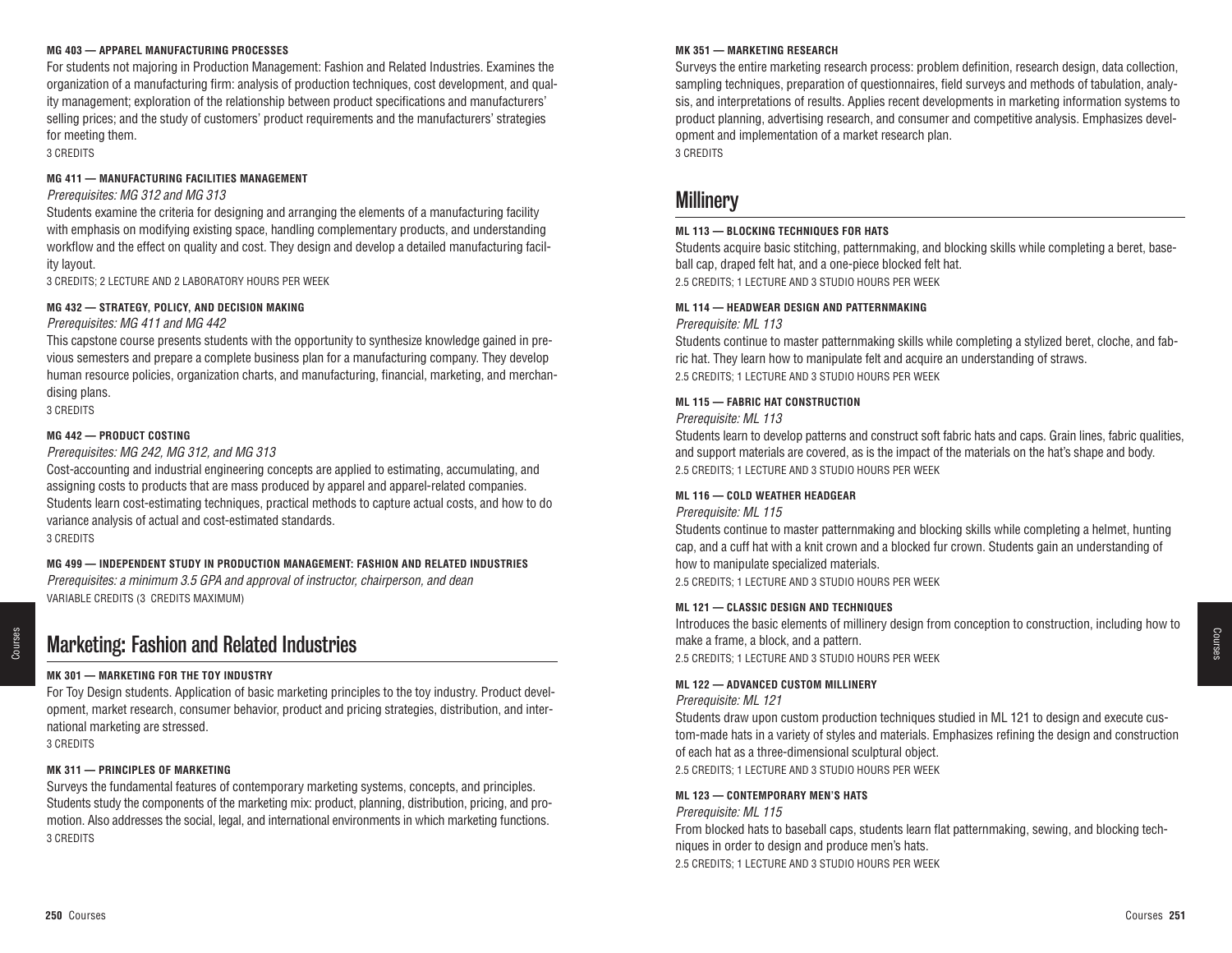#### **ML 131 — A SURVEY OF TRIMS IN MILLINERY**

This course introduces students to the world of millinery and the use of trims in both traditional and contemporary hatmaking. They learn about different hat silhouettes and how trims can alter them. 2.5 CREDITS; 2 LECTURE AND 1 STUDIO HOURS PER WEEK

## **ML 132 — DECORATIVE MILLINERY TRIMMING**

Students master trimming techniques for use on hats, accessories, and apparel by working with silk flowers, silk cording, horsehair, feathers, and artificial fruits and vegetables. 2 CREDITS; 1 LECTURE AND 2 STUDIO HOURS PER WEEK

## **ML 241 — BRIDAL AND SPECIAL OCCASION HEADWEAR**

### Prerequisite: ML 115

By completing a collection of hats for a wedding, students continue to master their blocking and sewing skills. How to block and create a classic turban is also taught. Students work with veiling and wire. 2.5 CREDITS; 1 LECTURE AND 3 STUDIO HOURS PER WEEK

## **ML 242 — CONCEPTUAL HEADWEAR**

## Prerequisite: ML 114

Students further develop their patternmaking and blocking skills while learning to combine and manipulate different materials to make a hat. Helmet, hunting cap, draped leather crown, fur cuff hat, and a period hat are completed.

2.5 CREDITS; 1 LECTURE AND 3 STUDIO HOURS PER WEEK

## **ML 243 — CREATIVE DESIGN IN HEADWEAR**

Prerequisite: ML 115

Students use the techniques acquired in their previous classes to create a challenging, unified collection of headwear that reflects their individual style. 2.5 CREDITS; 1 LECTURE AND 3 STUDIO HOURS PER WEEK

## **Menswear**

Courses

#### **MW 131 — MENSWEAR FLAT PATTERNMAKING DESIGN I**

Co-requisites: MW 141 and MW 151

Basic principles of drafting patterns on paper and testing them in muslin on three-dimensional forms for men's shirts and pants. Using basic construction techniques, students develop original garment designs in harmony with current trends and design-room practices. Special machine methods and the technical aspects of decorative seam finish and detail are studied.

3 CREDITS; 6 STUDIO HOURS PER WEEK

## **MW 141 — MENSWEAR CONSTRUCTION**

#### Co-requisites: MW 131 and MW 151

Introduces students to the many processes involved in the construction of first samples. Basic standards of construction are stressed, enabling the student to make finished garments. Classic shirt and trouser problems are studied. 1.5 CREDITS; 3 STUDIO HOURS PER WEEK

#### **MW 142 — MENSWEAR SEWING**

This course introduces students to the many processes involved in creating a first sample. Professional standards of construction are emphasized throughout the semester as students cut, layout, and construct a classic menswear shirt. 2 CREDITS; 1 LECTURE AND 2 STUDIO HOURS PER WEEK

#### **MW 143 — TAILORING I**

Prerequisite: MW 142 or approval of chairperson

Students learn how to lay out, cut, and sew all of the details associated with the classically tailored trouser. Special emphasis is given to the fly, tailored pockets, and the creation of a handmade waistband curtain. Students also learn to fit the classic trouser on various figure types. 2 CREDITS; 1 LECTURE AND 2 STUDIO HOURS PER WEEK

#### **MW 144 — TAILORING II**

Prerequisite: MW 143

This course introduces students to professional tailoring practices for the menswear suit jacket/blazer. Details specific to the jacket and appropriate finishes for a high-end tailored garment are covered throughout the semester. 2 CREDITS; 1 LECTURE AND 2 STUDIO HOURS PER WEEK

#### **MW 151 — MENSWEAR DESIGN I**

Co-requisites: MW 131 and MW 141 Students design and present menswear shirts, pants, and vests. Research and existing designs inspire original designs. 1.5 CREDITS; 3 STUDIO HOURS PER WEEK

#### **MW 152 — MENSWEAR DESIGN II**

Prerequisite: MW 151 Co-requisite: MW 232 Further develops students' design abilities through the creation and presentation of tailored jackets, blazers, and suits. The concept of line development is studied. 1.5 CREDITS; 3 STUDIO HOURS PER WEEK

#### **MW 221 — DIGITAL ART FOR MENSWEAR**

Prerequisite: MW 251 Co-requisite: MW 252

This course is a comprehensive exploration of advanced menswear design, emphasizing the refinement of the student's rendering, sketching, and digital art abilities. Market segment analysis, collection development, and appropriate design are examined as they apply to the development of portfolio-quality artwork for the menswear market. 1.5 CREDITS; 3 STUDIO HOURS PER WEEK

#### **MW 231 — MENSWEAR FLAT PATTERNMAKING DESIGN III**

Prerequisite: MW 232 Co-requisite: MW 251

Studies advanced design problems for tailored garments, making use of the master pattern. Original designs are tested in muslin, constructed in fabrics, and analyzed in terms of taste, fabric selection and properties, design principles, fashion interest, and commercial value. 4 CREDITS; 8 STUDIO HOURS PER WEEK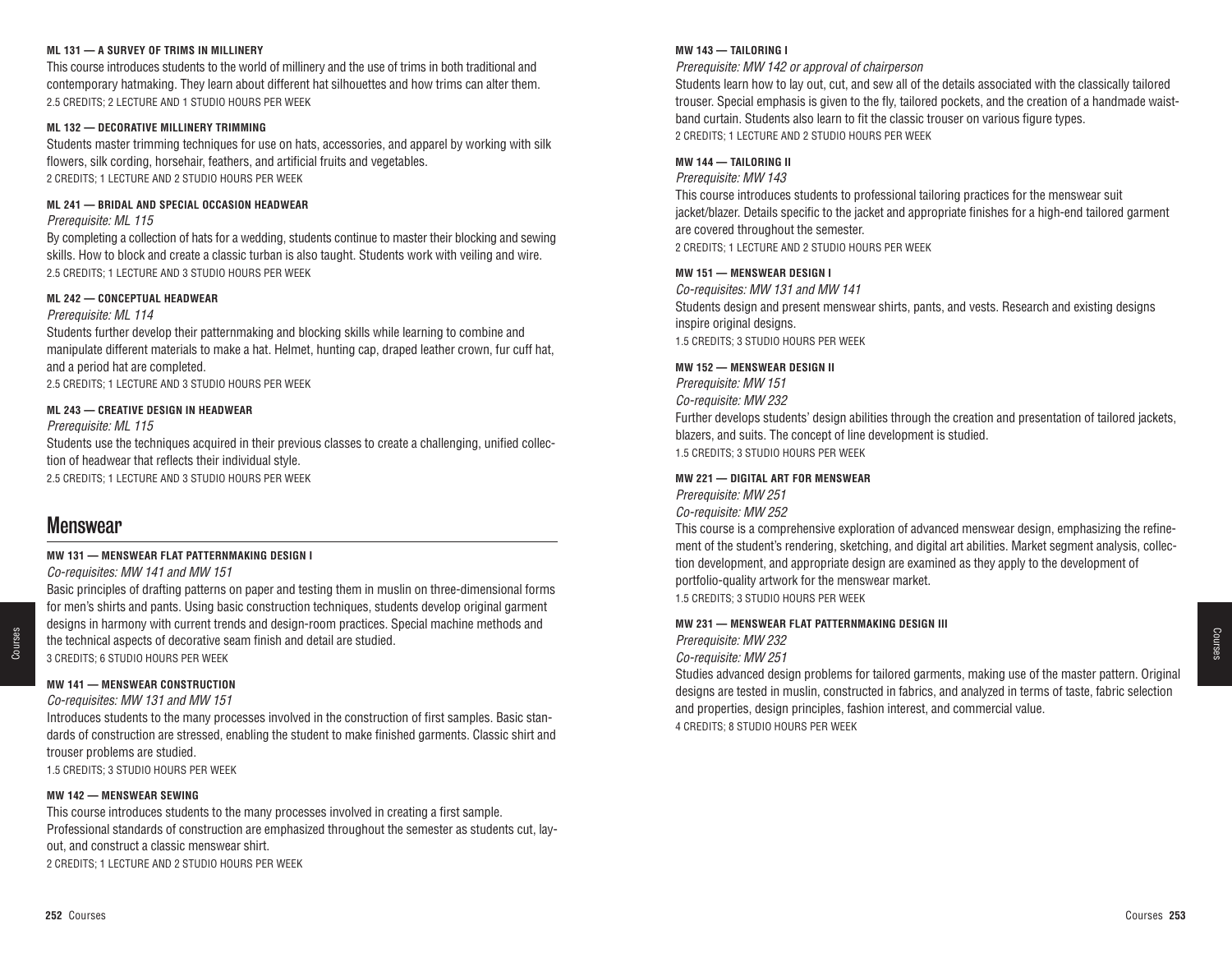#### **MW 232 — MENSWEAR FLAT PATTERNMAKING DESIGN II**

Prerequisites: MW 131 and MW 141, or equivalent Co-requisite: MW 152

Students learn how to develop flat patterns and create a finished jacket using professional standards. The course explores the four iconic prototypes of menswear jackets and traditional tailoring techniques and details. Students also learn to identify and define market trends in specific menswear markets and to present professional oral presentations. 2 CREDITS; 1 LECTURE AND 2 STUDIO HOURS PER WEEK

#### **MW 241 — TAILORING THE JACKET**

Prerequisite: MW 131 and MW 141, or equivalant Co-requisite: MW 152

This course introduces students to the art of tailoring. Classic details associated with the fully lined tailored jacket are defined and demonstrated as students work toward mastering the components comprising a finely crafted tailored suit jacket. 2 CREDITS; 1 LECTURE AND 2 STUDIO HOURS PER WEEK

#### **MW 242 — TAILORING III**

#### Prerequisite: MW 144

This course introduces students to the assembly processes and finishing details necessary to construct and tailor a high-end, fully lined suit jacket. 2 CREDITS; 1 LECTURE AND 2 STUDIO HOURS PER WEEK

#### **MW 251 — MENSWEAR DESIGN III**

Prerequisite: MW 152 Co-requisite: MW 231 Students create designs while refining advanced sketching skills. Classifications and collections are utilized throughout the semester. 1.5 CREDITS; 3 STUDIO HOURS PER WEEK

#### **MW 252 — MENSWEAR DESIGN IV**

Prerequisites: MW 231 and MW 251 Students design and execute original sportswear collections using international trends, colors, details, and fabrications. 5 CREDITS; 10 STUDIO HOURS PER WEEK

#### **MW 253 — ADVANCED COMPUTER FASHION DESIGN**

#### Prerequisite: MW 133

Courses

Using CAD software, students create flats, fashion drawings, and storyboards in color and black and white.

2 CREDITS; 1 LECTURE AND 2 COMPUTER LABORATORY HOURS PER WEEK

## **MW 254 — COMPUTER DESIGN I**

This course introduces students to the use of Adobe Illustrator as it applies to the menswear and accessories design industry. Students learn how to use Adobe Illustrator as a CAD tool for designing menswear and accessories. Auxiliary software includes Adobe Photoshop. 2 CREDITS; 1 LECTURE AND 2 COMPUTER LABORATORY HOURS PER WEEK

## **MW 255 — ACCESSORIES COMPUTER DESIGN I**

This course introduces students to Adobe Illustrator used as a CAD tool for designing accessories. Auxiliary software includes Adobe Photoshop. 2 CREDITS; 1 LECTURE AND 2 COMPUTER LABORATORY HOURS PER WEEK

## **MW 262 — PRESENTATION/PORTFOLIO**

Prerequisite: MW 152 Co-requisite: MW 251 Students learn to design professional collections which are analyzed, segmented, and developed for various markets. 2 CREDITS; 1 LECTURE AND 2 STUDIO HOURS PER WEEK

#### **MW 271 — COMPARATIVE INTERNATIONAL APPAREL**

Prerequisite: AR 101 or FF 112 or LD 144 or MW 152 , or approval of chairperson Students develop their ability to analyze trends, colors, fabrications, and apparel details in three international fashion centers. Through constructive analyses, critiques, and creative thinking, students present final projects incorporating aspects of comparative cultural aesthetics. 3 CREDITS; 2 LECTURE AND 2 STUDIO HOURS PER WEEK

#### **MW 299 — INDEPENDENT STUDY IN MENSWEAR**

Prerequisite: a minimum 3.5 GPA and approval of instructor, chairperson, and dean VARIABLE CREDITS (3 CREDITS MAXIMUM)

## Physical Education and Dance

#### **PE 111 — MODERN DANCE**

Introduces the fundamentals of modern dance through the development of dance technique and comprehension of rhythm. Elements of dance composition are introduced and provide students with an opportunity to create individual work. (G6: Arts) 1 CREDIT; 2 STUDIO HOURS PER WEEK

#### **PE 113 — JAZZ DANCE**

Introduces the fundamentals of jazz dance through the development of dance technique, comprehension of rhythm, and the ability to perform isolated movement. Elements of dance composition are introduced and provide students with an opportunity to create individual work. (G6: Arts) 1 CREDIT; 2 STUDIO HOURS PER WEEK

### **PE 114 — BALLET I**

Basic exercises are done at the barre to develop proper alignment, placement, strength, coordination, and understanding of ballet movement vocabulary in this introductory class. Center floor combinations and movement across the floor are used to integrate skills learned in the warm-up. (G6: Arts)

1 CREDIT; 2 STUDIO HOURS PER WEEK

## **PE 115 — SKIING (WINTERIM ONLY)**

For students of all skiing levels, this course presents proper and safe skiing techniques as well as the use of ski equipment and supplies and provides the opportunity to improve fitness and skills. 1 CREDIT; 2 HOURS PER WEEK

#### **PE 116 — AFRO-CARIBBEAN DANCE**

Students experience, learn, and perform the traditional dances and rhythms, rooted in African and European dance, of the Caribbean region. (G6: Arts) 1 CREDIT; 2 STUDIO HOURS PER WEEK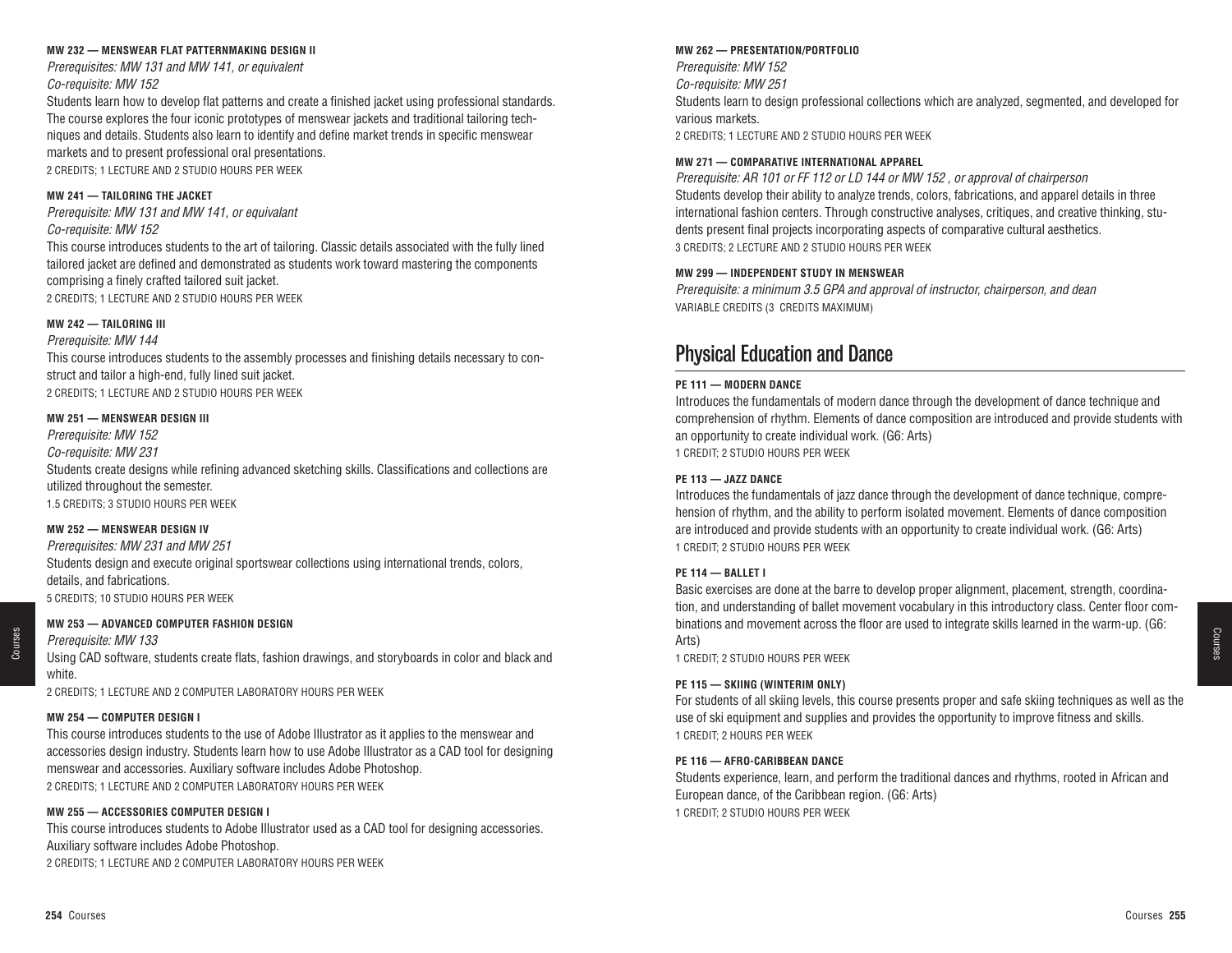#### **PE 117 — CREATING DANCE: AN INTRODUCTION TO MOVEMENT**

Students create movement studies using elements of design that capture the essence of their unique expressions. Concepts of space and weight and dance elements such as rhythm, symmetry, and shape are addressed in the course. Improvisations are performed according to a variety of themes, relationships, and situations, both individually and in small groups. 1 CREDIT; 2 STUDIO HOURS PER WEEK

#### **PE 118 — FLAMENCO DANCE**

Students execute traditional flamenco dances from the Andalusia region of southern Spain. Students learn how various cultures contributed to flamenco, as well as the flamenco rhythms, the meaning of the songs, and the relationship of the singing and guitar to the dance. (G6: Arts) 1 CREDIT; 2 STUDIO HOURS PER WEEK

#### **PE 122 — BEGINNING GOLF**

An introduction to the basics of the game of golf. Learn chipping, driving, putting, and the etiquette, history, and rules of the game. Students are given the opportunity to visit a private golf course. 1 CREDIT; 2 STUDIO HOURS PER WEEK

#### **PE 131 — TENNIS I**

Teaches the fundamental skills of tennis and knowledge of the game. 1 CREDIT; 2 STUDIO HOURS PER WEEK

#### **PE 135 — BASKETBALL**

The fundamentals of basketball, individual skills, and team participation are taught. Students learn the rules, coaching techniques, strategies, athletic training, and enjoyment of spectatorship. 1 CREDIT; 2 STUDIO HOURS PER WEEK

#### **PE 136 — VOLLEYBALL**

Students learn the fundamental skills of volleyball: setup, passing, serving, spiking, blocking, and bumping. Strategy and games are included. 1 CREDIT; 2 STUDIO HOURS PER WEEK

#### **PE 141 — FITNESS TRAINING**

Students focus on the progressive development of the four components of physical fitness: muscular strength, muscular endurance (through weight-room training and calisthenics), cardiovascular endurance, and fitness.

1 CREDIT; 2 STUDIO HOURS PER WEEK

#### **PE 143 — YOGA I**

Courses

The elements of yoga are taught, including breathing techniques, postures, nutrition, meditation, and relaxation.

1 CREDIT; 2 STUDIO HOURS PER WEEK

## **PE 144 — AEROBICS**

Students work to achieve a strong cardiovascular system through step-bench or aerobic routines. Toning exercises are included. 1 CREDIT; 2 STUDIO HOURS PER WEEK

## **PE 145 — TAI CHI I**

Students learn the Yang form of this ancient, holistic Chinese exercise to develop good balance and coordination and to relax physically and mentally. 1 CREDIT; 2 STUDIO HOURS PER WEEK

#### **PE 146 — KUNG FU**

Translated as discipline and inner development, Kung Fu focuses on learning a system of movements based upon the observations of nature by ancient Chinese priests and monks. The forms, basic stances, kicks, and punches of Shao-Lin Kung Fu are taught to achieve better health, harmony, and coordination.

1 CREDIT; 2 STUDIO HOURS PER WEEK

#### **PE 147 — GENTLE YOGA**

Gentle yoga introduces all the benefits of yoga with less demand on the body. This course can be enjoyed by all students, particularly those with limited physical health or range of motion. Benefits include enhanced flexibility, increased strength, improved balance, and reduction of stress. 1 CREDIT; 2 STUDIO HOURS PER WEEK

#### **PE 148 — MAT PILATES**

This introductory course is based on the work of Joseph Pilates and focuses on movements and exercises devoted to strengthening the "core or foundational" muscles of the body. Pilates enhances athletic performance by developing core stability, balance, and coordination. 1 CREDIT; 2 STUDIO HOURS PER WEEK

## **PE 153 — FENCING**

Students learn and practice the fundamentals of foil fencing, including positions and movements, offensive and defensive strategy, directing a fencing bout, and international rules. 1 CREDIT; 2 STUDIO HOURS PER WEEK

#### **PE 214 — BALLET II**

## Prerequisite: PE 114 or equivalent

More advanced steps focusing on coordination, musicality, and improvement of technique are introduced. Students execute movement phrases of their own and learn the history of ballet. (G6: Arts) 1 CREDIT; 2 STUDIO HOURS PER WEEK

#### **PE 231 — TENNIS II**

Prerequisite: PE 131 or equivalent

Building on Tennis I, students learn more advanced tennis skills focusing on specific strokes, court positioning, and strategies for singles, doubles, and competitive play. 1 CREDIT; 2 STUDIO HOURS PER WEEK

#### **PE 243 — YOGA II**

Prerequisite: PE 143

Students build upon their yoga experience by learning new yoga postures and variations of standard postures and breathing techniques while exploring additional concepts from the Yoga Sutras. 1 CREDIT; 2 STUDIO HOURS PER WEEK

## **PE 245 — TAI CHI II**

Prerequisite: PE 145 or equivalent

Students continue their study of this ancient, holistic Chinese exercise, developing greater strength, balance, coordination, and relaxation through the Yang form of Tai Chi. 1 CREDIT; 2 STUDIO HOURS PER WEEK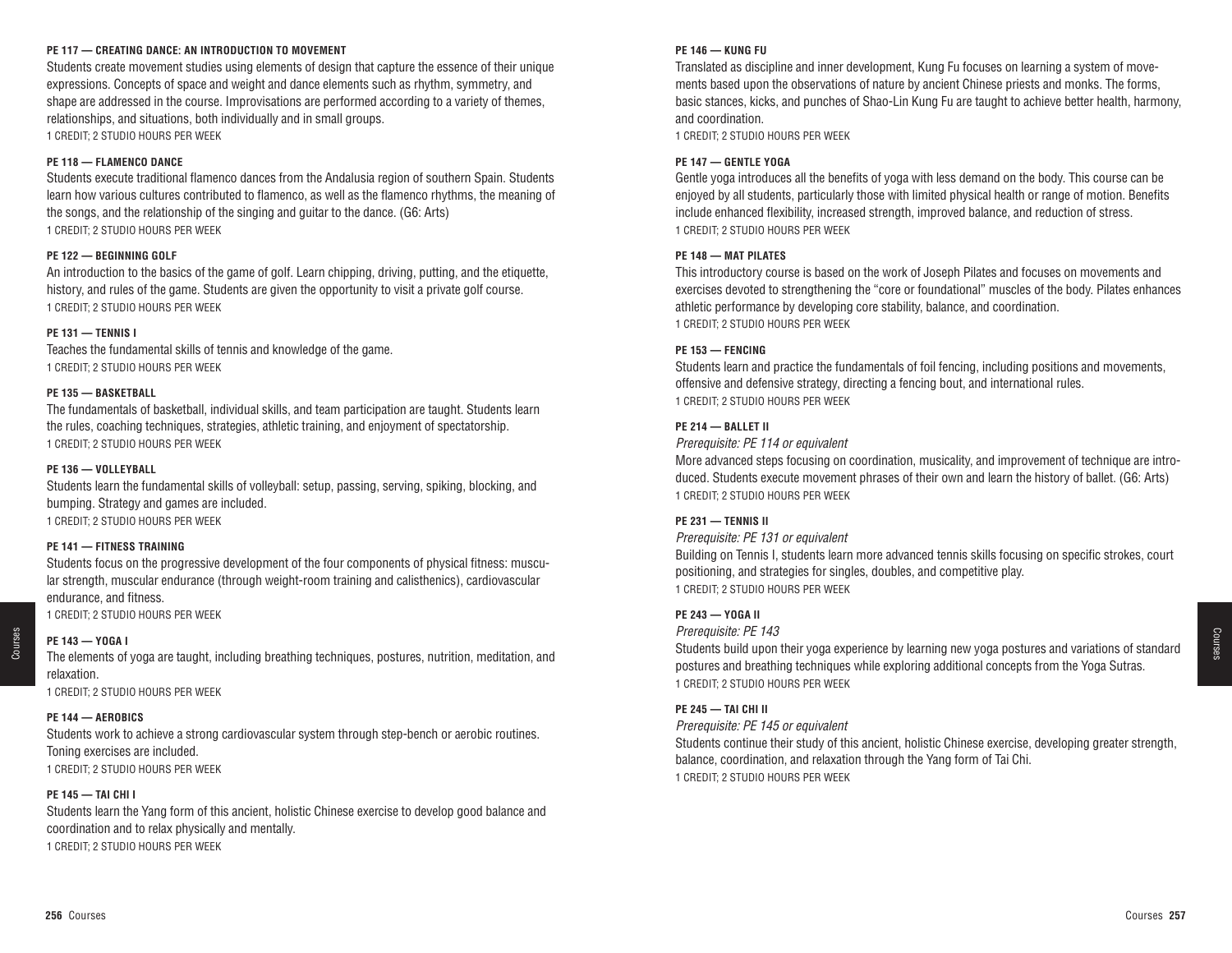## **Photography**

## **PH 003 — BASIC PHOTOGRAPHY STUDIO**

#### Co-requisite: PH 103

For Fine Arts students. Students learn the practical applications of digital camera operations and studio lighting techniques.

0 CREDITS; 1 STUDIO HOURS PER WEEK

## **PH 103 — BASIC PHOTOGRAPHY**

#### Co-requisite: PH 003

For Fine Arts students. Fundamentals of modern photographic practices including technical principles, aesthetic camera operation, and lighting techniques. Geared to aid the creative efforts of fine artists. 2 CREDITS

## **PH 112 — INTRODUCTION TO PHOTOGRAPHY**

Introduces students to the craft of photography, including lighting techniques, model direction and styling, and related exposure, film processing, and printing skills. Through discussion and critiques, students study photo trends for advertising, commercial, and editorial fashion uses. 3 CREDITS; 6 STUDIO HOURS PER WEEK

#### **PH 113 — PHOTOGRAPHIC TECHNIQUES**

An intense study of the photographic medium from a technical standpoint. Stresses an understanding of film and exposures as they relate to light, light measurement, contrast control, film processing, and photographic chemistry.

2 CREDITS; 1 LECTURE AND 2 STUDIO HOURS PER WEEK

### **PH 114 — INTRODUCTION TO DIGITAL PHOTOGRAPHY**

Students are introduced to digital photography techniques and new digital technologies as they apply to image capture.

1 CREDIT; 2 STUDIO HOURS PER WEEK

#### **PH 115 — ADVERTISING PHOTOGRAPHY WITH MEDIUM FORMAT**

#### Prerequisites: PH 112 and PH 131

Emphasizes the use of 2 1/4, medium-format cameras in the fashion photography studio. Students learn advanced tungsten light techniques, with an introduction to monoblock electronic flash units for photography of models and accessories for advertising, editorial, or illustration use. Advanced darkroom procedures are stressed.

3 CREDITS; 6 STUDIO HOURS PER WEEK

## **PH 116 — PHOTOGRAPHY BASICS**

Students develop an understanding of traditional film and digital cameras by learning basic studio and lighting setup, model direction, and related film exposure techniques. Working in color and black and white, students are encouraged to produce images that creatively explore personal themes and issues. (G6: Arts)

2 CREDITS; 1 LECTURE AND 2 STUDIO HOURS PER WEEK

## **PH 117 — PRINCIPLES OF PHOTOGRAPHY INCLUDING DARKROOM INSTRUCTION**

Introduces students to the techniques of black-and-white photography, including basic studio setup, lighting techniques, model direction, and related film exposure as applied to the 35mm camera. Instruction on enlarging techniques and film processing through the use of the darkroom are also covered. (G6: Arts)

2 CREDITS; 1 LECTURE AND 2 STUDIO HOURS PER WEEK

## **PH 118 — BEGINNING DIGITAL PHOTOGRAPHY**

An introductory course that familiarizes students with the basics of photography from visual, aesthetic, and technical viewpoints. The course explores the differences between conventional, silverbased (analog), and digital photographic tools. Students learn camera technique, the transfer of the image from the camera to the computer, basic scanning, and digital printing. Students are required to possess their own digital (DSLR) cameras.

2 CREDITS; 1 LECTURE AND 2 STUDIO HOURS PER WEEK

## **PH 119 — INTERNATIONAL PHOTOGRAPHIC STUDY AND PRACTICE**

This basic elective photography course focuses on the photographic image within a global environment. Students explore cultural themes and develop an understanding of digital photographic techniques including the proper use of digital cameras, managing digital files and sharing images via an image-sharing website.

1.5 CREDITS; 3 STUDIO HOURS PER WEEK

## **PH 121 — LARGE FORMAT PHOTOGRAPHY**

Basic techniques in professional operation of a large-format view camera as applied to commercial still-life photography. Covers fundamental camera movements, lighting setups, 4x5 film processing, and printing skills.

2 CREDITS; 4 STUDIO HOURS PER WEEK

## **PH 130 — LIGHTING I**

Co-requisite: PH 171

Students are introduced to the craft of lighting. They explore the qualities of various kinds of light and observe light from a scientific perspective, which informs their aesthetic decisions. This course is taught using digital cameras.

2 CREDITS; 1 LECTURE AND 2 STUDIO HOURS PER WEEK

### **PH 131 — LIGHTING PRINCIPLES**

Prerequisite: (for students not majoring in Photography) PH 117

Co-requisite: (for students majoring in Photography) PH 112

The student photographer is introduced to the creative practices of lighting for studio and outdoor photography. Use and control of continous light, natural light, and preexisting light are emphasized. 2 CREDITS; 1 LECTURE AND 2 STUDIO HOURS PER WEEK

### **PH 162 — PHOTOGRAPHIC STYLING**

Introduces the elements of photographic styling, stressing both creative sensitivity and technical skills, through lectures and demonstrations. Assignments include fashion, beauty, illustration, tabletop, and food styling. (G6: Arts)

2 CREDITS; 1 LECTURE AND 2 STUDIO HOURS PER WEEK

### **PH 171 — DIGITAL DARKROOM**

This course offers an in-depth study of the workflow necessary for the storage, editing, and output of digital photography. Students are introduced to computer-aided tools and techniques that apply to the production and aesthetic concerns of photography in the digital environment. 2 CREDITS; 1 LECTURE AND 2 STUDIO HOURS PER WEEK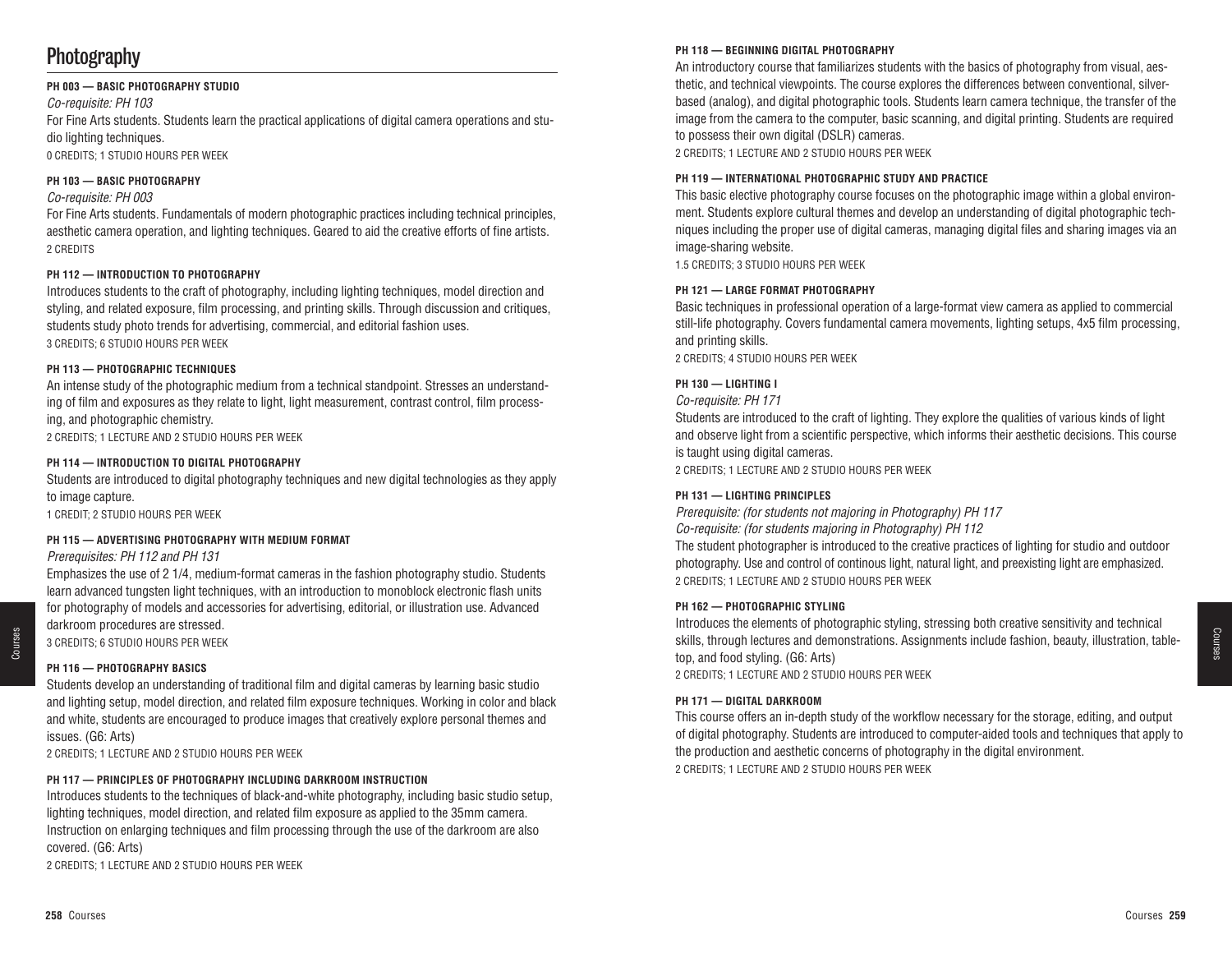#### **PH 201 — DIGITAL PHOTOGRAPHY FOR ACCESSORIES AND JEWELRY**

#### Prerequisite: PH 118 or approval of chairperson

Students learn to light and capture digital images of accessory and jewelry items. They explore lighting techniques for various surfaces and learn to enhance item color, contour, and contrast. A DSLR camera is required and a basic knowledge of an image-editing program such as Adobe Photoshop is strongly suggested.

2 CREDITS; 1 LECTURE AND 2 STUDIO HOURS PER WEEK

## **PH 211 — ADVANCED PROFESSIONAL FASHION AND BEAUTY PHOTOGRAPHY**

Prerequisites: PH 115 and portfolio review by chairperson or instructor

Students learn all aspects of fashion and beauty photography, from the creation of a competitive portfolio to post-production, with emphasis on developing an individual aesthetic vision. Exploration of the major technical elements include digital capture, studio and location shoots, client expectations, and contracts and fees.

4.5 CREDITS; 1 LECTURE AND 7 STUDIO HOURS PER WEEK

### **PH 230 — LIGHTING II**

#### Prerequisite: PH 130

Students continue the exploration of light begun in PH 130. They apply techniques learned with continuous lights to strobe lights, the standard lighting tool of the professional photographer. Students explore the unique quality of strobe lights and develop techniques using the monoblock strobe. 2.5 CREDITS; 1 LECTURE AND 3 STUDIO HOURS PER WEEK

## **PH 231 — ELECTRONIC FLASH**

#### Prerequisite: PH 115

Advances photographic skills through the use of electronic lighting equipment and techniques. Small-, medium-, and large-format cameras are used to photograph models and still-life subjects in black and white or color mediums. Includes related darkroom procedures. 4 CREDITS; 8 STUDIO HOURS PER WEEK

#### **PH 241 — FOUNDATIONS OF COLOR**

Prerequisite: PH 112

Co-requisite: PH 115

Courses

**260** Courses

Exploration of color as it applies to photography. Includes additive and subtractive color mixing, color harmony, lighting for color, light balancing, color correction, film, and digital color reproduction techniques. 2 CREDITS; 4 STUDIO HOURS PER WEEK

### **PH 242 — ADVANCED PROJECTS AND PORTFOLIO DEVELOPMENT**

#### Prerequisites: PH 231 and PH 241 or approval of chairperson

The relationship of advanced studio lighting, set preparation techniques, and digital image capture are explored in conjunction with color theories that apply to model and still-life photography for the printed page. Students complete industry-level assignments and personal interest images in the studio and on location. Emphasis is on preparation of an individualized portfolio presentation. 4.5 CREDITS; 9 STUDIO HOURS PER WEEK

### **PH 262 — PROFESSIONAL PROCEDURES FOR THE COMMERCIAL PHOTOGRAPHER**

An in-depth understanding of owning and operating a small professional photography business is provided. Students learn and practice organizational and career goal planning techniques, assignment pricing structures, the use of standard contracts, maintaining accurate records, and the creation of standard business forms. Emphasis is on understanding copyright law and tax structure, and learning criteria for retaining legal and financial services. 2 CREDITS

#### **PH 272 — PHOTOSHOP I FOR PHOTOGRAPHERS**

Prerequisite: CG 111

Students engage in a comprehensive study of Adobe Photoshop tools using the Macintosh platform. Methods and management techniques for scanning, creation of selections, layers, color correction, and basic image manipulation are studied.

2 CREDITS; 1 LECTURE AND 2 COMPUTER LABORATORY HOURS PER WEEK

#### **PH 274 — PHOTOSHOP II FOR PHOTOGRAPHERS**

Prerequisites: CG 111 and PH 272

Students develop an advanced knowledge of layers, channels, curves, image merging, color correction, and color matching in the Adobe Photoshop program. Scanning devices, file formats, and resolution levels are explored.

2 CREDITS; 1 LECTURE AND 2 COMPUTER LABORATORY HOURS PER WEEK

### **PH 299 — INDEPENDENT STUDY IN PHOTOGRAPHY**

Prerequisites: a minimum 3.5 GPA and approval of instructor, chairperson, and dean VARIABLE CREDITS (3 CREDITS MAXIMUM)

#### **PH 306 — DIGITAL PHOTOGRAPHY FOR PACKAGING DESIGN**

#### Prerequisite: PK 342

Students learn to produce professional-quality images for their portfolios. The course focuses on studio tabletop photography, lighting techniques, and use of image processing and editing software. Problem-solving skills are also acquired by working with a variety of materials used in packaging. 2 CREDITS; 1 LECTURE AND 2 STUDIO HOURS PER WEEK

### **PH 331 — LIGHTING FOR STILL AND MOVING IMAGES**

Prerequisites: PH 116 or equivalent, and (CG 211 or PH 272)

An in-depth study of the aesthetics, history, and expressive power of lighting, both natural and artificial, as it is used in still photography and the moving image. Camera experience is required. 2 CREDITS; 1 LECTURE AND 2 STUDIO HOURS PER WEEK

### **PH 341 — DIGITAL CRAFT AND THE EXHIBITION**

## Prerequisite: PH 242

Students explore methods for capture, editing and sequencing groups of digital images as cohesive statements with the aim of producing a photographic exhibition. Through field trips, critiques, and working with a guest art director, students study the signature styles and trends of various photographers.

3 CREDITS; 1 LECTURE AND 4 STUDIO HOURS PER WEEK

## **PH 342 — ADVANCED PROJECT IN STYLE AND MEDIA**

#### Prerequisite: PH 371

This course pairs photography and fashion design students, to create and produce professional press kits and a short digital documentary interpretation of style and fashion. 3 CREDITS; 1 LECTURE AND 4 STUDIO HOURS PER WEEK

#### **PH 351 — PROFESSIONAL APPROACH TO PHOTOJOURNALISM**

Prerequisite: PH 274 or approval of chairperson

Students learn how to unite image-making and writing skills to produce newsworthy picture stories. Topics covered include the legal and ethical issues that affect the process of photojournalism as well as the difference between objective and subjective judgments. 2 CREDITS; 1 LECTURE AND 2 STUDIO HOURS PER WEEK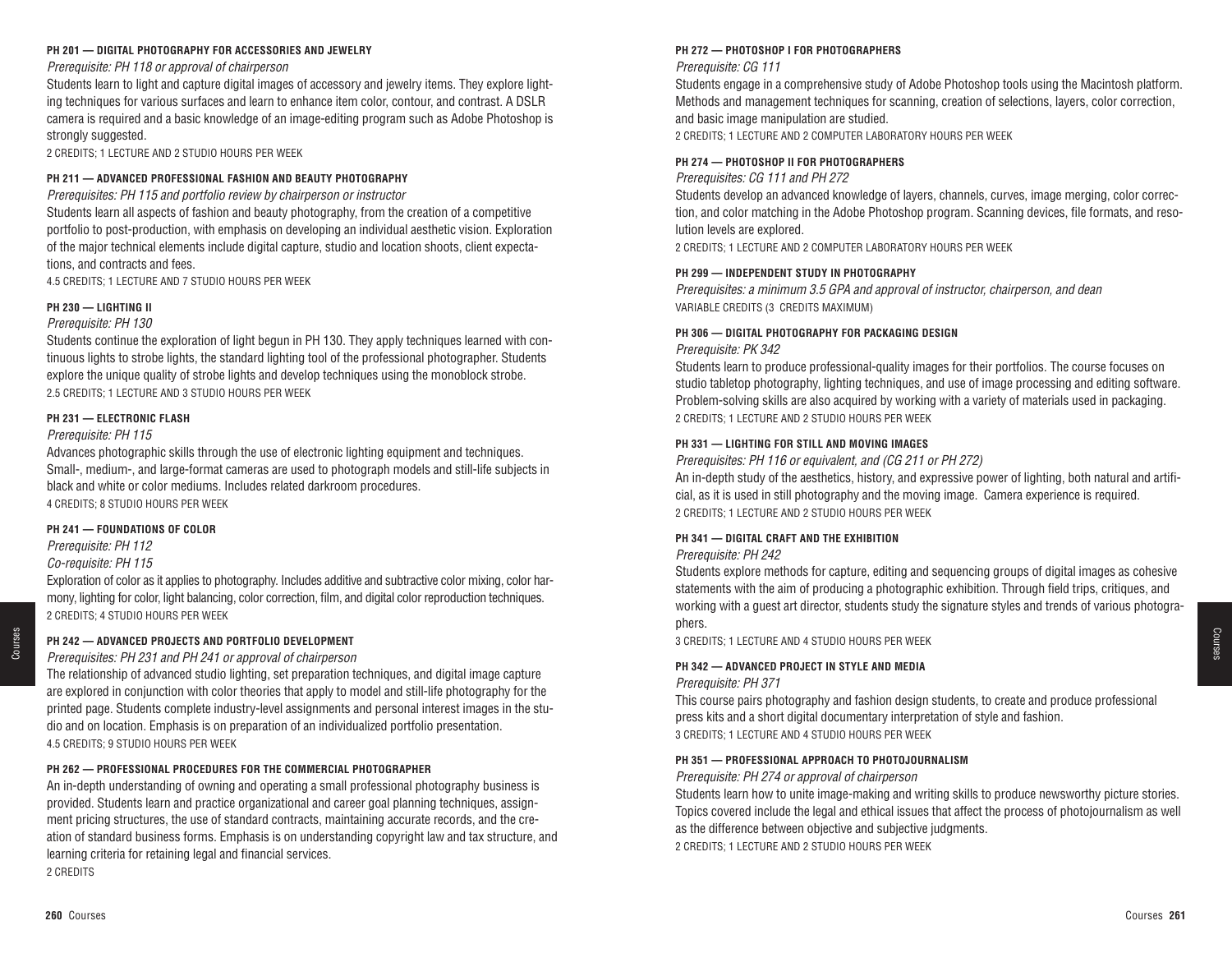#### **PH 361 — LOGISTICS OF LOCATION PHOTOGRAPHY**

#### Prerequisite: PH 371

Students develop the techniques of location photography, including environmental portraiture, industrial, fashion and architectural photography for editorial and advertising purposes. Assignments stress image design and are performed with medium- and large-format cameras using digital capture technology, as well as indoor and outdoor lighting techniques. 2 CREDITS; 1 LECTURE AND 2 STUDIO HOURS PER WEEK

#### **PH 371 — RETOUCHING/PRE-PRESS SOLUTIONS FOR PHOTOGRAPHERS**

#### Prerequisite: PH 274

Students explore ways to convey their ideas onto the printed page through retouching, editing and preparing digital files. High-end scanning, RGB to CMYK conversions, digital versus analog proofing and the differences between photographic, inkjet and offset printing are also explored from both theoretical and real-world perspectives.

2 CREDITS; 1 LECTURE AND 2 COMPUTER LABORATORY HOURS PER WEEK

#### **PH 372 — DIGITAL MEDIA TECHNOLOGY I**

#### Prerequisite: PH 371

This course provides practical, technical instruction in the use of high-end digital image capture backs coupled with traditional, medium format camera system hardware. Students explore the concepts and processes required to create photographic imagery using Adobe Photoshop, iMovie, and iDVD programs.

2 CREDITS

### **PH 404 — BASIC INTERIOR DESIGN PHOTOGRAPHY**

For baccalaureate-level Interior Design students or those interested in interior photography. A foundation for understanding and achieving control of the photographic medium as it applies to interior and architectural photography is provided. Students learn scale model and flat art photography, use of black and white and color films, metering, camera control, lighting, and filtration. 2 CREDITS; 1 LECTURE AND 2 STUDIO HOURS PER WEEK

### **PH 406 — DIGITAL SPECIAL EFFECTS AND PHOTOGRAPHIC RETOUCHING**

#### Prerequisite: IL 324

Students enhance their traditional illustration skills in a digital environment. Exploring Adobe Photoshop and its plug-ins for retouching and special aspects, they achieve the technical ability to transform initial creative inspirations into powerful imagery.

2 CREDITS; 1 LECTURE AND 2 COMPUTER LABORATORY HOURS PER WEEK

## **PH 451 — MULTIMEDIA CONCEPTS**

#### Prerequisite: PH 372

Courses

Students develop a critical point of view regarding video, electronic, digital, and print media through discussion, viewing, and critiquing published work. Assignments examine the relationship between art and media industries, covering topics that will include advertising, documentaries, the news, personal identity, and media imaging.

3 CREDITS; 1 LECTURE AND 4 STUDIO HOURS PER WEEK

## **PH 461 — MULTIMEDIA PORTFOLIO**

#### Prerequisite: PH 451

Graduating students assemble a professional-quality, digitally processed electronic and printed portfolio of imagery from thematic work produced during the sixth, seventh, and eighth semesters. 3 CREDITS; 1 LECTURE AND 4 STUDIO HOURS PER WEEK

## **PH 471 — DIGITAL MEDIA TECH. II**

Prerequisites: PH 371 and PH 372

Students study various forms of state-of-the-art lighting techniques used for digital high-end photography. Lighting for the specific commercial areas of still life, portrait/fashion, architecture/interior, jewelry, and corporate/industrial will be demonstrated and studied. 2 CREDITS

#### **PH 491 — RESEARCH FOR SENIOR DESIGN PROJECT**

#### Prerequisites: PH 341 and PH 342

This course assists students in developing a thesis proposal for the creation of a multimedia portfolio. Students research a chosen area of study and learn how to effectively plan and organize multimedia projects to be used in their senior design projects. 2 CREDITS; 1 LECTURE AND 2 STUDIO HOURS PER WEEK

#### **PH 492 — SENIOR DESIGN PROJECT**

#### Prerequisite: PH 491

Students prepare a capstone project resulting from the senior design project research completed in the prior semester. The course culminates in a multimedia presentation to faculty, mentors, and invited professionals and Advisory Board members for critique. 2 CREDITS; 4 STUDIO HOURS PER WEEK

### **PH 499 — INDEPENDENT STUDY IN PHOTOGRAPHY**

Prerequisites: a minimum 3.5 GPA and approval of instructor, chairperson, and dean VARIABLE CREDITS (3 CREDITS MAXIMUM)

# Packaging Design

## **PK 211 — INTRODUCTION TO PACKAGING DESIGN**

Prerequisite: (for Communication Design students) CD 171

An introduction to the field of packaging design, covering branding, graphics, materials, technology, and typography. This studio course focuses on design phases from concept to three-dimensional comprehensives, and includes field trips and guest lecturers. 1.5 CREDITS; 3 STUDIO HOURS PER WEEK

## **PK 301 — PACKAGING DESIGN FOR HOME PRODUCTS**

Prerequisite: HP 313 or HP 311

Students learn about packaging/brand design specific to home products retailing: brand identity, packaging design systems, and brand design applications throughout the retail environment. The creative process of design and strategic analysis of packaging as a marketing and merchandising tool is explored.

2 CREDITS; 1 LECTURE AND 2 STUDIO HOURS PER WEEK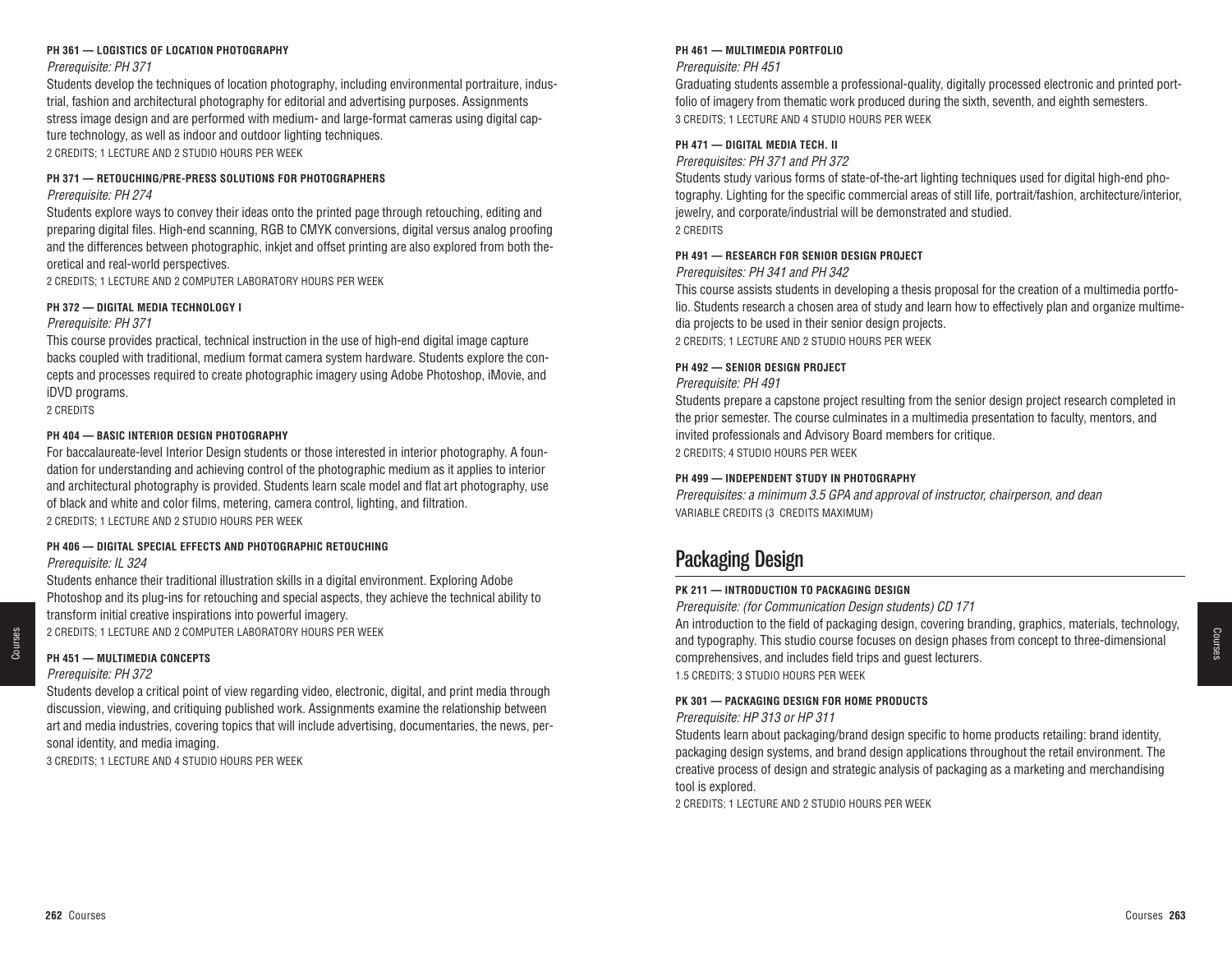#### **PK 302 — PACKAGING DESIGN FOR COSMETICS AND FRAGRANCE MARKETING**

#### Prerequisites: CM 311 and CM 341

For Cosmetics and Fragrance Marketing students. This hands-on course introduces the principles of packaging design for cosmetics and fragrance products. Students learn about brand identity, packaging design systems, materials, and the relationship between packaging and cosmetic and fragrance retailing.

2 CREDITS; 1 LECTURE AND 2 STUDIO HOURS PER WEEK

## **PK 303 — PACKAGING DESIGN FOR ACCESSORIES DESIGN**

For Accessories Design students. The packaging and brand design of accessory products is introduced. Through design projects, students learn about brand identity, packaging design systems, the variety of packaging materials, and how packaging affects the product at retail. Guest lecturers discuss how designers create brand identities, develop concepts, make design decisions, and oversee production. 2 CREDITS; 1 LECTURE AND 2 STUDIO HOURS PER WEEK

### **PK 313 — ADVANCED PACKAGING DESIGN I**

Prerequisite: PK 211

Co-requisites: PK 324 and PK 341

Students learn all aspects of packaging/brand design for food and beverage consumer products. Emphasis is on the packaging/brand design creative process and the application of creative solutions to meet strategic objectives.

4 CREDITS; 2 LECTURE AND 4 STUDIO HOURS PER WEEK

## **PK 315 — DIGITAL PRE-PRESS FOR PACKAGING DESIGN**

This course introduces students to digital mechanical art creation specifically for packaging design. Students learn file management, printing methods, color processes, packaging substrates, and how a packaging design moves from design approval to mechanical art creation.

2 CREDITS; 1 LECTURE AND 2 COMPUTER LABORATORY HOURS PER WEEK

### **PK 316 — ADVANCED PACKAGING DESIGN II**

### Prerequisite: PK 313

Provides an advanced approach to packaging and brand design with specific examination into distinct consumer product categories. Emphasis is placed on targeting consumer markets by developing integrated brand design systems which incorporate graphics and structures. 3.5 CREDITS; 1 LECTURE AND 5 STUDIO HOURS PER WEEK

### **PK 324 — PACKAGING BRAND DEVELOPMENT**

### Co-requisite: PK 313

Courses

Through hands-on exploration of the brand design development from design strategy, typographic identity to concept development, students learn to conceptualize and implement the branding process quickly and effectively. 2 CREDITS; 1 LECTURE AND 2 STUDIO HOURS PER WEEK

### **PK 325 — TYPOGRAPHY FOR BRAND PACKAGING**

### Co-requisite: PK 313

This course is designed to explore all aspects of creative typographic design for brand packaging design. Through assignments, exercises, and lectures, students develop an understanding of how professional designers develop and apply brand identities. Students explore how typographic decision-making and design strategies affect the application of typography for brand packaging design. 2 CREDITS; 1 LECTURE AND 2 STUDIO HOURS PER WEEK

## **PK 326 — PACKAGING DESIGN INTERDISCIPLINARY PROJECTS**

Prerequisite: PK 313

This course offers students the opportunity to work on a diverse array of brand packaging designs for a range of integrated, market-driven assignments. Interdisciplinary teams made up of packaging design students, students in related majors, and industry representatives work together to develop an understanding of the various roles and responsibilities in designing and marketing consumer brands. 1.5 CREDITS; 3 STUDIO HOURS PER WEEK

### **PK 331 — FLEXIBLE PACKAGING**

Provides the student with the wide variety of flexible packaging design materials available for today's designer. New technologies and materials are analyzed with the focus on strategic branding issues as product lines are developed. 3 CREDITS; 6 STUDIO HOURS PER WEEK

## **PK 336 — PACKAGING MATERIALS AND METHODS**

#### Co-requisite: PK 313

An introduction to the technology and production processes integral to the packaging design of consumer products, including beverages, cosmetics, food, fragrance, household care, personal care, and pharmaceuticals. Through design assignments, students develop an understanding of packaging materials and the technological and production processes that define packaging design. 2 CREDITS; 1 LECTURE AND 2 STUDIO HOURS PER WEEK

### **PK 341 — COMPUTER GRAPHICS FOR PACKAGING DESIGN**

Through hands-on interaction, students learn technology as a packaging design tool. Students learn the intricacies of various software tools as they are utilized in packaging design. Students create a die, utilizing the toolbox, plug-in resources, application of scanned and designed images and understanding color output as tools in the development of two- and three-dimensional packaging designs. 2 CREDITS; 1 LECTURE AND 2 COMPUTER LABORATORY HOURS PER WEEK

## **PK 342 — ADVANCED COMPUTER GRAPHICS FOR PACKAGING DESIGN**

### Prerequisite: PK 341. Co-requisite: PK 316

A hands-on studio using an advanced approach to current software programs to master the use of layers, create composites, customize tools, understand color and contrast adjustment, create convincing 3D images and apply gradients, adjust effects and transform art in order to achieve the best output of packaging design comprehensives.

2 CREDITS; 1 LECTURE AND 2 COMPUTER LABORATORY HOURS PER WEEK

### **PK 403 — PACKAGING FOR THE TOY DESIGNER**

Prerequisite: all seventh-semester Toy Design courses or approval of chairperson Emphasizes conceptual and mechanical toy packaging development, introducing students to types of packaging and constructions used in the toy industry. Environmental and safety issues are considered in addition to study of marketing, trends, and consumer motivation. 2 CREDITS; 1 LECTURE AND 2 STUDIO HOURS PER WEEK

### **PK 412 — ADVANCED PACKAGING DESIGN III**

### Prerequisite: PK 316

Students work in design teams and, through extensive research, design analysis, and problem solving, apply professional strategies in resolving packaging and brand design assignments. Students are directed to demonstrate advanced concept development and execution skills, meeting clear strategic objectives and an understanding of the retail environment in which the brand competes. 3.5 CREDITS; 1 LECTURE AND 5 STUDIO HOURS PER WEEK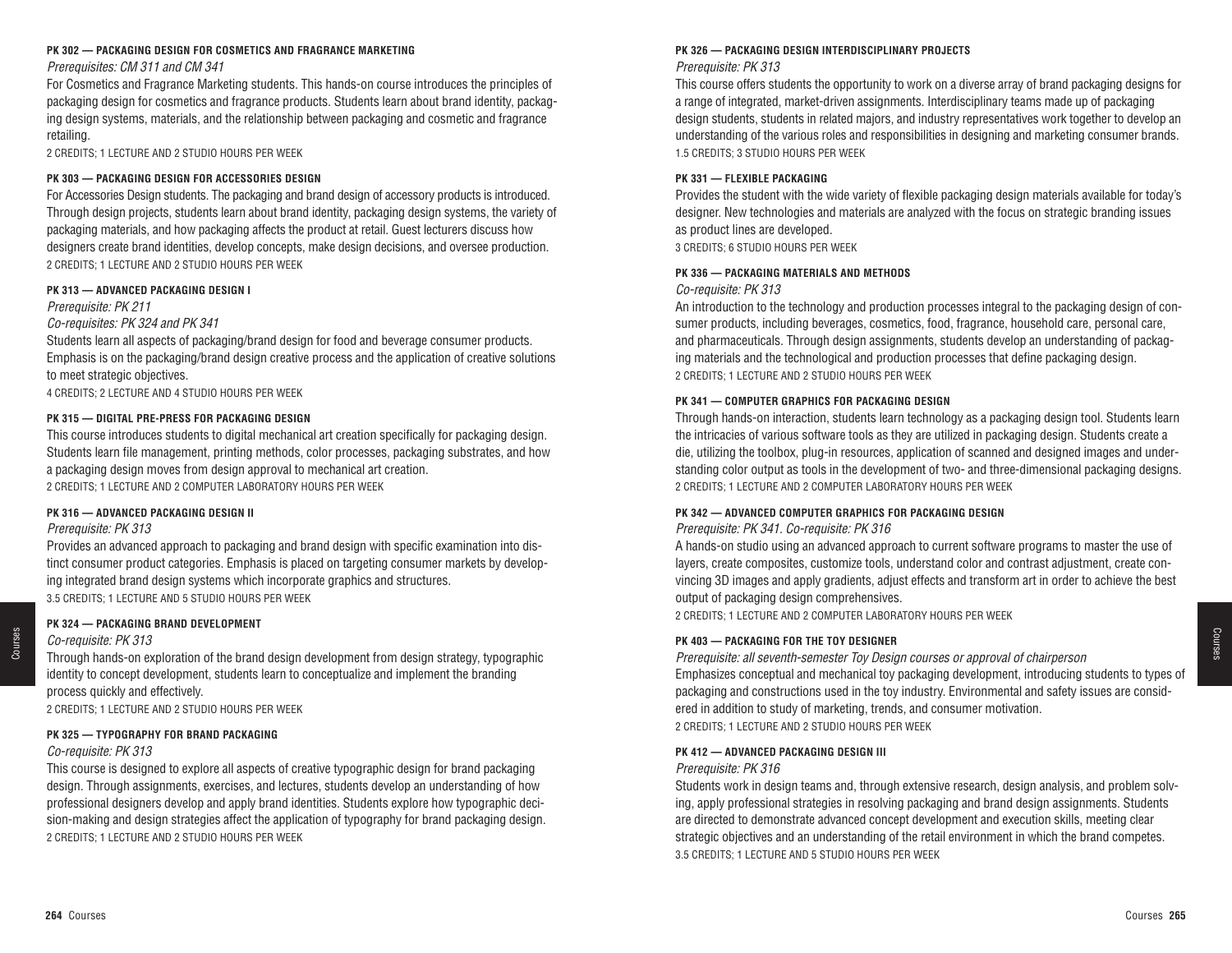#### **PK 426 — 3D CONCEPTS FOR PACKAGING DESIGN**

#### Co-requisite: PK 412

An advanced approach to composition and structural design skills to create three-dimensional models for packaging design. The course focuses on the issues and problems that arise in the transition between two-dimensional design explorations and three-dimensional representations. 1.5 CREDITS; 3 STUDIO HOURS PER WEEK

#### **PK 431 — SUSTAINABLE PACKAGING DESIGN**

#### Co-requisite: PK 412

Students learn the fundamentals of sustainable design for brand packaging design, including environmental and social issues, industry terminology, characteristics of various sustainable materials, life cycle analysis, understanding the sustainable packaging scorecard, and how to apply this knowledge to create positive change.

1.5 CREDITS; 3 STUDIO HOURS PER WEEK

#### **PK 451 — SURVEY OF PACKAGING DESIGN**

#### Prerequisite: PK 316

Co-requisite: PK 412

The global, historical, and social aspects of the packaging and brand design industry are researched and analyzed, with an emphasis on current professional practice and methodology. 2 CREDITS

#### **PK 461 — PACKAGING PORTFOLIO DEVELOPMENT**

Prerequisite: completion of all seventh-semester Packaging Design courses Students refine their portfolios to a highly professional level and develop marketable tools in preparation for career placement. Establishing action plans, setting career goals, and managing the professional portfolio development process are among the skills and concepts presented. 2.5 CREDITS; 1 LECTURE AND 3 STUDIO HOURS PER WEEK

## **PK 491 — INTERNSHIP**

An unsalaried 14-week internship with a design firm. Completion of a daily diary, a written report on the experience, and a portfolio of work are required. 3 CREDITS; 2 CONSECUTIVE DAYS OF INTERNSHIP PER WEEK

#### **PK 492 — SENIOR PROJECTS IN PACKAGING DESIGN**

#### Prerequisite: PK 412

Courses

#### Co-requisites: PK 461 and PK 491

This capstone course offers senior-level students the opportunity to research and develop design projects in a specific area within the packaging/brand design profession. Two final design projects, demonstrating strategic objectives, creative abilities, knowledge of packaging materials, and presentation skills, are developed for completion of the portfolio. 2 CREDITS; 1 LECTURE AND 2 STUDIO HOURS PER WEEK

## **PK 499 — INDEPENDENT STUDY IN PACKAGING DESIGN**

Prerequisites: a minimum 3.5 GPA and approval of instructor, chairperson, and dean VARIABLE CREDITS (3 CREDITS MAXIMUM)

## **Philosophy**

#### **PL 141 — INTRODUCTION TO WESTERN PHILOSOPHY**

A general introduction to western philosophy covering the existence of God, freedom and determinism, personal identity, death and the question of survival, and cross-cultural understanding. (G7: Humanities)

3 CREDITS

#### **PL 143 — INTRODUCTION TO ASIAN PHILOSOPHIES**

Introduces the major philosophies of the Asian world that underlie and shape Eastern cultures. Hinduism, Buddhism, Confucianism, and Taoism are emphasized. (G7: Humanities; G9: Other World Civilizations)

3 CREDITS

#### **PL 211 — INFORMAL LOGIC: A GUIDE TO CLEAR THINKING**

Introduction to practical techniques for evaluating, criticizing, and defending arguments using ordinary English. Both deductive and inductive reasoning are considered, and how to recognize fallacies is emphasized. Stresses techniques for producing good arguments of many types. (G7: Humanities) 3 CREDITS

#### **PL 299 — INDEPENDENT STUDY IN PHILOSOPHY**

Prerequisites: a minimum 3.5 GPA and approval of instructor, chairperson, and dean VARIABLE CREDITS (3 CREDITS MAXIMUM)

### **PL 321 — PHILOSOPHY OF ART**

Prerequisite: one semester of History of Art and Civilization

Considers the philosophy of art and the logical structure of criticism. Presents a group of problems arising from description, interpretation, and evaluation of aesthetic objects, with special emphasis on the visual arts. (G7: Humanities) 3 CREDITS

#### **PL 391 — ANCIENT GREEK PHILOSOPHY (HONORS)**

Prerequisite: qualification for Presidential Scholars program, or 3.5 GPA with approval of dean for Liberal Arts

A study of the origins and development of philosophy in the West, from Homer and Hesiod to the Hellenistic period. Contributions of Socrates, Plato, and Aristotle are emphasized, and the Greek influence on Roman and Christian philosophy is examined. (G5: Western Civilization; G7: Humanities) 3 CREDITS

#### **PL 431 — PHILOSOPHY: ETHICS**

An introduction to philosophy in general and to ethics in particular. Philosophy is presented as an ongoing activity with emphasis on providing students with logical and conceptual tools for dealing with real-life situations. The course is oriented toward the development of the student's ability to use reason to evaluate arguments, particularly ethical arguments. (G7: Humanities) 3 CREDITS

#### **PL 499 — INDEPENDENT STUDY IN PHILOSOPHY**

Prerequisites: a minimum 3.5 GPA and approval of instructor, chairperson, and dean VARIABLE CREDITS (3 CREDITS MAXIMUM)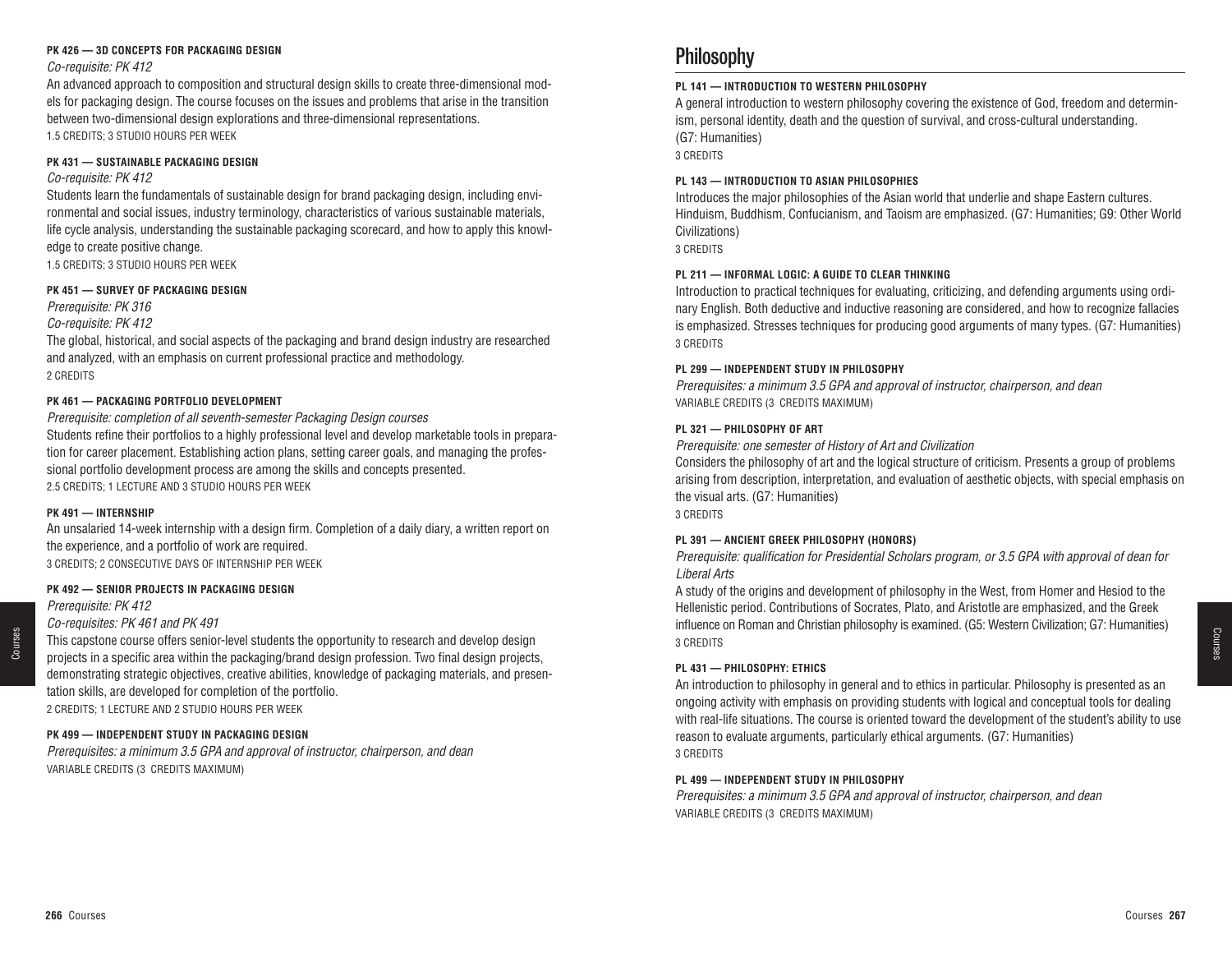## **Patternmaking**

## **PM 111 — INDUSTRIAL METHODS OF DRAPING**

Students learn the basic draping methods of developing production patterns for the garment industry. 3 CREDITS; 2 LECTURE AND 2 LABORATORY HOURS PER WEEK

## **PM 121 — PATTERNMAKING I: MISSES' AND WOMEN'S WEAR**

Fundamentals of flat patternmaking, covering a variety of slopers, collars, sleeves, and bodice stylings, are studied. Patterns are proven in muslin. Original slopers are made on measurements taken on the figure. Course is offered in English, Chinese, Korean, Russian, and Spanish. ES 023/123 is highly recommended for students enrolling in bilingual sections. 3 CREDITS; 2 LECTURE AND 2 LABORATORY HOURS PER WEEK

## **PM 122 — PATTERNMAKING II: MISSES' AND WOMEN'S WEAR**

#### Prerequisite: PM 121

Further study of fundamentals of flat patternmaking. Course is offered in English, Chinese, Korean, Russian, and Spanish. ES 023/123 is highly recommended for students enrolling in bilingual sections.

3 CREDITS; 2 LECTURE AND 2 LABORATORY HOURS PER WEEK

### **PM 171 — PATTERN GRADING: MISSES' AND WOMEN'S WEAR**

Prerequisite: PM 121; or (for Fashion Design students) (AP 111 or FD 111) or (AP 121 or FD 121) Students apply commercial standards in producing size ranges for misses' and women's wear. 3 CREDITS; 2 LECTURE AND 2 LABORATORY HOURS PER WEEK

## **PM 221 — COMPUTERIZED PRODUCTION PATTERNMAKING**

Prerequisites: PM 121, or FD 121, or MW 131, or approval of program coordinator Students learn to use the computer as a tool for production patternmaking and other apparel industry applications. Includes knowledge of hardware, software, and system programming on the Gerber Accumark system to produce a sample production pattern. 3 CREDITS; 2 LECTURE AND 2 COMPUTER LABORATORY HOURS PER WEEK

### **PM 231 — PATTERNMAKING: MISSES' AND WOMEN'S WEAR**

Prerequisites: PM 122 Advanced study of misses' and women's daytime dresses. Different dresses are drafted. 3 CREDITS; 2 LECTURE AND 2 LABORATORY HOURS PER WEEK

## **PM 232 — PATTERNMAKING: MISSES' AND WOMEN'S WEAR**

Prerequisite: PM 122 Continuation of PM 231, with an emphasis on evening and bridal wear. 3 CREDITS; 2 LECTURE AND 2 LABORATORY HOURS PER WEEK

### **PM 233 — PATTERNMAKING: MISSES' SPORTSWEAR**

Prerequisites: PM 122 Patternmaking for sportswear, including a variety of skirts, jackets, blouses, slacks, jumpers, and culottes, is taught. 3 CREDITS; 2 LECTURE AND 2 LABORATORY HOURS PER WEEK

### **PM 234 — PATTERNMAKING: MISSES' SPORTSWEAR**

Prerequisite: PM 233 Further study of patternmaking for casual sportswear. 3 CREDITS; 2 LECTURE AND 2 LABORATORY HOURS PER WEEK

## **PM 236 — PATTERNMAKING: COATS AND SUITS**

Prerequisites: PM 122 Students learn patternmaking for all types of coats and suits. 3 CREDITS; 2 LECTURE AND 2 LABORATORY HOURS PER WEEK

#### **PM 237 — PATTERNMAKING: COATS AND SUITS**

Prerequisite: PM 122 Continuation of PM 236, with special emphasis on a variety of coats. 3 CREDITS; 2 LECTURE AND 2 LABORATORY HOURS PER WEEK

#### **PM 241 — PATTERNMAKING: CHILDREN'S WEAR**

Basic techniques and industrial practices in patternmaking for toddler, children, and girl size ranges are taught, with an emphasis on woven fabrics. 3 CREDITS; 2 LECTURE AND 2 LABORATORY HOURS PER WEEK

## **PM 242 — PATTERNMAKING: CHILDREN'S WEAR**

Prerequisite: PM 122 Basic techniques and industrial practices in patternmaking for toddler, children, and girl size ranges are taught, with an emphasis on knit fabrics. 3 CREDITS; 2 LECTURE AND 2 LABORATORY HOURS PER WEEK

#### **PM 255 — FIT ANALYSIS AND TECHNICAL DOCUMENTATION** Prerequisite: PM 233

Students assume the roles of manufacturer and retailer to better understand the process of creating a finished fitted garment. They learn the techniques employed by technical staff in order to correct the fit of a garment so it can be mass-produced successfully. Emphasis is on analyzing fit and technical documentation. Computerized specification packages are introduced. 2.5 CREDITS; 1 LECTURE AND 3 LABORATORY HOURS PER WEEK

### **PM 271 — PATTERN GRADING: MISSES' AND WOMEN'S WEAR**

### Prerequisites: PM 122 and PM 171

Further study of body and pattern measurements for the purpose of grading larger and smaller sizes. 3 CREDITS; 2 LECTURE AND 2 LABORATORY HOURS PER WEEK

### **PM 273 — COMPUTERIZED PATTERN GRADING AND MARKER MAKING**

Prerequisites: PM 122 and PM 171 or approval of chairperson

Co-requisite: PM 263

Emphasizing apparel industry applications, students learn to use the computer to grade patterns and prepare markers. The system's hardware and capabilities, as well as programming for the Gerber Accumark system, are covered. Basic computer skills required. 3 CREDITS; 2 LECTURE AND 2 COMPUTER LABORATORY HOURS PER WEEK

### **PM 275 — COMPUTERIZED PATTERN GRADING AND MARKER-MAKING FOR LECTRA**

Prerequisites: PM 122, PM 171, and PM 263, or approval of chairperson

Through hands-on experience, students learn to use the Diamino, Lectra Modaris, and Vigiprint software programs to grade production patterns and prepare markers. By using the CAD system, they learn to digitize, plot, modify patterns, manipulate markers, and manage file information. The system's hardware and software capabilities are addressed, emphasizing apparel industry applications. Basic computer skills required.

2.5 CREDITS; 1 LECTURE AND 3 LABORATORY HOURS PER WEEK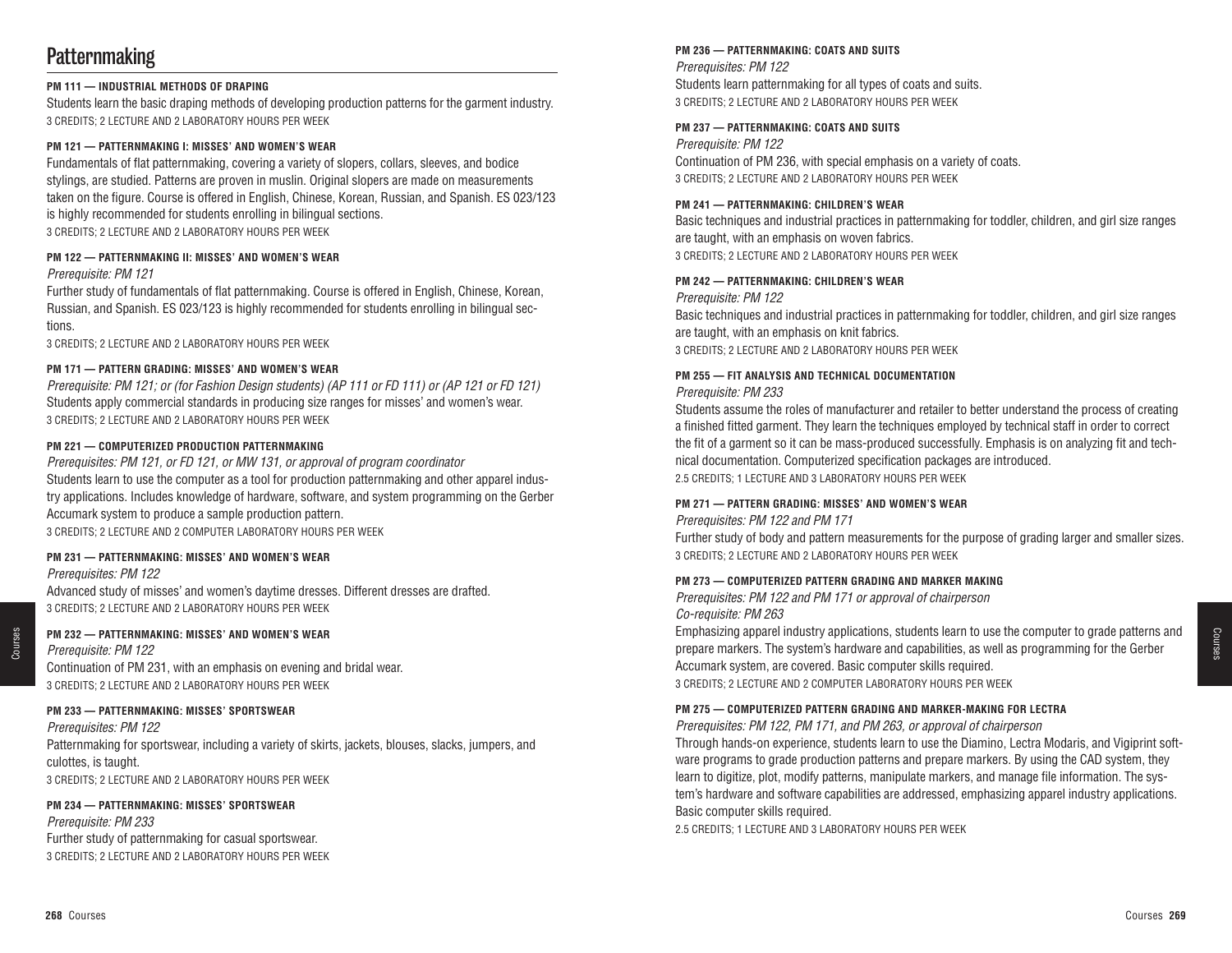#### **PM 283 — PATTERNMAKING FOR KNIT GARMENTS**

#### Prerequisites: PM 122

Patternmaking for misses' and women's cut-and-sew knit garments. Explores various styling for sweaters, pants, dresses, and costumes, including appropriate steaming, fitting, and finishing. 3 CREDITS; 2 LECTURE AND 2 LABORATORY HOURS PER WEEK

## Science

**\*ARITHMETIC PROFICIENCY** is a requirement for the AAS degree. Based on the arithmetic placement test, a student who shows need for improvement in arithmetic may be required to enroll in either MA 001 or MA 002 or in a math independent learning program (MD 008—see page 247) before registering for classes that have arithmetic proficiency as a prerequisite. Arithmetic proficiency may also be

demonstrated by a qualifying score on the mathematics portion of the SAT or ACT, or by transfer credit in college algebra, quantitative methods, pre-calculus, or calculus, or by a passing grade in an equivalent developmental mathematics course offered at another accredited college or university.

### **SC 032 — COLOR SCIENCE LABORATORY**

Prerequisite: arithmetic proficiency\*

### Co-requisite: SC 332

This lab offers students a hands-on opportunity to learn about the various topics covered in SC 332. State-of-the-art equipment is used to perform spectrophotometric and colorimetric analysis of samples prepared using paints, dyes, filters, colored lights, and colored papers to explore the relationship between color and light, the principles of additive and subtractive color mixing, and instrumentationbased color matching.

1 CREDIT; 2 LABORATORY HOURS PER WEEK

### **SC 045 — GENERAL AND ORGANIC CHEMISTRY LABORATORY**

Prerequisite: arithmetic proficiency\*

Co-requisite: SC 145

Stresses fundamental laboratory techniques. Experiments illustrate and reinforce principles presented in lectures. Organic compounds are prepared. Dyes and synthetic fibers are included where possible. 1 CREDIT; 2 LABORATORY HOURS PER WEEK

### **SC 046 — BASIC CHEMISTRY FOR COSMETICS AND FRAGRANCES LABORATORY**

Prerequisite: arithmetic proficiency\*

Co-requisite: SC 146

Courses

This lab offers students a hands-on opportunity to learn about the fundamental techniques and methods of the chemistry laboratory as they relate to the various topics covered in SC 146. 1 CREDIT; 2 LABORATORY HOURS PER WEEK

## **SC 111 — INTRODUCTION TO THE PHYSICAL SCIENCES**

#### Prerequisite: arithmetic proficiency\*

Not open to students who have taken SC 112. Presents basic principles of chemistry, physics, and earth and space sciences with emphasis on understanding the physical world. Includes theoretical concepts as well as applications. Illustrated by suitable lecture demonstrations. (G3: Natural Sciences) 3 CREDITS

### **SC 112 — EARTH SCIENCE**

Prerequisite: arithmetic proficiency\*

Not open to students who have taken SC 111. The historical development, current research, and fundamental principles associated with meteorology, geology, and astronomy are studied. Trips to research and field sites are included. (G3: Natural Sciences) 3.5 CREDITS; 3 LECTURE AND 1 LABORATORY HOURS PER WEEK

## **SC 121 — INTRODUCTION TO BIOLOGICAL SCIENCE**

Prerequisite: arithmetic proficiency\*

Not open to students who have taken SC 122. Examines the fundamentals of biology with emphasis on molecular, cell, and organismal biology. Biotic diversity, evolution, and genetics are also presented. (G3: Natural Sciences) 3 CREDITS

#### **SC 122 — FIELD BIOLOGY**

Prerequisite: arithmetic proficiency\*

Not open to students who have taken SC 121. Covers the major principles of biology by studying organisms and their interrelationships in natural settings. Emphasis is given to habitats within New York City. Laboratory sessions, a weekend field trip, and visits to wildlife refuges, botanical gardens, and parks are included. (G3: Natural Sciences) 3 CREDITS; 2 LECTURE AND 2 LABORATORY HOURS PER WEEK

#### **SC 145 — SURVEY OF GENERAL AND ORGANIC CHEMISTRY**

Prerequisite: arithmetic proficiency\*

Co-requisite: SC 045

Develops essential principles of general and organic chemistry, emphasizing a descriptive, rather than mathematical, approach. Provides an awareness of the identities and uses of various chemical compounds. (G3: Natural Sciences)

4 CREDITS

### **SC 146 — BASIC CHEMISTRY FOR COSMETICS AND FRAGRANCES**

Prerequisite: arithmetic proficiency\*

Co-requisite: SC 046

Students are introduced to the basic principles of chemistry, with an emphasis on its application to the formulation of cosmetics and fragrances, in order to understand the physical and chemical properties of a range of beauty products. (G3: Natural Sciences) 3 CREDITS

### **SC 243 — SPECIAL TOPICS IN CHEMISTRY**

Prerequisite: SC 145 or equivalent

Selected topics in organic and inorganic chemistry are addressed, with an introduction to polymer chemistry. Special consideration is given to the understanding of chemistry in relation to the conservation of museum objects.

2 CREDITS

\* See Arithmetic Proficiency on page 244. \* See Arithmetic Proficiency on page 244.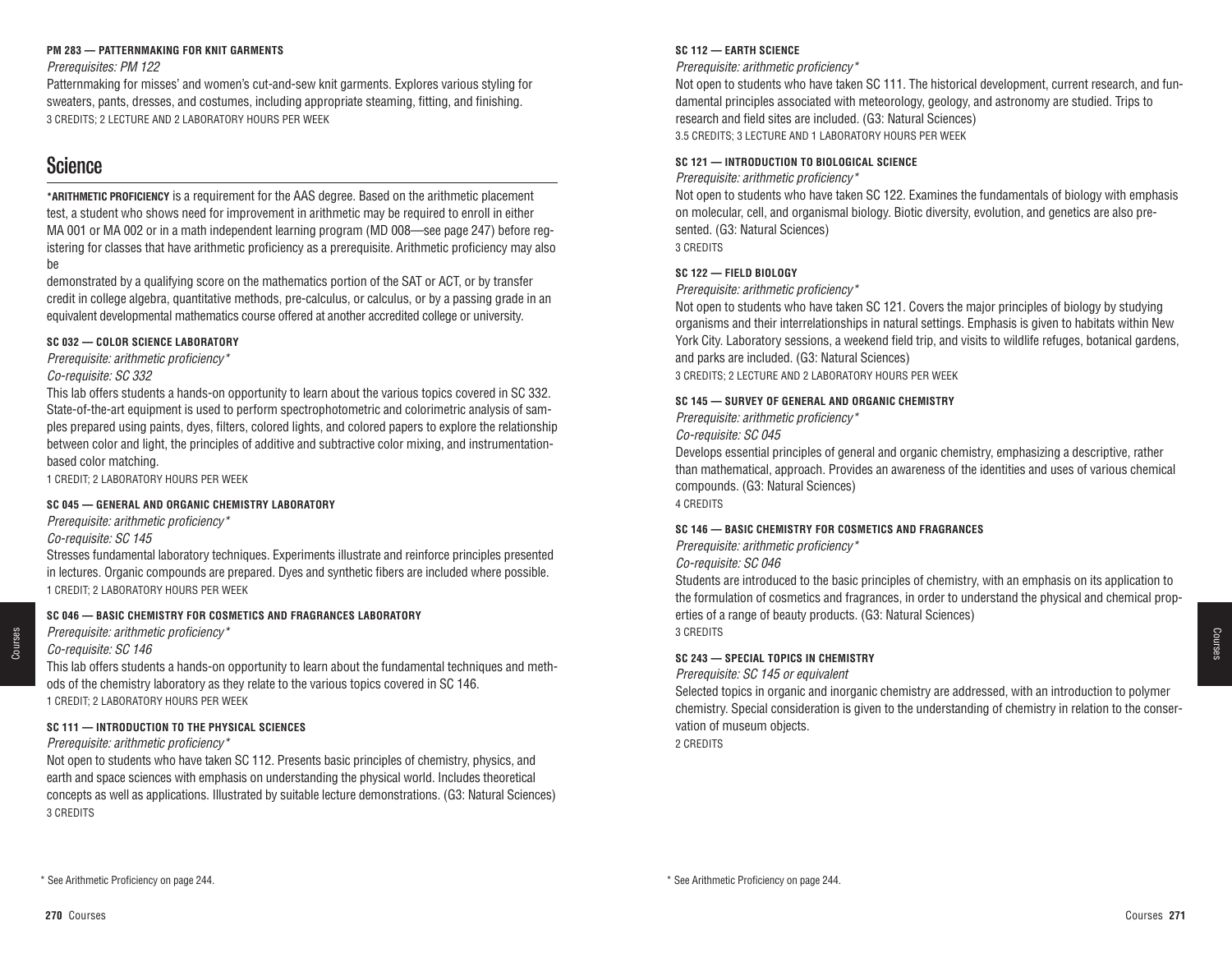#### **SC 253 — ECOLOGY AND ENVIRONMENTAL PROBLEMS**

#### Prerequisite: arithmetic proficiency\*

Introduces principles and applications of ecosystem, community, and population ecology, with particular emphasis on the effects of human activities on the natural environment. Current problems in acidification, conservation biology, desertification, global climate change, habitat destruction, ozone depletion, waste management, and pollution are addressed. (G3: Natural Sciences) 3 CREDITS

#### **SC 299 — INDEPENDENT STUDY IN SCIENCE**

Prerequisites: a minimum 3.5 GPA and approval of instructor, chairperson, and dean VARIABLE CREDITS (3 CREDITS MAXIMUM)

#### **SC 326 — HUMAN NUTRITION**

#### Prerequisite: arithmetic proficiency\*

Studies the basic principles of nutritional science, including the relationships between health, disease, and special nutritional requirements. History, fads, and fallacies of nutrition are covered. (G3: Natural Sciences)

3 CREDITS

#### **SC 331 — COLOR SCIENCE AND DIGITAL COLOR REPRODUCTION**

#### Prerequisite: arithmetic proficiency\*

Not open to students who have taken SC 332. The basic principles of color science and how they are applied in digital color reproduction are introduced. Students study the psychophysical basis of color perception, the measurement of color, and additive and subtractive color mixing. They learn how color is input into the computer, how the computer manipulates and displays color, and how color is reproduced in output.

3 CREDITS; 2 LECTURE AND 2 LABORATORY HOURS PER WEEK

## **SC 332 — COLOR AND LIGHT**

Prerequisite: arithmetic proficiency\*

## Co-requisite: SC 032

3 CREDITS

The basic principles of color science, including color measurement and color reproduction, are examined. Emphasis is on the physical basis of color: the relation between color and light, the interaction of light and matter, and the physics of light. Among the topics covered are color vision, color in art and nature, color imaging, light sources, CIE, colorimetric analysis, color matching, and quality control. (G3: Natural Sciences)

Courses

### **SC 391 — CRIME SCENE CHEMISTRY (HONORS)**

Prerequisite: qualification for Presidential Scholars Program or 3.5 GPA with approval of dean for Liberal Arts, and arithmetic proficiency\*

This course explores fundamental concepts in chemistry by examining actual case studies related to criminal activity. Students learn the techniques used by investigators to gather and analyze evidence and data. The laboratory section of the course provides hands-on experience with the techniques used by scientists in the field of forensics chemistry. (G3: Natural Sciences) 4 CREDITS; 3 LECTURE AND 2 LABORATORY HOURS PER WEEK

#### **SC 499 — INDEPENDENT STUDY IN SCIENCE**

Prerequisites: a minimum 3.5 GPA and approval of instructor, chairperson, and dean VARIABLE CREDITS (3 CREDITS MAXIMUM)

## Surface Design (see also TD)

#### **SD 101 — EXPERIMENTAL SCREEN PRINTING**

Students experiment in designing with screens and printing on fabric while working in an actual workshop surrounding. Includes screen making, color mixing, and printing techniques. 3 CREDITS; 2 LECTURE AND 2 STUDIO HOURS PER WEEK

#### **SD 102 — DECORATIVE PAPERS AND GREETING CARDS**

Students design and paint greeting cards and decorative wrapping paper using various media. Card formats include die-cut, pop-up, and French-fold with emphasis on trends and holidays. 3 CREDITS; 2 LECTURE AND 2 STUDIO HOURS PER WEEK

### **SD 112 — TEXTILE COLOR FUNDAMENTALS**

Introduction to traditional color theories and systems through comparisons and analysis. Color experimentation for use in textile fashion and home furnishing fabrics is developed in opaque watercolor (gouache).

2 CREDITS; 1 LECTURE AND 2 STUDIO HOURS PER WEEK

#### **SD 113 — TEXTILE SURFACE DESIGN STYLES AND SOURCES**

An introduction to the design styles, design vocabulary, and research methods necessary for creating original textile surface designs. Through image-based lectures, discussions, museum visits, design projects, and presentation critiques, students explore themes in fashion and the applied arts that will serve as a foundation in their future design work. 2 CREDITS; 1 LECTURE AND 2 STUDIO HOURS PER WEEK

## **SD 121 — STUDIO PRACTICES**

Students create painted designs and patterns for fashion fabrics appropriate for apparel using opaque watercolor (gouache). Emphasis is on developing original design concepts and exploring industry standards. 3 CREDITS; 6 STUDIO HOURS PER WEEK

## **SD 122 — PRINTED FABRICS**

Prerequisite: SD 121

Students create original painted designs for printed fashion fabrics marketable for women's, men's, and children's wear. Professional methods of designing patterns, repeats, and color combinations are explored using transparent watercolor (dyes) and mixed media. 3 CREDITS; 6 STUDIO HOURS PER WEEK

#### **SD 125 — PRINT DESIGN FOR APPAREL AND HOME FURNISHINGS**

For one-year students only. Combines aspects of SD 121 and SD 122. 4.5 CREDITS; 9 STUDIO HOURS PER WEEK

### **SD 141 — NATURE STUDIES**

Study of design in nature as a source of inspiration for textile design. Students analyze growth and structure of plants and other forms of nature using live flowers and marine life as models for drawing and painting in representational techniques. (G6: Arts)

1.5 CREDITS; 3 STUDIO HOURS PER WEEK

\* See Arithmetic Proficiency on page 244.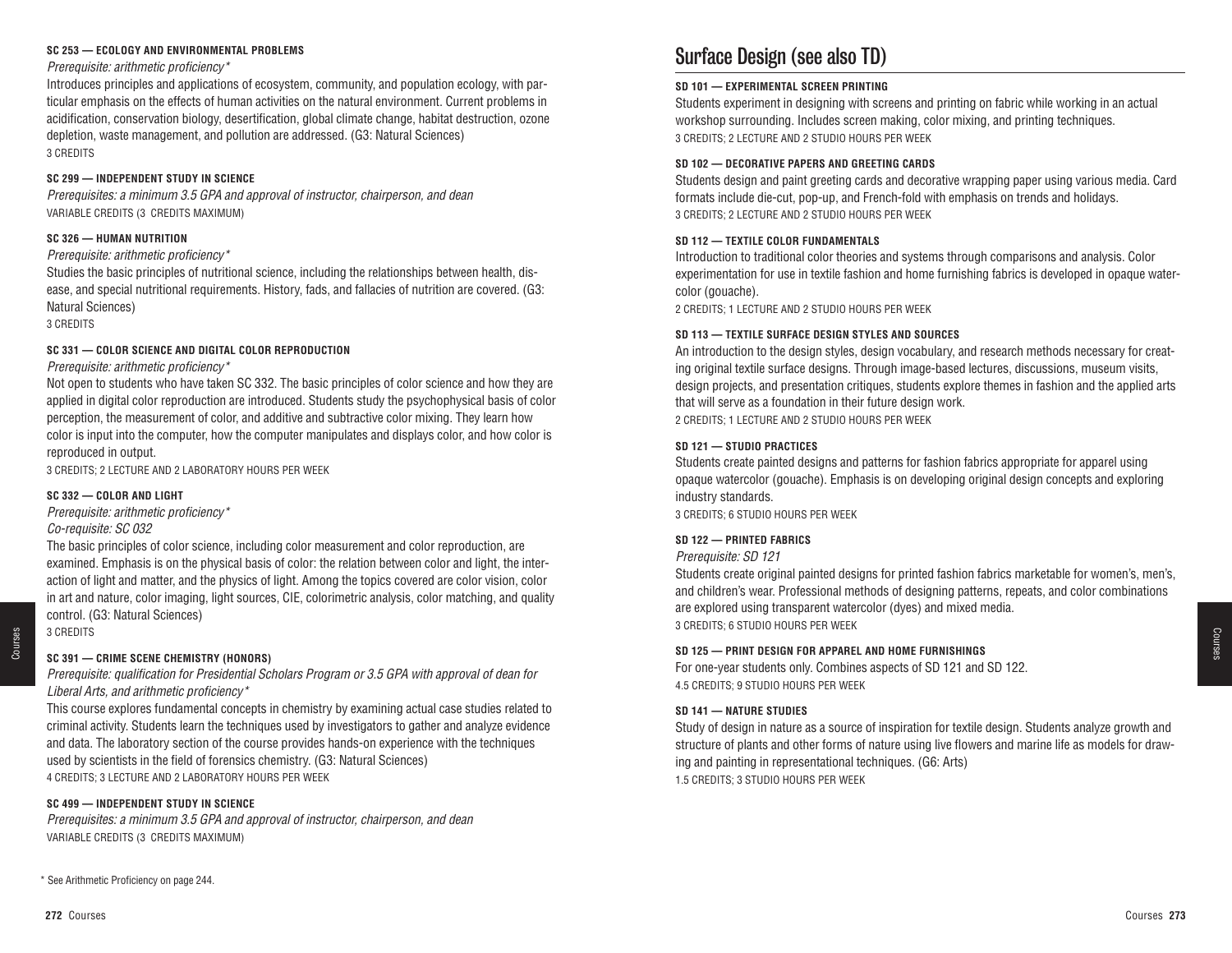#### **SD 142 — ADVANCED NATURE STUDIES**

#### Prerequisite: SD 141

Painting from flowers and other nature forms with continued emphasis on observation, selection of color, structure, and design patterns. Students use forms in nature as a basis for stylized compositions in line and color. (G6: Arts) 1.5 CREDITS; 3 STUDIO HOURS PER WEEK

#### **SD 151 — TECHNIQUES AND FAUX FINISH CONCEPTS FOR HOME FURNISHINGS**

Students learn the technical aspects of creating special effects for home furnishing surfaces, products, and furniture using a variety of mixed media as they integrate traditional skills with digital design. Emphasis is on experimentation in materials, techniques, and color. Design trends, references, and inspiration are studied.

3 CREDITS; 6 STUDIO HOURS PER WEEK

#### **SD 155 — DECORATIVE FABRICS**

For one-year Textile/Surface Design students. The application of print design techniques to designing for home furnishing fabrics and wall coverings, using various media. Using professional methods and technical requirements, designs are created for residential, commercial, and industrial spaces. 2 CREDITS; 4 STUDIO HOURS PER WEEK

#### **SD 156 — INTRODUCTION TO DECORATIVE FABRICS**

Students learn the fundamental design aspects and technical requirements appropriate for decorative fabrics. Large-scale layouts, research sources, and current trending information are utilized in creating original designs for the market. 2 CREDITS; 4 STUDIO HOURS PER WEEK

**SD 181 — FUNDAMENTALS OF SCREEN PRINTING**

Designs in repeat are printed on various fabrics in actual workshop surroundings. Emphasis is on screen printing techniques and original design. 1.5 CREDITS; 3 STUDIO HOURS PER WEEK

#### **SD 183 — SCREEN PRINTING: T-SHIRTS AND RELATED PRODUCTS**

Using modern screen print technology, students create original engineered designs for T-shirts and related products. Color mixing principles and screen printing techniques are taught. 2 CREDITS; 4 STUDIO HOURS PER WEEK

#### **SD 185 — SCREEN PRINTING**

Courses

For one-year Textile/Surface Design students. Students prepare screens of their designs, mix pigments, and print on fabric in workshop surroundings. Emphasis is on creative design using a variety of techniques and media.

2 CREDITS; 4 STUDIO HOURS PER WEEK

## **SD 201 — COLOR ANALYSIS**

Comparative analysis of color theories, emphasizing their use in the textile industry. Includes color harmony, psychological associations, optical illusions, experiments, sales appeal and promotion values, current color styling, and terminology. 2 CREDITS

## **SD 202 — COLOR TRENDS IN INDUSTRY TODAY**

Prerequisite: SD 112 or SD 201 or approval of chairperson

Develops an understanding of color trends in the apparel and home fashions industry for styling and forecasting purposes. Students research and track color trends for specific target markets and learn to present color line concepts. 2 CREDITS

#### **SD 211 — SURFACE DESIGN IN PARIS (SUMMER)**

Prerequisite: HA 112

Students learn how to do extensive surface design research while abroad in Paris. Through on-site visits to design studios, galleries, libraries, museums, stores, and trend forecasting companies, students research an area of design interest for hard and/or soft product. Students keep a journal/sketchbook, give weekly oral presentations, and write a paper about the project outcomes of their research.

3 CREDITS; APPROXIMATELY 3 WEEKS IN SUMMER

#### **SD 221 — TECHNIQUES FOR PRINTED TEXTILES AND SURFACES**

Prerequisite: SD 122 or approval of chairperson

Experimentation in a variety of materials and mixed media, techniques, and textures to create original and simulated designs for apparel and home fashion fabrics. Emphasis on awareness of color impact, current trends, industry standards, and marketability. 3 CREDITS; 6 STUDIO HOURS PER WEEK

#### **SD 224 — COMPUTER-AIDED PRINT DESIGN**

Using Adobe Photoshop, students scan images and create original designs, repeats, colorways, and coordinates targeting specific markets. Emphasis is on creative use of the software, awareness of industry trends, and the development of an original portfolio of digitally produced designs. 1.5 CREDITS; 3 COMPUTER LABORATORY HOURS PER WEEK

#### **SD 227 — PAINTING ON FABRIC**

Students paint directly on silk, cotton, and synthetic fabrics, using appropriate pigments or dyes for setting colors permanently. Explores use of hand-painted fabrics for home furnishings, fashion, and studio applications.

2 CREDITS; 1 LECTURE AND 2 STUDIO HOURS PER WEEK

#### **SD 228 — TECHNIQUES FOR FASHION FABRICS**

Prerequisite: SD 122 or SD 125

Students learn the research, design, and technical skills needed to create textiles for the apparel and home furnishings markets. Emphasis is placed on research methods and experimentation with materials, techniques, and color to create textural effects using a variety of mixed media. 2 CREDITS; 4 STUDIO HOURS PER WEEK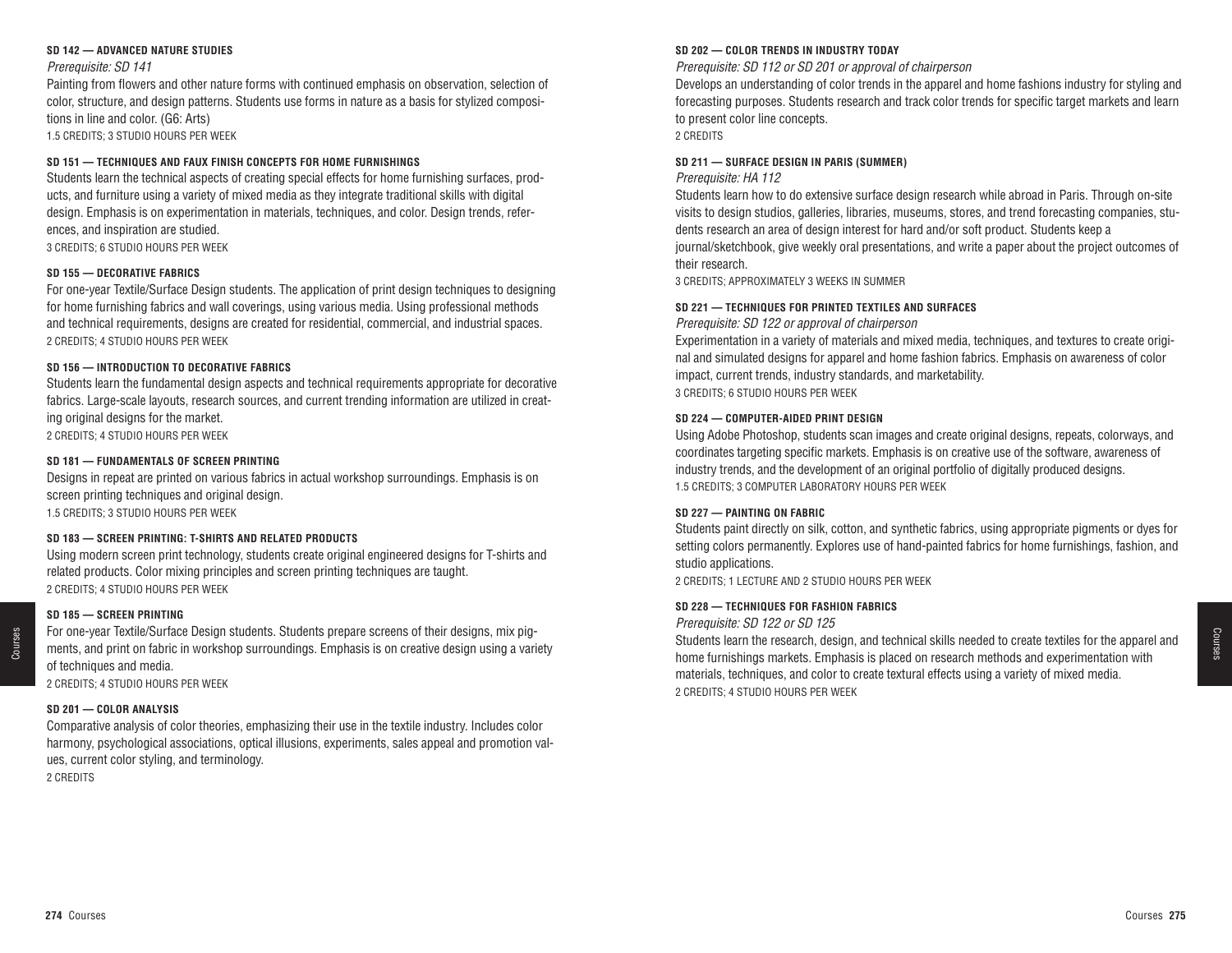#### **SD 229 — SCREEN-PRINT TECHNIQUES FOR FABRIC**

#### Prerequisite: SD 181

Students explore a variety of screen-making and imaging techniques in order to have an understanding of aesthetic and experimental printing methods. Emphasis is on surface effects, techniques, layering and color as they relate to design for fabric. Students present a professional portfolio of their work at the end of the semester.

2 CREDITS; 4 STUDIO HOURS PER WEEK

## **SD 251 — DECORATIVE FABRICS**

Prerequisite: SD 122 or approval of chairperson

The application of print design techniques to designing for home furnishing fabrics and wall coverings using various media. Using professional methods and technical requirements, designs are created for residential, commercial, and industrial spaces. 3 CREDITS; 6 STUDIO HOURS PER WEEK

#### **SD 252 — DECORATIVE FABRICS AND WALL COVERINGS**

### Prerequisite: SD 155 or SD 251 or approval of chairperson

Advanced work in home furnishing fabrics and wall covering design, stressing the coordination of patterns. Students also learn how to design sheets, pillowcases, towels, and linens, observing the technical requirements and limitations governing their production.

3 CREDITS; 6 STUDIO HOURS PER WEEK

#### **SD 253 — ADVANCED DECORATIVE FABRICS**

### Prerequisite: SD 155 or SD 156

Students learn the design and technical skills required in the home furnishings textile industry. Through on-site field trips and research, students explore and analyze design inspiration. The technical aspects of painting, layout, repeat and color are examined. New layouts, techniques, and colors are also introduced to sensitize students to the needs of home textiles for the interior design industry. 2 CREDITS; 4 STUDIO HOURS PER WEEK

#### **SD 261 — INDUSTRIAL AND STUDIO PRACTICES**

#### Prerequisite: SD 125 or SD 221

Students are brought into contact with industry through lectures, demonstrations, and mill visits. Repeats, color combinations, coordinates, reference pieces, and adaptations are stressed. Special attention is given to the preparation of student portfolios, with an emphasis on professional presen-

Courses

tation.

3 CREDITS; 6 STUDIO HOURS PER WEEK

## **SD 265 — PROFESSIONAL INDUSTRY TECHNIQUES**

### Prerequisite: SD 125

For one-year Textile/Surface Design students only. Students become more familiar with industry and business practices through lectures, demonstrations, and visits to studios, showrooms, and mills. They further their expertise in color matching and executing color combinations and repeats with focus on portfolio presentations.

2 CREDITS; 4 STUDIO HOURS PER WEEK

## **SD 271 — TEXTILE/SURFACE DESIGN USING ADOBE ILLUSTRATOR (FORMERLY SD 371)**

## Prerequisite: SD 224

Students learn to use Adobe Illustrator for application to textile and surface design and gain proficiency in working between Adobe Illustrator and Adobe Photoshop. Target markets and the creative use of software for portfolio development is emphasized. 2 CREDITS; 1 LECTURE AND 2 COMPUTER LABORATORY HOURS PER WEEK

## **SD 281 — PRINTING FOR FABRICS**

Students prepare screens for designs, mix pigments, and print on fabric in actual screen printing workshop surroundings. Creative design is applied to other methods of textile reproduction. 3 CREDITS; 6 STUDIO HOURS PER WEEK

#### **SD 282 — SCREEN PRINTING**

Prerequisite: SD 185 or SD 281 Advanced work in printing techniques with emphasis on experimental methods. Long table printing using large screens. 3 CREDITS; 6 STUDIO HOURS PER WEEK

#### **SD 299 — INDEPENDENT STUDY IN SURFACE DESIGN**

Prerequisites: a minimum 3.5 GPA and approval of instructor, chairperson, and dean VARIABLE CREDITS (3 CREDITS MAXIMUM)

#### **SD 303 — SCREEN PRINTING WITH TYPOGRAPHIC IMAGERY**

Prerequisites: CD 322 and GD 312

For Graphic Design students. The process and possibilities of screen printing as a medium of expression and reproduction are explored. Students focus on computer-generated typographic imagery and the effects of manipulation through this process. 1.5 CREDITS; 3 STUDIO HOURS PER WEEK

#### **SD 311 — LACE AND EMBROIDERY DESIGN**

Application of design principles to the needs of the lace and embroidery industry. Study of the technical requirements for and creation of original designs for machine reproduction of Bonnaz, Schiffli, Swiss-handloom, and other types of lace and embroidery.

1.5 CREDITS; 3 STUDIO HOURS PER WEEK

## **SD 321 — ADVANCED HAND SCREEN-PRINTING FOR PORTFOLIO DEVELOPMENT**

## Prerequisite: SD 185 or SD 229

This course explores advanced methods of developing repeats and printing techniques for long table fabrics. Students choose a market and produce a line of fabrics for a specific client, while developing personal style and professionalism in a modern screen-printing environment. Autographic as well as digitally produced positives may be used to produce large screens that will be printed in repeat and in multiple colorways.

2 CREDITS; 4 STUDIO HOURS PER WEEK

### **SD 351 — SURFACE DESIGN: PAPER PRODUCTS**

Learning to design products to specification for tabletop, students produce print designs, shopping bags, playing cards, and tissue boxes. The uniqueness of designing for paper products is emphasized. Licensing and market trends are discussed.

2 CREDITS; 4 STUDIO HOURS PER WEEK

### **SD 357 — APPLIED SURFACE DESIGN FOR THE HOME**

Students research design possibilities to create color/pattern-coordinated designs for a spectrum of home products. Critiques are in direct consultation with industry. 3 CREDITS; 6 STUDIO HOURS PER WEEK

## **SD 421 — FASHION PRINTS/APPAREL**

## Prerequisite: SD 261 New aspects of designing for fashion fabrics are explored. Introduces engineered prints using a variety of media emphasizing industry standards. 1.5 CREDITS; 3 STUDIO HOURS PER WEEK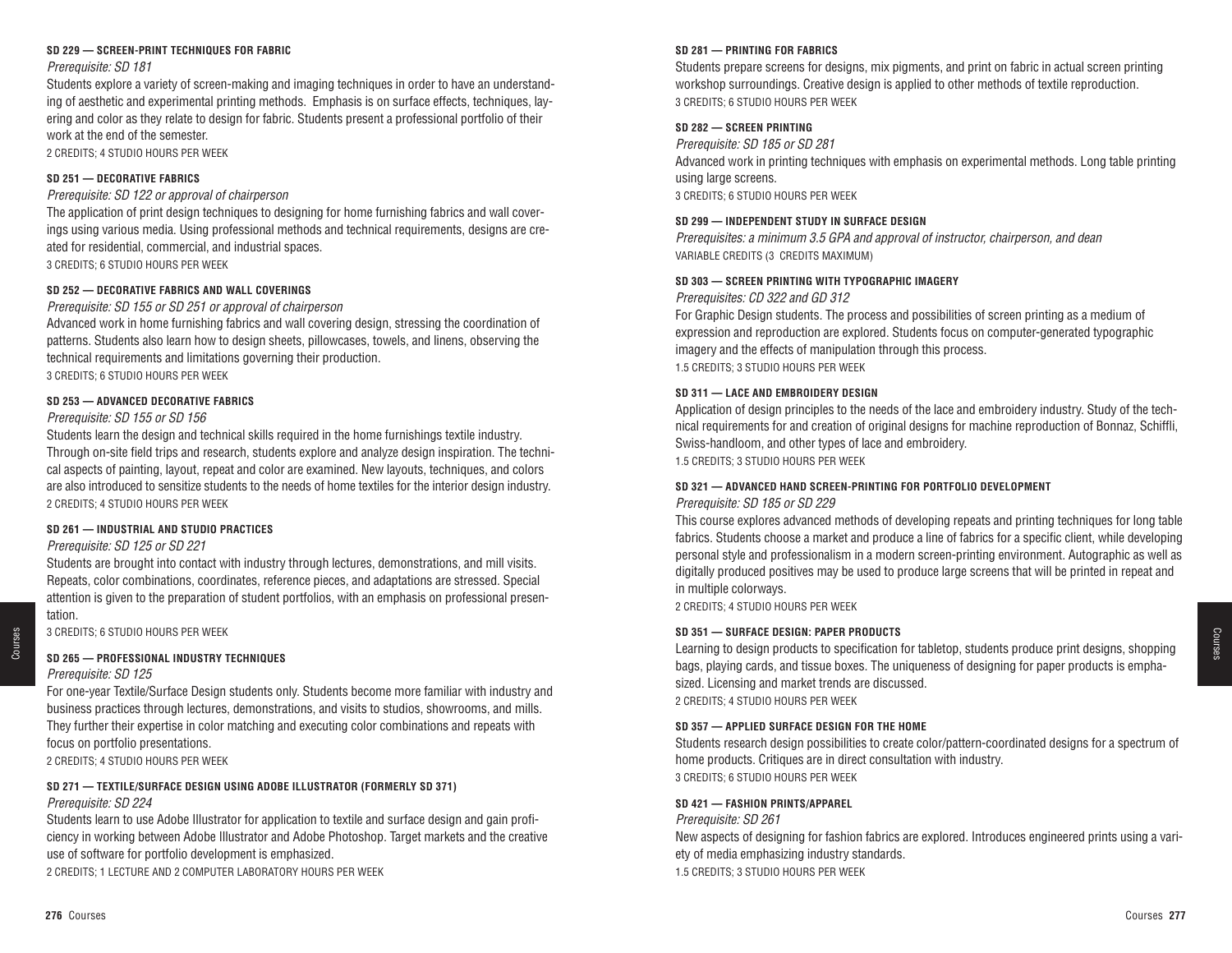#### **SD 451 — SURFACE DESIGN: PRINT MEDIA GRAPHICS**

Explores graphic design concepts for dinnerware, tabletop, and related products with special emphasis on the needs of industry and the marketplace. 2 CREDITS; 4 STUDIO HOURS PER WEEK

#### **SD 462 — PORTFOLIO COLLECTION**

Preparation of a professional portfolio collection inspired by research and influenced by market trends. Students' collections include coordinated designs for fashion, home, contract or product, incorporating printed, woven, fiberart, knit, and CAD applications. 3 CREDITS; 6 STUDIO HOURS PER WEEK

## **SD 471 — ADVANCED CAD WITH ADOBE PHOTOSHOP AND FASHION STUDIO**

#### Prerequisite: SD 224

Students develop advanced skills in Adobe Photoshop applied to surface design. Fashion Studio software is incorporated into the course, with the objective of designing product for a global marketplace using current trend information.

1.5 CREDITS; 3 COMPUTER LABORATORY HOURS PER WEEK

#### **SD 481 — SCREEN PRINTING: SCARVES**

Studies the requirements, limitations, and possibilities of designs for scarves. Students prepare screens, mix colors, and print a variety of fabrics with emphasis on techniques and fashion trends. 2 CREDITS; 4 STUDIO HOURS PER WEEK

### **SD 499 — INDEPENDENT STUDY IN SURFACE DESIGN**

Prerequisites: a minimum 3.5 GPA and approval of instructor, chairperson, and dean VARIABLE CREDITS (3 CREDITS MAXIMUM)

## Spanish

#### **SP 111 — SPANISH I**

This introductory course enables students with no background in Spanish to communicate with Spanish-speaking people. The basic skills of speaking, reading, and writing in Spanish are established and the cultures where Spanish is spoken are introduced. Teacher-instructed multimedia laboratory sessions reinforce skills learned in the classroom. (G8: Foreign Language) 3.5 CREDITS; 3 LECTURE AND 1 LABORATORY HOURS PER WEEK

## **SP 112 — SPANISH II** Courses

#### Prerequisite: SP 111 or equivalent

Students expand upon the skills established in Spanish I and continue to study the cultures where Spanish is spoken. Teacher-instructed multimedia language laboratory sessions reinforce skills learned in the classroom. (G8: Foreign Language) 3.5 CREDITS; 3 LECTURE AND 1 LABORATORY HOURS PER WEEK

#### **SP 122 — SPANISH CONVERSATION I**

#### Prerequisite: SP 111 or equivalent

Students learn to converse in Spanish by emphasizing interaction in real-life situations. Functional and practical verbal communications are addressed, with a focus on the cultures where Spanish is spoken. Course also taught abroad during the Winterim and Summer sessions. 3 CREDITS

#### **SP 132 — SPANISH IN SANTIAGO DE COMPOSTELA**

Prerequisite: SP 112 or equivalent

Provides an opportunity for total immersion in Spanish and for developing an awareness of the people, customs, and cultures of traditional Spain. Continuation of the practice, development, and use of the basic spoken and written structures of contemporary Spanish. Emphasis is placed on immediate active use of the language. Field trips fulfill the lab component of this course. (G8: Foreign Language) 3.5 CREDITS; 4 DAYS PER WEEK FOR 4 WEEKS IN JUNE

#### **SP 141 — SPANISH FOR SPANISH SPEAKERS I**

For Spanish-speaking students who wish to improve their skills in Spanish in order to be competitive in the job market as bilinguals. Teacher-instructed multimedia laboratory sessions reinforce skills learned in the classroom. (G8: Foreign Language) 3.5 CREDITS; 3 LECTURE AND 1 LABORATORY HOURS PER WEEK

#### **SP 142 — SPANISH FOR SPANISH SPEAKERS II**

Prerequisite: SP 141 or equivalent

Spanish-speaking students build on and refine their communications skills and cultural knowledge acquired in SP 141. Teacher-instructed multimedia laboratory sessions reinforce skills learned in the classroom. (G8: Foreign Language)

3.5 CREDITS; 3 LECTURE AND 1 LABORATORY HOURS PER WEEK

#### **SP 213 — SPANISH III**

Prerequisite: SP 112 or equivalent

This intermediate course is designed to review and refine students' communication skills in Spanish. Supplementary reading materials (including poetry, short stories, and magazine and newspaper articles), films, and videos further the students' knowledge of the cultures where Spanish is spoken. Teacher-instructed multimedia laboratory sessions reinforce skills learned in the classroom. (G8: Foreign Language)

3.5 CREDITS; 3 LECTURE AND 1 LABORATORY HOURS PER WEEK

#### **SP 214 — SPANISH IV**

Prerequisite: SP 213 or equivalent

Building on Spanish III, students refine their communication skills in Spanish. More advanced supplementary reading materials (including poetry, short stories, and magazine and newspaper articles), films, and videos further the students' knowledge of the cultures where Spanish is spoken. Teacher-instructed multimedia laboratory sessions reinforce skills learned in the classroom. (G8: Foreign Language) 3.5 CREDITS; 3 LECTURE AND 1 LABORATORY HOURS PER WEEK

#### **SP 223 — SPANISH CONVERSATION II**

Prerequisite: SP 112 or equivalent

Conversational ability in Spanish is further developed and refined by emphasizing interaction in reallife situations. Advanced functional and practical verbal communications are addressed with a focus on the cultures where Spanish is spoken.

3 CREDITS

### **SP 311 — SPANISH FOR BUSINESS**

Prerequisite: SP 142 or SP 214 or equivalent

Conducted entirely in Spanish, this course prepares students for successful communication in the Hispanic business world by building on their existing knowledge of Spanish and emphasizing its practical, real-life use. Students are introduced to technical vocabulary and cultural concepts for expressing basic economic ideas and conducting business. Teacher-instructed multimedia laboratory sessions reinforce skills learned in the classroom. (G8: Foreign Language) 3.5 CREDITS; 3 LECTURE AND 1 LABORATORY HOURS PER WEEK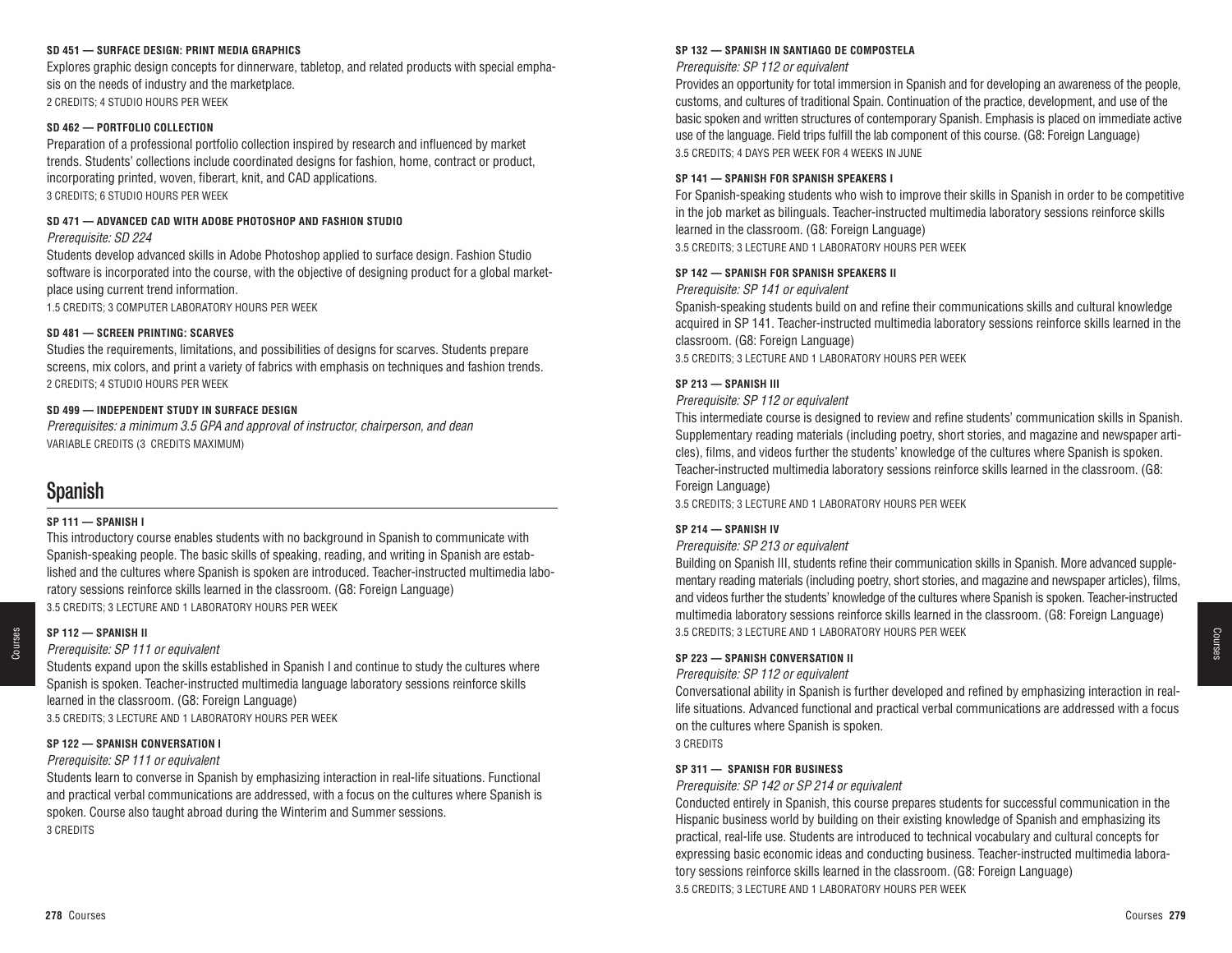## Social Sciences

## **SS 131 — GENERAL PSYCHOLOGY**

Principles of psychology and their application to general behavior are presented. Stresses the scientific method in understanding learning, perception, motivation, emotion, personality development, and the social influences on human behavior. (G4: Social Sciences) 3 CREDITS

## **SS 141 — MACROECONOMICS**

Introduction to basic principles and characteristics of economic systems. Primary emphasis is on macroeconomic issues, including national income determination, monetary and fiscal policy, and current economic problems. (G4: Social Sciences) 3 CREDITS

### **SS 151 — INTRODUCTION TO WORLD AFFAIRS**

Examines the contemporary world including changes in Europe, Russia, and the developing world. Explores timely international issues such as nuclear arms, the breakdown of the Soviet Union, and the Israeli-Arab dispute. (G4: Social Sciences; G9: Other World Civilizations) 3 CREDITS

### **SS 171 — INTRODUCTORY SOCIOLOGY**

Study of patterned social behavior and the interrelationships between individual life experience and the social structure that helps to shape it. (G4: Social Sciences) 3 CREDITS

#### **SS 231 — PERSONALITY**

## Prerequisite: SS 131

Emphasizes normal personality development as viewed from a variety of perspectives, including social, educational, biological, and psychodynamic factors. Students apply these psychological principles to problems of everyday living and gain an understanding of both normal and deviant reactions to life events. (G4: Social Sciences)

3 CREDITS

### **SS 232 — DEVELOPMENTAL PSYCHOLOGY**

### Prerequisite: SS 131

Studies the development of psychological, emotional, social, and biological processes from prenatal stage and birth to maturity. Emphasis is on critical stages in development as well as application of psychological principles to everyday situations. (G4: Social Sciences) 3 CREDITS

### **SS 237 — INDUSTRIAL PSYCHOLOGY**

#### Prerequisite: SS 131 or approval of chairperson

Applies psychological principles to issues in the workplace. Personnel selection, training, leadership, motivation, job satisfaction, performance appraisal, and stress are explored to provide future leaders, managers, and technical specialists with information and skills to enhance their interpersonal and organizational effectiveness. (G4: Social Sciences) 3 CREDITS

## **SS 251 — AMERICAN GOVERNMENT AND POLITICS**

Examines the organization and operation of the American political system, including analysis of present national policies and problems. (G4: Social Sciences) 3 CREDITS

#### **SS 272 — SEX ROLES, MARRIAGE, AND FAMILY IN TRANSITION**

Sociological study of sex roles and relationships in modern society. Analysis of traditional marriage and family systems, new alternatives, and future trends. (G4: Social Sciences) 3 CREDITS

#### **SS 273 — THE STUDY OF SOCIAL PROBLEMS: PROSTITUTION, DRUGS AND OTHER ISSUES**

Studies social problems in contemporary society, emphasizing interrelationships between social systems, social change, and individual lives. (G4: Social Sciences) 3 CREDITS

#### **SS 275 — SOCIOLOGY OF RACE AND ETHNIC RELATIONS**

An overview of the major concepts and theories defining the nature of race and ethnic relations, prejudice, and discrimination. Strategies for reducing prejudice and discrimination and promoting intergroup harmony are addressed. (G4: Social Sciences) 3 CREDITS

#### **SS 276 — DEVIANCE IN AMERICAN HISTORY: A SOCIOLOGICAL PERSPECTIVE**

Provides an overview of key events in American history from the Civil War to the present, as seen through the lens of the sociology of deviance. This course explores the social processes by which behaviors are defined as deviant, and the consequences of the deviance label. (G10: American History) 3 CREDITS

#### **SS 277 — CULTURAL EXPRESSIONS OF NON-WESTERN DRESS AND FASHION**

This course introduces students to the sociocultural meanings of ethnic dress. Students examine case studies from non-Western cultures to understand how dress reflects the values and beliefs of traditional cultures, and how ethnic dress has become integrated into today's fashions. (G9: Other World Civilizations)

3 CREDITS

### **SS 278 — LATINOS IN THE UNITED STATES: A SOCIOLOGICAL PERSPECTIVE**

This course provides an understanding of the socioeconomic, political, and cultural impact of Latinos in the United States. Students explore sociological issues including race, ethnicity, urbanization, gender, immigration, and social mobility that have helped shape Latino culture and values. Comparisons with other ethnic/racial groups in the United States, as well as the differences within the Latin community itself, are addressed. 3 CREDITS

#### **SS 299 — INDEPENDENT STUDY IN THE SOCIAL SCIENCES**

Prerequisites: a minimum 3.5 GPA and approval of instructor, chairperson, and dean for Liberal Arts VARIABLE CREDITS (3 CREDITS MAXIMUM)

#### **SS 334 — THE PSYCHOLOGY OF COLOR**

Prerequisite: SS 131 or approval of chairperson

Examines the importance of color and its influences on behavior. Topics include the biological and perceptual characteristics of color, fundamental color research, societal and cultural influences on the meanings and uses of color, adaptations of color in both natural and manmade environments, and the interaction between personality and color. Special attention is given to the application of color in both industry and everyday life. (G4: Social Sciences) 3 CREDITS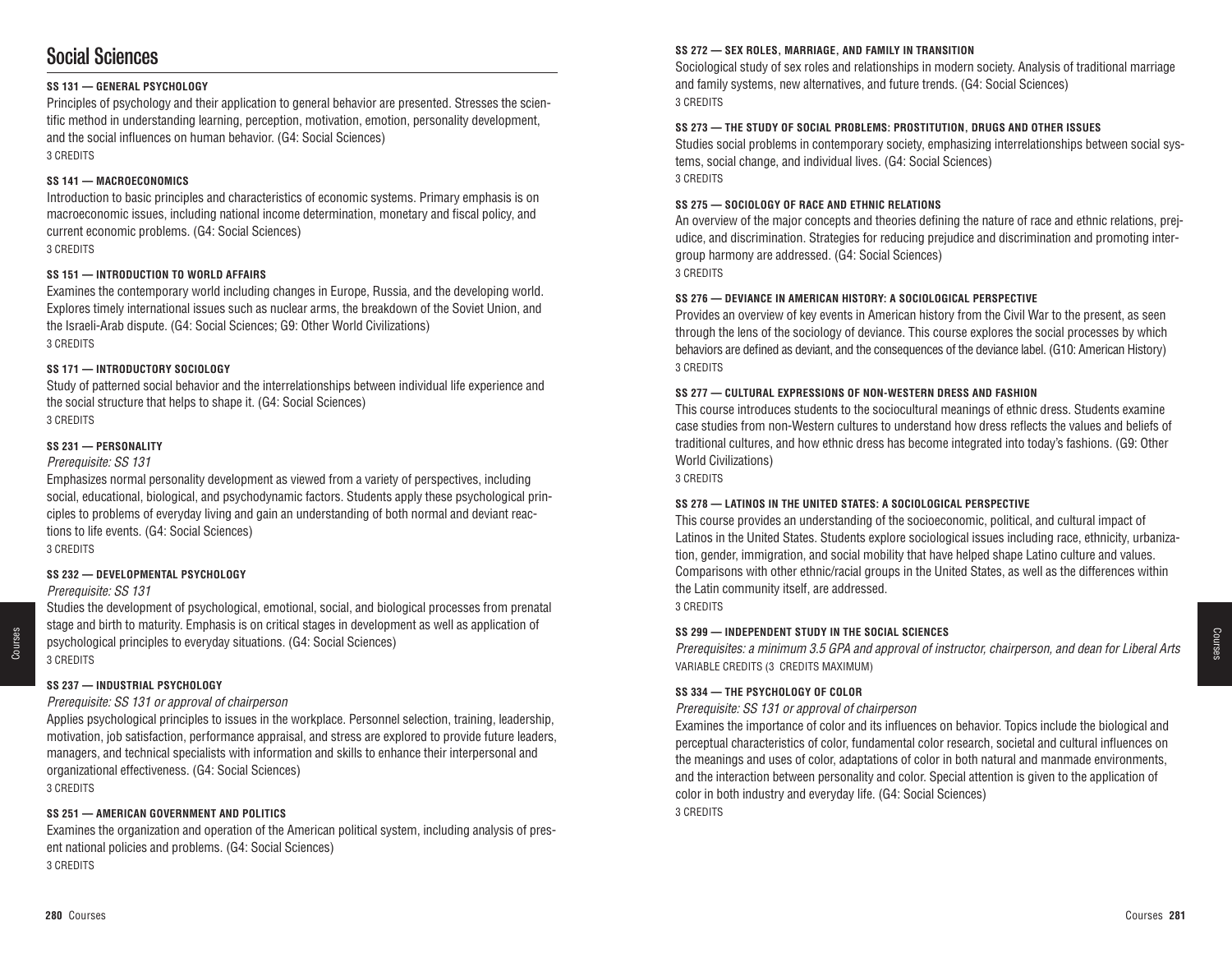#### **SS 342 — MICROECONOMICS**

#### Prerequisite: SS 141

Examines the principles underlying the behavior of business firms, resource owners, and consumers within a system of price-making markets. Emphasis is on pricing, resource allocation, cost analysis, price determination under market structures ranging from competition to monopoly, and a functional approach to the distribution of income. (G4: Social Sciences) 3 CREDITS

## **SS 343 — LABOR ECONOMICS**

#### Prerequisites: SS 141 and SS 342

Examines labor economics and labor institutions' role in the U.S. economy. Major subjects include the changing labor force and its composition, labor markets, labor unionism, collective bargaining, labor legislation, and government regulation. (G4: Social Sciences) 3 CREDITS

### **SS 352 — CONTEMPORARY WESTERN EUROPE**

Introduction to the Western European countries and societies, their relations with each other and with the rest of the world. (G4: Social Sciences) 3 CREDITS

## **SS 353 — LATIN AMERICA TODAY**

Introduction to modern Latin American states and societies with surveys of their economies, politics, and cultures. Also explores inter-American and international relations. (G4: Social Sciences; G9: Other World Civilizations)

3 CREDITS

Courses

### **SS 354 — COMPARATIVE POLITICAL SYSTEMS**

Study of political systems with a global perspective; compares and contrasts contemporary political ideologies, institutions, and processes from democracies to authoritarian regimes, advanced industrialized economies to developing countries. (G4: Social Sciences; G9: Other World Civilizations) 3 CREDITS

### **SS 355 — CONTEMPORARY AFRICAN POLITICS**

An introduction to modern African political, cultural, and social institutions. The first part of the course focuses on examining Egypt, Kenya, Nigeria, and South Africa. The second part concentrates on issues that transcend borders: political instability and civil wars, the AIDS epidemic and other health crises, population growth, economic development and poverty, and environmental degradation. The significance of U.S.-African relations is also studied. (G9: Other World Civilizations) 3 CREDITS

### **SS 356 — ASIA IN MOTION: NATIONAL, INTERNATIONAL, AND TRANSNATIONAL RELATIONS**

Examines the complexity, diversity, and dynamics of East Asian and Southeast Asian politics. The course analyzes Asia and its moves toward modernity in terms of politics, economics, and culture. Topics include modernization, post-World War II political settings, and post-Cold War regional integration. (G9: Other World Civilizations) 3 CREDITS

## **SS 374 — CROSS-CULTURAL STUDIES**

Prerequisites: two introductory Social Sciences courses (SS 131, SS 141, SS 151, SS 171) or approval of chairperson

This course provides conceptual and practical knowledge of the societies and cultures, economies, histories, and institutions of non-Western societies. Special attention is paid to the distinctive features of Japan and India. Students are introduced to the range and significance of cultural differences and will be prepared to adapt to these cultural differences as they move into international arenas. (G4: Social Science; G9: Other World Civilizations) 3 CREDITS

#### **SS 376 — CLOTHING AND SOCIETY**

Prerequisites: two introductory social sciences courses (SS 131, SS 141, SS 151, SS 171) or approval of chairperson

Examines the development of dress, adornment, and appearance as a nonverbal mode of communication and explores the meaning of clothing in modern American society. (G4: Social Sciences) 3 CREDITS

### **SS 385 — SOCIAL PSYCHOLOGY**

Prerequisite: SS 131

Human behaviors such as aggression, prejudice, attraction, attitude formation, conformity, helping, and group processes are examined with particular emphasis on their current applications. (G4: Social Sciences) 3 CREDITS

## **SS 391 — ECONOMIC IDEAS PAST AND PRESENT (HONORS)**

Prerequisite: qualification for Presidential Scholars Program, or 3.5 GPA with approval of dean for Liberal Arts

Traces the rise of major economic philosophies from before Quesnay through Smith, Ricardo, Marx, Keynes, and beyond. The evolution of broad-scale models of social reality and their relationships to the times in which economists lived are emphasized. (G4: Social Sciences) 3 CREDITS

### **SS 392 — PSYCHOPATHOLOGY AND MODERN LIFE (HONORS)**

Prerequisite: qualification for Presidential Scholars Program, or 3.5 GPA with approval of dean for Liberal Arts

Students learn the symptoms, causes, and treatment of psychological disorders and the contemporary issues facing mental health researchers and practitioners. Psychopathology is presented as both a scientific and a clinical endeavor that gives students the clearest understanding of the field. Information from the text and lectures is based on current research, findings, and different theoretical approaches. (G4: Social Sciences)

3 CREDITS

## **SS 393 — POLITICS IN THE MIDDLE EAST (HONORS)**

Prerequisite: qualification for Presidential Scholars Program, or 3.5 GPA with approval of dean for Liberal Arts

The most significant issues in Middle Eastern politics are presented in three parts: an examination of the ethnic, geopolitical, and religious composition of the Middle East; an exploration of issues of conflict, including the Arab-Israeli dispute and the Persian Gulf War; and a study of the nature of economic and military cooperation among countries in the Middle East and with other countries. Topics analyzed include economic development, moves toward democratization, and regional alliances. (G4: Social Science; G9: Other World Civilizations) 3 CREDITS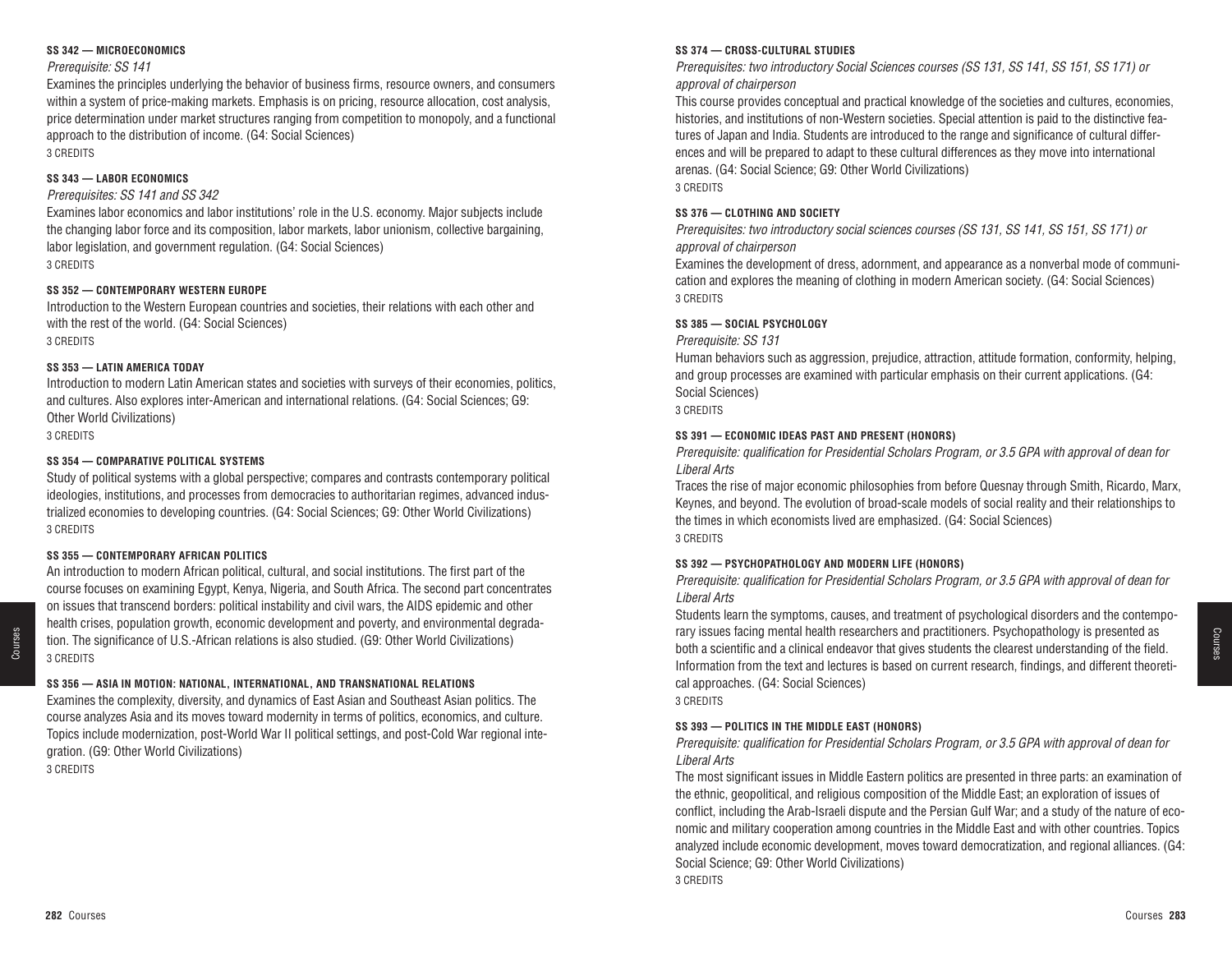#### **SS 394 — GLOBAL FINANCIAL MARKETS (HONORS)**

Prerequisite: qualification for Presidential Scholars Program, or 3.5 GPA with approval of dean for Liberal Arts

This course discusses the general principles and main concepts of international finance. Topics such as the world financial system and institutions, global financial instruments, and interruptions in the international financial markets (i.e. the financial crisis of 2008, the East Asian financial crisis) are addressed. 3 CREDITS

#### **SS 443 — INTERNATIONAL ECONOMICS**

#### Prerequisites: SS 141 and SS 342

Reviews the origins of modern international economic theory and discusses present patterns of trade and finance, including the balance of payments and its economic effects, exchange rates, international commodity agreements, and tariff policies. Includes an analysis of the relationship between international economics and current U.S. economic problems. (G4: Social Sciences) 3 CREDITS

#### **SS 445 — MONEY AND BANKING**

#### Prerequisite: SS 342

Reviews the monetary and banking system of the United States, with emphasis on its structure and regulation. The theoretical framework of the monetary system and its relation to monetary policy are also studied. (G4: Social Science)

3 CREDITS

#### **SS 446 — ECONOMIES OF LATIN AMERICA**

#### Prerequisites: SS 141 and SS 342

The course reviews modern international economic theory and its application to the Latin American economies. Major topics include trade theory and regulation, industrial policies, regional trading agreements, and the role of multinational enterprises and financial issues. Students examine theoretical concepts within the context of the historical and current economic experiences of Latin America. (G4: Social Sciences; G9: Other World Civilizations) 3 CREDITS

#### **SS 499 — INDEPENDENT STUDY IN THE SOCIAL SCIENCES**

Prerequisites: a minimum 3.5 GPA and approval of instructor, chairperson, and dean VARIABLE CREDITS (3 CREDITS MAXIMUM)

## Technical Design

Courses

## **TC 311 — PRODUCTION PATTERN DEVELOPMENT I**

Prerequisites: (DP 111 or FD 111), and (FD 121 or PM 121), and FD 131 This course focuses on the development of production-ready patterns for woven fabrics from technical specification sketches. Students analyze the effects of body measurements, pattern shapes, and production construction techniques on garment fit, quality, and performance. 2 CREDITS; 1 LECTURE AND 2 LABORATORY HOURS PER WEEK

#### **TC 312 — PRODUCTION PATTERN DEVELOPMENT II**

#### Prerequisite: TC 311

Students further develop skills learned in TC 311 through an emphasis on fit concepts and patterns for woven, knit, and lined garments. Students learn to recognize and apply pattern corrections that maintain garment balance, proportion, and design integrity. 2 CREDITS; 1 LECTURE AND 2 LABORATORY HOURS PER WEEK

#### **TC 321 — COMPUTERIZED PATTERN DEVELOPMENT**

Prerequisites: (DP 111 or FD 111), and (FD 121 or PM 121)

Students learn to develop computerized flat patterns using state-of-the-art apparel industry software. Students use and incorporate the various functions in the software menus as they create, modify, store, and plot production patterns.

2 CREDITS; 1 LECTURE AND 2 COMPUTER LABORATORY HOURS PER WEEK

### **TC 322 — COMPUTERIZED GRADING, MARKING, AND SPECS**

Prerequisites: TC 311 and TC 321

Students learn to use a state-of-the-art apparel industry grading and marking software system to grade patterns, make markers, and manage files. Course stresses the importance held by fabric properties on the development of accurate graded specs for patterns and for marker making. 3 CREDITS; 1 LECTURE AND 4 COMPUTER LABORATORY HOURS PER WEEK

#### **TC 341 — TECHNICAL DESIGN I: WOVENS**

Prerequisites: TC 311 and AR 215 (or FF 242) and FD 241 (or MG 252 completed spring 2008 or later) This course explores in depth the technical design process for woven garments. Students utilize digital imaging, industry-specific terminology, and software to create full tech packages. Through case studies and hands-on techniques, they incorporate problem-solving methods used by technical designers in the industry.

2 CREDITS; 1 LECTURE AND 2 COMPUTER LABORATORY HOURS PER WEEK

#### **TC 421 — COMPUTERIZED PATTERN AND FIT CORRECTIONS**

Prerequisites: TC 312, TC 322, and TC 341

Students analyze garment fittings and then make corrections to computerized patterns using the more advanced features of the pattern design system. They manage the data file information and communicate complete fit and pattern technical details.

2 CREDITS; 1 LECTURE AND 2 COMPUTER LABORATORY HOURS PER WEEK

#### **TC 441 — TECHNICAL DESIGN II: STRETCH**

Prerequisites: TC 312, TC 322, and TC 341

Using industry product data management software systems, students construct full technical design packages for stretch garments. Students explore the effects of stretch on pattern shape and fit. They identify the accuracy of finished garments and communicate the revisions necessary for various sample stages.

2 CREDITS; 1 LECTURE AND 2 COMPUTER LABORATORY HOURS PER WEEK

#### **TC 451 — PRODUCTION AND TECHNICAL DESIGN**

Prerequisites: TC 322, TC 341, and MG 314

This course stresses the relationship between technical design and the apparel production cycles and manufacturing processes. Discussions center on sourcing and logistics, apparel standards, compliance and regulations, current industry issues, and business ethics and conduct. 2 CREDITS

#### **TC 491 — TECHNICAL DESIGN SENIOR PROJECT**

Prerequisites: TC 421 and TC 441 Co-requisite: IC 497

Student teams strategize on how to improve the market share for a specific product or brand. Each team develops innovative technical design solutions for various product lifecycle stages. They present their actual products and a written review/case study subject to critical industry evaluation. 2.5 CREDITS; 1 LECTURE AND 3 LABORATORY HOURS PER WEEK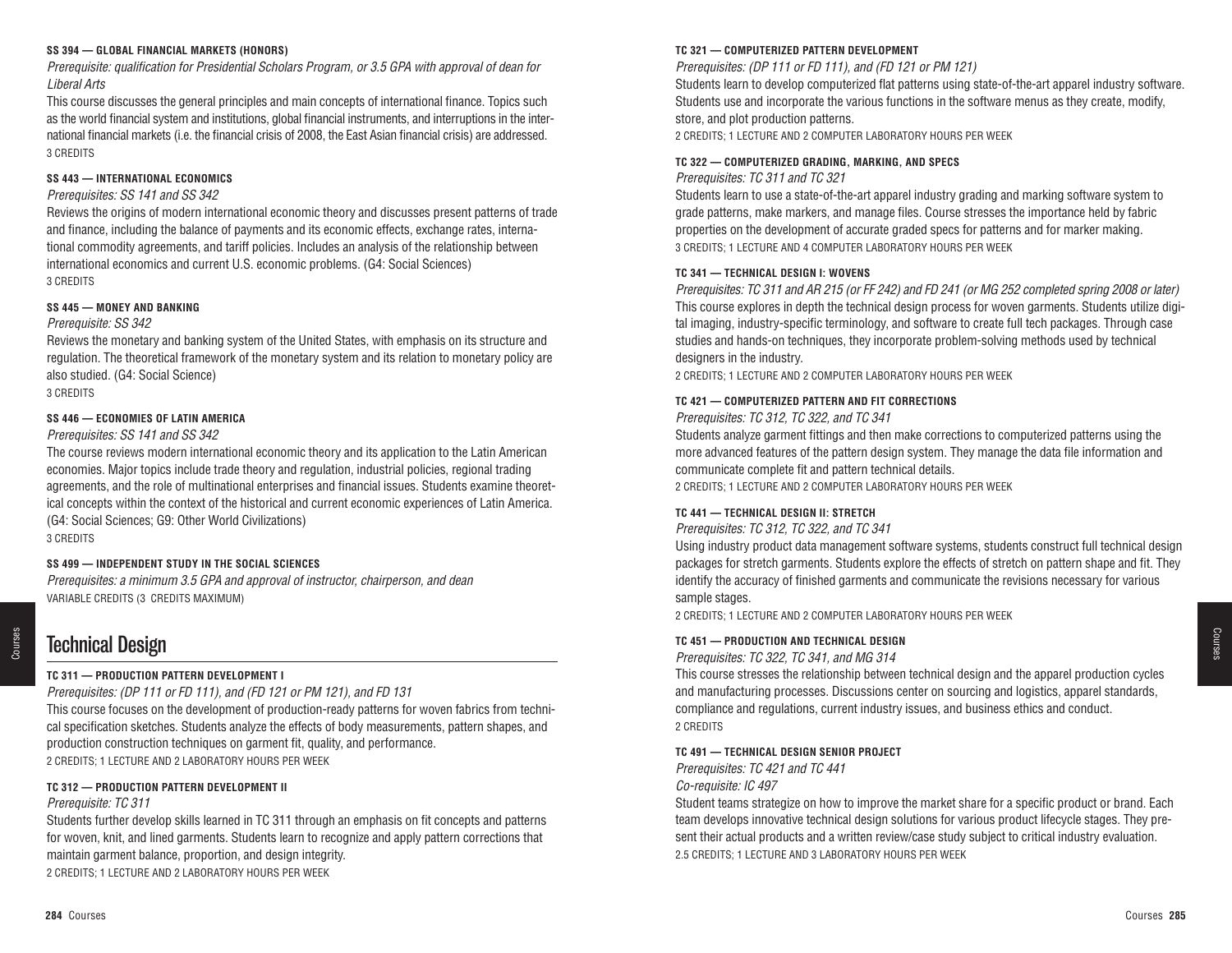## Textile Design (See also SD)

#### **TD 111 — COMPUTER-AIDED DESIGN PRINCIPLES FOR TEXTILE DESIGN**

An introduction to the fundamentals of computer-aided textile design. Students use current, off-the-shelf graphics software to produce original designs, croquis and repeat layouts, coordinates, and color combinations while exploring color palettes, scale, and proportion. Web resources, scanning, file management, and printing options are explained, and presentation skills are emphasized. 1.5 CREDITS; 3 COMPUTER LABORATORY HOURS PER WEEK

#### **TD 131 — WOVEN DESIGN**

Introduction to creating woven fabrics on a table hand loom. Students learn basic weaving techniques, drafting of weaves on paper, and the interrelation of yarns, color, and weave structure in a fabric design. 1.5 CREDITS; 3 STUDIO HOURS PER WEEK

#### **TD 132 — WOVEN DESIGN**

#### Prerequisite: TD 131 or approval of chairperson

Continued creative and experimental application of techniques learned in TD 131. Four-harness table looms are used to explore compound weave patterns and texture.

1.5 CREDITS; 3 STUDIO HOURS PER WEEK

#### **TD 133 — CAD FOR YARN-DYED WOVEN FABRICS**

#### Prerequisite: TD 131

Yarn-dyed patterns are created using a computer-aided design (CAD) program for woven design. Students learn to create checks, plaids, stripes, and textured patterns for apparel and home furnishings. Colorways and coordinates are explored. 1.5 CREDITS; 3 COMPUTER LABORATORY HOURS PER WEEK

#### **TD 137 — WOVEN DESIGN**

An accelerated course for one-year students which introduces them to designing woven textiles on table and floor looms. Through planning and executing fabric samples, students learn how fiber, color, and structure are interrelated in woven design. 3 CREDITS; 6 STUDIO HOURS PER WEEK

#### **TD 231 — WOVEN DESIGN**

Prerequisite: TD 132 or approval of chairperson

Students weave and draft 8-harness fabric structures and conduct market research to create a collection of woven textiles related to apparel and home furnishings. 1.5 CREDITS; 3 STUDIO HOURS PER WEEK

#### **TD 232 — WOVEN DESIGN**

Courses

#### Prerequisite: TD 132 or approval of chairperson

Students design and weave on an 8-or-more harness floor loom. They create their own professional, coordinated collections for both apparel and interior fabrics and begin cloth analysis. 3 CREDITS; 6 STUDIO HOURS PER WEEK

#### **TD 233 — WOVEN DESIGN**

Prerequisite: TD 137 or TD 232 or approval of chairperson

Students research and weave multi-layer complex structures, conduct cloth analysis, and develop a design collection of woven samples for apparel and/or contract markets. Woven designs are created on dobby and computerized looms. 3 CREDITS; 6 STUDIO HOURS PER WEEK

#### **TD 234 — WOVEN DESIGN**

Prerequisite: TD 231 or approval of chairperson

Study of piece-dyed and cross-dyed fabrics and color and weave effects. Planning and weaving fabrics for specific end use. Study of dyes and fibers used for developing woven textiles on 8-harness table looms.

1.5 CREDITS; 3 STUDIO HOURS PER WEEK

#### **TD 236 — COMPUTER-AIDED WOVEN DESIGN**

Prerequisite: TD 233 or TD 234 or approval of chairperson

This course deals with the transition from planning woven designs on paper to designing on the computer. Students develop designs for 8 to 24 harness looms using computer programs for woven desians.

1.5 CREDITS; 3 COMPUTER LABORATORY HOURS PER WEEK

#### **TD 237 — EXPERIMENTAL WOVENS**

Prerequisite: TD 131 or TD 137 or approval of chairperson

Using the standard design tools, a handloom, and a computer, students explore the hand, color, weave structure, construction, pattern, and end use of woven fabric. The hands-on aspect of the class encourages creativity, technical development, and exploration of texture and finishes. 2 CREDITS; 4 LABORATORY HOURS PER WEEK

#### **TD 299 — INDEPENDENT STUDY IN TEXTILE DESIGN**

Prerequisites: a minimum 3.5 GPA and approval of instructor, chairperson, and dean VARIABLE CREDITS (3 CREDITS MAXIMUM)

#### **TD 312 — COMPUTER GRAPHICS FOR TEXTILE DESIGN I**

Introduction to creating artwork on the computer, including scanning and cleaning images, original patterns, colorways, repeats, and woven fabrics. Designs are applied to fashion silhouettes for merchandising collections targeting specific markets. Portfolio-quality presentations are produced using digital printouts.

2 CREDITS; 1 LECTURE AND 2 COMPUTER LABORATORY HOURS PER WEEK

#### **TD 332 — ADVANCED WOVEN DESIGN**

#### Prerequisites: TD 131 and TD 132 or approval of chairperson

This course introduces students to the research, development, and creation of complex, multi-shaft woven structures. Projects include an in-depth exploration of woven structures and creation of woven design collections based on market trends. 2 CREDITS; 4 LABORATORY HOURS PER WEEK

**TD 333 — FUNDAMENTALS OF JACQUARD DESIGN**

#### Prerequisite: TD 332

Students are introduced to the fundamentals of Jacquard design to create woven fabrics using complex weave structures. Students use CAD technology to create a portfolio of innovative designs for today's textile industry.

3 CREDITS; 6 STUDIO HOURS PER WEEK

#### **TD 353 — CUSTOM RUG AND CARPET DESIGN**

Designing of tufted and printed carpeting for custom, commercial, and mass markets. Studies repeats and problems related to repeats in carpets, trends in construction, and color end use, and analyzes application of all types of printing and tufting equipment used in industry. Color coordination for various types of interiors. Guest speakers and field trips are included. 2 CREDITS; 4 STUDIO HOURS PER WEEK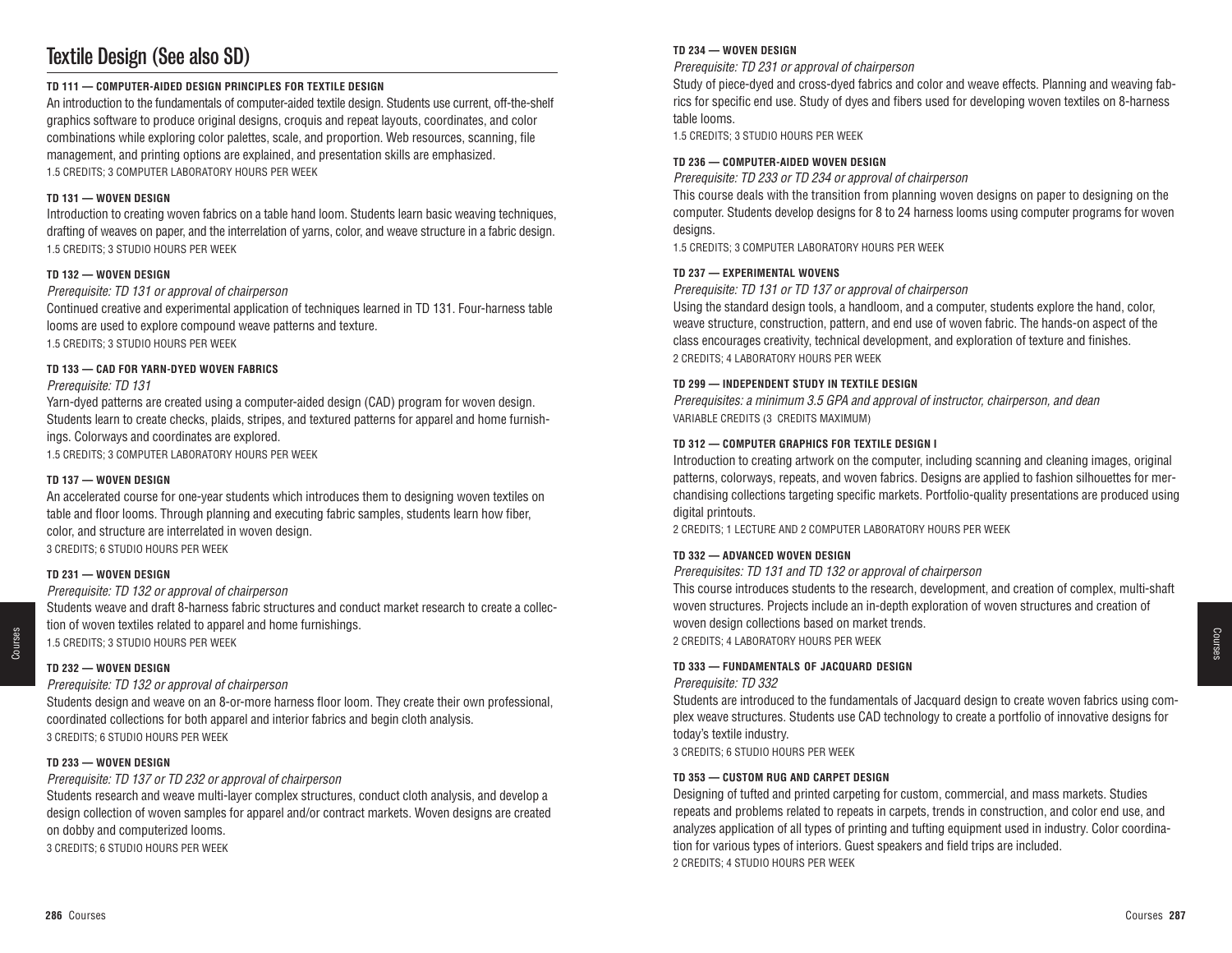#### **TD 355 — FIBER TECHNIQUES FOR ART AND DESIGN**

A variety of materials and techniques are used to create wall hangings, sculptural forms, and home furnishings and fashion accessories. Emphasis is on design principles, using new technologies and computer-generated imagery for presentations to architects, interior designers, and the home fashion industry. Guest speakers and field trips are included. 2 CREDITS; 4 LABORATORY HOURS PER WEEK

#### **TD 372 — DESIGN FOR KNITTED FABRICS I**

Design and development of jersey, rib, interlock, and double-knit fabrics is studied. Students solve problems in adapting designs to machines using wheel, jacquard, and drum mechanisms. 2 CREDITS; 1 LECTURE AND 2 STUDIO HOURS PER WEEK

#### **TD 412 — COMPUTER GRAPHICS FOR TEXTILE DESIGN II**

#### Prerequisite: TD 312

Advanced use of graphic design software with emphasis on woven fabric designs, knits, and tonal prints. Designs are texture-mapped onto garments and home furnishing images for specific markets, resulting in a digital portfolio.

2 CREDITS; 1 LECTURE AND 2 COMPUTER LABORATORY HOURS PER WEEK

#### **TD 472 — DESIGN FOR KNITTED FABRICS II**

#### Prerequisite: TD 372

Designing for circular knitting machines with special emphasis on repeats for patterning mechanisms and the newest yarn technology. Students solve problems in adapting jacquard design to machines using wheel and drum mechanisms. 2 CREDITS; 1 LECTURE AND 2 STUDIO HOURS PER WEEK

#### **TD 491 — INTERNSHIP**

A 12-week internship in industry, scheduled individually for a minimum of ten hours per week. Students have the opportunity to intern in the product design, home furnishings, or apparel industry. 3 CREDITS

#### **TD 499 — INDEPENDENT STUDY IN TEXTILE DESIGN**

Prerequisites: a minimum 3.5 GPA and approval of instructor, chairperson, and dean VARIABLE CREDITS (3 CREDITS MAXIMUM)

## Courses

## Ladies Tailoring (See also AF, AP, AR, DP, FD, FF)

#### **TL 111 — LADIES TAILORING I**

Introduces students to the fundamental hand and machine skills. Includes construction processes, assembly procedures, selection of trimmings and notions, fabric cutting, and fabrics. Basic knowledge of sewing is required.

2.5 CREDITS; 1 LECTURE AND 3 LABORATORY HOURS PER WEEK

#### **TL 112 — LADIES TAILORING II**

#### Prerequisite: TL 111

Develops skills and techniques necessary to produce ladies' tailored slacks and vests. Includes construction processes, assembly procedures, selection of trimmings and notions, fabric cutting, and finishes for ladies' tailored slacks and vests.

2.5 CREDITS; 1 LECTURE AND 3 LABORATORY HOURS PER WEEK

#### **TL 211 — LADIES TAILORING III**

#### Prerequisite: TL 112

Employs industrial standards for tailoring ladies' jackets. Includes construction processes, assembly procedures, selection of trimmings and notions, fabric cutting, and knowledge and working properties of fabrics and finishes for ladies' tailored jackets.

2.5 CREDITS; 1 LECTURE AND 3 LABORATORY HOURS PER WEEK

#### **TL 212 — LADIES TAILORING IV**

Prerequisite: TL 211

Employs industrial standards for tailoring ladies' topcoats or overcoats. Includes advanced construction processes, assembly procedures, selection of trimmings and notions, fabric cutting, and finishes for ladies' topcoats and overcoats.

2.5 CREDITS; 1 LECTURE AND 3 LABORATORY HOURS PER WEEK

## Textile Science (See also TT)

#### **TS 015 — TEXTILES FOR PRODUCTION MANAGEMENT LABORATORY**

Co-requisite: TS 115

For Production Management: Fashion and Related Industries students. Provides laboratory study in conjunction with the textile principles learned in TS 115. Physical, chemical, and optical procedures are used to evaluate the properties of a wide range of fabrics. 1.5 CREDITS; 3 LABORATORY HOURS PER WEEK

#### **TS 111 — FUNDAMENTALS OF TEXTILES**

General study of textile materials with an emphasis on the factors that produce successful fabrics in the marketplace, including fibers, yarns, construction, color, and finish. Characteristics of a wide range of market fabrics are examined.

3 CREDITS; 2 LECTURE AND 2 LABORATORY HOURS PER WEEK

#### **TS 115 — TEXTILES FOR PRODUCTION MANAGEMENT**

Co-requisite: TS 015

For Production Management: Fashion and Related Industries students. Study of textile materials with emphasis on factors of concern to the manufacturer of apparel, including fiber types, construction, and finishes. 3 CREDITS

#### **TS 116 — KNIT DESIGN PRINCIPLES AND TECHNOLOGY**

In this introductory course, students learn to identify, analyze, design, and document weft-knitted fabrics. The class covers the relationships between knit fabric structures and the technology used to create them. Students create original designs on industrial machinery and on computer patterning workstations.

2 CREDITS; 1 LECTURE AND 2 LABORATORY HOURS PER WEEK

#### **TS 122 — TEXTILE PRINCIPLES FOR INTERIOR DESIGN**

For Interior Design students. Study of textile materials with emphasis on fabrics used by interior designers. Fiber content, yarn type, construction, coloration, and finish are examined. 1.5 CREDITS; 1 LECTURE AND 1 LABORATORY HOURS PER WEEK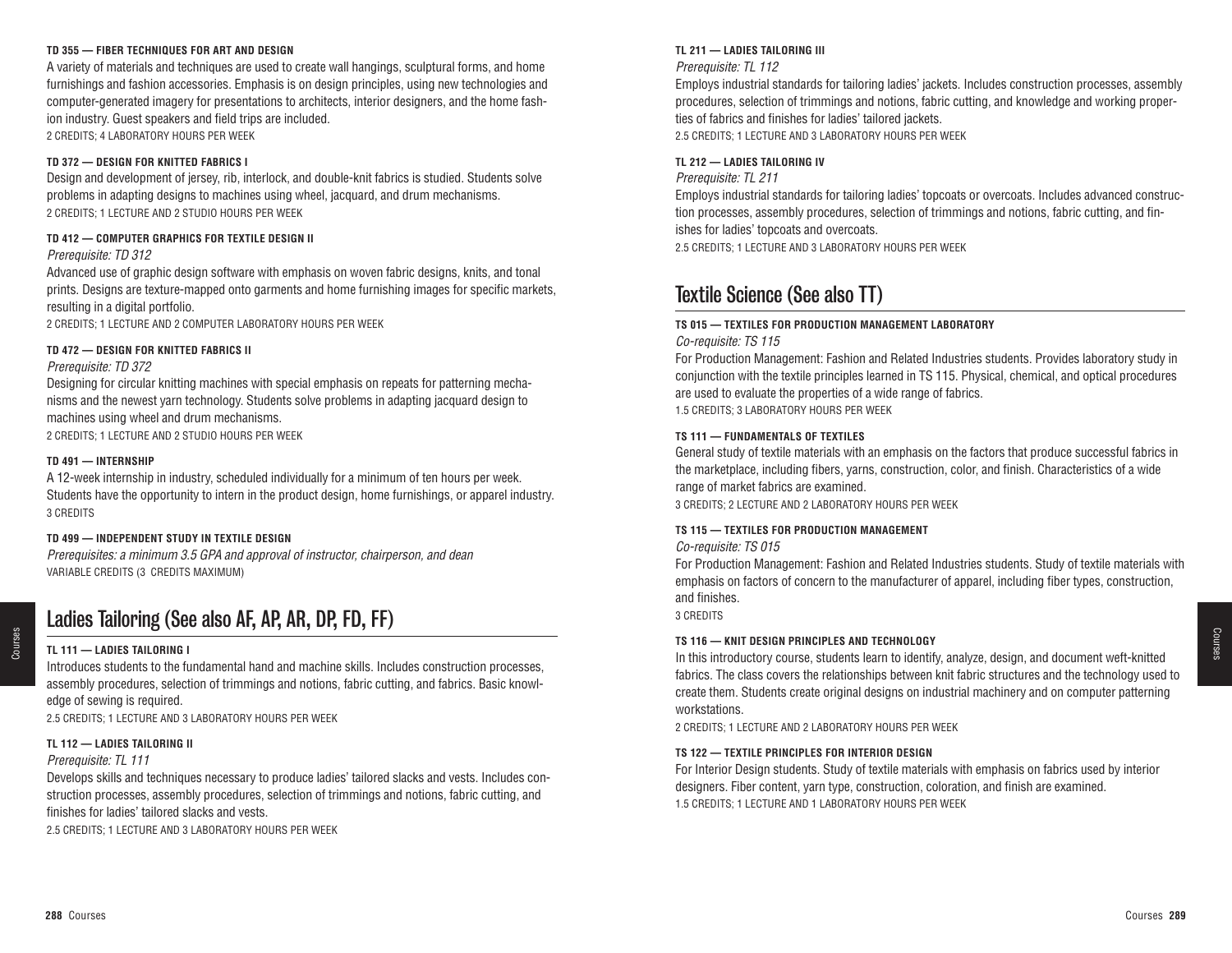#### **TS 132 — INTRODUCTION TO TEXTILES FOR FASHION DESIGNERS**

For Fashion Design students. An introduction to the concepts of sourcing textile materials and related products, both from the domestic and international perspectives. Emphasis is placed on identifying and evaluating the characteristics of textile materials, such as sewing yarns, fabrics, and interlinings designed for women's apparel. Comprehension of textile trade terminology is also stressed. 3 CREDITS

#### **TS 171 — HI-TECH TEXTILES FOR APPAREL AND ACCESSORIES**

Prerequisite: TS 111 or TS 132 or equivalent, or approval of chairperson This course takes an analytical approach to advanced textile design applications, focusing on specialized outerwear and high-performance apparel and accessories. 3 CREDITS; 2 LECTURE AND 2 LABORATORY HOURS PER WEEK

#### **TS 236 — STRIP KNITTING DESIGN TECHNOLOGY**

#### Prerequisite: TS 132

#### Co-requisite: TS 237

For Fashion Design students. Students learn the scope and limitations of the various types of industrial equipment required in the production of strip knit garments. Includes studies in fabric analysis and methods to graphically represent garments and fabric creations for translation by technicians into machine language.

2 CREDITS; 1 LECTURE AND 2 LABORATORY HOURS PER WEEK

#### **TS 237 — DESIGNING FABRIC STRUCTURES FOR STRIP KNIT GARMENTS**

Prerequisite: TS 132

#### Co-requisite: TS 236

For Fashion Design students. Students learn the fundamentals of strip knitting structures and design. Emphasis is on developing the ability to express creativity through the medium of knitting machinery. Students develop and produce their own fabrics on industrial sampling strip knit machinery. 2 CREDITS; 1 LECTURE AND 2 LABORATORY HOURS PER WEEK

#### **TS 261 — INTRODUCTION TO WEFT KNITTING PRINCIPLES**

Prerequisite: TS 132

Co-requisite: FF 352

For Fashion Design (knitwear track) BFA students. An introduction to the technical principles of weft knit structures, covering the relationships between stitch formation, fabric construction, yarn selection, and knitting machinery. Emphasis is placed on the creative and practical application of weftknitted structures.

3 CREDITS; 1 LECTURE AND 4 LABORATORY HOURS PER WEEK

#### **TS 263 — WEFT KNITTING TECHNOLOGY**

#### Prerequisite: TS 111

Courses

For Menswear students. Covers a wide range of knit fabric structures used in the menswear fashion industry. Students work with hand knitting and industrial machinery to create designs and to relate these designs to the knitting principles involved.

3 CREDITS; 2 LECTURE AND 2 LABORATORY HOURS PER WEEK

#### **TS 301 — ADVANCED TEXTILES FOR TECHNICAL DESIGN**

Prerequisite: TS 111 or TS 132 or TT 171 or similar course in Textile Fundamentals Through readings and lab work, students learn to recognize and differentiate textiles according to structure and style. Course emphasizes commercial methods and applications that enhance textile appearance and performance. Students study issues and requirements related to textile structural design, coloration, function, and expectations. 2.5 CREDITS; 2 LECTURE AND 1 LABORATORY HOUR PER WEEK

#### **TS 331 — INTRODUCTION TO KNITTING PRINCIPLES**

Prerequisite: TS 131 or TS 132

Students learn to identify, analyze, and design various weft knitted fabrics. Provides an understanding of the relationship between fabric structure, yarn type, stitch formation, and machine type. Students design and produce original fabric on hand or power machines. 3 CREDITS; 2 LECTURE AND 2 LABORATORY HOURS PER WEEK

#### **TS 341 — SURVEY OF TEXTILE PRINTING TECHNOLOGY**

Prerequisite: TS 214 or approval of chairperson

Survey of the rudiments of commercial textile printing to establish a basic common communications link between designer/stylist and production. Students use their own original design concepts for case-study lessons in feasibility.

2.5 CREDITS; 2 LECTURE AND 1 LABORATORY HOURS PER WEEK

#### **TS 361 — KNIT FABRICS AND MACHINES**

Prerequisite: TS 111 or approval of chairperson

For Production Management: Fashion and Related Industries students. The principles of weft and warp knit fabric structure and production are discussed. Topics include the relationship between fabric structure and machine capability, fabric analysis and development, costing, quality control, and production control. Students work on hand knitting machines to reinforce principles covered in lectures. 4 CREDITS; 2 LECTURE AND 4 LABORATORY HOURS PER WEEK

#### **TS 366 — EXPERIMENTATIONS WITH WEFT KNITTING STRUCTURES AND MACHINERY**

Prerequisite: TS 431

Co-requisite: FD 493

For Fashion Design (knitwear track) BFA students. This course summarizes the complex relationship between weft-knit structures and the machinery that produces them. Emphasis is placed on functional and aesthetic concerns in full-fashioned garment construction. Students are encouraged to experiment with creative combinations of advanced techniques, expanding their range of expertise. 2 CREDITS; 4 HOURS PER WEEK

#### **TS 367 — KNIT FABRICS AND MACHINERY**

#### Prerequisite: TS 111 or equivalent

For Production Management: Fashion and Related Industries students. Students analyze, identify, and document a range of knit fabric structures using industry-standard techniques and communication practices. Emphasis is placed on the relationships between fabric structures, machine capabilities, costing, sourcing, and quality control. Students knit basic weft structures on industrial hand machines and program fabrics on computer patterning workstations.

3 CREDITS; 2 LECTURE AND 2 LABORATORY HOURS PER WEEK

#### **TS 431 — ADVANCED CONCEPTS IN WEFT KNITTING**

#### Prerequisites: FD 354 and TS 261

Students are presented with advanced concepts in weft knit structures and introduced to the principles of designing for computerized industrial power machinery. Students design and knit complex fabrics on industrial machinery for garments designed in FD 451. Students maintain a swatch book of all fabrics analyzed and designed in this course.

2.5 CREDITS; 1 LECTURE AND 3 LABORATORY HOURS PER WEEK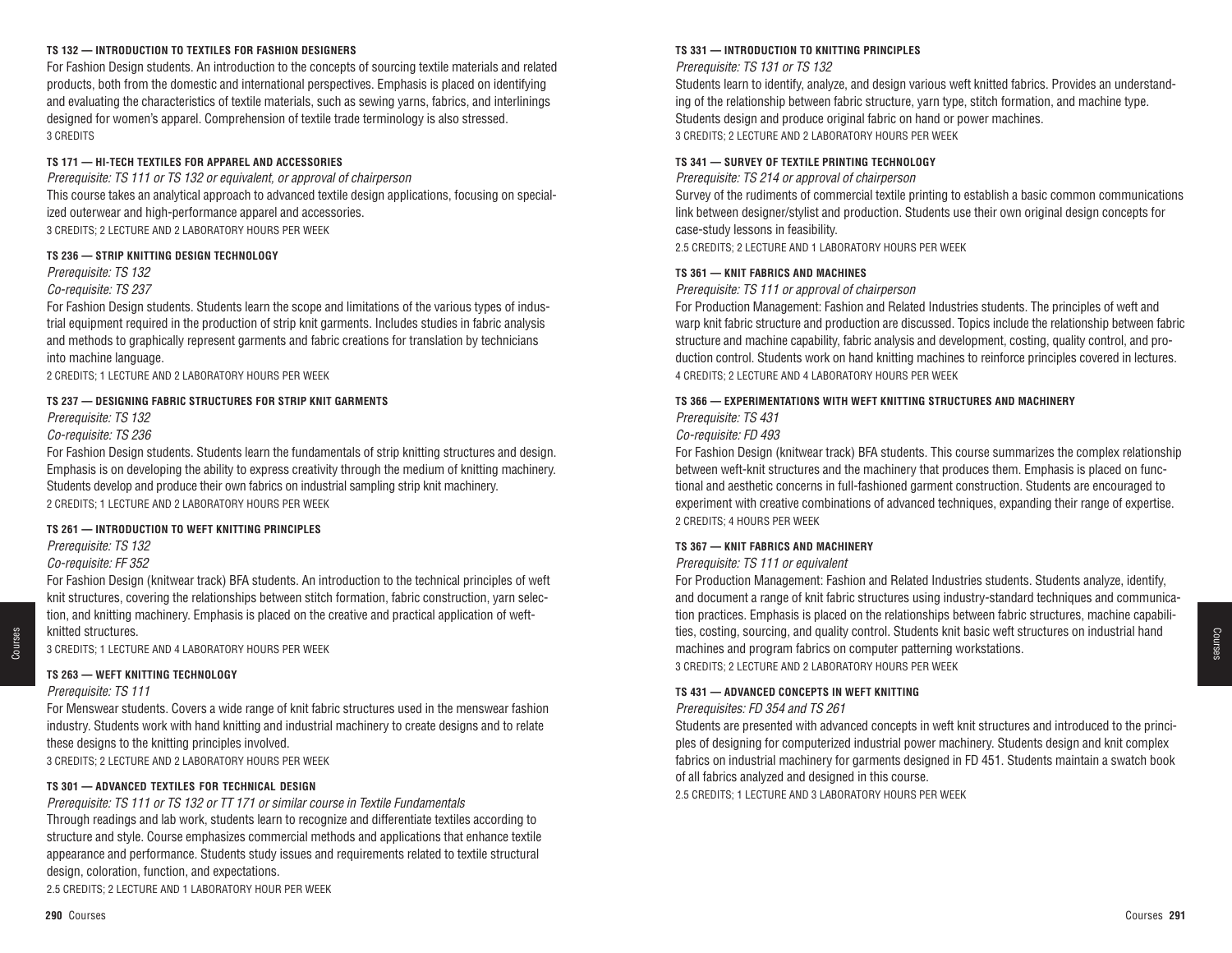## Textile Technology

#### **TT 038 — PRODUCT DEVELOPMENT AND MARKETING APPLICATIONS: WEFT KNITS LABORATORY**

Prerequisite: TS 015/115 or TS 111 or TS 122 or TS 132 or TT 171 or approval of chairperson Co-requisite: TT 338

Students design and develop weft knitted fabrics based on market applications using industry specifications, communications techniques, and styling practices. 2 CREDITS; 4 LABORATORY HOURS PER WEEK

#### **TT 054 — TEXTILE QUALITY ASSURANCE LABORATORY**

Prerequisite: TS 015/115 or TS 111 or TS 122 or TS 132 or TT 171 or approval of chairperson Co-requisite: TT 454 Standardized textile testing procedures are examined and performed on a variety of fabrics to deter-

mine suitability for end-use performance.

1.5 CREDITS; 3 LABORATORY HOURS PER WEEK

#### **TT 161 — SWEATER KNITTING TECHNOLOGY AND DESIGN I**

Prerequisite: (for Fashion Design BFA students) TS 331

Principles of design and development of fashioned and full-fashioned knit garments, and capabilities and limitations of flat knitting machines. Students analyze samples, design and lay out samples for various types of flat knitting equipment, and knit fabrics on the laboratory knitting machines. 3 CREDITS; 2 LECTURE AND 2 LABORATORY HOURS PER WEEK

#### **TT 173 — COMPUTER APPLICATIONS FOR TEXTILE DEVELOPMENT**

Develop introductory Macintosh computer skills applicable in the textiles industry, including word processing, spreadsheets, graphics, statistics, and databases, as well as weaving and knitting technology. 2 CREDITS; 4 COMPUTER LABORATORY HOURS PER WEEK

#### **TT 174 — COMPARATIVE FABRIC STRUCTURES**

Prerequisite: TS 015/115 or TS 111 or TS 122 or TS 132 or TT 171 or approval of chairperson Within the context of potential end use, students are taught how to compare, categorize, and describe major textile structures. The course presents an overview of principles that define structural design and demonstrates how designs can be modified through styling. Emphasis is on identifying and evaluating cost/benefit factors and designing for utilitarian performance properties. 3 CREDITS; 2 LECTURE AND 2 LABORATORY HOURS PER WEEK

#### **TT 235 — COMPUTER-ASSISTED KNIT DESIGN**

#### Prerequisite: TT 161 or approval of instructor

Presents principles of computer programming needed for producing sweater strip designs. A handson approach is used so that students may experience the entry of knitting data into a computerized pattern preparation system, and use the computer output for knitting their designs on computer-controlled knitting equipment. Includes various structures such as two- and three-color jacquard, pointelles, racked designs, and links jacquards.

3 CREDITS; 2 LECTURE AND 2 LABORATORY HOURS PER WEEK

#### **TT 247 — APPLIED COLOR TECHNOLOGY AND TEXTILE STYLING**

Prerequisite: TS 015/115 or TS 111 or TS 122 or TS 132 or TT 171, or approval of chairperson and SC 032/332

The visual and physical interaction of colors relative to commercial textile design and style structures is considered as are cost, performance, and marketing. Course includes discussion and use of specialized computer software for all phases of color development and shade matching. 2 CREDITS; 1 LECTURE AND 2 LABORATORY HOURS PER WEEK

#### **TT 273 — THE TEXTILE INDUSTRY: A HISTORICAL SURVEY**

Outlines origins of the American textile industry, with an analysis of the combined influences of evolving technologies and the development of marketing techniques. Views textile production as a dynamic system predicated on several established concepts, and current industry conditions are examined in terms of this system. A comparative analysis of modern industry with its antecedents is provided.

2 CREDITS

#### **TT 299 — INDEPENDENT STUDY IN TEXTILE DEVELOPMENT AND MARKETING**

Prerequisites: a minimum 3.5 GPA and approval of instructor, chairperson, and dean VARIABLE CREDITS (3 CREDITS MAXIMUM)

#### **TT 301 — TEXTILE APPLICATIONS**

Prerequisite: TS 015/115 or TS 111 or TS 122 or TS 132 or TT 171 or approval of chairperson Students study textile-based consumer goods from a raw materials perspective. Product design concepts are identified in terms of functional utility, aesthetic requirements, and target price points. Design data are used to determine fiber, yarn, fabric structure, and finishing systems best suited to developing successful products.

3 CREDITS; 2 LECTURE AND 2 LABORATORY HOURS PER WEEK

#### **TT 313 — TEXTILE FIBERS**

Prerequisite: TS 015/115 or TS 111 or TS 122 or TS 132 or TT 171 or approval of chairperson Studies the role of textile fibers in the design, styling, and marketing of textile products. Aesthetics, performance, and cost/price relationships are emphasized. 3 CREDITS; 2 LECTURE AND 2 LABORATORY HOURS PER WEEK

#### **TT 325 — PRODUCT DEVELOPMENT AND MARKET APPLICATIONS: WOVENS I**

Prerequisite: TS 015/115 or TS 111 or TS 122 or TS 132 or TT 171

Students learn to identify and analyze standard woven fabrics and the yarns used to weave them. Standard industry procedures and textile production software are used to construct woven fabric simulations suitable for industrial production. Emphasis is on the application of woven structures in current markets.

3 CREDITS; 2 LECTURE AND 2 LABORATORY HOURS PER WEEK

#### **TT 326 — PRODUCT DEVELOPMENT AND MARKET APPLICATIONS: WOVENS II** Prerequisite: TT 325

Advanced principles of woven textile development for dobby and jacquard production. This course builds on knowledge gained in TS 325 to analyze complex color and structure in woven fabrics. Students use professional CAD software and electronic dobby looms in class for woven samples and color simulations.

3 CREDITS; 2 LECTURE AND 2 LABORATORY HOURS PER WEEK

#### **TT 335 — PRODUCT DEVELOPMENT AND MARKET APPLICATIONS: KNITS I**

Prerequisite: TS 015/115 or TS 111 or TS 122 or TS 132 or TT 171

Students learn basic technical principles of weft- and warp-knit structures: the relationships between stitch formation, fabric construction, yarn selection and knitting machinery. Design parameters that affect aesthetics, performance, and cost are studied. Emphasis is placed on the practical application of knitted structures in current markets.

3 CREDITS; 2 LECTURE AND 2 LABORATORY HOURS PER WEEK

Courses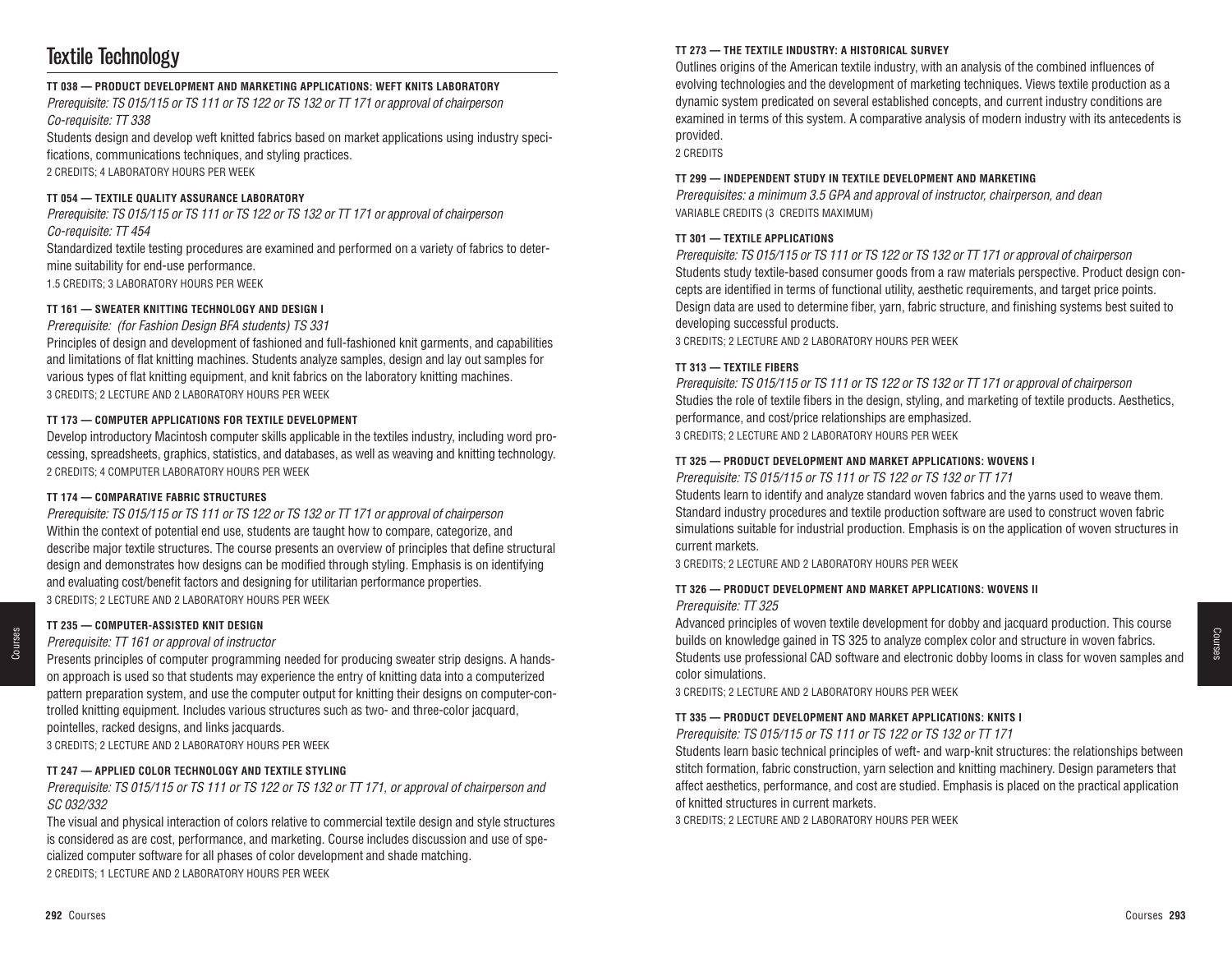#### **TT 336 — PRODUCT DEVELOPMENT AND MARKET APPLICATIONS: KNITS II**

Prerequisite: TT 335

This course focuses on advanced technical principles of weft- and warp-knit structures. Design parameters that affect aesthetics, performance, and cost are studied, and emphasis is placed on the practical application of knitted structures in current markets. Students develop and program advanced textured weft structures on industrial CAD workstations. 3 CREDITS; 2 LECTURE AND 2 LABORATORY HOURS PER WEEK

#### **TT 338 — PRODUCT DEVELOPMENT AND MARKETING APPLICATIONS: WEFT KNIT**

Prerequisite: TS 015/115 or TS 111 or TS 122 or TS 132 or TT 171 or approval of chairperson Co-requisite: TT 038

Through analysis techniques and market research, students identify the physical and aesthetic characteristics of weft-knitted fabrics. Design parameters that affect aesthetics, performance, and cost are studied.

2 CREDITS

#### **TT 342 — DYEING AND COLOR TECHNOLOGY**

Prerequisite: TS 015/115 or TS 111 or TS 122 or TS 132 or TT 171 or approval of chairperson Studies the enhancement of textile products through the application of color. Primary emphasis is on commercial textile dyeing and its relationship to fashion colors, application procedures, quality, and marketing principles.

3 CREDITS; 2 LECTURE AND 2 LABORATORY HOURS PER WEEK

#### **TT 446 — TEXTILE FINISHING TECHNOLOGY**

Prerequisite: TS 015/115 or TS 111 or TS 122 or TS 132 or TT 171 or approval of chairperson Presents the aesthetic and functional values of textile finishing. Finishing methods and their feasibility with respect to appearance, performance expectations, quality, and effect on hand are covered. Emphasis is placed on finish practicality, quality, and longevity. 2 CREDITS; 1 LECTURE AND 2 LABORATORY HOURS PER WEEK

#### **TT 454 — TEXTILE QUALITY ASSURANCE**

Prerequisite: TS 015/115 or TS 111 or TS 122 or TS 132 or TT 171 or approval of chairperson Co-requisite: TT 054

A study of the physical, chemical, optical, and colorfastness determination test methods, which are required to evaluate fabrics for specific end-use performance and in-process quality control. 1 CREDIT

#### **TT 471 — TECHNOLOGY AND MARKETING OF PRINTED TEXTILES**

Prerequisite: TS 015/115 or TS 111 or TS 122 or TS 132 or TT 171 or approval of chairperson Students study the marketing practices as well as the technical considerations of commercially accepted print processes and products. Color palettes, design repeat limitations, and marketing strategies for end-use applications in the apparel and home furnishings industries are emphasized. 2 CREDITS

#### **TT 472 — HI-TECH TEXTILES**

Prerequisite: TS 015/115 or TS 111 or TS 122 or TS 132 or TT 171 or approval of chairperson Examines the marketing of hi-tech fabrics. Product applications, major suppliers, technological trends, distribution channels, and industry/government standards are studied. Product development is discussed. 2 CREDITS

**TT 473 — TEXTILES FOR HOME FURNISHINGS MARKETS**

Prerequisite: TS 015/115 or TS 111 or TS 122 or TS 132 or TT 171 or approval of chairperson Presents the marketing strategies employed in the development of textile products for the home. Separates the production of home furnishings textiles into distinct market segments, highlighting the critical factors in each.

2 CREDITS

#### **TT 474 — TEXTILES: DOMESTIC AND INTERNATIONAL MARKETS**

Prerequisite: TS 015/115 or TS 111 or TS 114/214 or TS 122 or TS 132 or TT 171 or approval of chairperson

The American textile complex is examined as an interactive player in a global network of suppliers, production centers, and distribution markets. Primary emphasis is on a study of the international market forces that affect both domestic and off-shore textile product development. 3 CREDITS

#### **TT 475 — TEXTILE MARKETING**

Studies the textile industry and how its various products are marketed. Case studies involving both fiber producers and textile mills are analyzed. Students examine both the domestic and international textile marketplaces.

3 CREDITS

#### **TT 476 — TEXTILE PROJECT DEVELOPMENT**

Prerequisites: TT 342 and TT 477

Provides students with a realistic view of the production of a commercially marketable fabric line. Understanding of artistic inspiration, timing, manufacturing, and costing decisions are necessary for successful completion of the final project. 3 CREDITS

#### **TT 477 — TEXTILE CONVERTING AND COSTING**

#### Prerequisites: TT 038 and TT 338

Co-requisite: (for Textile Development and Marketing BS students) TT 342 Studies the principles and practices in purchasing yarn and greige goods for conversion to fashion fabrics. Domestic and global sourcing systems as well as costing procedures are examined. 3 CREDITS; 2 LECTURE AND 2 LABORATORY HOURS PER WEEK

#### **TT 478 — PRESENTATION AND E-PORTFOLIO**

Prerequisites: TT 326 and TT 336, or approval of chairperson

Students are exposed to various techniques for developing digital assets and assembling them into an electronic portfolio. Emphasis is placed on organization, critical thinking, and presentation skills. For their final project, students produce and present an e-portfolio that showcases their textile development and marketing skills.

1 CREDIT; 2 LABORATORY HOURS PER WEEK

#### **TT 499 — INDEPENDENT STUDY IN TEXTILE DEVELOPMENT AND MARKETING**

Prerequisite: a minimum 3.5 GPA and approval of instructor, chairperson, and dean VARIABLE CREDITS (3 CREDITS MAXIMUM)

Courses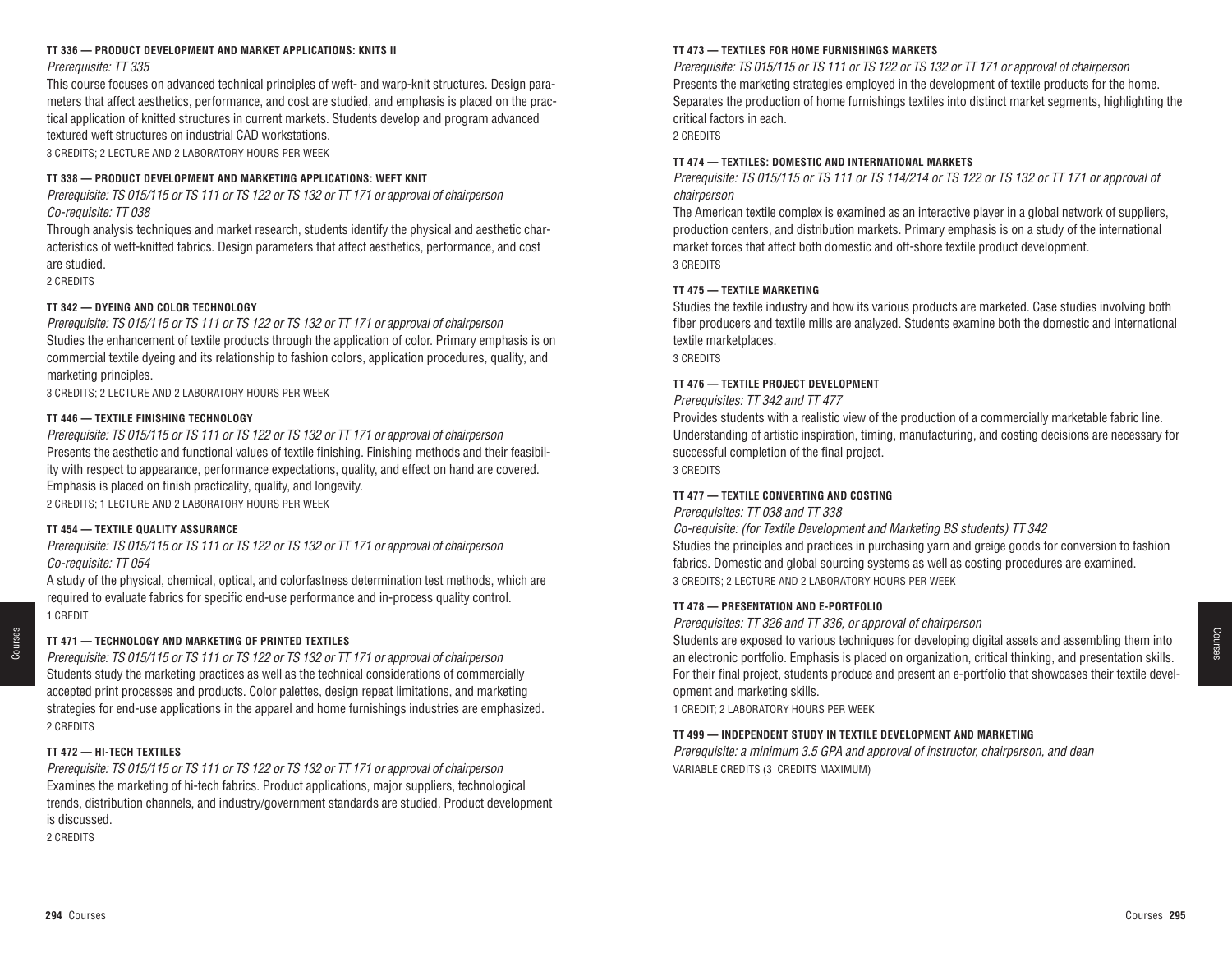## Toy Design

#### **TY 101 — INTRODUCTION TO TOY DESIGN**

This introductory course is designed for students interested in exploring the area of Toy Design. Students learn the design and invention process, as well as effective ways to visually communicate concepts for toy products. Some drawing skills are needed. (G6: Arts) 1.5 CREDITS; 3 STUDIO HOURS PER WEEK

#### **TY 311 — TOY DESIGN I**

#### Co-requisite: TY 351

Nurtures and develops creativity as it is applied to toy design. Various techniques for the design of toys are explored and used in practical application. 1.5 CREDITS; 3 STUDIO HOURS PER WEEK

#### **TY 313 — SOFT TOY AND DOLL DESIGN**

#### Prerequisites: TY 311, TY 321, TY 322, and TY 351

Designing plush toys and dolls from research and development, concept creation, sketching, and patternmaking, to prototype construction and presentation. The study of materials, manufacturing techniques, packaging, and industry requirements, as related to toy design, is stressed. 3 CREDITS; 6 STUDIO HOURS PER WEEK

#### **TY 314 — PROFESSIONAL PRACTICES IN TOY DESIGN**

Prerequisites: TY 311, TY 321, TY 322, TY 323, TY 351, TY 362, and SS 232 This course combines studio work, discussion of trends, consultation with industry professionals, and presentation practice in order to strengthen students' design and marketing skills and develop portfolios to address the needs of the job market. Work focuses on specific design categories according to individual needs.

1.5 CREDITS; 3 STUDIO HOURS PER WEEK

#### **TY 321 — DRAWING FOR TOY DESIGN**

Co-requisites: TY 311 and TY 322

Development of drawing and rendering skills as the primary tools for conceptual and visual presentation of three-dimensional toy designs. 1.5 CREDITS; 3 STUDIO HOURS PER WEEK

#### **TY 322 — MARKER RENDERING**

Courses

Co-requisites: TY 311 and TY 321 Develops the professional techniques of executing toy design renderings for presentation. 1.5 CREDITS; 3 STUDIO HOURS PER WEEK

#### **TY 323 — BASIC DRAFTING FOR PRODUCT DESIGN**

Co-requisite: TY 351 Establishes basic understanding of mechanical drawing fundamentals and its application to toy design. 1.5 CREDITS; 3 STUDIO HOURS PER WEEK

#### **TY 325 — COMPUTER-AIDED ADVANCED DRAFTING FOR PRODUCT DESIGN**

Prerequisite: TY 323

Students develop advanced techniques by learning to use the computer as a design and drafting tool. Through demonstrations and in-class assignments, they integrate drafting knowledge with working in a digital environment. 1.5 CREDITS; 3 COMPUTER LABORATORY HOURS PER WEEK

#### **TY 331 — MODELMAKING I**

#### Prerequisites: TY 311 and TY 323

Introduces the process of translating two-dimensional renderings into finished models in clay, wood, styrofoam, or thermoplastics. Vacuum-forming, fabricating, machining, and finishing techniques are presented.

2 CREDITS; 4 STUDIO HOURS PER WEEK

#### **TY 342 — COMPUTER GRAPHICS IN TOY DESIGN**

Prerequisite: TY 322

Students explore the computer as a tool for the presentation, refinement, and most importantly, the stimulation of creative design ideas. The fundamental principles of the two-dimensional bitmap and vector-based graphics using Adobe Photoshop and Illustrator on the Macintosh computer system are introduced.

2 CREDITS; 1 LECTURE AND 2 COMPUTER LABORATORY HOURS PER WEEK

#### **TY 351 — PRODUCT MATERIALS AND SAFETY CONSIDERATIONS**

#### Co-requisites: TY 311 and TY 323

Study of the materials, machinery, and methods used to manufacture plastic and non-plastic toys that meet specific design requirements, safety standards, and durability tests cost-effectively. 2 CREDITS

#### **TY 362 — THE TOY INDUSTRY: AN OVERVIEW**

Co-requisite: TY 311

Introduces scope of the toy industry through its history and development. Provides understanding of the industry's organizational structure, toy categories, marketing techniques, and specific nomenclature. Presentations are made by major toy company executives and retailers. 1 CREDIT; 2 STUDIO HOURS PER WEEK

#### **TY 411 — TOY DESIGN II AND PRODUCT UPDATE**

Prerequisites: TY 311 and TY 325 Advanced methods for generation of toy design ideas. Emphasizes areas of new toy creation, line extension, and licensing. (G6: Arts) 2 CREDITS; 4 STUDIO HOURS PER WEEK

#### **TY 414 — GAMES**

Prerequisites: TY 411, TY 416, TY 417, and TY 431

Game theory and logic are studied and applied to the design of games with special regard to such factors as age, play pattern, three-dimensional skills, action, strategy, and psychology. Emphasizes the successful execution and presentation of game concepts. 1.5 CREDITS; 3 STUDIO HOURS PER WEEK

#### **TY 415 — DOLL DESIGN**

Prerequisite: TY 313 or approval of associate chairperson

Examines the various stages in the development of a prototype from concept to three-dimensional model. Cost factors, product positioning, fashion trends, methods of doll decoration, and industry safety standards are addressed.

1.5 CREDITS; 3 STUDIO HOURS PER WEEK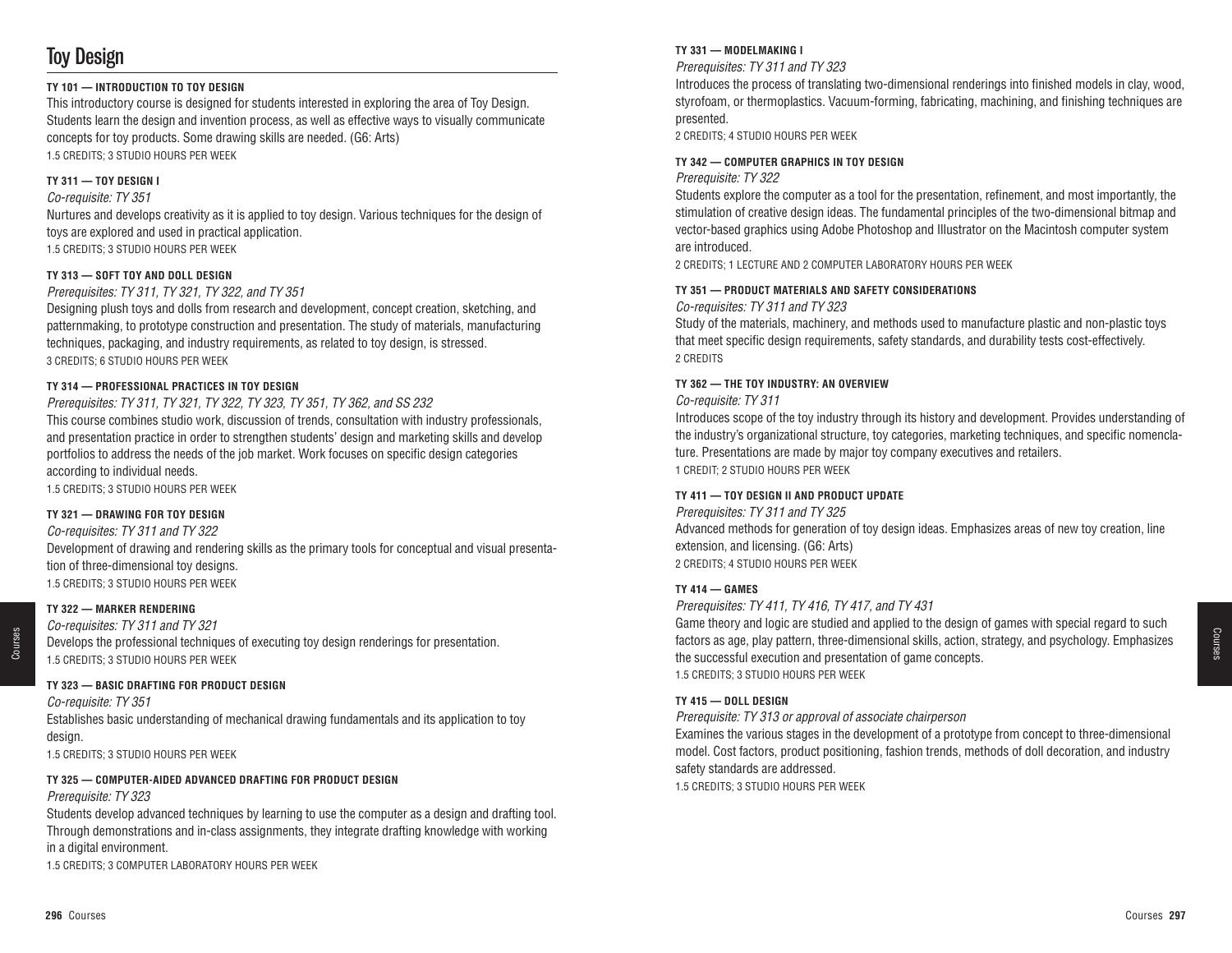#### **TY 416 — HARD TOY: DESIGN**

Prerequisites: TY 311, TY 325, TY 331, and TY 351 Co-requisite: TY 417

The design component of creating hard toys, this course offers students the experience of designing toys from among the major toy categories. Drawing and presentation are stressed as an integral part of the product development process, underscoring the importance of the relationship between form and function. (G6: Arts)

1.5 CREDITS; 3 STUDIO HOURS PER WEEK

#### **TY 417 — HARD TOY: ENGINEERING**

Prerequisites: TY 311, TY 325, TY 331, and TY 351 Co-requisites: TY 416 and TY 431

The engineering component of creating hard toys, this course offers students the experience of designing toys from among the major toy categories. The technical aspects of toy product development are stressed, helping students give form to their concepts while meeting standard manufacturing criteria. 1.5 CREDITS; 3 COMPUTER LABORATORY HOURS PER WEEK

#### **TY 418 — LICENSED PRODUCT DESIGN**

Prerequisites: TY 311, TY 313, TY 325, TY 331, TY 342, and MK 301

Providing a link between the creative ideas generated by students and the realities of the toy industry, this course introduces the licensed product category. Students build upon character ideas developed in previous courses to reconceptualize them in the context of licensed product. 1.5 CREDITS; 3 STUDIO HOURS PER WEEK

#### **TY 431 — MODELMAKING II**

Prerequisites: TY 331 and TY 351 Co-requisites: TY 416 and TY 417

Advanced study of toy modelmaking techniques and equipment. Working from individual concept sketches, students refine modelmaking skills by producing their own finished prototypes. 2 CREDITS; 4 STUDIO HOURS PER WEEK

#### **TY 442 — ADVANCED COMPUTER GRAPHICS IN TOY DESIGN**

Prerequisites: TY 313, TY 325, and TY 342

Offered in conjunction with GD 407, this course introduces the principles of three-dimensional computer graphics and digital book design. Students build a three-dimensional model based on their soft toy designs and the character in preparation for inclusion in their digital books. 2 CREDITS; 1 LECTURE AND 2 COMPUTER LABORATORY HOURS PER WEEK

#### **TY 443 — INTERACTIVE MEDIA FOR TOY DESIGN**

#### Prerequisites: GD 407 and TY 442

Students develop a strong foundation in interactive technologies and how they relate to computer game design using Macromedia Director in order to expand characters designed in the previous semester. Completed assignments involve creation of interactive products using graphics, sound, animation, and programming for CD-ROM.

2 CREDITS; 1 LECTURE AND 2 COMPUTER LABORATORY HOURS PER WEEK

#### **TY 461 — BUSINESS PRACTICES FOR THE TOY INDUSTRY**

Prerequisites: TY 351 and TY 411

Addresses the legal, ethical, and practical considerations involved in selling or licensing a toy design. Topics include patent, trademark, and copyright law; disclosure and licensing agreements; corporate and agency structure. 2 CREDITS

#### **TY 462 — PROFESSIONAL PORTFOLIO DEVELOPMENT**

Prerequisite: TY 442

Co-requisites: TY 443 and TY 493

Students analyze, position, and develop their portfolios for placement in an appropriate venue. A combination of studio work, marketing trend analysis, consultation with industry professionals, and presentation practice guides students toward a focused goal. 2 CREDITS; 4 STUDIO HOURS PER WEEK

#### **TY 491 — SUMMER INTERNSHIP: TOY DESIGN**

Prerequisites: TY 311, TY 313, and TY 331

A summer internship in industry, scheduled individually for a minimum of 160 hours during June and July. Includes a pre- and post-internship seminar. Completion of a daily journal, a written and oral report on the experience, and a portfolio of work is required. Applications must be submitted in spring semester prior to acceptance into program. 4 CREDITS

**TY 493 — SENIOR PROJECT: DESIGN**

Prerequisites: TY 411, TY 416, TY 417, and TY 431

The design component of the senior project, this course offers senior students the opportunity to individually design and present products from two of the major toy categories. Demands and restrictions of the toy industry are simulated by industry representatives who present students with actual market criteria.

1.5 CREDITS; 3 STUDIO HOURS PER WEEK

## Visual Art Management

#### **VA 321 — METHODS AND MEANINGS IN THE VISUAL ARTS**

Prerequisite: HA 112

For students majoring in Visual Art Management, this course provides a foundation in visual analysis and a historical overview of museums, exhibitions, and art history. Writing skills relevant to art commentary and gallery management are emphasized.

3 CREDITS

#### **VA 431 — THE BUSINESS OF ART MUSEUM MANAGEMENT**

#### Prerequisite: VA 321

Students build a firm knowledge of the business of managing an art museum, namely, how to achieve the institution's mission for the benefit of its diverse constituents. Students complete a group project covering the broad array of support activities that must be considered for the presentation of an exhibition.

3 CREDITS

#### **VA 491 — SENIOR SEMINAR: THE MUSEUM EXHIBITION**

#### Prerequisite: VA 431

Using a major current exhibition as a case study, students examine the entire process of creating an exhibition. Through readings, field trips, and presentations by art professionals, students track the trajectory of an exhibition, from its original concept to its final, realized form, and gauge the subsequent critical response.

3 CREDITS

Courses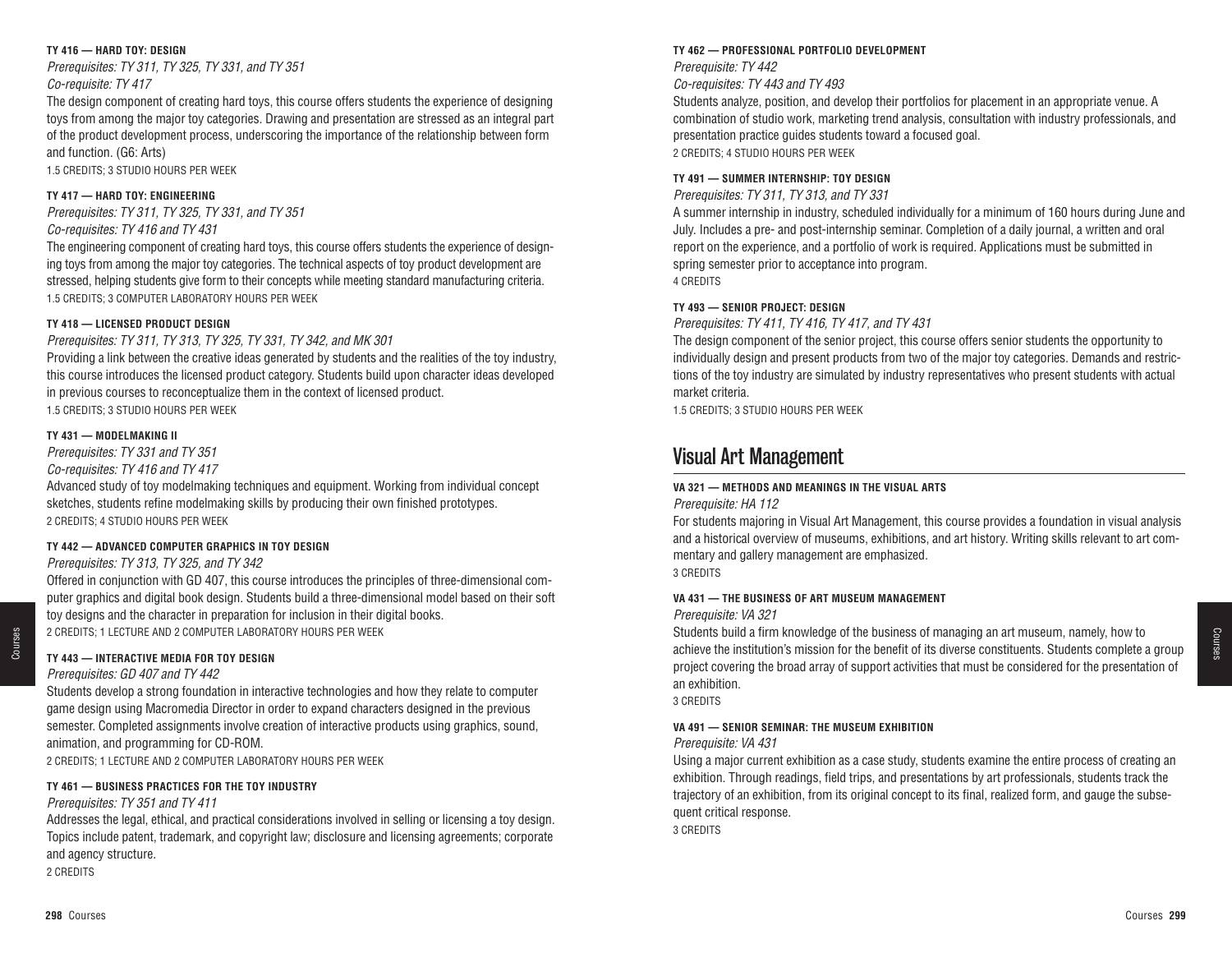>>>Faculty boxes by **Stephanie Aaron,** Adjunct Instructor, Visual Presentation and Exhibition Design

BFA, The Cooper Union for the Advancement of Science and Art

**Innocente E. Abah,** Adjunct Instructor, Social Sciences BSc, MSc, Ahmadu Bello University, Ziria, Nigeria

**Haitham Abdullah,** Adjunct Instructor, History of Art and Civilization

MA, MFA, The City College, City University of New York

**Martin L. Abramowitz,** Adjunct Assistant Professor, Fashion Merchandising Management AAS, Bronx Community College, City University of New York; BS, MS, Bernard M. Baruch College, City University of New York

**Maria V. Acevedo,** Adjunct Assistant Professor, Spanish BA, Queens College, City University of New York; MPhil, The Graduate School and University Center, City University of New York

**Carol Adelson,** Adjunct Associate Professor, Fashion Design

AAS, Fashion Institute of Technology; BA, MS, Herbert H. Lehman College, City University of New York

**Jens Ahlemeyer, Adjunct Instructor, Interior Design** Diploma, Advanced Technical College of Darmstadt, Germany

**Kwame Akonor,** Adjunct Instructor, Social Sciences PhD, The Graduate School and University Center, City University of New York

**Patricia Albin,** Adjunct Assistant Professor, Political Science and World Affairs BA, The City College, City University of New York

**Alex Alexandrou,** Adjunct Instructor, Advertising and Marketing Communications BA, Youngstown State University; MFA, Brooklyn College, City University of New York

**Benedetto Alibrandi,** Adjunct Assistant Professor, Fashion Design-Apparel

**Mary Ann Sorensen Allacci,** Adjunct Instructor, Interior Design

BA, Ramapo College of New Jersey; MA, Hunter College, City University of New York; MPhil, The Graduate School and University Center, City University of New York

**John Allen,** Adjunct Instructor, Fine Arts AB, University of California at Berkeley; MFA, Hunter College, City University of New York

**Candace Allenson,** Adjunct Instructor, Packaging Design BFA, Rochester Institute of Technology

**Edward Alter,** Adjunct Assistant Professor, Fashion Merchandising Management BBA, Bernard M. Baruch College, City University of New York; MBA, New York University

**Emily Altman,** Adjunct Assistant Professor, Italian BA, Smith College; MA, Columbia University

**Susan Altman,** Adjunct Assistant Professor, Educational Skills

BA, American University; MS, Hunter College, City University of New York

**Jean Amato,** Assistant Professor, English and Speech PhD, University of Oregon

**Albert Amatulli,** Adjunct Assistant Professor, Communication Design BFA, Pratt Institute

**Alan Ames,** Adjunct Instructor, Textile Development and Marketing Diploma, College of Fashion, London, England

**Loredana Anderson-Tirro,** Adjunct Instructor, Italian

PhD, University of California, Los Angeles **Suzanne Anoushian,** Assistant Professor, Communication Design, Graphic Design

BFA, Pratt Institute; MA, Fashion Institute of Technology **Joseph D. Antee,** Assistant Professor, Fashion Merchandising Management BS, Xavier University of Louisiana; MPS, Fashion Institute

of Technology **Barbara Arata-Gavere,** Adjunct Assistant Professor,

Fashion Design-Apparel AAS, Fashion Institute of Technology; BA, Certificate, Jersey City State College

**Vincent Arcilesi,** Professor, Fine Arts BFA, University of Oklahoma; BFA, MFA, School of the Art Institute of Chicago

**Gregory J. Arend,** Adjunct Assistant Professor, Fashion Merchandising Management BA, Iowa Wesleyan College; MA, New York University

**Alexandra Armillas,** Assistant Professor, Fashion Design-Apparel

AAS, Fashion Institute of Technology

**Roberta C. Aronoff,** Adjunct Assistant Professor, **Mathematics** 

BA, MA, The City College, City University of New York

**Raphael Aryeh,** Assistant Professor, Fashion Merchandising Management BA, The Hebrew University of Jerusalem; MBA, Bernard M. Baruch College, City University of New York

**Albert Ashforth,** Adjunct Assistant Professor, English and Speech

BA, Brooklyn College, City University of New York; MA, PhD, New York University

**Irina Ast.** Adjunct Instructor, Fashion Design-Apparel BFA, Fashion Institute of Technology

**Karen Bachmann,** Adjunct Assistant Professor, Jewelry Design BFA, Pratt Institute

**Cliff Bachner,** Adjunct Assistant Professor, Packaging

Design BFA, The Cooper Union for the Advancement of Science and Art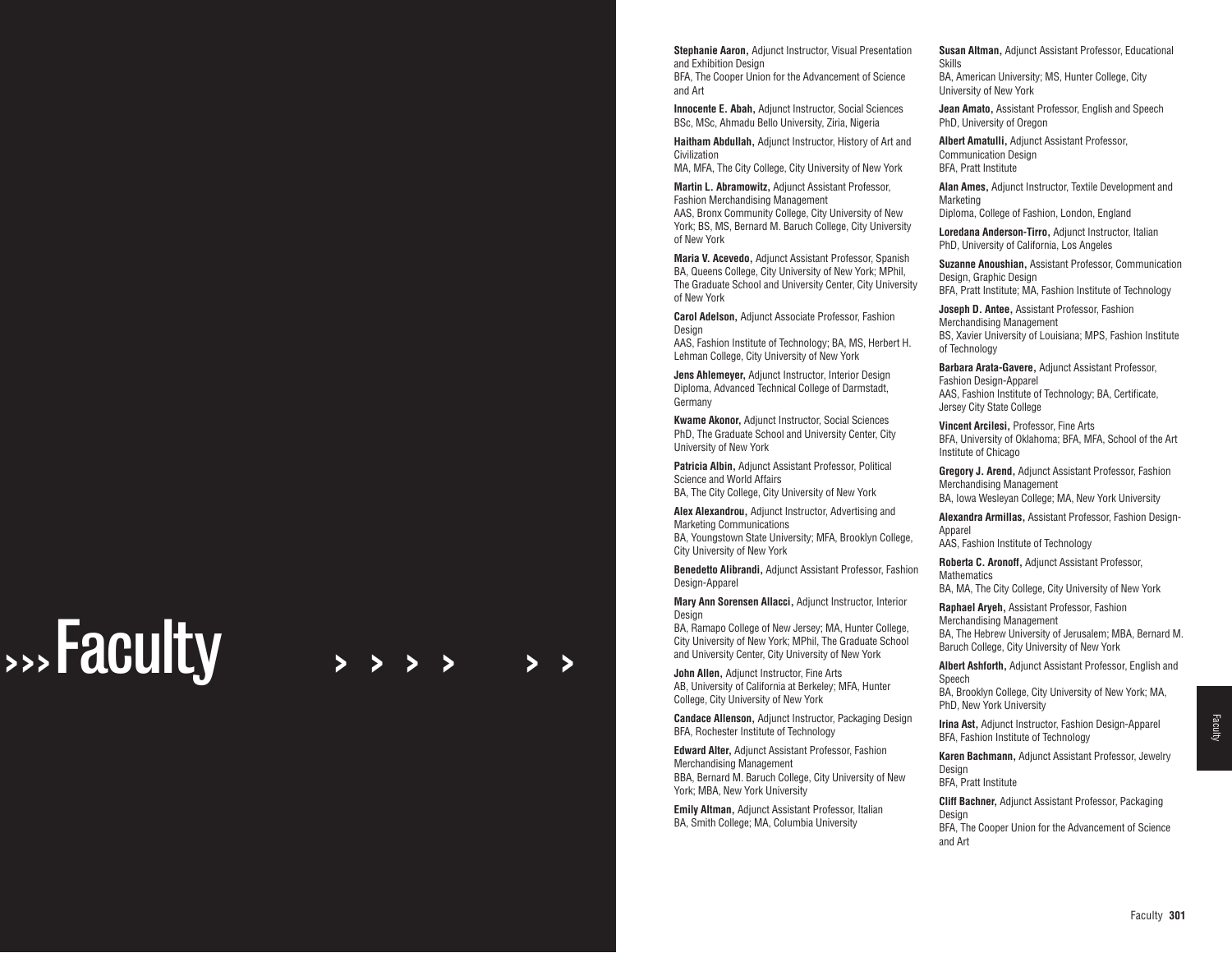**Ronald Bacsa,** Assistant Professor, Communication Design, Advertising Design AAS, New York City Community College; BA, Empire State College

**Frances Baer,** Adjunct Assistant Professor, American History

BA, State University of New York at Stony Brook; MA, Buffalo State College; PhD, University of Alabama

**Adele Bahn,** Adjunct Assistant Professor, Sociology BA, Hunter College, City University of New York; PhD, City University of New York

**Scott Bakal,** Adjunct Instructor, Illustration BFA, School of Visual Arts; MA, Syracuse University; MFA, University of Hartford

**Leslie Bakshi,** Adjunct Assistant Professor, Computer Graphics

BFA, Cornell University

**Melissa Baldock,** Adjunct Instructor, Interior Design BA, New York University; MS, Columbia University

**Richard Balestrino,** Assistant Professor and Chairperson of the Department, Advertising and Marketing Communications

BA, Long Island University; MA, Empire State College

**Gail M. Ballard,** Adjunct Assistant Professor, Educational Skills

BA, Xavier University; MS, Hunter College, City University of New York

**Jerome M. Baraz,** Adjunct Assistant Professor,

Psychology BA, Brooklyn College, City University of New York; MA, The City College, City University of New York

**William L. Barcham,** Professor, History of Art BA, Hunter College, City University of New York; MA, PhD, New York University

**Wayne Barker,** Assistant Professor, Textile Development and Marketing BS, Southeastern Massachusetts University

**Benetta Barnett,** Adjunct Instructor, Fashion Merchandising Management BS, Fashion Institute of Technology

**Renaldo Barnette,** Adjunct Assistant Professor, Fashion Design-Art

Certificate, Fashion Institute of Design and Merchandising **Judith S. Barr,** Adjunct Assistant Professor, Interior

Design

Faculty

AB, Boston University; MA, Fashion Institute of Technology; AAM, IDS, VSA

**Jack Barschi,** Professor, English and Speech BA, Hunter College, City University of New York; MA, PhD, New York University

**Richard A. Barth,** Adjunct Assistant Professor, Jewelry Design

BA, Amherst College; MFA, Pratt Institute

**Anna Bartosz,** Adjunct Assistant Professor, Textile Development and Marketing Diploma, Budapest Textile Technicum, Hungary

**Sharlot Battin,** Adjunct Assistant Professor, Accessories Design

BA, Brigham Young University

**Susan Adamo Baumbach,** Adjunct Instructor, Toy Design BA, New York University

**Deborah Beard,** Adjunct Instructor, Fashion Design-Art

**Anna Beaulieu,** Adjunct Assistant Professor, Textile Development and Marketing BS, Fashion Institute of Technology; MA, Brooklyn College, City University of New York

**Robert Beaulieu,** Assistant Professor, Textile Development and Marketing

BS, Southeastern Massachusetts University

**Jonathan Becker,** Adjunct Instructor, Toy Design BA, New York University

**Martin K. Behr III,** Adjunct Instructor, International Trade and Marketing BA, Rutgers University; MPA, Fairleigh Dickinson

University; JD, Rutgers School of Law

**Robert Bencal,** Adjunct Instructor, Fashion Merchandising Management BA, Ithaca College

**Glenn Bennett,** Adjunct Assistant Professor, Communication Design BArch, Pratt Institute; RA

**Celia J. Bergoffen,** Adjunct Assistant Professor, History of Art

BFA, Concordia University; MA, PhD, New York University

**Isabella Bertoletti,** Associate Professor, Italian BA, Queens College, City University of New York; PhD, The Graduate School and University Center, City University of New York

**Leonard Bess,** Assistant Professor, Fashion Design-Apparel

AAS, Fashion Institute of Technology; BS, Empire State College

**Renee Binzer,** Adjunct Assistant Professor, Health, Physical Education, and Dance BA, College of William and Mary; MA, University of Illinois;

CMA, Laban Institute of Movement Studies **Stephanie Bird,** Professor, Health, Physical Education, and

Dance BA, Adelphi University; MS, Hunter College, City University

of New York

**Jane Bixby-Weller,** Assistant Professor, Illustration Certificate, American Academy of Art

**Mark-Evan Blackman,** Assistant Professor and Chairperson of the Department, Menswear BA, University of Pennsylvania

**Pilar Blanco-Ruiz,** Assistant Professor, Spanish BA, Brooklyn College, City University of New York; MA, MPhil, New York University

**Terry Blum,** Assistant Professor and Director, Computer **Graphics** 

BFA, Boston University School of Fine Arts

**Leslie Blum,** Assistant Professor, Communication Design, Graphic Design BArch, Pratt Institute

**Anna Blume,** Assistant Professor, History of Art BA, Williams College; PhD, Yale University

**Evgeny Bogomolov,** Adjunct Instructor, Interior Design BFA, Fashion Institute of Technology

**Kimberly Bonner,** Adjunct Instructor, Fashion Design-Art BFA, Virginia Commonwealth University

**Virginia Bonofiglio,** Adjunct Associate Instructor, Cosmetics and Fragrance Marketing BA, Hunter College, City University of New York

**Martha Bordman,** Adjunct Assistant Professor, Educational Skills BS, New York University; MA, Hunter College, City University of New York

**Katherine Bradford,** Adjunct Instructor, Fine Arts BA, Bryn Mawr College; MFA, State University of New York, College at Purchase

**Janet L. Brav,** Professor, Advertising and Marketing **Communications** 

BA, Ithaca College; MS, Syracuse University

**Nathan Bright,** Adjunct Instructor, Interior Design BA, BArch, University of Texas at Austin

**Steven Broadway,** Adjunct Assistant Professor, Fashion Design-Art

BFA, Parsons School of Design

**David Brogna,** Assistant Professor, Home Products Development; Adjunct Assistant Professor, Interior Design BA, Queens College, City University of New York; BFA, Parsons School of Design

**Sass Brown,** Assistant Professor, Fashion Design-Apparel, and Resident Director, FIT in Florence BA, Ravensbourne College of Art and Design, England; MA, Fashion Institute of Technology

**Charlotte Brown,** Professor, Educational Skills BA, Clark University; MA, Teachers College, Columbia University

**Neil Brownlee,** Adjunct Instructor, Advertising and Marketing Communications BA, Herbert H. Lehman College, City University of New York

**Michele Wesen Bryant,** Adjunct Assistant Professor, Fashion Design-Art BFA, Syracuse University

**Jeffrey Buchman,** Professor, Advertising and Marketing Communications BA, State University of New York at Buffalo; MS, Brooklyn College, City University of New York

**Barbara Joan Burger,** Adjunct Instructor, Textile/Surface Design AAS, State University of New York College of Technology at Farmingdale; BA, Pace University

**Fredrick Bush,** Adjunct Assistant Professor, Communication Design, Graphic Design

**Lynn Cabot-Puro,** Adjunct Assistant Professor, Communication Design, Graphic Design BA, Fairleigh Dickinson University; MA, Fashion Institute of **Technology** 

**John Jay Cabuay,** Adjunct Instructor, Illustration BFA, Fashion Institute of Technology

**Anthony Cady,** Adjunct Instructor, Accessories Design AAS, BFA, Fashion Institute of Technology

**Andrew Calimano,** Adjunct Instructor, Direct and Interactive Marketing BS, State University of New York at Fredonia; MS, New York University

**Ethel Brown Camhi,** Adjunct Instructor, Fashion Design-Apparel BA, Queens College, City University of New York

**Robert Caplan,** Assistant Professor, Fashion Merchandising Management BA, State University of New York at Buffalo; MA, Seton Hall University

**Tony Capparelli,** Adjunct Assistant Professor, Illustration

**Dominic J. Carbone,** Adjunct Assistant Professor, Psychology BS, Fordham University; MA, Columbia University; MS, PhD, Cornell University

**Nelly Carbonell-Corujo,** Assistant Professor, Fashion Design-Apparel AAS, Fashion Institute of Technology; BS, Empire State College

**Anne Carpenter,** Adjunct Instructor, Textile/Surface Design BFA, Fashion Institute of Technology

**Lauren Carroll,** Adjunct Instructor, Advertising and Marketing Communications AAS, BS, Fashion Institute of Technology; MBA, Fordham University

**Shawn Grain Carter,** Associate Professor, Fashion Merchandising Management BA, University of Virginia; MFA, Fashion Institute of **Technology** 

**James Cascaito,** Associate Professor, Italian, and Chairperson of the Department, Foreign Languages BA, MA, University of Pittsburgh; MPhil, PhD, Columbia University

**Michael Casey,** Assistant Professor, Fashion Design-Art BFA, University of Texas at Austin

**Andrea Casson,** Adjunct Assistant Professor, Italian BA, Brandeis University; MA, New York University

**Salvatore Catalano,** Associate Professor, Illustration BA, Empire State College

**Alicia Cerrone,** Assistant Professor, Fashion Design-Apparel

AAS, Fashion Institute of Technology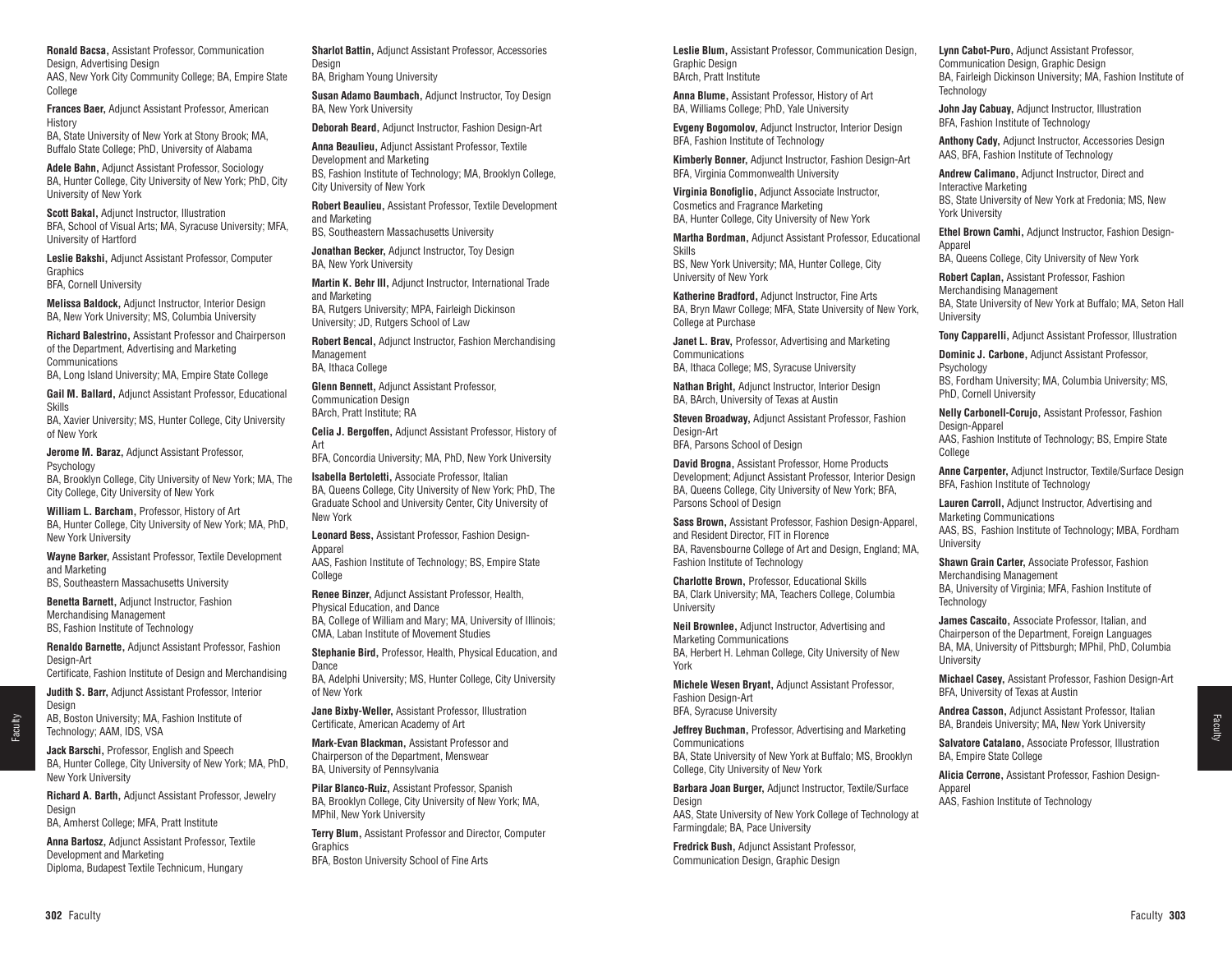**Peter Chan.** Adjunct Instructor, Production Management: Fashion and Related Industries

AAS, BS (Production Management: Apparel), BS (Production Management: Textiles), Fashion Institute of Technology; MS, MBA, University of Illinois; MPS, Cornell University

**Chloe Chapin,** Adjunct Instructor, Fashion Design-Art BFA, Cornish College of the Arts; MFA, Yale School of Drama

**Sonja Chapman,** Adjunct Instructor, International Trade and Marketing

BA, City University of New York

**Medina Charifova,** Adjunct Instructor, Fashion Design-Apparel

**Gene Chin,** Adjunct Assistant Professor, Computer Graphics BA, Columbia University

**Vasilios Christofilakos,** Assistant Professor, Accessories Design

AAS, Fashion Institute of Technology; BA, Empire State College

**Kien Chu,** Adjunct Assistant Professor, Fashion Design-Art AAS, Fashion Institute of Technology

**Margaret Cit Kovic,** Adjunct Assistant Professor, Fashion Design-Apparel AAS, Fashion Institute of Technology; BA, Long Island University, C.W. Post

**Marvin E. Clawson,** Adjunct Instructor, Interior Design BArch, Louisiana Tech University; MS, Columbia University

**Stedroy Cleghorne,** Adjunct Instructor, Photography Certificate, Digital Film Academy

**Paul C. Clement,** Assistant Professor, Economics, and Assistant Chairperson of the Department, Social Sciences BS, MA, Brooklyn College, City University of New York; MA, New School University

**Michael Coan,** Assistant Professor and Chairperson of the Department, Jewelry Design Diploma, Gemological Institute of America; BA, State University of New York at Albany

**Leslie Cober-Gentry,** Adjunct Instructor, Illustration BFA, Syracuse University

**Linda Cohen,** Instructor, Production Management: Fashion and Related Industries

AAS, BFA, Fashion Institute of Technology

#### Faculty **Steven Cohn,** Adjunct Instructor, Fashion Merchandising Management

BA, New York University; JD, Brooklyn Law School; LLM, New York University Law School

**Michael Cokkinos,** Associate Professor, Advertising and Marketing Communications

BA, MA, Hunter College, City University of New York

**Daniel James Cole,** Adjunct Assistant Professor, Fashion Design-Art

BA, University of Washington; MFA, New York University

**James W. Collier,** Adjunct Associate Professor, Photography AAS, New York City Community College

**Daniel Cooper,** Adjunct Assistant Professor, American History, Music BA, Columbia College; MMus, The New England

Conservatory; MFA, Princeton University **Sean Cormier,** Instructor, Textile Development and

Marketing AAS, Fashion Institute of Technology; BS, University of

Phoenix

**Valerie Corr,** Adjunct Assistant Professor, Fashion Design-Apparel AAS, BS, Fashion Institute of Technology

**Prudence M. Costa,** Adjunct Assistant Professor, English BA, Wellesley College; MA, MPhil, PhD, Columbia University

**Maureen Crilly,** Adjunct Instructor, Interior Design BS, University of Kansas; BFA, California College of Art

**Jerry Cross,** Assistant Professor, Fashion Merchandising Management

BS, Southeastern Oklahoma University

**Ruben Cruz,** Assistant Professor, Fashion Design-Apparel AAS, Fashion Institute of Technology; BS, Empire State College

**Frank Csoka,** Assistant Professor, Communication Design Certificate, Parsons School of Design

**John Culhane,** Adjunct Instructor, Computer Graphics BS, St. Louis University

**Christopher Stanley Culler,** Adjunct Assistant Professor, Psychology AB, Villanova University; MA, Fairleigh Dickinson

University **Colette Cummings,** Adjunct Instructor, Fashion Merchandising Management BS, University of Virginia

**Steven Cutting,** Adjunct Instructor, Fashion Design-Art BFA, Fashion Institute of Technology

**Zsuzsi Dahlquist,** Adjunct Professor, Textile/Surface Design

Certificate, BFA, The Cooper Union for the Advancement of Science and Art; BA, Brooklyn College, City University of New York; MA, Hunter College, City University of New York

**Linda Daly,** Adjunct Assistant Professor, Textile/Surface Design

BA, Newark State College; MFA, Instituto Allende-University of Mexico

**Antonietta D'Amelio,** Adjunct Instructor, Italian BA, MA, Hunter College, City University of New York

**Carole Daner,** Adjunct Associate Professor, Accessories Design

**Carolyn A. D'Angelo,** Adjunct Instructor, Fashion Merchandising Management, Home Products Development BBA, MBA, Pace University

**Eric Daniels,** Assistant Professor, Interior Design BArch, Pratt Institute

**Deborah S. David,** Assistant Professor, Advertising and Marketing Communications BA, The City College, City University of New York; PhD, Columbia University

**Donna David,** Associate Professor and Chairperson of the Department, Communication Design, Graphic Design BS, The Ohio State University; MFA, Parsons School of Design

**Dana Davis,** Adjunct Assistant Professor, Sociology BA, University of Maryland; MPH, Hunter College, City University of New York; PhD, The Graduate School and University Center, City University of New York

**Susan M. Daykin,** Professor, Fine Arts BFA, Washington University, St. Louis; MFA, Indiana University

**Diane A. DeAngelis,** Adjunct Instructor, Interior Design BFA, Pratt Institute

**David B. Dearinger,** Adjunct Assistant Professor, History of Art

BA, University of Kentucky; MA, MPhil, PhD, The Graduate School and University Center, City University of New York

**D.L. Debbie Deas,** Adjunct Assistant Professor, Computer Graphics BFA, Syracuse University

**Nancy Deihl,** Adjunct Instructor, Textile/Surface Design, Fashion and Textile Studies: History, Theory, Museum Practice

BA, Rutgers University, The State University of New Jersey: MA, New York University

**Juan J. Delacruz,** Adjunct Assistant, Economics BA, National Autonomous University of Mexico; MA, MPhil, New School University; PhD, New School for Social Research

**Enrique De La Huelga,** Adjunct Instructor, Photography BA, University of California at Los Angeles

**Carole Deletiner,** Assistant Professor, English and Speech BA, Herbert H. Lehman College, City University of New York; MA, Hunter College, City University of New York; PhD, New York University

**Dayna D'Eletto,** Adjunct Instructor, Interior Design BFA, Fashion Institute of Technology; MFA, State University of New York, College at Purchase

**Stephanie De Manuelle,** Assistant Professor and Chairperson of the Department, Fine Arts BA, MFA, Louisiana State University

**Jean Jacques Demerjian,** Adjunct Assistant Professor, Fashion Design-Apparel

**Diane De Mers,** Professor, Fashion Design-Art AAS, BFA, Fashion Institute of Technology

**Joseph R. Denaro,** Adjunct Assistant Professor, Illustration Certificate, Parsons School of Design

**Ann Denton,** Assistant Professor, Textile Development and Marketing

BA, Denison University; MA, University of Florida

**Richard Des Jardins,** Adjunct Assistant Professor, Interior Design

**Douglas Devita,** Adjunct Assistant Professor, Advertising Design, Communication Design BFA, Fashion Institute of Technology

**Dave Devries,** Adjunct Instructor, Illustration BFA, Syracuse University

**Josephine Di Iorio,** Adjunct Associate Professor, Fashion Design-Apparel

AAS, Fashion Institute of Technology; BA, Hunter College, City University of New York; Art Students League of New York

**Angelo R. Dicuonzo,** Adjunct Instructor, Italian Laurea in Lettere Moderne, University of Bologna, Italy; MA, The Graduate School and University Center, City University of New York

**James A. Dievler,** Adjunct Assistant Professor, English and Speech

BA, University of Pennsylvania; MFA, Temple University; PhD, New York University

**Vincent Difate,** Associate Professor, Illustration MA, Syracuse University

**Brigette T. Digiacomo,** Adjunct Assistant Professor, Fashion Merchandising Management BS, State University of New York, College at Oneonta

**Bernard L. Dillard,** Instructor, Science and Mathematics BA, Morehouse College; MAT, Emory University; MS, University of Maryland

**Eleanor M. Dipalma,** Adjunct Assistant Professor, Health, Physical Education, and Dance BA, Hofstra University; MS, Hunter College, City University of New York; PhD, New York University

**Lisa Donofrio,** Assistant Professor, Fashion Design-Apparel

BFA, Fashion Institute of Technology; MA, New York University; Certificate, Parsons School of Design

**Bil Donovan,** Adjunct Assistant Professor, Illustration AAS, Fashion Institute of Technology; BFA, School of Visual Arts

**Marie Dormuth,** Adjunct Instructor, Textile/Surface Design BFA, Philadelphia College of Art; MFA, Pratt Institute

**Daria Dorosh,** Adjunct Professor, Fashion Design-Art AAS, Fashion Institute of Technology; Certificate, The Cooper Union for the Advancement of Science and Art

**Wendell Dorris,** Adjunct Assistant Professor, Computer Graphics

BFA, Middle Tennessee State University; MFA, Pratt Institute

**John Dowling,** Assistant Professor and Assistant Chairperson of the Department, Textile/Surface Design

**Robin Drake,** Adjunct Instructor, Visual Presentation and Exhibition Design BS, Pratt Institute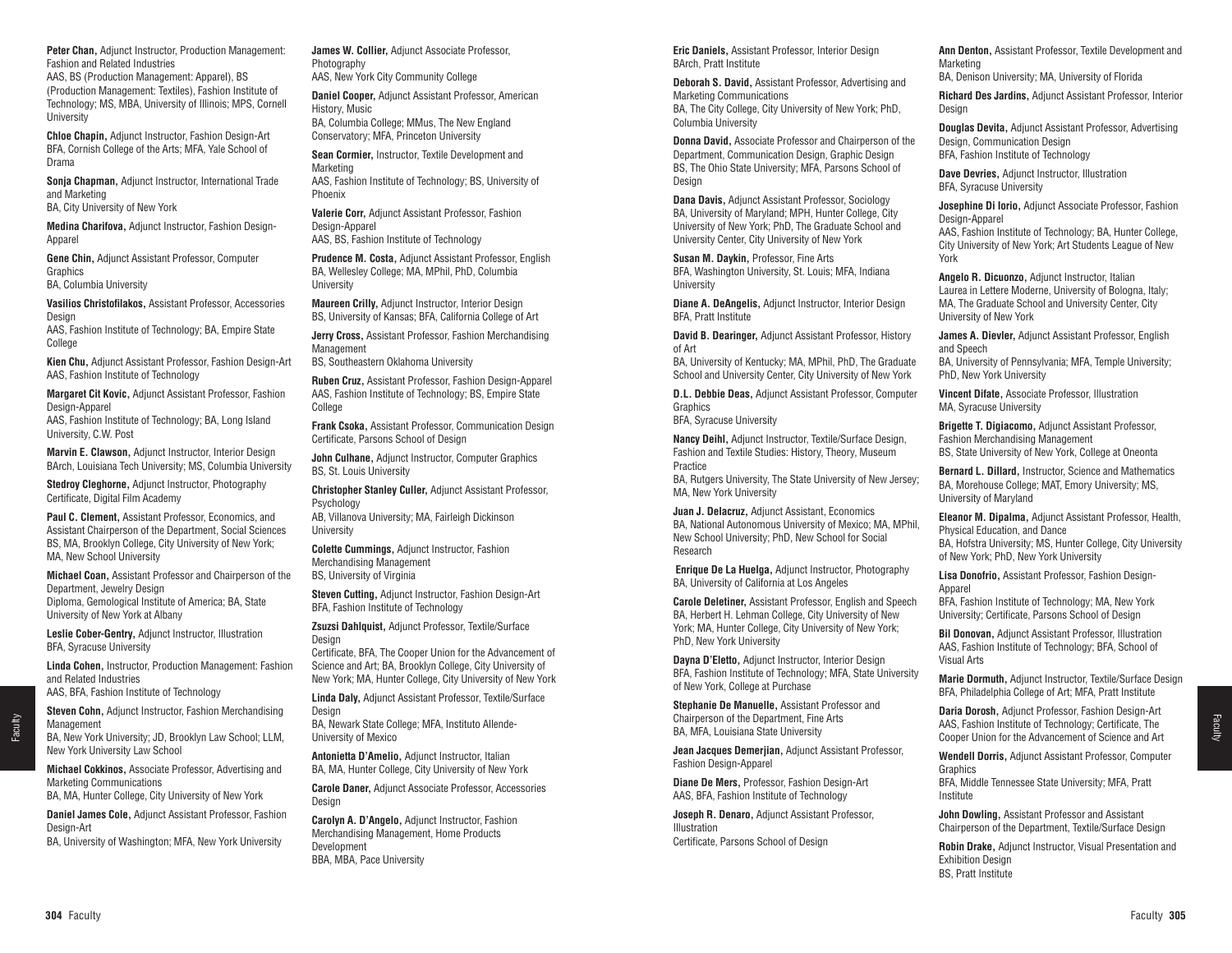**David J. Drogin,** Assistant Professor, History of Art BA, Wesleyan University; MA, PhD, Harvard University

**Donald Dubuisson,** Adjunct Assistant Professor, English and Speech MFA, Sarah Lawrence College

**Jana Duda,** Adjunct Instructor, Photography

BA, University of South Florida **John Duncan,** Adjunct Instructor, Interior Design BS, Art Center College of Design

**Alex Ebel,** Adjunct Instructor, Illustration

**Jaye G. Edelstein,** Adjunct Assistant Professor, Fashion Design-Apparel AAS, BFA, Fashion Institute of Technology

**Michael Edstrom,** Adjunct Assistant Professor, Communication Design

**Roberta Elins,** Professor, Advertising and Marketing Communications, and Chairperson of the Department, Direct and Interactive Marketing AB, Vassar College; MA, The New School for Social Research

**Judith Ellis,** Professor, Communication Design, and Chairperson of the Department, Toy Design BFA, Parsons School of Design

**Richard Elmer,** Adjunct Instructor, Illustration BFA, School of Visual Arts

**Rosalba Emanuel-King,** Adjunct Assistant Professor, Fashion Design-Art AAS, Fashion Institute of Technology; BFA, Parsons School

of Design

**Janet Esquirol,** Adjunct Instructor, Communication Design BA, Connecticut College; MFA, Parsons School of Design

**Thomas Evans,** Assistant Professor, Fine Arts BA, MFA, University of Minnesota

**Rose Fabricant,** Adjunct Assistant Professor, Fashion Design-Art

AAS, Fashion Institute of Technology; BFA, MFA, Pratt Institute

**Sean Fader,** Adjunct Instructor, Photography

**Terence Falk,** Adjunct Instructor, Photography BFA, University of Bridgeport

**Frank Farnham,** Adjunct Assistant Professor, Advertising and Marketing Communications BS, Boston University

**Teresa Fasolino,** Adjunct Instructor, Illustration Certificate, School of Visual Arts

Faculty

**Mario Federici,** Assistant Professor and Chairperson of the Department, Production Management: Fashion and Related Industries

AAS, Fashion Institute of Technology; BS, Empire State College

**Jean Feinberg,** Assistant Professor, Fine Arts BS, Skidmore College; MA, Hunter College, City University of New York

**Sandi Ferrara,** Adjunct Assistant Professor, Fashion Design-Apparel AAS, Fashion Institute of Technology

**Mary Ann C. Ferro,** Assistant Professor and Assistant Chairperson of the Department, Fashion Design-Apparel AAS, Fashion Institute of Technology; BS, Empire State College

**Juliana Fetter,** Adjunct Assistant Professor, Textile Development and Marketing Diploma, Staatliches Textil Technikum, Reutlingen, Germany

**Lisa Feuerherm,** Adjunct Assistant Professor, Fashion Design-Art, and Director, FIT Programs, Milan AAS, Fashion Institute of Technology

**Sherry Field,** Adjunct Assistant Professor, Fashion Design-Art

AAS, Fashion Institute of Technology; BA, State University of New York at Buffalo

**Oscar Fikar,** Adjunct Assistant Professor, History of Art BA, Columbia College; MA, MPhil, Columbia University

**Wallace J. Filler,** Adjunct Assistant Professor, Textile Development and Marketing BS, Greater Lowell Technical School

**Anne Finkelstein,** Adjunct Associate Professor, Visual Presentation and Exhibition Design BA, Bard College; MFA, Hunter College, City University of New York

**Linda Finnerty,** Assistant Professor, Advertising and Marketing Communications BS, Fordham University; Diploma, Hofstra University

**Terrance Fiore,** Assistant Professor, Direct and Interactive Marketing

BA, Hofstra University; MA, New York University

**Lauren Bavoso Flood,** Adjunct Instructor, Toy Design AAS (Fine Arts), AAS (Display and Exhibit Design), BA, Fashion Institute of Technology

**Michael Flynn,** Adjunct Instructor, Interior Design BFA, Pratt Institute

**Lourdes Font,** Assistant Professor, History of Art BA, Middlebury College; MA, PhD, New York University

**Susan A. Forbes,** Associate Professor, Interior Design Graduate Certificate, Parsons School of Design; BA, University of California at Berkeley; ASID, CID, IALD, IDEC

**Vito Fortuna,** Adjunct Instructor, Direct and Interactive Marketing

BS, Queens College, City University of New York; MS, New York University

**Kristin Fraidenburgh,** Adjunct Instructor, Textile/Surface Design, Fabric Styling

BS, Philadelphia College of Textiles and Science

**Frank T. Fraley,** Adjunct Assistant Professor, Jewelry Design AAS, Fashion Institute of Technology; Certificate, New York University

**Glenda Frank,** Adjunct Assistant Professor, English and **Speech** 

BA, MA, Brooklyn College, City University of New York; MPhil, PhD, The Graduate School and University Center, City University of New York

**Sandra Frank,** Adjunct Assistant Professor, Fashion Design-Art

BFA, Massachusetts College of Art **John J. Fraser,** Adjunct Instructor, Advertising and

Marketing Communications BA, State University of New York at Albany; MBA, Capella University

**Warren Frederick,** Adjunct Instructor, Toy Design BA, State University of New York, College at New Paltz; BFA, Fashion Institute of Technology

**Bill Freeman,** Adjunct Assistant Professor, Communication Design, Graphic Design BFA, Yale University; Certificate, American Academy of Dramatic Arts

**Gordon Frey,** Assistant Professor, Interior Design BA, Gettysburg College; MDiv, Union Theological Seminary; MA, Fashion Institute of Technology

**Herbert Frichner,** Adjunct Assistant Professor, Fashion Merchandising Management BBA, The City College, City University of New York

**Deborah Friedman,** Adjunct Assistant Professor, Fashion Merchandising Management

BS, Pennsylvania State University

**Wendy Friedman,** Adjunct Instructor, Fashion Design-Art

**Neal Furie,** Adjunct Instructor, Fashion Merchandising Management

BA, Brooklyn College, City University of New York **Joanne Galanos,** Adjunct Assistant Professor, Fashion Design-Art

AAS (Fashion Design), AAS (Interior Design), Fashion Institute of Technology; BFA, School of Visual Arts; MFA, New York Academy of Figurative Art

**Lawrence Galante,** Adjunct Associate Professor, Health, Physical Education, and Dance AB, Hunter College, City University of New York; MA, Hofstra University; PhD, Westbrook University

**Cynthia Gallagher,** Adjunct Assistant Professor, Fine Arts BFA, Philadelphia University of the Arts; MFA, Queens College, City University of New York

**Maurice P. Galli,** Adjunct Assistant Professor, Jewelry Design

**George J. Ganiaris,** Professor, Textile Development and Marketing

BS, Randolph-Macon College; MS, Institute of Textile **Technology** 

**Wildajean Gardner,** Adjunct Assistant Professor, Fashion Design-Art AAS, Fashion Institute of Technology

**Judith Garnar-Wortzel,** Adjunct Assistant Professor, Computer Graphics AAS, BFA, Fashion Institute of Technology

**Joseph Garofalo,** Professor, Textile Development and Marketing

AAS, Fashion Institute of Technology; BS, Philadelphia College of Textiles and Science; MS, Richmond College, City University of New York

**Judith Garrecht-Williams,** Adjunct Assistant Professor, English and Speech

BA, Vanderbilt University; MA, Teachers College, Columbia University; Licence de lettres modernes, Université de Paris VII; Maîtrise de lettres modernes, Université de Paris III

**J. Vincenzo Gatto,** Adjunct Instructor and International Coordinator, Fashion Merchandising Management BS, Fordham University

**Sarah Gaydos,** Adjunct Instructor, Communication Design BFA, The University of the Arts

**Catherine Geib,** Instructor, Fashion Merchandising Management AAS, Fashion Institute of Technology; BS, BA, State University of New York, College of Oneonta

**Karen Gentile,** Associate Professor and Chairperson of the Department, Textile/Surface Design and Fabric Styling AAS, BFA, Fashion Institute of Technology

**Patrice George,** Assistant Professor, Textile Development and Marketing

BA, University of Michigan

**Janice Giardina,** Adjunct Assistant Professor, Fashion Design-Art BFA, Fashion Institute of Technology

**Salvatore Giardina,** Adjunct Assistant Professor, Textile Development and Marketing AAS, BS, Fashion Institute of Technology

**Henry Gibson,** Professor, Mathematics BS, New York University; MBA, Columbia University; EdD, Teachers College, Columbia University

**Sarah Gilbert,** Adjunct Instructor, Patternmaking **Technology** 

AAS (Fashion Buying and Merchandising), AAS (Patternmaking Technology), Fashion Institute of Technology; BS, State University of New York College at Buffalo

**Jane M. Gill,** Adjunct Assistant Professor, Educational Skills

AB, Albertus Magnus College; MA, Teachers College, Columbia University

**Melinda Gist-Lorenz,** Adjunct Instructor, International Trade and Marketing

BA, Southern Methodist University; MBA, Thunderbird, The American Graduate School of International Management

**Erin Gleeson,** Adjunct Instructor, Photography MFA, School of Visual Arts

**Keith Godard,** Adjunct Instructor, Communication Design, Graphic Design BFA, London College of Printing; MFA, Yale University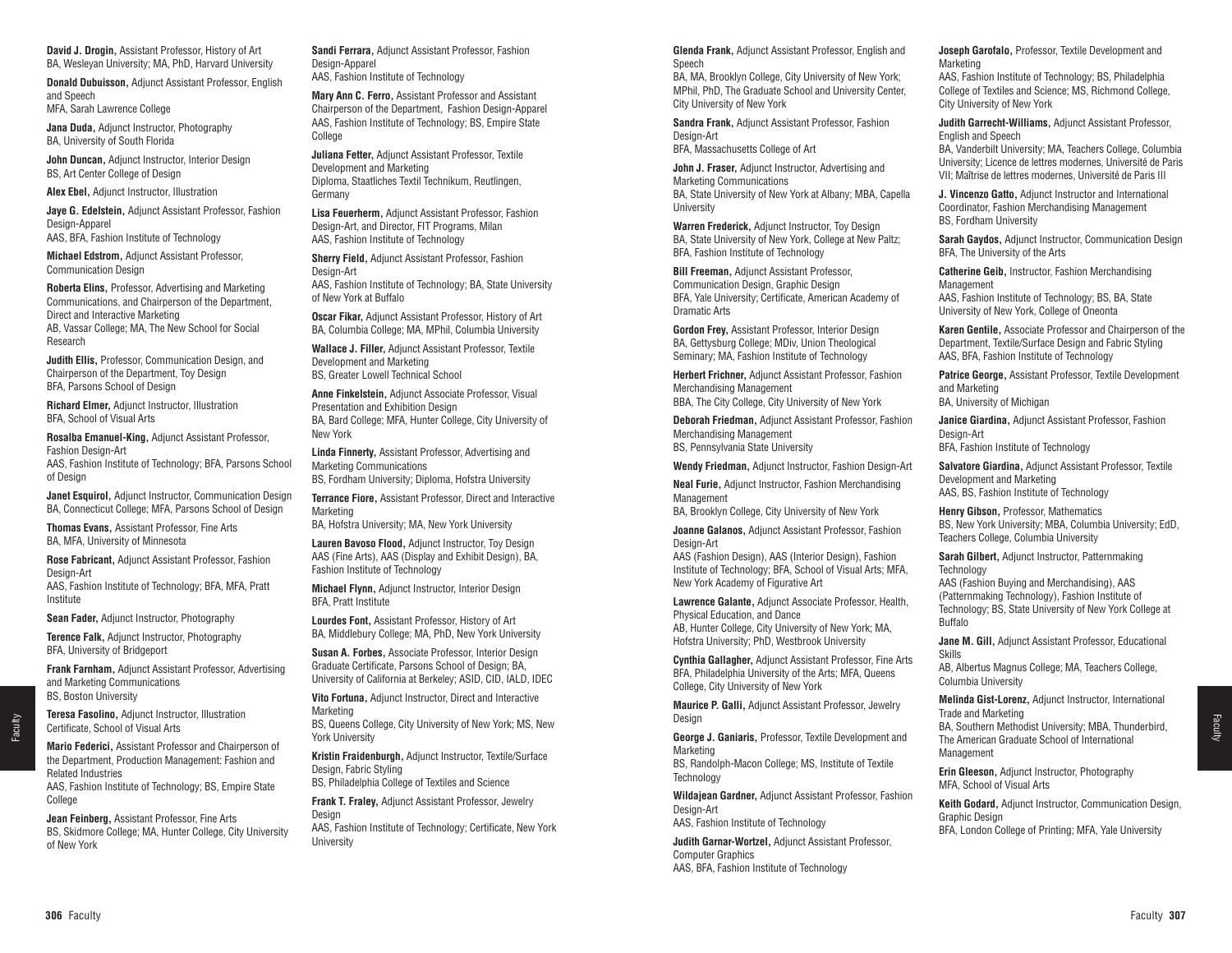**Susanne Goetz,** Assistant Professor, Textile/Surface Design

BA, University of Applied Science, Muenchberg, Germany; MSc, North Carolina State University

**Asli G. Gokhan-Kucuk,** Associate Professor and Chairperson of the Department, English and Speech BA, Bogazici University, Istanbul, Turkey; MA, University of Akron; PhD, University of Pittsburgh

**Nathaniel Gold,** Adjunct Instructor, Illustration BFA, MA, Fashion Institute of Technology

**Zehava Goldberg,** Adjunct Instructor, History of Art BA, Hofstra University; MA, Hunter College, City University of New York; MPhil, The Graduate School and University Center, City University of New York

**Mark Goldblatt,** Associate Professor, Educational Skills BA, Queens College, City University of New York; PhD, The Graduate School of the City University of New York

**Frederick Golden,** Adjunct Professor, Production Management: Fashion and Related Industries BS, Bucknell University; MBA, Harvard University; DPS, Pace University

**Henry Goldsmith,** Adjunct Associate Professor, Accessories Design

**Alice Goldstein,** Assistant Professor, Fashion Merchandising Management BA, Brooklyn College, City University of New York

**Ellen R. Goldstein,** Professor and Chairperson of the Department, Accessories Design BA, Hofstra University

**Mark Golubow,** Adjunct Assistant Professor, English and Speech

BA, State University of New York at Buffalo; MA, New York University

**Gustavo Gonzalez,** Adjunct Assistant Professor, Photography

BA, The City College, City University of New York **Myrna-Yamil Gonzalez,** Adjunct Instructor, Spanish

MA, Arizona State University **John Goodwin,** Adjunct Assistant Professor, Computer

Graphics BA, California State University at Fullerton; MA, University of California at Los Angeles

**Trudie Grace,** Adjunct Assistant Professor, History of Art BA, Sarah Lawrence College; MA, Columbia University; PhD, The Graduate School and University Center, City University of New York

**Sondra Graff,** Adjunct Assistant Professor, Communication Design, Graphic Design AAS, Parsons School of Design

**Edgar Grana,** Adjunct Instructor, Computer Graphics BA, Washington and Jefferson College; MFA, University of Iowa; MM, The Julliard School

**Joseph Gresia,** Adjunct Assistant Professor, Menswear

**Julie Gross,** Adjunct Assistant Professor, Communication Design

BFA, Pratt Institute; MA, Hunter College, City University of New York

**Naomi Gross,** Associate Professor and Assistant Chairperson of the Department, Fashion Merchandising Management BA, Oberlin College

**Craig Gugel,** Adjunct Assistant Professor, Advertising and Marketing Communications BA, University of Windsor, Ontario, Canada

**Hee Myung Han,** Adjunct Assistant Professor, Patternmaking Technology AAS, Fashion Institute of Technology; BA, Ewha Women's University, Seoul, Korea; MS, Sungshin Women's University, Seoul, Korea

**Barbara Hanlon,** Assistant Professor, Illustration Certificate, Parsons School of Design

**Phyllis Harbinger,** Adjunct Assistant Professor, Interior Design

AAS, Fashion Institute of Technology; BA, Syracuse University; ASID, CID

**Brian R. Hart,** Adjunct Instructor, Packaging Design BFA, Long Island University, C.W. Post

**Stephanie Hart,** Adjunct Assistant Professor, Educational Skills

BA, Finch College; MA, New York University

**Gloria Hartley,** Assistant Professor, Fashion Merchandising Management BA, MSEd, Fordham University

**Lewis Hecker,** Adjunct Counselor, Internship Center BA, Syracuse University

**Cornelia Hediger,** Adjunct Instructor, Photography BFA, MFA, Rutgers University, The State University of New Jersey

**Marilyn Hefferen,** Adjunct Instructor, Visual Presentation and Exhibition Design

AAS, Fashion Institute of Technology; BFA, Pratt Institute

**Holly Henderson,** Adjunct Assistant Professor, Textile/Surface Design

AAS, Fashion Institute of Technology

**Stan Henry,** Adjunct Assistant Professor, Communication Design

BFA, Kansas City Art Institute

**Patricia Henry,** Adjunct Assistant Professor, Photography BS, Fashion Institute of Technology

**Deborah Hernandez,** Adjunct Instructor, Textile/Surface Design

AAS, BFA, Fashion Institute of Technology

**Ellen Hess,** Adjunct Assistant Professor, Textile/Surface Design BA, State University of New York at Albany; MA, College of

New Rochelle

**Ron Hester,** Adjunct Instructor, Communication Design, Graphic Design BFA, Ohio State University

**Susan Hopper Hewitt,** Adjunct Instructor, Packaging Design BFA, MA, California College of Arts

**Andrew Hickes,** Adjunct Instructor, Interior Design BArch, Carnegie Mellon University

**Mark Higden,** Instructor, Fashion Merchandising Management BFA, Southeastern Massachusetts University

**Max Hilaire,** Assistant Professor, Photography

AAS, Fashion Institute of Technology; BA, Queens College, City University of New York

**Denise Hill,** Adjunct Instructor, Fashion Design-Art

**Allen Hochman,** Adjunct Assistant Professor, Photography BA, Hunter College, City University of New York

**Theodore Hoffman,** Adjunct Assistant Professor, Textile Development and Marketing BS, Lowell Technological Institute

**Margaret Holt,** Adjunct Assistant Professor, Fashion Design-Apparel AAS, Fashion Institute of Technology; BA, Queens College, City University of New York

**Avery M. Horowitz,** Adjunct Assistant Professor, Economics BA, Brooklyn College, City University of New York; MPhil, PhD, The Graduate School and University Center, City University of New York

**Gwendolyn Houston,** Adjunct Instructor, Home Products Development

AAS, BS, Fashion Institute of Technology

**Kim Hryniewicz,** Adjunct Instructor, Fashion Design-Art AAS, Fashion Institute of Technology; BS, Kansas State University

**Bing Hu,** Adjunct Instructor, Fine Arts BFA, Shanghai Teachers University; MFA, State University of New York, College at Purchase

**Elizabeth Hunter,** Adjunct Instructor, Advertising and Marketing Communications BS, Fordham University

**Michael Hyde,** Assistant Professor, English and Speech BA, University of Pennsylvania; MFA, Columbia University; PhD, New York University

**Patricia Iacobazzo,** Adjunct Assistant Professor, English and Speech BA, MA, Brooklyn College, City University of New York

**Rita Idelson,** Adjunct Assistant Professor, Science BS, Brooklyn College, City University of New York; MA, Hunter College, City University of New York

**Sabine Illes,** Adjunct Associate Instructor, Fashion Design-Apparel AAS, Fashion Institute of Technology

**Lauren B. Isaacson-Lev,** Adjunct Assistant Professor, Advertising and Marketing Communications BS, Fashion Institute of Technology; MS, Mercy College

**Kenneth Jacobs,** Adjunct Instructor, Advertising and Marketing Communications BS, Syracuse University

**Elisabeth Jacobsen,** Assistant Professor, Visual Presentation and Exhibition Design AAS, Fashion Institute of Technology; BFA, State University of New York, College at Purchase; MFA, State University of New York at Albany

**Susan Jacobson,** Adjunct Assistant Professor, Educational Skills BA, University of Michigan; MA, Hunter College, City

University of New York; MA, Teachers College, Columbia University

**Julia Jacquette,** Assistant Professor, Fine Arts BS, Skidmore College; MFA, Hunter College, City University of New York

**Jean Jacullo,** Instructor, Fashion Merchandising Management BS, University of Delaware; MPS, Fashion Institute of **Technology** 

**Ellen Jaffee,** Adjunct Assistant Professor, French BA, State University of New York at Buffalo; MS, Georgetown University

**Kay James,** Associate Professor, Textile Development and Marketing

BS, Philadelphia Textile Institute; MA, New York University

**Linda James,** Adjunct Instructor, Advertising and Marketing Communications BBA, MBA, Bernard M. Baruch College, City University of New York

**Barbara L. Janoff,** Associate Professor, English and Speech

BA, University of Pennsylvania; MA, PhD, Columbia University

**Lucy Jensen,** Adjunct Instructor, Communication Design BFA, Fashion Institute of Technology

**Robert Jessel,** Adjunct Assistant Professor, Fine Arts BFA, Kansas City Art Institute

**Guillermo Jimenez,** Assistant Professor, International Trade and Marketing

BA, Harvard University; JD, University of California at Berkeley

**Constance Johannsen,** Adjunct Assistant Professor, Interior Design BA, Jersey City State College; MS, Yeshiva University

**Bonnie Hunt Johnson,** Associate Professor, Fashion Merchandising Management MA in Ed, The University of Akron

**Clare F. Johnson,** Professor, Mathematics BS, Spring Hill College; MA, Duquesne University; PhD, Columbia University

**Hamilton Johnson,** Adjunct Assistant Professor, Computer **Graphics** BA, Oberlin College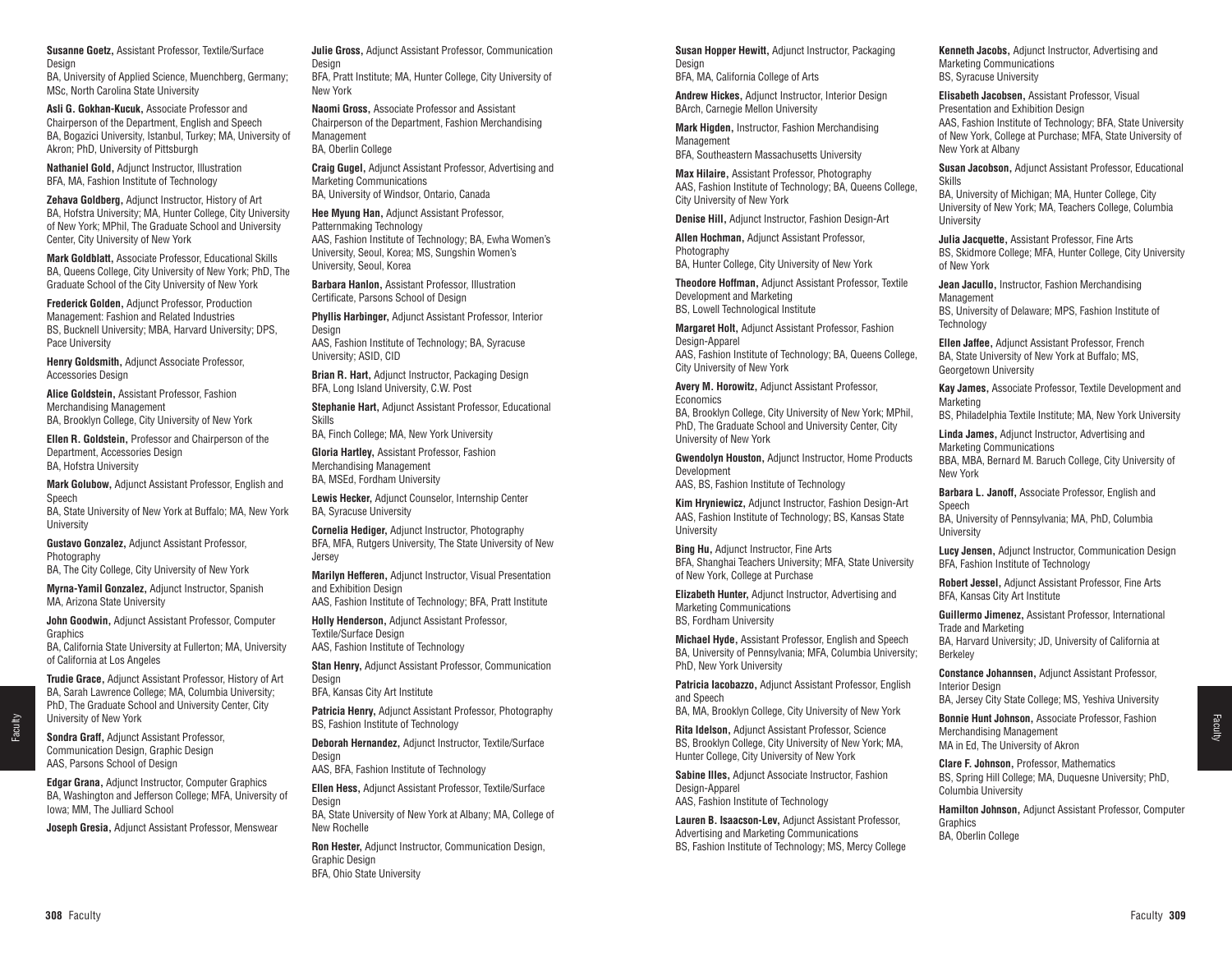**Hubert A. Johnson,** Adjunct Assistant Professor, **Mathematics** 

BS, MS, Central Connecticut State College; EdM, EdD, Teachers College, Columbia University

**Ingrid Johnson,** Professor, Textile Development and Marketing BS, Philadelphia College of Textile and Science; MA, North Carolina State University

**Lynda Johnson,** Adjunct Assistant Professor, Advertising and Marketing Communications AAS, Fashion Institute of Technology

**Marilyn Johnson,** Adjunct Instructor, Packaging Design BFA, University of Kansas

**Maurice J. Johnson,** Associate Professor, Fashion Merchandising Management BA, University of Wisconsin at Madison; MA, Cornell University

**Michael Johnson,** Adjunct Assistant Professor, English and Speech MFA, Yale University

**Peter Johnston,** Adjunct Instructor, Interior Design BS, Arizona State University; MArch, University of California at Los Angeles

**Sigrid Junkermann,** Adjunct Assistant Professor, Science BA, Friedrich-Wilhelms-Universitat, Bonn, Germany; MS, Freie Universitat, Berlin, Germany

**Orlando Justo,** Adjunct Assistant Professor, Economics BA, Higher Institute Relations, Cuba; Certificate, University of Miami; MA, The City College, City University of New York

**Bernard N. Kahn,** Adjunct Assistant Professor, Production Management: Fashion and Related Industries AAS, BS, Fashion Institute of Technology; MAOM, University of Phoenix

**Morton Kaish,** Professor, Illustration BFA, Syracuse University

**Georgia Kalivas,** Adjunct Assistant Professor, Textile Development and Marketing AAS, BS, Fashion Institute of Technology; MAEd, National Louis University

**Takashi Kamiya,** Associate Professor and Chairperson of the Department, Interior Design AAS, BFA, Fashion Institute of Technology; ASID, IDEC, NCIDQ

**Kenneth Kanrich,** Adjunct Assistant Professor, Production Management: Fashion and Related Industries AB, Harvard University; BS, Massachusetts Institute of **Technology** 

**Stacey Karesh,** Adjunct Instructor, Advertising and Marketing Communications BS, University of South Carolina

**Barry P. Karp,** Adjunct Professor, Psychology BA, Queens College, City University of New York; MA, PhD, The City College, City University of New York

**Eileen Karp,** Assistant Professor, Fashion Design-Apparel AAS, Fashion Institute of Technology; BS, North Dakota State University; Certificate, MSEd, California State University East Bay

**Arnold Karr,** Adjunct Assistant Professor, Advertising and Marketing Communications BA, Carnegie Mellon University

**Mary Kassner,** Assistant Professor, Production Management: Fashion and Related Industries AAS, BS, Fashion Institute of Technology; MBA, Dowling College

**Yoko Katagiri,** Adjunct Instructor, Social Sciences MPhil, The Graduate Center, City University of New York

**John Katimaris,** Adjunct Assistant Professor, Interior Design

BS, New York Institute of Technology; MFA, Parsons School of Design; AIA, IES, IIDA, RA

**Judith Katz-Geschwind,** Adjunct Instructor, International Trade and Marketing BA, Brandeis University; MS, Massachusetts Institute of **Technology** 

**Bernard Kaufman,** Assistant Professor, Fashion Merchandising Management BS, Long Island University

**Yuniya Kawamura,** Associate Professor, Sociology Diploma, Bunka School of Fashion, Japan; AAS, Fashion Institute of Technology; BA, Sophia University, Japan; MA, PhD, Columbia University

**Arnetta Kenney,** Adjunct Assistant Professor, Textile/Surface Design

**Thomas A. Kenney,** Adjunct Assistant Professor, Textile Development and Marketing AA, BA, Thomas A. Edison College

**Constance K. Kent,** Adjunct Assistant Professor, English

and Speech BA, MA, Long Island University, C. W. Post College; PhD,

Columbia University

**Barbara Kerin,** Assistant Professor, Fashion Design-Apparel

BFA, Washington University; MS, Bank Street College of Education, Parsons School of Design

**Kerwin Kettler,** Adjunct Associate Instructor, Interior Design

Diploma, Parsons School of Design; BS, New York University; MS, University of Wisconsin; MA, University of Pennsylvania

**Elvin Elias Lee Kince,** Assistant Professor, Communication Design, Graphic Design BFA, University of Cincinnati; MFA, Yale University School of Art

**Kenneth D. King,** Adjunct Instructor, Fashion Design-Apparel

BFA, Central State University

**Raymond S. Kinlock,** Adjunct Assistant Professor, Textile/Surface Design

**Anna Kiper,** Adjunct Assistant Professor, Fashion Design-Art

AAS, Fashion Institute of Technology; BFA, Moscow College of Art and Technology, Russia

**Nomi Dale Kleinman,** Assistant Professor, Textile/Surface Design BFA, Rhode Island School of Design

**Stanley Kleinman,** Adjunct Assistant Professor, Fashion Merchandising Management

BBA, The City College, City University of New York

**Deborah Klesenski,** Assistant Professor and Chairperson of the Department, Photography AAS, Fashion Institute of Technology; BS, Empire State College

**Marianne Rosner Klimchuk,** Associate Professor and Associate Chairperson of the Department, Packaging Design BA, Wesleyan University; MS, Pratt Institute

**Stanley Klotz,** Adjunct Assistant Professor, Fashion Merchandising Management

**Andrew Kner,** Adjunct Instructor, Packaging Design, Toy Design BA, MFA, Yale University

**Patrick Knisley,** Assistant Professor, English and Speech AB, Harvard College; MA, PhD, University of Colorado

**Nobuko Kodama,** Adjunct Assistant Professor, Japanese MA, Seton Hall University; PhD, New York University

**John Koerner,** Adjunct Instructor, Toy Design BS, University of Cincinnati

**Anthony Kokinos,** Adjunct Assistant Professor, Illustration

**Anne Kong,** Assistant Professor, Visual Presentation and Exhibition Design

AAS, Fashion Institute of Technology; BS, Empire State College

**Arthur H. Kopelman,** Professor, Science BA, Queens College, City University of New York; MPhil, PhD, The Graduate School of the City University of New York

**Harriet Korman,** Adjunct Assistant Professor, Fine Arts BA, Queens College, City University of New York

**Igor Kozlenko,** Adjunct Instructor, Menswear BA, Odessa Fashion School of Design and Tailoring

**Madelyne Kraft,** Assistant Professor, Science PhD, Hunter College, City University of New York

**Sandra A. Krasovec,** Associate Professor, Packaging Design

BFA, Northern Illinois University

**Richard Krisburg,** Adjunct Instructor, Advertising and Marketing Communications BA, MBA, State University of New York at Binghamton

**Ken Krug,** Adjunct Instructor, Textile/Surface Design BFA, San Francisco Art Institute

**Haeran Ku,** Adjunct Instructor, Interior Design AAS, Fashion Institute of Technology; BFA, Hong-ik University, Seoul, South Korea

**Paul Jeffrey Lamarre,** Adjunct Instructor, Computer **Graphics** 

BA, Pennsylvania State University

**Gary L. Lampley,** Adjunct Assistant Professor, Fashion Merchandising Management BS, University of Tennessee; MA, Empire State College

**Sonja Lamut,** Assistant Professor, Illustration BFA, University of Arts, Belgrade, Yugoslavia; MFA, Hunter College, City University of New York

**Gloria Lang,** Adjunct Instructor, Home Products Development BS, Cornell University

**Lawrence Langham,** Assistant Professor and Chairperson of the Department, Visual Presentation and Exhibition Design BID, Pratt Institute

**John Larosa,** Adjunct Instructor, Advertising and Marketing Communications BBA, Bernard M. Baruch College, City University of New York

**Sophia Latto,** Adjunct Instructor, Visual Presentation and Exhibition Design BFA, Pratt Institute

**Jules Lavner,** Assistant Professor, Textile Development and Marketing BS, North Carolina State College

**Athena Lazarides,** Adjunct Instructor, Fashion Merchandising Management BA, Queens College, City University of New York; MIA, Columbia University

**Shannon M. Leddy,** Adjunct Instructor, Interior Design AAS, BFA, Fashion Institute of Technology

**Dennis Lee,** Adjunct Instructor, Textile/Surface Design AAS, Broome Community College at Binghamton; AAS, Fashion Institute of Technology

**Mary Ann Lee,** Adjunct Assistant Professor, Patternmaking Technology BA, University of Washington

**Yvonne Lee-Urena,** Adjunct Instructor, Fashion Design-Art

**Joseph Lembo,** Assistant Professor, Interior Design BFA, New School University

**Amy Lemmon,** Associate Professor, English and Speech BA, Ohio Wesleyan University; MA, PhD, University of Cincinnati

**Anthony Lent,** Assistant Professor, Jewelry Design Goldsmithing Certificate, Fachhochschule, Schwabisch-Gmund, Germany

**Olivia McGregor Leon,** Adjunct Assistant Professor, Fashion Merchandising Management BA, Sweet Briar College

**Rocco Leonardis,** Adjunct Associate Professor, Interior Design BArch, Pratt Institute; MFA, New York Academy of Figurative Arts; RA, RIBA, NCARB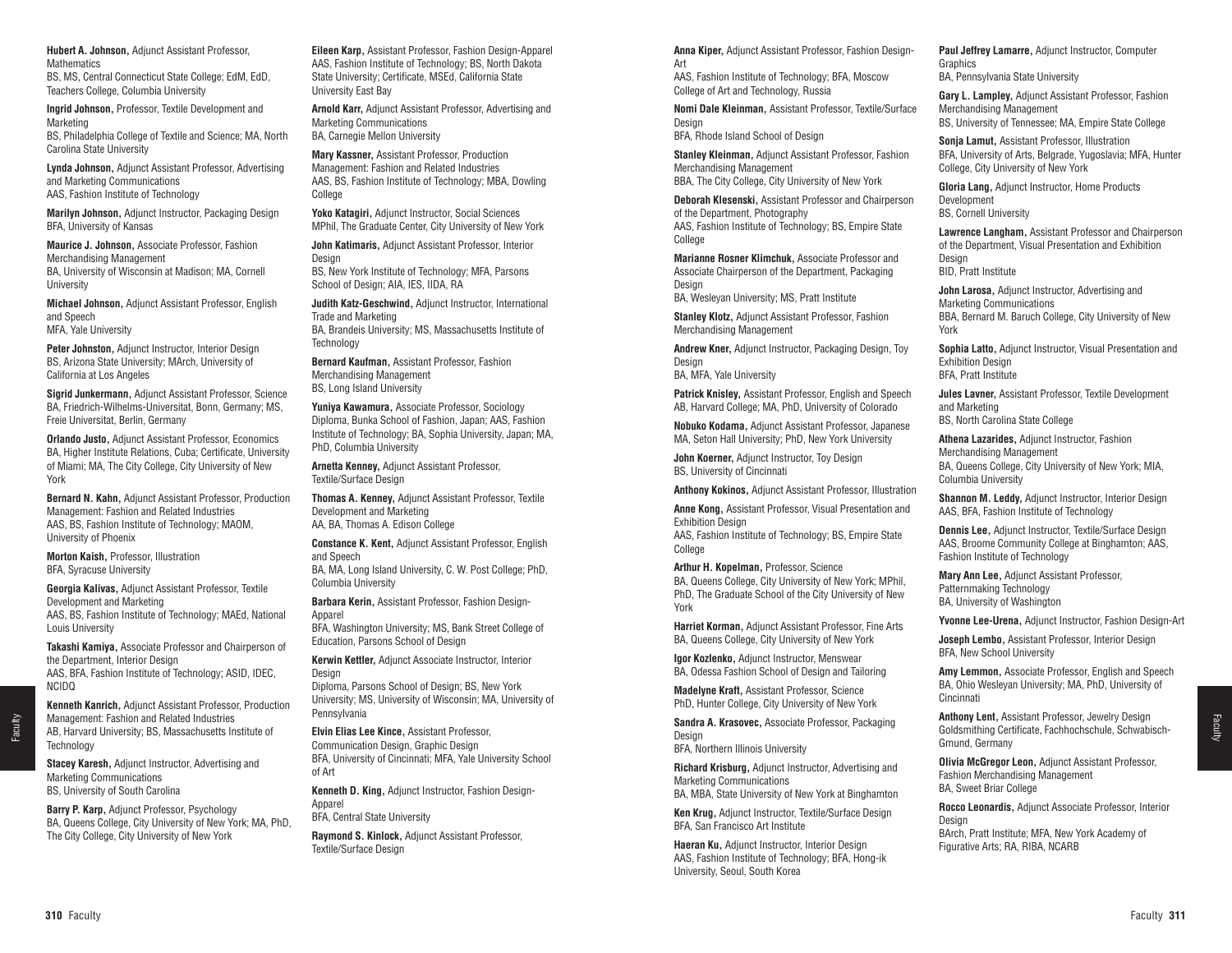**Alison Kyle Leopold,** Assistant Professor, Advertising and Marketing Communications and Internship Center BA, George Washington University

**Tisa Lynn Lerner,** Adjunct Assistant Professor, Communication Design, Graphic Design BFA, MFA, Pratt Institute

**Stanley Levine,** Adjunct Assistant Professor, Marketing: Fashion and Related Industries BS, The City College, City University of New York; JD, Brooklyn Law School; LLM, New York University

**Yasemin Celik Levine,** Associate Professor, Political Science and World Affairs BA, Franklin and Marshall College; MA, Boston University; PhD, The Graduate School and University Center, City University of New York

#### **Marion Levine,** Assistant Professor, Speech

BA, Hunter College, City University of New York; MPhil, City University of New York; MS, Brooklyn College, City University of New York; PhD, The Graduate School and University Center, City University of New York; CCC-A, CCC-SP, American Speech and Hearing Association

**Jeanne L. Levinson,** Adjunct Instructor, Textile/Surface Design

BS, New Bedford Institute of Technology

**Robert Levy,** Adjunct Instructor, Enterprise Center BS, Temple University

**Ted Lewis,** Adjunct Instructor, Health, Physical Education, and Dance

BA, Hunter College, City University of New York; MA, New York University; MS, Queens College, City of New York

**Andrea Licari,** Adjunct Instructor, Production Management: Fashion and Related Industries BS, MBA, St. John's University; DPS, Pace University

**Joseph C. Liddicoat,** Adjunct Assistant Professor, Science BA, Wayne State University; MA, Dartmouth College; PhD, University of California, Santa Cruz

**J. Evelyne Liebmann,** Adjunct Assistant Professor, Fashion Merchandising Management BA, Adelphi University

**Kristin Lilley,** Adjunct Instructor, Communication Design BA, University of New Hampshire; MS, Pratt Institute

**Albert Lin,** Adjunct Instructor, Communication Design, Graphic Design

BFA, School of Visual Arts

Faculty

**Hsiu-Yung Lin,** Adjunct Assistant Professor, Fashion Design-Apparel

AAS, Fashion Institute of Technology; BS, Fu Jen University, Taiwan; MS, University of Rhode Island

**Sylvia Yeuhling Lin,** Adjunct Instructor, Patternmaking Technology

Certificate, The Tres Bien School of Fashion; AAS, Parsons School of Design; BA, Feng Chia University

**Janet Linville,** Adjunct Assistant Professor, Accessories Design

BS, State University of New York, College at Oneonta

**Carol Litt,** Professor, Textile/Surface Design AAS, Fashion Institute of Technology; BA, Empire State College

**Dik Liu,** Adjunct Instructor, Fine Arts MFA, Yale University

**Nancy Loeber,** Adjunct Instructor, Communication Design

**Sharon Kramer Loew,** Adjunct Instructor, Visual Presentation and Exhibition Design BFA, The Cooper Union for the Advancement of Science and Art

**Dolores Lombardi,** Adjunct Assistant Professor, Fashion Design-Apparel AAS, Parsons School of Design; BA, MA, Brooklyn College, City University of New York

**Ladonna C. Love,** Professor, Fashion Merchandising Management

AAS, Fashion Institute of Technology; BS, Howard University; MA, Teachers College, Columbia University

**Dorothy Loverro,** Assistant Professor, Illustration Certificate, Parsons School of Design

**William Low,** Assistant Professor, Illustration

**Maria Lucca,** Adjunct Instructor, Advertising and Marketing Communications BFA, Rochester Institute of Technology

**Susanna Luckey,** Assistant Professor and Assistant Chairperson of the Department, Fashion Design-Art BFA, Parsons School of Design

**Mario Lupia,** Adjunct Associate Professor, Fashion Design-Apparel BA, Empire State College

**Jose Madera,** Adjunct Assistant Professor, Fashion Design-Apparel

**Stuart Mager,** Adjunct Assistant Professor, Interior Design BFA, Pratt Institute

**Michael Maione,** Adjunct Assistant Professor, French BA, St. Lawrence University; MA, Middlebury College; PhD, University of Connecticut

**Joseph J. Maiorca,** Associate Professor, Psychology BA, Herbert H. Lehman College, City University of New York; MA, Fordham University

**Kam Mak,** Associate Professor, Illustration BFA, School of Visual Arts

**Suman V. Mallipattana,** Adjunct Instructor, French Diplome, Paul Valery University, France; MA, PhD, Karnatak University, India

**Nicole Malone,** Adjunct Assistant Professor, Accessories Design

AAS, BFA, Fashion Institute of Technology

**William Manfredi,** Adjunct Assistant Professor, Jewelry Design

BA, St. Francis College

**Alan Manheim,** Adjunct Assistant Professor, Science BA, Queens College, City University of New York; MS, Adelphi University; MA, Teachers College, Columbia University

**Rafael Marino,** Adjunct Instructor, Science and **Mathematics** EdD, Columbia University

**Sandra Markus,** Assistant Professor, Fashion Design-Apparel AAS, Fashion Institute of Technology; BA, McGill University; MFA, University of Illinois

**Elena M. Martinez,** Adjunct Assistant Professor, Spanish BA, University of Puerto Rico; MA, PhD, New York University

**Francine Martini,** Adjunct Instructor, Interior Design BA, The College of New Jersey; MPS, Pratt Institute

**Anthony Martino,** Adjunct Assistant Professor, Fine Arts BFA, Maryland Institute, College of Art; MFA, Parsons School of Design; MFA, The New School for Social Research

**Joseph Masibay, Adjunct Instructor, Toy Design** BFA, University of Illinois

**Carol Massa,** Adjunct Assistant Professor, Communication Design AA, Miami Dade Community College

**Lori A. Massaro,** Associate Professor, Fashion Merchandising Management

AAS, Nassau Community College; BA, New York University; MPS, Fashion Institute of Technology

**Rene Mathez,** Associate Professor, Science and Mathematics, and Acting Chairperson of the Department, Health, Physical Education, and Dance BA, Yale University; MS, New Jersey Institute of Technology; MS, Massachusetts Institute of Technology

**Mary Costantini Mathieu,** Adjunct Assistant Professor, Visual Presentation and Exhibition Design BA, Caldwell College; MA, Rosary College

**Amy Mato,** Assistant Professor, Counselor, Internship Center

BS, Fashion Institute of Technology

**Arlene Mehlman,** Adjunct Assistant Professor, Health, Physical Education, and Dance BS, MS, Brooklyn College, City University of New York; MSW, Rutgers University, The State University of New Jersey

**Steven Melick, Adjunct Instructor, Toy Design** AAS, DuCret School of the Arts

**Joan Melnick,** Professor, Interior Design AAS, Fashion Institute of Technology; BS, MS, State University of New York, College at New Paltz

**James Mendolia,** Adjunct Assistant Professor, Fashion Merchandising Management AAS, BS, Fashion Institute of Technology

**Larry Menna,** Adjunct Assistant Professor, American History BA, MA, MPhil, PhD, Columbia University

**Janice Rovito Messinger,** Instructor, Fashion Merchandising Management BA, St. Joseph's University

**Madeleine Meyerson,** Adjunct Assistant Professor, Educational Skills BA, Augusta College; MA, Hunter College, City University of New York

**Katherine J. Michaelsen,** Professor, History of Art BA, MA, PhD, Columbia University

**Marlene Middlemiss,** Instructor, Fashion Design-Apparel AAS, Fashion Institute of Technology

**Karen Middleton,** Assistant Professor, Fashion Design-Apparel

AAS, Fashion Institute of Technology; BFA, Parsons School of Design

**Margaret A. Miele,** Assistant Professor, Psychology BS, The City College, City University of New York; MA, Hunter College, City University of New York

**David Miles,** Adjunct Instructor, Home Products Development AAS, BS, Fashion Institute of Technology

**Madeline Millán,** Assistant Professor, Spanish PhD, Stony Brook University, State University of New York

**John Mincarelli,** Professor, Fashion Merchandising Management BA, Wagner College; MA, New York University

**Daniel Mirer,** Adjunct Instructor, Photography MFA, California Institute of the Arts

**Eileen Mislove,** Adjunct Assistant Professor, Textile/Surface Design BFA, The Cooper Union for the Advancement of Science and Art

**Jeannette Monaco,** Adjunct Instructor, Fashion Merchandising Management MBA, New York University

**Laurence Montalto,** Adjunct Assistant Professor, Fine Arts BFA, Pratt Institute; MFA, Brooklyn College, City University of New York; PhD, New York University

**Luigi Montesano,** Adjunct Assistant Professor, Accessories Design

**William Mooney,** Associate Professor, English and Speech BA, Boston University; MA, Pennsylvania State University; PhD, University of Iowa

**Vincent Morales,** Adjunct Assistant Professor, Patternmaking Technology AAS, BS, Fashion Institute of Technology

**Jacqui Morgan,** Adjunct Assistant Professor, Illustration BFA, Pratt Institute; MA, Hunter College, City University of New York

**Peter Morrone,** Adjunct Instructor, Fashion Design-Apparel BBA, Manhattan College

**Vicki Moss,** Adjunct Assistant Professor, English BA, The City College, City University of New York; MA, The Graduate School and University Center, City University of New York; MA, Colorado State University

**Andrew Moszynski,** Associate Professor, Interior Design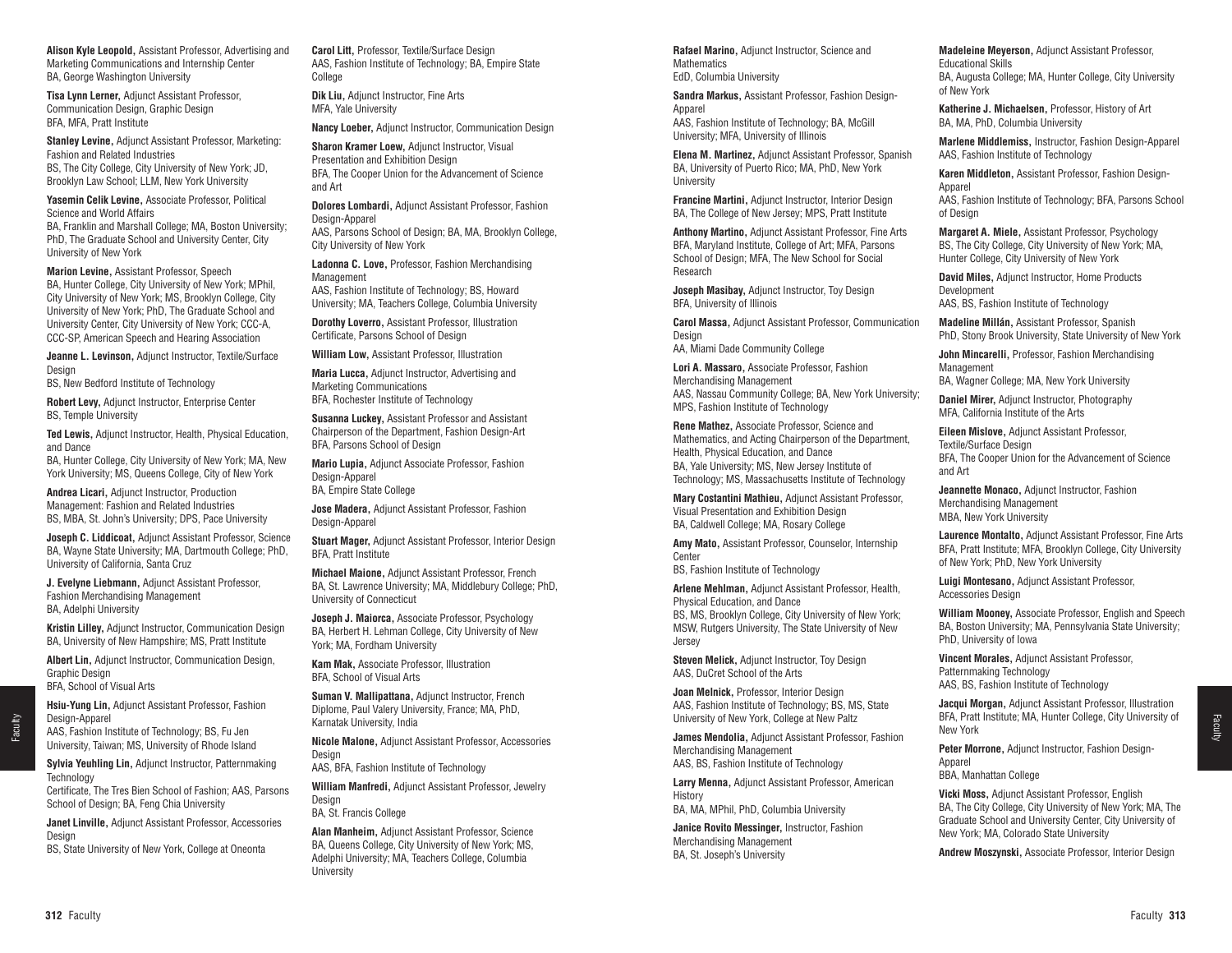**Anita Mott,** Adjunct Assistant Professor, Communication Design, Graphic Design

**Marshall W. Mount,** Adjunct Assistant Professor, History of Art

BA, Columbia College; MA, PhD, Columbia University **Linda Muglia,** Adjunct Assistant Professor, Fashion Design-Apparel

AAS, Fashion Institute of Technology

**Douglas Mulaire,** Assistant Professor, Photography BS, Boston College; MFA, Rochester Institute of **Technology** 

**Donald Mulligan,** Adjunct Assistant Professor, Communication Design BFA, University of Illinois

**Sarah Mullins,** Assistant Professor, Accessories Design AAS, Fashion Institute of Technology; BA, Burlington College

**Hilda Mundo-Lopez,** Adjunct Assistant Professor, Spanish BA, University of Puerto Rico at Rio Piedras; MA, State University of New York at Stony Brook; MPhil, New York University

**Richard Murnak,** Adjunct Assistant Professor, Advertising and Marketing Communications BA, University of Miami

**Ed Murr,** Adjunct Instructor, Illustration BFA, State University of New York College at Purchase; MA, Fashion Institute of Technology

**Shireen Musa,** Assistant Professor, International Trade and Marketing

BS, Fashion Institute of Technology; MBA, Saint Peter's College

**Raoul Nacinovich,** Adjunct Professor, Health, Physical Education, and Dance BS, MS, The City College, City University of New York

**Eva Bernard Nambath,** Adjunct Professor, Fashion Design-Apparel

AAS, Fashion Institute of Technology

**Nora Navarro,** Adjunct Assistant Professor, Accessories Design

**Kathy Neely,** Assistant Professor, Computer Graphics BA, Temple University

**Kim Nelson,** Adjunct Instructor, Jewelry Design AAS, Fashion Institute of Technology; BS, Utah State University

**Susan Nestel,** Adjunct Assistant Professor, Textile/Surface Design

BFA, Rhode Island School of Design

**Don Newcomb,** Adjunct Assistant Professor, Fashion Design-Art

BFA, University of Utah; MFA, Carnegie-Mellon University **Joan Nicosia,** Adjunct Instructor, Packaging Design

AAS, BFA, Fashion Institute of Technology

**Ruth Nier,** Assistant Professor, Fashion Design-Apparel AAS (Fashion Design), AAS (Textile Technology), BS, Fashion Institute of Technology; MS, New York Institute of Technology

**Jeffrey Ninesling,** Adjunct Assistant Professor, Textile/Surface Design AAS, Fashion Institute of Technology

**Chuck Nitzberg,** Adjunct Instructor, Illustration BFA, Rhode Island School of Design

**Natalie Nizhny,** Adjunct Instructor, Fashion Design-Art BS, Fashion Institute of Technology

**Scott Nobles,** Adjunct Instructor, Photography BFA, Rochester Institute of Technology

**Michael Nolan,** Adjunct Instructor, Health, Physical Education, and Dance MA, The Ohio State University; MFA, State University of New York at Brockport

**Raymond J. Noonan,** Assistant Professor, Health, Physical Education, and Dance BA, Thomas A. Edison State College; MA, PhD, New York

University **Alexa Nosal,** Adjunct Instructor, Communication Design BA, Montclair State University

**Jeanette Nostra,** Adjunct Instructor, Fashion Merchandising Management BA, Goddard University

**Anthony J. Nuzzo,** Adjunct Assistant Professor, Fashion Design-Apparel

AAS, Fashion Institute of Technology

**Margaret O'Bryan,** Adjunct Assistant Professor, Educational Skills BFA, New York University; MA, Hunter College, City University of New York

**Justin O'Connor,** Adjunct Assistant Professor, History of Art BA, Boston College; MA, Columbia University

**Vladimir Ocokoljic,** Adjunct Instructor, Interior Design AAS, BFA, Fashion Institute of Technology

**Abimbola Ogunsola,** Assistant Professor, Advertising and Marketing Communications BA, Bowdoin College; MBA, Cornell University

**Marcos Oksenhendler,** Adjunct Assistant Professor, Illustration

**Kathryn M. Olen,** Adjunct Assistant Professor, Communication Design

**Sarah Olson,** Adjunct Assistant Professor, Educational Skills BA, University of California, Berkeley; MA, Teachers College, Columbia University

**Dennis J. Oppenheim,** Adjunct Assistant Professor, Advertising and Marketing Communications BS, Boston University; MA, Teachers College, Columbia University

**Gennady Osmerkin,** Adjunct Assistant Professor, Jewelry Design

Abramzevo Art School; Certificate, Design Center in Moscow

**Ellen Oster,** Adjunct Assistant Professor, Textile/Surface Design

AAS, Fashion Institute of Technology; BFA, Alfred University College of Ceramics

**Nancy Kaplan Ostroff,** Associate Professor and Assistant Chairperson of the Department, Fashion Merchandising Management

BS, Fashion Institute of Technology; MA, New York University

**Motonobu Otsu,** Adjunct Associate Professor, Interior Design AAS, Fashion Institute of Technology; BFA, Kanazawa College of Art

**Emre Ozsoz,** Instructor, Social Sciences BA, Franklin and Marshall College; MA, PhD, Fordham University

**Jo Ann Paganette,** Adjunct Assistant Professor, Advertising and Marketing Communications BA, Marygrove College

**Roberta T. Paley,** Assistant Professor, Psychology BA, Queens College, City University of New York; MA, PhD, Fordham University

**Bill Pangburn,** Adjunct Instructor, Fine Arts MFA, Pratt Institute

**Laura Pantazis,** Adjunct Instructor, Health, Physical Education, and Dance MA, Hunter College, City University of New York

**Alice Papazian,** Adjunct Associate Professor, CL 112- Special Programs BA, The Cooper Union for the Advancement of Science and Art

**Brad Paris,** Assistant Professor, Photography BFA, Rochester Institute of Technology

**Isaac Paris,** Adjunct Assistant Professor, Communication Design, Graphic Design BFA, Parsons School of Design

**Esther Pariser,** Adjunct Assistant Professor, Fashion Merchandising Management AAS, Fashion Institute of Technology; BA, New York University; MA, The New School for Social Research

**Jinbae Park,** Assistant Professor, Interior Design BA, MS, PhD, Yonsei University, Seoul, Korea; MS, Pratt Institute

**Kingsley Parker,** Associate Professor and Assistant Chairperson of the Department, Communication Design, Graphic Design BA, Middlebury College; MA, Hunter College, City University of New York

**Steven Parker,** Adjunct Assistant Professor, Jewelry Design AAS, Fashion Institute of Technology; AAS, Parkland

College; BA, Columbia University

**Ken Parsons,** Adjunct Instructor, Textile/Surface Design BS, Pembroke State University

**Luz Pascal,** Assistant Professor, Patternmaking **Technology** 

AAS, Fashion Institute of Technology; BA, The New School for Social Research

**Karen R. Pearson,** Assistant Professor, Science and **Mathematics** 

BA, Clark University; PhD, Washington State University

**Linda Peer,** Adjunct Assistant Professor, Fine Arts BFA, Boston University; MFA, Queens College, City University of New York

**Marie Peppard,** Adjunct Assistant Professor, Fashion Design-Art

AAS, Fashion Institute of Technology; BFA, New York Institute of Technology; MA, Long Island University

**Don Perlis,** Associate Professor, Fine Arts AAS, New York City Community College

**Sara Petitt, Assistant Professor, Textile/Surface Design** and Coordinator, Fabric Styling BA, Bennington College

**Anthony Petrizzo,** Adjunct Assistant Professor, Textile/Surface Design BFA, Fashion Institute of Technology

**Matthew Petrunia,** Assistant Professor, English and Speech

BA, Youngstown State University; MA, Colorado State University; PhD, University of New Mexico

**Suzanne Piazza,** Adjunct Assistant Professor, Fashion Merchandising Management AAS, Fashion Institute of Technology

**Michelle Piccora,** Adjunct Assistant Professor, Textile/Surface Design BFA, Fashion Institute of Technology

**Grazyna Pilatowicz,** Assistant Professor, Interior Design BFA, Fashion Institute of Technology; MA, Lublin Catholic University, Lublin, Poland

**Sharon Pinckney,** Adjunct Assistant Professor, Fashion Design-Art BS, Howard University

**Lauren Pipkorn,** Adjunct Assistant Professor, Jewelry Design

AAS, Fashion Institute of Technology; BA, Florida State University

**Rocco Piscatello,** Adjunct Assistant Professor, Communication Design, Graphic Design BFA, State University of New York, College at Fredonia; Certificate, New York University

**Richard Pitts,** Professor, Fine Arts BFA, Pratt Institute

**Jacqueline Polite,** Adjunct Associate Instructor, Production Management: Fashion and Related Industries BA, University of Toledo; MA, State University of New York at Albany

**Nicholas Politis,** Professor, Interior Design BArch, BS, The City College, City University of New York; RA; Certificate, NCARB; IIDA, ASID-Allied, IDEC

**Carol Poll,** Professor, Sociology BA, MA, Hunter College, City University of New York; MS, Adelphi University; PhD, The City College, City University of New York

**Eve Pollack,** Associate Professor, Fashion Merchandising Management BA, MS, New York University

Faculty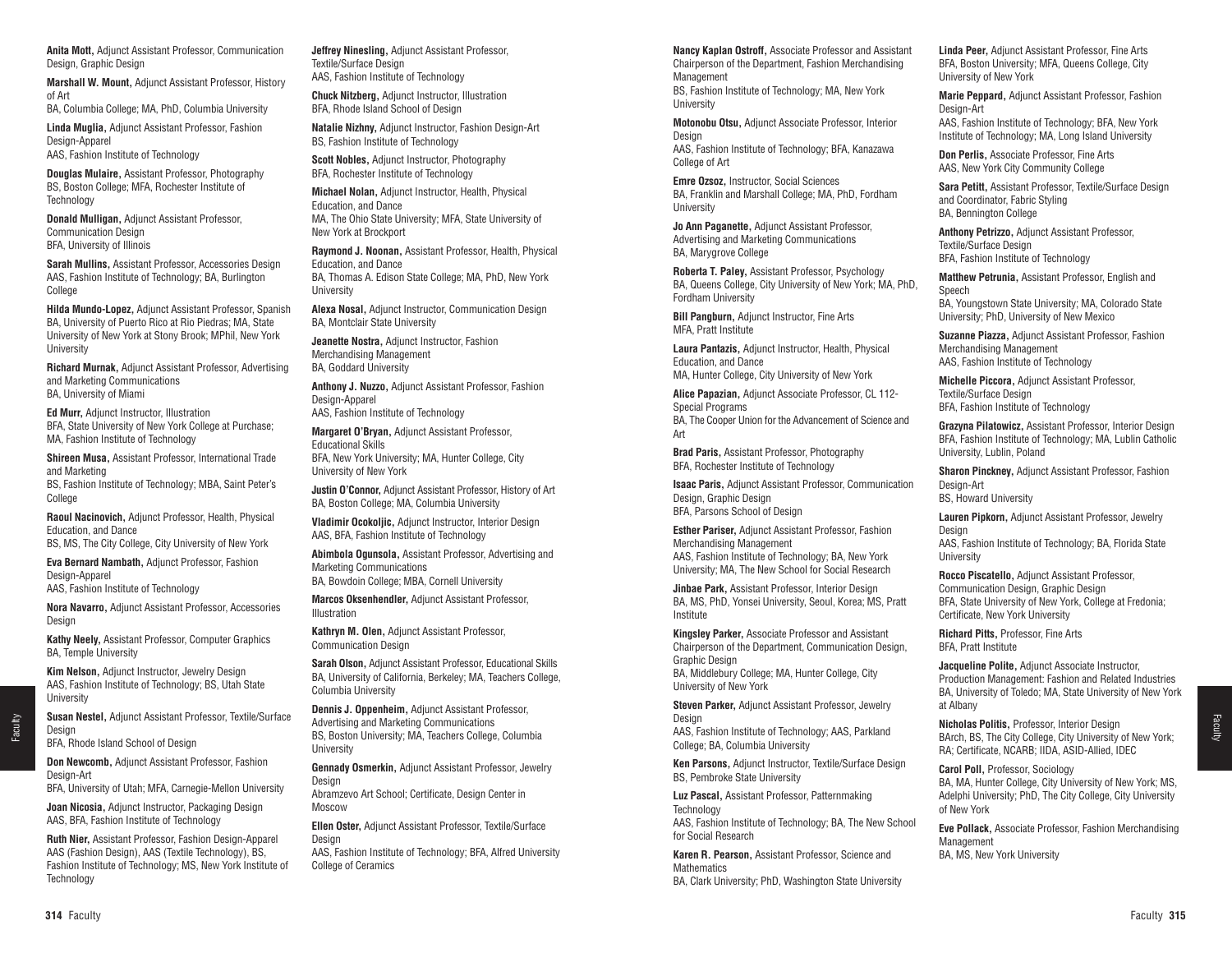**Christine S. Pomeranz,** Assistant Professor, International Trade and Marketing

AB, Assumption College; MBA, New York University

**Ernest Poole,** Assistant Professor, Economics BSc, Polytechnic School, London; MA, Brooklyn College, City University of New York; MA, New York University

**Mario A. Pozada-Burga,** Assistant Professor, Spanish MA, The City College, City University of New York; PhD, The Graduate School and University Center, City University of New York

**Ann Pringle-Harris,** Adjunct Assistant Professor, English and Speech

BA, Wellesley College; MA, Hunter College, The Graduate School of the City University of New York; PhD, City University of New York

**Karen Pritchett-Neuman,** Adjunct Assistant Professor, Fashion Design-Art AST, Art Institute of Pittsburgh

**Tommaso Proscia,** Adjunct Instructor, Fashion Design-Apparel

AAS, Fashion Institute of Technology

**Alis Purcell,** Adjunct Assistant Professor, Advertising and Marketing Communications BA, Wilkes University

**Howard Puro,** Adjunct Instructor, Health, Physical Education, and Dance BA, Los Angeles State College; MA, St. John's University

**Emily Putterman,** Adjunct Assistant Professor, Accessories Design AAS, Fashion Institute of Technology; Certificate, Cordwainers Footwear School, London, England

**Vincent Quan,** Assistant Professor, Fashion Merchandising Management BS, New York University

**Eric Ramirez,** Associate Professor, Textile/Surface Design AAS, BFA, Fashion Institute of Technology

**Robert Rand,** Adjunct Assistant Professor, Textile Development and Marketing AAS, BS, Fashion Institute of Technology

**Meryl Ranzer,** Adjunct Instructor, Fashion Design-Art BFA, School of Visual Arts

**Glenville Rawlins,** Adjunct Assistant Professor, Economics

BA, University of the West Indies; MA, Howard University; PhD, New York University

**Sarah Reader,** Adjunct Assistant Professor, Illustration

**Walter Reichel,** Adjunct Instructor, Advertising and Marketing Communications BA, Columbia University; MA, MPhil, New York University

**Robert J. Reid,** Adjunct Instructor, Fashion Merchandising Management

BS, James Madison University

**James Reid,** Adjunct Instructor, Fine Arts MFA, Indiana University

**Melanie Reim,** Assistant Professor, Illustration BS, State University of New York, College at Buffalo; MFA, Syracuse University

**Michael Renzulli,** Professor, Fashion Design-Apparel BFA, Pratt Institute; Diploma, National Experimental Center of Cinematography School, Rome, Italy

**Alfredo Rico,** Adjunct Assistant Professor, Communication Design, Graphic Design

BFA, Universidad Autonoma de Nuevo León, Mexico

**Susan Rietman,** Professor, Textile/Surface Design BS, Skidmore College

**Barbara Rietschel,** Adjunct Instructor, Communication Design, Graphic Design

BFA, School of Visual Arts; MFA, Marywood University

**Esther Rifkin,** Adjunct Professor, Mathematics BS, MA, Montclair State College; MS, Fairleigh Dickenson University

**Karen Curinton Rippy,** Adjunct Assistant Professor, Fashion Design-Apparel AAS, BFA, Fashion Institute of Technology

**Doreen Rivieccio,** Adjunct Instructor, Fashion Design-Art

**Flavio Rizzo,** Adjunct Assistant Professor, Italian

Laurea, University of Rome, Italy

**George A. Rizzo,** Adjunct Assistant Professor, Illustration Certificate, Pratt Institute; Art Students League of New York

**Rosario Rizzo,** Adjunct Assistant Professor, Fashion Design-Apparel

**Alvin Rogers,** Adjunct Instructor, Production Management: Fashion and Related Industries BS, Roosevelt University

**Geoffrey L. Rogers,** Associate Professor and Chairperson of the Department, Science and Mathematics BA, Colby College; MS, PhD, New York University

**Reginald Keith Rogers,** Adjunct Assistant Professor, Visual Presentation and Exhibition Design AAS, Fashion Institute of Technology

**Albert M. Romano,** Assistant Professor and Assistant Chairperson of the Department, Advertising and Marketing Communications

BA, Hunter College, City University of New York; MS, Bernard M. Baruch College, City University of New York

**Veronica Romano,** Adjunct Assistant Professor, Visual Presentation and Exhibition Design AAS, Fashion Institute of Technology

**Elena Romero,** Adjunct Instructor, Advertising and Marketing Communications BA, MS, New York University

**Dean Rorvig,** Adjunct Assistant Professor, Advertising and Marketing Communications AAS, Fashion Institute of Technology; BS, North Dakota State University; MA, Syracuse University

**Sallie Rosal,** Adjunct Assistant Professor, Fashion Merchandising Management BS, Pennsylvania State University

**Stephen B. Rose,** Adjunct Assistant Professor, Advertising and Marketing Communications BS, New York University

**Rena Sichel Rosen,** Adjunct Instructor, Interior Design BA, University of Pennsylvania; MS, Columbia University

**Sharon L. Rosen,** Adjunct Assistant Professor, Sociology BA, Herbert H. Lehman College, City University of New York; MA, City University of New York

**Harvey Rosenberg,** Professor, Interior Design BFA, Pratt Institute; ASID

**Richard Rosenfeld,** Adjunct Assistant Professor, Fashion Design-Art Certificate, Parsons School of Design

**Ruth Rosenthal,** Adjunct Assistant Professor, Fashion Design-Art Certificate, Parsons School of Design

**Nancy Ross,** Adjunct Counselor, Internship Center BA, Hamilton/Kirkland College; MEd, Goucher College

**Sharon Rothman,** Adjunct Assistant Professor, Fashion Design-Art AAS, State University of New York, Technical Institute at

Farmingdale **Ruth P. Rubinstein,** Associate Professor, Sociology BS, New York University; MA, PhD, Rutgers University, The State University of New Jersey

**Robert Rubyan,** Adjunct Assistant Professor, Advertising and Marketing Communications BA, MA, Wayne State University

**Jess Rudolph,** Adjunct Instructor, Fashion Merchandising Management

BS, State University of New York, College at Fredonia

**Karen Ruenitz,** Adjunct Instructor, Fashion Design-Art BS, Cornell University; BFA, California College of the Arts

**Lyla Ann Ruggiero,** Adjunct Assistant Professor, Fashion Design-Apparel AAS, Fashion Institute of Technology

**Nicole Ruimy,** Associate Professor, French Licence, Maîtrise, Diplôme d'Etudes Supérieures, Université de Paris Sorbonne, France

**Sam Rumley,** Adjunct Assistant Professor, Science and **Mathematics** 

BS, The City College, City University of New York; MA, St. John's University

**G. Carl Rutberg,** Adjunct Assistant Professor, American History

Certificate, New York University; BS, Stockholm School of Economics; MA, Pratt Institute

**Janis Salek,** Adjunct Instructor, Illustration Certificate, School of Visual Arts; BS, University of Rochester; BFA, MFA, University of Pennsylvania

**Robert Salem,** Adjunct Assistant Professor, Fashion Merchandising Management BBA, Bernard M. Baruch College, City University of New York; MS, New York University

**Debra Samitz,** Adjunct Instructor, Fashion Design-Art

**George Sanchez,** Adjunct Assistant Professor, Fashion Merchandising Management BS, Fordham University; MPS, New York Institute of **Technology** 

**Carmita Sanchez-Fong,** Assistant Professor, Interior Design Diploma, Eurocentre de Paris, France; BArch, The City College, City University of New York; IDEC

**Linda Sands,** Adjunct Assistant Professor, Fashion Design-Apparel AAS, BFA, Fashion Institute of Technology

**Lawrence Santoro,** Adjunct Assistant Professor, **Mathematics** 

BA, Hunter College, City University of New York; MA, Herbert H. Lehman College, City University of New York; MPhil, The Graduate School and University Center, City University of New York

**Karen Santry,** Associate Professor, Illustration BS, Skidmore College; MFA, University of Pennsylvania

**Anthony Santuoso,** Adjunct Instructor, Fine Arts Certificate, School of Visual Arts

**Herbert Satzman,** Adjunct Assistant Professor, Advertising and Marketing Communications BS, New York University

**Lasse Savola,** Assistant Professor, Mathematics BA, Rice University; MS, PhD, Columbia University

**Catherine Scalere,** Adjunct Instructor, Toy Design BFA, Fashion Institute of Technology

**Theodore Schachter,** Assistant Professsor, Advertising and Marketing Communications BBA, Bernard M. Baruch College, City University of New York; MBA, St. John's University

**Gilbert Schaye,** Professor, Speech and Theatre BSS, The City College, City University of New York; MA, New York University

**Karen Scheetz,** Associate Professor and Assistant Chairperson of the Department, Fashion Design-Art BA, Empire State College; Certificate, Parsons School of Design

**Spencer M. Schein,** Professor, Philosophy BA, Brooklyn College, City University of New York; MPhil, City University of New York

**Irving Schild,** Adjunct Professor, Photography BFA, The Cooper Union for the Advancement of Science and Art

**Michael L. Schlueter,** Adjunct Assistant Professor, Advertising and Marketing Communications BFA, School of Visual Arts

**Jason Schoenfeld,** Adjunct Assistant Professor, Educational Skills BA, MA, Hunter College, City University of New York; MA, Columbia University

**Frederun Scholz,** Assistant Professor and Assistant Chairperson of the Department, Communication Design, Graphic Design AAS, Parsons School of Design; BS, Empire State College; MA, Fashion Institute of Technology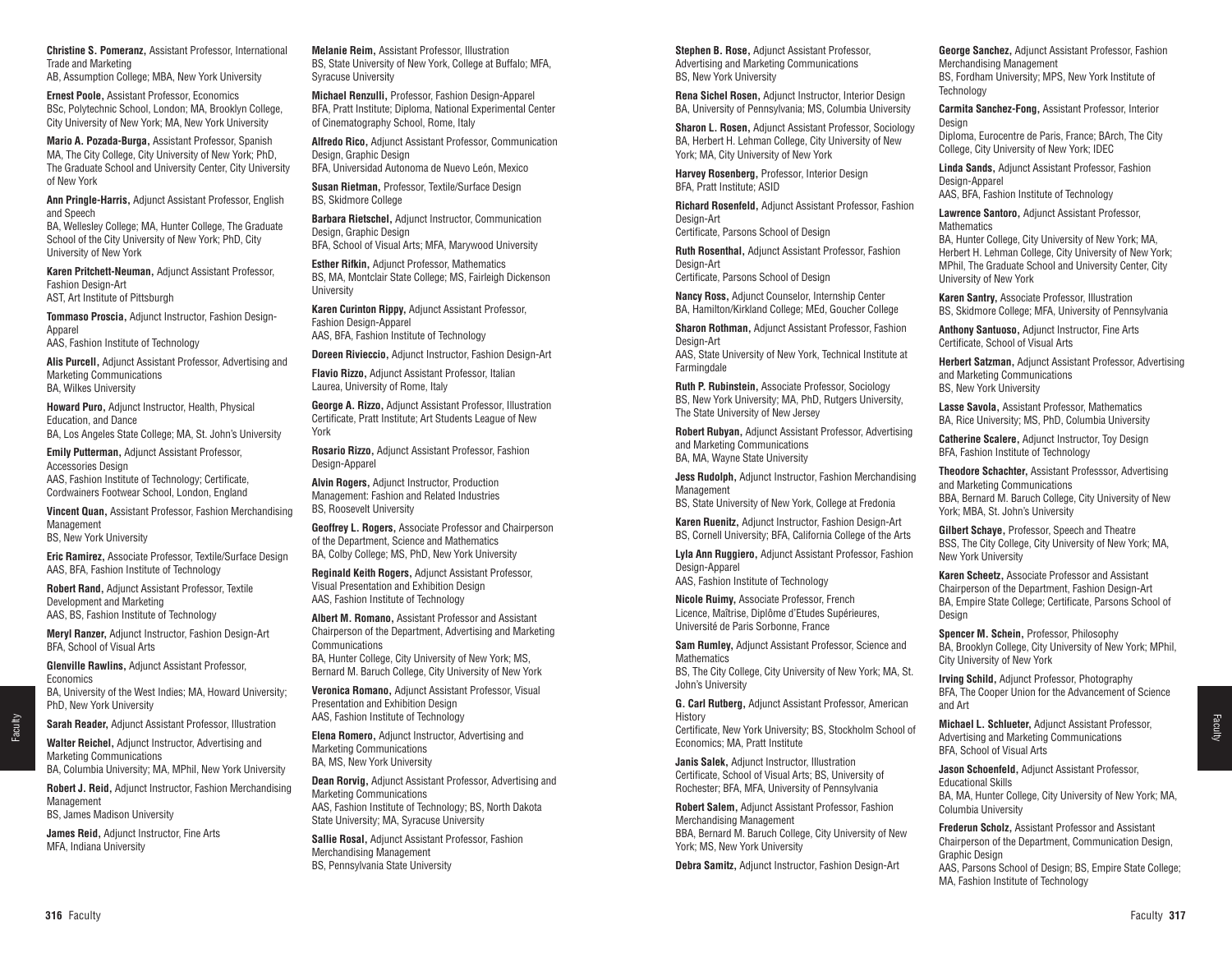**Aaron Schorr,** Professor, Production Management: Fashion and Related Industries

AAS, Fashion Institute of Technology; BBA, University of Arkansas at Little Rock; MBA, University of Arkansas at Fayetteville

**Nancy Schumacher,** Adjunct Assistant Professor, Fashion Design-Art AAS, Fashion Institute of Technology

**Martha Schwendener,** Adjunct Associate Professor, History of Art

BA, Columbia University; MA, University of Texas

**Jeaninne Scimeme,** Adjunct Instructor, Accessories Design AAS (Accessories Design), AAS (Fashion Design), Fashion Institute of Technology

**Barbara Seggio,** Adjunct Assistant Professor, Fashion Design-Apparel AAS, Fashion Institute of Technology

**Andrew Seifer,** Assistant Professor and Assistant Chairperson of the Department, Interior Design BArch, Pratt Institute; RA

**Michael Seiz,** Adjunct Professor, Fashion Design-Apparel Certificate, Reutlingen University, Germany

**Christene Selleck,** Adjunct Instructor, Visual Presentation and Exhibition Design AAS, Fashion Institute of Technology

**Edward Seltzer,** Adjunct Assistant Professor, Textile/Surface Design

**David Setlow,** Adjunct Instructor, Textile/Surface Design BFA, School of Visual Arts

**Haggai Shamir,** Adjunct Assistant Professor, Communication Design, Graphic Design BFA, Bezalel Academy of Art and Design, Israel

**Vera Shanov,** Adjunct Instructor, Advertising and Marketing Communications BA, MBA, New York University

**Phyllis Shapiro,** Adjunct Instructor, Fashion Merchandising Management BS, Fashion Institute of Technology

**Ram K. Sharma,** Assistant Professor, Science MSc, University of Rajasthan, India; PhD, University of Saskatchewan, Canada

**Rebecca Sharpe Karpus,** Adjunct Assistant Professor, Internship Center MFA, Pratt Institute

Faculty

**Christine M. Shaw,** Adjunct Assistant Professor, Social Sciences BA, Harvard University; MA, Cambridge University; PhD,

Columbia University

**Diane Sheridan,** Adjunct Instructor, Packaging Design AAS, BFA, Fashion Institute of Technology

**Nancy F. Sheridan,** Assistant Professor, Fashion Merchandising Management BS, University of Maryland; MSP, Fashion Institute of **Technology** 

**Robert H. Shultz,** Assistant Professor, Fashion Merchandising Management

BS, Shippensburg State College; MA, New York University

**Laura Sidorowicz,** Adjunct Assistant Professor, Psychology

BA, Hunter College, City University of New York; MPhil, PhD, The Graduate School and University Center, City University of New York

**David Siff,** Adjunct Assistant Professor, English and Speech

BA, Bard College; MA, PhD, New York University

**Barry Sigel,** Adjunct Assistant Professor, Fine Arts BFA, Maryland Institute, College of Art

**Jeffrey P. Silberman,** Assistant Professor and Chairperson of the Department, Textile Development and Marketing BS, Philadelphia College of Textiles and Science; MA, North Carolina State University College of Textiles

**Marjorie Silverman,** Adjunct Assistant Professor, Internship Center BS, Boston University; MA, Columbia University

**Rena Sussman Silverman,** Adjunct Associate Professor,

Textile/Surface Design, Fabric Styling, and Adjunct Associate Professor-Counselor, Internship Center AAS (Display and Exhibit Design), AAS (Textile/Surface Design), Fashion Institute of Technology

**Michael Silverstein,** Adjunct Professor, Production Management: Fashion and Related Industries AAS, Fashion Institute of Technology; BBA, Pace College; MBA, Bernard M. Baruch College, City University of New York; Diploma, New York University

**Richard W. Silvia,** Adjunct Assistant Professor, Textile Development and Marketing BS, Southeastern Massachusetts Technological Institute

**John Simone,** Assistant Professor, Advertising and Marketing Communications and Associate Chairperson of the Department, Cosmetic and Fragrance Marketing BA, University of Notre Dame; MA, Bernard M. Baruch College, City University of New York

**Caroline Simonelli,** Adjunct Instructor, Fashion Design-Apparel

Certificate, Parsons School of Design

**George M. Simonton,** Assistant Professor, Fashion Design-Apparel

AAS, Fashion Institute of Technology; BS, Empire State College

**Nicholas Skirka,** Adjunct Associate Instructor, Health, Physical Education, and Dance BS, MA, University of Maryland; PhD, New York University

**Asta Skocir,** Assistant Professor, Fashion Design-Apparel

Diploma, Ryersan University; Certificate, New School University

**Alfred V. Sloan Jr.,** Professor, Fashion Merchandising Management BA, Rutgers University; MSc, PhD, New York University **Susan Slotkis,** Adjunct Associate Professor, Interior Design

AAS, Fashion Institute of Technology; BA, State University of New York at Albany; MSSS, Boston University

**Wallace Sloves,** Adjunct Professor, Fashion Design-Apparel AAS, Fashion Institute of Technology; BPS, Empire State College

**Christine Slusarek,** Adjunct Instructor, Direct and Interactive Marketing BS, Philadelphia University; MBA, Drexel University; MS, Fordham University

**Laurence R. Smith,** Adjunct Assistant Professor, Cosmetics and Fragrance Marketing BS, Long Island University

**Stephen A. Smith,** Associate Professor, Production Management: Fashion and Related Industries AAS, Fashion Institute of Technology; BS, State University of New York at Stony Brook; MA, The New School for Social Research

**Stacy Stewart Smith,** Adjunct Instructor, Fashion Design-Art

BFA, School of Visual Arts

**Eliane Sobral,** Adjunct Instructor, Production Management: Fashion and Related Industries BS, Fudação Armando Alvares Penteado, São Paulo, Brazil; MS, Golden Gate University

**Ronald J. Sok,** Associate Professor, Advertising and Marketing Communications BS, University of Connecticut; MBA, Rensselaer Polytechnic Institute

**Glenn Sokoli,** Adjunct Assistant Professor, Visual Presentation and Exhibition Design

**Juliette Solomon,** Adjunct Instructor, Fashion Design-Apparel

AAS, Fashion Institute of Technology

**Stanley Solomon,** Associate Professor, English and Speech BA, St. Lawrence University; MA, PhD, New York University

**Ed Soyka,** Assistant Professor and Chairperson of the Department, Illustration

AAS, Fashion Institute of Technology; BS, Regents College **Amy Sperber,** Adjunct Instructor, Fashion Design-Art BFA, Fashion Institute of Technology

**Kathleen Cwirko Spero,** Adjunct Instructor, Home Products Development

BS, Fashion Institute of Technology

**Paul Spina,** Adjunct Assistant Professor, Illustration BFA, Pratt Institute

**Dolores Spivack,** Adjunct Assistant Professor, Interior Design

BArch, Pratt Institute; RA

**Richard Spokowski,** Adjunct Assistant Professor, Interior Design

BFA, Concordia University, Montreal, Canada; MFA, Pratt Institute

**Chris Spollen,** Adjunct Associate Professor, Illustration BFA, Parsons School of Design

**Joseph Staluppi,** Assistant Professor, Communication Design BFA, Pratt Institute

**Monique Stampleman,** Assistant Professsor, Advertising and Marketing Communications BA, University of Michigan; MS, College of New Rochelle

**Cameron Stanford,** Adjunct Instructor, Fashion Design-Art AAS, The Colorado Institute of Art

**Scottie Stephens,** Adjunct Instructor, Menswear

**Lee Stewart,** Adjunct Assistant Professor, Textile/Surface Design

**Lynda T. Stewart,** Adjunct Instructor, Fashion Merchandising Management BA, Long Island University

**Michael Stiller,** Adjunct Instructor, Interior Design BA, Bard College

**Steven Stipelman,** Associate Professor, Fashion Design-Art AAS, Fashion Institute of Technology; BFA, Empire State College

**Kathy Strack,** Adjunct Assistant Professor, Fashion Design-Art

AAS, Fashion Institute of Technology

**Richard M. Strassberg,** Adjunct Assistant Professor, **Mathematics** AB, Columbia College; MS, Bernard M. Baruch College,

City University of New York

**Adam Straus,** Adjunct Assistant Professor, Packaging Design

BFA, Rochester Institute of Technology

**Patricia Quinn Stuart,** Adjunct Assistant Professor, Fashion Design-Art BA, Antioch College

**Rhonda Burrell Stubbs,** Assistant Professor, Fashion Design-Apparel

AAS, Fashion Institute of Technology; BS, Nyack College

**James J. Sullivan,** Associate Professor, Educational Skills BA, Boston College; MA, Long Island University; MA, MPhil, PhD, Columbia University

**David Sussman,** Adjunct Assistant Professor, Science BS, The City College, City University of New York; MS, PhD, New York University

**Judith Szarama,** Adjunct Assistant Professor, Communication Design, Graphic Design BFA, Swain School of Design

**Thomas P. Taaffe,** Adjunct Assistant Professor, Philosophy

BA, Iona College; MA, St. John's University; PhD, The Graduate School and University Center, City University of New York

**Gina L. Taglieri,** Adjunct Assistant Professor, English and Speech BA, Stanford University; MA, MPhil, Columbia University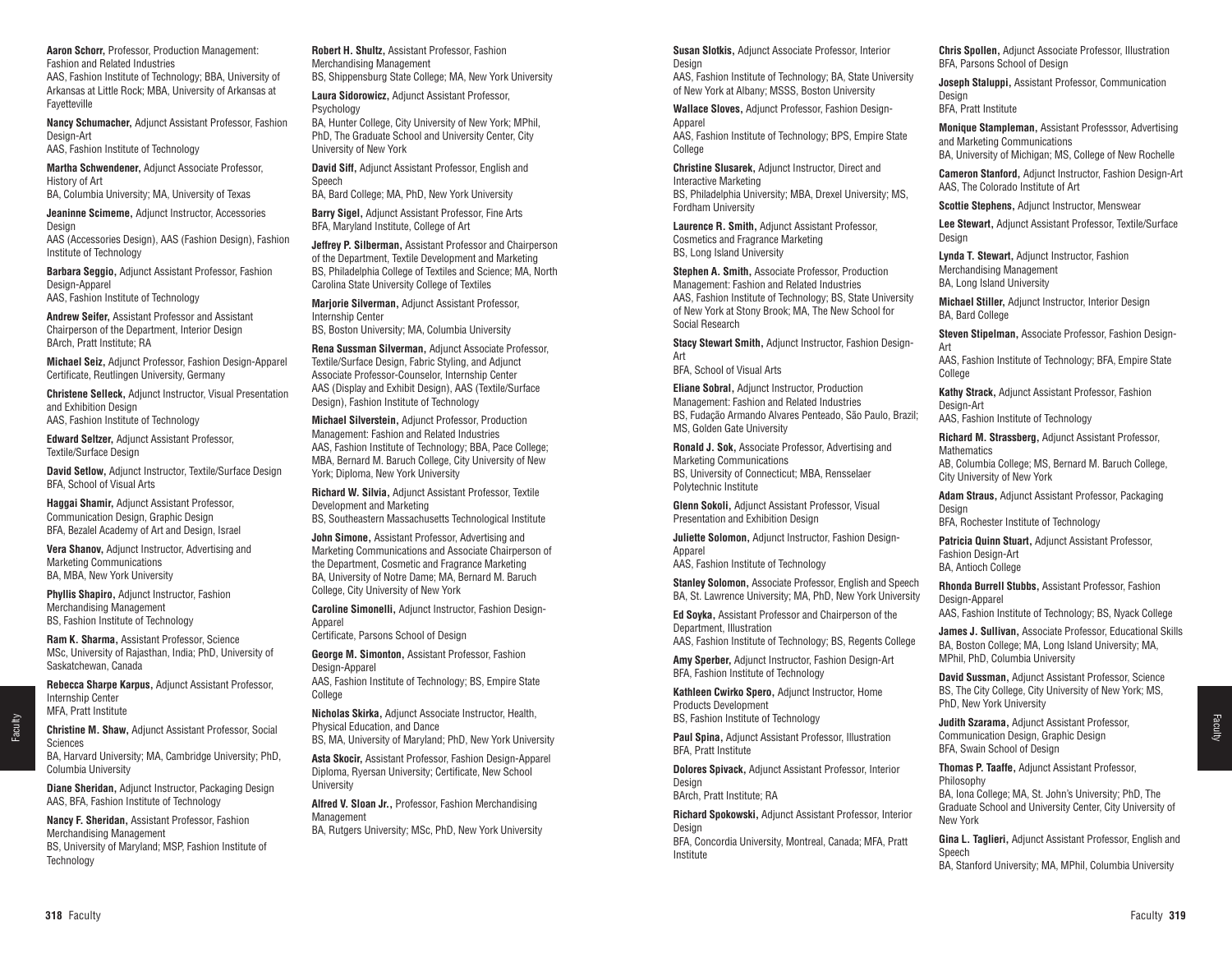**Linda Tain,** Professor, Fashion Design-Art AAS, Fashion Institute of Technology; BA, Queens College, City University of New York

**George A. Tay,** Adjunct Professor, Textile Development and Marketing BS, New York Institute of Technology; MEng, Stevens Institute of Technology

**Tomoyuki Chie Teratani,** Adjunct Assistant Professor, Jewelry Design Certificate, Tokyo Design Academy

**Stephanie Tevonian,** Adjunct Assistant Professor, Graphic Design BA, Vassar College; BFA, MFA, Yale University

**Paula Thompson,** Adjunct Assistant Professor, Fashion Merchandising Management BA, University of Cincinnati

**Denton R. Tillman,** Adjunct Assistant Professor, Photography BA, Empire State College

**Dominic Tinnerello,** Adjunct Assistant Professor, Fashion Merchandising Management AAS, BS, Fashion Institute of Technology

**Christina Tisi-Kramer,** Adjunct Instructor, Photography

**Melissa Tombro,** Assistant Professor, English and Speech BA, Rutgers College, Rutgers University; MA, University of Chicago

**Jeffrey Toplin,** Adjunct Assistant Professor, Jewelry Design

AAS, Fashion Institute of Technology

**Larry Toth,** Adjunct Assistant Professor, Textile/Surface Design

BA, Southern Illinois University

**Leonard Trattner,** Adjunct Assistant Professor, Patternmaking Technology AAS, BS, Fashion Institute of Technology

**Jack Travis,** Adjunct Assistant Professor, Interior Design BArch, Arizona State University; MArch, University of Illinois; RA, AIA, ASID, NCIDQ, NOMA

**Vincent Trocchia,** Adjunct Assistant Professor, Interior Design

BArch, Pratt Institute; AIA, New York State Society of **Architects** 

**Richard Turnbull,** Assistant Professor, History of Art BA, Cornell University; MA, PhD, Institute of Fine Arts, New York University

**Freddy Tutiven,** Adjunct Instructor, Toy Design AAS, BFA, Fashion Institute of Technology

**Misha Tzar,** Adjunct Instructor, Fashion Design-Apparel Diploma, Conservatory of Art and Music

**Cynthia J. Underwood,** Adjunct Assistant Professor, Fashion Design-Apparel AAS, Fashion Institute of Technology

**Virginia Urban,** Professor, Mathematics BA, Oberlin College; MA, Teachers College, Columbia University

**Christopher Uvenio,** Assistant Professor, Fashion Design-Art

AAS, BFA, Fashion Institute of Technology

**Umut Uzer,** Adjunct Instructor, Social Sciences BS, Bilkent University, Ankara, Turkey; MS, Middle East Technical University, Ankara, Turkey; PhD, University of Virginia

**Diann Valentini,** Professor, Fashion Merchandising Management

AAS, Fashion Institute of Technology; BS, Bernard M. Baruch College, City University of New York; MBA, Hofstra University

**David Van Buskirk,** Adjunct Associate Professor, Textile/Surface Design

**Kenneth R. Van Pelt,** Adjunct Instructor, Psychology BS, MEd, Wayne State University; MBA, Wagner College

**Josephine Vargas,** Adjunct Assistant Professor, Fashion Design-Art

**Makis Vass,** Adjunct Instructor, Interior Design BS, BArch, The City College, City University of New York; MArch, Pratt Institute

**Robert W. Vassalotti,** Associate Professor, Fashion Merchandising Management BBA, Hofstra University; MA, Teachers College, Columbia University

**Rebecca Vaughan,** Adjunct Assistant Professor, Educational Skills BA, Temple University; MA, Hunter College, City University of New York

**Ari Vega,** Assistant Professor, Production Management: Fashion and Related Industries AAS (Fashion Design), AAS (Fashion Merchandising Management), AAS (Patternmaking), BS, Fashion Institute of Technology; MSCIS, University of Phoenix

**Phil Vehap,** Adjunct Instructor, Communication Design, Graphic Design

AAS, BFA, Fashion Institute of Technology

**Eric Velasquez,** Adjunct Instructor, Illustration BFA, School of Visual Arts

**Alberto Velez,** Adjunct Instructor, Interior Design AAS, Fashion Institute of Technology

**Rebeca Velez-San Andres,** Associate Professor, Fashion Design-Apparel AAS, Fashion Institute of Technology; BS, Empire State College

**Vincenzo Vella,** Adjunct Assistant Professor, Communication Design, Graphic Design BFA, School of Visual Arts

**Robert T. Viscardi,** Adjunct Instructor, Advertising and Marketing Communications BS, Fairleigh Dickinson University; MBA, Fordham University

**Loretta Volpe,** Professor, Advertising and Marketing Communications BBA, MBA, Bernard M. Baruch College, City University of New York

**Nancy C. Waites,** Adjunct Assistant Professor, Fashion Merchandising Management BS, Auburn University

**Sandra Walcott-Tabb,** Adjunct Assistant Professor, Accessories Design AB, Colby College

**Marcia Briggs Wallace,** Associate Professor, History of Art

BFA, John Herron School of Art; MA, Hunter College, City University of New York; PhD, The Graduate School and University Center, City University of New York

**Chungkuang Wang,** Adjunct Assistant Professor, **Mathematics** 

MA, St. John's University; MS, Stanford University

**Annie C. Warren,** Adjunct Assistant Professor, Sociology BA, Paine College; MA, Long Island University; MPhil, PhD, St. John's University

**Michele Washington,** Assistant Professor, Communications Design, Graphic Design BA, Adelphi University; MS, Pratt Institute

**Jeffrey Way,** Assistant Professor, Fine Arts BA, Kenyon College; MA, New York University

**Carolyn Webb,** Adjunct Instructor, Health, Physical Education, and Dance MFA, University of Michigan

**Peter Weber,** Adjunct Associate Professor, Communication Design

**Andrew Weinstein,** Assistant Professor, History of Art BA, Brown University; MA, University of Pennsylvania; MA, PhD, New York University

**Laural Weintraub,** Adjunct Assistant Professor, History of Art

BA, University of California at Los Angeles; MA, University of Southern California; PhD, The Graduate School and University Center, City University of New York

**Paul J. Weisbroat,** Adjunct Assistant Professor, Jewelry Design

AAS, Fashion Institute of Technology; Diploma, Gemological Institute of America; Certified Gemologist, American Gem Society

**Raymond Weisman,** Adjunct Instructor, American History BA, Vassar College; MA, MPH, PhD, Columbia University

**Henry Welt,** Adjunct Instructor, International Trade and Marketing

AB, Columbia College; JD, Columbia Law School

**Kurt Wendt,** Adjunct Instructor, Computer Graphics BS, New York Institute of Technology

**Barbara S. Wentz,** Adjunct Assistant Professor, Communication Design, Packaging Design BFA, Pratt Institute

**Allison Wermager,** Assistant Professor, Photography BFA, Iowa State University; MA, University of New Mexico; MFA, Cornell University

**Jane Werner,** Professor, Fashion Merchandising Management BS, MSEd, St. John's University

**Joel Werring,** Assistant Professor, Fine Arts BA, University of California at Berkeley; MFA, Yale University

**Katherine Wexler,** Adjunct Instructor, Textile Development and Marketing AAS, BFA, Fashion Institute of Technology; MA, Trent Polytechnic, Nottingham, England

**Sharon B. White,** Assistant Professor, Fashion Merchandising Management AAS, BS, Fashion Institute of Technology; MBA, Columbia **University** 

**Lee Whiting,** Adjunct Assistant Professor, Educational Skills BA, State University of New York, College at Purchase; MA, Columbia University

**Daniel Levinson Wilk,** Assistant Professor, American History BA, Amherst College; MA, PhD, Duke University

**Cassandra Williams,** Assistant Professor, Patternmaking **Technology** BFA, Parsons School of Design

**Troy Williams,** Adjunct Instructor, Visual Presentation and Exhibition Design AAS, Fashion Institute of Technology

**Calvin Williamson,** Assistant Professor, Science and **Mathematics** BA, University of South Florida; PhD, University of Michigan

**Sue Willis,** Adjunct Associate Professor, Fine Arts BFA, University of Illinois at Urbana-Champaign; MFA, Tyler School of Art

**Curtis Willocks,** Adjunct Assistant Professor, Photography AAS, Fashion Institute of Technology

**Marym Wilson,** Assistant Professor, Menswear BFA, Parsons School of Design

**Gary Wolf,** Assistant Professor, Production Management: Fashion and Related Industries BBA, University of Georgia; MBA, Georgia State University

**Colette L. Wong,** Associate Professor and Chairperson of the Department, Fashion Design AAS, Fashion Institute of Technology; BS, Empire State College

**Marie Wright,** Assistant Professor, Fashion Design-Apparel; Adjunct Assistant Professor, Fashion Design-Art AAS, Fashion Institute of Technology; BA, Queens College, City University of New York

**Jessica Wynne,** Assistant Professor, Photography MFA, Yale University

**Patrick Yanez,** Assistant Professor, International Trade and Marketing

BA, State University of New York, College at Old Westbury

**Renee Yates Cooper,** Associate Professor and Acting Chairperson of the Department, Fashion Merchandising **Management** BS, Morgan State University; MPS, Fashion Institute of **Technology**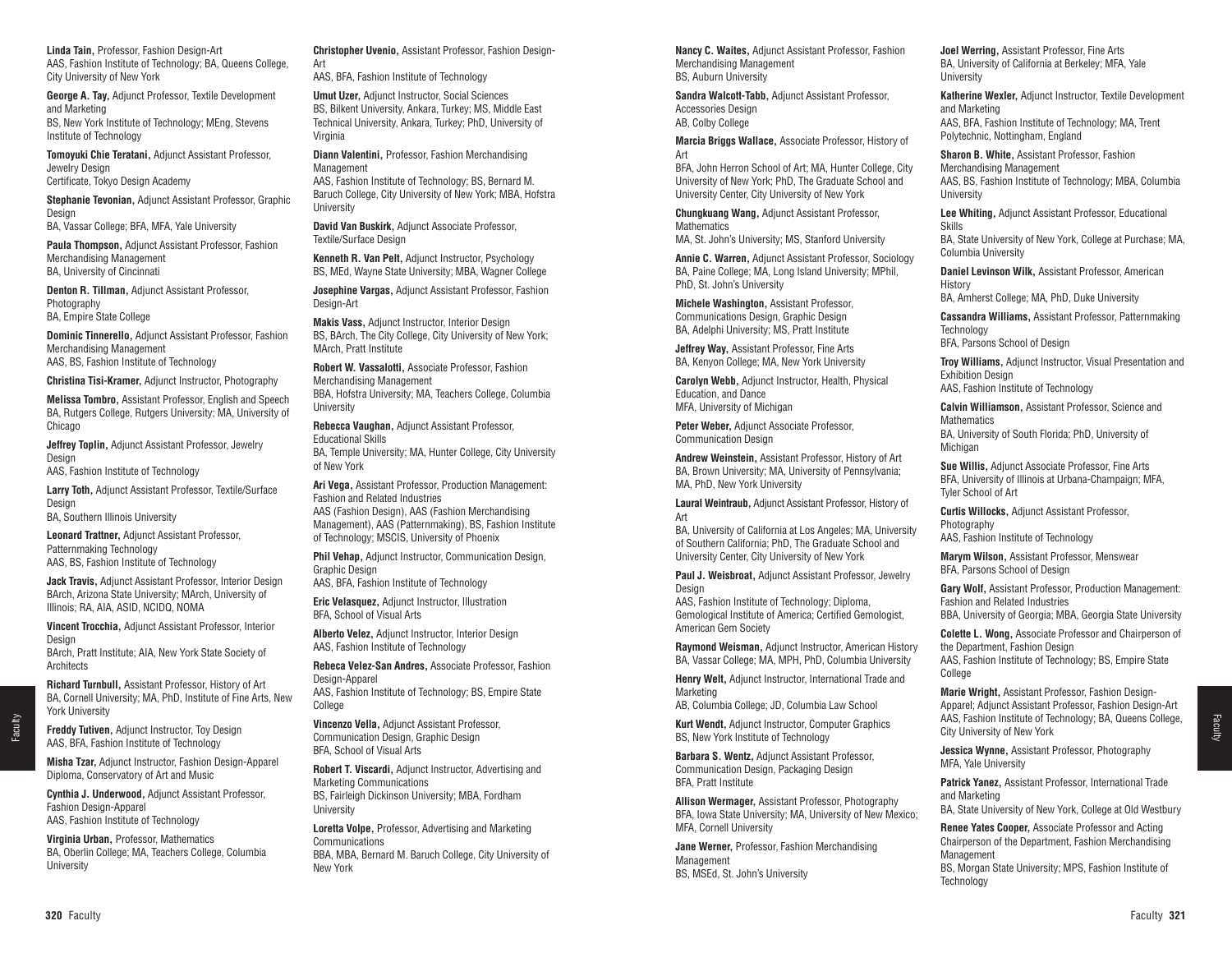**C.J. Yeh,** Assistant Professor, Communication Design, Graphic Design

BFA, Pratt Institute; MFA, University of Pennsylvania

**Ron York,** Adjunct Assistant Professor, Advertising Design, Communication Design, Graphic Design AAS, New York City Community College; BS, Brooklyn College, City University of New York; MS, Pratt Institute

**Wendy Yothers,** Adjunct Assistant Professor, Jewelry Design

BS, University of Phoenix; Certificate, Croyden College of Art, London, United Kingdom

**Heidi Younger,** Adjunct Instructor, Illustration BFA, School of Visual Arts; MA, Fashion Institute of **Technology** 

**David Yum,** Adjunct Instructor, Interior Design

**Robin Zachary,** Adjunct Instructor, Photography

**Louis Zaera,** Professor, Economics BS, Carnegie-Mellon University; MBA, Seton Hall University; MA, The New School for Social Research

**Bernard Zamkoff,** Adjunct Professor, Fashion Design-Apparel

BFA, Pratt Institute

**Michael J. Zartler,** Adjunct Instructor, American History BS, New York University; MA, Stony Brook University, State University of New York

**Mark Zeller,** Adjunct Assistant Professor, Toy Design BS, University of Akron; BFA, Cleveland Institute of Art

**Joel Zucker,** Adjunct Associate Professor, Production Management: Fashion and Related Industries, Textile Development and Marketing AAS, Fashion Institute of Technology; BS, Philadelphia College of Textiles and Science

#### CLASSROOM ASSISTANTS

**Norbert Bogner,** Textile Development and Marketing AAS, Fashion Institute of Technology

**Anthony Capone,** Textile Development and Marketing AAS, Fashion Institute of Technology

**Debra Geller,** Textile/Surface Design AAS, Fashion Institute of Technology

**Kaarin Holmberg,** Textile/Surface Design AAS, Fashion Institute of Technology; BFA, Syracuse University

**Kathryn Malik,** Textile Development and Marketing AAS, BS, Fashion Institute of Technology

**Brian Mcelroy,** Advertising and Marketing **Communications** Certificate, Center for Media Arts

**Michella Peck,** Advertising and Marketing Communications BFA, New York University

**Marvin L. Rippy,** Health, Physical Education, and Dance AAS, Fashion Institute of Technology; BS, Baker University

**Cesar Saavedra,** Textile Development and Marketing Certificate, American Association of Textile Chemists and Colorists

**Susan Schoenfeld,** Textile/Surface Design BA, University of California at Berkeley

**Brijesh K. Singh, Science and Mathematics** BS, Lucknow University

**Karen Williams,** Textile/Surface Design AAS, Fashion Institute of Technology; BS, New York Institute of Technology

>>>

> > > > > >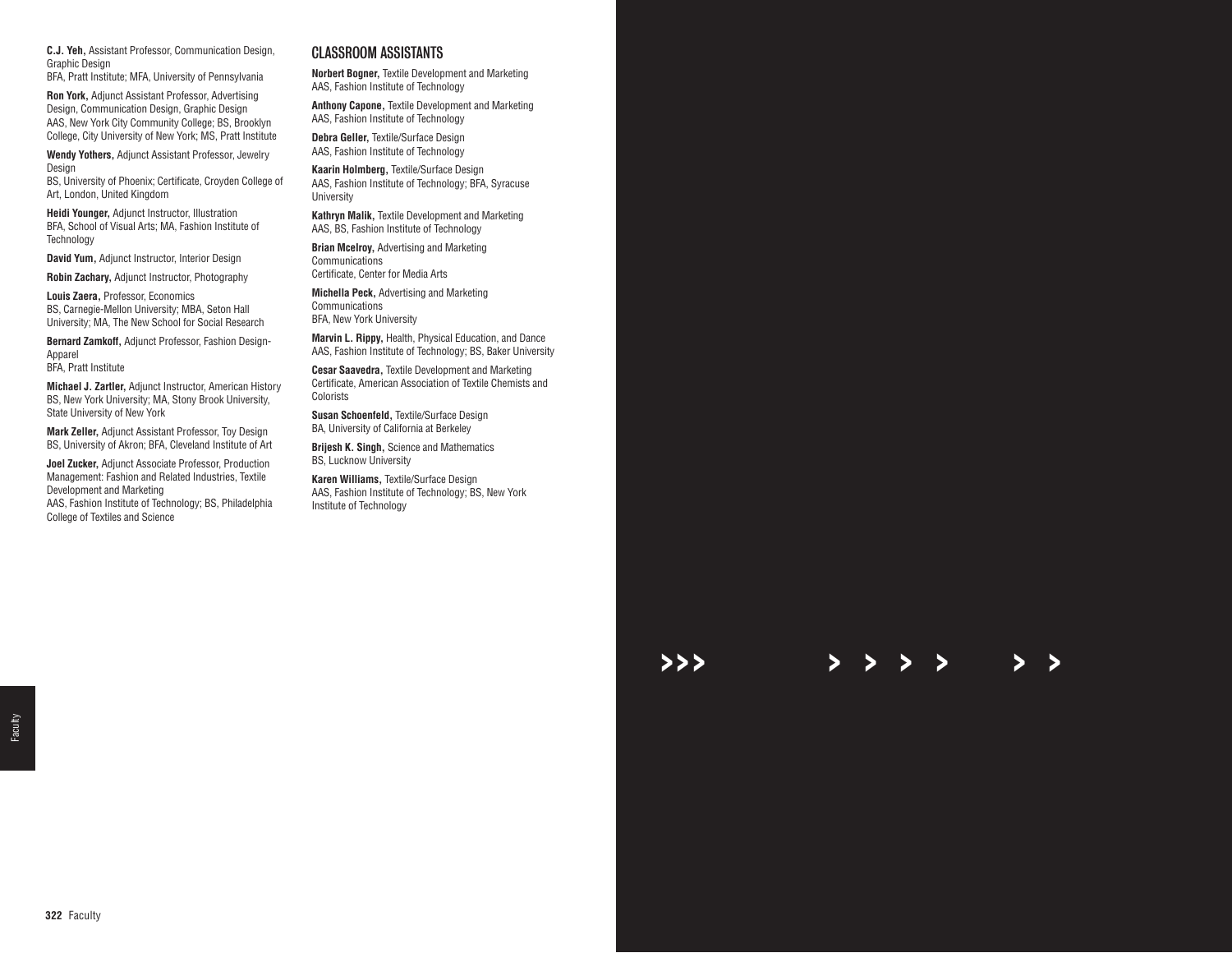## >>>Directories > > > > > >

## Fashion Institute of Technology

#### BOARD OF TRUSTEES

**Edwin A. Goodman,** Chair **Elizabeth T. Peek,** Vice Chair **Richard Anderman Jay H. Baker Robin R. Burns-McNeill Judith I. Byrd William Cope,** Student Trustee, 2009-10 **Yaz Hernández Joan B. Hornig George S. Kaufman Beverly S. Mack Jay Mazur**

#### **FIT Trustees Emeriti**

**Peter G. Scotese,** Chairman Emeritus **John J. Pomerantz**

#### ADMINISTRATION

**Joyce F. Brown,** President BA, Marymount College at Tarrytown; MA, PhD, New York University; Certificate, Institute for Educational Management, Harvard University

#### **Office of the President**

**Shari Prussin,** Deputy to the President for Strategic Initiatives and Executive Assistant to the President BS, The City College, City University of New York; MBA, Bernard M. Baruch College, City University of New York

**David Rankert,** Internal Auditor BS, Rochester Institute of Technology; MS, Clarkson University

**Griselda Gonzalez,** Affirmative Action Officer

#### ACADEMIC AFFAIRS

**Reginetta Haboucha,** Vice President for Academic Affairs BA, Queens College, City University of New York; MA, PhD, The Johns Hopkins University

**Howard Dillon,** Associate Vice President for Academic Affairs BA, Knox College; MA, Indiana University

#### **Academic Deans**

#### **Curriculum and Instruction**

**Dympna Bowles,** Dean for Curriculum and Instruction BA, St. John's University; MS, Fordham University; EdD, Teachers College, Columbia University

**Frances Dearing,** Assistant Dean for Curriculum and Instruction BS, MBA, Northwestern University

#### **School of Art and Design**

**Joanne Arbuckle,** Dean, School of Art and Design and Professor, Fashion Design-Apparel AAS, Fashion Institute of Technology; BS, Empire State College; MA, New York University

**Erika D. Muhammad,** Assistant Dean for the School of Art and Design BA, MA, University of Chicago; PhD, New York University

#### **Jay and Patty Baker School of Business and Technology**

**Robin Sackin,** Acting Dean for the Jay and Patty Baker School of Business and Technology and Assistant Professor, Fashion Merchandising Management BA, Rider College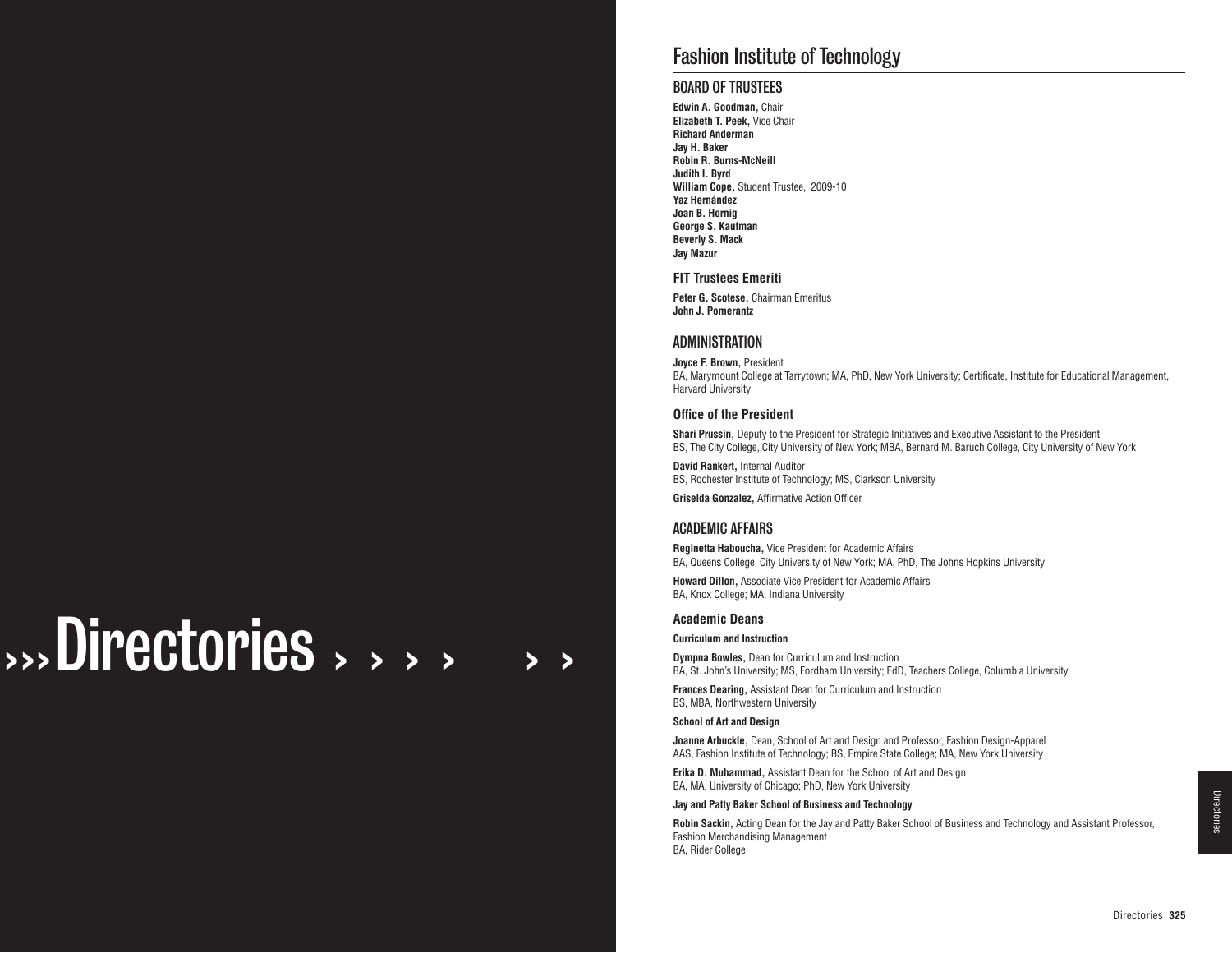#### **School of Continuing and Professional Studies**

**Lisa R. Braverman,** Dean for the School of Continuing and Professional Studies BA, Brandeis University; MA, PhD, New York University

#### **School of Graduate Studies**

**Steven Zucker,** Dean for the School of Graduate Studies BA, Bard College; MA, Hunter College, City University of New York; MPhil, PhD, The Graduate School and University Center, City University of New York

#### **School of Liberal Arts**

**Scott Stoddard,** Dean for the School of Liberal Arts BA, University of Maine at Farmington; MA, PhD, University of Illinois at Urbana

#### **Academic Affairs Directors and Coordinators**

**Georgianna Appignani,** Director of International Programs BS, Cornell University; MA, PhD, New York University

**Irene Buchman,** Coordinator, Presidential Scholars Program and Professor, Educational Skills BA, Brown University; MA, EdD, Teachers College, Columbia University

**J. Nathan Bullock,** Coordinator, Adult Credit Programs BA, Williams Baptist College; MA, Dallas Baptist University

**Tamara Cupples,** Executive Director for Online Learning and Academic Technologies BA, Pace University; MS, Rensselaer Polytechnic University

**Brian Fallon,** Director of Writing BA, University of Kansas; MA, Colorado State University

**Jeanne Golly,** Associate Professor, Director of the Internship Center BS, University of Texas at Austin; MA, Michigan State University

**Christine Helm,** Program Manager, Enterprise Center BS, Bowling Green State University; MA, MEd, Teachers College, Columbia University

**Eric Hertz,** Director of Executive Studies BA, Yale University; MS, Syracuse University

**Deborah Levine,** Coordinator for Academic Skills Center BS, Montclair State College; MA, New York University

**Elaine Maldonado,** Director of Faculty Development/CET BFA, The Cooper Union for the Advancement of Science and Art; MS, Hunter College, City University of New York

**Michele Nagel,** Director of Evening, Weekend, and Precollege Programs BFA, Parsons School of Design; MSEd, Bernard M. Baruch College, City University of New York

**Esther Oliveras,** Coordinator of Faculty Services BA, Herbet H. Lehman College, City University of New York

**Connie Passarella,** Associate Professor, Acting Director, Career Services BA, MSEd, St. John's University

**Deborah Stein,** Grants Coordinator BA, Brooklyn College, City University of New York; MA, University of Arizona; MPA, New York University

**Joan O. Volpe,** Adjunct Assistant Professor, Fashion Merchandising Management; Managing Coordinator, Center for Professional Studies BA, Caldwell College; MA, The New School for Social Research

#### **Gladys Marcus Library**

**N.J. Wolfe,** Professor-Librarian and Director, Gladys Marcus Library BS, Kutztown University; MS, Drexel University

**Karl Baranoff,** Adjunct Assistant Professor-Librarian BM, Indiana University School of Music; MM, Temple University College of Music; MLS, University of Illinois

**Lana Bittman,** Assistant Professor-Librarian BA, Washington University; MS, Rutgers University **Jennifer B. Blum,** Adjunct Associate Professor-Librarian BA, New York University; MA, Brandeis University; MLS, Simmons College

**Naomi Schwer Bricker,** Adjunct Assistant Professor-Librarian BA, The City College, City University of New York; MS, Columbia University

**Karen Trivette Cannell,** Assistant Professor-Librarian BA, University of North Carolina, Chapel Hill; MLS, State University of New York at Albany

**Greta K. Earnest,** Associate Professor-Librarian and Assistant Director BA, Bard College; MLA, State University of New York at Albany

**Alicia Estes,** Adjunct Assistant Professor-Librarian BA, Hampton Institute; MS, Columbia University; MS, New York University

**Arno Kastner,** Adjunct Assistant Professor-Librarian BA, University of Wisconsin; MA, New York University; MS, Case Western Reserve University

**Rosanne Lapaglia,** Adjunct Assistant Professor-Adjunct Librarian BA, St. Peter's College; MLS, Catholic University; MA, Trinity College

**Marjorie Miller,** Adjunct Professor-Librarian AB, Wheaton College (Ill.); MS, Columbia University

**Leslie Lowe Preston,** Adjunct Instructor-Librarian BA, University of Georgia; MS, University of Tennessee

**Beryl Rentof,** Professor-Librarian BS, New York University; MPA, Bernard M. Baruch College, City University of New York; MLS, Queens College, City University of New York

**Stephen Rosenberger,** Professor-Librarian BA, College of William and Mary; MSLS, Catholic University of America; Advanced Certificate, Queens College, City University of New York

**Janette B. Rozene,** Professor-Librarian BA, Boston University; MLS, Columbia University; MA, Hunter College, City University of New York

**Mata Stevenson,** Adjunct Assistant Professor-Librarian BA, Grinnell College; MLS, Rutgers University, The State University of New Jersey

**Joshua P. Waller,** Adjunct Assistant Professor-Librarian BA, University of California, Davis; MLS, Rutgers University, The State University of New Jersey

**Lorraine Catherine Weberg,** Assistant Professor-Librarian BA, Hunter College, City University of New York; MS, Pratt Institute

**Marian Weston,** Adjunct Assistant Professor-Librarian BA, State University of New York at Binghamton; MLS, University of North Carolina, Chapel Hill

**Judith Wood,** Adjunct Professor-Librarian BA, The City College, City University of New York; AMLS, University of Michigan; MA, New York University

#### FINANCE

**Sherry Brabham,** Treasurer and Vice President for Finance and Operations BA, University of North Carolina; MDiv, Princeton Theological Seminary

**Mark Blaifeder,** Assistant Vice President for Finance BA, Queens College, City University of New York; MILR, Cornell University

**Curtis Dixon,** Director of Security BS, New York Institute of Technology

**Carl Harrell,** Bursar BA, Virginia Wesleyan College

**George Jefremow,** Executive Director of Facilities BS, New Jersey Institute of Technology

**David Levin,** Controller/Assistant Treasurer BA, University of Chicago; MA, Columbia University; MBA, State University of New York at Binghamton

**Nancy Su,** Director of Budget BA, Harvard-Radcliffe College; MPPM, Yale University

Directori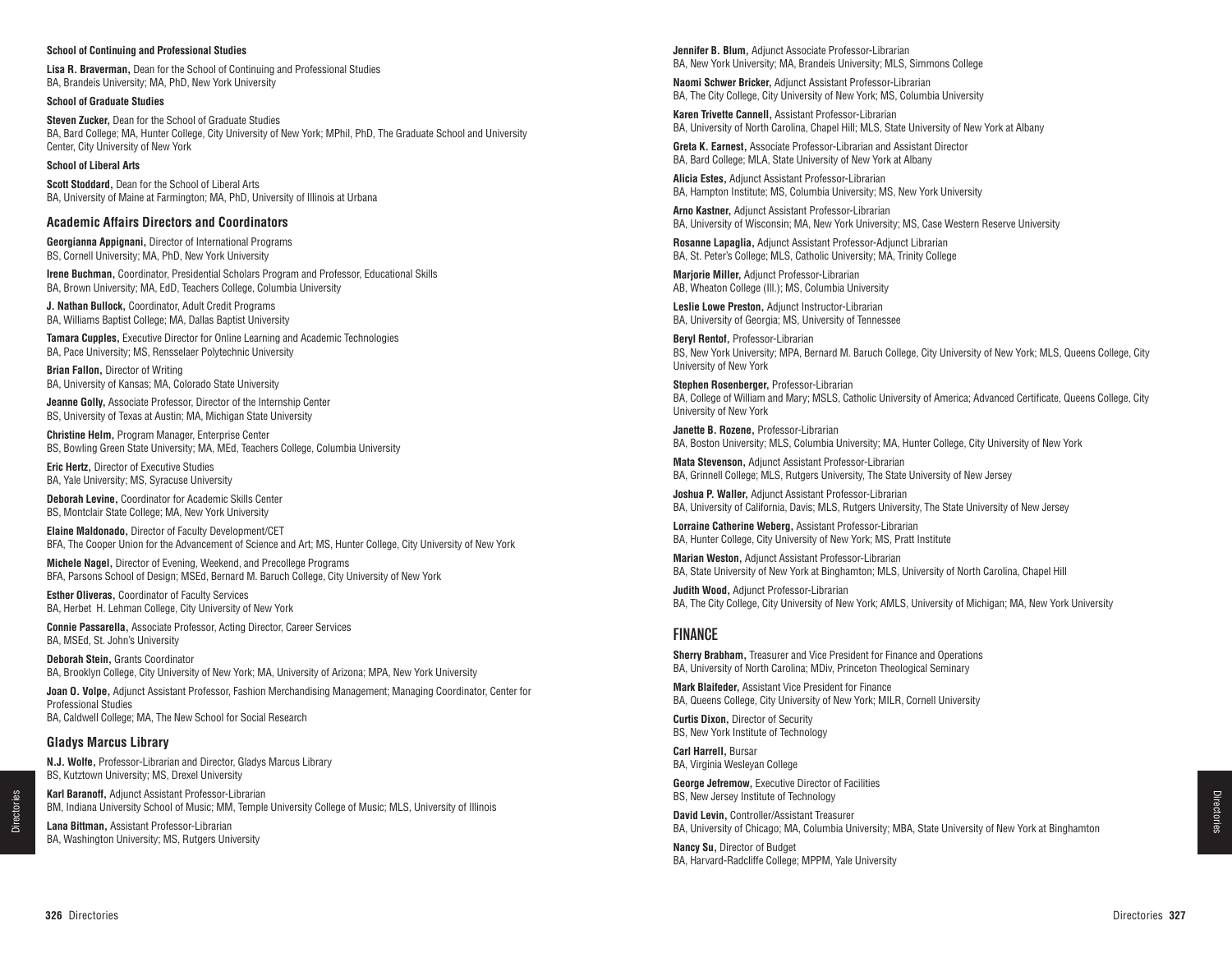#### GENERAL COUNSEL

**Jeffrey I. Slonim,** General Counsel and Secretary of the College BS, State University of New York at Stony Brook; JD, The National Law Center, The George Washington University

**Lisa Okubo,** Associate General Counsel BA, Barnard College; JD, Fordham University

**Joseph J. Arcoleo,** Director of Environmental, Health, and Safety Compliance BS, Cook College, Rutgers University, The State University of New Jersey; MS, New Jersey Institute of Technology; CSP, CHMM

#### HUMAN RESOURCES

**Arthur E. Brown, Jr.,** Vice President for Human Resource Management and Labor Relations BA, MA, Rider University

**Laura Solomon,** Assistant Vice President for Human Resources and Labor Relations BA, New York University; MSILR, Cornell University and Bernard M. Baruch College, City University of New York

#### INSTITUTIONAL ADVANCEMENT

**Loretta Lawrence Keane,** Vice President for Advancement and External Relations AAS, BA, St. Francis College; Certificate, Institute for Educational Management, Harvard University

#### **Communications and External Relations**

**Cheri Fein,** Executive Director of Public and Media Relations BA, Oberlin College

**Carol Leven,** Assistant Vice President for Communications BS, University of Wisconsin

**Lisa Wager,** Director of Government and Community Relations BA, Vassar College

#### **Development and Alumni Affairs**

**Vacancy,** Director of Major Gifts

#### INFORMATION TECHNOLOGY

**Gregg Chottiner,** Vice President and CIO of Information Technology BSEE, Capitol College; MSIT, University of Maryland University College; Certificate, General Services Administration CIO University

**Carolyn Vanzandt Rieger,** Assistant Vice President of Academic Technology BS, Adelphi University; MEd, Johnson State College

**Van Buren Winston Jr.,** Assistant Vice President for Software Services and Information Access BS, Stevens Institute of Technology; Certificate, Management Program for Executives, University of Pittsburgh

#### ENROLLMENT MANAGEMENT AND STUDENT SUCCESS

**Marybeth Murphy,** Vice President for Enrollment Management and Student Success BA, Farleigh Dickinson University; MA, Columbia University

**Laylage Courie,** Acting Director of Institutional Research BA, Agnes Scott College

#### **Enrollment Management and Student Success Deans**

**Daisy Alverio,** Acting Dean for Student Development BA, Cabrini College; MSEd, The City College, City University of of New York **Vacancy,** Dean for Enrollment Services

Directori

#### **Student Affairs Directors and Coordinators**

**Ahmed K. Elmatbagi,** Campus Card Manager BS, Empire State College

**Mina Friedmann,** Professor-Director of Financial Aid BA, The City College, City University of New York; MPS, New York Institute of Technology

**Terry Ginder,** Assistant Professor-Director of the Counseling Center BA, East Stroudsburg University; MSW, Marywood University

**Nancy Jacobs Grossman,** Professor-Director of Student Life BA, University of Pennsylvania; MA, PhD, New York University

**Young-Ja Kim,** Professor-Director of Registration and Records BA, Ewha Women's University, Korea; MA, Teachers College, Columbia University

**Dolores Lombardi,** Professor-Director of Admissions and Recruitment AAS, Parsons School of Design; BA, MA, Brooklyn College, City University of New York

**Kerri-Ann McTiernan,** Director of Athletics and Recreation BA, Johns Hopkins University; MPA, Long Island University

**Anne Miller,** Director of Health Services BSN, MSN, State University of New York at Stony Brook

**Liz Holly Mortensen,** Coordinator of Disability Services and ADA Coordinator BFA, Pennsylvania State University; MFA, Parsons School of Design

**Taur D. Orange,** Assistant Professor-Director of Educational Opportunity Programs BA, Wesleyan University; MPS, New York Institute of Technology

**Sally White,** Professor-Registrar BA, St. Thomas Aquinas College; MBA, Bernard M. Baruch College, City University of New York

#### **Student Affairs Faculty**

**Laura M. Arbogast,** Instructor-Admissions Counselor BS, MEd, Virginia Commonwealth University

**Susan Breton,** Assistant Professor-Counselor to Students BA, Bennington College; MA, Wesleyan University; PhD, Clark University

**Amber Carpenter-Lagattuta,** Assistant Professor-Assistant Director of Registration and Records BA, State University of New York at Albany; EdM, EdD, Rutgers University, The State University of New Jersey

**Mercedes Cepeda,** Instructor-Admissions Counselor BA, State University of New York at Binghamton; MSEd, Brooklyn College, City University of New York

**Patrice Choy,** Assistant Professor-Career Counselor BFA, PD, University of Hawaii; MSEd, Hunter College, City University of New York

**Anthony Dipaola,** Assistant Professor-Admissions Counselor BFA, School of Visual Arts; MFA, Arizona State University; MA, State University of New York at Stony Brook

**Barry R. Fischer,** Professor-Assistant Director of Financial Aid BA, State University of New York at Stony Brook; MA, Eastern Michigan University

**Helena Diamant Glass,** Associate Professor-Registrar BA, MA, New York University; Certificate, University of Toronto

**Patrice Goumba,** Instructor-Financial Aid Counselor BS, MS, Adelphi University

**Elizabeth S. Grubic,** Assistant Professor-Assistant Director of Admissions BFA, Indiana University; MFA, Queens College, City University of New York

**Ellyn M. Halpern,** Assistant Professor-Registrar AAS, Kingsborough Community College, City University of New York; BS, Empire State College; MSEd, Bernard M. Baruch College, City University of New York

**Percess H. Jonas-Atteloney,** Assistant Professor-Assistant Director of Registration and Records BS, York College, City University of New York; MSEd, Bernard M. Baruch College, City University of New York

**Fran Kalish,** Assistant Professor-Financial Aid Counselor BS, MS, Bernard M. Baruch College, City University of New York

**Philip J. Milio,** Professor-Student Life Counselor AAS, Fashion Institute of Technology; BA, Empire State College; MA, New York University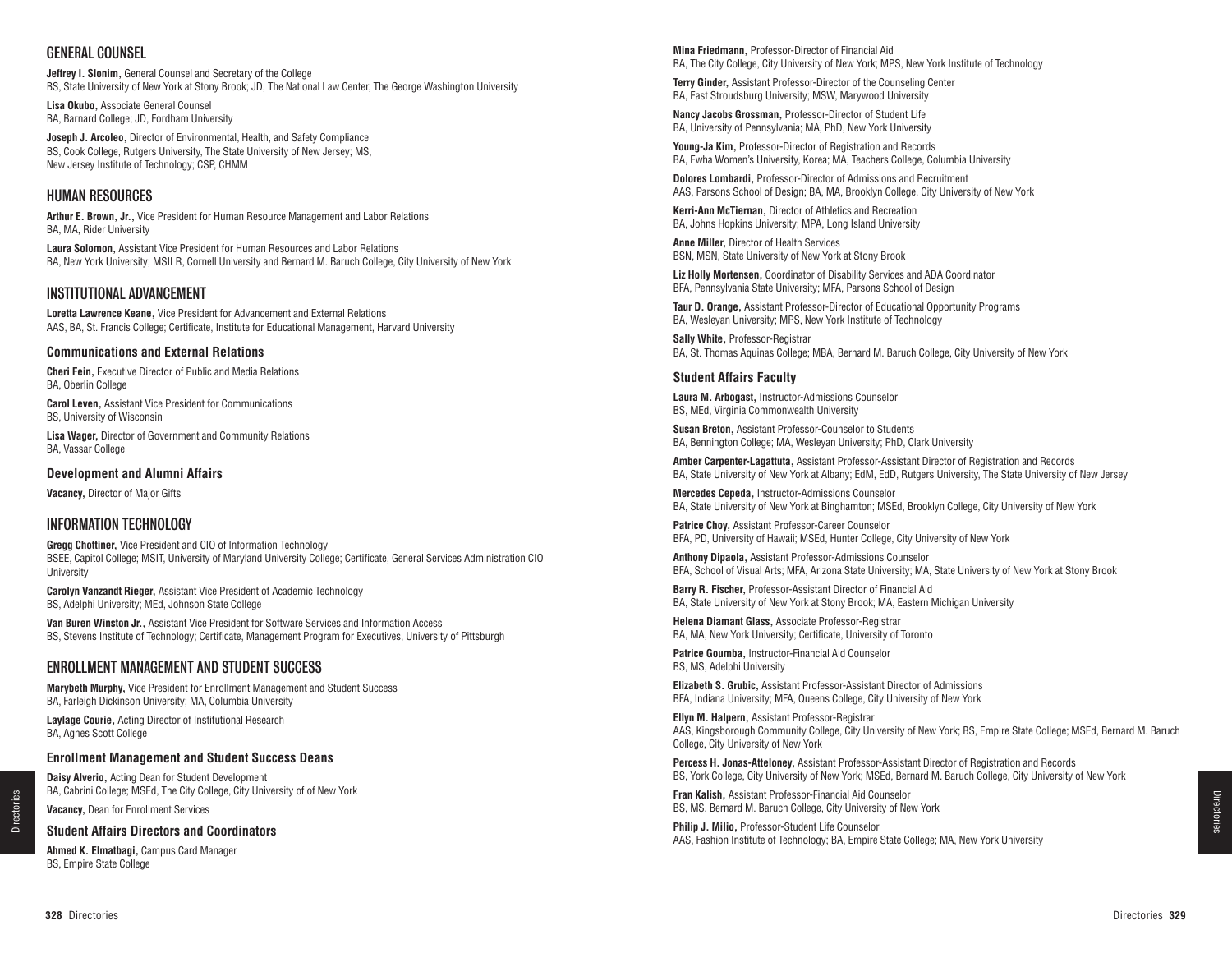**Frank Mitchell,** Acting Assistant Professor-Admissions Counselor BA, Wilkes University; MSEd, Bernard M. Baruch College, City University of New York

**Michele Morad,** Assistant Professor-Career Counselor BS, State University of New York, College at Oswego; MSEd, Alfred University

**Andrew Omotoso,** Assistant Professor-Registrar BA, University of London; MA, EdD, Teachers College, Columbia University

**Jeffrey Riman,** Coordinator for the Center for Excellence in Teaching BFA, Pratt Institute

**Erika Rohrbach,** Assistant Professor-International Student Advisor BA, Ursinus College; MA, Columbia University

**Juliette J. Romano,** Professor-Career Counselor BA, College of New Rochelle; MS, Hunter College, City University of New York

**Ellen Simpao,** Adjunct Assistant Professor-Counselor to Students BS, Loyola University; MA, EdM, Teachers College, Columbia University; PhD, Long Island University

**Ilona Tykotski,** Adjunct Instructor-Financial Aid Counselor BA, Montclair State University; JD, New York Law School

**Rajasekhar R. Vangapaty,** Assistant Professor-Registrar B Engg, Osmania Univeristy, India; MTech, Institute of Technology, India; Diplome D'Ingenieur Expert, Institut National Polytechnique de Lorraine, France; MS, City University of New York

**Sree Vegunta, Assistant Professor-Counselor to Students** BS, University of Michigan; MS, Purdue University; MSW, Columbia University

**Arnaldo Vidal,** Assistant Professor-International Student Advisor and Assistant Director of Admissions BA, University of Puerto Rico; MA, Teachers College, Columbia University

**Liza Wolsky,** Assistant Professor-Counselor to Students BSW, MSW, New York University

**Pam Zuckerman,** Associate Professor-Career Counselor BA, University of Pennsylvania; MA, MEd, Teachers College, Columbia University

#### **Residential Life**

**Ann Marie Grappo,** Director of Residential Life BA, Herbert H. Lehman College, City University of New York; MSW, Hunter College, City University of New York

**Gabrielle Arthurton-Crumb,** Assistant Director of Outreach and Judicial Affairs BA, MSW, Fordham University

**Joseph Gaschen,** Assistant Director of Operations BFA, University of Missouri; MFA, Pratt Institute

**Melissa Vidam,** Resident Counselor BA, MA, Rider University

**Joshua Wilkin,** Resident Counselor BM, North Carolina School of the Arts; MEd, Widener University

**Danielle Wyck,** Resident Counselor BA, State University of New York College at Purchase; MS, University of Rhode Island

#### THE MUSEUM AT FIT

**Valerie Steele,** Director of The Museum at FIT BA, Dartmouth College; MA, PhD, Yale University

**Patricia Mears,** Deputy Director of The Museum at FIT BA, MBA, The George Washington University; MA, Fashion Institute of Technology

#### EMERITI ASSOCIATES

**Alan Fishman,** Professor Emeritus of Fine Arts 1968-1991 BFA

**Eleanor L. Fried,** Professor Emeritus of Illustration 1947-1973 BA

**Barry S. Ginsburg,** Professor Emeritus of Science and Mathematics 1956-1992 BA, MA, EdD

**Newton Godnick,** Professor Emeritus of Fashion Buying and Merchandising 1963-1992 BS, MS

**Hilde W. Jaffe,** Professor Emeritus of Fashion Design 1959-1992 AAS, BA

**Richard J. Meagher,** Dean Emeritus for Continuing Education 1965-1994 BA, MA, EdD

**Julius Panero,** Professor Emeritus of Interior Design 1959-1994 BArch, MS

**Vittorina Rolfo,** Professor Emeritus of Apparel Design 1945-1970 **BS** 

**Rosalind Snyder,** Founder Dean Emeritus 1944-1963 BS, MA

**Louis Stollar,** Professor Emeritus of Psychology 1950-1998 BBA, MS

**Elaine Stone,** Professor Emeritus of Fashion Merchandising Management, 1977-2003 BA, MA

**Arthur A. Winters,** Professor Emeritus of Advertising and Marketing Communications, 1959-1992 BA, MBA, EdD

Directori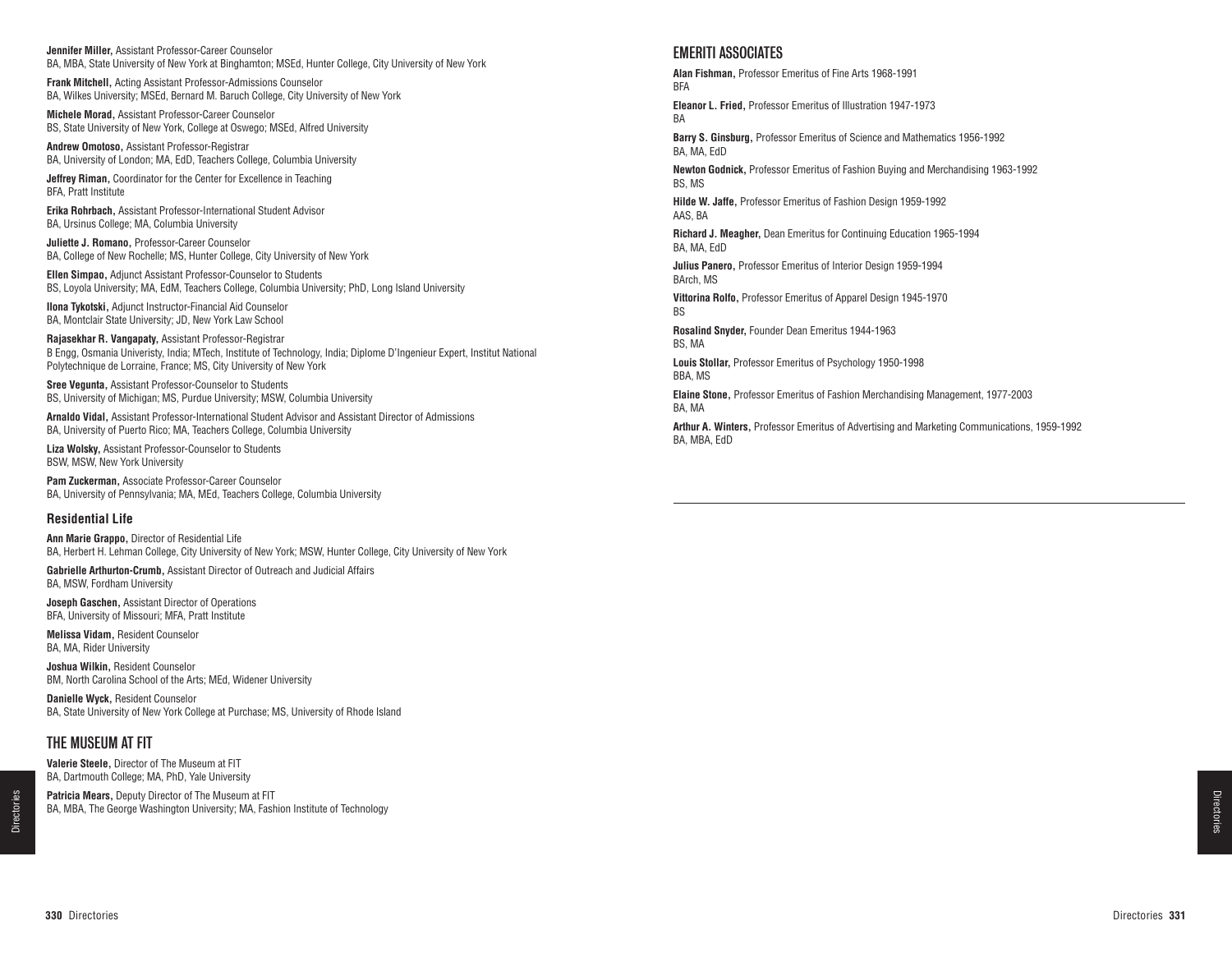## State University of New York

State University of New York's 64 geographically dispersed campuses bring educational opportunity to virtually all New Yorkers and comprise the nation's largest comprehensive system of public higher education. Founded in 1948, with the consolidation of 29 state-operated but unaffiliated institutions, the State University has grown to a point where its impact is felt educationally, culturally and economically the length and breadth of the state.

Nearly 440,000 students are pursuing traditional study in classrooms and laboratories or are working at home, at their own pace, through such innovative institutions as the SUNY Learning Network and Empire State College, for over 25 years a leader in non-traditional education, distance learning, and assessment of prior learning. The State University's students are predominantly New York State residents. They also come from every other state in the United States, from four U.S. territories or possessions, and from more than 170 foreign countries. The University passed a major milestone in the mid-1980s when it graduated its one-millionth alumnus, and currently numbers 1.9 million graduates on its rolls.

The State University enrolls close to 40 percent of all New York State high school graduates, and its total enrollment is just under 440,000 (full-time and part-time). Because of its structure and comprehensive programs, the State University offers students a wide diversity of educational options: shortterm vocational/technical courses, certificate programs, baccalaureate degrees, graduate degrees, and postdoctoral studies. The University offers access to almost every field of academic or professional study somewhere within the system–some 7,669 degree and certificate programs

As part of the University's commitment to bring to the students of New York the very best and brightest scholars, scientists, artists, and professionals, the State University's distinguished faculty is recruited from the finest graduate schools and universities throughout the United States and many countries around the world, and includes nationally and internationally recognized figures in all the major disciplines. Their efforts are regularly recognized in numerous prestigious awards and honors, including the Nobel Prize.

State University's research contributions are helping to solve some of today's most urgent problems. At the same time, contracts and grants received by University faculty directly benefit the economic development of the regions in which they are located. State University researchers pioneered nuclear magnetic resonance imaging and the supermarket bar code scanner, introduced timelapse photography of forestry subjects, isolated the bacteria that causes Lyme disease, and developed the first implantable heart pacemaker. Other University researchers continue important studies in such wide-ranging areas as breast cancer, immunology, marine biology, sickle-cell anemia, and robotics, and make hundreds of other contributions, inventions, and innovations for the benefit of society.

The University's program for the educationally and economically disadvantaged, consisting of Educational Opportunity Programs (EOP) and Educational Opportunity Centers (EOC), has become <sup>a</sup> model for delivering better learning opportunities to young people and adults traditionally bypassed by higher education.

The 30 locally-sponsored two-year community colleges operating under the program of the State University offer local citizens programs that are directly and immediately job-related as well as degree programs that serve as job-entry educational experience or a transfer opportunity to a baccalaureate degree at a senior campus.

In 1998, the Governor and the Legislature approved a multi-year, \$2 billion capital construction program for the University. This investment in critical maintenance will protect the University's infrastructure, valued at nearly \$11 billion, and enable the University to keep pace with modern technology for the benefit of its students and faculty. As a public university, the State University of New York has a special responsibility to make its rich and varied resources accessible to all.

In 1995, the Board of Trustees developed the document *Rethinking SUNY*, in response to a call from the Legislature for a "multi-year, comprehensive system wide plan to increase cost efficiency." Underlying Rethinking SUNY is the theme of increasing efficiency by empowering campuses to manage directly more of their academic and financial affairs and by eliminating disincentives to the prudent use of campus and system resources.

The University's economic development services programs provide research, training and technical assistance to the state's business and industrial community through Business and Industry Centers, the New York State Small Business Development Center, the Strategic Partnership for Industrial Resurgence, Rural Services Institutes, the Trade Adjustment Assistance Center, Technical Assistance Centers, Small Business Institutes, Centers for Advanced Technology, and international development.

State University of New York is governed by a Board of Trustees, appointed by the Governor, which directly determines the policies to be followed by the 34 state-supported campuses. Community colleges have their own local boards of trustees whose relationship to the State University Board is defined by law.

The University's motto is: "To Learn — To Search — To Serve."

## State University of New York Board of Trustees

**Carl T Hayden,** Chairman **Aminy I. Audi Robert J. Bellafiore Edward F. Cox Stephen J. Hunt H. Carl McCall John Murad Pedro Antonio Noguera**

**Kenneth P. O'Brien Michael E. Russell Linda S. Sanford Carl Spielvogel Cary Staller Harvey F. Wachsman Gerri Warren-Merrick**

## State University of New York Administration

**Nancy L. Zimpher** Chancellor of the University

**John J. O'Connor** Vice Chancellor and Secretary of the University

**Dr. Risa I. Palm** Provost and Vice Chancellor for Academic Affairs

**James R. Van Voorst** Vice Chancellor and Chief Financial Officer **Dr. Dennis Golladay** Vice Chancellor for Community Colleges

**Nicholas Rostow** University Counsel and Vice Chancellor for Legal Affairs

**Michael C. Trunzo** Vice Chancellor for Government Relations

**Philip W. Wood** Vice Chancellor for Capital Facilities

Directories

**Directories**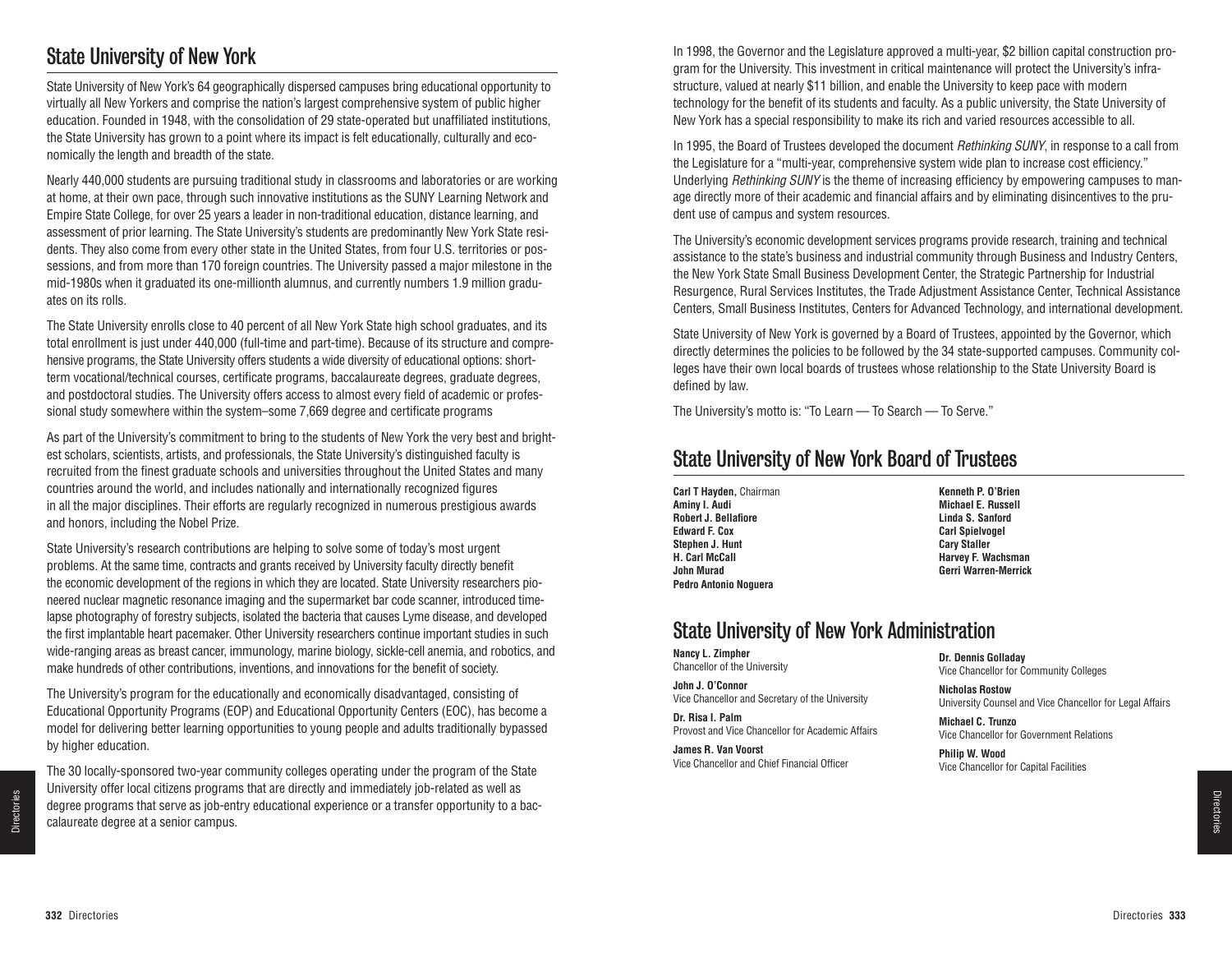## State University of New York Colleges and Centers

#### UNIVERSITY CENTERS

State University at Albany State University at Binghamton State University at Buffalo\* State University at Stony Brook\*

#### HEALTH SCIENCE CENTERS

Health Science Center at Brooklyn Health Science Center at Syracuse

#### UNIVERSITY COLLEGES

College at Brockport College at Buffalo College at Cortland Empire State College College at Fredonia College at Geneseo College at New Paltz College at Old Westbury College at Oneonta College at Oswego College at Plattsburgh College at Potsdam College at Purchase

#### COLLEGES OF TECHNOLOGY

Alfred **Canton** Cobleskill Delhi Morrisville

#### SPECIALIZED COLLEGES

College of Environmental Science and Forestry Maritime College College of Optometry College of Technology at Farmingdale Institute of Technology at Utica/Rome\*\*

#### STATUTORY COLLEGES\*\*\*

College of Ceramics at Alfred University College of Agriculture and Life Sciences at Cornell **University** College of Human Ecology at Cornell University

School of Industrial and Labor Relations at Cornell **University** 

College of Veterinary Medicine at Cornell University

#### COMMUNITY COLLEGES

(Locally sponsored, two-year colleges under the program of State University) Adirondack Community College at Glens Falls

Broome Community College at Binghamton Cayuga County Community College at Auburn Clinton Community College at Plattsburgh Columbia-Greene Community College at Hudson Corning Community College at Corning Dutchess Community College at Poughkeepsie Erie Community College at Williamsville, Buffalo, and Orchard Park

Fashion Institute of Technology at New York City\*\*\*\* Finger Lakes Community College at Canandaigua Fulton-Montgomery Community College at Johnstown Genesee Community College at Batavia Herkimer County Community College at Herkimer Hudson Valley Community College at Troy Jamestown Community College at Jamestown Jefferson Community College at Watertown Mohawk Valley Community College at Utica Monroe Community College at Rochester Nassau Community College at Garden City Niagara County Community College at Sanborn North Country Community College at Saranac Lake, Malone, and Ticonderoga

Onondaga Community College at Syracuse Orange County Community College at Middletown Rockland Community College at Suffern Schenectady County Community College at Schenectady Suffolk County Community College at Selden, Riverhead, and Brentwood

Sullivan County Community College at Loch Sheldrake Tompkins Cortland Community College at Dryden Ulster County Community College at Stone Ridge Westchester Community College at Valhalla

- \*The Health Sciences Centers at Buffalo and Stony Brook are operated under the administration of their respective University Centers.
- \*\*This is an upper-division institution authorized to offer baccalaureate and master's degree programs.
- \*\*\*These operate as "contract colleges" on the campuses of independent universities.
- \*\*\*\*While authorized to offer such baccalaureate and master's degree programs as may be approved pursuant to the provisions of the Master Plan in addition to the associate's degree, the Fashion Institute of Technology is financed and administered in the manner provided for community colleges.

## New York State Officials

**David A. Paterson,** Governor **Richard Ravitch,** Lieutenant Governor **Thomas P. DiNapoli,** Comptroller **Robert L. Megna,** Director of the Budget

## New York City Officials

**Michael Bloomberg,** Mayor **William C. Thompson, Jr.,** Comptroller **Christine C. Quinn,** Speaker of the Council **Scott M. Stringer,** President, Borough of Manhattan **Marty Markowitz,** President, Borough of Brooklyn **Ruben Diaz, Jr.,** President, Borough of the Bronx **Helen M. Marshall,** President, Borough of Queens **James P. Molinaro,** President, Borough of Staten Island **Mark Page,** Director, Office of Management and Budget

## New York City Department of Education

**Joel I. Klein,** Chancellor

**Directories**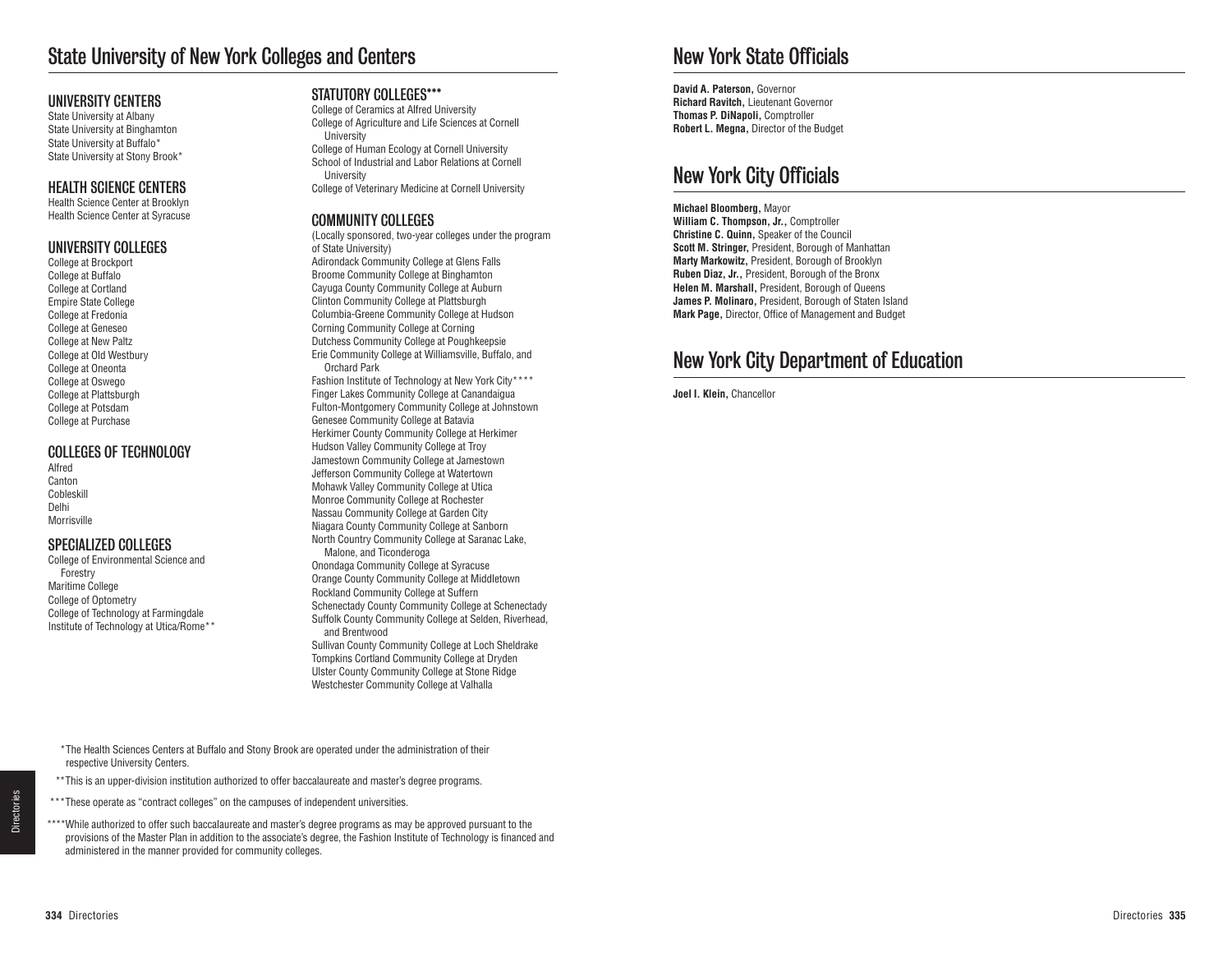Absences from courses, 46–47

Academic advisement, 67 Academic Affairs, 325–327 Academic calendar, 2–3

Academic standards, 44 Accessories Design

Academic achievement awards, 47–51

Academic credit by evaluation, 19

course descriptions, 239–244

packaging design for, 264 portfolio evaluation for, 16

degree program in, 108

Administration of FIT, 325–331

Associate degree programs, 13–19 Bachelor's degree programs, 19–20 information requests regarding, 352 international applicants, 20–21

Accounting, 248 Accreditation of FIT, 11 Activities, 70–71

Admissions

notification of, 22

Advertising Design

admission to, 13

special assistance for, 21–22 visiting students, 21

Advanced Placement Program, 19

advertising photography, 258 Bachelor's degree program in, 109 course descriptions, 139–143 international programs in, 39–40 one-year Associate degree program in, 101 two-year Associate degree program in, 83

Bachelor's degree program in, 110 course descriptions, 143–144

Advertising and Marketing Communications

one-year Associate degree program in, 100

two-year Associate degree program in, 82 Accessories Design and Fabrication, Bachelor's

Advisory groups, 5

Aerobics, 256

Affirmative Action policies, 73

Algebra proficiency, 244

Algebra review, 245

Alumni, 10 placement of graduates, 41–42

Alumni Association, 10

American History, 38, 237, 238

Animation, 154–159

Apparel (Fashion Design) course descriptions, 145–148, 182–188 Children's Wear, Bachelor's degree program in, 115 Intimate Apparel, Bachelor's degree program in, 116 Knitwear, Bachelor's degree program in, 117 Special Occasion, Bachelor's degree program in, 118 Sportswear, Bachelor's degree program in, 119 Leather Apparel Certificate Program, 27 Outerwear and Performance Apparel Certificate Program, 28

Architecture, 206, 207

Arithmetic proficiency, 244, 270

Aron and Esther Goldfarb Leather Apparel Certificate Program, 27

#### Art

Fashion Design, course descriptions, 148–149, 189–193 General Education Requirements in, 34–35 History of Civilization and, 203–208 philosophy of, 267

Art and Design, School of administration of, 325 admission to, 13 Bachelor's degree programs in, 26 evening/weekend degree programs, 26, 27 Liberal Arts requirements for, 30–31 one-year Associate degree programs in, 25 portfolio evaluations for, 15–17 two-year Associate degree programs in, 25

>>>Index 354 Location and Campus Map >> > > > > > >

356 Requests for Admissions Information

**336** Courses Index **337**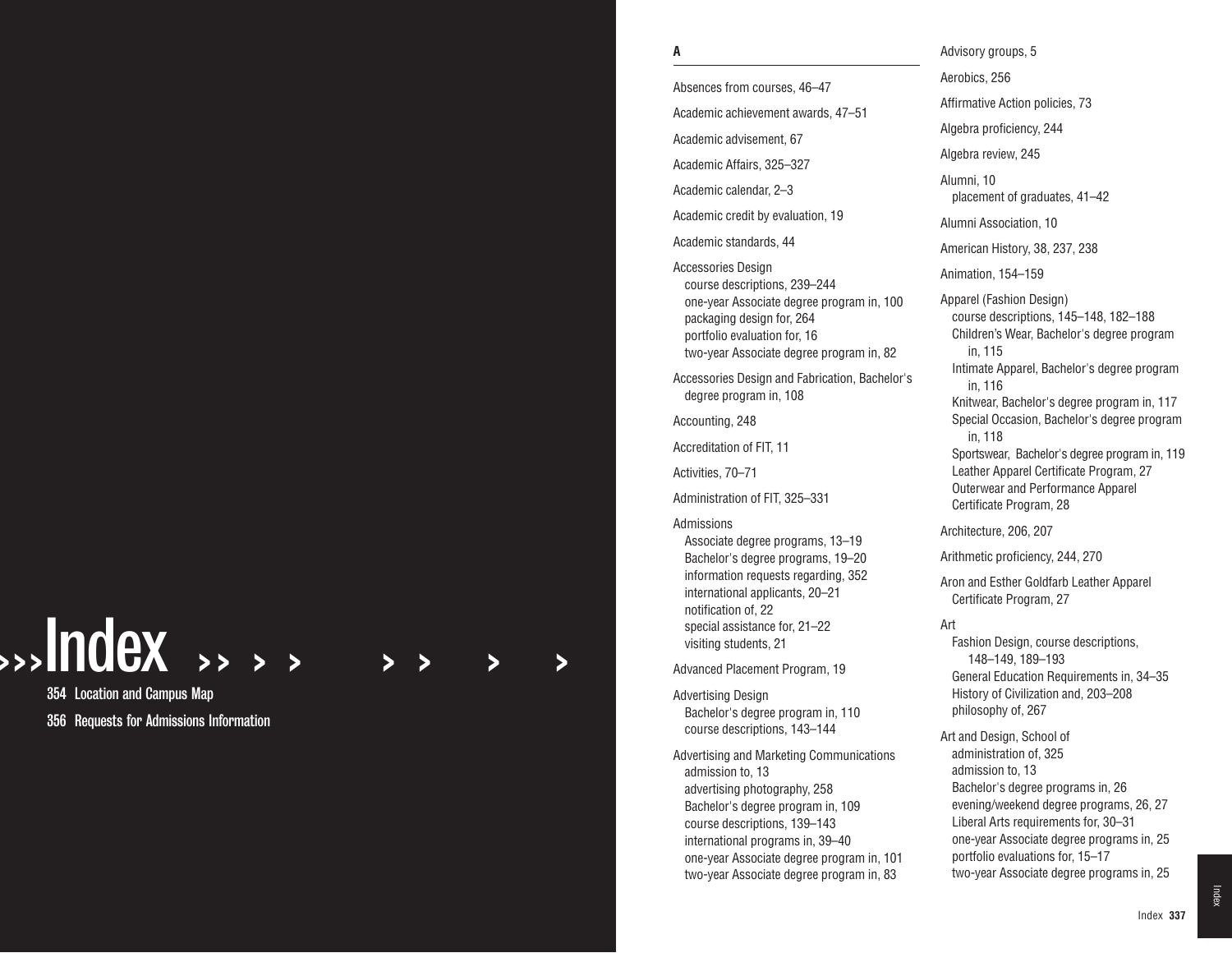Art and Design Center, Fred P. Pomerantz, 6 Artwork evaluations, 15–17 Asia concentration, 29 Associate in Applied Science degree (AAS), 11 Accessories Design, 82, 100 Advertising and Marketing Communications, 83, 101 Communication Design, 84, 102 curricula, 25 Fashion Design, 85, 103 Fashion Merchandising Management, 87, 104 Fine Arts, 88 Illustration - Fashion Illustration option, 89 Illustration - General Illustration option, 90 Interior Design, 91 International Fashion Design/Florence and New York, 86 internships for, 211 Jewelry Design, 105 Jewelry Design - Design option, 92 Jewelry Design - Studio option, 93 Liberal Arts requirements for, 30–31 Menswear, 94 one-year programs, 18–19 Photography, 95 Production Management: Fashion and Related Industries, 96 requirements for, 45–46 Textile Development and Marketing, 97, 106 Textile/Surface Design, 98, 107 two-year programs, 18 Visual Presentation and Exhibition Design, 99 Associate degree programs, 25

academic achievement awards for, 48–50 admission to, 13–19

Athletics and recreation, 70

Attendance, 46–47

Australia, 40

#### **B**

Baccalaureate degree programs, 108–136 academic achievement awards for, 47–48 admission to, 19–20

curricula, 26 Liberal Arts requirements for, 31 requirements for, 46 Bachelor of Fine Arts degree (BFA), 11 Accessories Design and Fabrication, 108 admission to, 19–20 Advertising Design, 110 Computer Animation and Interactive Media, 111 curricula, 26 Fabric Styling, 114 Fashion Design - Children's Wear, 115 Fashion Design - Intimate Apparel, 116 Fashion Design - Knitwear, 117 Fashion Design - Special Occasion, 118 Fashion Design - Sportswear, 119 Fine Arts, 123 Graphic Design, 124 Illustration, 126 Interior Design, 127 Packaging Design, 129 Photography and the Digital Image, 130 requirements for, 46 Textile/Surface Design, 134 Toy Design, 135 Bachelor of Science degree (BS), 11

admission to, 19–20 Advertising and Marketing Communications, 109 Cosmetics and Fragrance Marketing, 112 curricula, 26 Direct and Interactive Marketing, 113 Fashion Merchandising Management, 121 Home Products Development, 125 International Fashion Merchandising Management/Florence and New York, 122 International Fashion Merchandising Management/Milan and New York, 120 International Trade and Marketing for the Fashion Industries, 128 Production Management: Fashion and Related Industries, 131 requirements for, 46 Technical Design, 132 Textile Development and Marketing, 133 Visual Art Management, 136

Baker School of Business and Technology, see Business and Technology, School of

Ballet, 255, 257 Basic Communications, 32 Basketball, 256 Bauhaus, 207 Biology, 271 Board of Trustees Fashion Institute of Technology, 11, 325 State University of New York, 333 Bookbinding, 151 Bridal design, 187 Business Center, 7 Business Enterprise, 150 Business Law, 150–151, 229 Business and Technology, School of administration of, 325 admission to, 13 Bachelor's degree programs in, 26 evening/weekend degree programs, 27 international programs in, 40 Liberal Arts requirements for, 31 one-year Associate degree programs in, 25 two-year Associate degree programs in, 25 Business and Technology Studies, 151

Business writing, 170, 176

#### **C**

CAD (computer-aided design) Apparel Certificate Program, 27 Art Certificate Program, 27 for textile design, 286 for Visual Presentation, 162, 163 for woven and print styling, 201 for Fashion Design, 148

Calendar, academic, 2–3

Campus and facilities, 6–10 crime statistics for, 77–79 map of, 350

Canada, 40

Career planning, 6 courses in, 208 internships in, 211

Career services, 41–42

Certificate programs, 27–28

Chemistry, 271–272

Childcare Assistance Program (CAP), 22

Children's Wear, 185, 186, 191 Bachelor's degree program in, 115 patternmaking for, 269

China, 40

Chinese, 159

**Civilization** 

History of Art and, 203–208 Non-western, General Education Requirements in, 37–38 Western, General Education Requirements in, 33–34

Clubs, 70–71

Code of Conduct, 72–73

College Consortium for International Study, 40

College-Level Examination Program (CLEP), 19

Communication Design course descriptions, 151–154 international programs in, 40 one-year Associate degree program in, 102 portfolio evaluation for, 16 two-year Associate degree program in, 84

Communications

Advertising and Marketing Communications, 139–143 General Education Requirements in, 32

Computer-Aided Design, see CAD

Computer-Aided Design and Communications Center, 7

Computer Animation and Interactive Media, Bachelor's degree program in, 111

Computer Graphics course descriptions, 154–159 for packaging design, 265

Index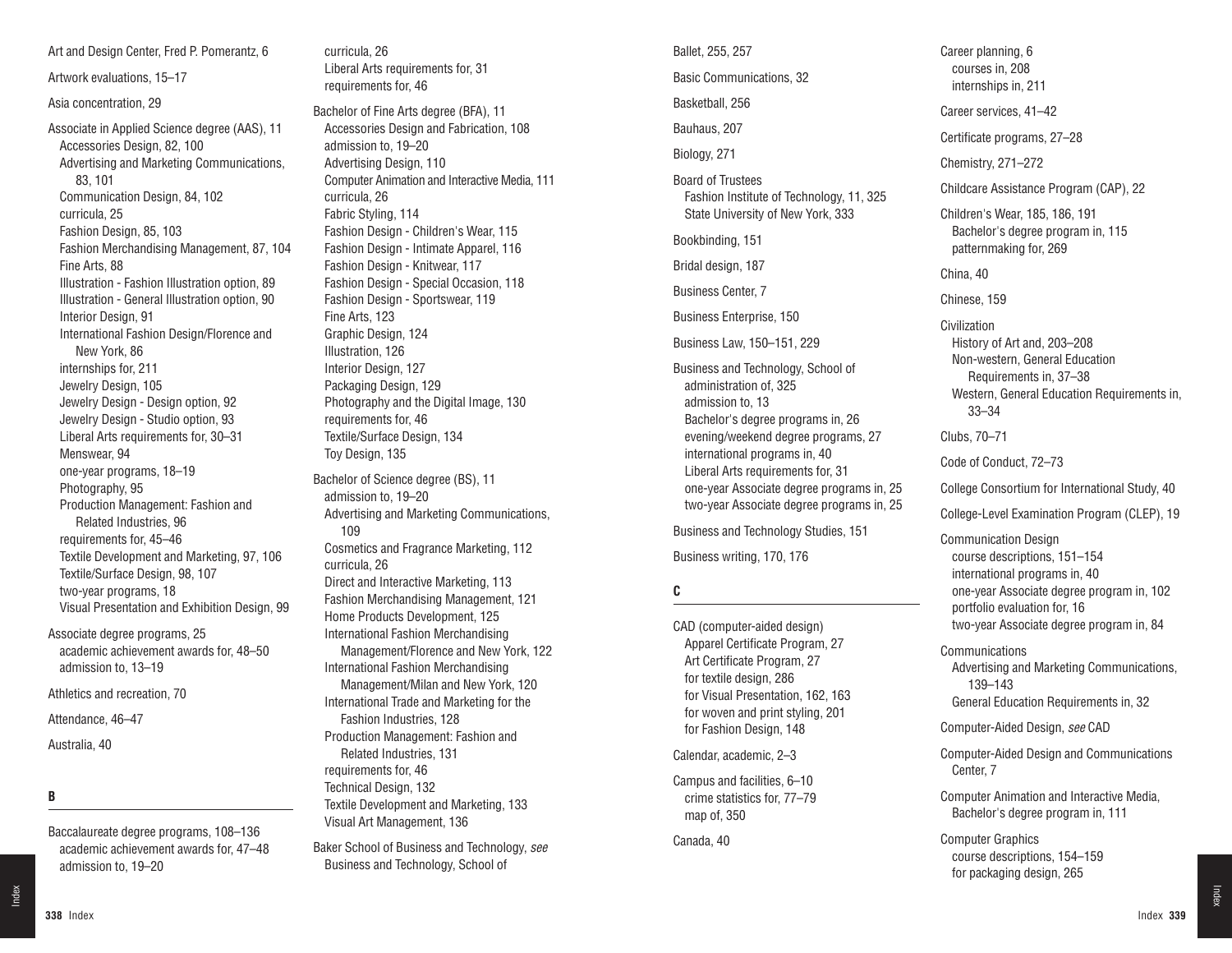in toy design, 297, 298 Computers CAD for Fashion Designers Certificate Programs, 27 online courses, 42 Peter G. Scotese Computer-Aided Design and Communications Center, 7 Concentrations in Liberal Arts, 29 Conduct, Code of, 72–73 Conference Center at FIT, 7 Continuing and Professional Studies, School of, 42–43 administration of, 325 Corsetry, 184 Cosmetics and Fragrance Marketing Bachelor's degree program in, 112 chemistry for, 271, 272 course descriptions, 160–161 packaging design for, 264 Council for Interior Design Accreditation, 11 Counseling Center, 67 Country Residency Certificates, 54–55 Courses Accessories Design, 239–244 Advertising and Marketing Communications, 139–143 Advertising Design, 143–144 attendance in, 46–47 Business and Technology Studies, 151 Business Enterprise, 150 Business Law, 150–151 Chinese, 159 Communication Design, 151–154 Computer Graphics, 154–159 Cosmetics and Fragrance Marketing, 160–161 designations for, 138 Design Studies, 161–162 Direct and Interactive Marketing, 165–166 Draping Techniques, 166 Educational Skills, 175–176 English and Speech, 167–174 Fabric Styling, 200–201

for textile design, 286, 287

Fashion and Culture of the World, 160 Fashion Design, 145 Fashion Design - Apparel, 145–148, 182–188 Fashion Design - Art, 148–149, 189–193 Fashion Merchandising Management, 193–198 Fine Arts, 176–182 French, 198–199 Graphic Design, 201–203 Health Education, 208–209 History of Art and Civilization, 203–208 Home Products Development, 209–210 Human Development, 208 Illustration, 220–227 Interdivisional Studies, 229 Interior Design, 211–219 International Trade and Marketing, 227–229 internships, 211 Italian, 230–231 Japanese, 231–232 Jewelry Design, 232–237 Ladies Tailoring, 288–289 Liberal Arts, 237–239 Marketing: Fashion and Related Industries, 250–251 Mathematics, 244–247 Menswear, 252–255 Millinery, 251–252 online, 42 Packaging Design, 263–266 Patternmaking, 268–270 Philosophy, 267 Photography, 258–263 Physical Education and Dance, 255–257 Production Management: Fashion and Related Industries, 247–250 Science, 270–273 Social Sciences, 280–284 Spanish, 278–279 Surface Design, 273–278 Technical Design, 284–285 Textile Design, 286–288 Textile Science, 289–291 Textile Technology, 292–295 Toy Design, 296–299 Visual Art Management, 299 Visual Presentation and Exhibition Design, 162–165

Credit certificate programs, see Certificate Programs

**Credits** by evaluation, 19 transfers of, 45

Crime statistics, 77–79

Critical thinking, 38

Cultural and social events, 71

#### **Curricula**

Bachelor's degree programs, 26 Continuing and Professional Studies, 42–43 credit certificate programs, 27–28 General Education Requirements, 31–38 international programs, 39–41 liberal arts, 29–31 one-year Associate degree programs, 25 online courses, 42 two-year Associate degree programs, 25

#### **D**

Dance, 237, 255, 256 Databases, 248 in Gladys Marcus Library, 8 David Dubinsky Student Center, 10 Day degree students, 13 Deadlines for admission to Associate degree programs, 13–19 for tuition payments, 56 Dean's List, 47 Departmental awards, 50–51 Design Studies, course descriptions, 161–162 Digital photography, 258–263 Direct and Interactive Marketing

Bachelor's degree program in, 113 course descriptions, 165–166 Disability Support Services Office, 67–68 Diversity, 73

Drama, 169 Shakespeare, 171, 173, 174

Draping Techniques Certificate Program in, 27–28 course descriptions, 166

Drawing, 177–180, 189, 221–225 Dubinsky Student Center, 10

#### **E**

Earth science, 271

Economics, 280, 282–284

Education, New York City Department of, 335

Educational Foundation for the Fashion Industries, 11, 60

Educational Opportunity Program (EOP), 21

Educational Skills Department, 29 course descriptions, 175–176

Endowed funds, 60–62

England, 40

English and Speech Department, 30, 167–174

English as a Second Language, 175–176

Enrollment Management and Student Success, Division of, 67 e-portfolios, 16, 193

Equal Opportunity/Affirmative Action policies, 73

Ethics, 267

Evaluation academic credit by, 19 of portfolios, 15–17

Evening/weekend degree programs, 26–27 admission to, 19 tuition and fees for, 53

Evening/weekend students, 13

Exhibition Design and Visual Presentation, 162–165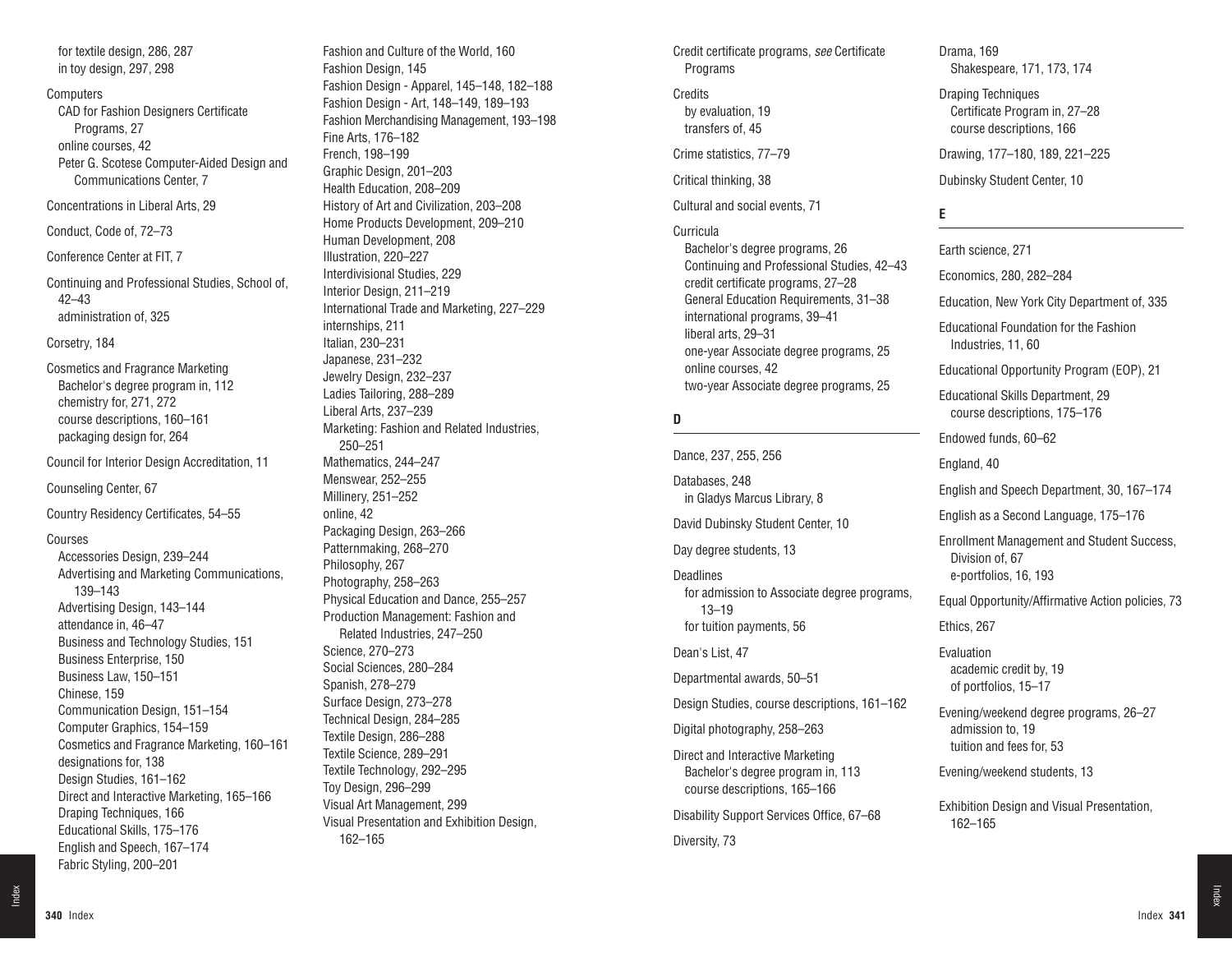Fabric Styling Bachelor's degree program in, 114 course descriptions, 200–201

Faculty, 5 directory of, 301–322

Family Educational Rights and Privacy Act (FERPA), 73

Fashion and Culture of the World, 160

Fashion Design admission to, 13 Apparel, 145–148, 182–188 Art, 148–149, 189–193 Children's Wear, Bachelor's degree program in, 115 course descriptions, 145–149, 182–193 international programs in, 39 Intimate Apparel, Bachelor's degree program in, 116 Knitwear, Bachelor's degree program in, 117 one-year Associate degree program in, 103 portfolio evaluation for, 16 Special Occasion, Bachelor's degree program in, 118 Sportswear, Bachelor's degree program in, 119 two-year Associate degree program in, 85 Fashion Illustration, two-year Associate degree program in, 89 Fashion Institute of Technology, 5 administration, 325–331 alumni of, 10 campus and facilities, 6–11 crime statistics for, 77–79 faculty of, 301–322 history and mission of, 11 location and map of, 350 visits to, 22 Fashion Merchandising Management

Bachelor's degree program in, 121 course descriptions, 193–198 international programs in, 39, 40 math for, 245 one-year Associate degree program in, 104 two-year Associate degree program in, 87

#### Fees, see Tuition and fees

Feldman Center, 7 Fencing, 257

Fiction, 167, 171 writing, 172

Film, history of, 172

Financial aid, 58–60 Educational Foundation for the Fashion Industries, 60

#### Fine Arts Bachelor's degree program in, 123 course descriptions, 176–182

portfolio evaluation for, 16 two-year Associate degree program in, 88 FIT-ABLE: Disability Support Services, 67–68

Fitness Center, 70

Fitness training, 256

FIT Student-Faculty Corporation, 72

Florence (Italy), 230 International Fashion Design/Florence and New York, 86 International Fashion Merchandising Management/Florence and New York, 122 international programs in, 39, 40

Foreign languages Chinese, 159 Department of, 30 English as a second language, 175–176 French, 198–199 General Education Requirements in, 37 Italian, 230–231 Japanese, 231–232 Spanish, 278–279 Fragrance and Cosmetics Marketing, 160–161 France, 40, 160

Fred P. Pomerantz Art and Design Center, 6

Free Application for Federal Student Aid (FAFSA), 58

French, 198–199

**342** Index Index **343** Full-time students, 13 refunds of tuition and fees for, 57 tuition and fees for, 53

#### **G**

Gemology, 236 General Education Requirements, 31–38 George Levinson Multimedia Room, 8 Gladys Marcus Library, 8 staff of, 326–327 Goldfarb Leather Apparel Certificate Program, 27 Golf, 256

Goodman Resource Center, 8

Governance, 72

Grades, 43–44

Graduate Studies, School of, 326

Graphic Design Bachelor's degree program in, 124 Computer Graphics, 154–159 course descriptions, 201–203

Gym, 70

#### **H**

Hats, see Millinery

Haute Couture, 146, 147, 149, 183–184 Certificate Program, 28

Hazing, 77

Headware, see Millinery

Health, Physical Education, and Dance Department, 30

Health Education, course descriptions, 208–209

Health insurance, 68

Health Services, 68

Highlights (monthly calendar), 71

Historic preservation, 218

#### History

American, courses in, 38 of Art and Civilization, 203–208 of FIT, 11 United States, 237, 238

History of Art and Civilization Department, 30

Home Products Development Bachelor's degree program in, 125 course descriptions, 209–210 packaging design for, 263 Hong Kong (China), 40 Honorary chairs, 60 Honor society (Phi Theta Kappa), 71

Housing, 69 fees for, 56–57 refunds of fees for, 58

Human Development, 208

Humanities, 238 General Education Requirements in, 35–37

**I**

ICON (literary magazine), 71

**Illustration** 

Bachelor's degree program in, 126 course descriptions, 220–227 Fashion Illustration, two-year Associate degree program in, 89 General Illustration, two-year Associate degree program in, 90 portfolio evaluation for, 17

Immunity against infectious diseases, 68

Independent study, 39, 229 accessories design, 242 advertising and marketing communications, 141 business and technology studies, 151 computer graphics, 155 design studies, 162 display and exhibit design, 164 English or speech, 170, 174 fabric styling, 201 fashion design, 145 fashion merchandising management, 198 fine arts, 180, 182 history of art and civilization, 205, 208 illustration, 224, 227 interior design, 215, 219 jewelry design, 237 liberal arts, 237 mathematics, 246 menswear, 255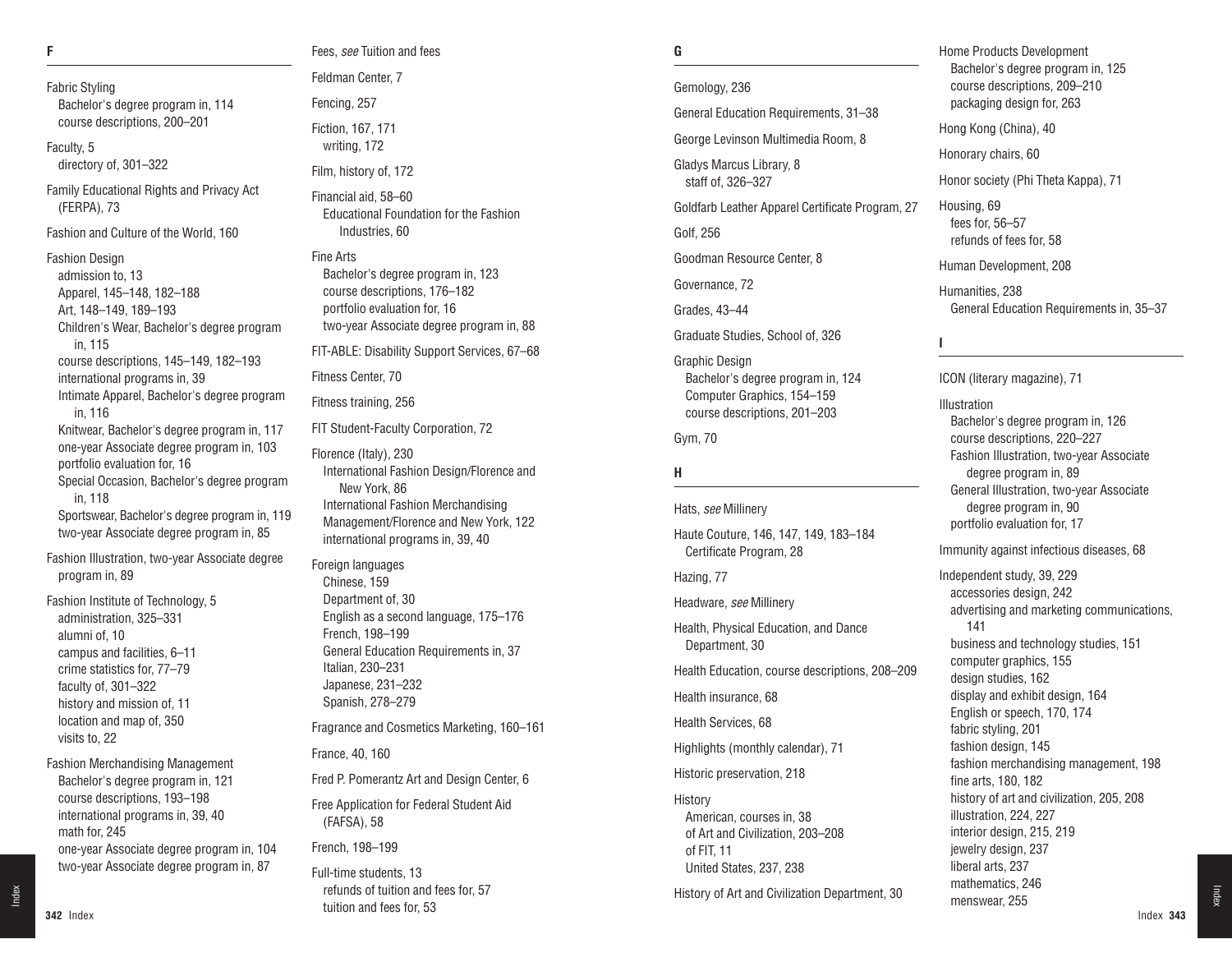packaging design, 266 philosophy, 267 photography, 261, 263 production management: fashion and related industries, 248, 250 science, 272 social sciences, 281, 284 surface design, 277, 278 textile design, 287, 288 textile development and marketing, 293, 295

Industrial design, 206

Information Management, 38

Insurance, health, 68

Interactive and Direct Marketing Bachelor's degree program in, 113 course descriptions, 165–166

Interdivisional Studies, 229

Interior Design artwork evaluation for, 17 Bachelor's degree program in, 127 course descriptions, 211–219 textile principles for, 289 two-year Associate degree program in, 91

International Fashion Design/Florence and New York two-year Associate degree program in, 86

International Fashion Merchandising Management/Florence and New York Bachelor's degree program in, 122

International Fashion Design/Milan and New York Bachelor's degree program in, 120

International programs, 39–41 International Fashion Design/Florence and New York, 86 International Fashion Merchandising Management/Florence and New York, 122 International Fashion Design/Milan and New York, 120

International students admissions requirements for, 20–21 advisors for, 69 residency of, for tuition purposes, 54–55 International Trade and Marketing, 227–229 Bachelor's degree program in, 128

Internet marketing on, 166 online courses, 42 web page construction, 155 website design, 202

Internship Center, 41, 211

Internships, 6 advertising design, 144 fabric styling, 201 fashion design, 193 fashion merchandising management, 198 interior design, 219 Internship Center, 41, 211 packaging design, 266 textile design, 288 tov design, 299

Intimate Apparel, 186, 188, 192 Bachelor's degree program in, 116

Israel, 40, 205

Italian, 230–231

Italian Renaissance, 207

- Italy, 160, 200
- International Fashion Design/Florence and New York, 86 International Fashion Merchandising Management/Florence and New York, 122 International Fashion Merchandising Management/Milan and New York, 120 international programs in, 39, 40

#### **J**

Japanese, 231–232

Jay and Patty Baker School of Business and Technology, see Business and Technology, School of

Jewelry Design artwork evaluation for, 17 course descriptions, 232–237 one-year Associate degree program in, 105 two-year Associate degree program, Design option, 92

two-year Associate degree program, Studio option, 93

Journalism, 139–141 photojournalism, 262

#### **K**

Knitwear, 146, 185, 186, 188, 191, 192 Bachelor's degree program in, 117 textile science for, 289–291 weft knitting, 290, 291

Kung Fu, 257

#### **L**

Ladies Tailoring Certificate Program, 28 course descriptions, 288–289

Languages, see Foreign languages

Latin America concentration, 29

Law, Business, 150–151, 229

Leather Apparel, 146, 148, 188 Certificate Program, 27

Levinson Multimedia Room, 8

Liberal Arts course descriptions, 237–239 curricula, 29–31

Liberal Arts, School of, 29–30 administration of, 326 Bachelor's degree programs in, 26 departments in, 29–30

Liberal Arts Center, 7

Library (Gladys Marcus Library), 8 staff of, 326–327

Literature English, 167–174 French, 199

**M**

Management Information Systems (MIS), 249

Mandarin Chinese, 159

Manhattan map of, 351 see also New York, City of

Manufacturing, 249

Maps Fashion Institute of Technology campus, 350 Manhattan, 351

Marcus Library, 8 staff of, 326–327

**Marketing** 

Advertising and Marketing Communications, 139–143 Cosmetics and Fragrance Marketing, 160–161 Direct and Interactive, 113, 165–166 Fashion and Related Industries, 250–251 International Trade and, 227–229

textiles, 293

Marketing research, 251

Marvin Feldman Center, 7

**Mathematics** 

course descriptions, 244–247 in degree requirements, 45 General Education Requirements in, 32

Matriculated Students, 13

Matriculation Status Policy, 46

Menswear course descriptions, 252–255 portfolio evaluation for, 17 two-year Associate degree program in, 94

Mental health counseling, 67

Merchandising, see Fashion Merchandising Management

Mexico, 40

Middle States Association of Colleges and Schools, 11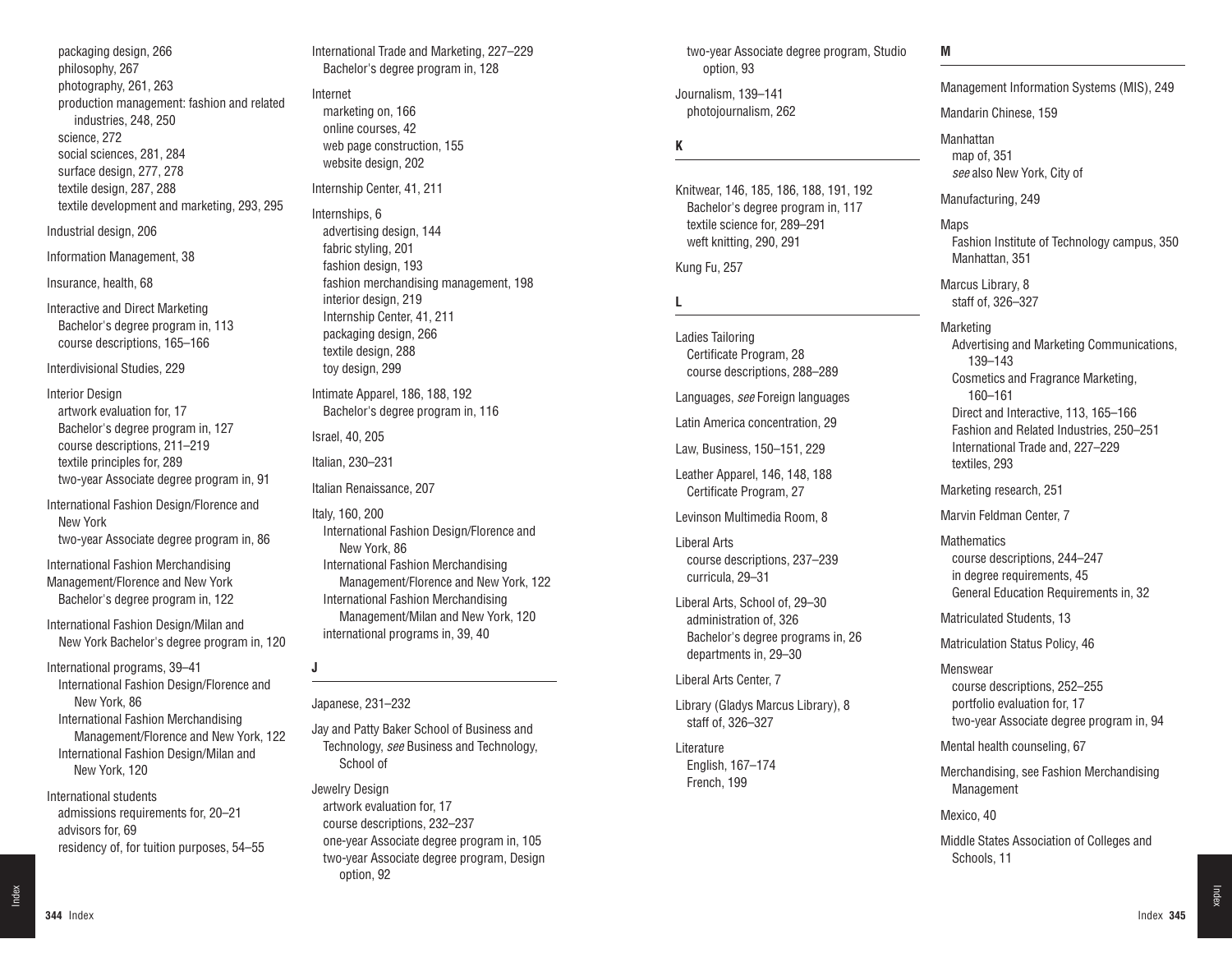## Index

International Fashion Merchandising Management/Milan and New York, 120

Millinery

Milan (Italy), 39

Certificate Program, 28 course descriptions, 251–252

Mission of FIT, 11

Multimedia Room, 8

Museum at FIT, 9, 330

Museum management, 299

Music, 238

#### **N**

National Association of Schools of Art and Design, 11

Natural Sciences, 32–33

New York (state) officials of, 335 residency in, 54-55 Tuition Assistance Program of, 59–60

New York, City of, 5 art in, 204 history of, 239 history of architecture of, 207 International Fashion Design/Florence and New York, 86 International Fashion Merchandising Management/Florence and New York, 122 International Fashion Design/Milan and New York, 120 international programs in, 39 map of Manhattan, 351 officials of, 335

Non-immigrant aliens, 55

Non-matriculated students, 14

Non-western civilizations, 37–38

Notification of admission, 22

Nutrition, 272

**O**

One-year Associate degree programs, 100–107 academic achievement awards for, 49 Accessories Design, 100 admissions to, 18–19 Advertising and Marketing Communications, 101 Communication Design, 102 curricula, 25 Fashion Design, 103 Fashion Merchandising Management, 104

Jewelry Design, 105 Textile Development and Marketing, 106 Textile/Surface Design, 107

One-year students, 13

Online courses, 42

Other world civilizations, 37–38

Outerwear and Performance Apparel, 145, 147 Certificate Program, 28

#### **P**

Packaging Design Bachelor's degree program in, 129 course descriptions, 263–266

Painting, 176–181

Paris, 199, 275

Part-time students, 13 refunds of tuition and fees for, 57 tuition and fees for, 53

Pass/fail grades, 44

Patternmaking Certificate Program, 28 course descriptions, 268–270

Permanent resident aliens, 54–55

Peter G. Scotese Computer-Aided Design and Communications Center, 7

Philosophy, 267

Phi Theta Kappa honor society, 71 Photography course descriptions, 258–263

and Digital Image, Bachelor's degree program in, 130 history of, 206 portfolio evaluation for, 17 two-year Associate degree program in, 95

Physical Education, 255–257

Placement of graduates, 42

Poetry, 167 writing, 172, 174

Political science, 280–284

Pomerantz Art and Design Center, 6

Portfolio (yearbook), 71

Portfolio development packaging design, 266 photography, 260, 263 in toy design, 299

Portfolio evaluations, 15–17

Presidential Scholars, 29

Print/FX Graphics Lab, 6

Printmaking, 177, 179, 181

Production Management: Fashion and Related Industries Bachelor's degree program in, 131 course descriptions, 247–250 two-year Associate degree program in, 96

Psychology, 280–281, 283

Publications, student, 71

Public relations, 141

Public speaking, 168, 171

#### **Q**

Quantitative methods, 246

#### **R**

Readmissions, 15 Recreation and athletics, 70 Refunds of tuition and fees, 57–58 Religion, courses on, 238, 239

Residence halls, 69 Residency requirements, 46 for tuition purposes, 54–55 Residential Life, 330 Rights and responsibilities, 72–77 Rolling admissions, 14 Rome (Italy), 204

#### **S**

Satisfactory Academic Progress (SAP), 59 Scholarships, 62 contributors to, 63–65 Scholastic Assessment Test (SAT), 18 Scholastic standing, 43–45 School of Art and Design, see Art and Design, School of School of Business and Technology, see Business and Technology, School of School of Continuing and Professional Studies, see Continuing and Professional Studies, School of School of Graduate Studies, see Graduate Studies, School of School of Liberal Arts, see Liberal Arts, School of Science and Mathematics Department, 30 Sciences, 32–33, 270–272 Scotese Computer-Aided Design and Communications Center, 7 Screen printing, 274, 276–278 Screenwriting, 169 Sculpture, 177, 179–181 Selective Service System, 22 Sewing, 183 Sexual assault, 75–76 Sexual harassment, 74–76

Sexual offense policy, 76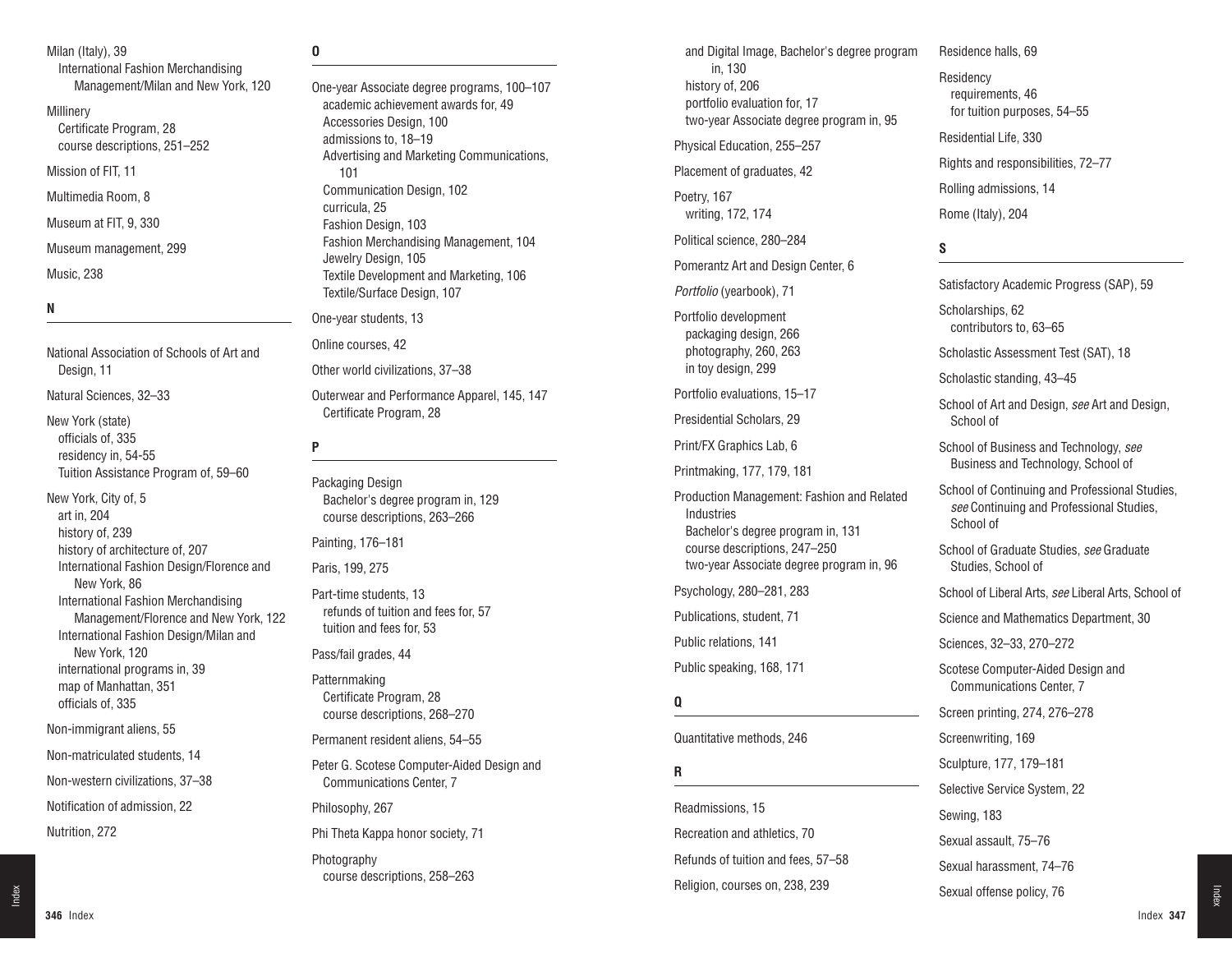Shakespeare, 171, 173, 174

Shirley Goodman Resource Center, 8

Skiing, 255

Social and cultural events, 71

Social Sciences course descriptions, 280–284 General Education Requirements in, 33

Social Sciences Department, 30

Sociology, 280, 281, 283

Spanish, 278–279

Special assistance, 21–22

Special merit awards, 50

Special Occasion Fashion Design, Bachelor's degree program in, 118

Speech, see English and Speech Department

Sportswear Fashion Design, 188, 192 Bachelor's degree program in, 119 patternmaking for, 268

State University of New York (SUNY), 332–334 administration of, 333 Board of Trustees of, 333 colleges of, 334 General Education Requirements of, 31 Study Abroad programs through, 41 transferring credits within, 45

Statistical analysis, 246

Student affairs

activities, 70–71 administration and faculty of, 329–330 governance, 72 student rights and responsibilities, 72–77

Student Association, 72

Student Center, 10

Student council, 72

Student-faculty committees, 72

Student organizations, 70–71

Student publications, 71

Student rights and responsibilities, 72–77

study abroad during, 41 tuition and fees for, 53 Surface Design, 273–278

**Students** 

categories of, 13–14 Student visas, 20–21, 55

Summerim sessions

Summer sessions

tuition and fees for, 53

Study Abroad programs, 39–41

refunds of tuition and fees for, 57

refunds of tuition and fees for, 57

**T**

Tai Chi, 256, 257

Tailoring, 253 Ladies, 288–289

Technical Design Bachelor's degree program in, 132 course descriptions, 284–285

Tennis, 256, 257

Test of English as a Foreign Language (TOEFL), 15, 18, 20

Textile Design course descriptions, 286–288 history of, 206

Textile Development and Marketing Bachelor's degree program in, 133 one-year Associate degree program in, 106 two-year Associate degree program in, 97

Textile Science, 289–291

Textile/Surface Design Bachelor's degree program in, 134 course descriptions, 273–278 international programs in, 40 one-year Associate degree program in, 107 portfolio evaluation for, 17 two-year Associate degree program in, 98 Textile Technology, 292–295 Thesis preparation, 170 Toy Design Bachelor's degree program in, 135

course descriptions, 296–299 graphic design for, 203 marketing for toy industry, 250 Trade, International, 227–229 Transcripts, in admission process, 15 Transferring credits, 45 Tuition and fees, 53–57 deposits, 22 financial aid for, 59 refunds of, 57–58 Tuition Assistance Program (TAP), 59–60 Two-year Associate degree programs, 82–99 academic achievement awards for, 48–49 Accessories Design major, 82 admissions to, 18 Advertising and Marketing Communications, 83 Communication Design, 84 curricula, 25 Fashion Design, 85 Fashion Merchandising Management, 87 Fine Arts, 88 Illustration - Fashion Illustration option, 89 Illustration - General Illustration option, 90 Interior Design, 91 International Fashion Design/Florence and New York, 86 Jewelry Design - Design option, 92 Jewelry Design - Studio option, 93 Menswear, 94 Photography, 95 Production Management: Fashion and Related Industries, 96 Textile Development and Marketing, 97 Textile/Surface Design, 98 Visual Presentation and Exhibition Design, 99 Typography, 152–154, 264

#### **U**

United States history, 237, 238

#### **V**

Venice (Italy), 207 Veterans, 22 Visas, 20–21, 55

Visiting Students, 21

Visits to FIT, 22

Visual Art Management Bachelor's degree program in, 136 course descriptions, 299

Visual Presentation and Exhibition Design artwork evaluation for, 17 course descriptions, 162–165 two-year Associate degree program in, 99

Volleyball, 256

#### **W**

W27 (student newspaper), 71 Web page construction, 155 Website design, 202 Weekend degree programs, see Evening/weekend degree programs Weft knitting, 290, 291 Western civilization, General Education Requirements in, 33–34 Winterim sessions refunds of tuition and fees for, 57 study abroad during, 41 tuition and fees for, 53 **Withdrawals** of financial aid, 59 from FIT, 47

World Wide Web, see Internet

Woven design, 286–287

**Writing** business writing, 170, 176 creative writing, 172 in degree requirements, 45 English composition, 167 journalism, 139–141 poetry, 174 screenwriting, 169 specialized, 170

#### **Y**

Index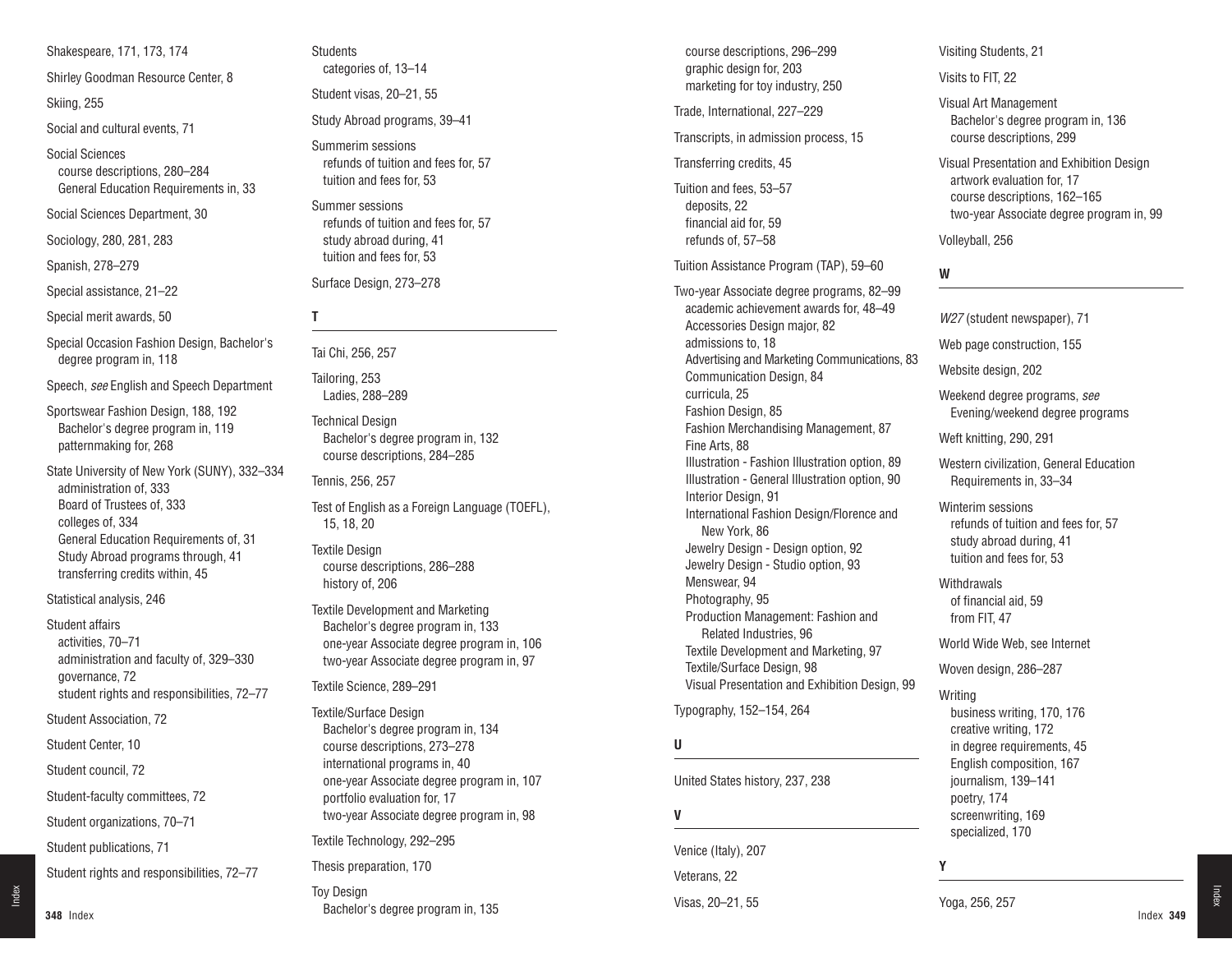## Location and Campus Map

The college is located at West 27th Street, between Seventh and Eighth avenues. This midtown location, the center of the fashion industries, is easily reached by every subway, major railroad line, and bus route in the city.

**SUBWAYS** 28th Street stations of the 1 and the N and R; 23rd Street or 34th Street stations of the A, C, E, and F lines.

**RAILROAD LINES** Pennsylvania Station of the Amtrak, New Jersey Transit, and Long Island railroads; Grand Central Station of Amtrak and Metro-North commuter railroads (Harlem, Hudson, New Haven, Port Jervis, and Pascack Valley Lines); 23rd Street and 34th Street PATH Stations.

**BUS ROUTES** 23rd Street and 34th Street crosstown; Seventh Avenue and Eighth Avenue buses; Port Authority Bus Terminal at Fortieth Street, and George Washington Bridge Terminal for New Jersey buses, then via subway or most metropolitan bus lines.

**AIRPORTS** For those air travelers who have a choice, we suggest using either Newark or LaGuardia Airport, both of which are much more accessible than Kennedy Airport.

**NO ON-CAMPUS PARKING** Though there are parking garages in the neighborhood, there is no on-campus parking.



#### FIT BUILDINGS

| David Dubinsky Student Center           | А   |
|-----------------------------------------|-----|
| <b>Business and Liberal Arts Center</b> | B   |
| Marvin Feldman Center                   | ſ.  |
| Conference Center at FIT                | CC. |
| Fred P. Pomerantz Art and               | D   |
| Design Center                           |     |
| Shirley Goodman Resource Center         | F.  |

#### RESIDENCE HALLS

Alumni Hall 210 West 27th Street Nagler Hall 220 West 27th Street Co-ed Hall 230 West 27th Street Kaufman Hall 406 West 31st Street (not shown)



- 1. Fashion Institute of Technology®
- 2. Chelsea Piers
- 3. Greenwich Village
- 4. Penn Station/Madison Square Garden
- Empire State Building 5.
- 6. Javits Convention Center
- 7. Circle Line Sightseeing Boats
- 8. Port Authority Bus Terminal
- 9. Times Square
- 10. New York Public Library
- 11. Grand Central Station
- 12. United Nations
- 13. Theatre District
- 14. Museum of Modern Art, American Folk Art Museum
- 15. Time Warner Center, Museum of Arts & Design
- 16. Lincoln Center
- 17. Central Park
- 18. Whitney Museum of Art
- 19. The New-York Historical Society
- 20. Museum of Natural History/Planetarium
- 21. Metropolitan Museum of Art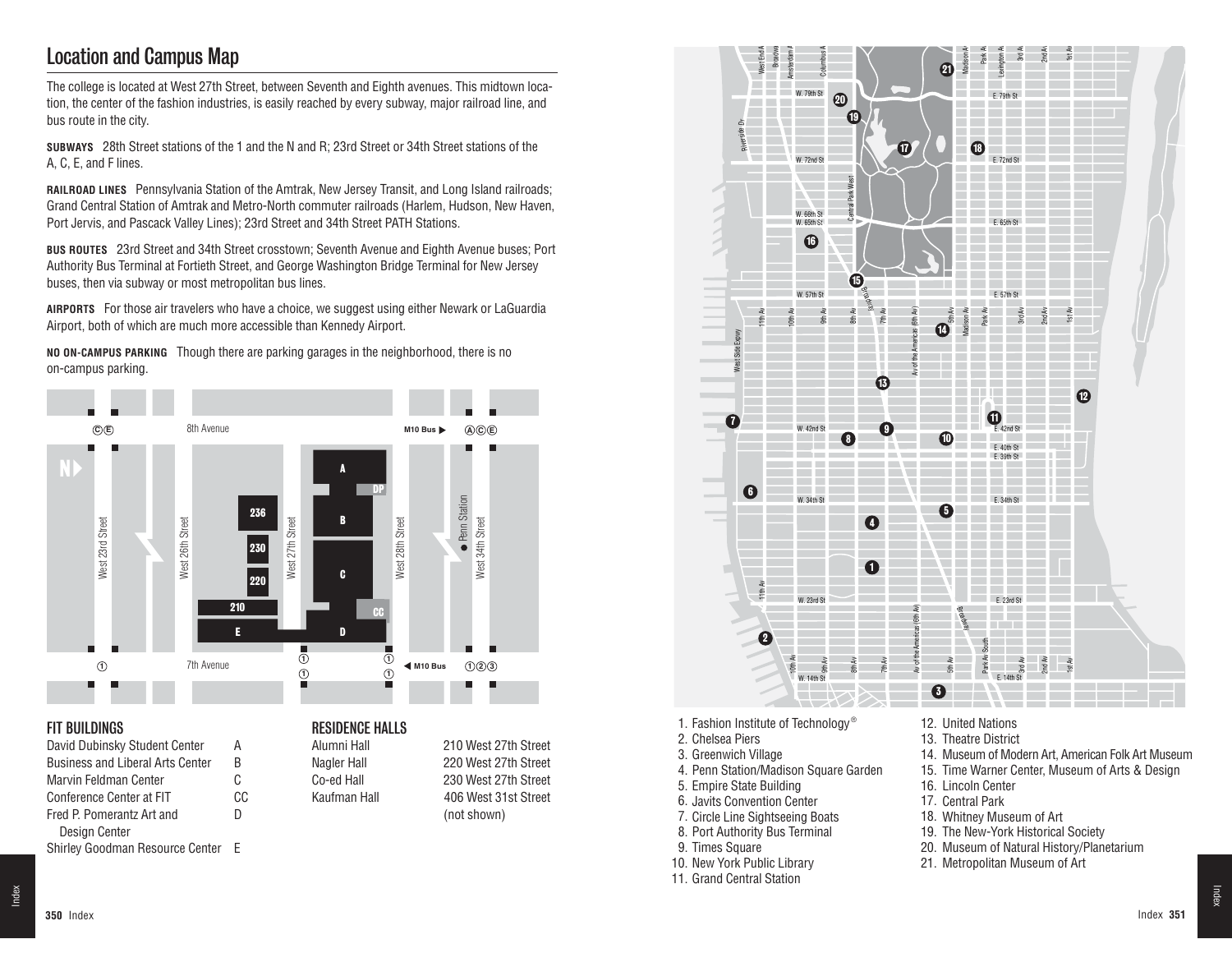## Requests for Admissions Information

Director of Admissions Fashion Institute of Technology Seventh Avenue at 27 Street New York City 10001-5992 212 217.3760 1-800-GO-TO-FIT fitinfo @fitnyc.edu www.fitnyc.edu

#### **For Special Information**

Bursar's Office–Cashiering Operations 212 217.3680 Financial Aid 212 217.3560 Registrar 212 217.3820 Registration Center 212 217.3850 Residential Life 212 217.3900 General Information 212 217.7999

**Details Regarding Emergency College Closings**  212 217.7792

FIT Undergraduate Catalogue, 2009-11 Produced by: Communications and External Relations Production by: Di Vision Creative Group